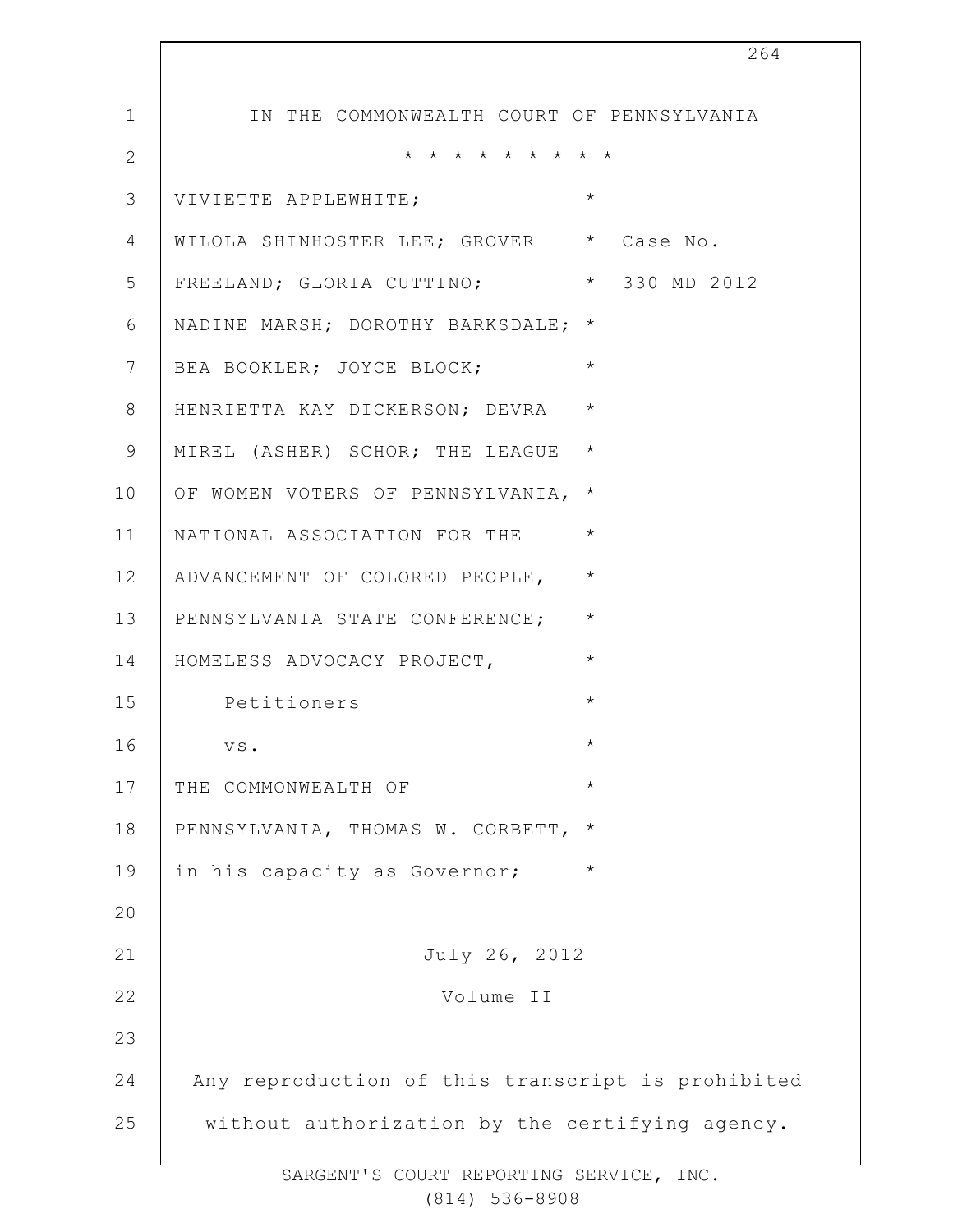|                 |             |                                        | 265 |
|-----------------|-------------|----------------------------------------|-----|
| $\mathbbm{1}$   |             | CAROL AICHELE, in her capacity *       |     |
| 2               |             | as Secretary of the Commonwealth, *    |     |
| $\mathcal{S}$   | Respondents | $\star$                                |     |
| $\overline{4}$  |             | * * * * * * * * *                      |     |
| 5               |             |                                        |     |
| $\sqrt{6}$      |             | BEFORE: HONORABLE ROBERT SIMPSON       |     |
| $7\phantom{.0}$ |             |                                        |     |
| $\,8\,$         |             | HEARING: Thursday, July 26, 2012       |     |
| $\mathsf 9$     |             | 9:02 a.m.                              |     |
| 10              |             |                                        |     |
| 11              |             | LOCATION: PA Judicial Center           |     |
| 12              |             | 601 Commonwealth Avenue                |     |
| 13              |             | Harrisburg, PA 17110                   |     |
| 14              |             |                                        |     |
| 15              |             | WITNESSES: Matt Barreto, Rebecca Oyler |     |
| 16              |             |                                        |     |
| $17\,$          |             | Reporter: Jolynn C. Prunoske           |     |
| $18\,$          |             |                                        |     |
| 19              |             |                                        |     |
| 20              |             |                                        |     |
| 21              |             |                                        |     |
| 22              |             |                                        |     |
| 23              |             |                                        |     |
| 24              |             |                                        |     |
| 25              |             |                                        |     |
|                 |             |                                        |     |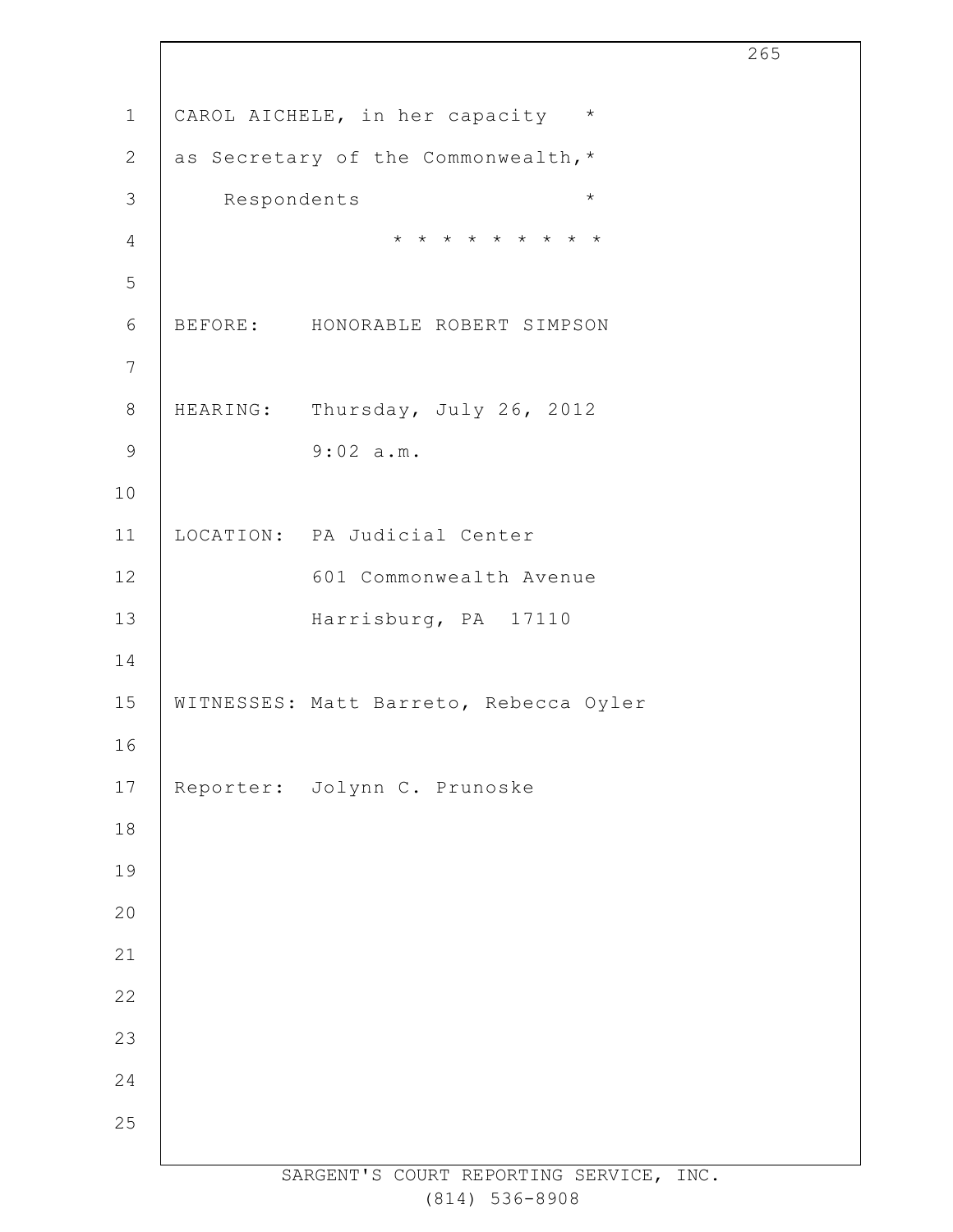1 2 3 4 5 6 7 8 9 10 11 12 13 14 15 16 17 18 19 20 21 22 23 24 25 266 A P P E A R A N C E S WITOLD J. WALCZAK, ESQUIRE American Civil Liberties Union of Pennsylvania 312 Atwood Street Pittsburgh, PA 15213 COUNSEL FOR PETITIONERS MARIAN K. SCHNEIDER, ESQUIRE Law Offices of Marian K. Schneider 295 East Swedesford Road, #348 Wayne, PA 19087 COUNSEL FOR PETITIONERS DAVID P. GERSCH, ESQUIRE ROSEMARY F. SMITH, ESQUIRE Arnold & Porter, LLP 555 Twelfth Street, NW Washington, DC 20004-1206 COUNSEL FOR PETITIONERS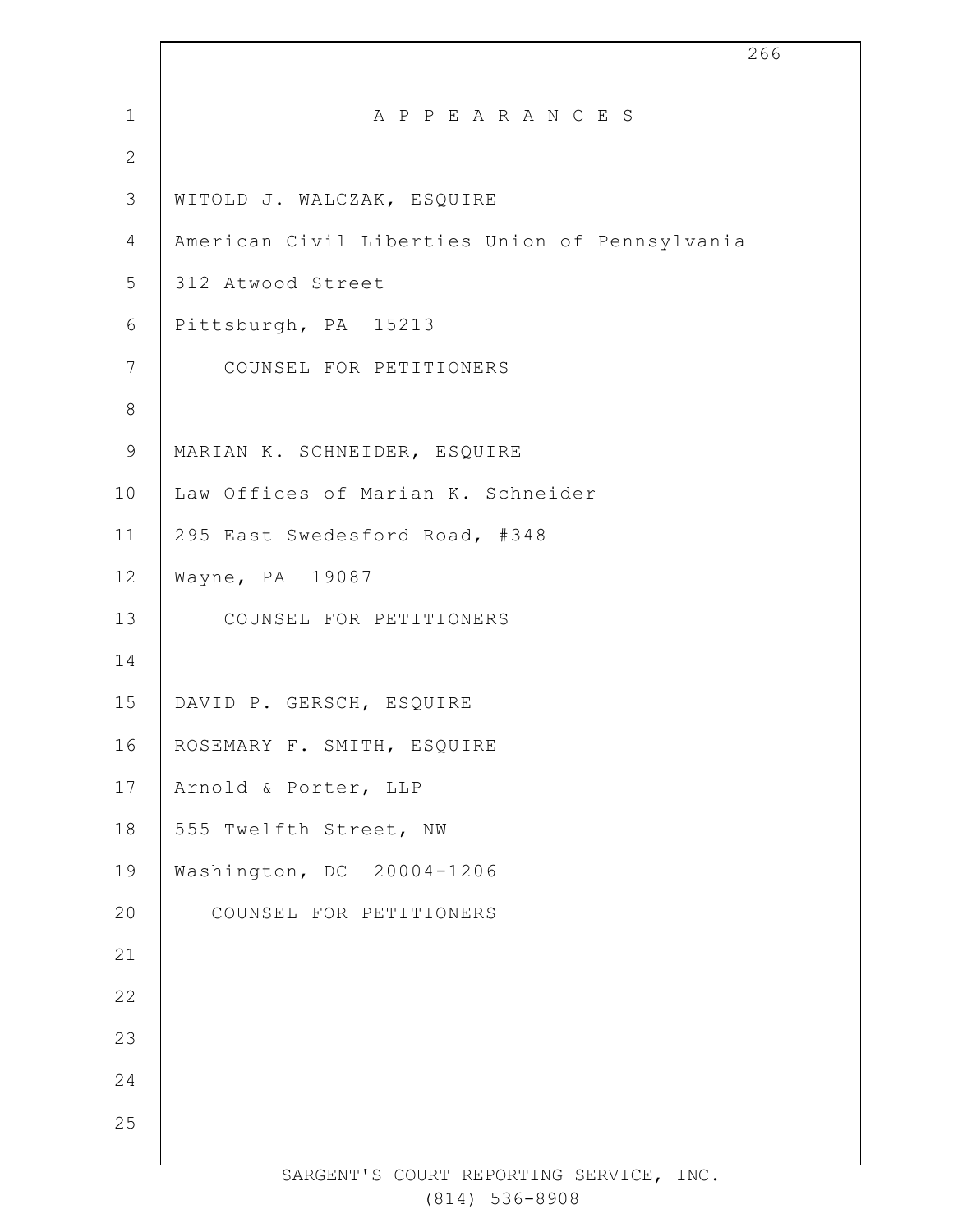| $\mathbf 1$    | A P P E A R A N C E S (cont.)                |
|----------------|----------------------------------------------|
| $\overline{2}$ |                                              |
| 3              | JENNIFER CLARKE, ESQUIRE                     |
| 4              | Public Interest Law Center of Philadelphia   |
| 5              | United Way Building                          |
| 6              | 1709 Benjamin Franklin Parkway, Second Floor |
| $7\phantom{.}$ | Philadelphia, PA 19103                       |
| $8\,$          | COUNSEL FOR PETITIONERS                      |
| $\mathsf 9$    |                                              |
| 10             | PATRICK S. CAWLEY, ESQUIRE                   |
| 11             | Office of Attorney General                   |
| 12             | Litigation Section                           |
| 13             | Strawberry Square, 15th Floor                |
| 14             | Harrisburg, PA 17120                         |
| 15             | COUNSEL FOR RESPONDENTS                      |
| 16             |                                              |
| 17             | KEVIN P. SCHMIDT, ESQUIRE                    |
| 18             | Governor's Office of General Counsel         |
| 19             | 333 Market Street, 17th Floor                |
| 20             | Harrisburg, PA 17101                         |
| 21             | COUNSEL FOR RESPONDENTS                      |
| 22             |                                              |
| 23             | ALSO PRESENT:                                |
| 24             | KELBY BALLENA                                |
| 25             |                                              |
|                |                                              |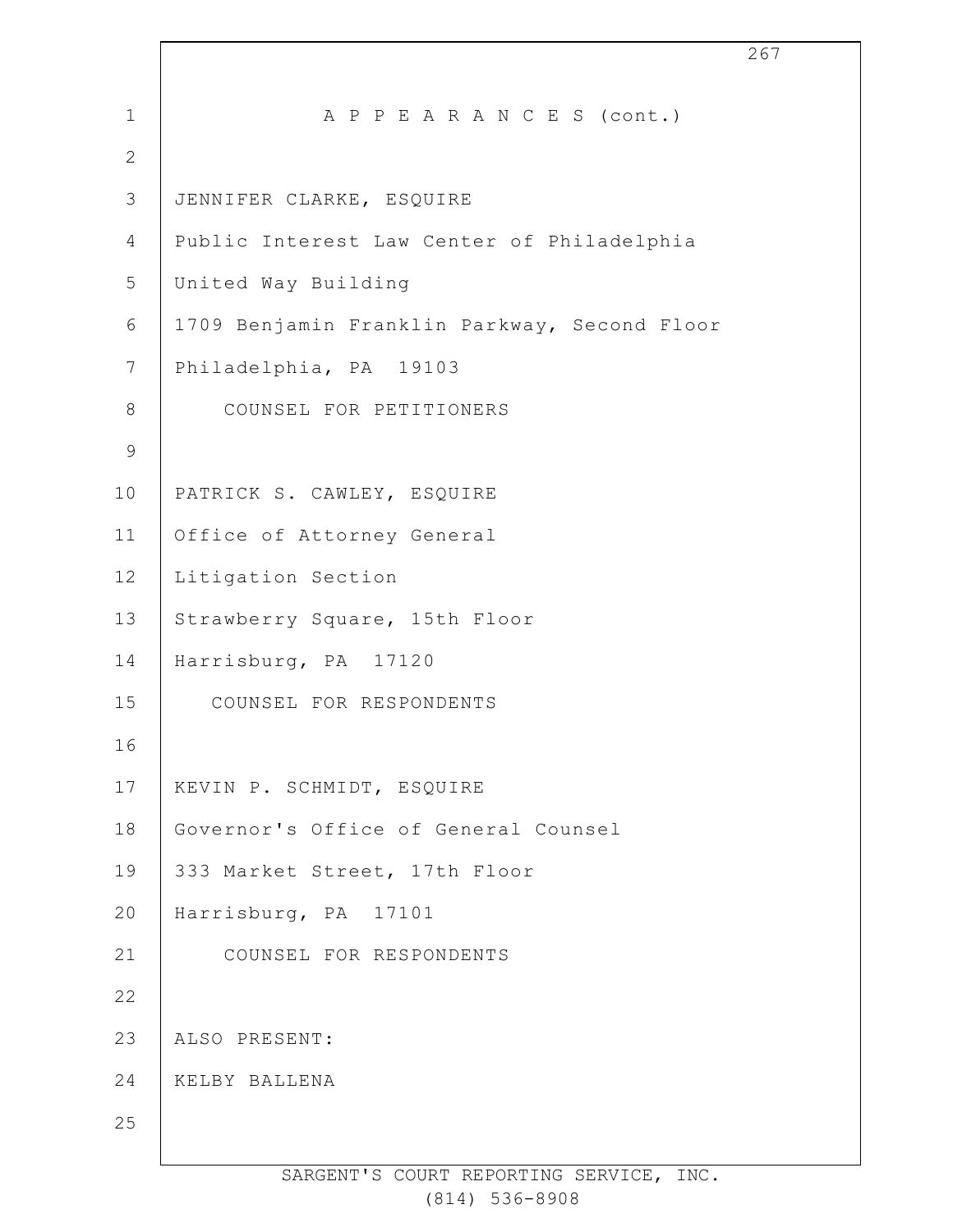|                 |                                    | 268         |
|-----------------|------------------------------------|-------------|
| $\mathbf{1}$    | INDEX                              |             |
| $\mathbf{2}$    |                                    |             |
| 3               | DISCUSSION AMONG PARTIES           | $271 - 274$ |
| 4               | WITNESS: Matt Barreto              |             |
| 5               | EXAMINATION ON QUALIFICATIONS      |             |
| 6               | By Attorney Walczak                | $274 - 286$ |
| $7\phantom{.0}$ | DIRECT EXAMINATION                 |             |
| $8\,$           | By Attorney Walczak                | $287 - 396$ |
| $\mathcal{G}$   | DISCUSSION AMONG PARTIES           | $396 - 398$ |
| 10              | CROSS EXAMINATION                  |             |
| 11              | By Attorney Cawley                 | $398 - 453$ |
| 12              | DISCUSSION AMONG PARTIES           | $453 - 455$ |
| 13              | WITNESS: Rebecca Oyler             |             |
| 14              | DIRECT EXAMINATION                 |             |
| 15              | By Attorney Smith                  | $455 - 487$ |
| 16              | CROSS EXAMINATION                  |             |
| 17              | By Attorney Cawley                 | $487 - 491$ |
| 18              | DISCUSSION AMONG PARTIES           | $491 - 496$ |
| 19              |                                    |             |
| 20              |                                    |             |
| 21              |                                    |             |
| 22              |                                    |             |
| 23              |                                    |             |
| 24              |                                    |             |
| 25              |                                    |             |
|                 | CADCENTIC COUDT DEDOPTING CEDUITOR | TNTC        |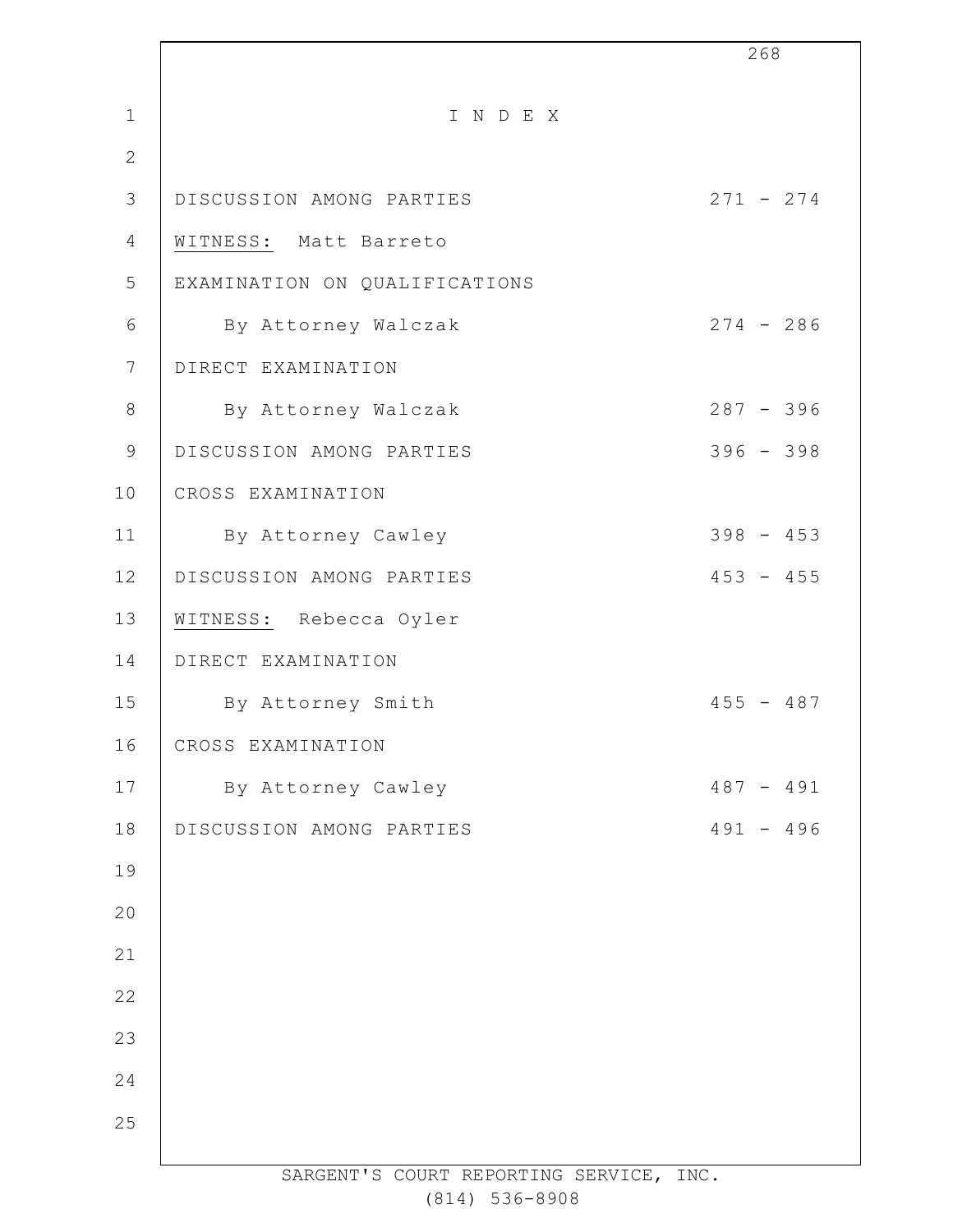|              |                 |                                      | 269     |
|--------------|-----------------|--------------------------------------|---------|
| $\mathbf{1}$ |                 | EXHIBITS                             |         |
| $\mathbf{2}$ |                 |                                      |         |
| 3            |                 |                                      | Page    |
| 4            |                 | Number Description                   | Offered |
| 5            | Petitioners:    |                                      |         |
| 6            | $\mathbf{1}$    | Identification Cards of              |         |
| 7            |                 | Wilola Lee                           | 272     |
| $8\,$        | $\mathbf{2}$    | 11/9/10 Letter from GA Department of |         |
| $\mathsf 9$  |                 | Community Health                     | 272     |
| 10           | 3               | Photocopies/documents of Residency   |         |
| 11           |                 | for Viviette Applewhite              | 272     |
| 12           | $\overline{4}$  | Birth Certificate of Vivette Viren   |         |
| 13           |                 | Brooks (Applewhite)                  | 272     |
| 14           | 5               | Letter from Secretary Carol Achiele  |         |
| 15           |                 | about Act 18                         | 272     |
| 16           | 6               | Birth Certificate Application for    |         |
| 17           |                 | Puerto Rico and other Documents      | 272     |
| 18           | $7\phantom{.0}$ | Photocopies of Department of         |         |
| 19           |                 | Veterans Affairs Card for Stanley    |         |
| 20           |                 | Garrett                              | 272     |
| 21           | 8               | 6/20/12 Letter from NC Department of |         |
| 22           |                 | Health and Human Services            | 272     |
| 23           | 9               | 5/2/12 Letter from VA Department of  |         |
| 24           |                 | Health                               | 272     |
| 25           |                 |                                      |         |
|              |                 |                                      |         |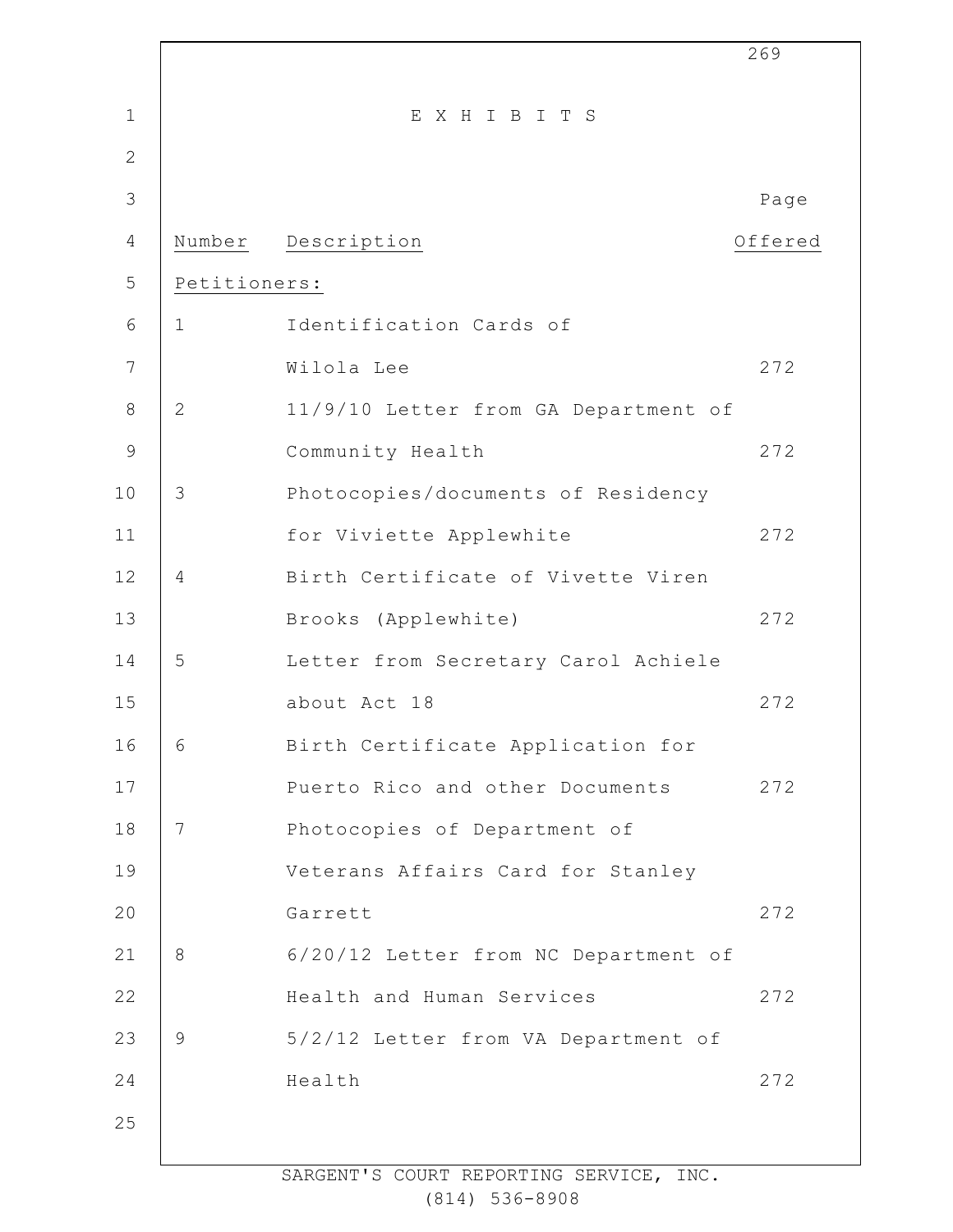|                 |              |                                       | 270       |
|-----------------|--------------|---------------------------------------|-----------|
| $\mathbf 1$     |              | EXHIBITS (cont.)                      |           |
| $\overline{2}$  |              |                                       | Page      |
| $\mathfrak{Z}$  | Number       | Description                           | Offered   |
| $\overline{4}$  | Petitioners: |                                       |           |
| 5               | 10           | Faxed Copy of Student Records from    |           |
| 6               |              | Face to Face                          | 272       |
| $7\phantom{.0}$ | 11           | Video Deposition of Nadine March      | 272       |
| $\,8\,$         | 12           | Documents from Nadine Marsh Video     |           |
| $\mathsf 9$     |              | Deposition                            | 272       |
| 10              | 13           | Veronica Ludt Curriculum Vitae        | 273       |
| 11              | 14           | Webshot of Social Security Card       |           |
| 12              |              | Application                           | 273       |
| 13              | 15           | Stipulation for Applewhite, et al. V. |           |
| 14              |              | Commonwealth, et al.                  | 273       |
| 15              | 16           | Matt Barreto Curriculum Vitae         | 494       |
| 16              | 17           | PA Voter ID Survey Instrument         | 494       |
| $17$            | 18           | Table of Result of Pennsylvania       |           |
| 18              |              | Voter ID                              | 494       |
| 19              | 19           | PA Voter ID Guide                     | 494       |
| 20              | 20           | $6/12/12$ E-mail                      | 494       |
| 21              | 21           | $6/27/11$ E-mail                      | 494       |
| 22              |              |                                       |           |
| 23              | Respondents: |                                       |           |
| 24              | One          | Ms. Applewhite's Documents            | $274$ * * |
| 25              |              | ** - Not Attached                     |           |
|                 |              |                                       |           |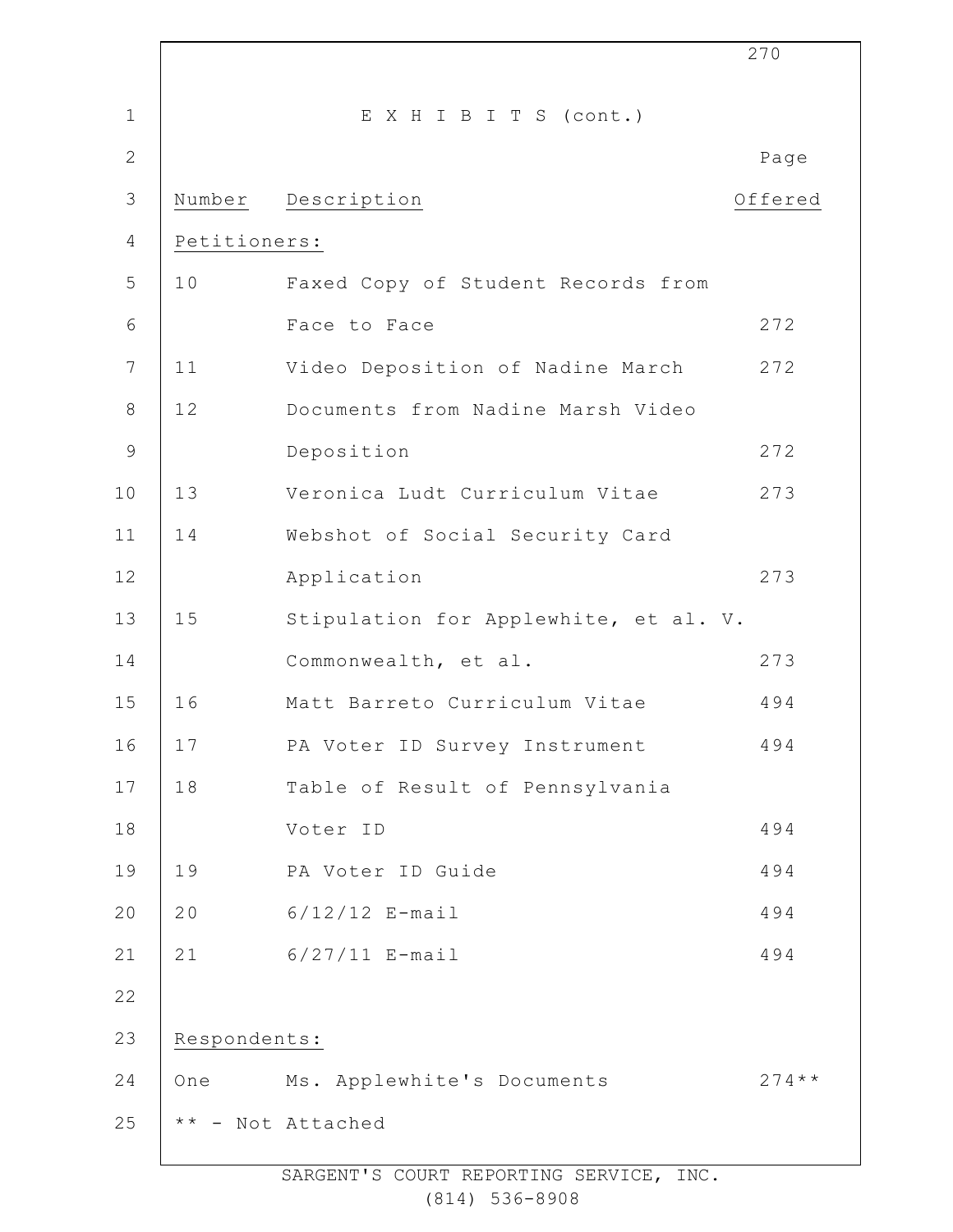1 2 3 4 5 6 7 8 9 10 11 12 13 14 15 16 17 18 19 20 21 22 23 24 25 271 P R O C E E D I N G S ---------------------------------------------------- JUDGE SIMPSON: Good morning. Please sit down. A much more manageable crowd size today. Is your witness here? ATTORNEY WALCZAK: Yes, Your Honor. Just as a preliminary matter, we got our exhibits straight. I don't know if Your Honor wants those now. What we've done is we took all of the exhibits from yesterday in the order that they were presented. They're numbered 1 through 15. The only exhibits we did not put in are the four for Ms. Ludt --- or the five reports, you know, her files. We're just not planning on introducing those into evidence. I've given a copy to Mr. Cawley. If Your Honor would like this now or ---? JUDGE SIMPSON: Yes. Would you hand it up to Mr. Mazin, please? ATTORNEY WALCZAK: And we'll just start with 16 today. JUDGE SIMPSON: I see. Okay. So we have exhibits in the order that they were presented. One, Two, Three,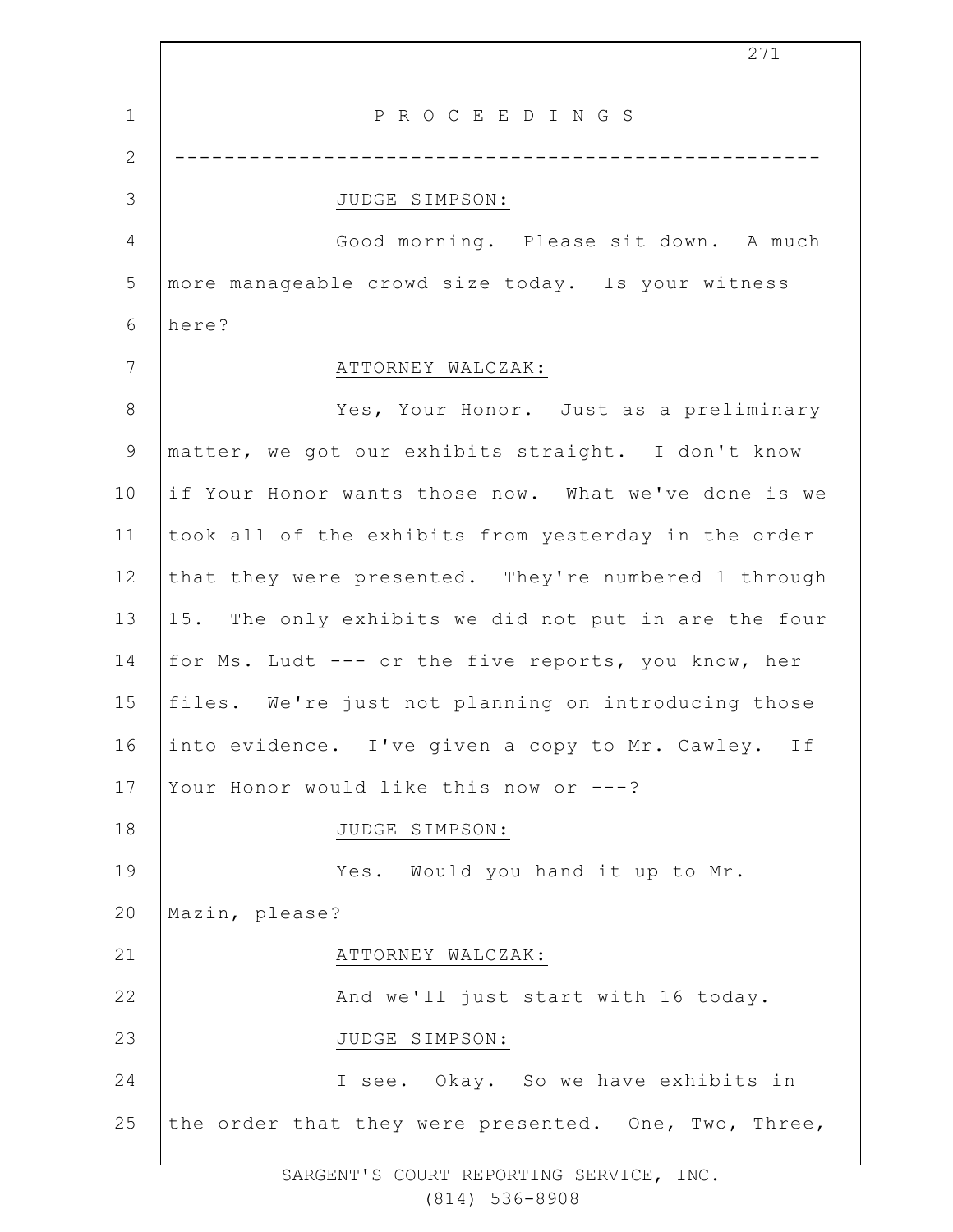1 2 3 4 5 6 7 8 9 10 11 12 13 14 15 16 17 18 19 20 21 22 23 24 25 272 Four, Five, Six, Seven, Eight, Nine, Ten. Eleven (11) is an --- is the videotape deposition? (Petitioners' Exhibits 1 through 11 marked for identification.) ATTORNEY WALCZAK: Yes, Your Honor. That's Nadine Marsh's DVD. JUDGE SIMPSON: And 12. And they're moved. Any objection? (Petitioners' Exhibit 12 marked for identification.) ATTORNEY CAWLEY: And there's also a 13, Your Honor. Am I correct that there's a 13, 14 and 15? ATTORNEY WALCZAK: Yes. JUDGE SIMPSON: There's a 13, which is the CV; 14, which is the Social Security website shot, and 15 which is the stipulation. (Petitioners' Exhibits 13 through 15 marked for identification.) ATTORNEY CAWLEY: And I have no objection, Your Honor.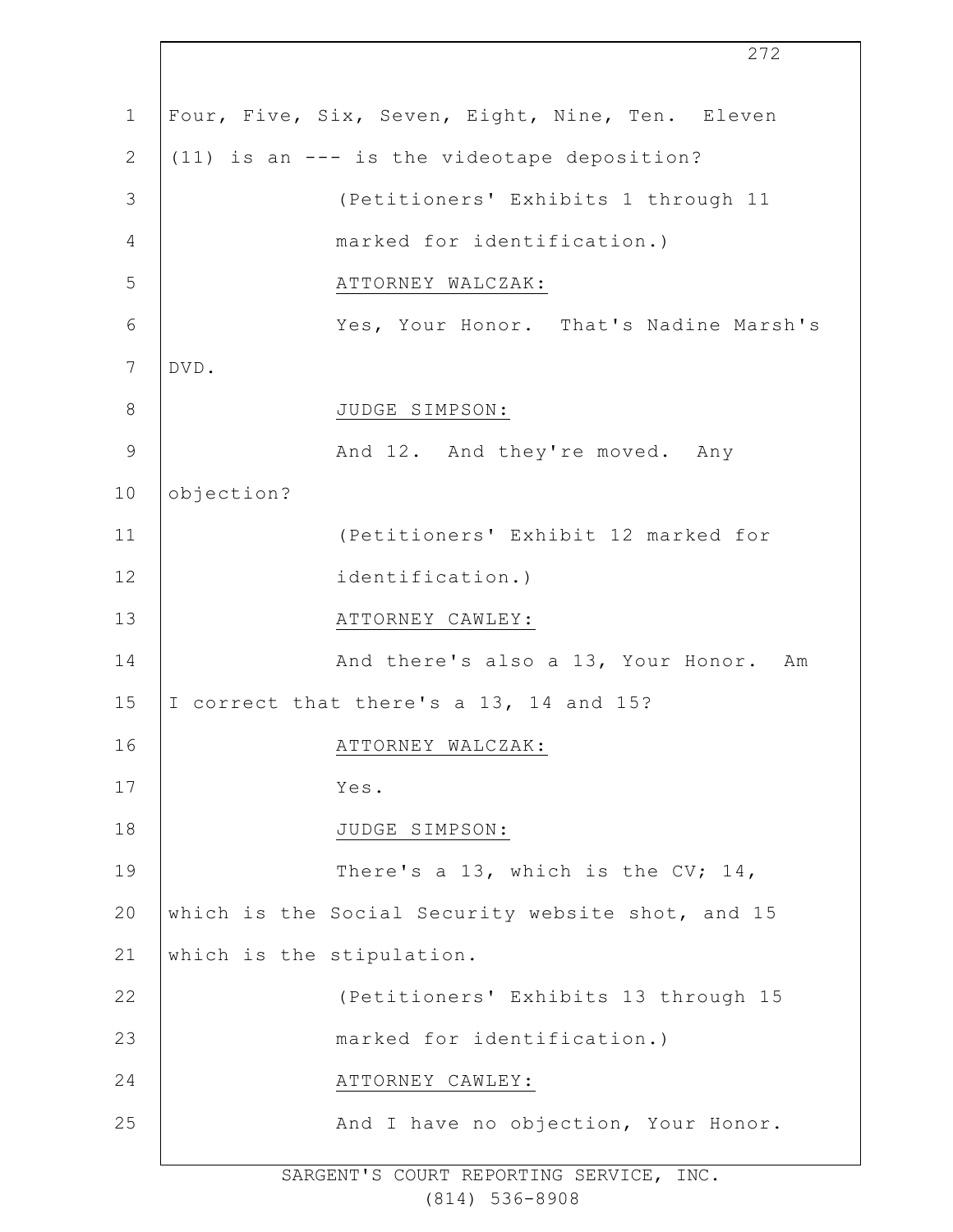|                 | 273                                                   |
|-----------------|-------------------------------------------------------|
| $\mathbf 1$     | JUDGE SIMPSON:                                        |
| $\mathbf{2}$    | They are received. And Mr. Mazin, you                 |
| 3               | may take charge of these.                             |
| 4               | ATTORNEY CAWLEY:                                      |
| 5               | And Your Honor, if it's appropriate at                |
| 6               | this time, the Respondents would like to move for the |
| $7\phantom{.0}$ | admission of Commonwealth's Exhibit One, which came   |
| 8               | up during Cross Examination.                          |
| $\mathsf 9$     | JUDGE SIMPSON:                                        |
| 10              | And One, I believe, was --- just bear                 |
| 11              | with me a second.                                     |
| 12              | ATTORNEY CAWLEY:                                      |
| 13              | It is $---$ sure.                                     |
| 14              | JUDGE SIMPSON:                                        |
| 15              | Okay. It was the same as Plaintiffs'                  |
| 16              | Exhibit 220-D --- was numbered 220-D at the time, but |
| 17              | it's the Applewhite IDs and residency documents,      |
| 18              | because you were asking her about her address as it   |
| 19              | appeared on these documents.                          |
| 20              | ATTORNEY CAWLEY:                                      |
| 21              | That's correct.                                       |
| 22              | JUDGE SIMPSON:                                        |
| 23              | As I understand it, it's pretty much a                |
| 24              | duplicate as to what I just received, but is there    |
| 25              | any objection?                                        |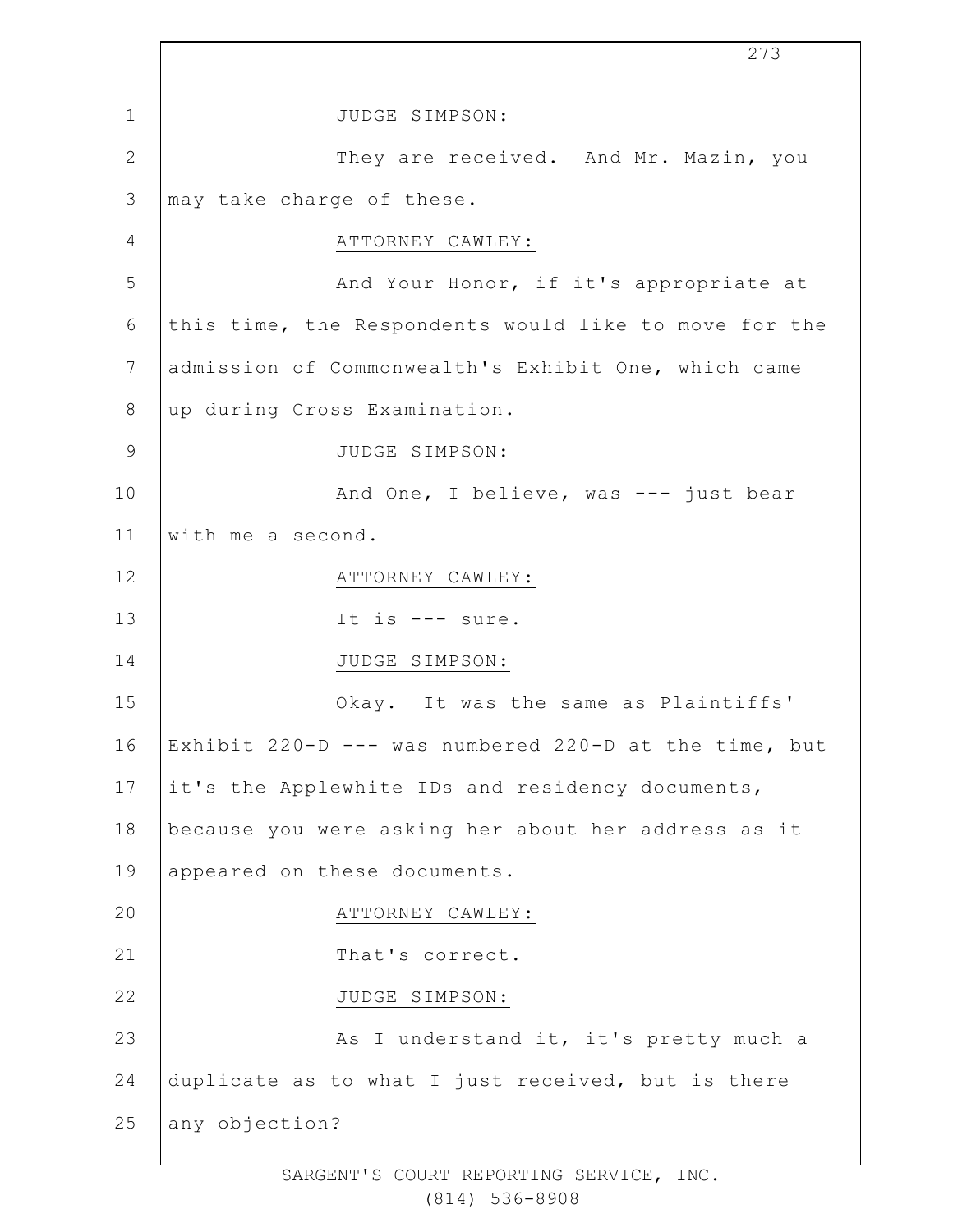|              | 274                                                  |
|--------------|------------------------------------------------------|
| $\mathbf{1}$ | ATTORNEY WALCZAK:                                    |
| $\mathbf{2}$ | There's no objection, Your Honor.                    |
| 3            | JUDGE SIMPSON:                                       |
| 4            | Respondents' One is also received.                   |
| 5            | JUDGE SIMPSON:                                       |
| 6            | Nothing --- let me give you my little                |
| 7            | opening statement for today. It's Tuesday, June      |
| 8            | 26th. In a sign with the times, it is Mick Jagger's  |
| 9            | 69th birthday today. I never realize that was going  |
| 10           | to make me so depressed. When I heard that, I really |
| 11           | felt old, I must say. We covered a lot of ground     |
| 12           | yesterday, and I look forward to doing so today. You |
| 13           | may call your next witness.                          |
| 14           | ATTORNEY WALCZAK:                                    |
| 15           | Plaintiffs call Matt Barreto.                        |
| 16           | MR. TURNER:                                          |
| 17           | Please raise your right hand.                        |
| 18           |                                                      |
| 19           | MATT BARRETO, HAVING FIRST BEEN DULY SWORN,          |
| 20           | TESTIFIED AS FOLLOWS:                                |
| 21           |                                                      |
| 22           | EXAMINATION ON QUALIFICATIONS                        |
| 23           | BY ATTORNEY WALCZAK:                                 |
| 24           | Good morning.<br>Q.                                  |
| 25           | Good morning.<br>Α.                                  |
|              |                                                      |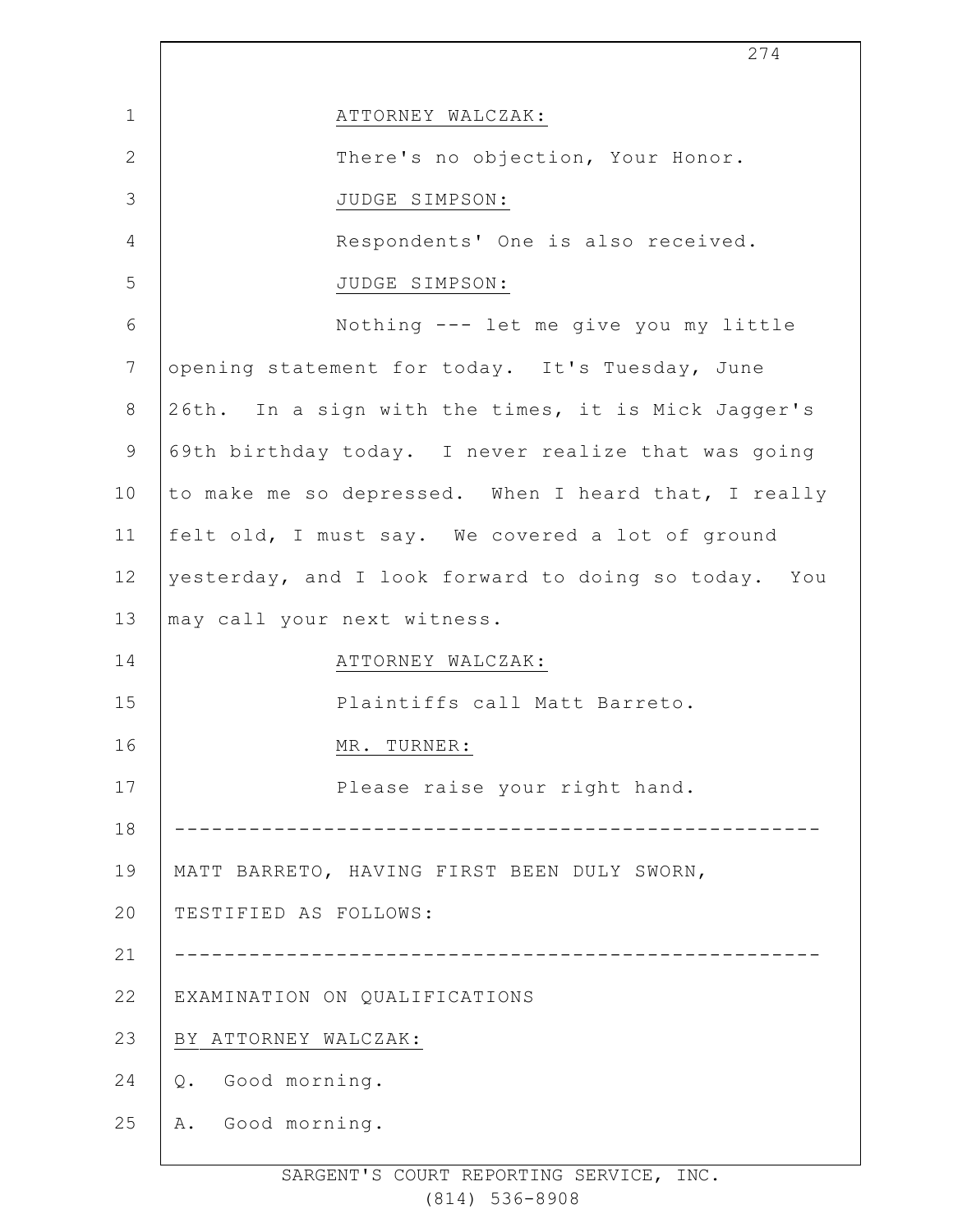|                | 275                                                     |
|----------------|---------------------------------------------------------|
| $\mathbf 1$    | Please state your name.<br>Q.                           |
| $\mathbf{2}$   | My name is Matt Barreto.<br>Α.                          |
| $\mathfrak{Z}$ | Where do you live?<br>$Q$ .                             |
| 4              | I currently live in Shoreline, Washington.<br>Α.        |
| 5              | And is that near Seattle?<br>Q.                         |
| 6              | Yes.<br>Α.                                              |
| $7\phantom{.}$ | And what do you do?<br>Q.                               |
| 8              | I'm an associate professor at the University of<br>Α.   |
| $\mathsf 9$    | Washington, Political Science department.               |
| 10             | I would like to mark and put on the screen<br>$Q$ .     |
| 11             | Exhibit 16. I show you what's been marked as Exhibit    |
| 12             | 16. Do you recognize this document?                     |
| 13             | (Petitioners' Exhibit 16 marked for                     |
| 14             | identification.)                                        |
| 15             | Α.<br>Yes, I do.                                        |
| 16             | BY ATTORNEY WALCZAK:                                    |
| 17             | And what is it?<br>$Q$ .                                |
| 18             | This is my current CV.<br>Α.                            |
| 19             | And is this a fair and accurate description of<br>$Q$ . |
| 20             | your qualifications and experience?                     |
| 21             | Yes, it is.<br>Α.                                       |
| 22             | $Q$ .<br>Let's start at the bottom of the first page    |
| 23             | there, if you can scroll up. Can you tell us a          |
| 24             | little bit about your educational background?           |
| 25             | Yes. I attended college in New Mexico at<br>Α.          |
|                |                                                         |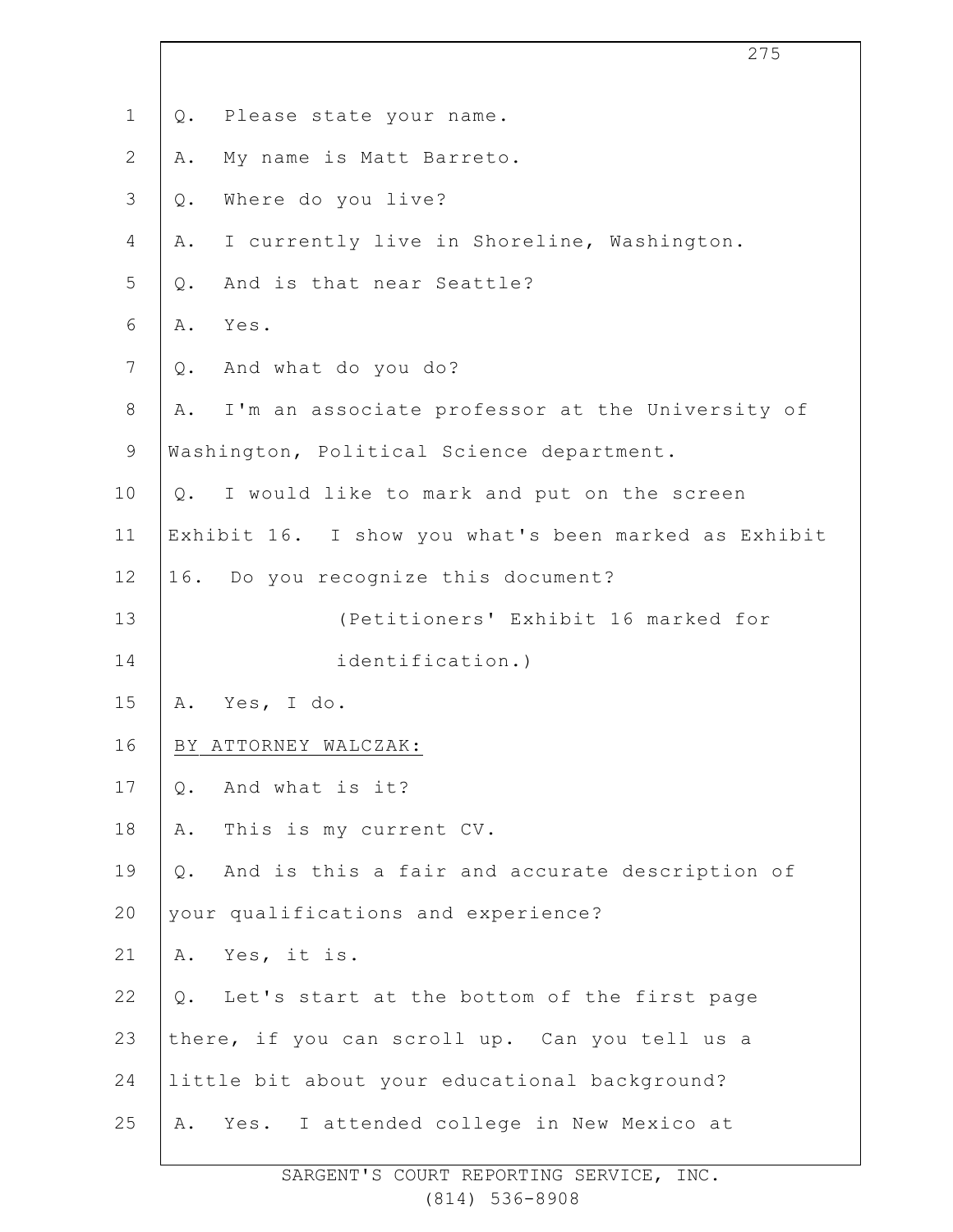| $\mathbf 1$     | Eastern New Mexico University. I then went to the         |
|-----------------|-----------------------------------------------------------|
| $\mathbf{2}$    | University of California, Irvine for my Ph.D. work        |
| $\mathcal{S}$   | where I completed a Ph.D. in political science in         |
| 4               | 2005, and then I joined the faculty of University of      |
| 5               | Washington.                                               |
| 6               | And what was your Ph.D. in?<br>Q.                         |
| $7\phantom{.0}$ | It was in the Department of Political Science<br>Α.       |
| $8\,$           | with an emphasis on voting and elections, public          |
| $\mathsf 9$     | opinion and racial and ethnic politics.                   |
| 10              | And tell us a little bit about your job<br>Q.             |
| 11              | experience.                                               |
| 12              | Sure. I'm currently an associate professor at<br>Α.       |
| 13              | the University of Washington in the Department of         |
| 14              | Political Science. I am also currently the director       |
| 15              | of the Washington Institute for the study of              |
| 16              | ethnicity and race, which is a research center in the     |
| 17              | College of Arts and Sciences. I have an adjunct           |
| 18              | appointment in the University of Washington School of     |
| 19              | Law, and I'm currently an executive committee member      |
| 20              | for the Center for Statistics and Social Sciences.        |
| 21              | And what is the Center for Statistics and Social<br>$Q$ . |
| 22              | Sciences?                                                 |
| 23              | That is an interdisciplinary department group at<br>Α.    |
| 24              | the University of Washington that draws upon              |
| 25              | statisticians and methodologists who are interested       |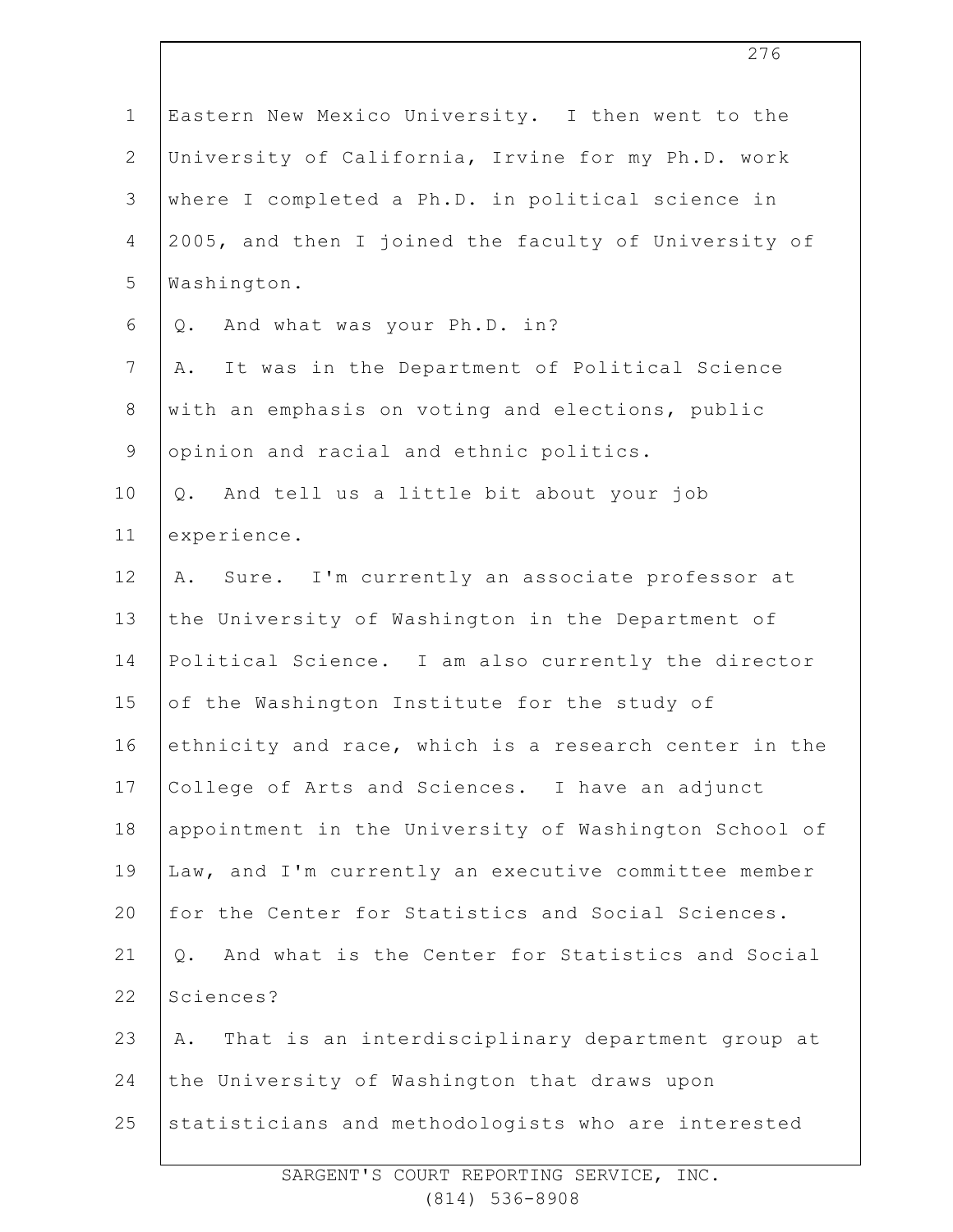1 2 3 4 5 6 7 8 9 10 11 12 13 14 15 16 17 18 19 20 21 22 23 24 25 in empirical research, but applying that to real Social Science problems as opposed to doing statistics for the sake of doing math equations, and so it's a nice group of folks from across different departments from statistics, sociology, science, analogy and looking at how we can apply those to studying real problems. ATTORNEY WALCZAK: Kelby, if you turn to the last page of this exhibit --- or the second to last page of this exhibit? I think it's the last page. There you go. BY ATTORNEY WALCZAK: Q. Can you talk to us a little bit more about what it is that you teach at the University of Washington? A. Sure. The classes that I have taught are listed here. Generally, the courses that I teach are in American politics. I taught courses on public opinion, survey research, statistics and empirical analysis, campaigns and elections and minority politics. Q. Now, at the bottom of that page, it talks about board and research appointments. Can you tell us a little bit about that? A. These are various research centers or institutes that I have appointments at.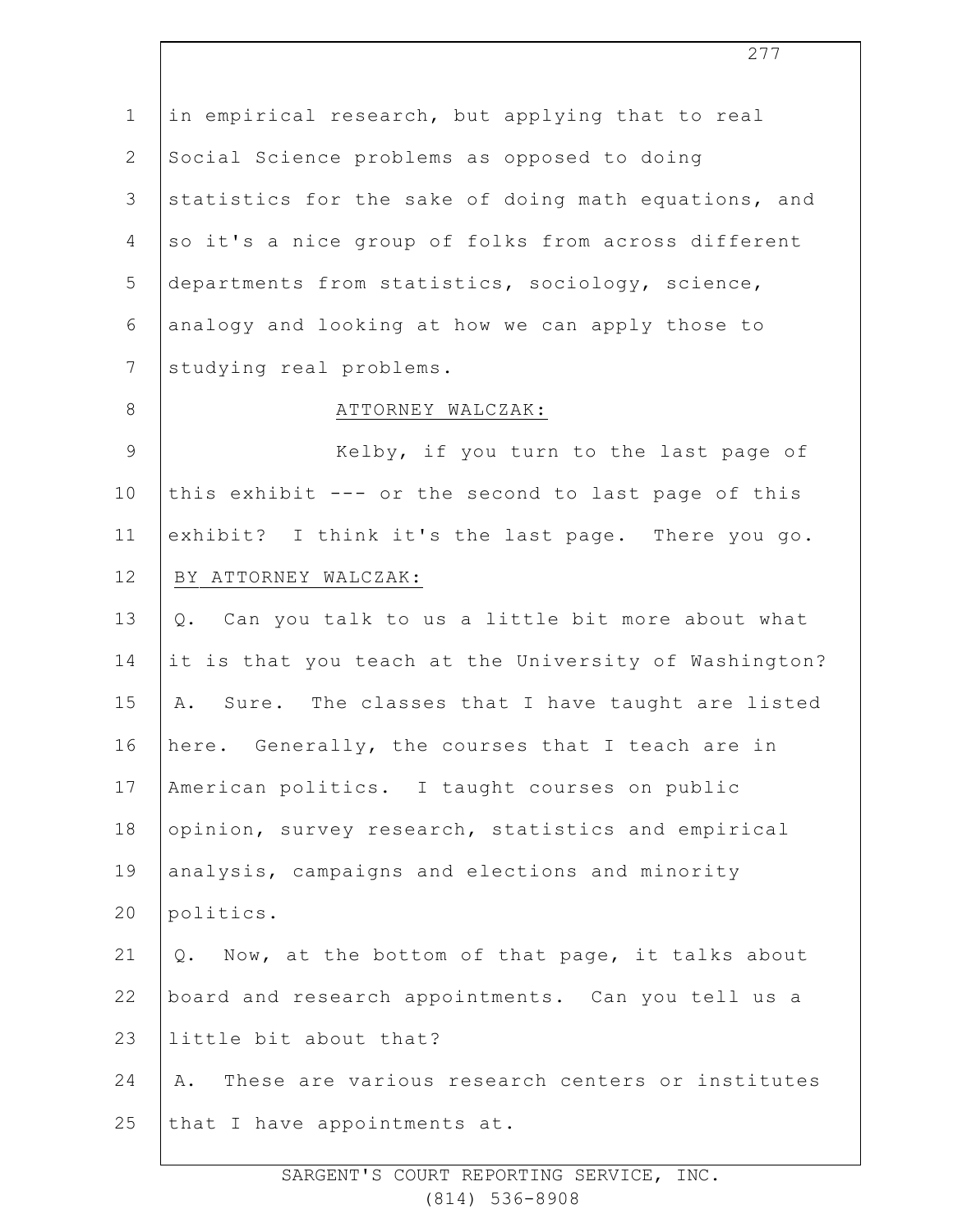| $\mathbf 1$     | What does it mean to have an appointment?<br>Q.         |
|-----------------|---------------------------------------------------------|
| $\overline{2}$  | That someone from that research center has<br>Α.        |
| 3               | contacted you and asked you to serve in either an       |
| 4               | advisory or official capacity. Perhaps you might        |
| 5               | write a scholarship for them that goes out under        |
| 6               | their letterhead, perhaps you might advise them on      |
| $7\overline{ }$ | different research matters generally. You might         |
| $8\,$           | attend their events and functions, so these are         |
| 9               | various centers or groups that I held research          |
| 10              | appointments at since my graduate work.                 |
| 11              | And I see near the bottom of that list is<br>$Q$ .      |
| 12              | something called the American National Elections        |
| 13              | Study at the University of Michigan. Can you tell us    |
| 14              | about that?                                             |
| 15              | A. Sure. The American National Election Study is        |
| 16              | one of the oldest and longest running studies in        |
| 17              | political science. It's funded by the National          |
| 18              | Science Foundation. It was started in 1948 and runs     |
| 19              | consecutively every two years doing a large national    |
| 20              | study of voter public opinion, voter knowledge, voter   |
| 21              | participation, and it has been the source of a great    |
| 22              | number --- a great amount of scholarship that has       |
| 23              | been published in American politics. People             |
| 24              | regularly use that data set to advance what we know     |
| 25              | about voters and why they behave the way they do.<br>In |
|                 |                                                         |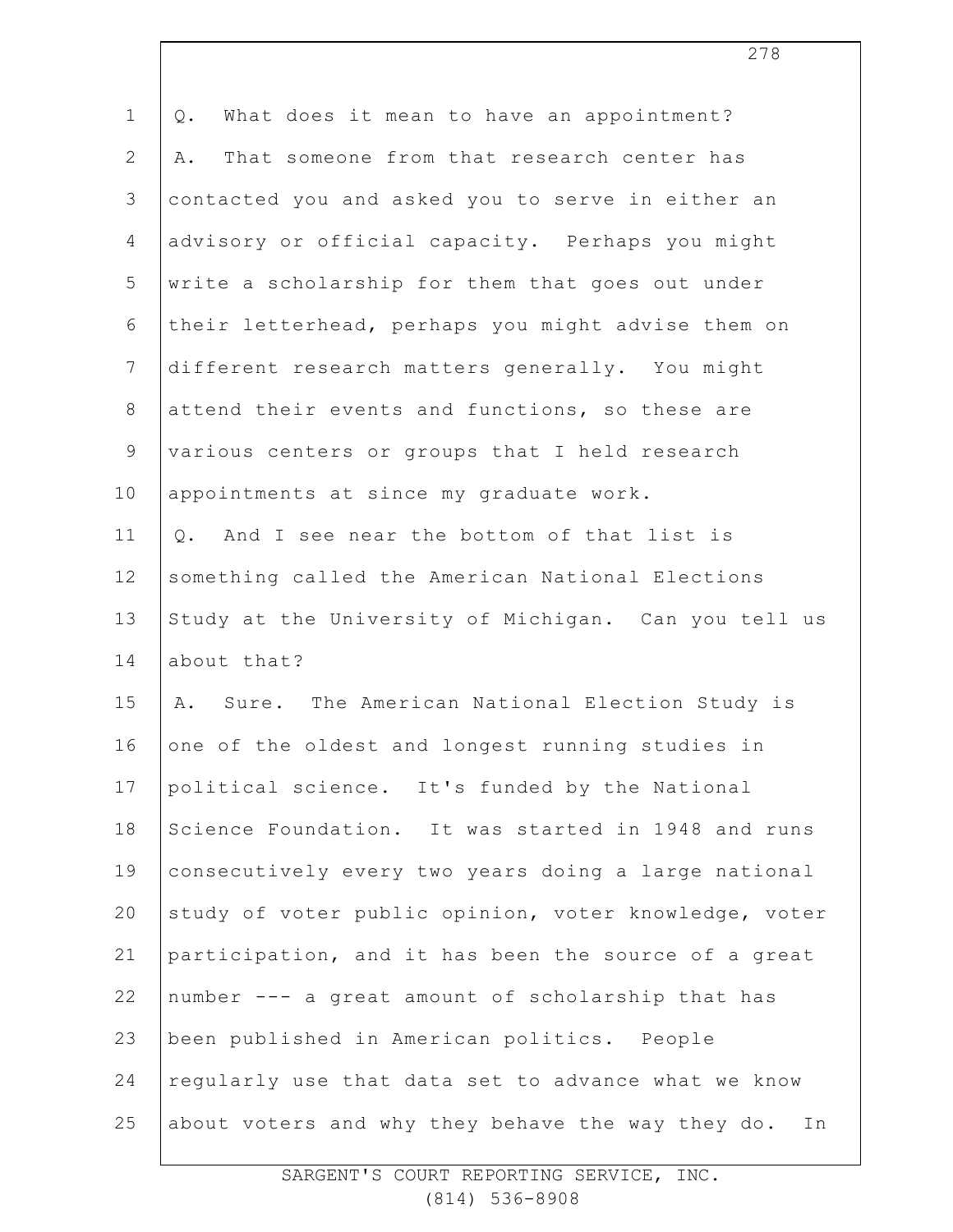| $\mathbf 1$     | 2010 I was appointed to the board of overseers.          |
|-----------------|----------------------------------------------------------|
| $\mathbf{2}$    | And I think overseers and think undertakers and<br>$Q$ . |
| 3               | don't know the difference always. What does it mean      |
| 4               | to be a member of the board of overseers?                |
| 5               | They have a --- the principal investigators of<br>Α.     |
| 6               | the study, which are currently based at the              |
| $7\phantom{.0}$ | University of Michigan and Stanford University,          |
| $\,8\,$         | select about 25 to 30 professors from across the         |
| $\mathsf 9$     | country to join the board, attend quarterly meetings     |
| 10              | where they advise the principal investigators on the     |
| 11              | different topics, talk about the current                 |
| 12              | methodologies and ways to possibly improve this          |
| 13              | study, but also to protect it so that we have            |
| 14              | comparability across the 60 years that it's been in      |
| 15              | existence. So I'm one of those members that will use     |
| 16              | their research methodology and advises them on new       |
| 17              | areas.                                                   |
| 18              | Now, the testimony we're hoping to offer from<br>Q.      |
| 19              | you today involves surveys and involves barriers to      |
| 20              | voter participation. I want to focus a little bit        |
| 21              | about on your experience and background in both of       |
| 22              | those things. Let's start first with surveys. Tell       |
| 23              | us a little bit about your experience in designing       |
| 24              | and executing surveys.                                   |
| 25              | Sure. One of the other research appointments<br>Α.       |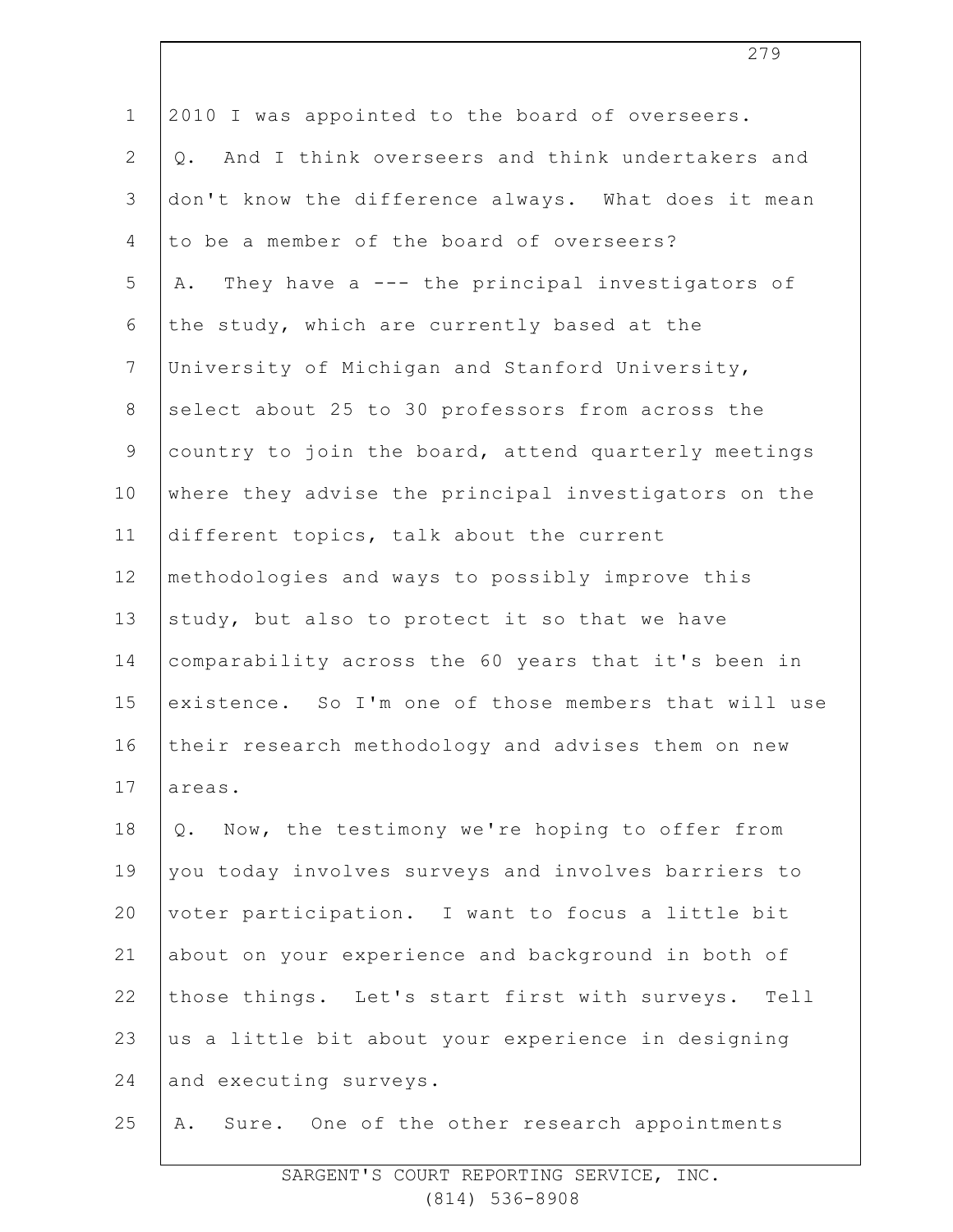| $\mathbf 1$   | that's listed here, in fact, the first one, was one   |
|---------------|-------------------------------------------------------|
| $\mathbf{2}$  | of my first research appointments as a scholar which  |
| 3             | is Tomas Rivera Policy Institute in southern          |
| 4             | California. There I started in 1999, and I was part   |
| 5             | of a team that designed surveys, both the sample and  |
| 6             | the questionnaire for surveys that were being         |
| 7             | conducted by the institute. From there I went on to   |
| 8             | study and have an emphasis on survey research and     |
| $\mathcal{G}$ | public opinion research in my graduate work, taking   |
| 10            | courses closely related to those topics and designing |
| 11            | and implementing some additional surveys as a         |
| 12            | doctoral student for my own research.                 |
| 13            | Since that time I've collaborated on more than        |
| 14            | 75 surveys focusing on states and national and have   |
| 15            | --- as I mentioned earlier, have taught classes and   |
| 16            | given seminars about survey construction and design.  |
| 17            | Q. And how many of those surveys that you've done     |
| 18            | approximately involve issues related to elections?    |
| 19            | I would say virtually all of them were related<br>Α.  |
| 20            | to issues of elections due to the nature of my study  |
| 21            | in the political science department. There have been  |
| 22            | some surveys that were just general studies of public |
| 23            | opinion and voter awareness and knowledge.<br>But     |
| 24            | overwhelmingly the surveys that I study are voter     |
| 25            | attitudes, voter opinions in the electoral system.    |
|               |                                                       |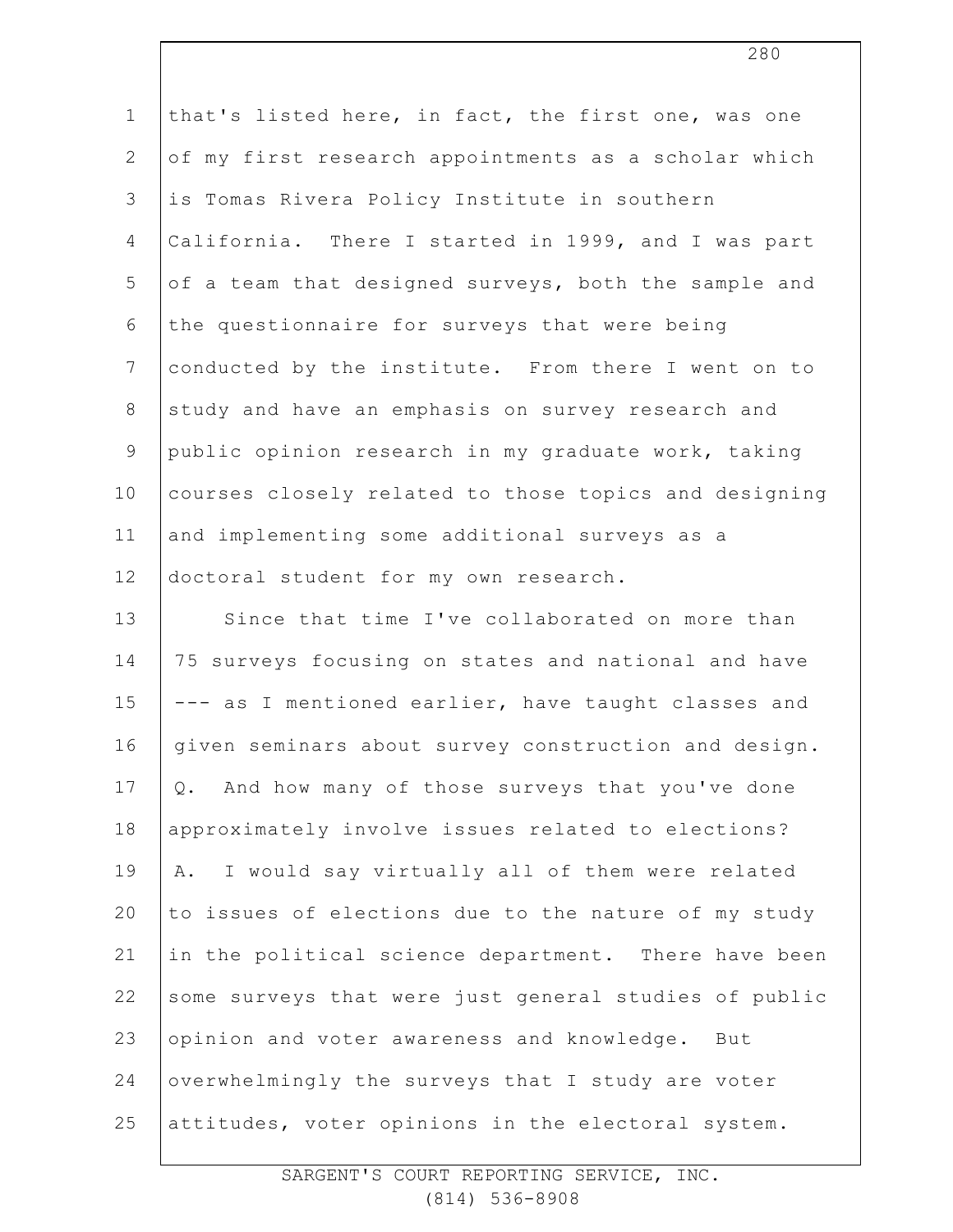| $\mathbf 1$    | And have your studies focused both on localities<br>Q.            |
|----------------|-------------------------------------------------------------------|
| $\mathbf{2}$   | and states and national? Have you looked at                       |
| 3              | different sort of population codes?                               |
| 4              | A. Yes, absolutely. The studies have taken a wide                 |
| 5              | range of interests and focus, oftentimes depending on             |
| 6              | the research question that we're interested at the                |
| $7\phantom{.}$ | time. But as an example, I designed and implemented               |
| $\,8\,$        | studies that have been specifically just about one                |
| 9              | city, many that were in the City of Los Angeles when              |
| 10             | I was living in southern California. A number that                |
| 11             | were county or metro wide, and a number that have                 |
| 12             | been statewide, focusing on individual states, and                |
| 13             | quite a few surveys that have been national in scope.             |
| 14             | The surveys have also tended to focus on the overall              |
| 15             | entire American electorate as well as studies that                |
| 16             | focus just specifically on individual racial and                  |
| 17             | ethnic groups.                                                    |
| 18             | Q. And have any of your surveys involved an                       |
| 19             | assessment of voter ID laws?                                      |
| 20             | Yes. I believe there are eight surveys that the<br>Α.             |
| 21             | primary focus was looking at voter identification                 |
| 22             | laws, rights to possession, lack of possession of                 |
| 23             | obtaining photo identification.                                   |
| 24             | And is one of those eight one that you performed<br>$Q_{\bullet}$ |
| 25             | for this case?                                                    |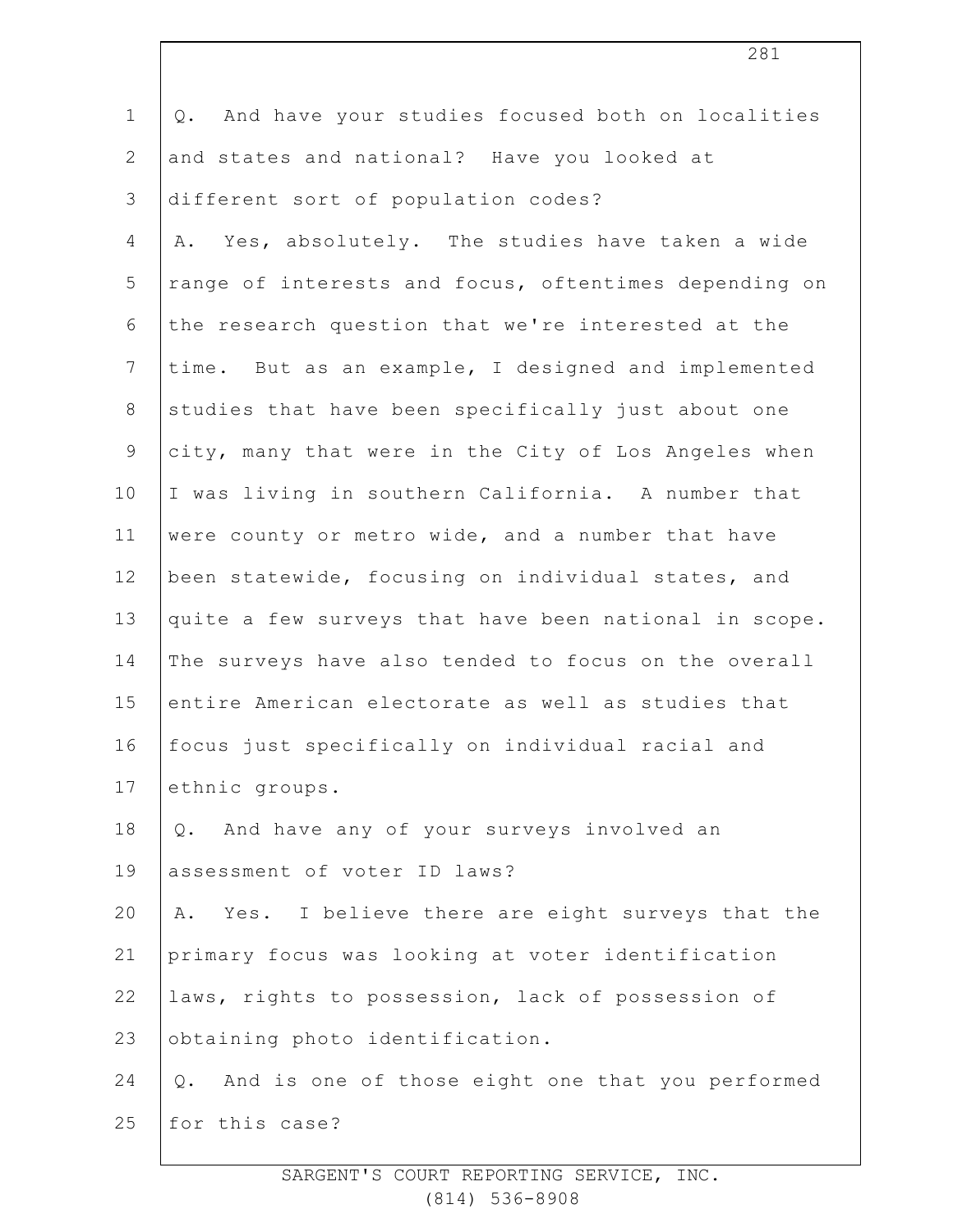| $\mathbf 1$    | Yes, that's correct.<br>Α.                            |
|----------------|-------------------------------------------------------|
| $\overline{2}$ | And were any of the others that you've done<br>Q.     |
| 3              | national in scope?                                    |
| 4              | A. Yes. They have been both focusing on some          |
| 5              | individual states. Also, they have been national in   |
| 6              | scope, where we have examined the rates of possession |
| $7\phantom{.}$ | of photo identification nationally for different      |
| $8\,$          | groups, but also focusing on individual states.       |
| 9              | And just let me ask you since it's been in the<br>Q.  |
| 10             | news. There was a court challenge in Wisconsin, or I  |
| 11             | guess there are multiple court challenges in          |
| 12             | Wisconsin right now. Have you done a similar survey   |
| 13             | for the litigation in Wisconsin?                      |
| 14             | A. Yes, that's correct. Myself and Professor          |
| 15             | Gabriel Sanchez were involved in writing, designing,  |
| 16             | implementing a survey for litigation in the State of  |
| 17             | Wisconsin.                                            |
| 18             | Q. And who are you working for in the State of        |
| 19             | Wisconsin?                                            |
| 20             | It was the ACLU Foundation in Wisconsin.<br>Α.        |
| 21             | And that case is one that's in federal court?<br>Q.   |
| 22             | Yes, I believe so.<br>Α.                              |
| 23             | So that's not one of the cases that has been<br>$Q$ . |
| 24             | decided thus far?                                     |
| 25             | That's correct.<br>Α.                                 |
|                |                                                       |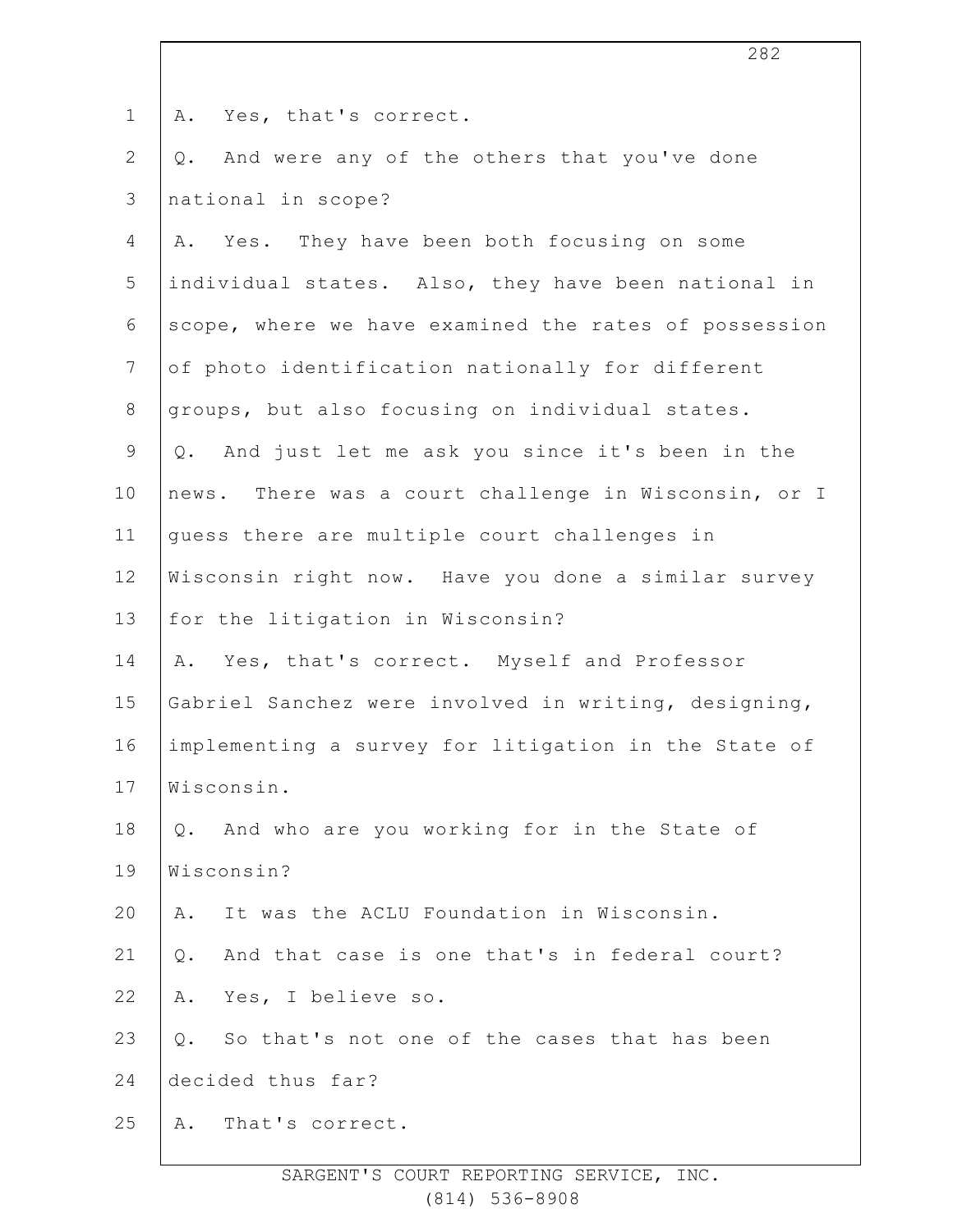| $\mathbf 1$    | And is that case also under the Voting Rights<br>$Q$ . |
|----------------|--------------------------------------------------------|
| $\overline{2}$ | Act?                                                   |
| 3              | Yes, that's correct.<br>Α.                             |
| 4              | And did you look at the entire state there<br>Q.       |
| 5              | or $---?$                                              |
| 6              | A. The study that we did in Wisconsin was just in      |
| $7\phantom{.}$ | Milwaukee County. That was the area where they         |
| $8\,$          | decided to bring the lawsuit in terms of rates of      |
| $\overline{9}$ | possession and wanted to focus just specifically on    |
| 10             | Milwaukee County, so that's what we studied.           |
| 11             | And was the focus of that study slightly<br>$Q$ .      |
| 12             | different than what we asked you to do here in         |
| 13             | Pennsylvania?                                          |
| 14             | A. Yes, certainly. Because it was being brought        |
| 15             | under the Federal Voting Act. They were specifically   |
| 16             | asking us to assess the right to possession that       |
| 17             | cross over in racial and ethnic groups to determine    |
| 18             | whether or not there were any differences in the rate  |
| 19             | of possession between whites, Hispanics and blacks.    |
| 20             | Q. Let me just ask you generally on the surveys        |
| 21             | that you've done on voter IDs, is there a range that   |
| 22             | you have found in the various studies in terms of the  |
| 23             | number of voters who do not have the kind of ID        |
| 24             | required under the particular law?                     |
| 25             | Yeah. Across the surveys that we implemented<br>Α.     |
|                |                                                        |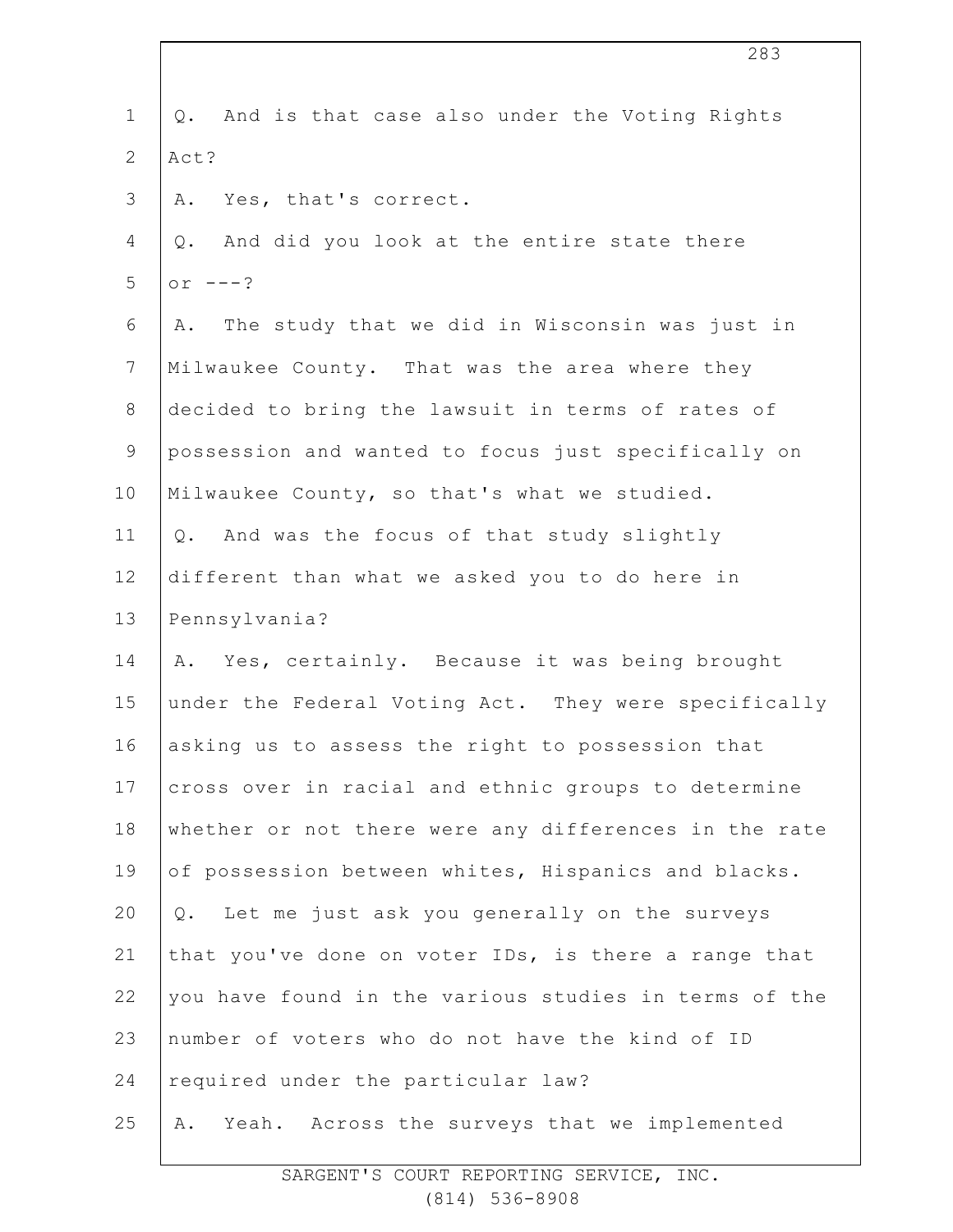| $\mathbf 1$    | asking people what their current rates of possession   |
|----------------|--------------------------------------------------------|
| $\overline{2}$ | valid photo identification are, we seen some fairly    |
| 3              | consistent rates where, let's say, between 9 and 15    |
| 4              | percent generally --- sometimes maybe one percent      |
| 5              | lower, sometimes maybe one percent higher, but we've   |
| 6              | seen something in about that range of people who       |
| $7\phantom{.}$ | don't have valid photo ID, depending, of course, on    |
| $8\,$          | the intricacy of the state law.                        |
| $\mathsf 9$    | Now, let me ask you a little bit about looking<br>Q.   |
| 10             | at predictors of voter turnout. Is that a specialty    |
| 11             | of yours?                                              |
| 12             | A. Yes, absolutely, that's one of my primary areas     |
| 13             | of focus.                                              |
| 14             | And explain for the Court what that means.<br>Q.       |
| 15             | Well, one of the big questions, I guess, that we<br>Α. |
| 16             | grapple with in political science is what motivates    |
| 17             | participation in our democracy. And so one of the      |
| 18             | primary areas or subfields is called voting behavior   |
| 19             | and political participation. There we're primary       |
| 20             | interested in trying to identify what causes people    |
| 21             | to register and to vote or to express other forms of   |
| 22             | non-electoral participation and what the factors are   |
| 23             | that are associated with that, we often call           |
| 24             | predictors, the factors are that are associated with   |
| 25             | higher or lower rates of participation.                |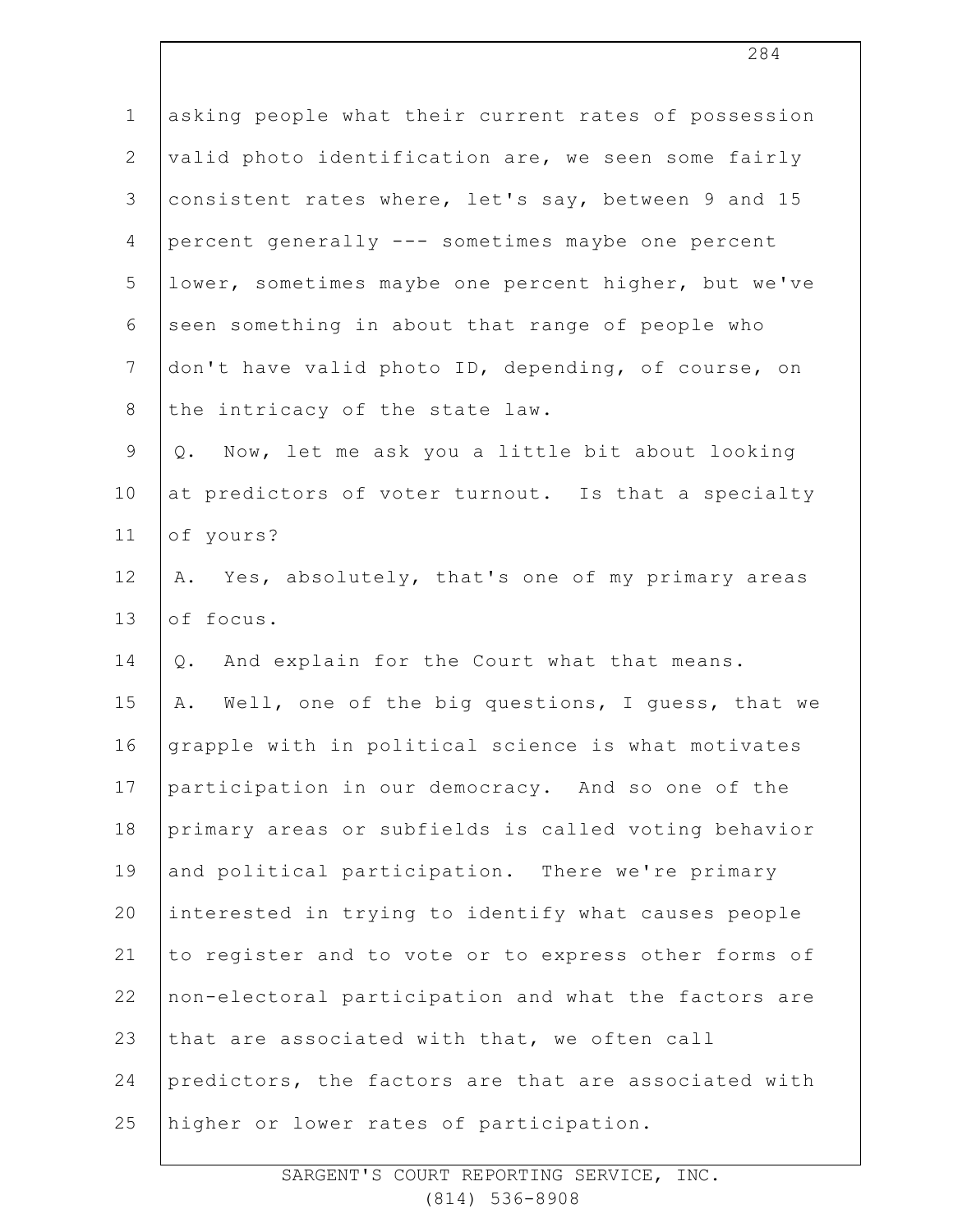1 2 3 4 5 6 7 8 9 10 11 12 13 14 15 16 17 18 19 20 21 22 23 24 25 Q. And can you give us an example of a study that you've done that's looked at --- outside the voter ID context that's looked at predictors of participation? A. Sure. I would say a large number of the studies that I've conducted are related to voter participation and what drives voter participation, whether you're looking at some of the studies that I've done comparing across racial groups. I've completed a study recently looking at how people who use the internet for political reasons to gather information, that creates an extra added incentive in the participators, so we identified things like internet access as both something that mobilizes or that encourages voting, but also the lack of access as a barrier, something to causes people to participate less. I've also authored studies specifically looking at institutional barriers to political participation, looking at ---. Q. What do you mean by institutional barriers? A. In this case, generally we divide the predictors into things that are individual level, such as my own income, education level, race or ethnicity, et cetera, and then institutional or contextual factors, larger things that are existing in the county, the state or the electoral system. And one such study I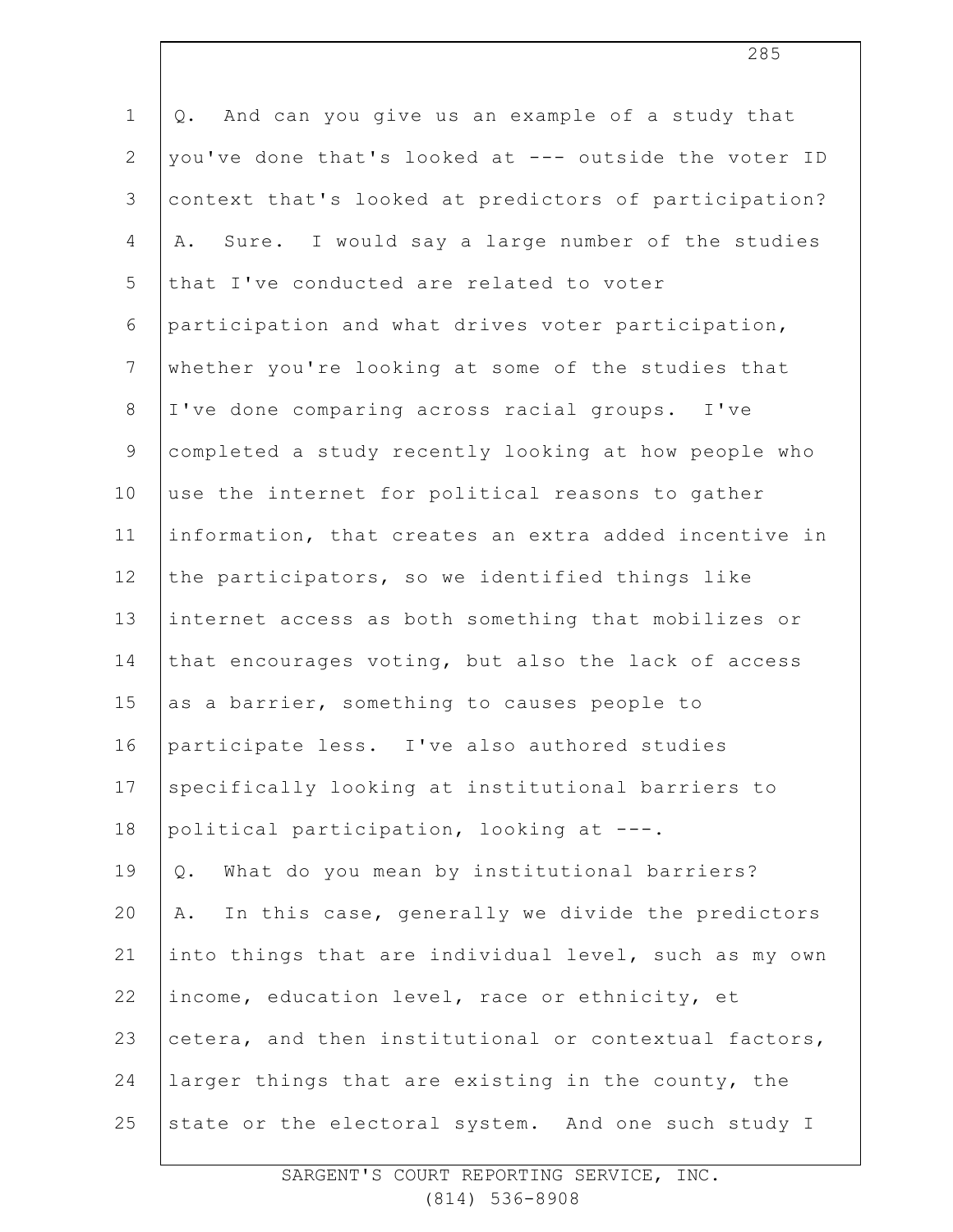| $\mathbf 1$    | did was looking at the actual polling place             |
|----------------|---------------------------------------------------------|
| $\mathbf{2}$   | precincts, what characteristics they had, how well      |
| 3              | marked they were, what their overall level of quality   |
| $\overline{4}$ | was, the knowledge level of the poll workers inside     |
| 5              | the precincts and whether or not that was associated    |
| 6              | with a higher or lower voter participation.             |
| $\overline{7}$ | Have you also looked at how information affects<br>Q.   |
| $8\,$          | voters?                                                 |
| $\mathsf 9$    | Absolutely. I mean, this is a very important<br>Α.      |
| 10             | strand of research within political participation.      |
| 11             | The levels of information are directly related to       |
| 12             | voter engagement and voter participation, so that       |
| 13             | would be something that we would not only want to       |
| 14             | review the latest findings and research on, but also    |
| 15             | perhaps include as part of our research design,         |
| 16             | asking questions about that sort of thing.              |
| 17             | ATTORNEY WALCZAK:                                       |
| 18             | Your Honor, we would move Professor                     |
| 19             | Barreto as an expert in the science of $---$ I'm sorry, |
| 20             | survey science and barriers to political                |
| 21             | participation.                                          |
| 22             | JUDGE SIMPSON:                                          |
| 23             | Do you wish to be heard?                                |
| 24             | ATTORNEY CAWLEY:                                        |
| 25             | No, Your Honor. No objection.                           |
|                |                                                         |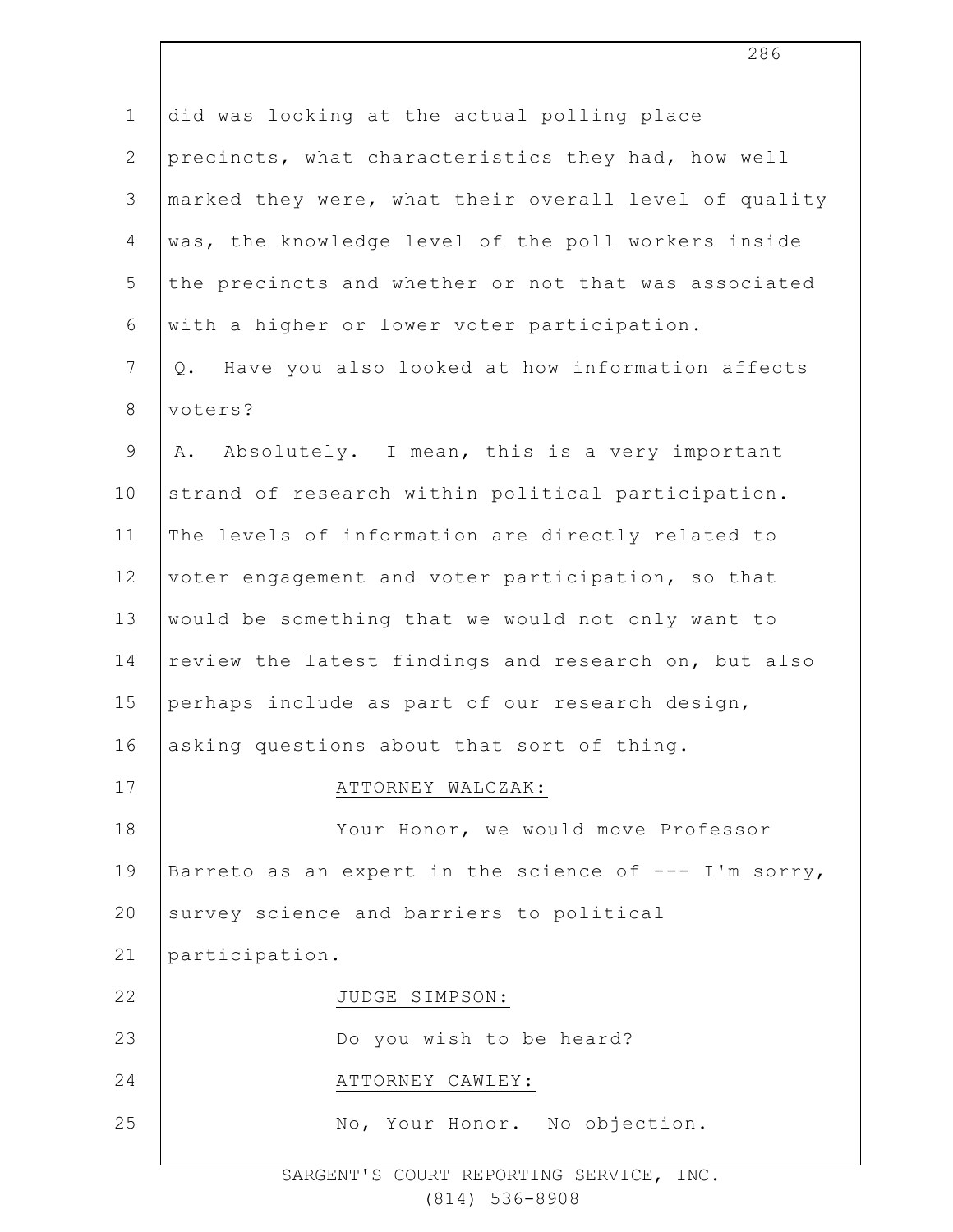|                | 287                                                    |
|----------------|--------------------------------------------------------|
| $\mathbf 1$    | JUDGE SIMPSON:                                         |
| $\overline{2}$ | He may express an opinion.                             |
| 3              | DIRECT EXAMINATION                                     |
| 4              | BY ATTORNEY WALCZAK:                                   |
| 5              | Q. Professor Barreto, let me ask you --- and just      |
| 6              | upfront let's be fully candid, and who are you         |
| $\overline{7}$ | retained by in this case?                              |
| 8              | I was retained by the ACLU and the rest of the<br>Α.   |
| $\mathsf 9$    | team, Arnold & Porter.                                 |
| 10             | And are you being paid for your services?<br>$Q$ .     |
| 11             | Α.<br>Yes.                                             |
| 12             | Q. And how much are you being paid?                    |
| 13             | A. I am being paid \$250 an hour for the work that I   |
| 14             | completed and testimony.                               |
| 15             | Q. And what is it that you were asked to evaluate      |
| 16             | here?                                                  |
| 17             | We were asked to examine the rates of possession<br>Α. |
| 18             | of valid identification among different segments of    |
| 19             | the Pennsylvania population, specifically looking at   |
| 20             | three groups, all eligible voters, that is all         |
| 21             | citizen adults in the State of Pennsylvania.           |
| 22             | I'm sorry. So that would be anybody who would<br>$Q$ . |
| 23             | be qualified to vote regardless of whether they're     |
| 24             | registered?                                            |
| 25             | That's correct. Anyone who is a citizen adult<br>Α.    |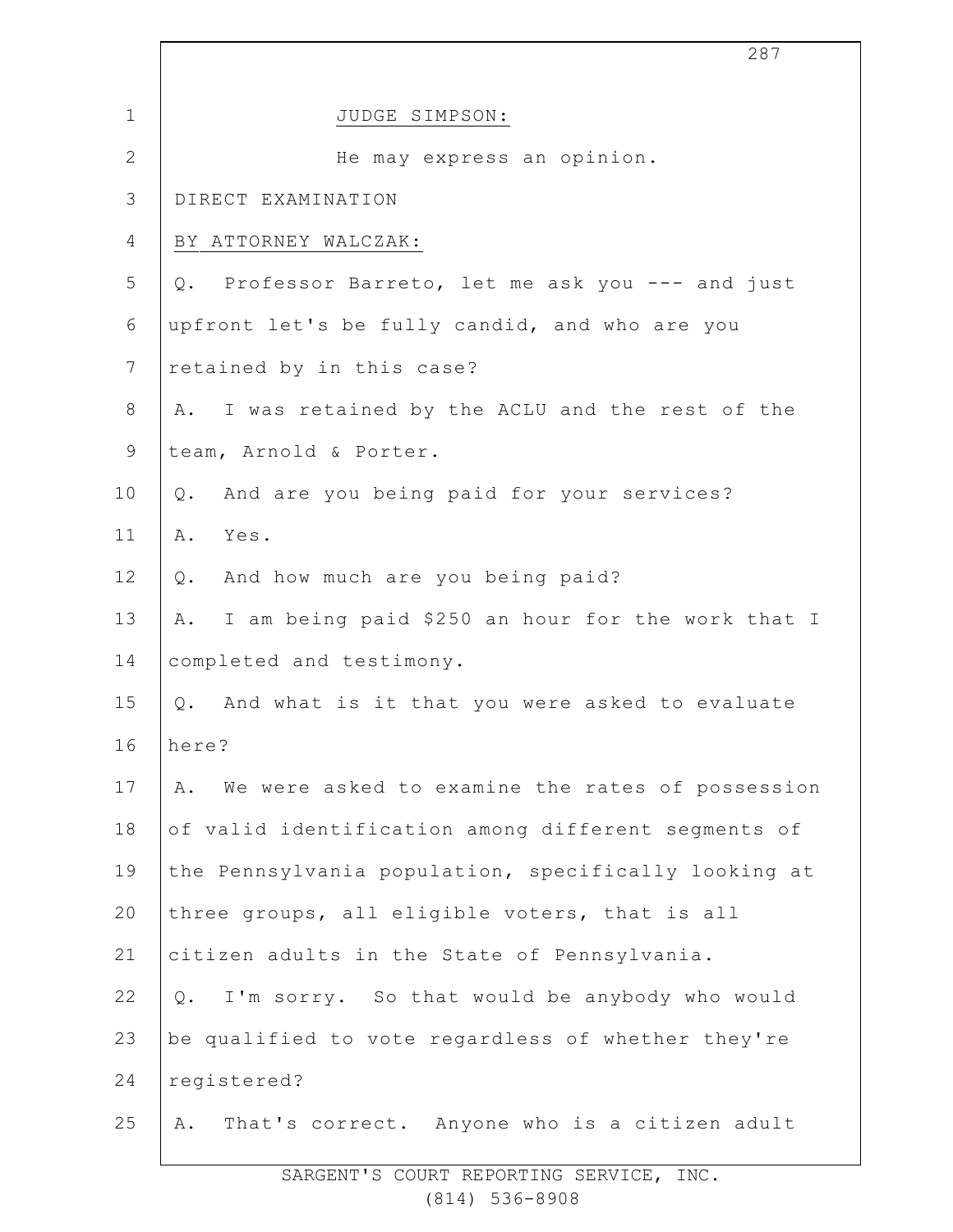| $\mathbf 1$    | who is qualified to vote is an eligible voter.        |
|----------------|-------------------------------------------------------|
| $\overline{2}$ | Q. And why would you look at that group and not       |
| 3              | just registered voters?                               |
| $\overline{4}$ | Well, we also did registered voters. But the<br>Α.    |
| 5              | eligible population is particularly an important      |
| 6              | starting point because these are all of the residents |
| $\overline{7}$ | who are able to participate and vote. And we know     |
| $8\,$          | that in any given election year, particularly         |
| 9              | presidential election years, there are very, very     |
| 10             | large voter registration drives. We see the voter     |
| 11             | registration numbers fluctuate as much as up to a     |
| 12             | month before the election.                            |
| 13             | There are a lot of last efforts to register           |
| 14             | voters, and so at this point we are not exactly       |
| 15             | certain who will be a voter, so we want to start by   |
| 16             | looking at all eligible voters. Many of those         |
| 17             | people who are currently not registered today will    |
| 18             | be registered before the election. So that's our      |
| 19             | starting point.                                       |
| 20             | So you look at eligible voters?<br>Q.                 |
| 21             | Registered is the second segment that we looked<br>Α. |
| 22             | at, people who are currently registered to vote in    |
| 23             | Pennsylvania, and the last group is 2008 voters who   |
| 24             | resided and actually voted in the 2008 presidential   |
| 25             | election and other contests here in Pennsylvania.     |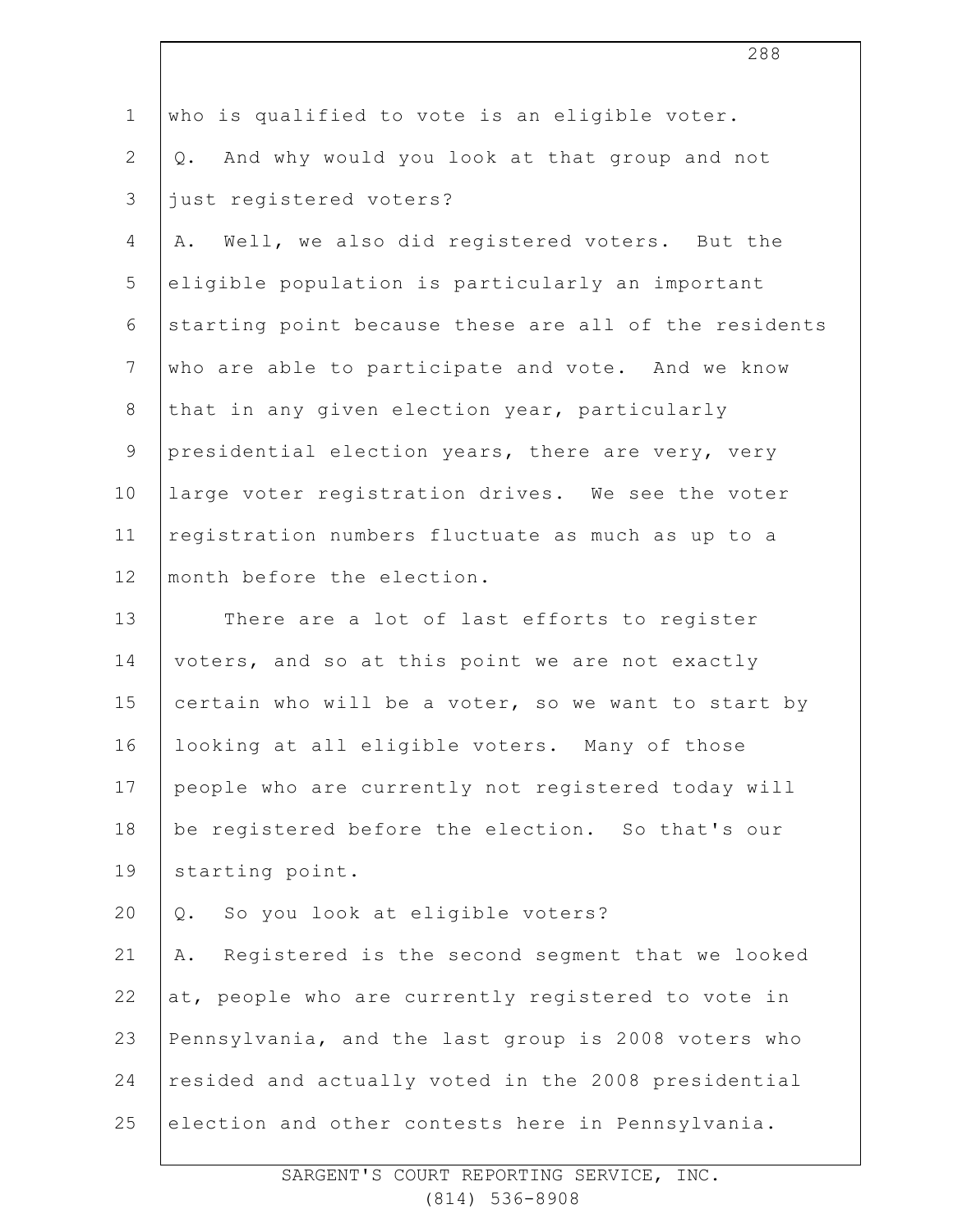| $\mathbf 1$    | So all the data that you measure, you measure<br>Q.   |
|----------------|-------------------------------------------------------|
| $\overline{2}$ | for each of those three groups?                       |
| 3              | That's correct. We provide estimates for each<br>Α.   |
| 4              | of those three segments of the population. And, of    |
| 5              | course, they're cascading, which means that           |
| 6              | registered voters are also part the eligible voters,  |
| $7\phantom{.}$ | and 2008 voters who are currently registered are also |
| 8              | part of the estimates of registered voters.           |
| 9              | Q. So the most encompassing, the most embracing       |
| 10             | figure is the eligible voters and then it goes down   |
| 11             | to registered and actual voters?                      |
| 12             | Yes, that's correct.<br>Α.                            |
| 13             | And so you were asked to look at the rates at<br>Q.   |
| 14             | which people possess IDs. Were you asked to look at   |
| 15             | anything else?                                        |
| 16             | A. Yes, that was our starting point. We were also     |
| 17             | asked to consider the degree of public knowledge and  |
| 18             | awareness of the current statute to see whether or    |
| 19             | not people were aware of it and whether they felt     |
| 20             | that they were in compliance or not. And we were      |
| 21             | also asked to look at the rates of possession of the  |
| 22             | underlying documents that would be necessary to       |
| 23             | obtain a valid photo ID in the first place. So we     |
| 24             | had additional questions related to that. And then    |
| 25             | finally we were asked to consider whether or not      |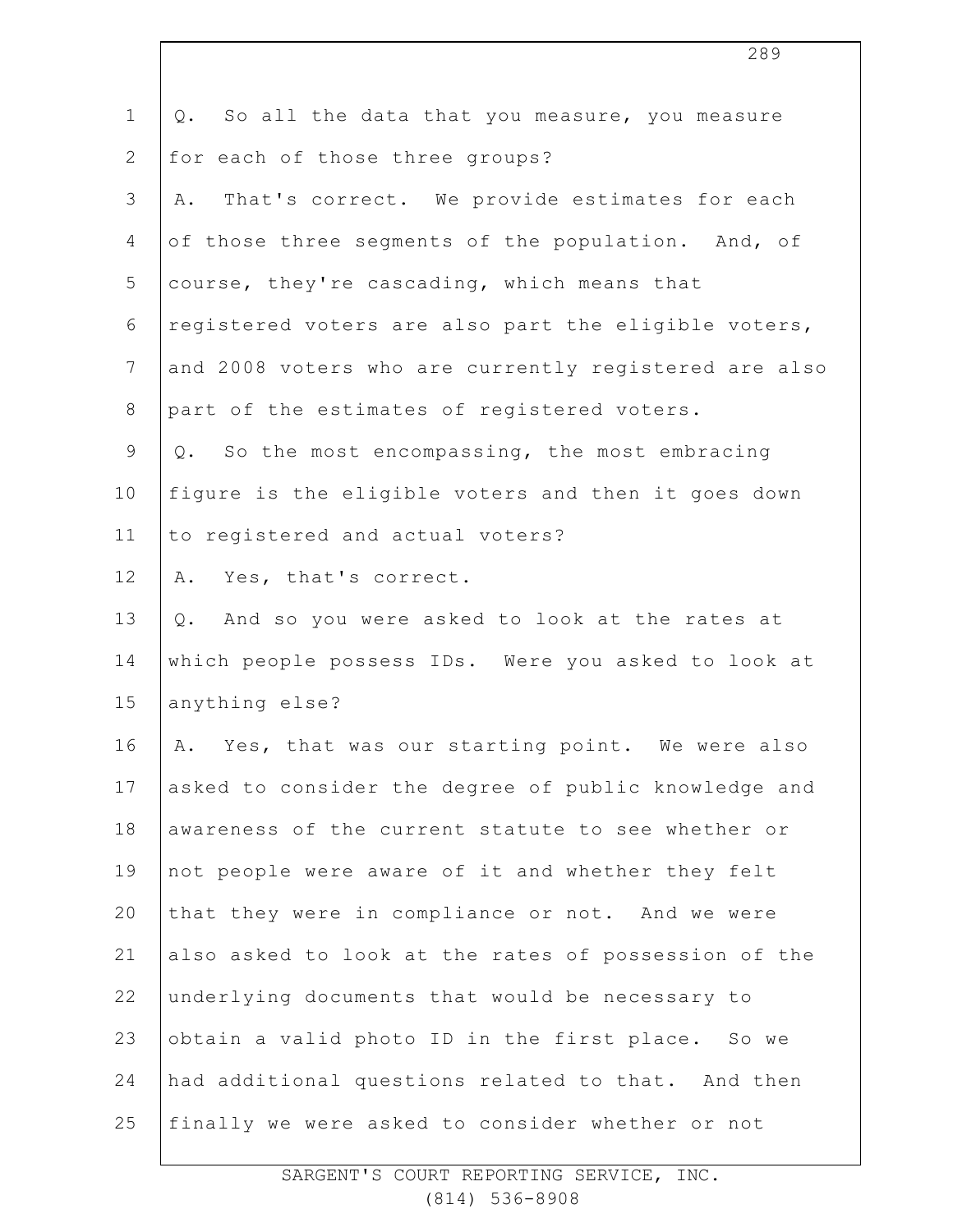|                | 290                                                          |
|----------------|--------------------------------------------------------------|
| $\mathbf 1$    | there were any differences in these rates of                 |
| $\overline{2}$ | possession for any additional subgroups or segments          |
| 3              | within the state population.                                 |
| 4              | So you broke it down in various demographic<br>$Q_{\bullet}$ |
| 5              | ways?                                                        |
| 6              | A. Yeah, that's correct. We look for --- for                 |
| $\overline{7}$ | example, the most obvious is looking at gender               |
| 8              | differences between the rates of possession of men           |
| 9              | and women, but then for other demographic                    |
| 10             | characteristics as well.                                     |
| 11             | Q. And based on the research that you've done, have          |
| 12             | you formed any opinions to a reasonable degree of            |
| 13             | scientific survey certainty about the rates of               |
| 14             | possession and the rates of knowledge of Pennsylvania        |
| 15             | voters?                                                      |
| 16             | Α.<br>Yes, I have.                                           |
| 17             | And what is the basis for that opinion, is it a<br>$Q$ .     |
| 18             | survey research that you've done?                            |
| 19             | Yes, that's correct. The basis for the opinion<br>Α.         |
| 20             | in this specific case is the survey that was                 |
| 21             | implemented here in Pennsylvania.                            |
| 22             | Okay. We'll get into that in just a minute.<br>Q.            |
| 23             | Before we get into the details of the Pennsylvania           |
| 24             | survey, I want to ask you a little bit more generally        |
| 25             | about survey methodology. This may be my own                 |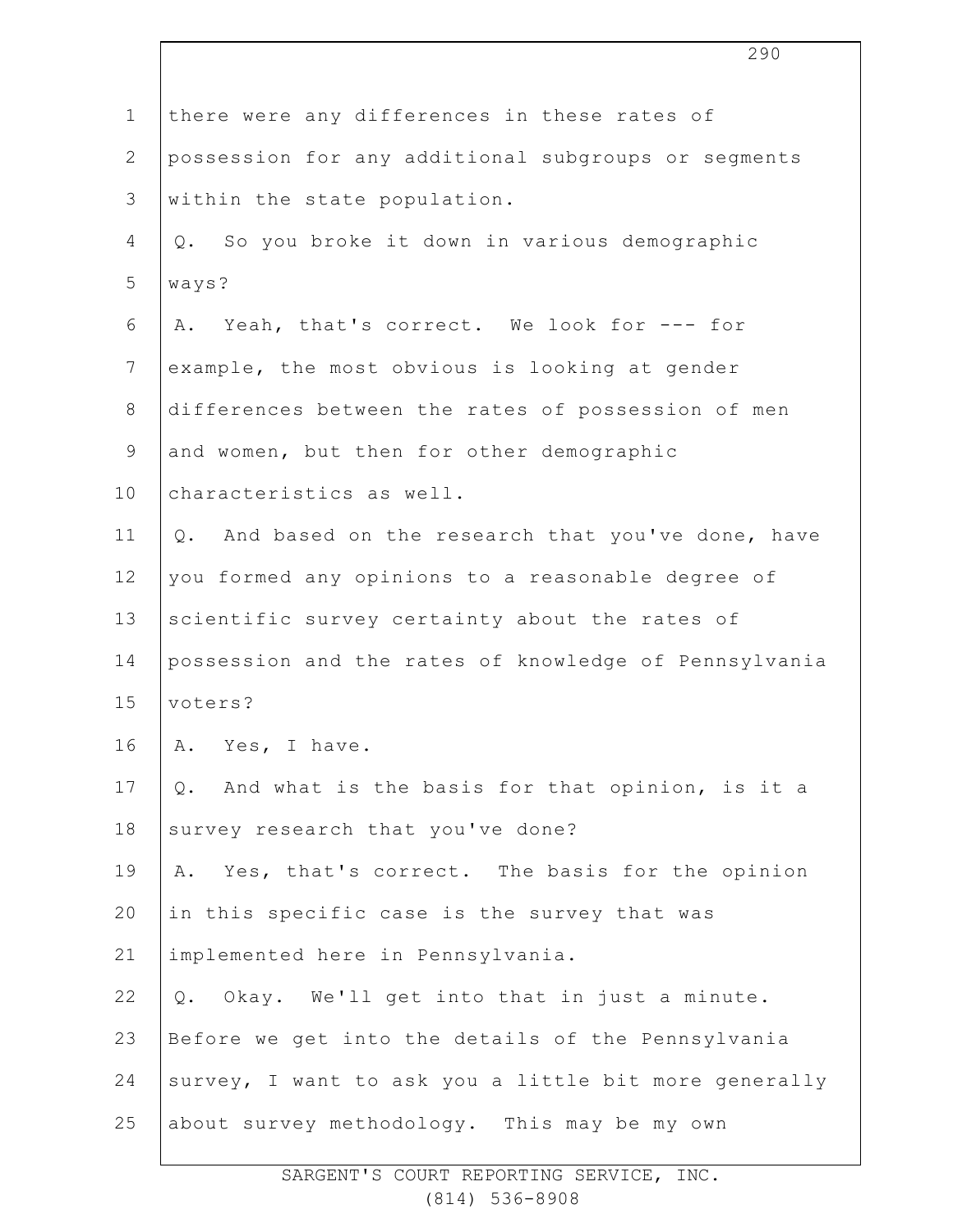| $\mathbf 1$    | problem, but you think how can you --- how can you    |
|----------------|-------------------------------------------------------|
| $\overline{2}$ | talk to a few thousand people and be able to then     |
| 3              | predict what's going to happen for millions of        |
| $\overline{4}$ | people. So tell us a little bit about sort of the     |
| 5              | science of survey methodology and how you construct a |
| 6              | survey and just how the process works.                |
| $7\phantom{.}$ | Sure. Absolutely. So there's been a very long<br>Α.   |
| $8\,$          | history of the use and the refinement of surveys in   |
| $\mathsf 9$    | social science and also in public policy.             |
| 10             | How far back does this go?<br>$Q$ .                   |
| 11             | It goes back throughout almost the history of<br>Α.   |
| 12             | the country, people who are trying to take opinions   |
| 13             | and gather --- most famously probably during the      |
| 14             | early 20th century, there were polls that were        |
| 15             | starting to be conducted to try to predict the        |
| 16             | presidential election. And one that really sort of    |
| 17             | highlighted the need for more science in survey       |
| 18             | design was the famous Reader's Digest polls. They     |
| 19             | would send mailers out to their subscribers, and just |
| 20             | send it to people who subscribed to their magazine    |
| 21             | and asked them how they were going to vote. And this  |
| 22             | tended to produce the correct results, but in one     |
| 23             | election they mispredicted the results, and as a      |
| 24             | result, a number of people who are interested in the  |
| 25             | study of social and political behaviors started to    |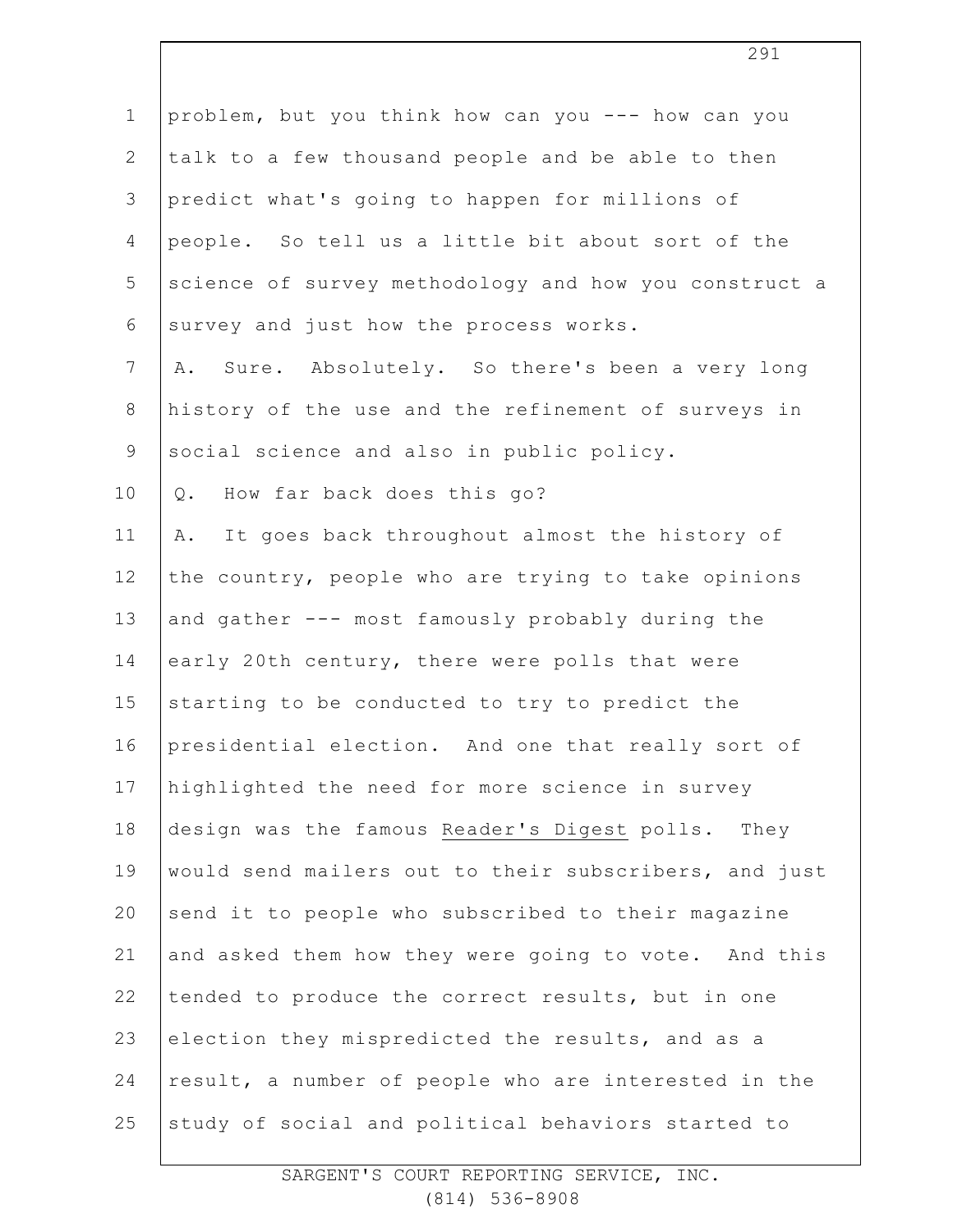| $\mathbf 1$    | invest more heavily in sampling technique, question   |
|----------------|-------------------------------------------------------|
| $\overline{2}$ | design, analysis.                                     |
| 3              | And from there, especially the latter half of         |
| 4              | the 20th century, there have been many, many          |
| 5              | advancements to really inject more science into       |
| 6              | survey research so that we could accurately           |
| $\overline{7}$ | implement surveys and with a high degree of           |
| $\,8\,$        | certainty make assessments about probability and      |
| $\mathsf 9$    | people hold certain attitudes or different            |
| 10             | characteristics or traits. And so it's something      |
| 11             | that there is --- for a survey designers who do it    |
| 12             | professionally in social scientific manner, it's a    |
| 13             | very serious and rigorous endeavor.                   |
| 14             | Is it considered a science?<br>Q.                     |
| 15             | Absolutely. And there's a group of the American<br>Α. |
| 16             | Association of Public Opinion Research which oversees |
| 17             | survey research. They publish ---.                    |
| 18             | Where are they out of?<br>Q.                          |
| 19             | This is a national association, and it is a<br>Α.     |
| 20             | membership association much like many other           |
| 21             | professional associations.                            |
| 22             | And I'm sorry, what's it called?<br>Q.                |
| 23             | It's call the American Association of Public<br>Α.    |
| 24             | Opinion Researchers (sic). It's commonly referred to  |
| 25             | as AAPOR. They host a national conference where they  |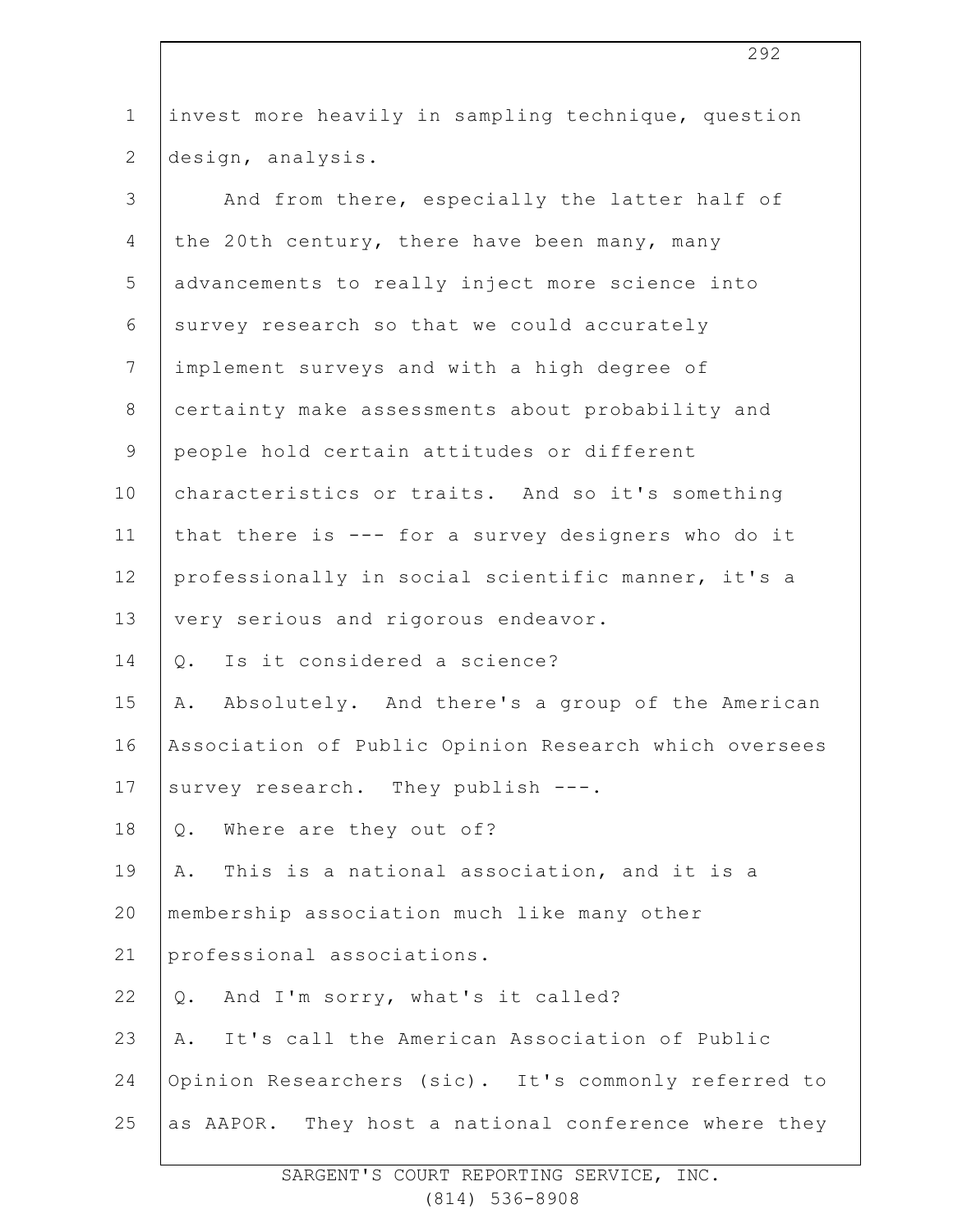| $\mathbf 1$    | bring people together to present the latest           |
|----------------|-------------------------------------------------------|
| 2              | methodologies and research and public opinion         |
| 3              | research. They publish a journal, which is a          |
| 4              | peer-reviewed scientific journal talking about not    |
| 5              | only what do people think but the science and the     |
| 6              | methods of collecting surveys. And they also serve    |
| $\overline{7}$ | in capacity as a watchdog group where they will       |
| $\,8\,$        | intervene if they believe that some surveys are not   |
| 9              | up to standard, and they will examine those results   |
| 10             | to see if they are.                                   |
| 11             | So when you say when they intervene, somebody<br>Q.   |
| 12             | publishes a survey that's unrelated to anything       |
| 13             | they're doing, they can take a look at that and take  |
| 14             | some kind of action?                                  |
| 15             | Yeah, probably an example that was in the news<br>Α.  |
| 16             | was during the 2008 presidential primary after the    |
| 17             | Iowa election, there were a number of polls that      |
| 18             | indicated that Mr. Obama had about a ten point lead   |
| 19             | in New Hampshire and that he would win New Hampshire. |
| 20             | And Mrs. Clinton won New Hampshire. And almost all    |
| 21             | the polls had predicted that she would lose.<br>And   |
| 22             | after that happened, the American Association of      |
| 23             | Public Opinion Research sent out a call for anyone    |
| 24             | who had conducted a poll in the State of New          |
| 25             | Hampshire, to not only submit their methodology, but  |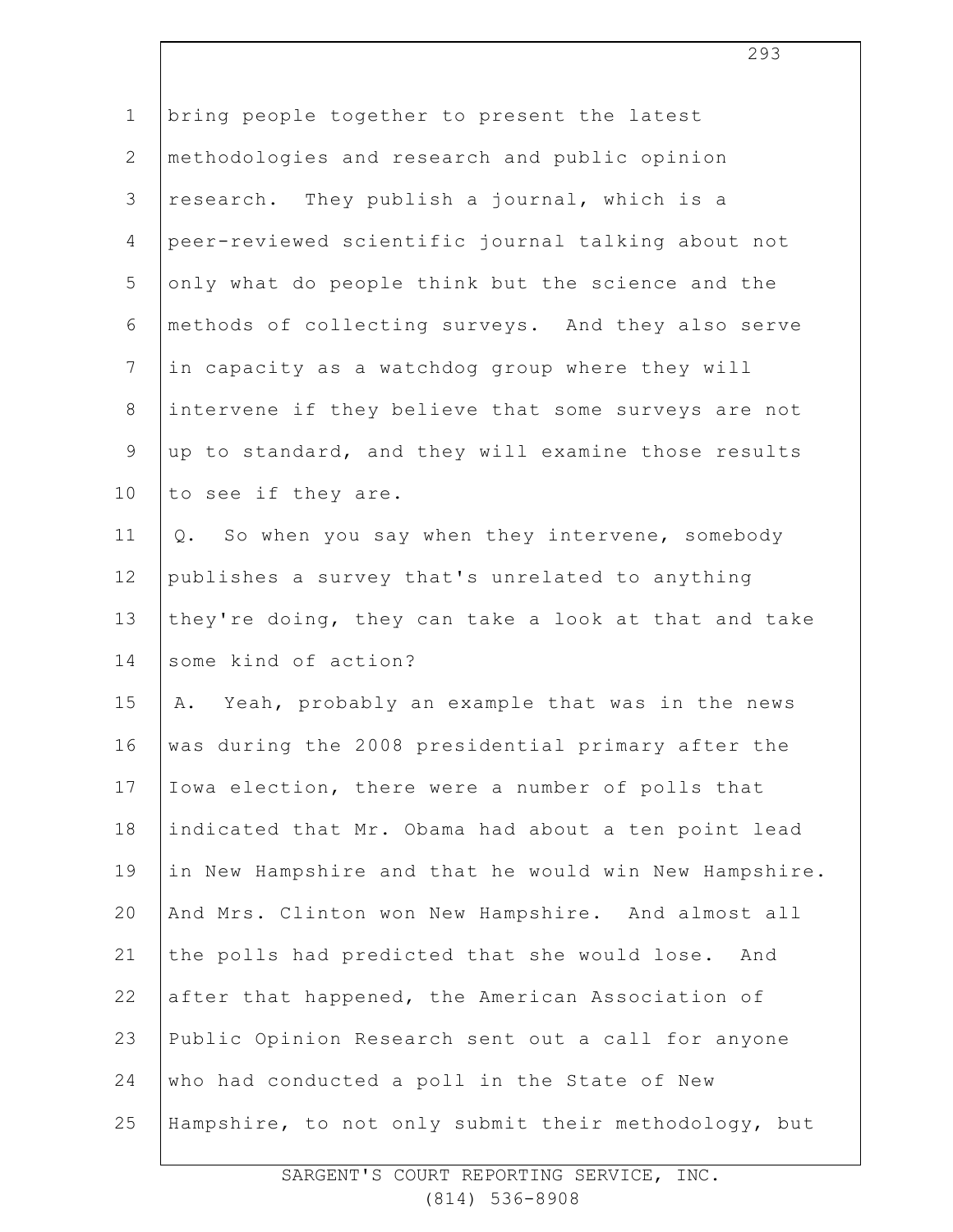| $\mathbf 1$     | to actually send over the full data of the poll so    |
|-----------------|-------------------------------------------------------|
| $\overline{2}$  | that they can examine some of the sub things that     |
| 3               | were happening in the polls. Perhaps people were      |
| 4               | weighing things in different ways, perhaps the        |
| 5               | questions that were worded were inaccurate, and any   |
| 6               | of the survey researchers who were involved in those  |
| $7\phantom{.0}$ | surveys in New Hampshire sent their data over, and,   |
| $8\,$           | in fact, the American Association of Public           |
| $\mathsf 9$     | Researchers then went with their panel of experts and |
| 10              | reviewed all of the data to ensure that it is         |
| 11              | accurate, or if there was an irregularity, what was   |
| 12              | causing it so they can better understand what was     |
| 13              | happening. So it was a regular thing that they would  |
| 14              | monitor and be involved, and that helps all of us     |
| 15              | have confidence in the survey research field, that    |
| 16              | what we're doing is accurate and scientific and is    |
| 17              | taken seriously.                                      |
| 18              | Now, are you involved at all in AAPOR?<br>Q.          |
| 19              | Yes. I have been a member of AAPOR, been at<br>Α.     |
| 20              | their conference, and I've also published research on |
| 21              | the public opinion in the Public Opinion Quarterly,   |
| 22              | which is their flagship journal.                      |
| 23              | So are these surveys really reliable?<br>Q.           |
| 24              | Yeah. So the takeaways that if the surveys are<br>Α.  |
| 25              | constructed correctly, sample design is given a lot   |
|                 |                                                       |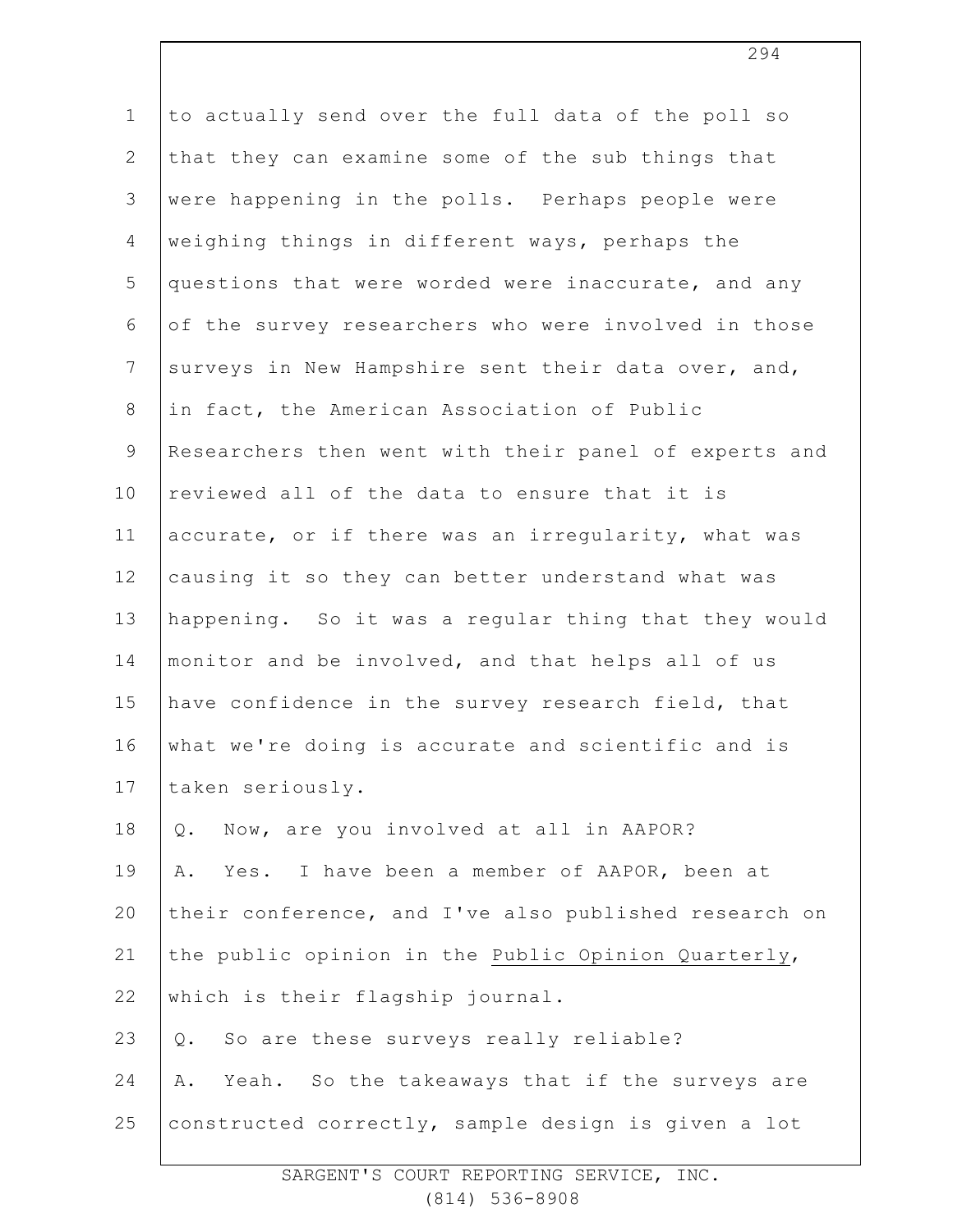| $\mathbf 1$    | of thought and is implemented accurately.             |
|----------------|-------------------------------------------------------|
| $\overline{2}$ | What do you mean by sample design?<br>Q.              |
| 3              | The sample design is as you indicated. Many<br>Α.     |
| 4              | times we interview only a thousand or 1,500 people.   |
| 5              | The sample design means how do we pick those people   |
| 6              | that we're going to interview, who are those 1,500    |
| $\overline{7}$ | people. And that's one of the most important things   |
| 8              | to get right when implementing the survey. If the     |
| $\mathsf 9$    | sample design is done correctly and we get an         |
| 10             | accurate sample and the questionnaire is worded       |
| 11             | correctly and follows the established social science  |
| 12             | protocols, then we can say with a high degree of      |
| 13             | certainty that the opinions and the attitude of       |
| 14             | behaviors that the people express in the survey are   |
| 15             | quite reliable. And in lots of attempts survey        |
| 16             | researchers have then gone out and validated some     |
| 17             | specific questions so that they can identify just how |
| 18             | accurate they are. For example, they might ask        |
| 19             | people if they currently own their home or if they're |
| 20             | a renter, and then by looking at public records at    |
| 21             | the county assessor's level, they can actually verify |
| 22             | whether or not those things are accurate. So there's  |
| 23             | been a lot of efforts made to demonstrate that when   |
| 24             | surveys are conducted and they're conducted           |
| 25             | correctly, they can be extremely accurate.            |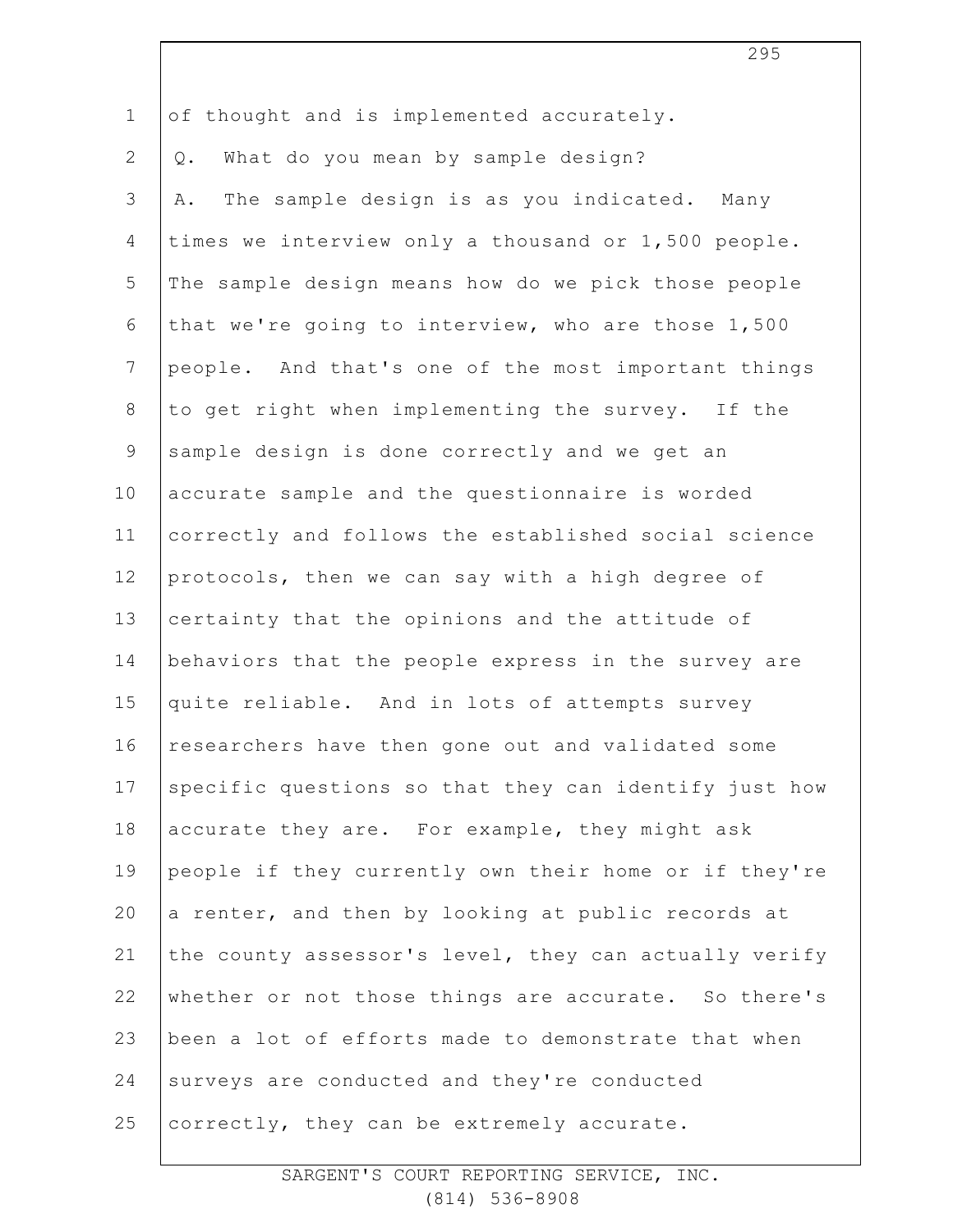| $\mathbf{1}$    | And you often hear a poll was conducted with<br>Q.     |
|-----------------|--------------------------------------------------------|
| $\mathbf{2}$    | 1,200 people or 1,280 people. It seems to be a kind    |
| $\mathfrak{Z}$  | of magic number, somewhere around 1,200. Is there      |
| 4               | some magic to that?                                    |
| 5               | A. Well, we want to get a sample size that allows      |
| 6               | us to generalize about the larger population. And      |
| $7\phantom{.0}$ | depending on how many people we interview, we'll have  |
| $\,8\,$         | either a larger error rate or a smaller error rate.    |
| $\overline{9}$  | And somewhere between a thousand and 1,500 is where    |
| 10              | you see a lot of surveys get published, because the    |
| 11              | margin of error for --- in this case 1,285 is 2.7      |
| 12              | percent if there was ---. That's the highest that      |
| 13              | the margin of error could be. And it could be          |
| 14              | somewhat low depending on the distribution of the      |
| 15              | responses. If you only interviewed say a hundred       |
| 16              | people, the survey might still be accurate. It might   |
| 17              | have been implemented correctly, but your margin of    |
| 18              | error for any estimate you have would be closer to     |
| 19              | nine percent or ten percent, and so you want to have   |
| 20              | an effective sample size that allows you to minimize   |
| 21              | the potential margin of error on any of your           |
| 22              | estimates. And so that range of 1,200 is quite         |
| 23              | common in a lot of surveys, because it allows you to   |
| 24              | have a fairly small margin of error.                   |
| 25              | So for 1,285, what would be the margin of error?<br>Q. |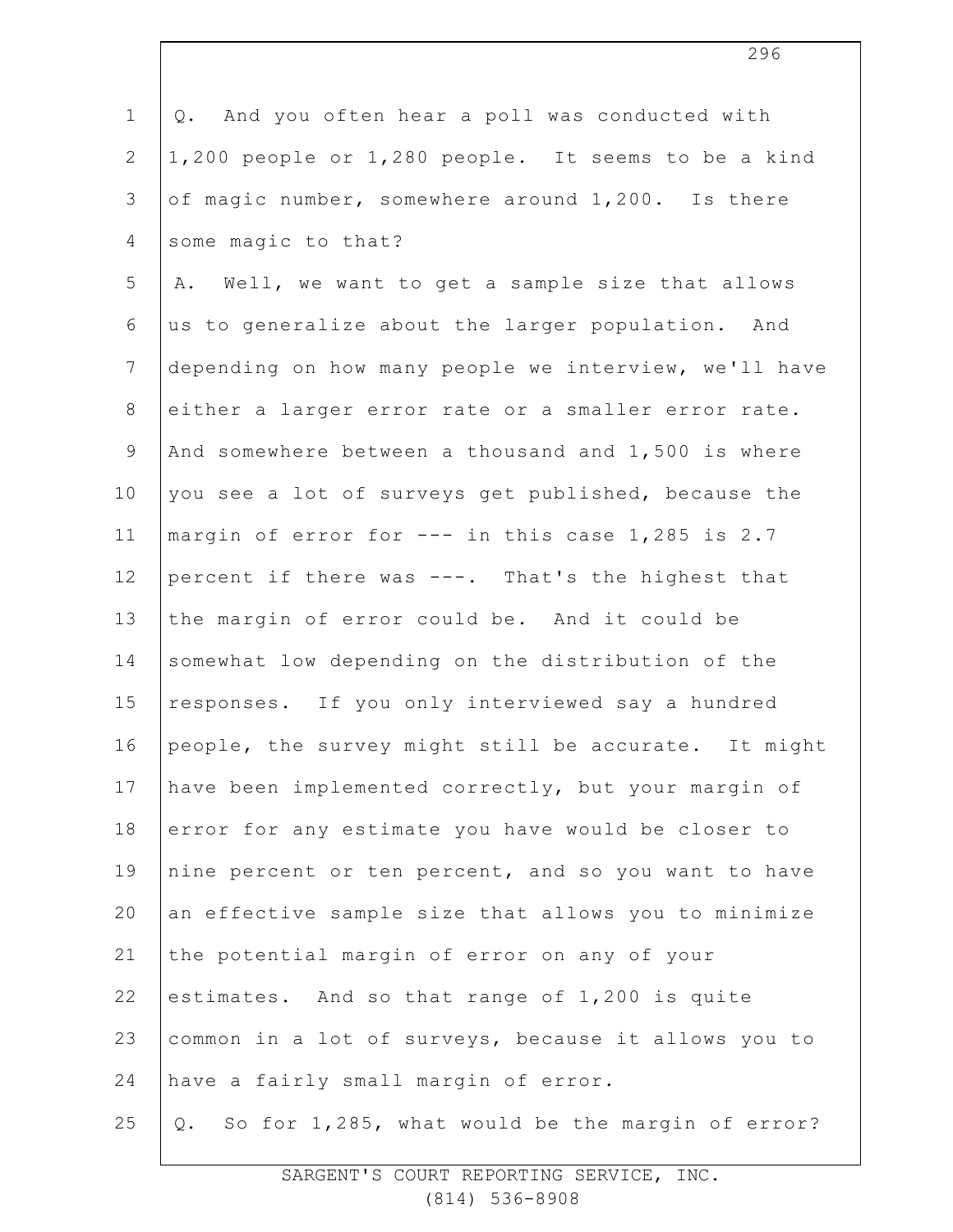1 2 3 A. The margin of error is specifically related to the point estimate. When I say that the survey on a margin of error ---.

4 5 6 7 8 9 10 11 12 13 14 15 16 17 18 19 Q. Slow down. What do you mean by point estimate? A. The percentage that comes out. So if you see a poll done on a presidential election in the State of Pennsylvania, you might see a poll that says that Mr. Obama is currently favored by 46 percent and Mr. Romney is currently favored by 42 percent. Those are the point estimates. The survey is estimating that Mr. Obama has 46 percent at the poll. So that point estimate, 46 carries some sort of plus or minus on it, and so the margin of error is related to two things. One is the overall sample size, how many total people did we interview. And secondly, the distribution. So when you have something close to a 50/50 distribution, like 46/42, you have the most possible room for error. And in this case, 1,285 is 2.7 points.

20 21 22 23 24 25 If you have an estimate where 85 percent of the population gives one answer the margin of error actually shrinks, because you're observing in that data more consistency. And so if you have 85 percent of people all telling you something, then the margin of error on 1,285 is only 1.9 percent.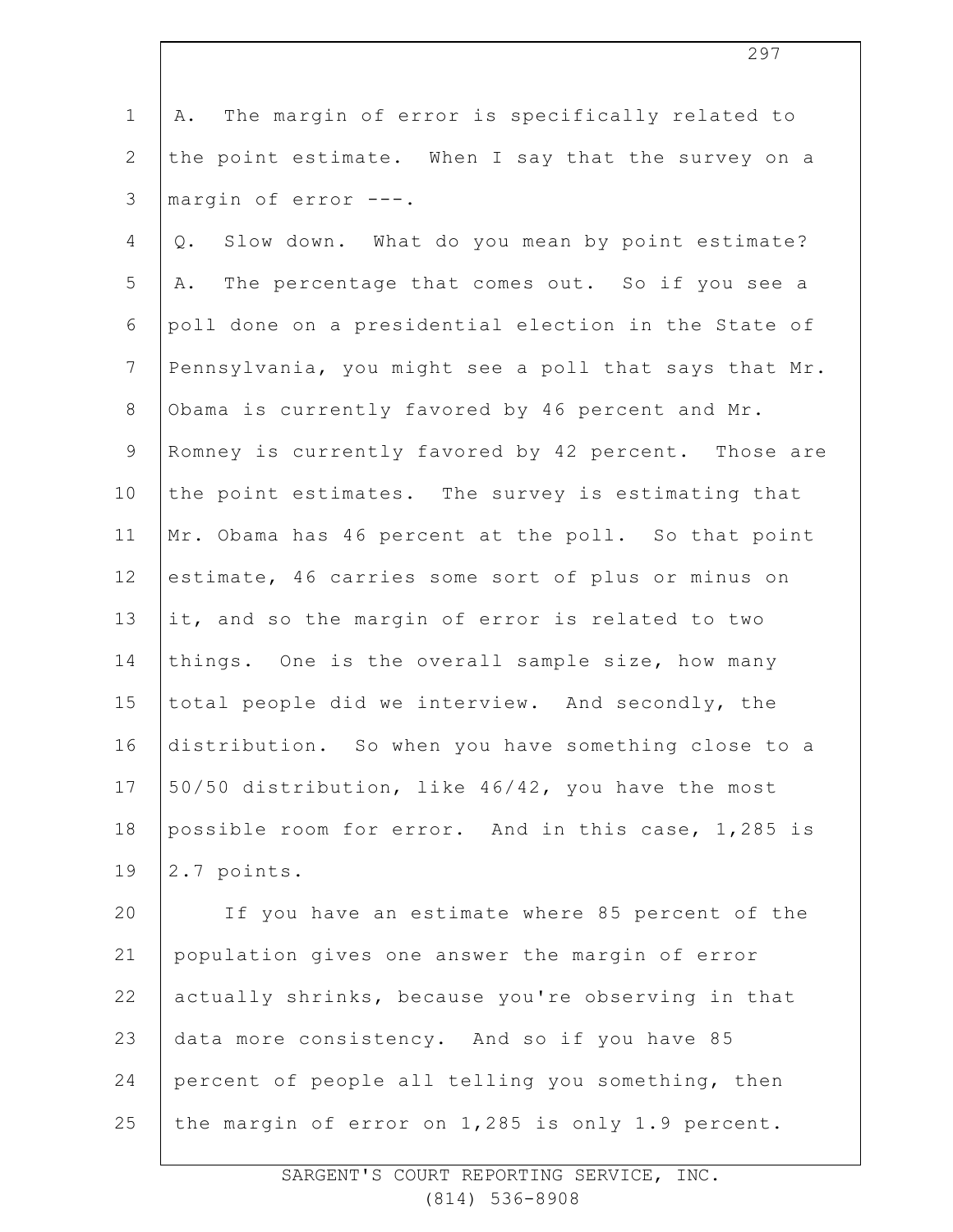| $\mathbf 1$    | And so 2.7 is the overall expected rate, but for      |
|----------------|-------------------------------------------------------|
| $\mathbf{2}$   | given answers such as some of the ones in our         |
| 3              | survey, we estimate smaller margins of error.         |
| $\overline{4}$ | And the margin of error means that it could be<br>Q.  |
| 5              | slightly less by that amount or more by that amount?  |
| 6              | That's correct. That we would have ---<br>Α.          |
| $7\phantom{.}$ | technically what we would say is that we have 95      |
| $8\,$          | percent confidence that the real or the true point    |
| $\mathsf 9$    | estimate is in between that plus or the minus, that   |
| 10             | it's extremely unlikely that it's anywhere outside    |
| 11             | that plus or minus, and that the estimate that we     |
| 12             | would have the most confidence in is the exact        |
| 13             | estimate that was produced.                           |
| 14             | So what are kind of the general aspects of<br>Q.      |
| 15             | conducting a survey? What goes into figuring out how  |
| 16             | to do this?                                           |
| 17             | Well, we sort of referenced this a bit when we<br>Α.  |
| 18             | talked about the science of conducting surveys.       |
| 19             | There's really three sort of aspects that you want to |
| 20             | take into account to make sure that your survey is    |
| 21             | done correctly. The first is sample design, who are   |
| 22             | we going to be interviewing and to make sure we get   |
| 23             | that exactly right so that it can be reflective of    |
| 24             | the full population, and so sample design is very     |
| 25             | important. The second is questionnaire design. Even   |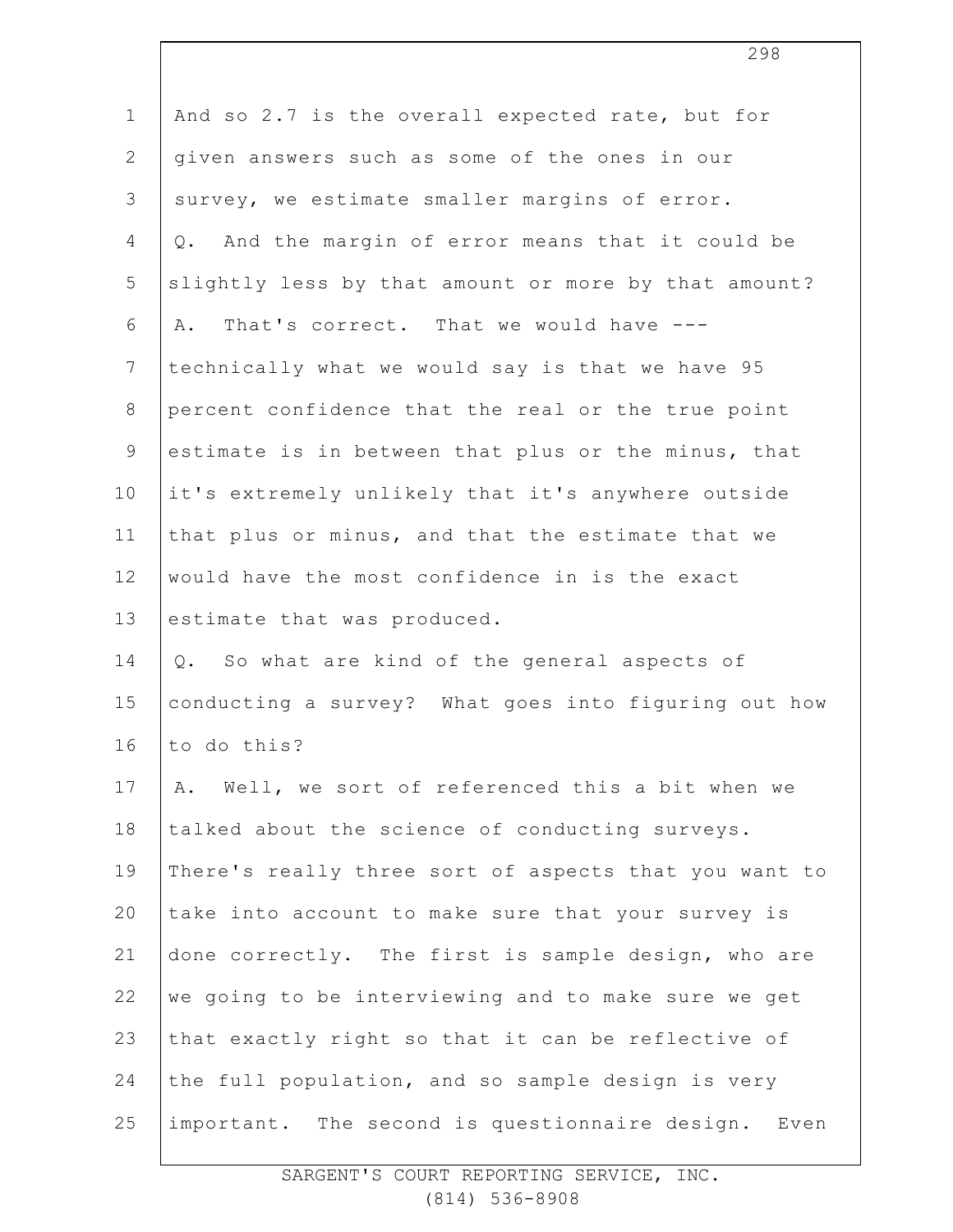| $\mathbf 1$    | if we have a good sample of the overall population,       |
|----------------|-----------------------------------------------------------|
| $\overline{2}$ | if the questions are leading or biased in some way,       |
| 3              | it doesn't matter how good the sample is. So that         |
| 4              | means a lot of care to make sure that you have the        |
| 5              | questions. And the questionnaire is designed in a         |
| 6              | scientific manner. And then the third would be            |
| $7\phantom{.}$ | executing the survey to make sure that the survey is      |
| $\,8\,$        | implemented in a social, scientific manner.               |
| $\mathcal{G}$  | What would be the vantage of a survey over, say,<br>$Q$ . |
| 10             | a statistical analysis and maybe you could give your      |
| 11             | answer in the context of the voter ID situation we        |
| 12             | have in this case?                                        |
| 13             | Well, the advantage of a survey in this<br>Α.             |
| 14             | particular case is that it allows us to ask people        |
| 15             | what documents they currently possess and it allows       |
| 16             | us to know if they actually have those, not have they     |
| 17             | ever had one or did they have one in the past, but do     |
| 18             | they currently have those so that they can produce        |
| 19             | them if necessary. And so in the case of analyzing        |
| 20             | other data sets, there could be people who appear to      |
| 21             | have documents, but like lots of people, sometimes        |
| 22             | those documents are lost, stolen or misplaced. And        |
| 23             | so in this case we can actually ask people if they        |
| 24             | currently possess those documents and can produce         |
| 25             | them. It's also thought and there's a debate within       |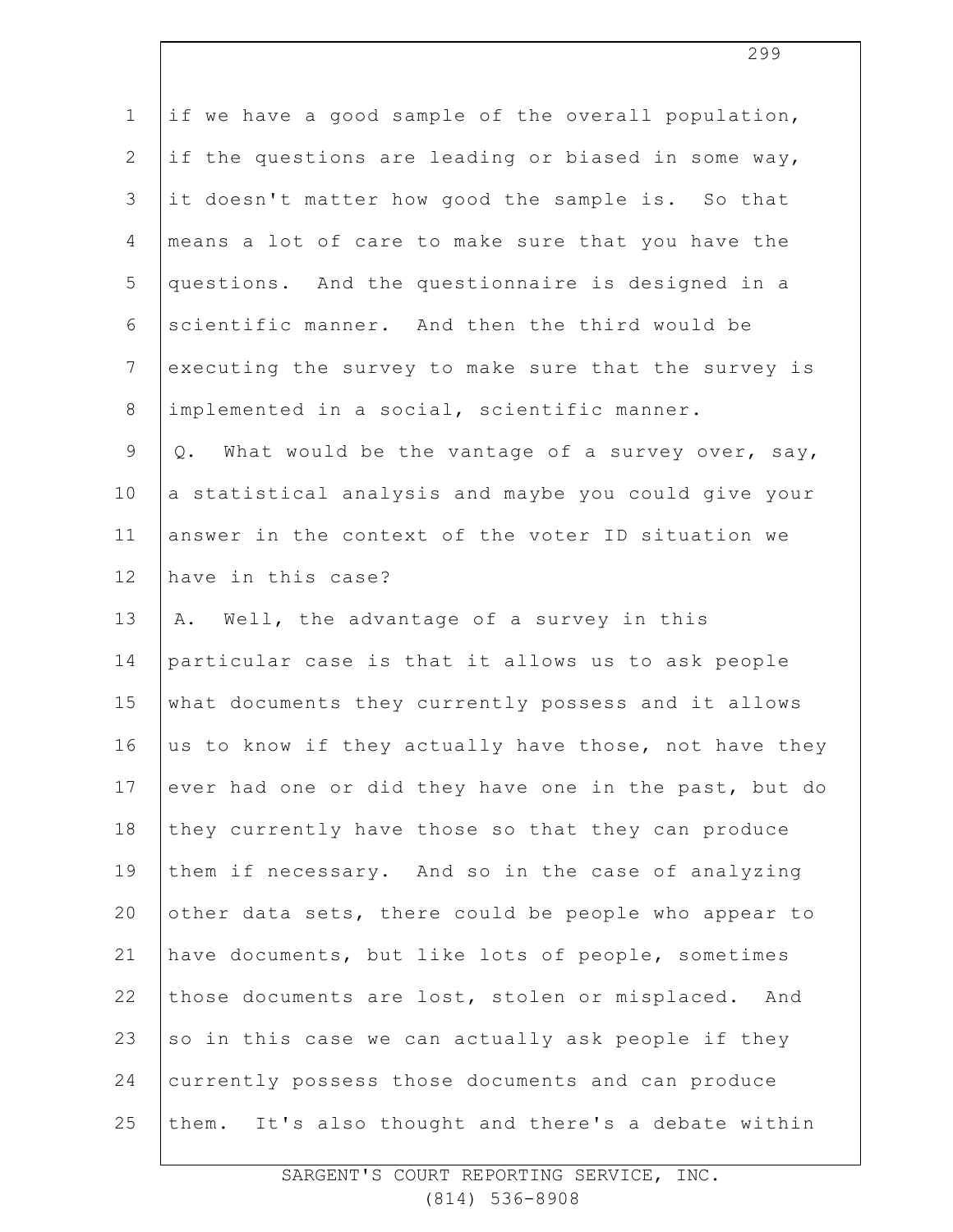1 2 3 4 5 6 7 8 9 10 11 12 13 14 15 16 17 18 19 20 21 22 23 24 25 the U.S. Census Bureau that surveys that are conducted correctly and accurately are more accurate sometimes than universal estimates examining the entire population. There's currently a debate most people leaning on the side of surveys within the Census Bureau, and you may have seen some discussion of this perhaps changing or phasing out the descendant Census where they try to count every individual person. And probably, if you're telling someone you're going to count every single person, you have to then go and count every single person. And if there are particular groups that are hard to count for one reason or they --- their records aren't as accurate for some reason, then you introduce some systematic bias in there. Whereas if you have a survey and you're not trying to count every single person but rather, randomly sample those different people, you can do a much more effective job of ensuring that representation. And so that's why the Census, in fact, has been moving to implement more and more surveys because they believe there's a high degree of reliability. Q. So in the voter ID context, what advantage would a survey have over, say, a scientific statistical comparison between the PennDOT database and the SURE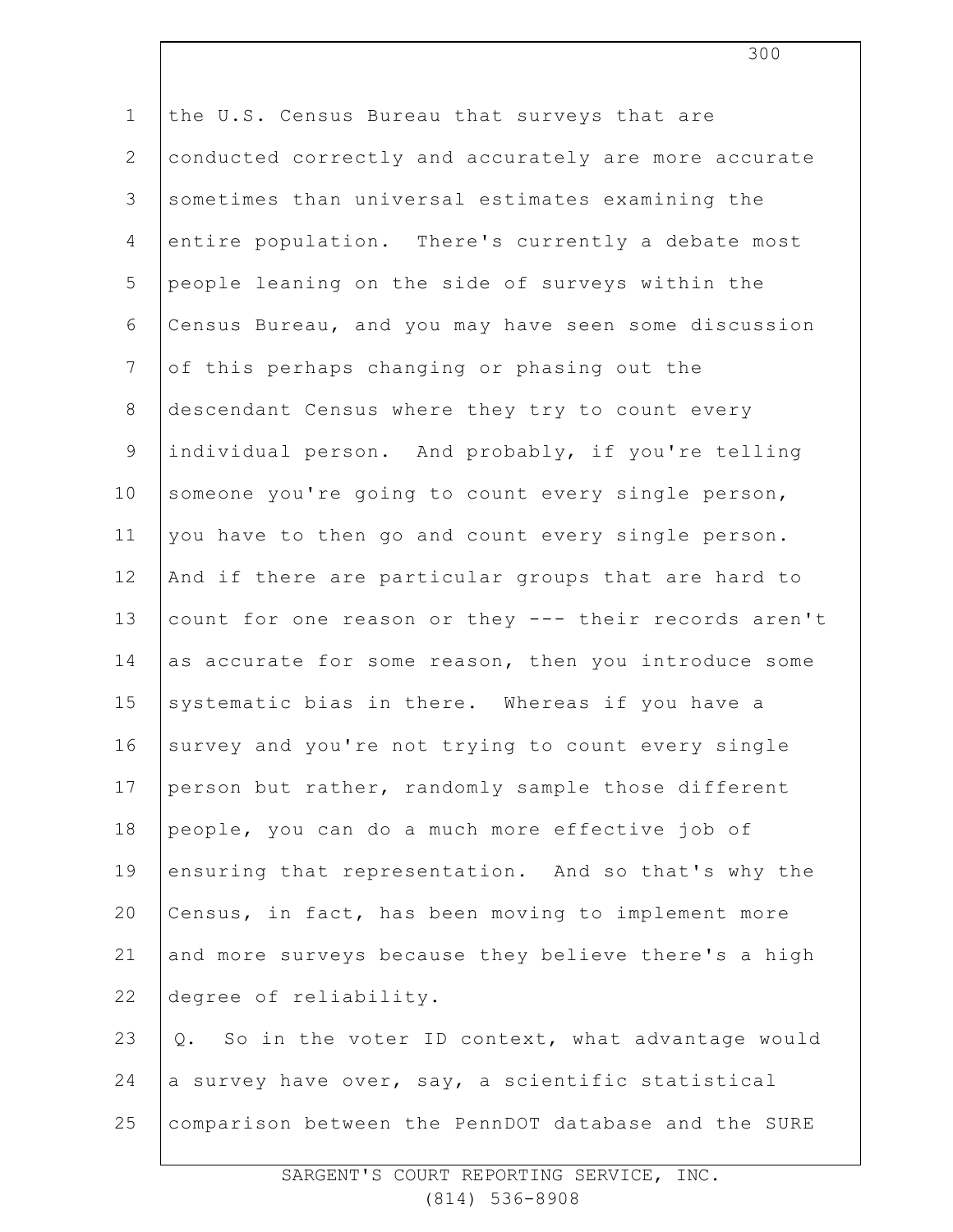| $\mathbf 1$     | database?                                             |
|-----------------|-------------------------------------------------------|
| $\mathbf{2}$    | A. Well, in the survey we can ask people what types   |
| 3               | of ID they have, so it's not restricted to just those |
| 4               | that are in the PennDOT database. There are other     |
| 5               | types of ID such as military ID or passport or        |
| 6               | nursing facility IDs that we can ask people whether   |
| $7\phantom{.0}$ | or not they have. So we can be exhaustive in that.    |
| $8\,$           | We can also ask them if they currently possess those  |
| $\mathsf 9$     | or if they lost them. That's something that a         |
| 10              | database won't tell you, whether or not you actually  |
| 11              | have your ID with you or whether or not it's been     |
| 12              | misplaced, lost, stolen or destroyed in some way, and |
| 13              | so it allows us to be more exhaustive and more        |
| 14              | certain that we have the data that we're looking for  |
| 15              | and not just something.                               |
| 16              | Q. All right. Why don't we talk about the survey      |
| 17              | that you conducted here in Pennsylvania? Before we    |
| 18              | look at the instrument, let's start by, how did ---   |
| 19              | talk to us a little bit about the design of the       |
| 20              | survey here in Pennsylvania. I mean, what ---?        |
| 21              | Okay. Certainly. What we wanted to do was to<br>Α.    |
| 22              | get the most accurate representation of all residents |
| 23              | who are eligible to vote, registered to vote or who   |
| 24              | had voted in the Pennsylvania election. And so we     |
| 25              | started the discussion on the sample design of who we |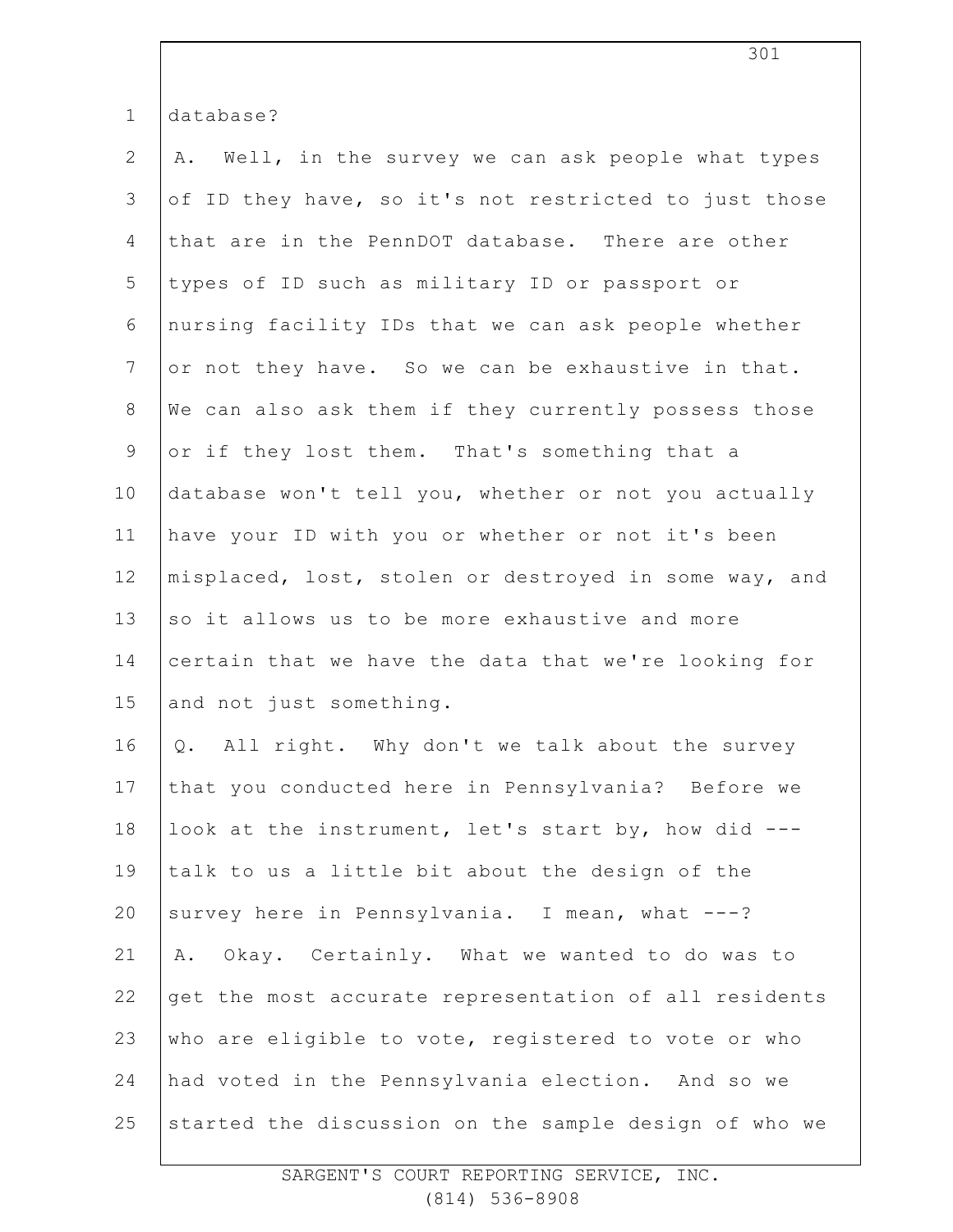| $\mathbf 1$    | would actually interview and what method we would go   |
|----------------|--------------------------------------------------------|
| $\mathbf{2}$   | about to do that interview. And so ---.                |
| 3              | And who did --- so let's stop there. And what<br>Q.    |
| 4              | were the decisions made about who to interview and     |
| 5              | who to evaluate?                                       |
| 6              | A. So we started with the overall citizen eligible     |
| $\overline{7}$ | population, and in an attempt to reach them, we        |
| $\,8\,$        | decided to rely on what's called a random digit dial   |
| $\mathsf 9$    | survey for the statewide population. It's a random     |
| 10             | digit dial.                                            |
| 11             | Q. What is random digit dial?                          |
| 12             | What that means is that rather than relying on a<br>Α. |
| 13             | list of people to call, whether it's in the phone      |
| 14             | book or some other source, the computer will generate  |
| 15             | --- based on known area codes and prefixes will        |
| 16             | randomly generate phone numbers so that every          |
| 17             | possible phone within a given geography is eligible    |
| 18             | to be sampled so that there's no exclusion of any      |
| 19             | types of phone numbers, and so then the computer       |
| 20             | would just randomly call those numbers, and when they  |
| 21             | got through to a person, they would screen them and    |
| 22             | see if they were over the age of 18, a citizen, had    |
| 23             | been a resident of Pennsylvania. And so that was the   |
| 24             | approach we took in both --- dial in to land line,     |
| 25             | traditional phone numbers and also wireless or cell    |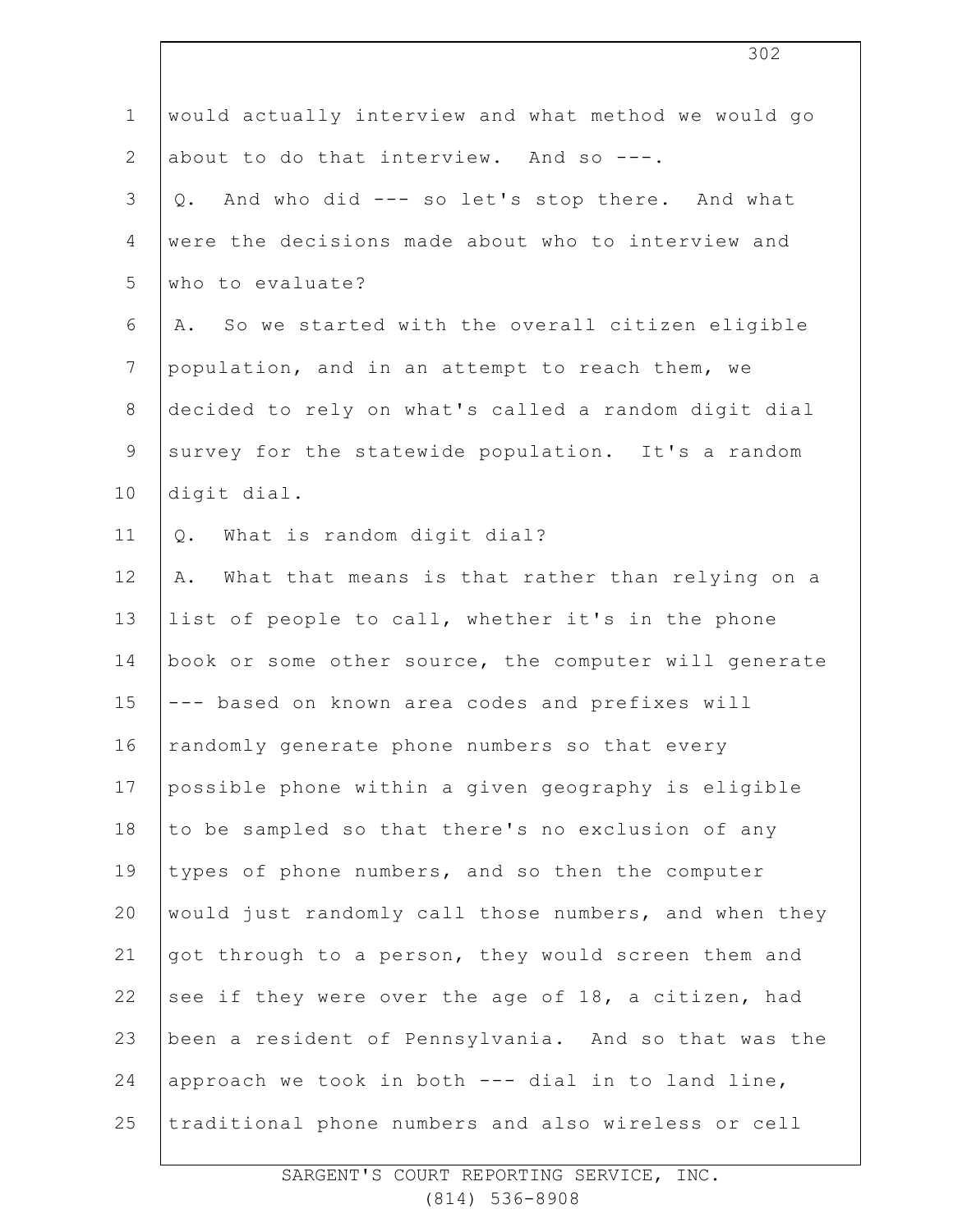| $\mathbf 1$    | phone numbers.                                        |
|----------------|-------------------------------------------------------|
| $\mathbf{2}$   | So this did include people who own cell phones?<br>Q. |
| 3              | Yes, absolutely. There's also known prefixes,<br>Α.   |
| $\overline{4}$ | et cetera that you can do random digit dial up to     |
| 5              | assess or to include those persons in your sample.    |
| 6              | So if I understand you correctly, you have<br>Q.      |
| $7\phantom{.}$ | essentially everybody's number, and then it's         |
| $\,8\,$        | randomly selected?                                    |
| $\mathsf 9$    | That's right. And the phone numbers themselves<br>Α.  |
| 10             | are randomly generated, so it could even be the case  |
| 11             | that one phone number that the computer dials is a    |
| 12             | phone number that doesn't exists. The advantage of    |
| 13             | doing that is that no phone number is left out of     |
| 14             | possibly being included in the sample. So that was    |
| 15             | the starting point for making sure that were able to  |
| 16             | include everyone and not exclude any particular       |
| 17             | populations within the State of Pennsylvania.         |
| 18             | And how many people did you decide to survey?<br>Q.   |
| 19             | We estimated for a target of about 1,250 or so.<br>Α. |
| 20             | We wanted to come to that range, as we discussed      |
| 21             | earlier, because we felt it would have the            |
| 22             | appropriate margin of error for us to make            |
| 23             | conclusions with a high degree of scientific          |
| 24             | certainty. And we ended up with 1,285 completed       |
| 25             | interviews from the statewide sample.                 |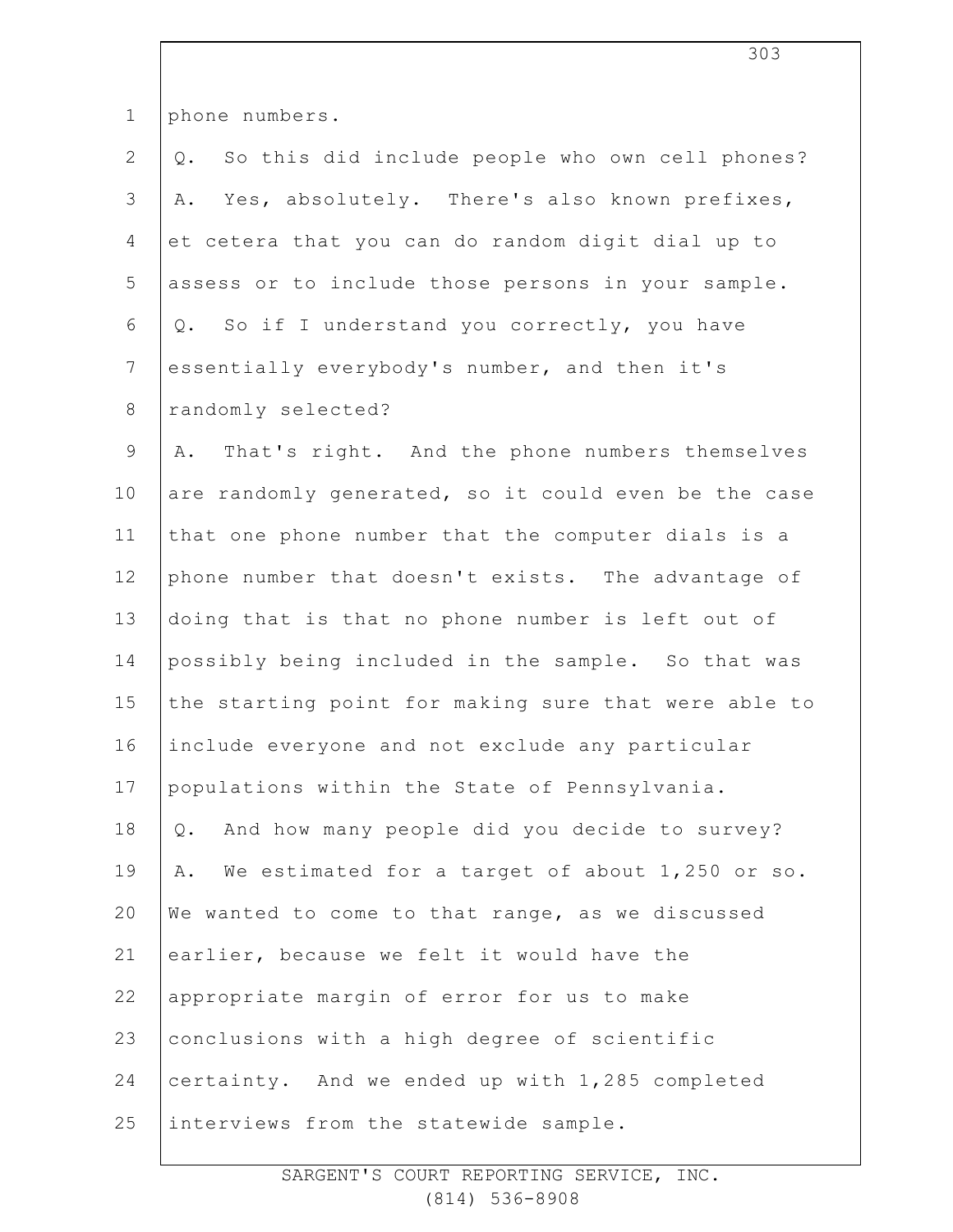| $\mathbf 1$    | And did you do something known as an oversample?<br>Q. |
|----------------|--------------------------------------------------------|
| $\mathbf{2}$   | Yes. In addition to the main sample from a<br>Α.       |
| 3              | statewide study, we conducted two oversamples, one of  |
| 4              | Hispanics or Latinos and one of African-Americans.     |
| 5              | And we targeted for each of those oversamples about    |
| 6              | 500 completed interviews. And again, we targeted       |
| $7\phantom{.}$ | that number of 500 so that it would give us a degree   |
| $8\,$          | of reliability for those subsamples. We didn't want    |
| $\mathsf 9$    | those subsamples if we made any statements about       |
| 10             | subgroups of voters in this --- as part of the         |
| 11             | component of looking at possible demographic           |
| 12             | segments, that we may only have a hundred completed    |
| 13             | interviews with Hispanics, that wouldn't be enough     |
| 14             | for us to draw a reasonable conclusion. We wanted to   |
| 15             | increase those numbers just for a separate             |
| 16             | oversample, and so we conducted those additional       |
| 17             | interviews with African-American persons and Hispanic  |
| 18             | households.                                            |
| 19             | So in the end, how many total interviews did you<br>Q. |
| 20             | end up doing?                                          |
| 21             | I believe the total number is 2,321, something<br>Α.   |
| 22             | to that nature. As we added these two oversamples of   |
| 23             | 500 each, that added about a thousand. And again,      |
| 24             | sometimes you end up getting a couple more completed   |
| 25             | interviews than you start out with, because you need   |
|                |                                                        |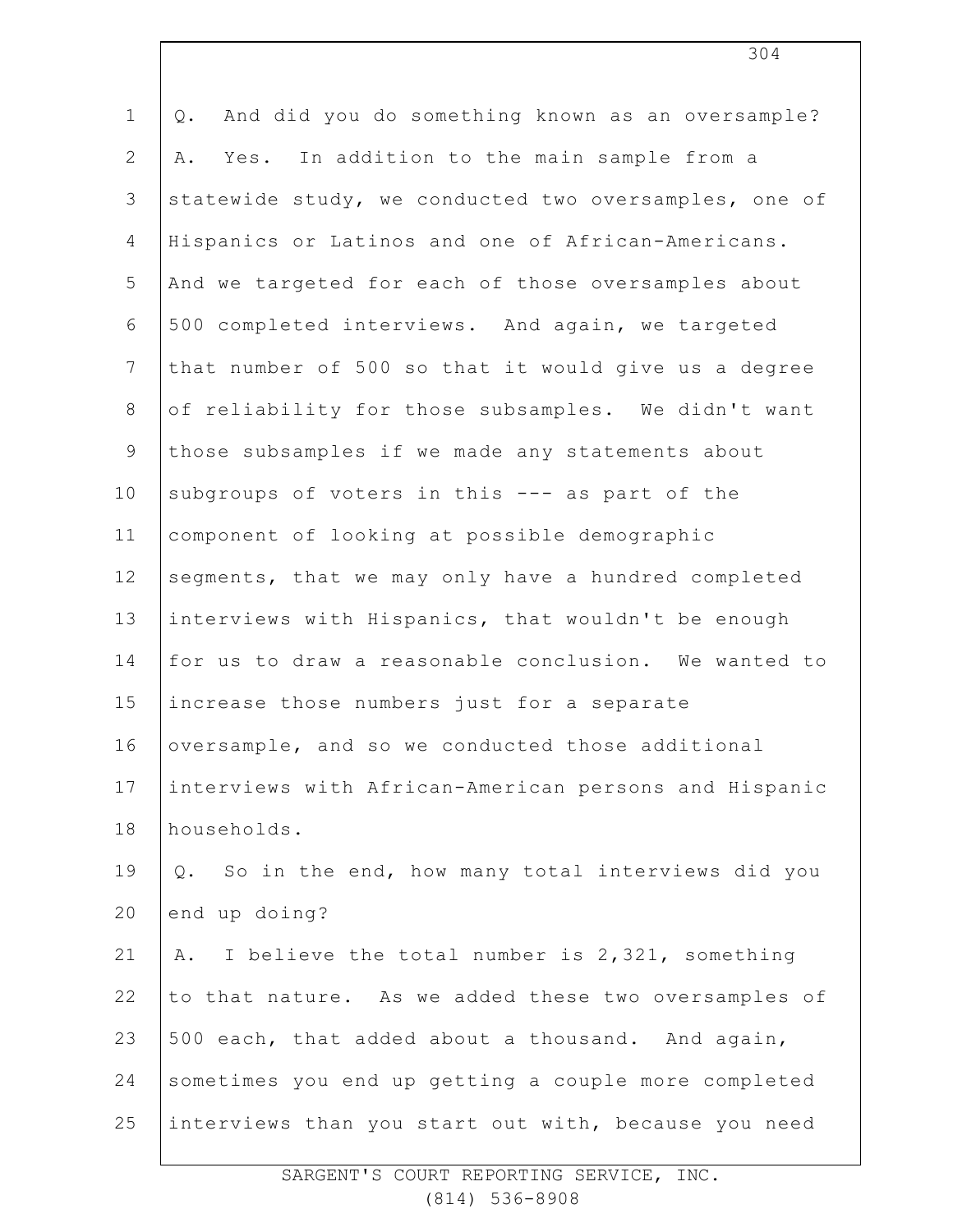| $\mathbf 1$     | to exhaust the sample. It is what is called reaching     |
|-----------------|----------------------------------------------------------|
| $\overline{2}$  | all the maximum attempts. And that's a very              |
| 3               | important part. Sort of jumping ahead to the             |
| 4               | execution of the survey, that the survey firm made       |
| 5               | sure that they followed the correct protocols in         |
| 6               | calling people back multiple times making sure           |
| $7\overline{ }$ | everyone has an opportunity to participate.              |
| $8\,$           | Why don't we skip to that and then come back to<br>$Q$ . |
| $\mathsf 9$     | the survey questionnaire?                                |
| 10              | Okay.<br>Α.                                              |
| 11              | Q. So then you would design that questionnaire, and      |
| 12              | we'll talk about that in a minute. So let's talk         |
| 13              | about the execution. So tell us about the execution      |
| 14              | of the survey here.                                      |
| 15              | A. Sure. So once you have the questionnaire ready        |
| 16              | to go, the first thing that will happen is that the      |
| 17              | survey research firm will program this questionnaire,    |
| 18              | this document that's here as part of the exhibit, and    |
| 19              | they will take that and program it in so that the        |
| 20              | interviewers who are reading the questions to a          |
| 21              | respondent will see it come up on their computer         |
| 22              | screen, will have a couple extra notes in there for      |
| 23              | them in terms of how to ask a follow-up question or      |
| 24              | additional information. That also ensures that           |
| 25              | they're able to follow all of the best practices of      |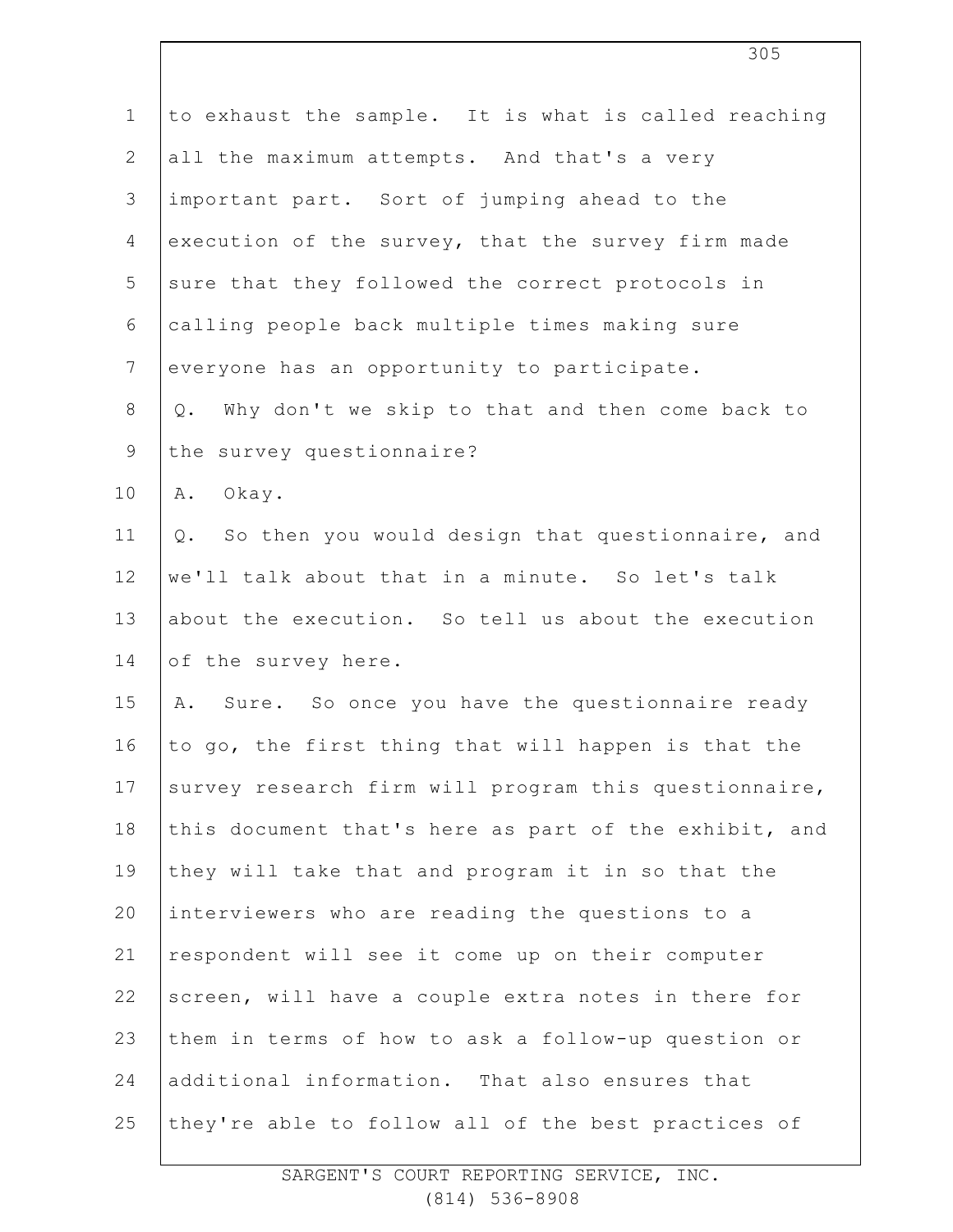| $\mathbf 1$    | randomizing and rotating items so that we don't prime |
|----------------|-------------------------------------------------------|
| $\mathbf{2}$   | people with one answer or another and so the answer   |
| 3              | choices and the questions themselves will be rotated  |
| 4              | within the survey. That's all possible when the       |
| 5              | survey firm programs that for the interviewers. And   |
| 6              | after the survey's programmed, then the survey firm   |
| $\overline{7}$ | will take the sample, this list of phone numbers that |
| $8\,$          | has been generated, download it into their system and |
| $\mathsf 9$    | then the survey will be implemented.                  |
| 10             | If you'd like some water, you're doing a lot of<br>Q. |
| 11             | talking here?                                         |
| 12             | So they'll download the phone numbers and<br>Α.       |
| 13             | implement and start making calls.                     |
| 14             | Let me ask you this, you hired somebody to do<br>Q.   |
| 15             | this?                                                 |
| 16             | I think you guys hired somebody to do this.<br>Α.     |
| 17             | We hired somebody to do this, and who was hired<br>Q. |
| 18             | to do this?                                           |
| 19             | This is a survey research firm called Pacific<br>Α.   |
| 20             | Market Research. It's a firm that I'm familiar with,  |
| 21             | they're based in Renton, Washington, not too far from |
| 22             | the University of Washington, and I worked with them  |
| 23             | on other academic studies.                            |
| 24             | And do they do a lot of this kind of work?<br>$Q$ .   |
| 25             | Oh, absolutely. They do a very large amount of<br>Α.  |
|                |                                                       |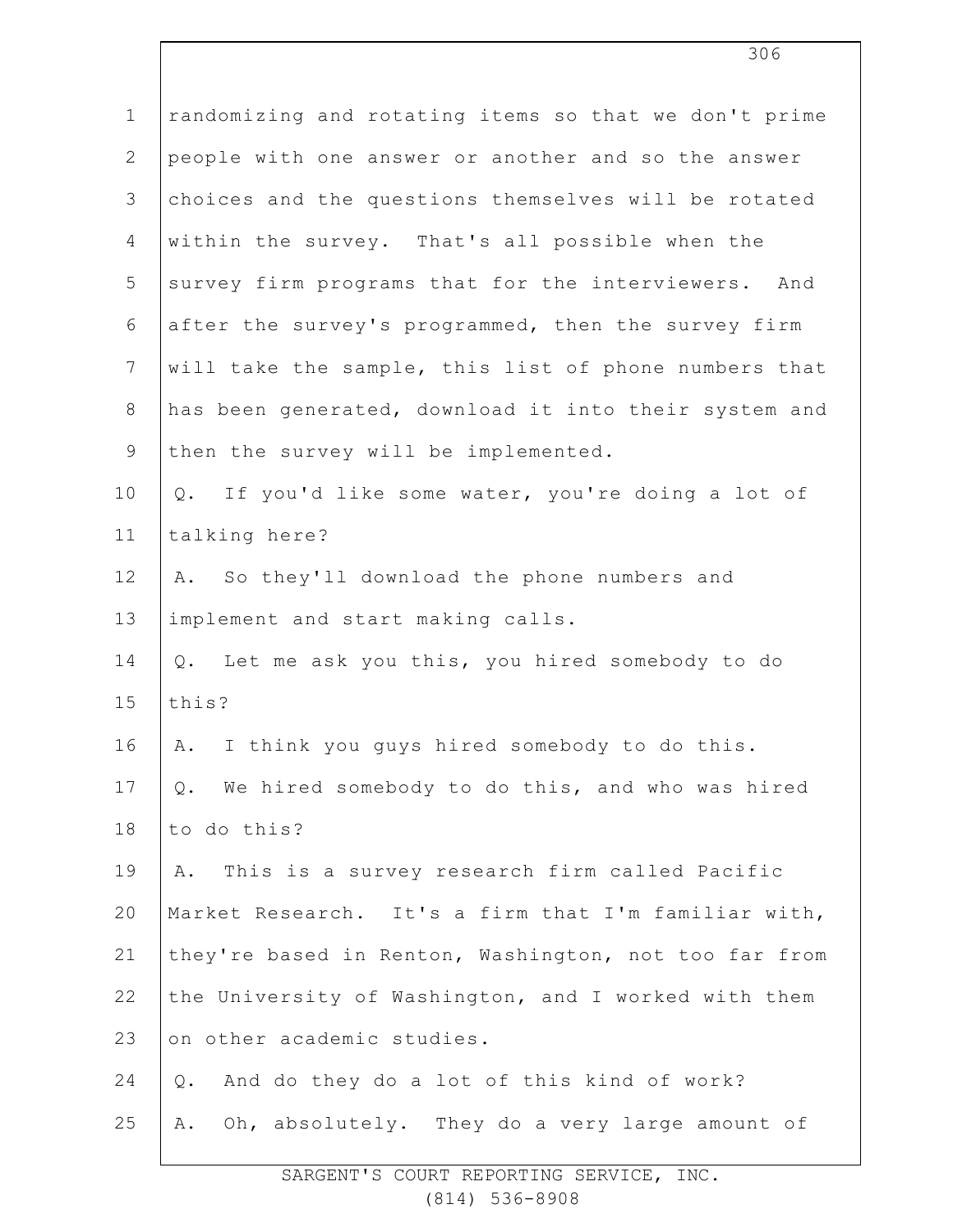| $\mathbf 1$    | survey research work, including survey research work   |
|----------------|--------------------------------------------------------|
| $\mathbf{2}$   | as we reference in one of the footnotes in the study   |
| 3              | for lots of other academic studies, they've also been  |
| $\overline{4}$ | involved in numerous legal studies and have been       |
| 5              | contracted by the Department of Defense and the IRS.   |
| 6              | So they're a very large nationally recognizable        |
| $\overline{7}$ | research firm. That's very important, because we can   |
| 8              | ensure that because they've been vetted and have       |
| 9              | those credentials that they will be implementing the   |
| 10             | survey in a social and scientific manner.              |
| 11             | And do you know how many calls they actually had<br>Q. |
| 12             | to make or how many people they had to talk to in      |
| 13             | order to get to the 2,000-and-something that they      |
| 14             | eventually got?                                        |
| 15             | A. Yeah. We list in the report what the response       |
| 16             | rate is of the survey. Again, the response rate is     |
| 17             | something that is a calculation generated by this      |
| 18             | group, AAPOR, that we talked about before, and one of  |
| 19             | their requirements is that when you implement a        |
| 20             | survey, that you must indicate what the response rate  |
| 21             | of the survey is so that people can have an            |
| 22             | assessment of exactly how many calls you had to make   |
| 23             | and whether or not this was something that people      |
| 24             | didn't want to participate in or not.                  |
| 25             | I believe in this case --- and I don't have the        |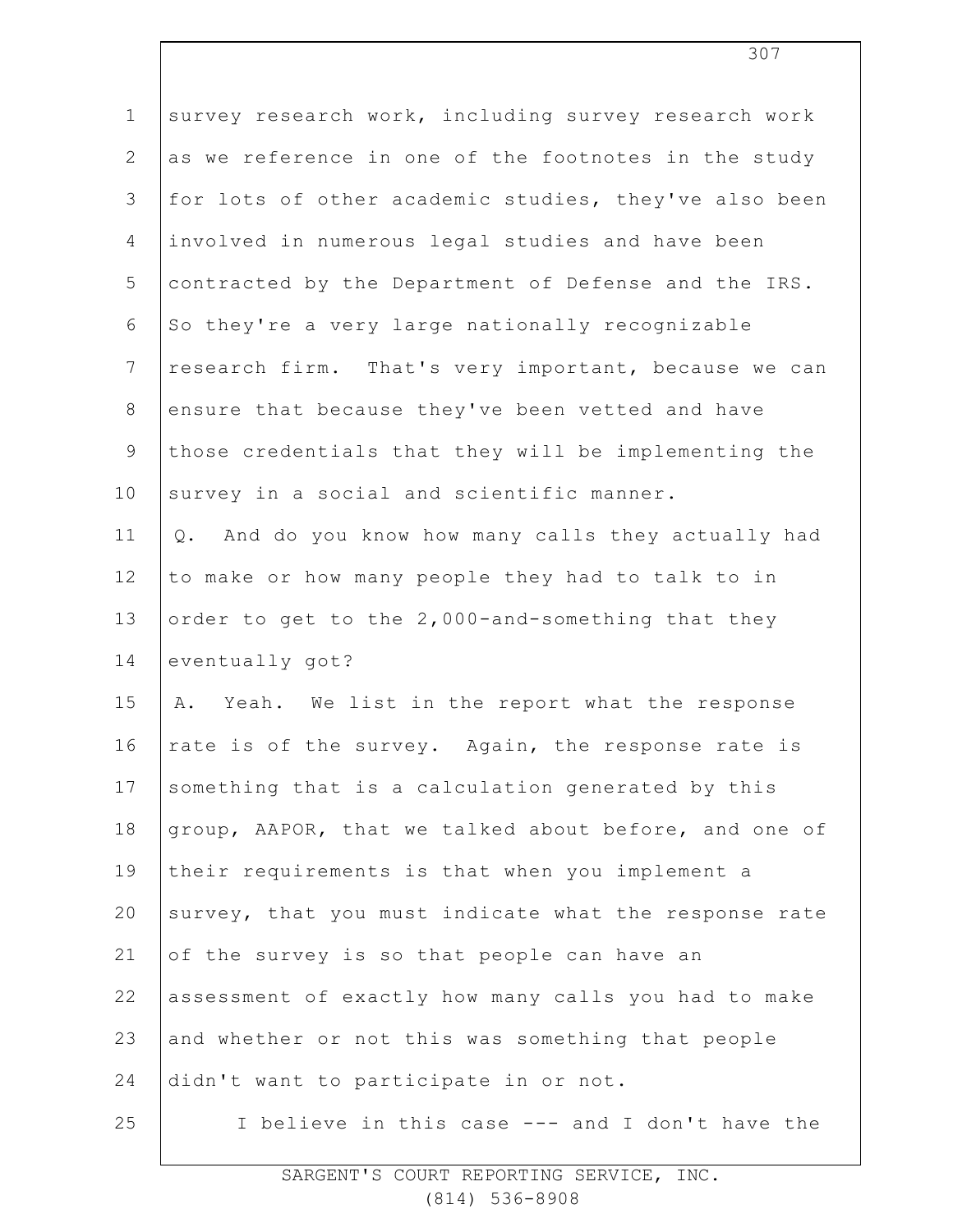| $\mathbf 1$    | footnote in front of me, but it was somewhere          |
|----------------|--------------------------------------------------------|
| $\mathbf{2}$   | between 20 and 30 percent, 25 percent or so of a       |
| 3              | response rate, so from there you can sort of infer     |
| 4              | how many calls were made to people. If it was 2,000    |
| 5              | completed interviews, and there was a 25 percent       |
| 6              | response rate, it would have been somewhere in the     |
| $7\phantom{.}$ | neighborhood of 8,000 successful calls that were       |
| $8\,$          | placed and a quarter of those people responded to      |
| 9              | the survey.                                            |
| 10             | Would it be helpful for you to have your report?<br>Q. |
| 11             | Yes. If you're going to ask me some specific<br>Α.     |
| 12             | questions about that, I'm going to refer to pages.     |
| 13             | There's going to be a lot of numbers.<br>$Q$ .         |
| 14             | JUDGE SIMPSON:                                         |
| 15             | I have the report.                                     |
| 16             | BY ATTORNEY WALCZAK:                                   |
| 17             | Okay. And over what period of time of were<br>Q.       |
| 18             | these calls made?                                      |
| 19             | The calls were completed in June. I can give<br>Α.     |
| 20             | you the exact dates here. Let me look at survey        |
| 21             | methodology.                                           |
| 22             | JUDGE SIMPSON:                                         |
| 23             | Page 17.                                               |
| 24             | Yes, there we go. Thank you. We say here that<br>Α.    |
| 25             | we began on --- or Pacific Market Research began on    |
|                |                                                        |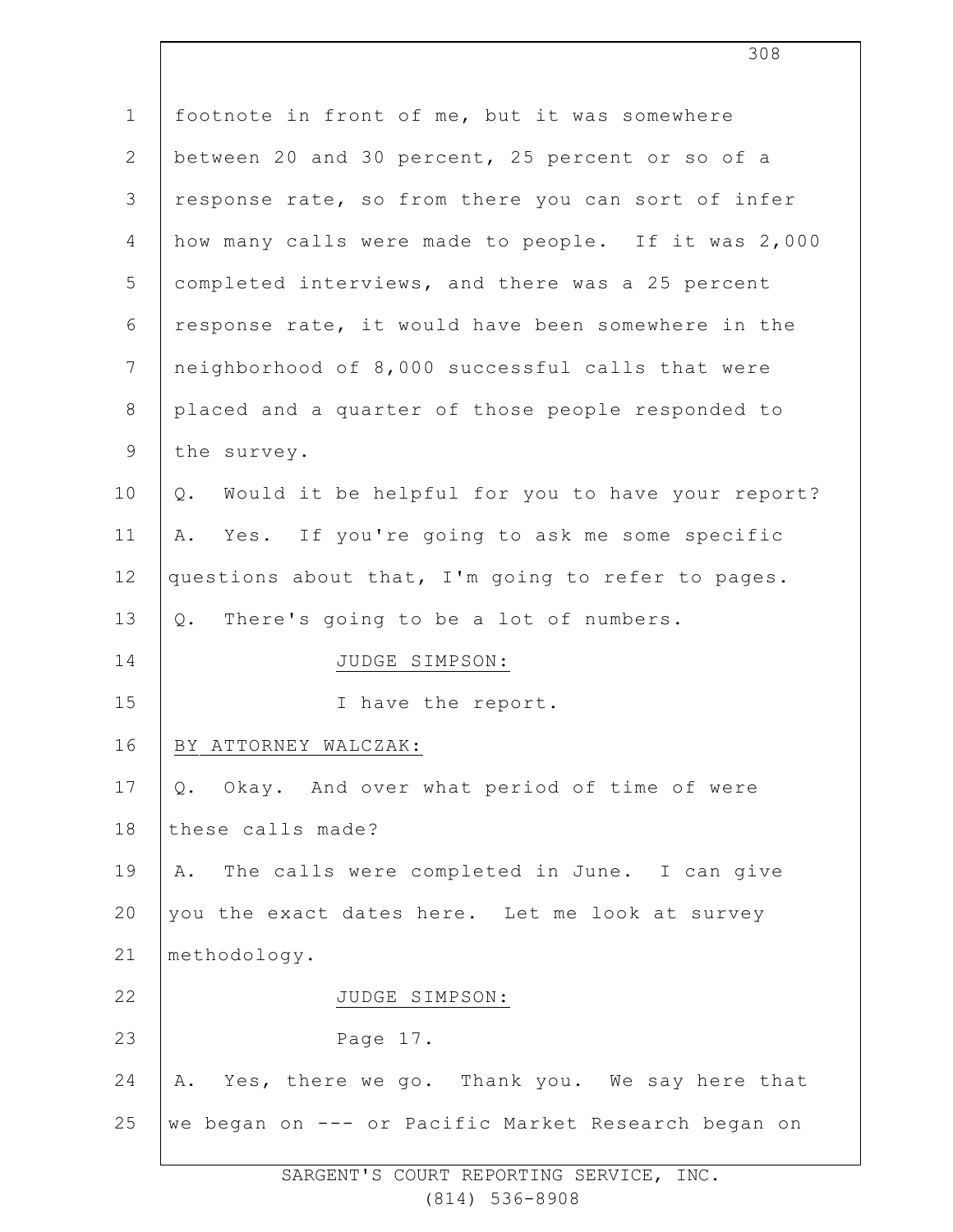| $\mathbf 1$    | June 21st, 2012 and continued through July 2nd of     |
|----------------|-------------------------------------------------------|
| $\mathbf{2}$   | 2012, so about an area of 10 or 11 days that these    |
| $\mathfrak{Z}$ | calls were conducted.                                 |
| 4              | BY ATTORNEY WALCZAK:                                  |
| 5              | Anything else that is important about sort of<br>Q.   |
| 6              | the execution of the survey before we get to the      |
| $\overline{7}$ | questionnaire?                                        |
| $\,8\,$        | One of the things that we wanted to ensure was<br>Α.  |
| $\mathsf 9$    | not only was the sample randomly generated so that we |
| 10             | could select people, but also that multiple callbacks |
| 11             | were done to each number. In my opinion, this is an   |
| 12             | error that oftentimes polls that come out really      |
| 13             | quickly, political polls that come out really quickly |
| 14             | after an announcement or a major event, and they      |
| 15             | collect the data in two days, don't do a good job,    |
| 16             | and that is that a lot of people are busy, and the    |
| 17             | first time you call them they may not opt into the    |
| 18             | survey, so we want to make sure that we don't only    |
| 19             | take people who answer on the first call, but that we |
| 20             | give, for some of those harder to reach numbers,      |
| 21             | multiple calls. And that was insisted on in this      |
| 22             | instance. And that's what gave us a few extra field   |
| 23             | days, having 11 days of being in the field conducting |
| 24             | the survey. And that really ensures that you have a   |
| 25             | nice representative sample, not only of selecting the |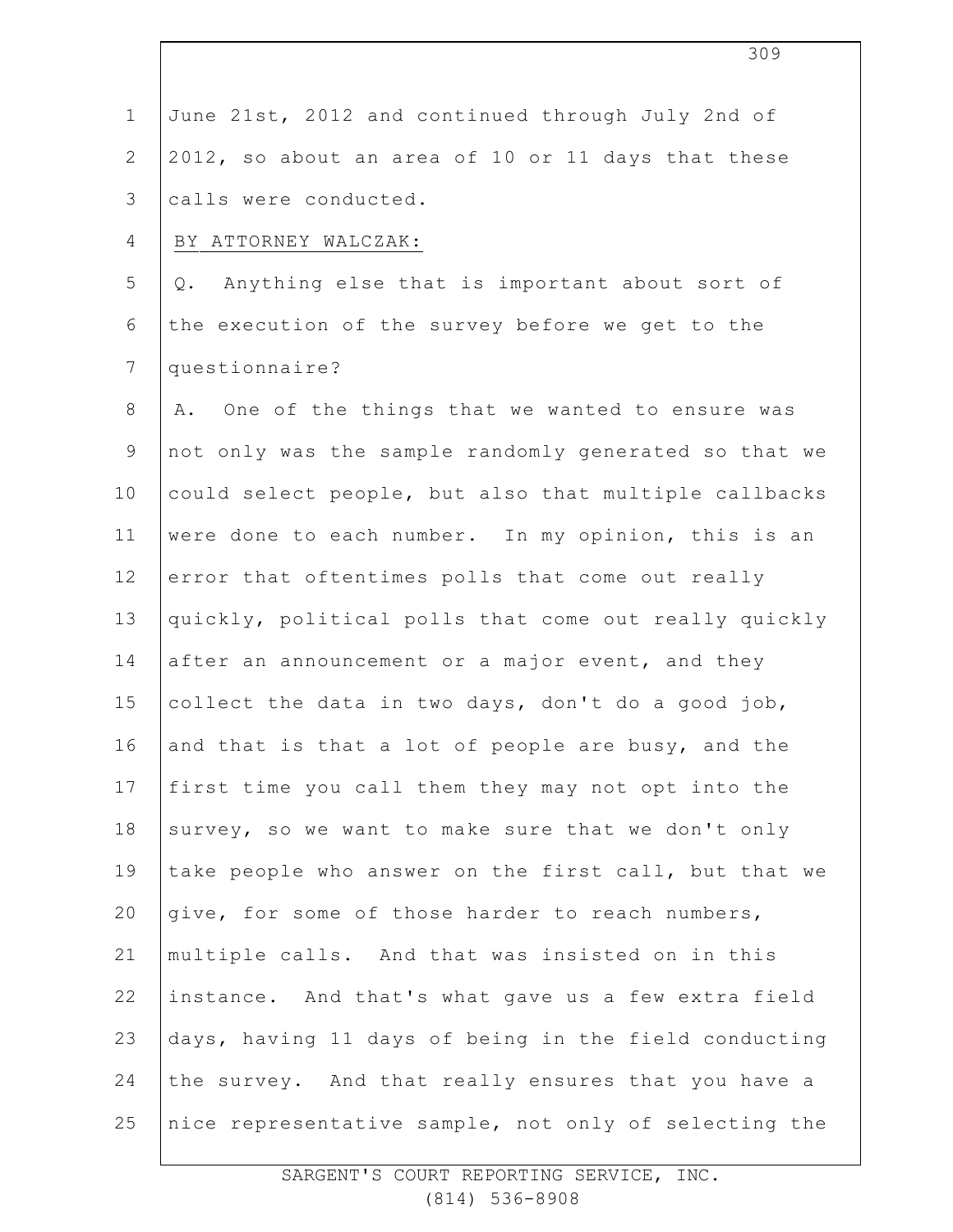|               |                      | 310                                                   |
|---------------|----------------------|-------------------------------------------------------|
| $\mathbf 1$   |                      | numbers, but then also getting the respondents, and   |
| $\mathbf{2}$  |                      | that you do get some people who don't answer on the   |
| 3             |                      | first or even second call, but on the third call they |
| 4             |                      | do take your survey and that makes it much, much more |
| 5             | accurate.            |                                                       |
| 6             |                      | Q. Anything else on the execution?                    |
| 7             | A. I don't think so. |                                                       |
| 8             |                      | ATTORNEY WALCZAK:                                     |
| $\mathcal{G}$ |                      | Kelby, if you can put up what we have                 |
| 10            |                      | as Exhibit Five, which I quess we will mark as        |
| 11            | Exhibit 18.          |                                                       |
| 12            |                      | JUDGE SIMPSON:                                        |
| 13            |                      | You have 16. His CV is 16.                            |
| 14            |                      | ATTORNEY WALCZAK:                                     |
| 15            |                      | Sixteen (16) and then 17, I believe,                  |
| 16            | would be next.       |                                                       |
| 17            |                      | JUDGE SIMPSON:                                        |
| 18            |                      | I think so.                                           |
| 19            |                      | ATTORNEY WALCZAK:                                     |
| 20            |                      | We'll mark this as Petitioners' Exhibit               |
| 21            | 17.                  |                                                       |
| 22            |                      | (Petitioners' Exhibit 17 marked for                   |
| 23            |                      | identification.)                                      |
| 24            |                      | ATTORNEY WALCZAK:                                     |
| 25            |                      | It's appendix B, scroll up one page,                  |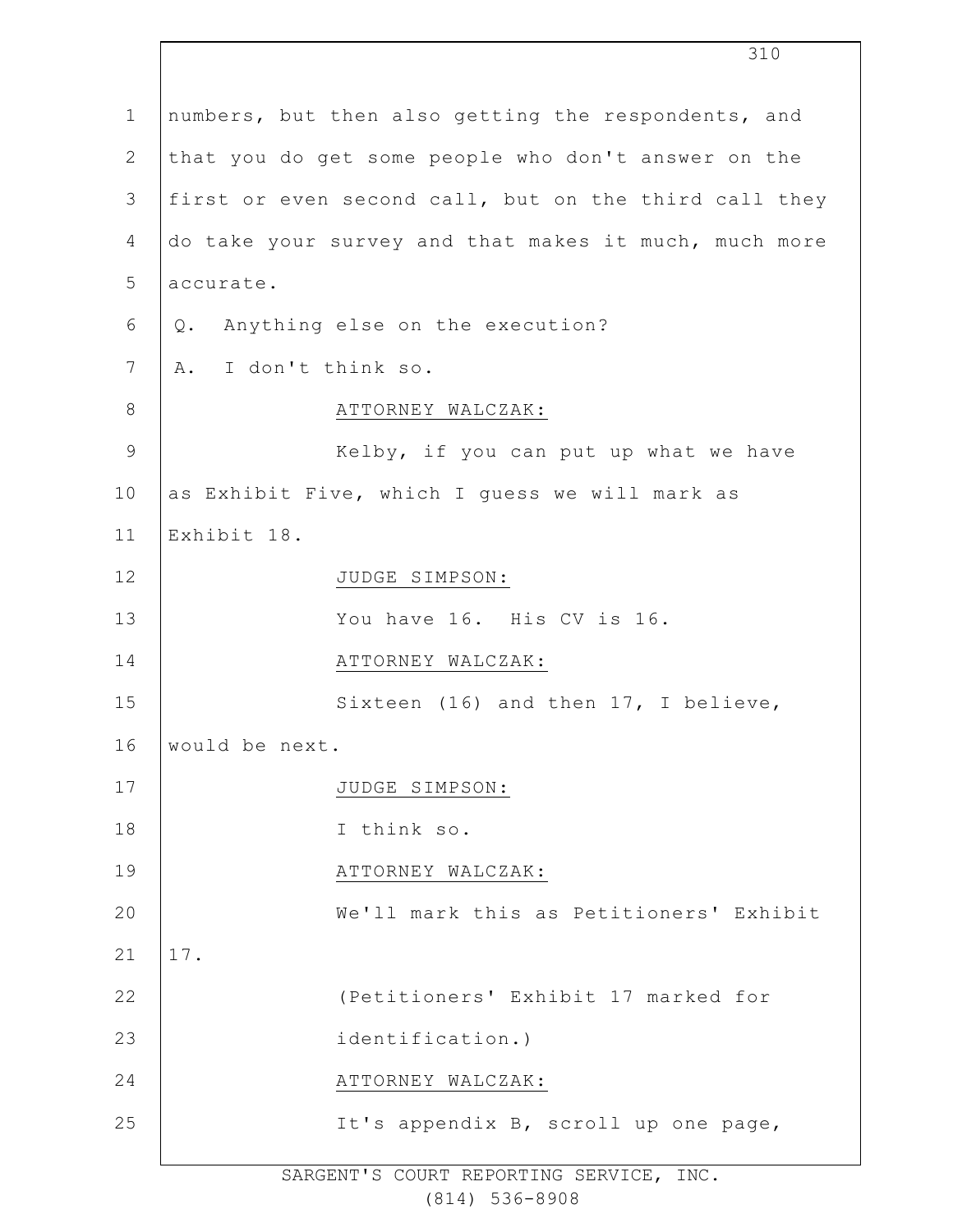1 please.

2 BY ATTORNEY WALCZAK:

| 3              | Q. I show you what's been marked as Petitioners'        |
|----------------|---------------------------------------------------------|
| 4              | Exhibit 17. Does this look familiar?                    |
|                |                                                         |
| 5              | Yes, it does.<br>Α.                                     |
| 6              | And is this something that you designed?<br>Q.          |
| $\overline{7}$ | Yes. This is what we would call the survey<br>Α.        |
| 8              | instrument. This is the set of questions that were      |
| $\mathsf 9$    | read to the respondents in Pennsylvania.                |
| 10             | And this is something that you and a colleague<br>$Q$ . |
| 11             | put together?                                           |
| 12             | A. Yes, myself and Professor Gabriel Sanchez at the     |
| 13             | University of Mexico put this questionnaire together,   |
| 14             | wrote the questions.                                    |
| 15             | And you mentioned Professor Sanchez. Why don't<br>$Q$ . |
| 16             | you just very quickly tell us who Professor Sanchez     |
| 17             | is?                                                     |
| 18             | A. He's an associate professor at the Political         |
| 19             | Science and tenure at the University of New Mexico.     |
| 20             | And he and I have collaborated in an academic           |
| 21             | capacity on studies of voter identification that we     |
| 22             | published on this topic. And we have shared data and    |
| 23             | research on this. He was also a co-investigator on      |
| 24             | the Wisconsin study that we mentioned earlier, and as   |
| 25             | such he served as a co-investigator because we were     |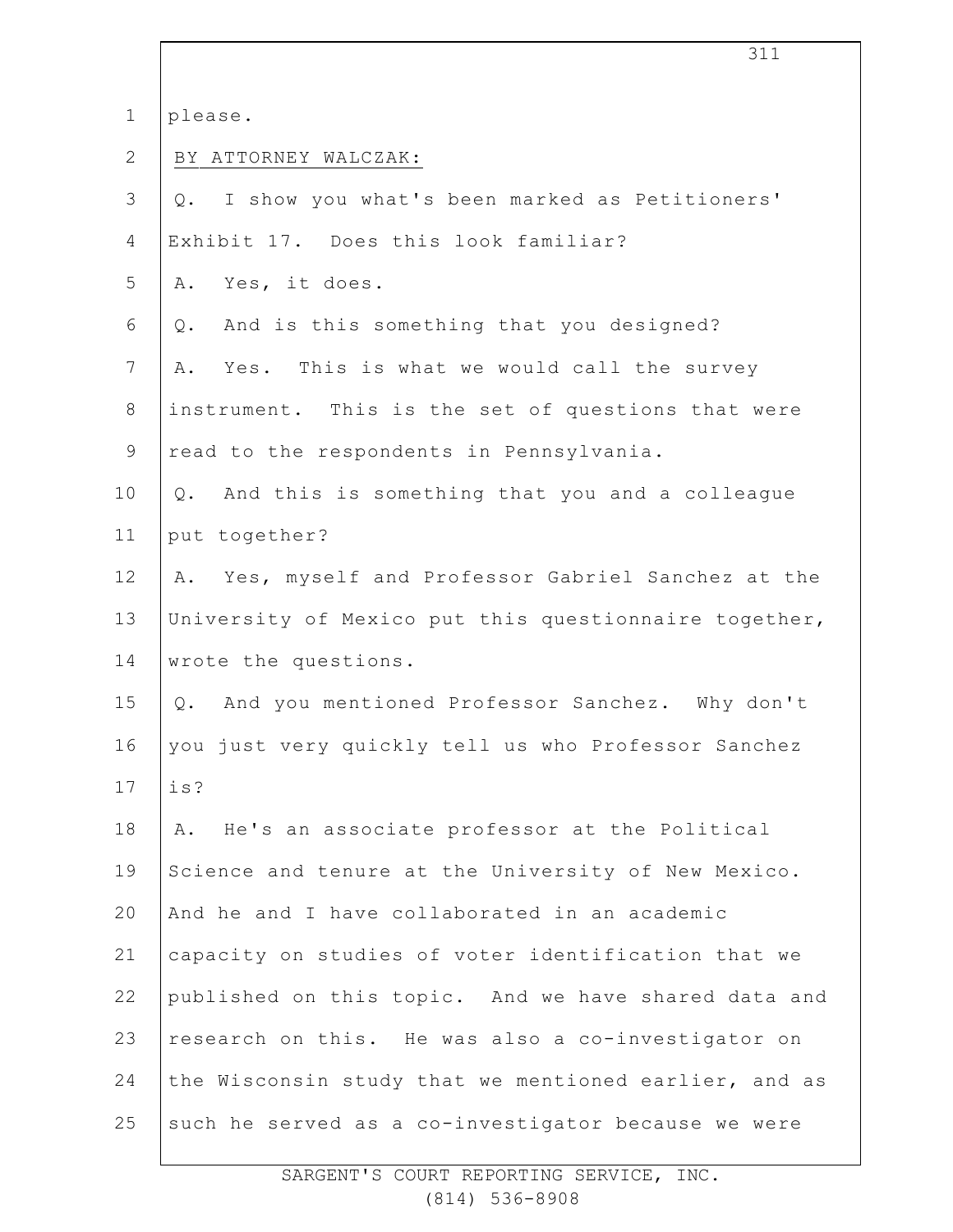| $\mathbf 1$     | using a lot of our shared knowledge, so it's                       |
|-----------------|--------------------------------------------------------------------|
| $\mathbf{2}$    | customary to continue with the collaboration.                      |
| 3               | Q. What I would like to do is go through this,                     |
| 4               | certainly not word by word, but just explain how this              |
| 5               | instrument works and precisely why you asked the                   |
| 6               | questions that you asked, so let's start on this                   |
| $7\phantom{.0}$ | first page and maybe we can make that a little                     |
| 8               | smaller. Tell us a little bit --- just kind of walk                |
| $\mathsf 9$     | us through how this survey instrument works.                       |
| 10              | Sure. I'll just start with the first stage what<br>Α.              |
| 11              | we commonly refer to as the screening questions.                   |
| 12              | Here's where we're assessing the eligibility of the                |
| 13              | participants to be included in the study, so here you              |
| 14              | can see that we're asking people questions to ensure               |
| 15              | that they are eligible and that they are over the age              |
| 16              | of 18 --- or rather that is 18 or over, currently a                |
| 17              | U.S. citizen and have lived in Pennsylvania. We then               |
| 18              | go on to ask them other sorts of questions such as                 |
| 19              | whether or not they're registered to vote, and that                |
| 20              | was our interest in providing estimates about                      |
| 21              | registered voters, and also assessing --- asking                   |
| 22              | about their race and ethnicity just to be sure that                |
| 23              | we have a representative sample of Pennsylvania.<br>$S_{\bigcirc}$ |
| 24              | these are just the front matter that people would get              |
| 25              | when the survey starts.                                            |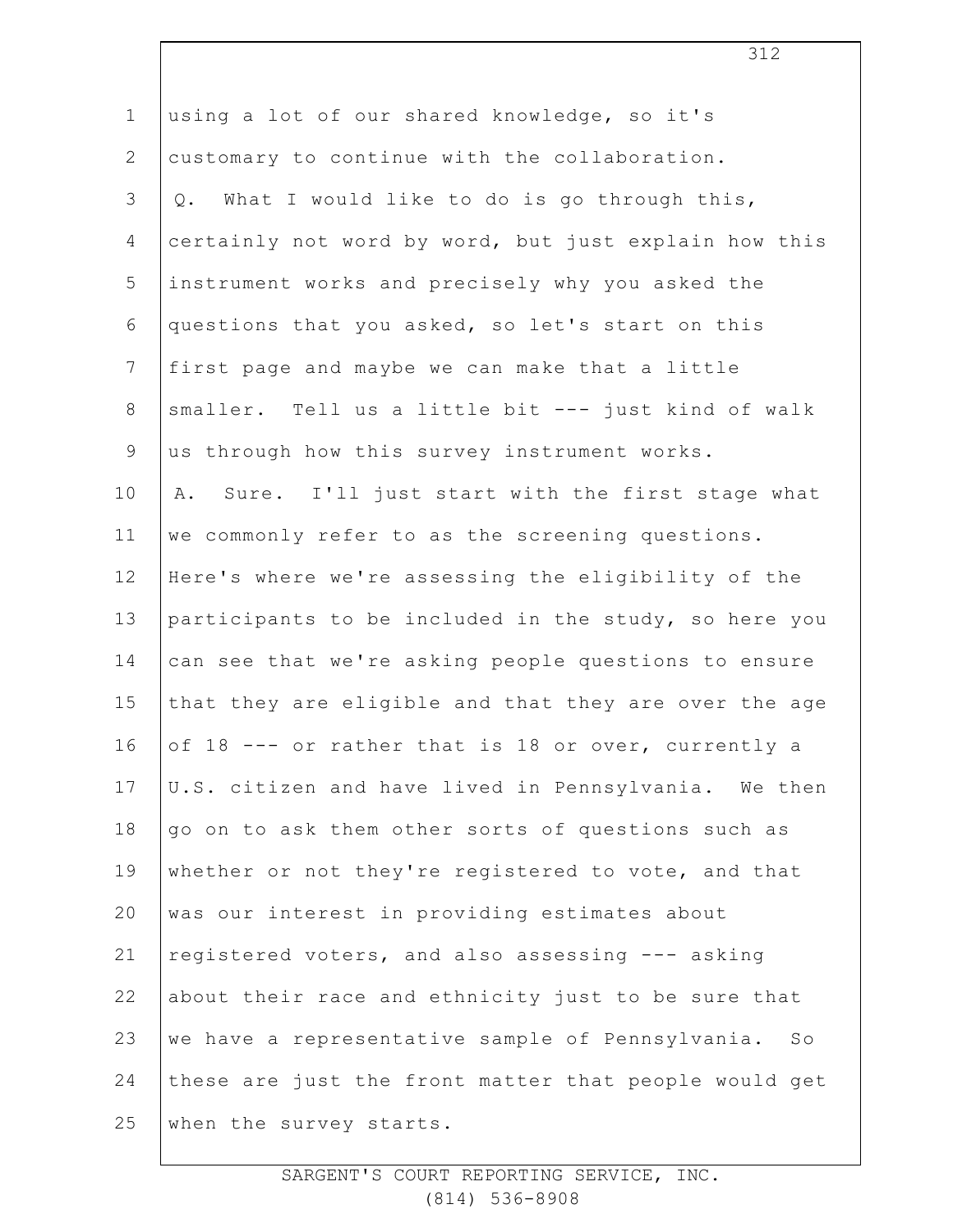| $\mathbf 1$    | So this is kind of just you're screening for<br>Q.   |
|----------------|------------------------------------------------------|
| $\mathbf{2}$   | eligibility?                                         |
| 3              | A. Yeah. We want to ensure that the people we're     |
| 4              | talking to are actually eligible voters.             |
| 5              | Q. Now, just curious, on the right-hand side of the  |
| 6              | page after each question there seems to be some kind |
| $7\phantom{.}$ | of codes and numbers. Can you tell us what that is?  |
| 8              | Yeah. What we have here is the full instrument<br>Α. |
| $\mathsf 9$    | that we delivered to the Pacific Market Research.    |
| 10             | This has not only the questions that would have been |
| 11             | read, but how they would have programmed in the      |
| 12             | answer choices as well as any notes in brackets as   |
| 13             | you see there on S-4 where it says allow multiple    |
| 14             | responses. Those are things, obviously, that aren't  |
| 15             | read out aloud, but are programming notes for the    |
| 16             | survey for the interviewers.                         |
| 17             | So when they're speaking to someone and they say     |
| $18\,$         | yes, they're registered to vote, that has a number   |
| 19             | one by it, which would indicate when the survey      |
| 20             | taker clicks yes, or it hits yes, then a one would   |
| 21             | show up in the data set. So the data set that are    |
| 22             | delivered back to the researchers are just a set of  |
| 23             | numbers, one, two, three, four, which is the answer  |
| 24             | that each respondent gave to every question.         |
| 25             | And so that allows --- sort of makes it easier<br>Q. |
|                |                                                      |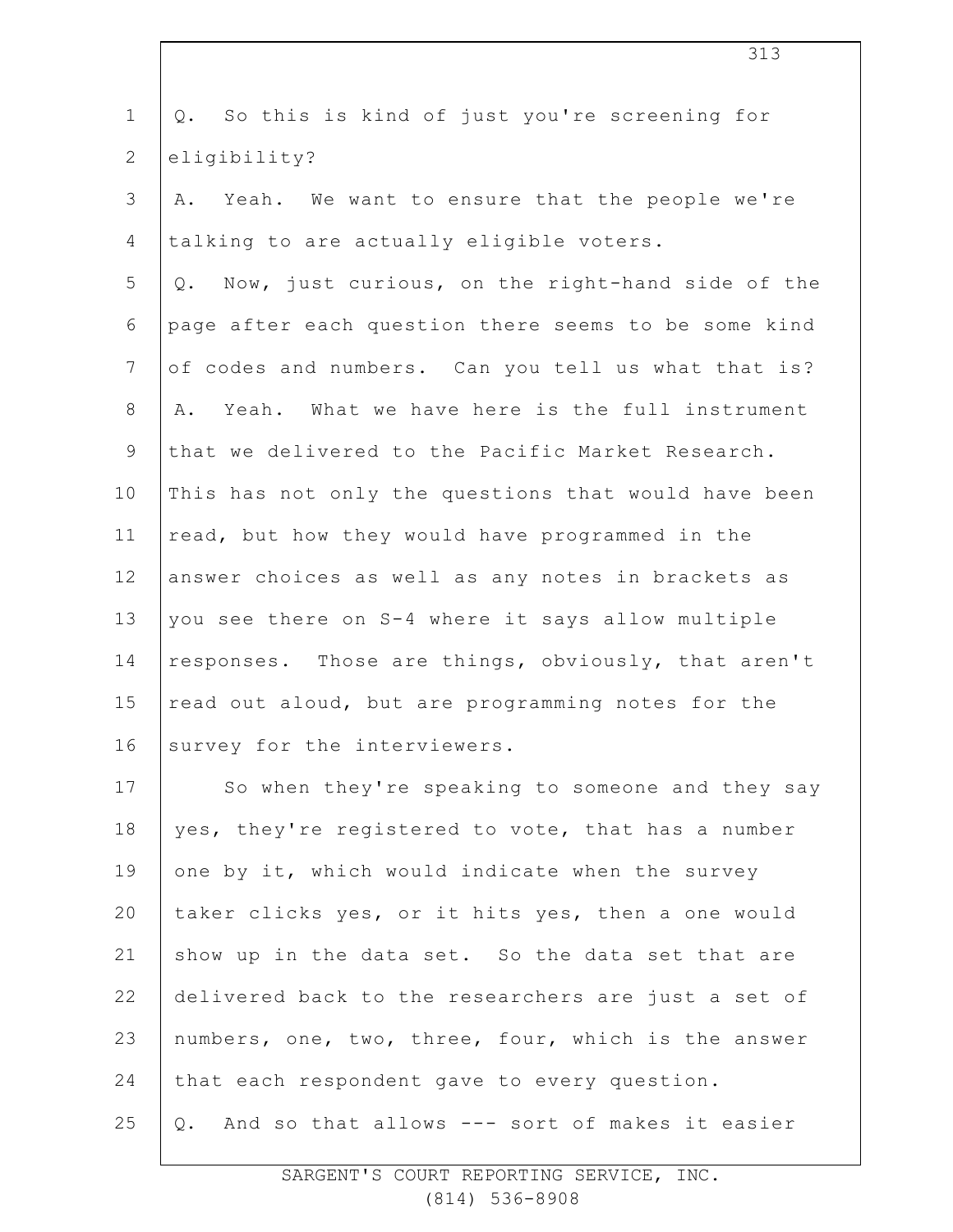| $\mathbf{1}$   | to do the statistical analysis?                       |
|----------------|-------------------------------------------------------|
| $\overline{2}$ | A. Yes, that's correct. So instead of actually        |
| 3              | having the word yes in there and then having to       |
| 4              | transfer that to a number later, we have that --- a   |
| 5              | one in this case would stand for yes.                 |
| 6              | Now, when you look at the top and below S-1 and<br>Q. |
| $7\phantom{.}$ | below the bold text, it says, hello, my name is       |
| 8              | blank. So is this actually what the survey people     |
| 9              | are saying?                                           |
| 10             | Yes. This is what the interviewers would be<br>Α.     |
| 11             | reading the script to the respondents that they call. |
| 12             | And they would just go straight off the script. It    |
| 13             | would come up right on their computer screen. And as  |
| 14             | they enter in a result to an answer, it would take    |
| 15             | them to the next question.                            |
| 16             | And is it possible that sometimes you answer a<br>Q.  |
| 17             | question a certain way and then you don't have to ask |
| 18             | other questions?                                      |
| 19             | A. Yes, that's correct. And so depending on the       |
| 20             | answer that someone gives, they might skip over       |
| 21             | another question. They may come back to it later      |
| 22             | depending on the answers, but all of that --- sort of |
| 23             | the question logic is all part of what is programmed  |
| 24             | in there by the programmer.                           |
| 25             | So it's not up to the individual interviewer to<br>Q. |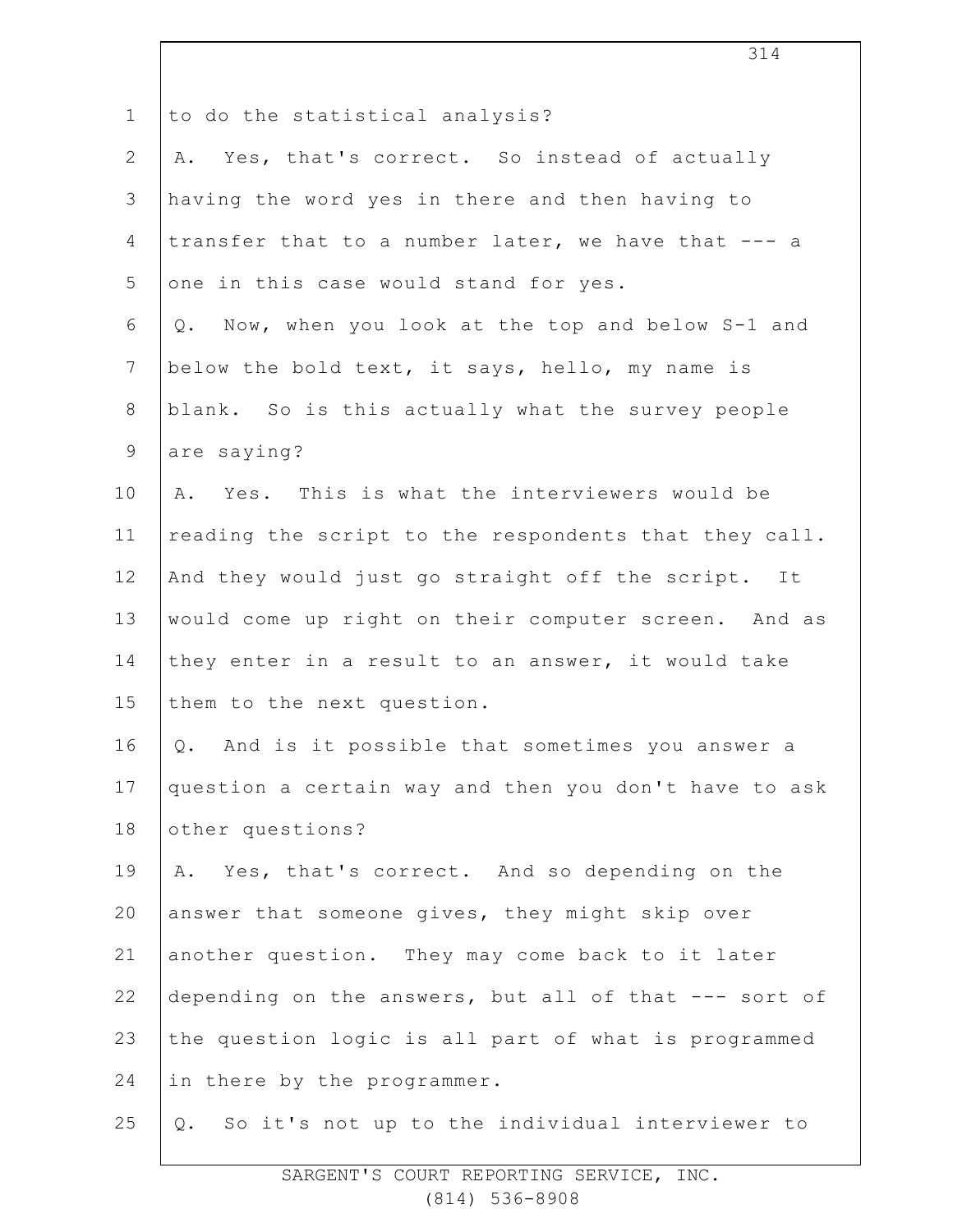| $\mathbf 1$    | know if they answer yes to four, I have to go to six;    |
|----------------|----------------------------------------------------------|
| 2              | if they answer no to four, I have to go to five?         |
| 3              | That's correct. It used to be that way in the<br>Α.      |
| 4              | past where sometimes you would just have a hard copy     |
| 5              | on your desk and you would be reading it, but as the     |
| 6              | programming software for surveys became more             |
| $7\phantom{.}$ | sophisticated, it's made it so much easier for the       |
| 8              | interviewers to administer the survey more               |
| 9              | accurately, and also allows researchers to come up       |
| 10             | with questions that require skips and logic and to       |
| 11             | ensure that those would be implemented correctly.        |
| 12             | Anything else important about the first page?<br>$Q$ .   |
| 13             | No, I don't think so.<br>Α.                              |
| 14             | Let's go to the second page. Now, this says ---<br>$Q$ . |
| 15             | at the top, it says main questionnaire. Tell us          |
| 16             | about this page.                                         |
| 17             | So after we finish the screen questions to<br>Α.         |
| 18             | determine the eligibility, we then move on to the        |
| 19             | main questions, the general focus of the survey. We,     |
| 20             | again, differentiate those from the end of the survey    |
| 21             | demographics, where we completed the main, topical       |
| 22             | questions and then we ask people about their             |
| 23             | characteristics and traits. So here are the main         |
| 24             | questionnaires. We start off asking people --- you       |
| 25             | can see there's it says if S-3 equals one, that's an     |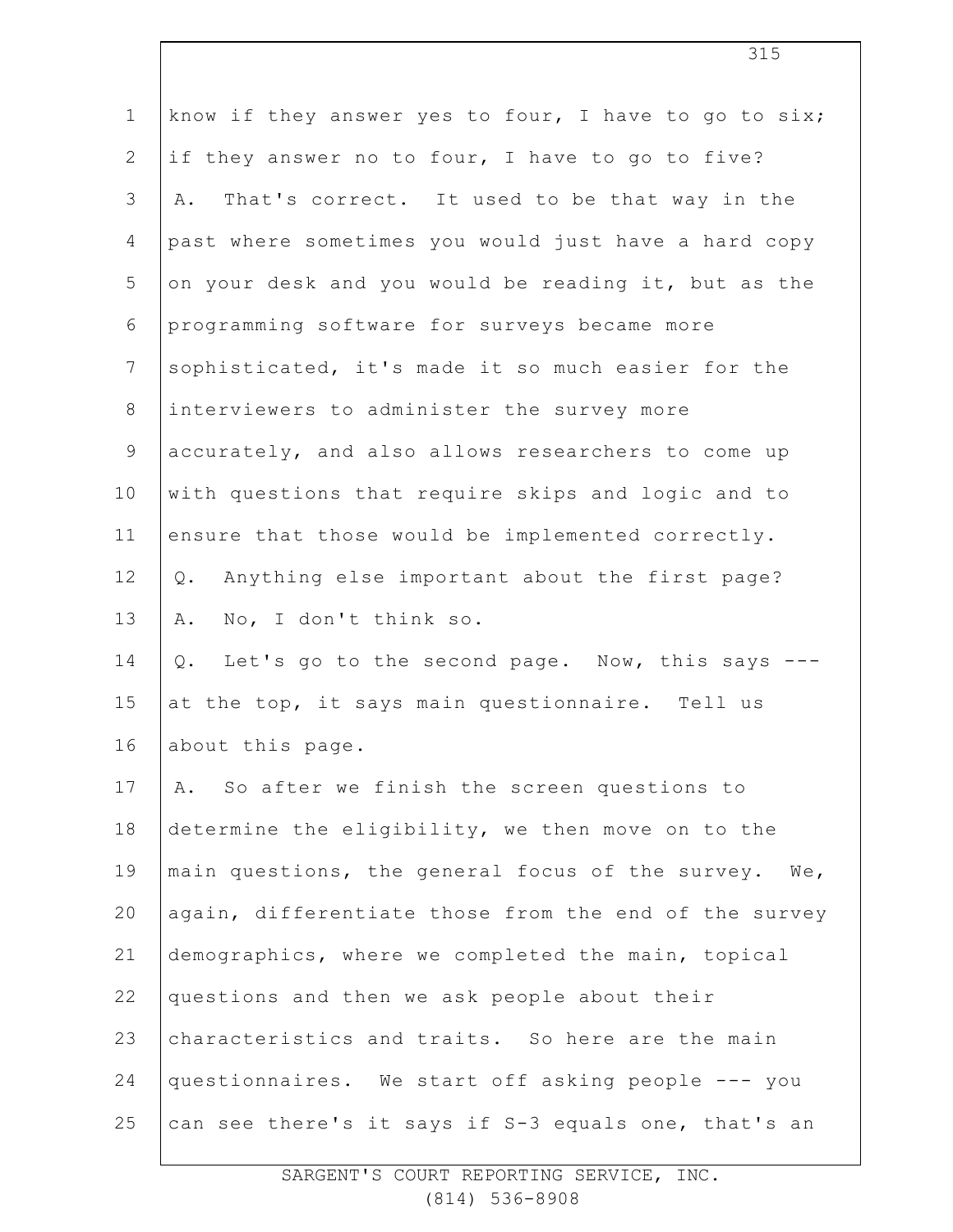| $\mathbf 1$    | example that you gave earlier. So only registered        |
|----------------|----------------------------------------------------------|
| $\mathbf{2}$   | voters would get this question about when they had       |
| 3              | voted, and we wanted to look at whether they were        |
| 4              | polling place or absentee voters, so that we can         |
| 5              | determine if those who are voting in the polling         |
| 6              | place were experiencing higher or lower rates. Those     |
| $7\phantom{.}$ | are the ones ---.                                        |
| $8\,$          | When you say, I'm sorry, experiencing higher or<br>Q.    |
| $\mathsf 9$    | lower rates, that would be a possession of the ID        |
| 10             | or $---?$                                                |
| 11             | A. A possession of valid photo ID, correct. And          |
| 12             | then we come into a couple questions here, item          |
| 13             | number two and three, related to public knowledge.       |
| 14             | As I indicated at the start that was one of the areas    |
| 15             | that we want wanted to probe and determine. So we        |
| 16             | ask people what their knowledge of the current voter     |
| 17             | ID law was and what their self-assessment of their       |
| 18             | own compliance with that law given their --- what        |
| 19             | they know about what ID they have.                       |
| 20             | What do you mean by their self-assessment, what<br>$Q$ . |
| 21             | are you looking for there?                               |
| 22             | We can see there in question three you say if a<br>Α.    |
| 23             | poll worker did happen to ask you to show a valid        |
| 24             | photo ID in order to vote, as far as you know, do you    |
| 25             | currently possess a valid photo ID.                      |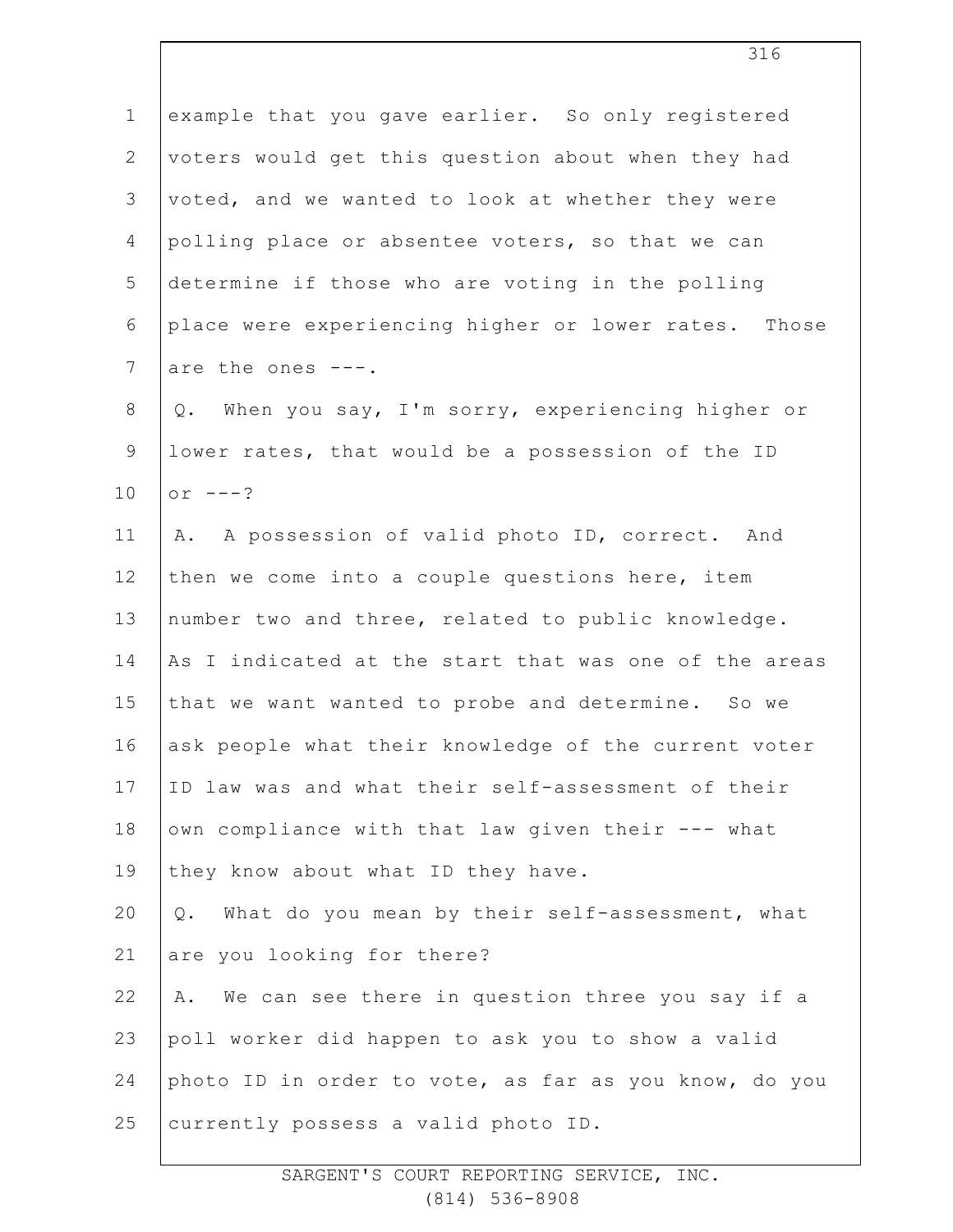| $\mathbf 1$    | So you're asking them that?<br>Q.                     |
|----------------|-------------------------------------------------------|
| $\mathbf{2}$   | Yeah. We wanted to know if they think that<br>Α.      |
| 3              | they're properly complying with the law when they go  |
| 4              | and attempt to vote. And so that was an important     |
| 5              | question for us to determine whether or not the       |
| 6              | public here felt that whatever documents they         |
| $7\phantom{.}$ | currently possesses were the ones that they would     |
| $8\,$          | need.                                                 |
| 9              | So ultimately, you'd be able to look and see if<br>Q. |
| 10             | how many of those folks are mistaken?                 |
| 11             | That's correct. And so we then for the rest of<br>Α.  |
| 12             | the survey --- in fact, starting on the very next     |
| 13             | question, question four, we then go through a series  |
| 14             | of questions where we ask people what sorts of        |
| 15             | identification they have, the characteristics of that |
| 16             | identification, and then we create an assessment      |
| 17             | based on the factual answers they've given us as to   |
| 18             | whether or not they do or don't meet the current      |
| 19             | standards, and then that allows us to then compare    |
| 20             | that to what people told us up on top on this         |
| 21             | question three, to see how many people said yes, I    |
| 22             | do, but then based on the answers they gave us to the |
| 23             | specific questions, we assess that, no, in fact, they |
| 24             | don't.                                                |
| 25             | So how did you construct the next set of<br>Q.        |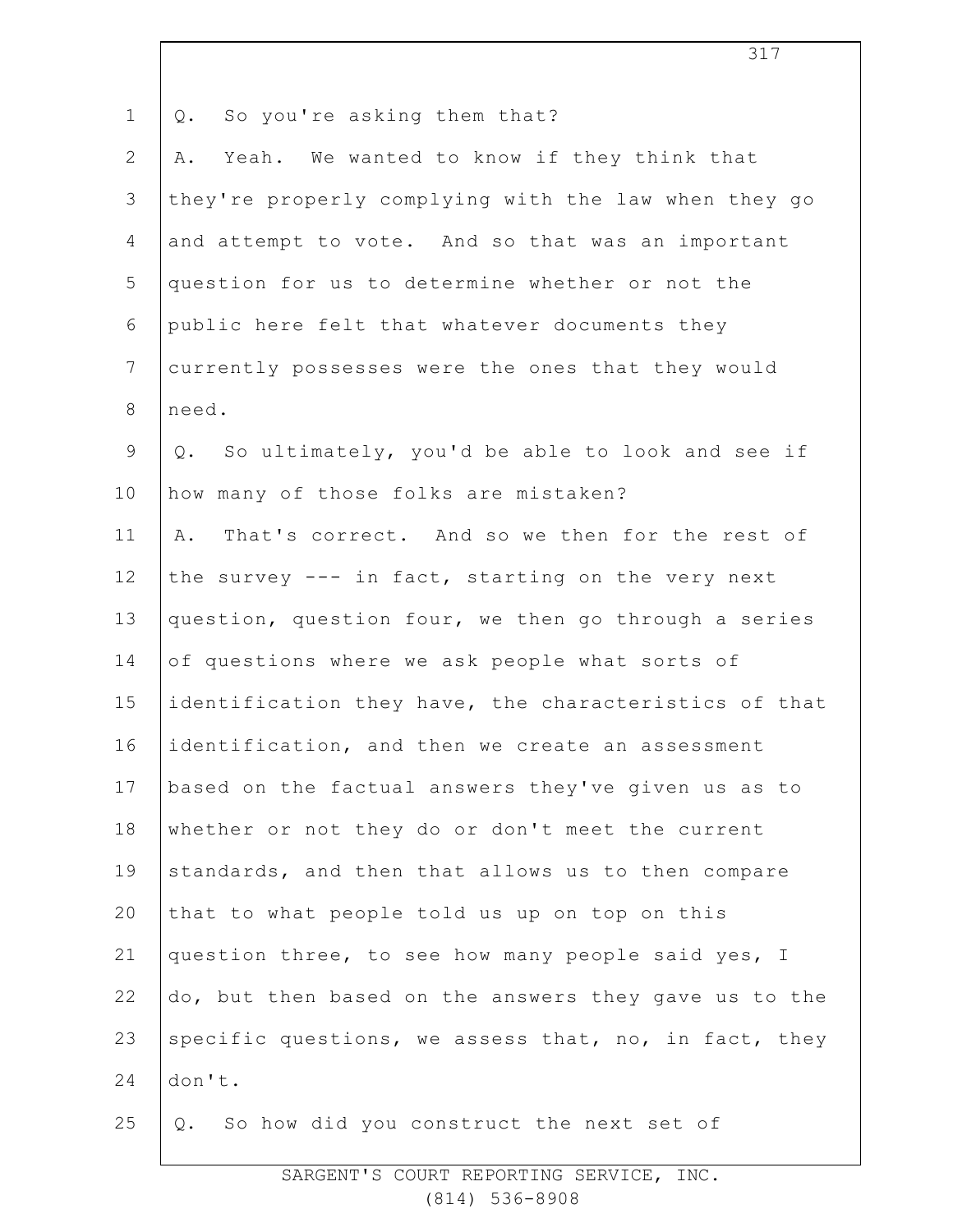| $\mathbf 1$    | questions when you're asking what kinds of ID people  |
|----------------|-------------------------------------------------------|
| $\mathbf{2}$   | have?                                                 |
| $\mathfrak{Z}$ | Well, you see there starting in question four<br>Α.   |
| 4              | and I believe it continues through question nine,     |
| 5              | this is a section of the survey we're asking people   |
| 6              | about different types of identification they have.    |
| $\overline{7}$ | We reviewed the current voter ID statute as well as   |
| $8\,$          | the frequently asked questions that the Department of |
| $\mathsf 9$    | State has put out explaining what exact types of      |
| 10             | identification you need, as well as explaining what   |
| 11             | exact types of underlying documents you need. So we   |
| 12             | attempted to rely exactly on what the voters would be |
| 13             | relying on in getting that information to see if they |
| 14             | comply or not, and then we constructed questions      |
| 15             | based on the current law.                             |
| 16             | And this is pretty important. So let's look at<br>Q.  |
| 17             | --- so what kinds of IDs were you asking about and    |
| 18             | how did you structure those questions here?           |
| 19             | Sure. So the first one, question four, we asked<br>Α. |
| 20             | people whether or not they have a current             |
| 21             | Pennsylvania driver's license. If they say yes, you   |
| 22             | can see there that that causes them to get a          |
| 23             | follow-up question, question five, where we ask them  |
| 24             | to take their driver's license out, to look at it and |
| 25             | to verify what the expiration date is on the driver's |
|                |                                                       |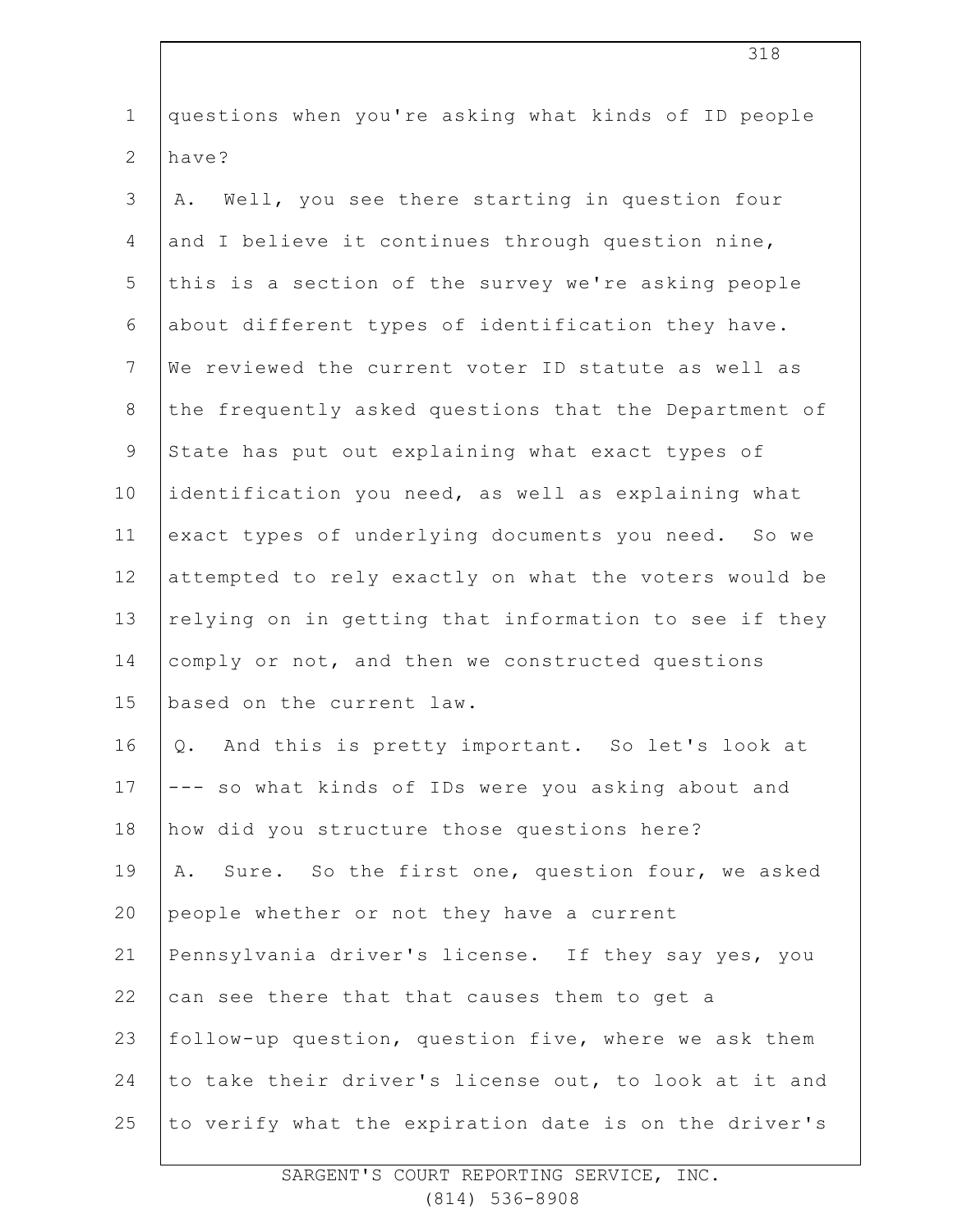| $\mathbf 1$     | license and to determine whether or not it would be   |
|-----------------|-------------------------------------------------------|
| 2               | considered valid, and that would be whether it was    |
| 3               | already current or if it had expired, if the          |
| 4               | expiration date was after November 6, 2011. If they   |
| 5               | didn't remember, and if they didn't have it in their  |
| 6               | possession, we asked them if they knew that it was    |
| $7\phantom{.0}$ | within the last four years or not, giving them a date |
| $8\,$           | frame, giving them how long it takes an ID to expire. |
| $\mathsf 9$     | Q. So why did you ask them if it was expired after    |
| 10              | November 6th, 2011?                                   |
| 11              | A. Well, under the statute, an ID can still be        |
| 12              | considered valid and used as up to date if it has     |
| 13              | expired within the last year of the election. So in   |
| 14              | this case, it would have been November 6th, 2011.     |
| 15              | Q. So you're taking into account exactly what the     |
| 16              | statute says?                                         |
| 17              | A. Yeah, absolutely. Throughout the entire survey     |
| 18              | we attempted to take into account as best we can what |
| 19              | the exact statute says and to specifically ask people |
| 20              | whether or not their ID complies.                     |
| 21              | Let's go to the next page, and if you wouldn't<br>Q.  |
| 22              | mind continuing there?                                |
| 23              | Sure. So if they did not have a Pennsylvania<br>Α.    |
| 24              | driver's license that was currently up to date or     |
| 25              | that would be valid since November 6th, 2011, they    |
|                 |                                                       |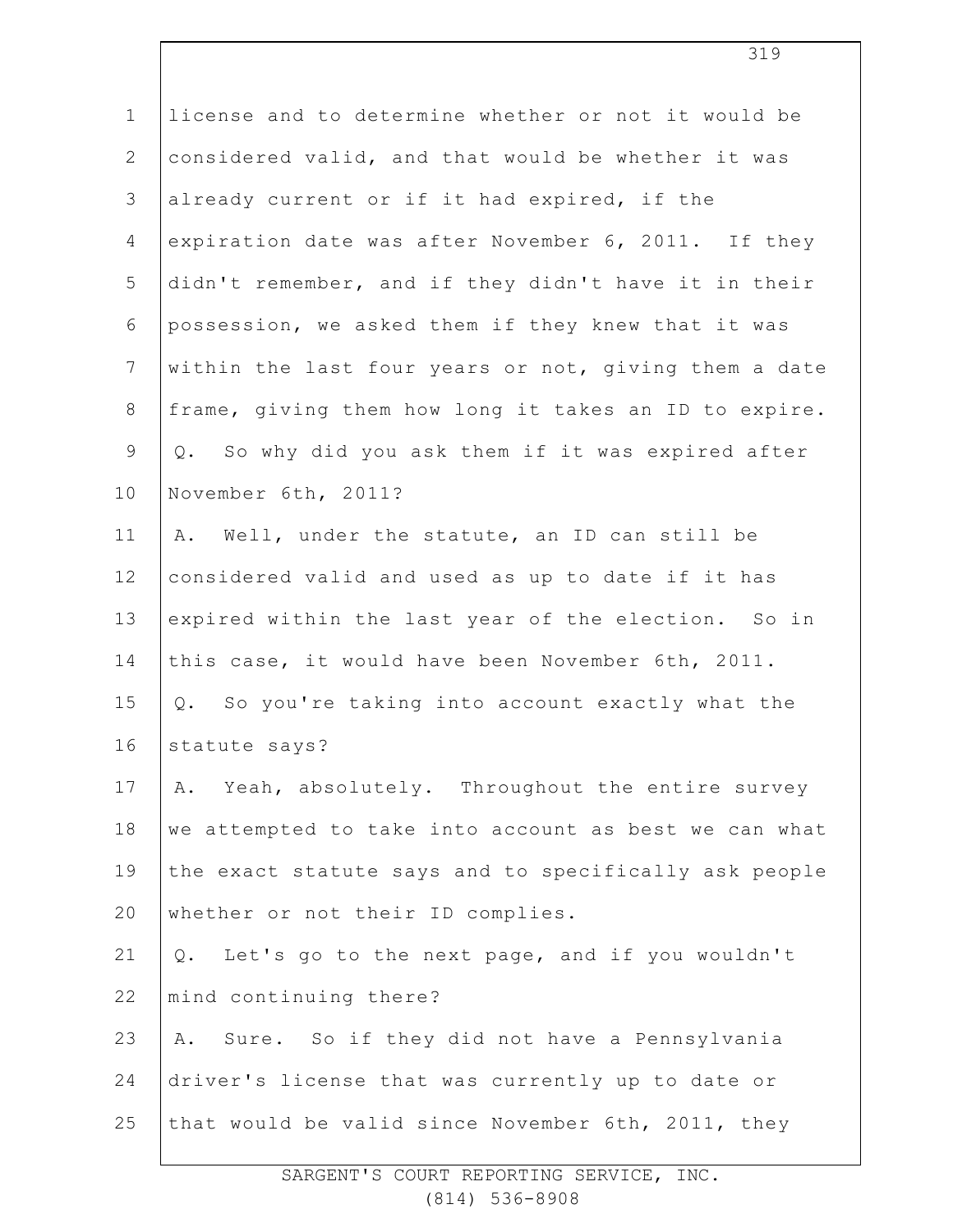| $\mathbf 1$    | then got this question, as you can see here, where    |
|----------------|-------------------------------------------------------|
| $\mathbf{2}$   | you say, okay, instead of a driver's license, do you  |
| 3              | happen to have any of the following forms of          |
| $\overline{4}$ | identification. Just tell me yes or no. And then      |
| 5              | you can see there's a note there to the interviewer,  |
| 6              | which they programmed into the survey. When they      |
| $7\phantom{.}$ | read the list --- and they read the list, these three |
| $8\,$          | additional types of identification in Pennsylvania,   |
| $\mathsf 9$    | non-driver photo ID card as issued by PennDOT, U.S.   |
| 10             | passport or a U.S. military ID card with some         |
| 11             | examples given there. And if they had any of these,   |
| 12             | then they got a very similar follow-up question       |
| 13             | asking them about the expiration date and whether or  |
| 14             | not it was currently up to date?                      |
| 15             | Okay. Now, if people have any of the four IDs<br>Q.   |
| 16             | you covered thus far, do you stop on asking about     |
| 17             | other IDs?                                            |
| 18             | A. No, not necessarily. We wanted to find out not     |
| 19             | only did they have --- was it current, so the         |
| 20             | follow-up question about whether or not it was        |
| 21             | current is very important. And then if they said ---  |
| 22             | regardless of what they said, they still got another  |
| 23             | question later asking about their name. One of the    |
| 24             | people who didn't have any of these four IDs, we then |
| 25             | ask them another series of questions, which I believe |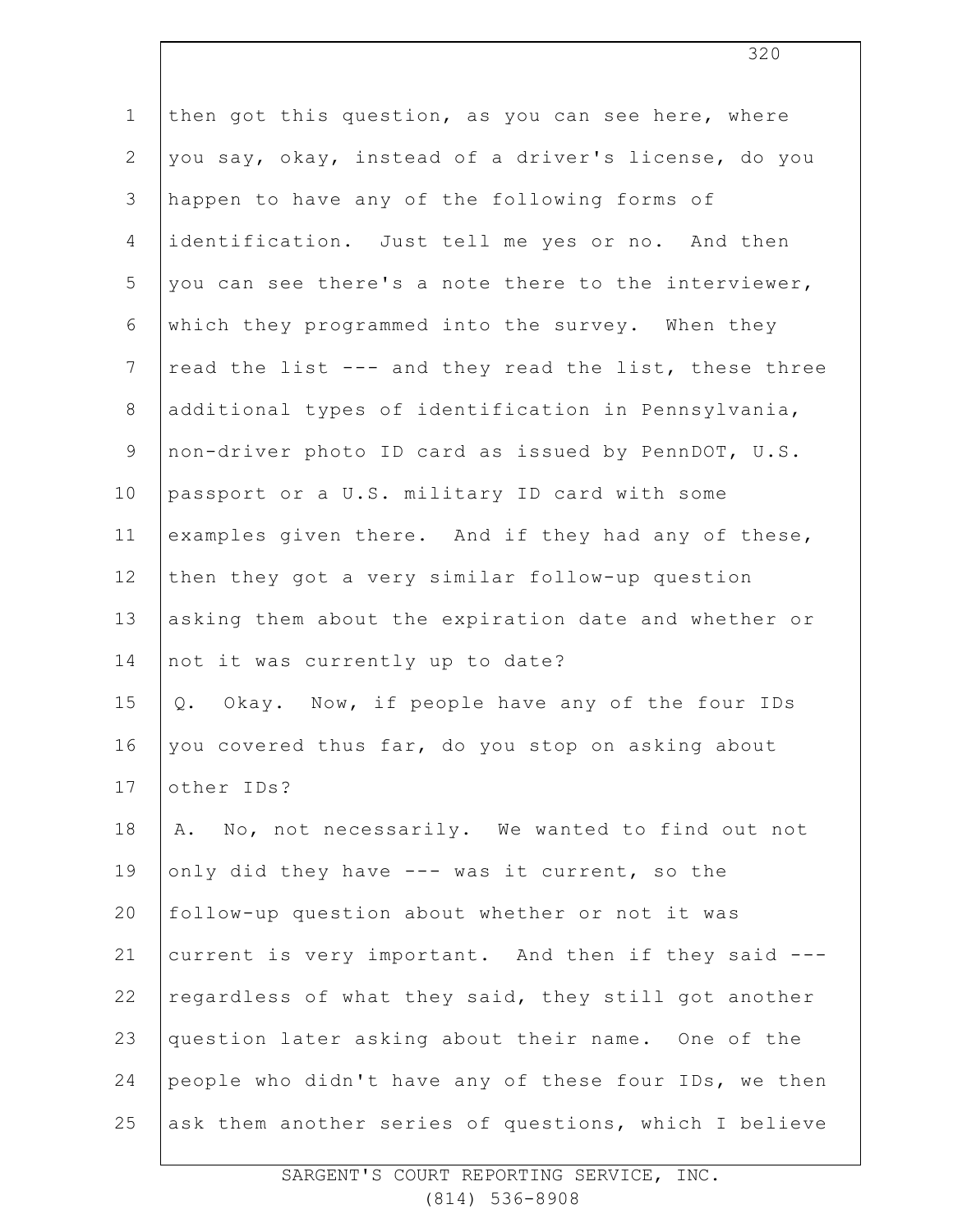1 is question eight.

2 Q. Go to the next page.

| of identification, do you happen to have one of these<br>other forms of identification with your photo. And<br>here we have another list of five additional types of<br>identification that they could have that you can see<br>there. And if they had any of those five, they,<br>again, got the follow-up questions asking them in<br>this case, if there was an expiration date printed on |
|-----------------------------------------------------------------------------------------------------------------------------------------------------------------------------------------------------------------------------------------------------------------------------------------------------------------------------------------------------------------------------------------------|
|                                                                                                                                                                                                                                                                                                                                                                                               |
|                                                                                                                                                                                                                                                                                                                                                                                               |
|                                                                                                                                                                                                                                                                                                                                                                                               |
|                                                                                                                                                                                                                                                                                                                                                                                               |
|                                                                                                                                                                                                                                                                                                                                                                                               |
|                                                                                                                                                                                                                                                                                                                                                                                               |
|                                                                                                                                                                                                                                                                                                                                                                                               |
| it, and if there was an expiration date printed on                                                                                                                                                                                                                                                                                                                                            |
|                                                                                                                                                                                                                                                                                                                                                                                               |
| Now, on these did you do the one year sort of                                                                                                                                                                                                                                                                                                                                                 |
|                                                                                                                                                                                                                                                                                                                                                                                               |
| A. No, our understanding was that that only applied                                                                                                                                                                                                                                                                                                                                           |
| to the non-driver ID and the Pennsylvania driver's                                                                                                                                                                                                                                                                                                                                            |
| license, but on these that they had to have an ID ---                                                                                                                                                                                                                                                                                                                                         |
| an expiration date printed, I know the expiration                                                                                                                                                                                                                                                                                                                                             |
| date needed to either be current or say indefinite.                                                                                                                                                                                                                                                                                                                                           |
| So we structure our questions in such a way to ensure                                                                                                                                                                                                                                                                                                                                         |
|                                                                                                                                                                                                                                                                                                                                                                                               |
| And then I'll mention two other things you can                                                                                                                                                                                                                                                                                                                                                |
|                                                                                                                                                                                                                                                                                                                                                                                               |
|                                                                                                                                                                                                                                                                                                                                                                                               |
|                                                                                                                                                                                                                                                                                                                                                                                               |
|                                                                                                                                                                                                                                                                                                                                                                                               |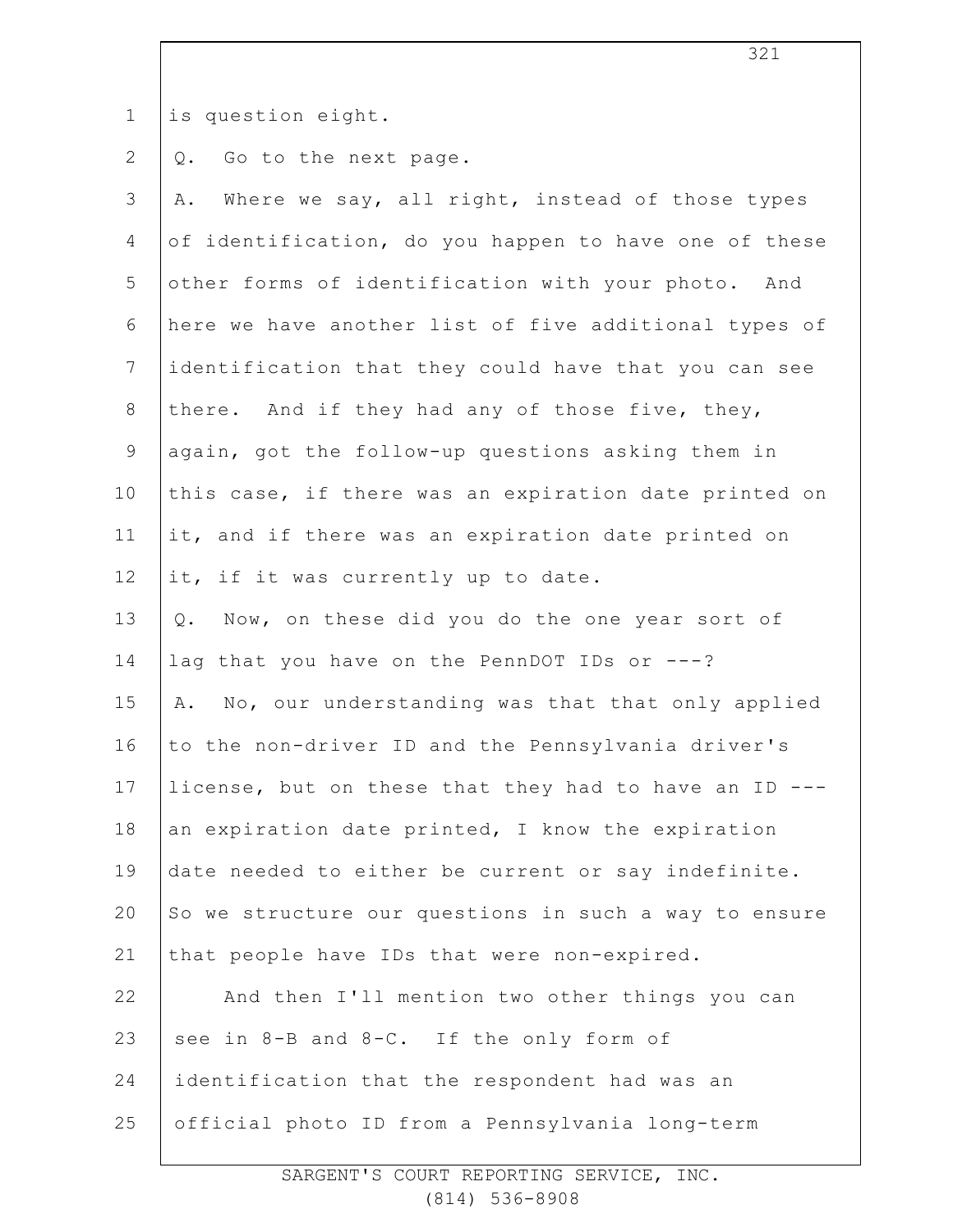| $\mathbf 1$     | nursing facility, assisted living residence or        |
|-----------------|-------------------------------------------------------|
| $\mathbf{2}$    | personal care home, we ask them for the specific      |
| $\mathfrak{Z}$  | name of that, that way it can be checked to see if    |
| 4               | that specific facility is in compliance, or           |
| 5               | otherwise, that the only form of ID they had was an   |
| 6               | unexpired photo ID from an accredited college or      |
| $7\phantom{.0}$ | university, we asked them for the name so that we     |
| 8               | can check and determine whether or not that           |
| $\mathsf 9$     | university is on the list of ones that were           |
| 10              | compliant with the law.                               |
| 11              | So that covers all of the IDs allowed under the<br>Q. |
| 12              | new law?                                              |
| 13              | That's correct. At the time the survey was<br>Α.      |
| 14              | fielded and based on our review of the statute and    |
| 15              | the frequently asked questions, listing what types of |
| 16              | identification, these are the specific ones that were |
| 17              | allowed and used for the specific regulations in      |
| 18              | terms of the expiration dates.                        |
| 19              | Let's go to the next set of questions, which I<br>Q.  |
| 20              | believe deal with name. Tell us about these.          |
| 21              | That's correct. So the final question in this<br>Α.   |
| 22              | group of questions about assessing whether or not     |
| 23              | someone currently possesses a valid photo ID, there's |
| 24              | a question about whether or not their name matched.   |
| 25              | And I believe that the statute uses the language      |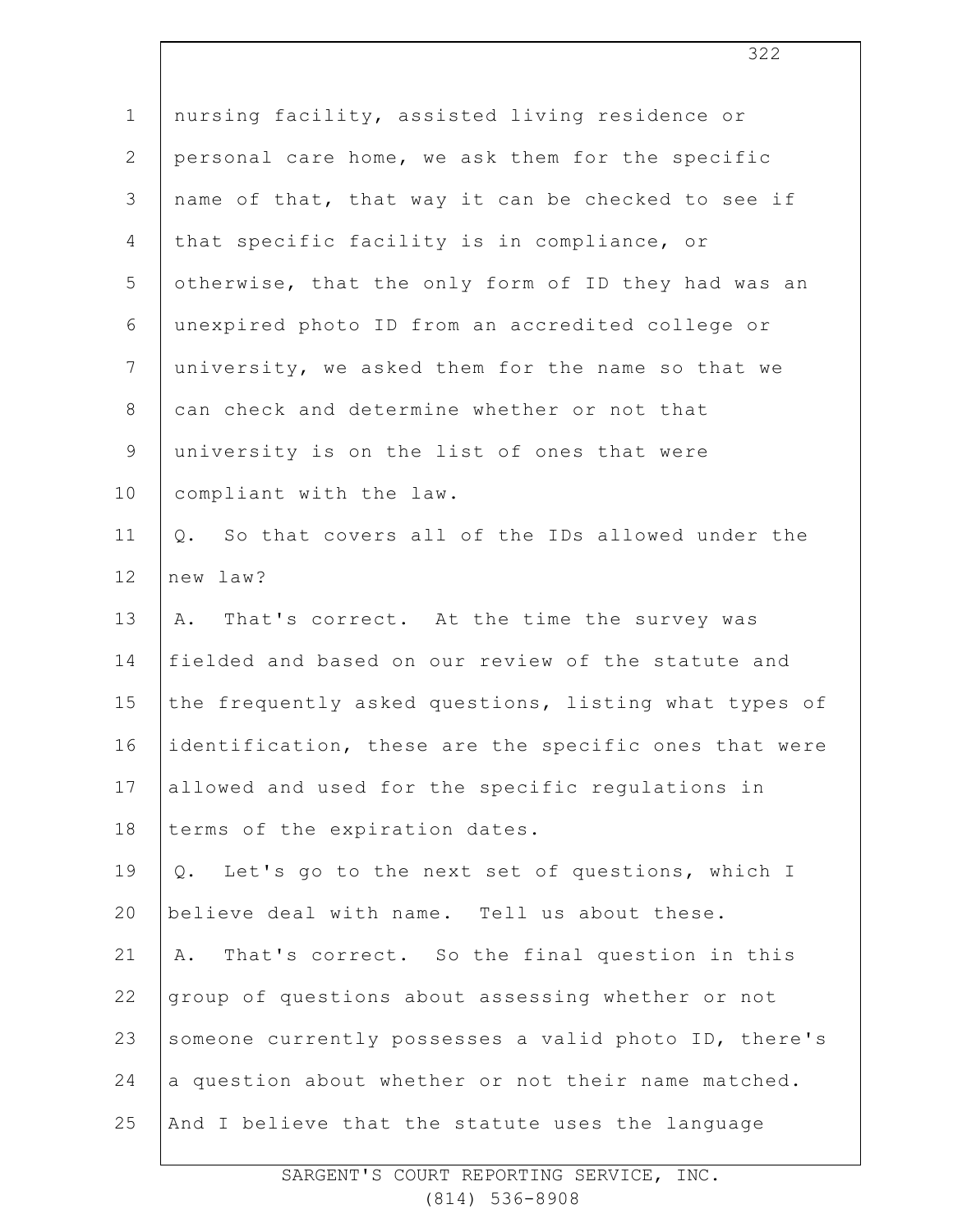| $\mathbf 1$    | substantially conform. And in this question, for      |
|----------------|-------------------------------------------------------|
| $\overline{2}$ | people who have an ID that was not expired who made   |
| 3              | it through all the various questions and they were a  |
| $\overline{4}$ | yes, that they had one of these IDs that were was not |
| 5              | expired, then they got this question where we ask     |
| 6              | people whether or not the name that was printed on    |
| $\overline{7}$ | their ID was their full legal name exactly as it      |
| $8\,$          | would appear on the Pennsylvania voter registration   |
| $\mathsf 9$    | records or if there was a difference. And so this     |
| 10             | was an opportunity for respondents whose name had     |
| 11             | changed, if they had been married, and all sorts of   |
| 12             | other reasons could self report that the ID --- that  |
| 13             | the name printed on their official photo ID was or    |
| 14             | was not a match to the name that would be listed in   |
| 15             | the voter registration records.                       |
| 16             | Let me ask you this, because the statute says<br>Q.   |
| 17             | the name has to substantially conform. Why didn't     |
| 18             | you ask people if their name substantially conformed  |
| 19             | to the voter registration?                            |
| 20             | Well, I think in my opinion that's a fairly<br>Α.     |
| 21             | fuzzy term. I think that's one that the average       |
| 22             | person is not going to know what that means, and it's |
| 23             | one that requires a bit of subjectivity. You and I    |
| 24             | ourselves could look at names and disagree whether we |
| 25             | think that a name substantially conforms or not. And  |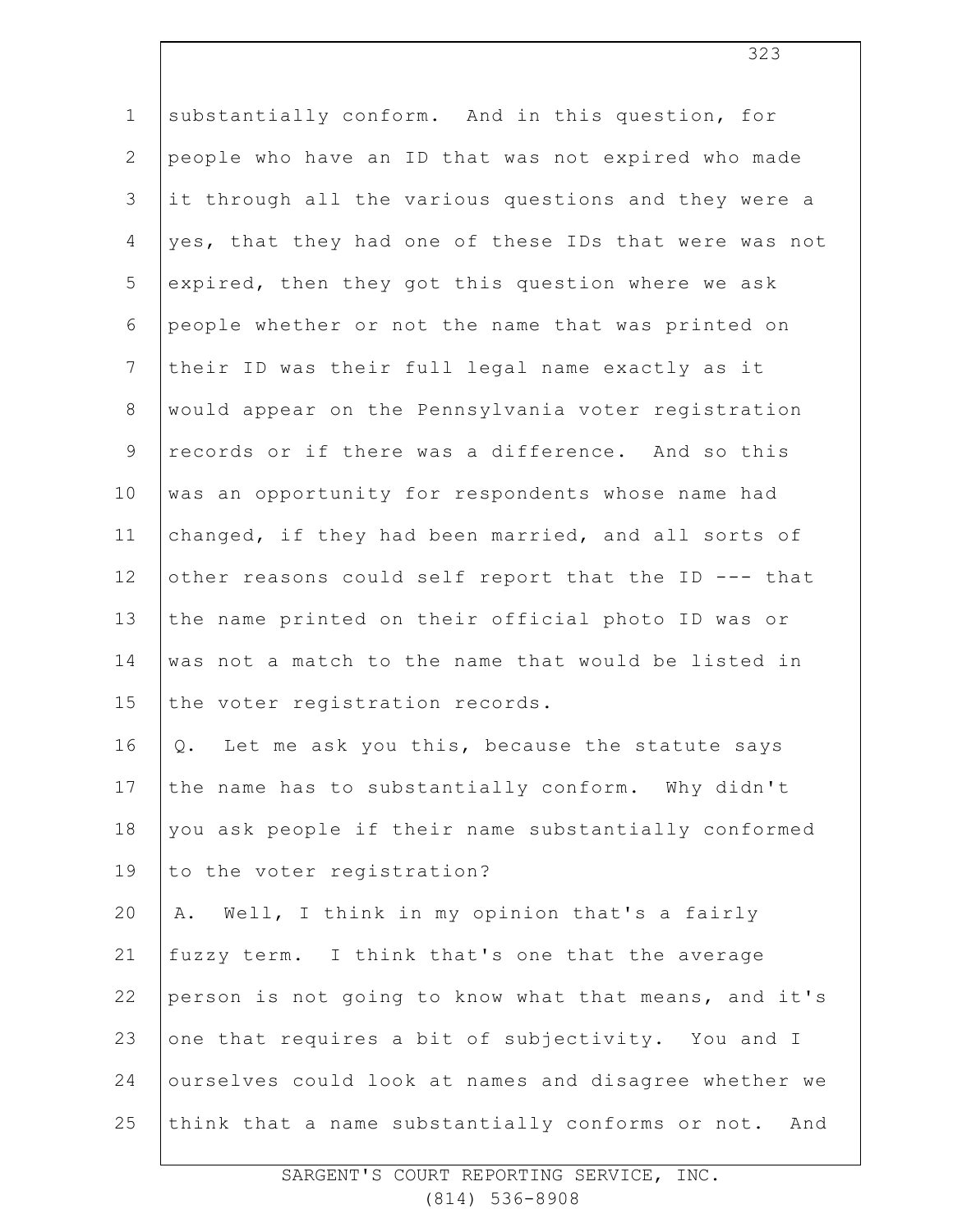| $\mathbf 1$    | I think that is potentially one of the concerns in    |
|----------------|-------------------------------------------------------|
| $\mathbf{2}$   | this case, is that it's not clear cut. So we          |
| $\mathcal{S}$  | attempted to provide data here on what people are     |
| $\overline{4}$ | telling us themselves as to whether or not they feel  |
| 5              | that their name matches or not. And this captures     |
| 6              | the percentage of people who say no, their name       |
| 7              | doesn't match, that it is not the same as on their    |
| $8\,$          | official photo ID as it is on the voter registration  |
| $\mathsf 9$    | records. And if the name doesn't match, then it is    |
| 10             | up to the wisdom of the poll worker or whoever is     |
| 11             | deciding that that day on whether or not that's a     |
| 12             | substantial conform or not, and so because of that,   |
| 13             | we wanted to provide the data on the number of people |
| 14             | who are potentially at risk in this case.             |
| 15             | And so I guess, is it fair to say that<br>Q.          |
| 16             | empirically it would be difficult to measure whether  |
| 17             | the name substantially conformed just because that's  |
| 18             | an insufficiently precise term?                       |
| 19             | A. Oh, certainly. I mean, it would be very, very      |
| 20             | difficult, because there's not an exact definition of |
| 21             | what that would be. It appears to be on a             |
| 22             | case-by-case basis, which could, in fact, inject more |
| 23             | concern in there if some poll workers are stricter on |
| 24             | what substantially conforms means to them and other   |
| 25             | poll workers are more lax. You could see that in      |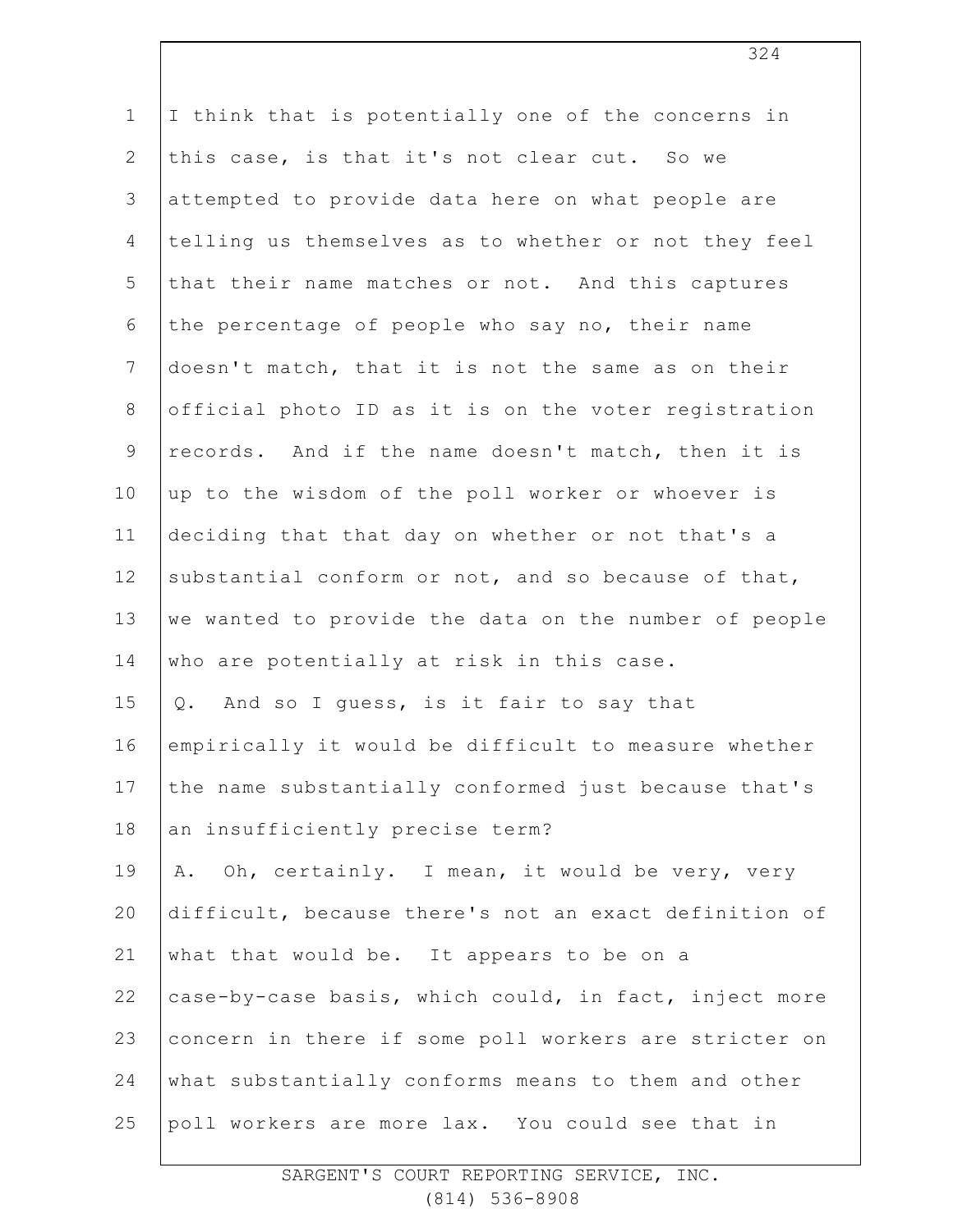| $\mathbf 1$    | different precincts and in different parts of the     |
|----------------|-------------------------------------------------------|
| $\mathbf{2}$   | state that it's implemented different. And because    |
| $\mathfrak{Z}$ | of that, we wanted to provide an estimate on the      |
| 4              | total number of people who tell us that their name    |
| 5              | does not match. Anybody whose name matches should be  |
| 6              | at no risk at all for having this substantially       |
| $\overline{7}$ | conformed. They're telling us, yes, my name is the    |
| $8\,$          | same. Anyone whose name doesn't match through their   |
| 9              | volunteering that information to us would be at some  |
| 10             | level of risk of them being excluded from being able  |
| 11             | to participate.                                       |
| 12             | So for instance, if you had Richard on one or<br>Q.   |
| 13             | Dick on another, which is a common nickname, what     |
| 14             | happens there?                                        |
| 15             | A. Well, as you can see in the question, we're        |
| 16             | relying on the respondent to tell us whether or not   |
| 17             | they believe that it's their full legal name or not.  |
| 18             | And in the cases where there's an extremely minor     |
| 19             | difference, I would imagine that the respondent would |
| 20             | tell us that it is their name. But in cases where     |
| 21             | someone goes by their nickname, which is what we      |
| 22             | referenced, or if they changed their name after they  |
| 23             | got married, to give a couple of examples of the      |
| 24             | types of names that may not match, the respondent is  |
| 25             | likely to have said no, my name doesn't match, it's   |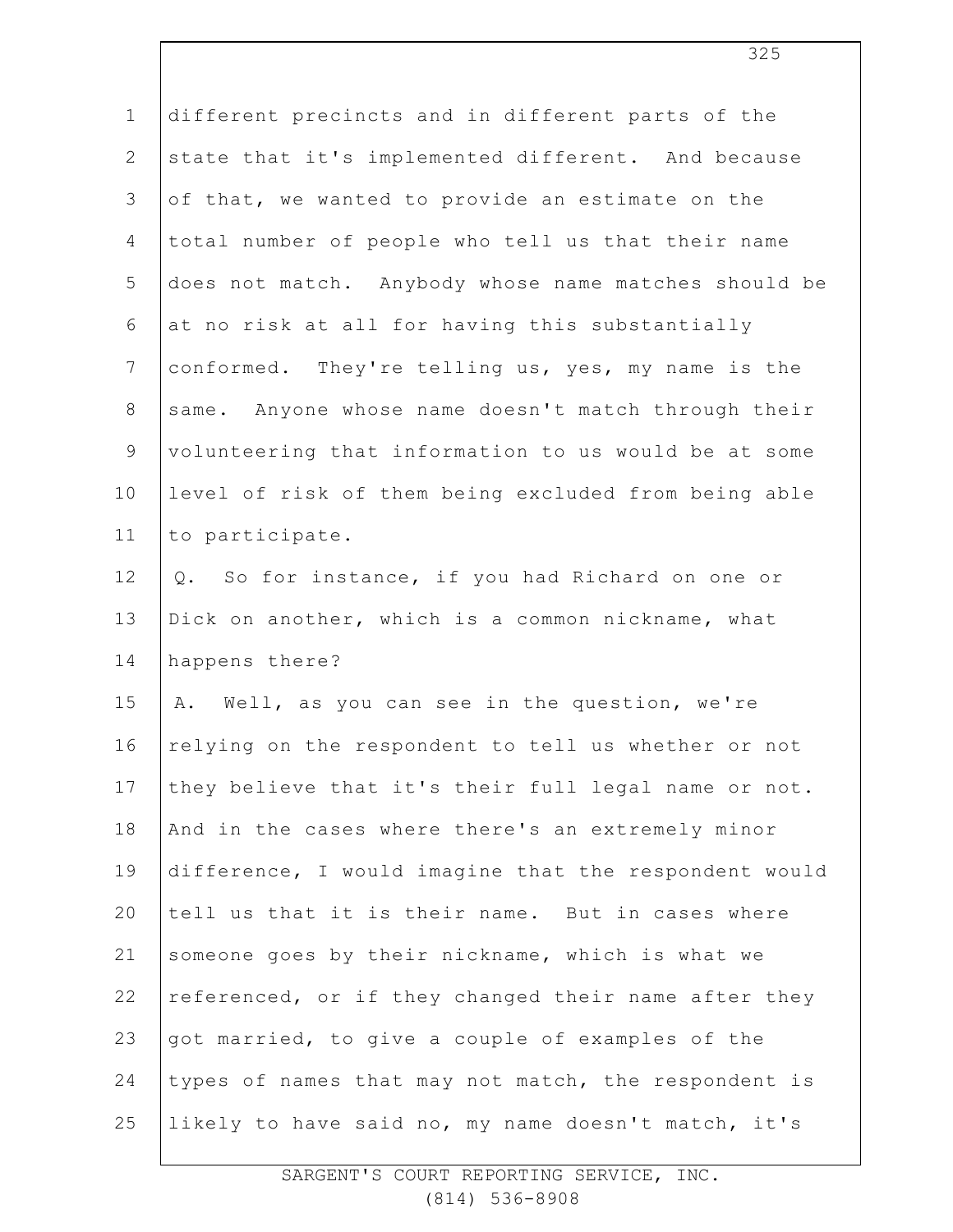| $\mathbf 1$    | not my full legal name. And then that would be up to    |
|----------------|---------------------------------------------------------|
| $\mathbf{2}$   | the determination of the individual poll worker who's   |
| 3              | checking the names to determine whether or not that     |
| 4              | any particular voter substantially conforms or not.     |
| 5              | Are you aware of any standards to guide poll<br>$Q$ .   |
| 6              | workers about what substantially conforms and           |
| $\overline{7}$ | doesn't?                                                |
| $8\,$          | I am not aware of any standards, and at the time<br>Α.  |
| $\mathsf 9$    | that we constructed this specific question, we          |
| 10             | intended to look to see if we could slightly change     |
| 11             | the wording of a question in one way or another to      |
| 12             | give us some sort of specific objective measure. We     |
| 13             | were unable to find any.                                |
| 14             | Let's turn to the next page. Now, this appears<br>$Q$ . |
| 15             | to be a new phase of the questionnaire. Can you tell    |
| 16             | us about this?                                          |
| 17             | Yeah, here in the next set of questions, 10<br>Α.       |
| 18             | through 16, I believe, we're now turning to and         |
| 19             | examining the rates of possession of the underlying     |
| 20             | documents that people may have that they would need     |
| 21             | in order to obtain a PennDOT ID in the first place.     |
| 22             | And so in addition to examining whether or not they     |
| 23             | currently possess a valid photo ID, we also wanted to   |
| 24             | assess the degree to which people have these            |
| 25             | underlying document that would be necessary to go and   |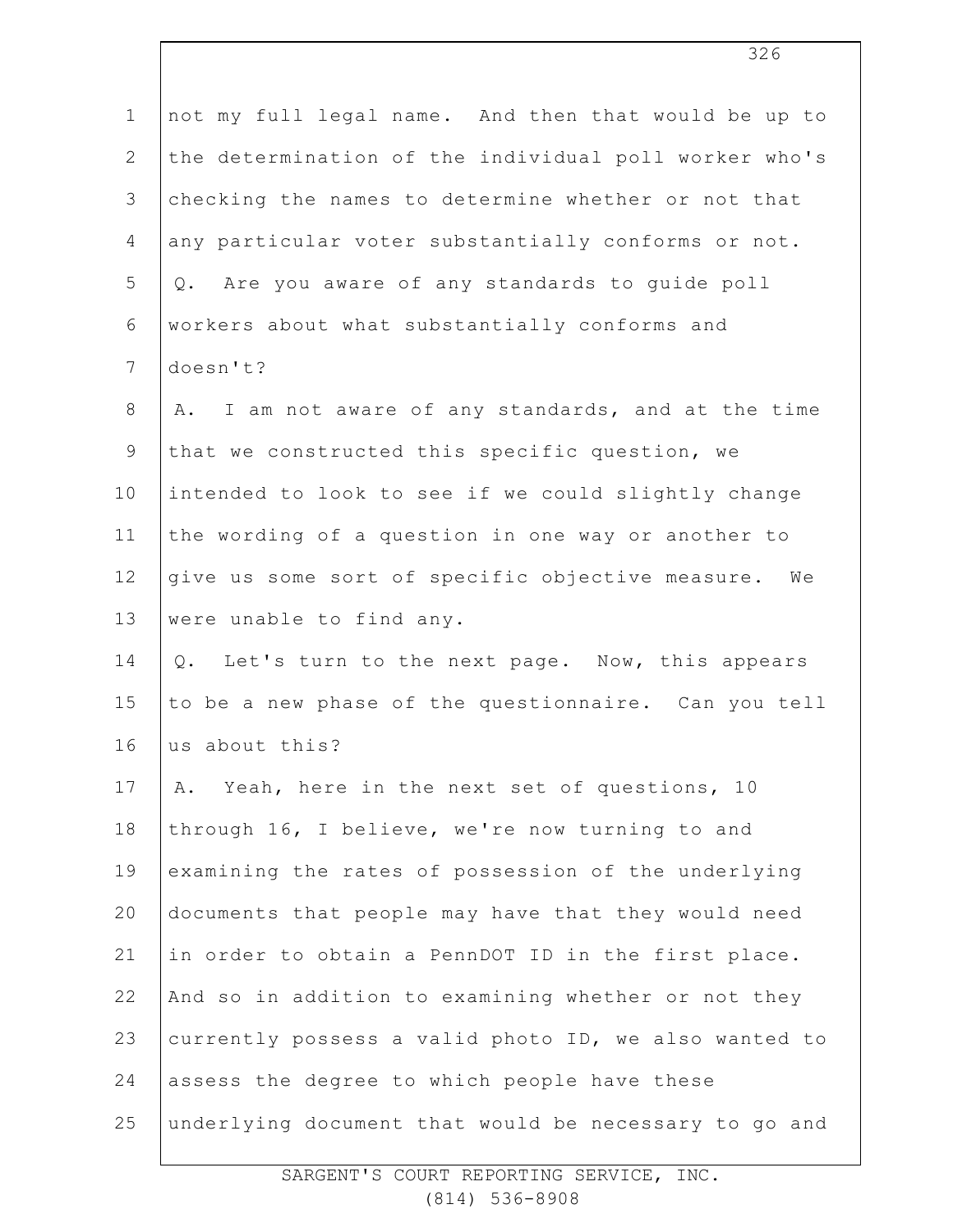| $\mathbf 1$    | obtain. So again, in reviewing the guidelines and         |
|----------------|-----------------------------------------------------------|
| $\mathbf{2}$   | the frequently asked questions that the state             |
| 3              | provides and what you need and what types of ID and       |
| 4              | documents are valid to get that ID, we've structured      |
| 5              | some questions here to try and measure that.              |
| 6              | And were the documents you were asking about the<br>$Q$ . |
| $\overline{7}$ | ones you found listed on the PennDOT website?             |
| $8\,$          | Yes, that's correct.<br>Α.                                |
| $\mathsf 9$    | And so just take us through this. I don't think<br>Q.     |
| 10             | we have to focus in quite the detail here, but just       |
| 11             | quickly take us through these questions.                  |
| 12             | Sure. Essentially we're looking at three<br>Α.            |
| 13             | different categories of underlying documents. The         |
| 14             | first is documentary proof of citizenship, the second     |
| 15             | is proof of identity and the third is proof of            |
| 16             | address. And we need to ensure that any eligible          |
| 17             | voter has all three of those in order for them to         |
| 18             | obtain a valid photo ID. So we start out by asking        |
| 19             | about birth certificate or naturalization                 |
| 20             | certificate, passport, other things that prove your       |
| 21             | citizenship, whether or not they have those or not.       |
| 22             | If respondents were born in Puerto Rico, which            |
| 23             | there's a fairly large Puerto Rican population and        |
| 24             | Pennsylvania has one of the highest percentages of        |
| 25             | Puerto Ricans in the Hispanic population in the           |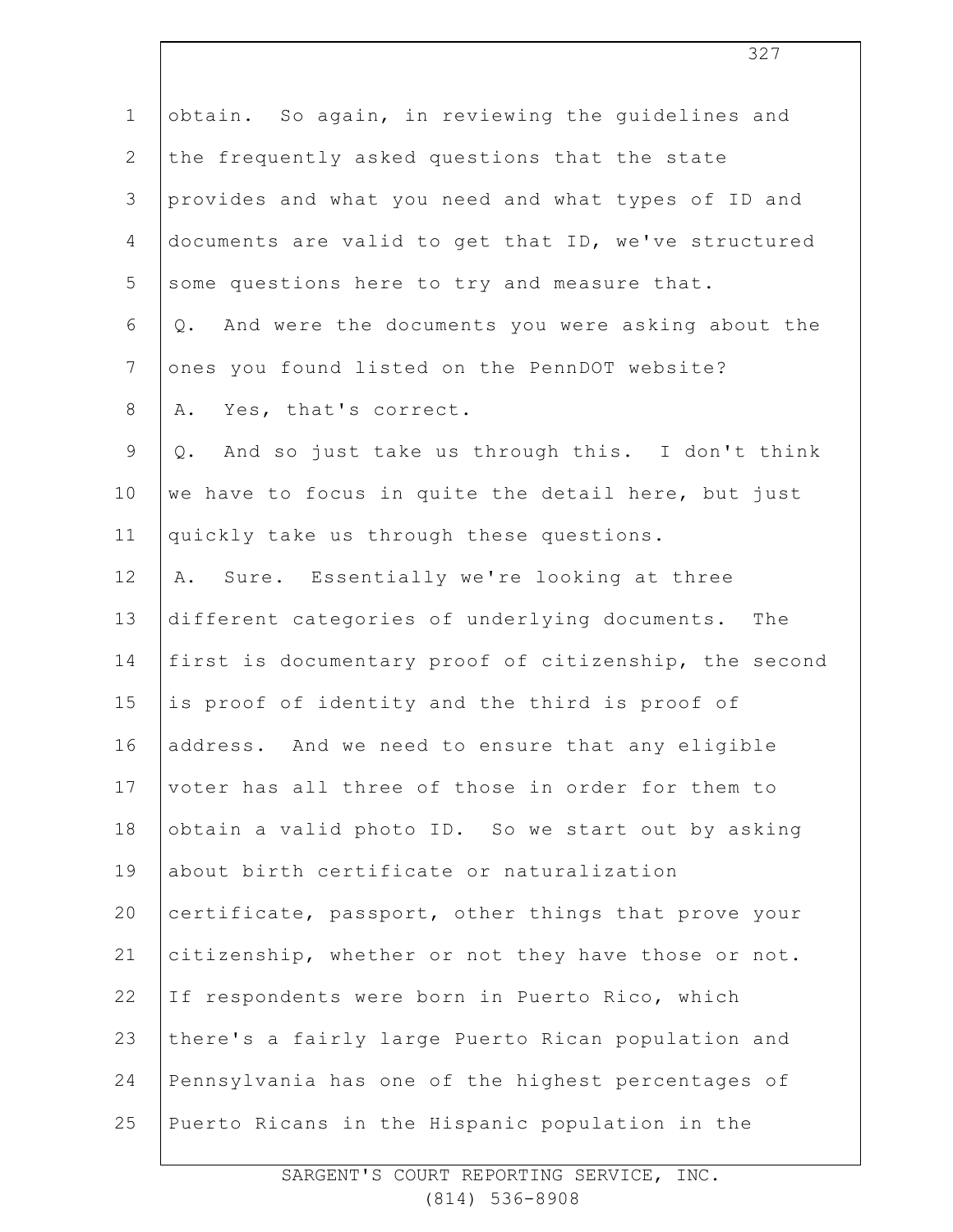| $\mathbf 1$    | United States, we ask the follow-up question as to    |
|----------------|-------------------------------------------------------|
| $\mathbf{2}$   | whether or not the birth certificate they have was    |
| 3              | issued after July 1, 2010, which is when the          |
| $\overline{4}$ | Commonwealth of Puerto Rico changed their laws on     |
| 5              | what was accepted and not accepted as a valid birth   |
| 6              | certificate. If they were born in any of the other    |
| $\overline{7}$ | U.S. states, territories, we ask them if they         |
| $8\,$          | currently have an official copy of their birth        |
| 9              | certificate, not a photocopy that they would be able  |
| 10             | to have to determine whether or not they would be     |
| 11             | able to meet that first burden of proof of            |
| 12             | citizenship.                                          |
| 13             | If you slow down a bit.<br>Q.                         |
| 14             | And if they didn't have those, we'd also ask if<br>Α. |
| 15             | they had a passport, which would be --- could be used |
| 16             | to establish citizenship. After that we ask them      |
| 17             | specifically if they had their Social Security card,  |
| 18             | and if they had their actual Social Security card,    |
| 19             | not another photocopy, because that would be needed   |
| 20             | to establish proof of identity. That was the only     |
| 21             | document that you could have. For that there wasn't   |
| 22             | any substitutes. And then finally we concluded with   |
| 23             | question 16, where we asked them whether or not they  |
| 24             | had proof of address. In order to get proof of        |
| 25             | address, they would need to have two documents with   |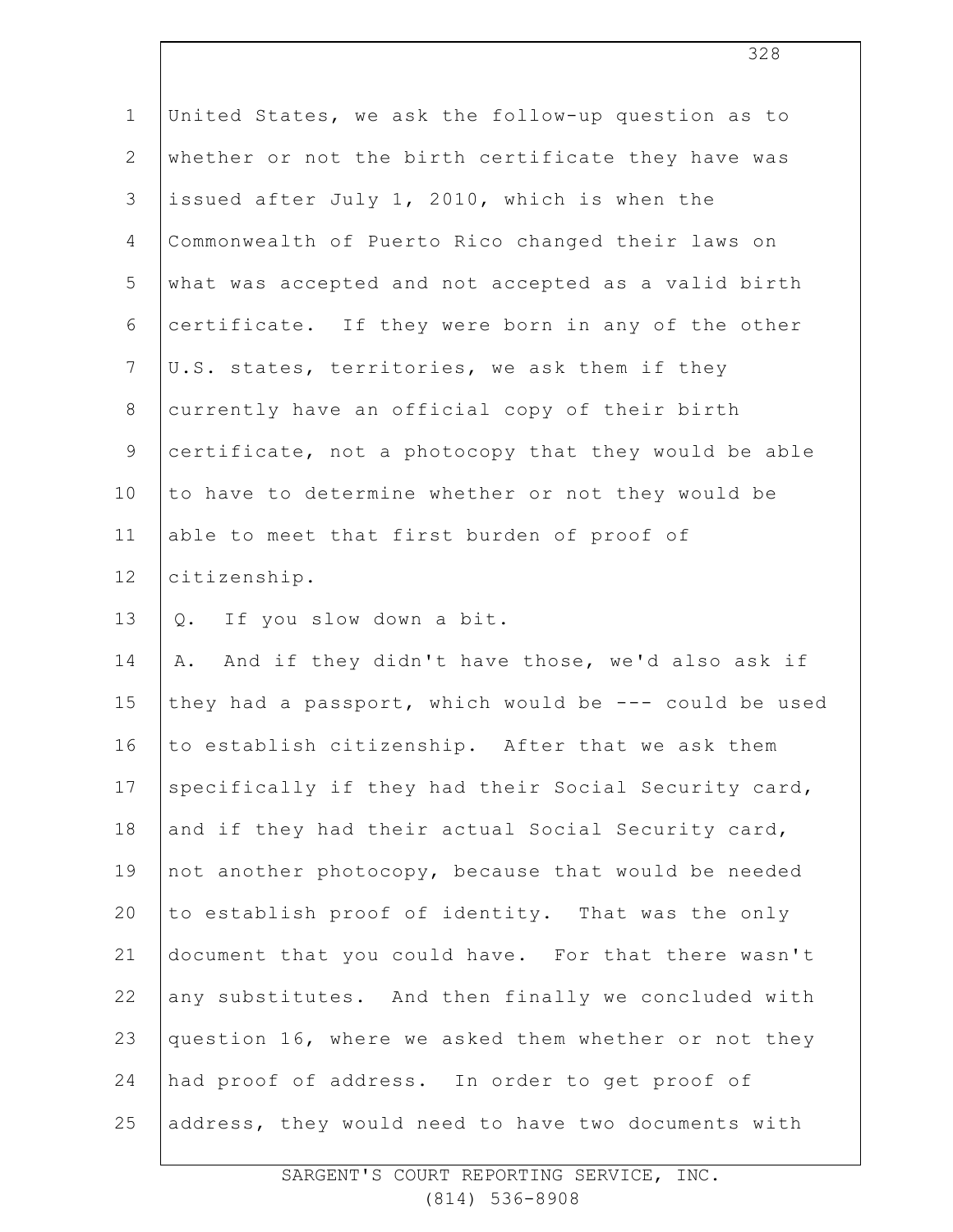1 2 3 4 5 6 7 8 9 10 11 12 13 14 15 16 17 18 19 20 21 22 23 24 25 their current address, and there was a specific set of the types of documents that they could have. They couldn't have a letter from their aunt or something like that. They had to have some sort of official mail that had their name and address on it to show that that is where they lived. Q. Where did you get that list from? A. We got this list from our review of the official state guidelines and types of documents that would qualify. And so we asked them about these six additional types of documents. We recorded yes/no for each of them. And anyone who did not have two, so if you had zero or one of these documents, we then ask you a follow-up question where we ask that if someone that they live with does have these two documents and has a valid photo ID who could go with them and provide their proof of address, which the law allows. And so from that series of questions we're able to establish what percentage of the population does not have proof of address. Q. Okay. All right. And then the next section down is  $---?$ A. We have one final question we should see before the demographics, where we ask people who are currently registered to vote whether or not they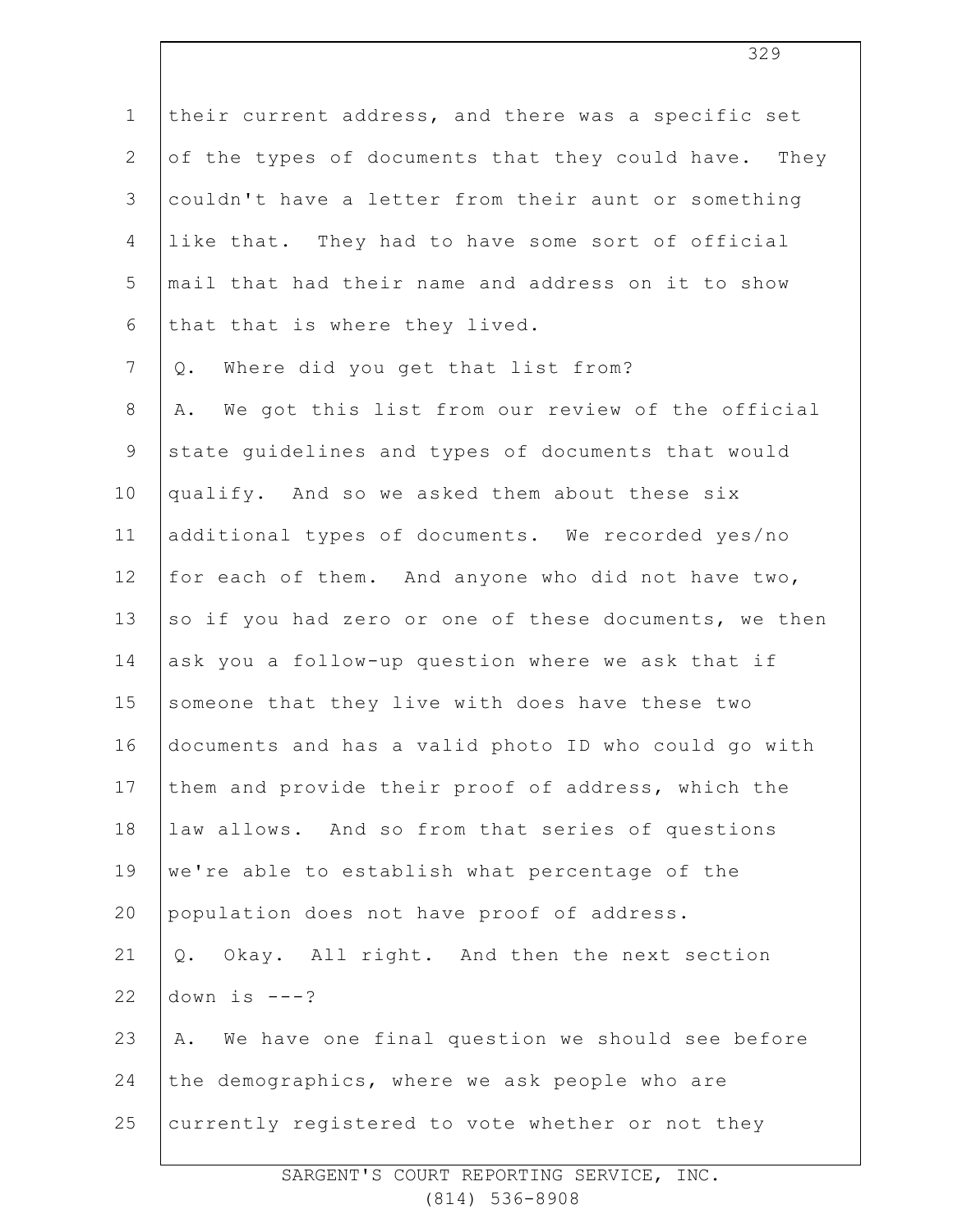| $\mathbf 1$    | actually voted in the 2008 election. And again, that  |
|----------------|-------------------------------------------------------|
| $\overline{2}$ | was there to allow us to establish the actual voters. |
| 3              | And here we're referring to the --- whether or not    |
| 4              | they voted in the 2008 election in Pennsylvania so    |
| 5              | that we can be sure we're talking about Pennsylvania  |
| $\epsilon$     | voters and not someone who perhaps lived in another   |
| $\overline{7}$ | state and moved, so we wanted to be very clear on     |
| $\,8\,$        | that.                                                 |
| $\mathsf 9$    | Okay. Demographics?<br>Q.                             |
| 10             | Then to conclude the survey we asked a set of<br>Α.   |
| 11             | very standard demographic questions, so that we can   |
| 12             | help do two things here. One is to help assess the    |
| 13             | reliability and representative nature of the survey.  |
| 14             | We want to ask these questions so that we can         |
| 15             | determine that we have the correct proportion of      |
| 16             | people of different regions of the state, different   |
| 17             | educational backgrounds, different income brackets,   |
| 18             | and this helps us assess and show that the survey is  |
| 19             | very, very reliable. And where there are any          |
| 20             | differences, we can compare those to the official     |
| 21             | census estimates and put post stratification weights, |
| 22             | which means you're putting them on after the fact, to |
| 23             | correct for any possible difference. And that's a     |
| 24             | very important step that you need to do. And if you   |
| 25             | didn't ask these demographic questions, you would not |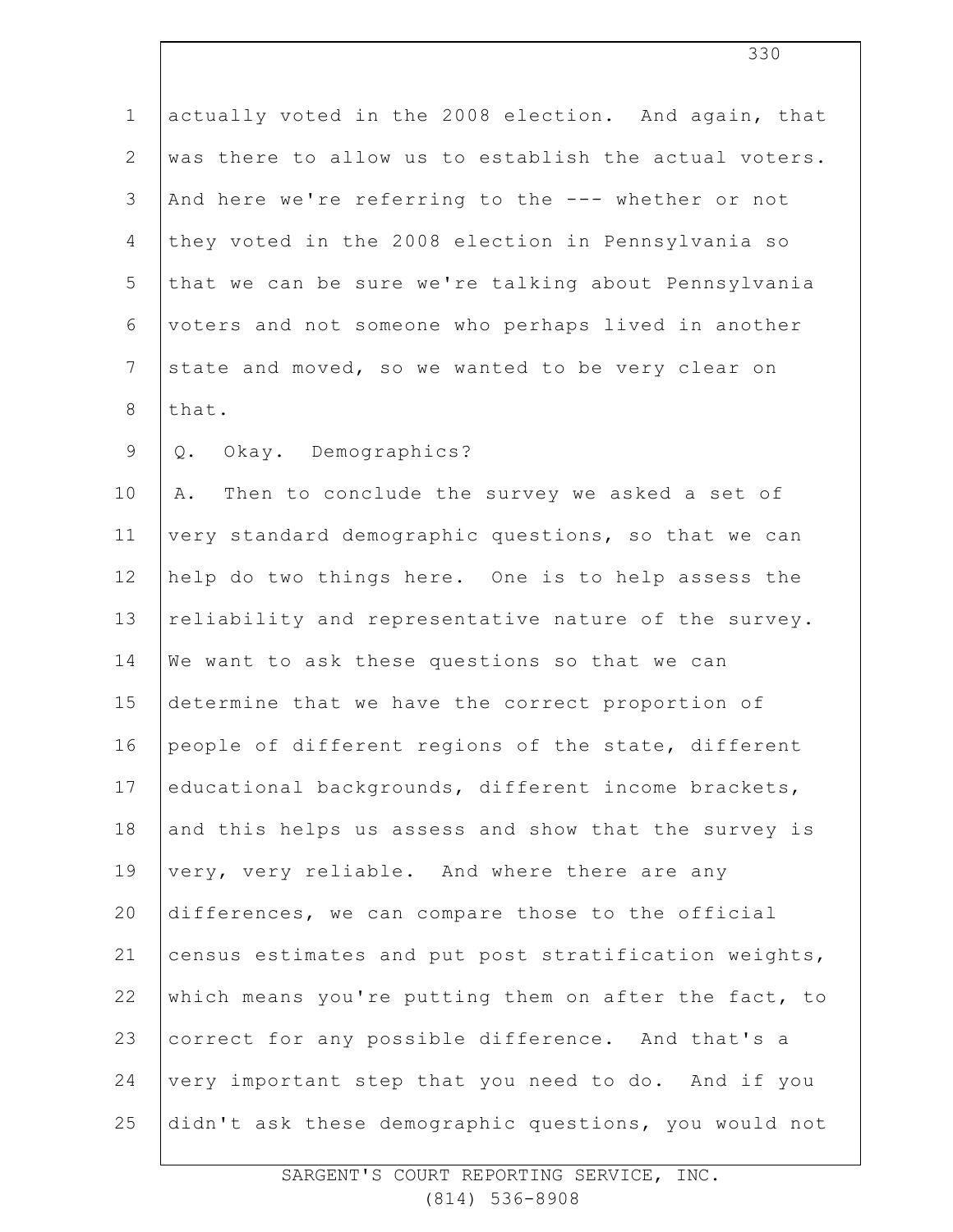| $\mathbf 1$    | be able to assess that reliability and correct for    |
|----------------|-------------------------------------------------------|
| $\mathbf{2}$   | any issues that we needed to correct for.             |
| $\mathcal{S}$  | Okay. Here's what I want to do then. Let's go<br>Q.   |
| $\overline{4}$ | through these demographic ---                         |
| 5              | A. Sure.                                              |
| 6              | Q. --- questions and then I want to come back to      |
| $\overline{7}$ | this concept of post stratification.                  |
| 8              | $O$ kay.<br>Α.                                        |
| $\mathsf 9$    | Q. So just walk us through the demographic            |
| 10             | questions.                                            |
| 11             | A. So some of the demographic questions we've asked   |
| 12             | earlier in the survey because we needed to, questions |
| 13             | about race or ethnicity we ask at the very front.     |
| 14             | The question about place and birth we had asked just  |
| 15             | before. Had questioned about birth certificates, but  |
| 16             | the remainder of them are here. We asked how long     |
| 17             | you lived in Pennsylvania and how long you've lived   |
| 18             | at your current address. For anyone who was not born  |
| 19             | in the United States we asked them what year they     |
| 20             | became a citizen. This helps us get some parameters   |
| 21             | on the mobility and the newness of the population to  |
| 22             | ensure that it's reflected of what the census shows.  |
| 23             | We then want to ask them a question about what's      |
| 24             | their highest level of education that they completed, |
| 25             | year of birth, whether or not they're a homeowner or  |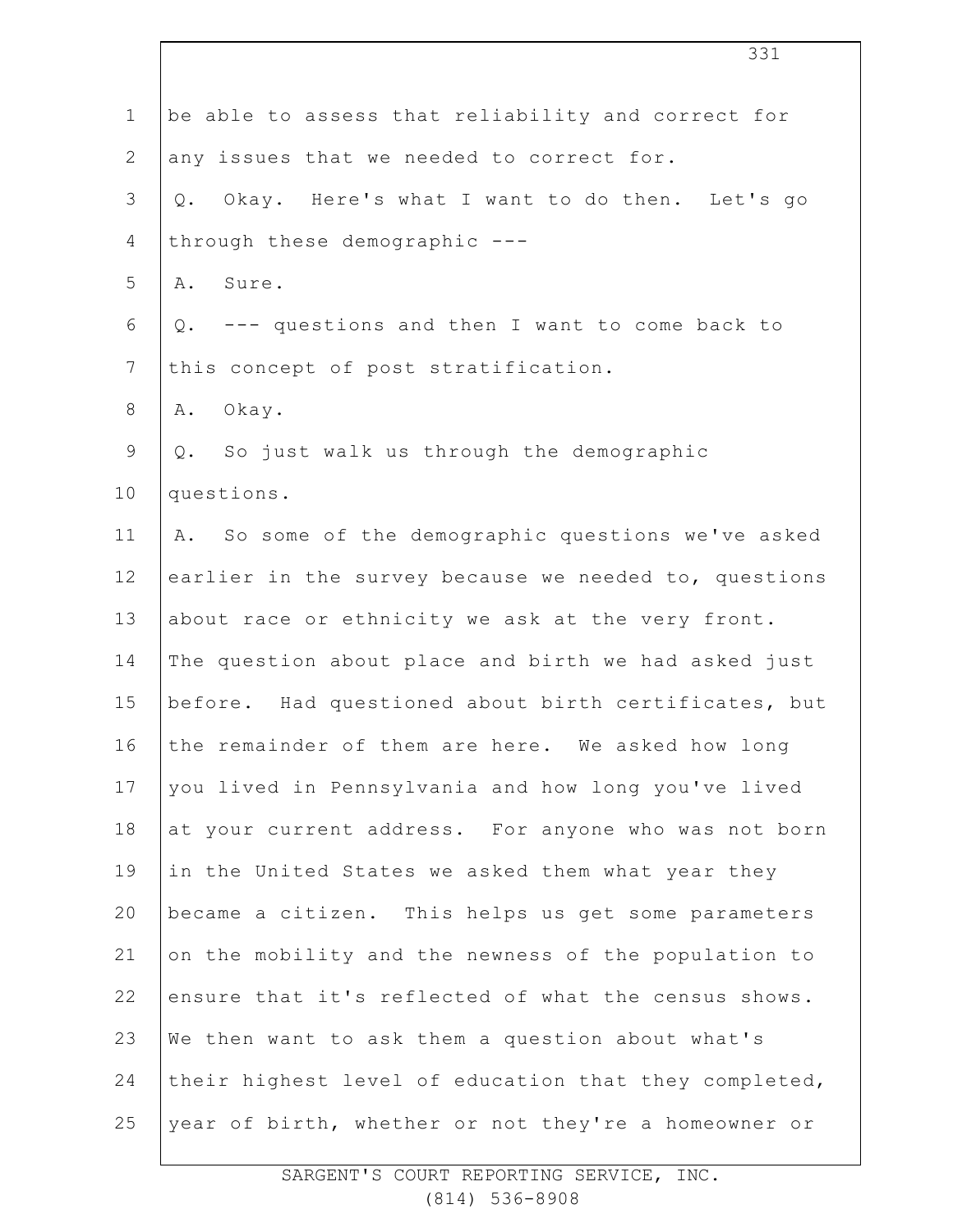| $\mathbf 1$    | renter or living with someone so that we can         |
|----------------|------------------------------------------------------|
| $\mathbf{2}$   | establish their residential patterns.                |
| 3              | We then asked two questions here, on D-6 and         |
| 4              | D-6B. We asked them whether or not they have access  |
| 5              | --- regular access to a car. This, I would say, is   |
| 6              | probably not a demographic question that goes in     |
| $7\phantom{.}$ | every survey that we conduct. Although it is a       |
| $8\,$          | question that the U.S. Census also does ask because  |
| 9              | it's an important thing for them to keep track of in |
| 10             | terms of transportation, public transportation, and  |
| 11             | so we use a version of that question where we ask    |
| 12             | whether or not they had access to a car. If they     |
| 13             | don't have access to a car in their household, we    |
| 14             | ask whether or not they have other form of reliable  |
| 15             | transportation, mass transit by et cetera, train,    |
| 16             | and then we go back and ask them questions,          |
| 17             | questions about their party's affiliation and        |
| 18             | questions about their income, I believe are on the   |
| 19             | last page. Yes.                                      |
| 20             | And then finally the interviewer records the         |
| 21             | gender of the person they've been speaking with.     |
| 22             | And then finally they conclude, just to make sure    |
| 23             | that we're speaking with Pennsylvania residents and  |
| 24             | that we don't have somebody who has a cell phone     |
| 25             | that is out of state or a number that has been       |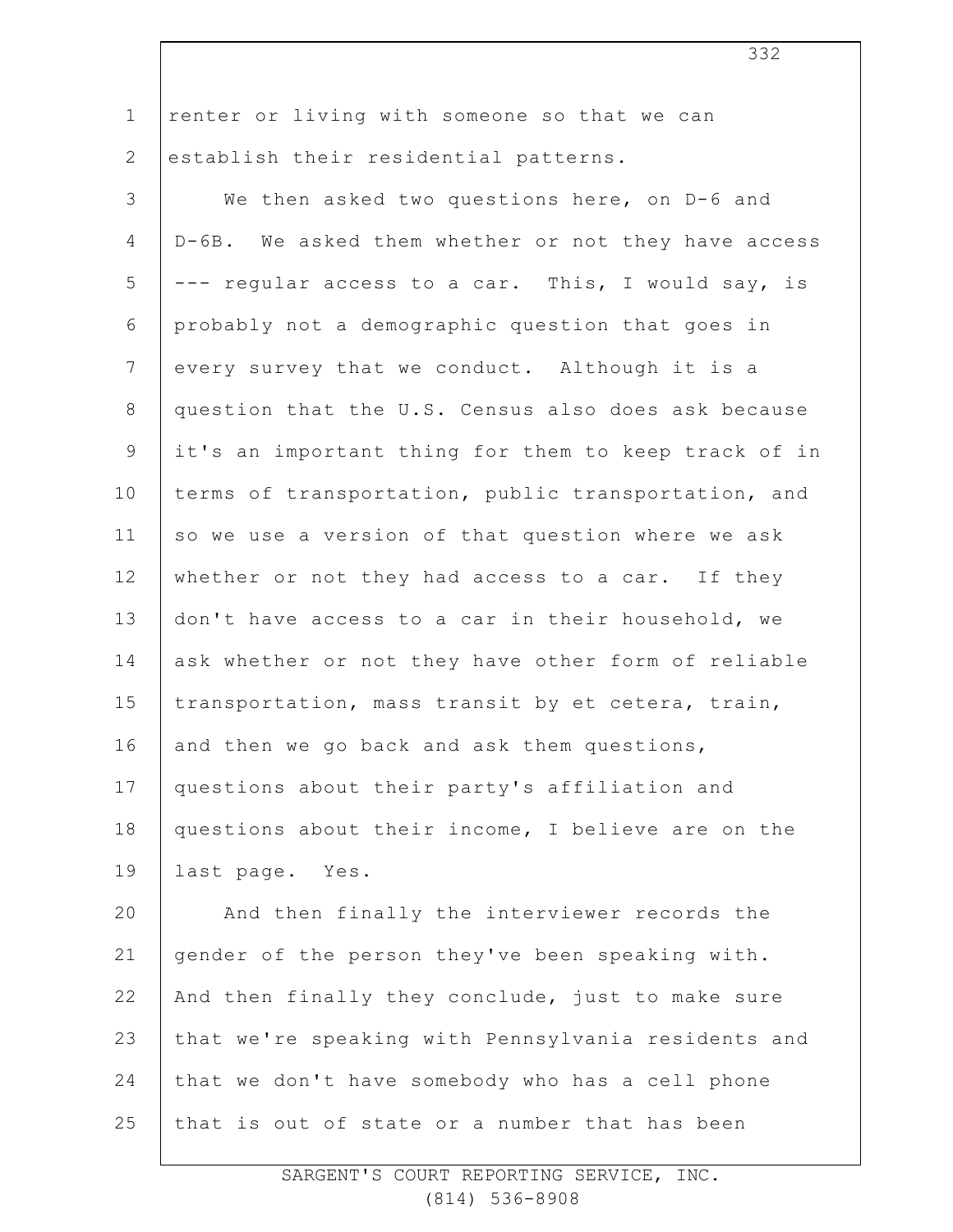| $\mathbf 1$    | misdialed, to just confirm that they are, in fact, a  |
|----------------|-------------------------------------------------------|
| $\mathbf{2}$   | resident of Pennsylvania by giving us their ZIP code  |
| 3              | or to confirm that again. And again, this just        |
| 4              | helps us to be 100 percent certain that we are        |
| 5              | talking to eligible residents of Pennsylvania.        |
| 6              | And do you know whether, in fact, when you did<br>Q.  |
| $7\phantom{.}$ | this validation that you found people who had told    |
| $8\,$          | you they were in Pennsylvania who, in fact, were not? |
| $\mathsf 9$    | Yeah. So we have that screening question in the<br>Α. |
| 10             | very beginning where we say are you currently a       |
| 11             | resident of Pennsylvania for more than 30 days, et    |
| 12             | cetera. And there could be people who think of        |
| 13             | themselves as Pennsylvania residents, but then        |
| 14             | afterwards when we remind them again, are you         |
| 15             | currently a resident, do you live in Pennsylvania,    |
| 16             | and they say, no, and I believe that there may have   |
| 17             | been two or three or four, a very small number, but   |
| 18             | it's important for us to ask that question, because   |
| 19             | then we would have excluded them from the analysis.   |
| 20             | So it gives two opportunities to really ensure that   |
| 21             | we're talking about the correct population.           |
| 22             | All right. Let's come back to this concept of<br>Q.   |
| 23             | stratification, because there's a reason I went into  |
| 24             | law. So explain to us --- or after you get these      |
| 25             | surveys back and you have --- I guess you have        |
|                |                                                       |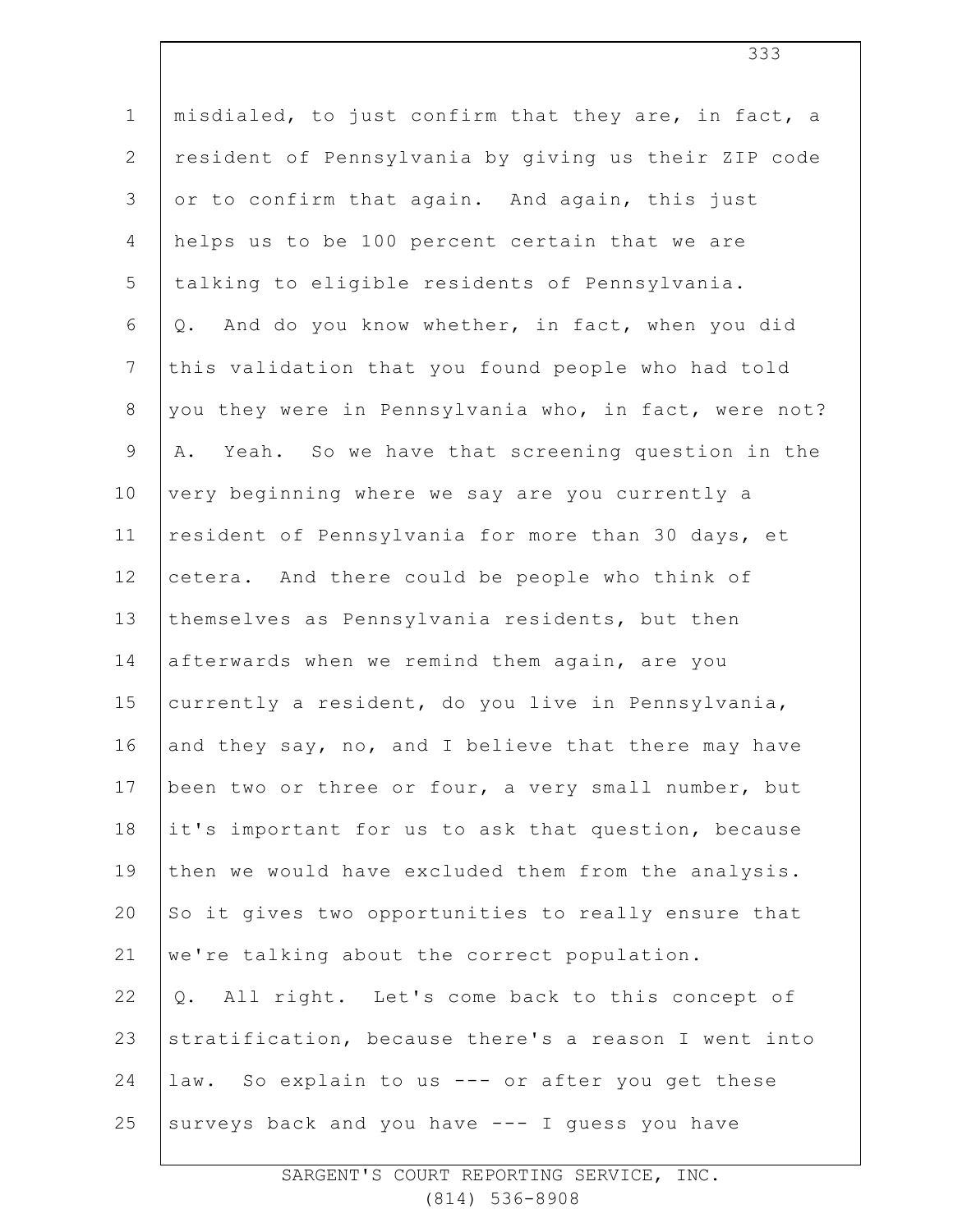| $\mathbf 1$  | numbers --- you have certain numbers for each of the  |
|--------------|-------------------------------------------------------|
| $\mathbf{2}$ | answers?                                              |
| 3            | A. Correct.                                           |
| 4            | There is something that you do with that.<br>Q.       |
| 5            | Explain for us what it is that you do with those      |
| 6            | numbers then.                                         |
| 7            | A. Sure. So when we design the survey at the          |
| $8\,$        | outset, as we said, we want to make sure that we're   |
| 9            | giving everyone in the state an equal opportunity to  |
| 10           | participate. That doesn't mean that when you          |
| 11           | implement the survey that everyone is capable to      |
| 12           | respond at the exact same rate. And in particular,    |
| 13           | almost any survey that is conducted in any location   |
| 14           | or among any group, we'll tend to get two demographic |
| 15           | subgroups which are not represented at the exact      |
| 16           | correct portion. The first is gender, that women are  |
| 17           | slightly more likely than men to agree to take a      |
| 18           | survey. And the second is age, that older             |
| 19           | respondents are more likely to take a survey than     |
| 20           | younger respondents. And so instead of just taking    |
| 21           | the results of the survey and just saying that these  |
| 22           | are the real results, what we do, which is consistent |
| 23           | with all surveys that are conducted scientifically,   |
| 24           | is we say let's correct for any skews that might be   |
| 25           | there by weighing the results of it.                  |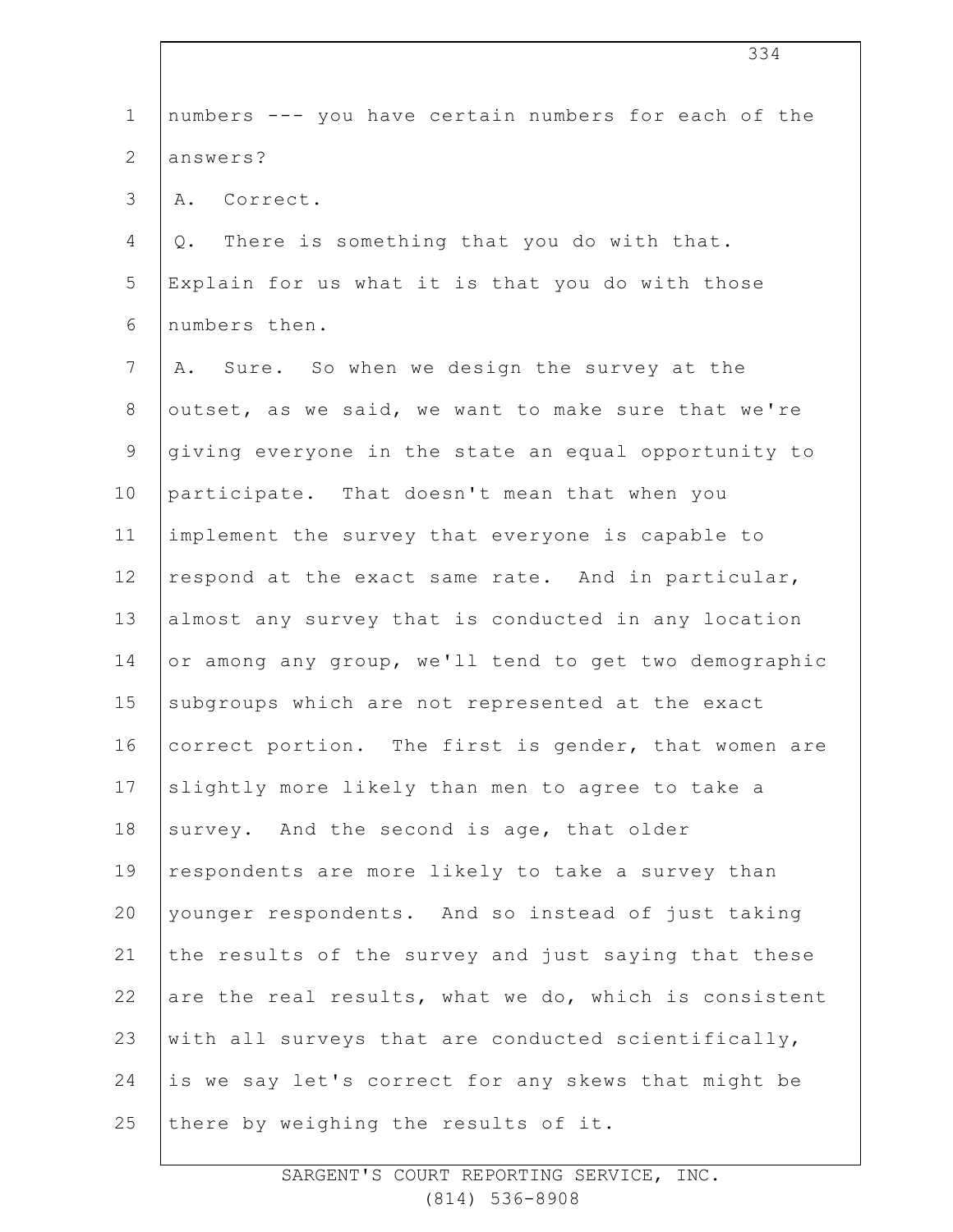| $\mathbf 1$     | And so if 56 percent of your respondents are          |
|-----------------|-------------------------------------------------------|
| $\mathbf{2}$    | women, and according to the census they make up 51    |
| 3               | percent of all citizen adults in the state, we would  |
| $\overline{4}$  | weight that 56 so that it became 51. And so that      |
| 5               | men instead of being 44 would be 49. So that when     |
| 6               | you tabulate the results, it's based on the correct   |
| $7\phantom{.0}$ | and true characteristics of the state population.     |
| $8\,$           | Same thing with age, if slightly more older people    |
| $\mathsf 9$     | take the survey than younger people, we would weight  |
| 10              | them so that they were at the correct proportions.    |
| 11              | And to do that we compared to the U.S. Census         |
| 12              | Current Population Survey most recent data we could   |
| 13              | get from the State of Pennsylvania.                   |
| 14              | And is this consistent with the science of<br>Q.      |
| 15              | survey methodology?                                   |
| 16              | Yes. Yes, absolutely. This is quite<br>Α.             |
| 17              | consistent. There have been a number of published     |
| $18\,$          | usage articles on this topic that demonstrate that    |
| 19              | this method of post stratification weights greatly    |
| 20              | increases the reliability and helps ensure against    |
| 21              | any bias in the survey.                               |
| 22              | And is it a goal to keep that adjustment that's<br>Q. |
| 23              | done to a minimum?                                    |
| 24              | Yes, that's correct. And so in this case while<br>Α.  |
| 25              | other adjustments might be made just to tweak things  |
|                 |                                                       |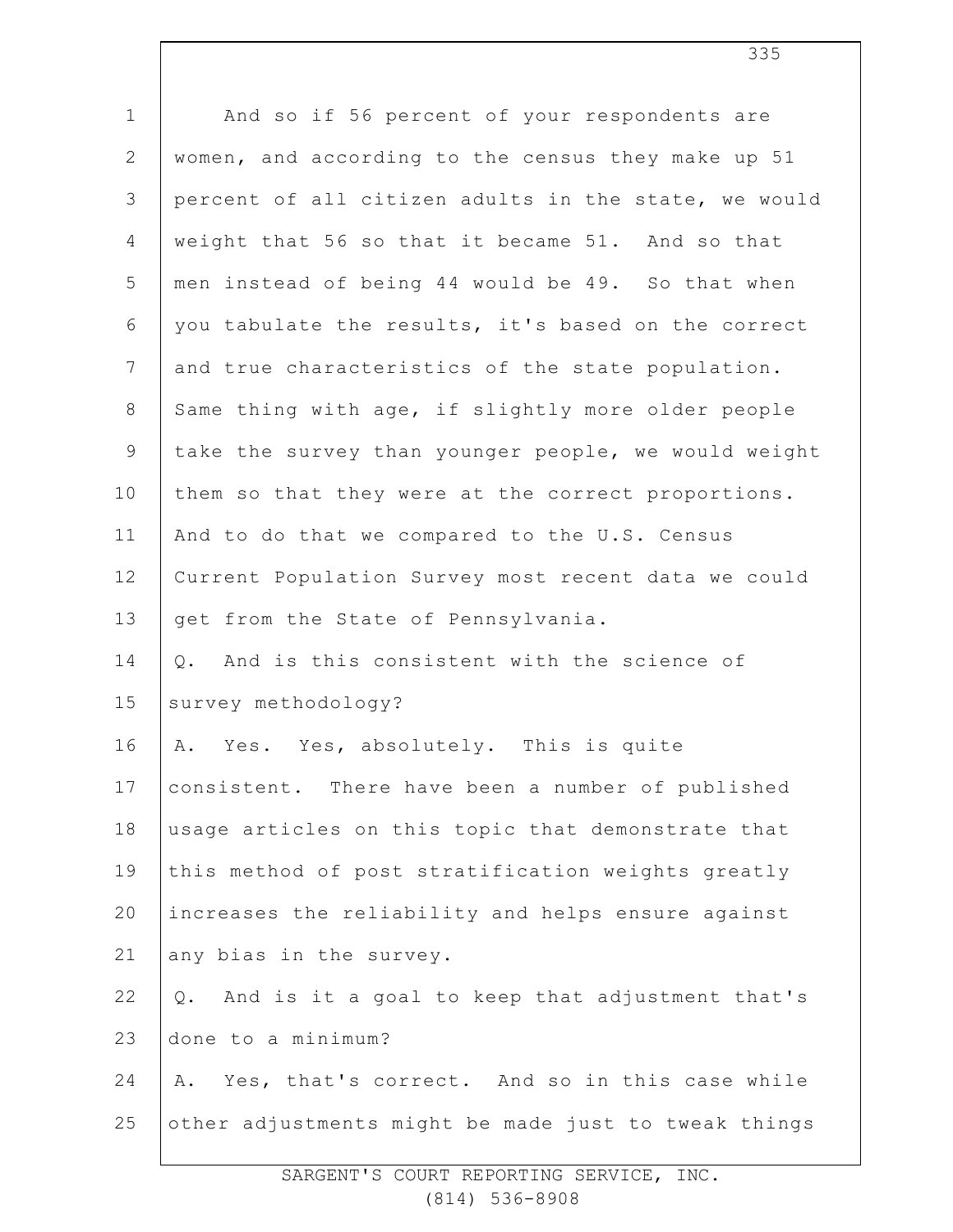| $\mathbf 1$    | by one or two percentage points, outside of age and   |
|----------------|-------------------------------------------------------|
| $\mathbf{2}$   | gender, if the survey is implemented correctly at the |
| 3              | outset and design, you're typically doing extremely   |
| $\overline{4}$ | small adjustments for other things such as income,    |
| 5              | education and other sorts of categories to reflect    |
| 6              | the nature of the state, and that was the case here.  |
| $7\phantom{.}$ | And so the adjustments that you did make were<br>Q.   |
| $8\,$          | consistent with the science of the survey             |
| $\mathsf 9$    | methodology?                                          |
| 10             | A. Yes, absolutely. And they were relatively          |
| 11             | minor, which is a good sign. It means that the        |
| 12             | original raw data itself is very accurate.            |
| 13             | Anything else that you think we should know<br>Q.     |
| 14             | about the survey that was done before we actually get |
| 15             | into the results?                                     |
| 16             | I don't think so. We discussed a little bit<br>Α.     |
| 17             | about what the survey firm, Pacific Market Research,  |
| 18             | does. There's times in here where we want to ensure   |
| 19             | that we're rotating answer options and categories     |
| 20             | when they're read to the respondent.                  |
| 21             | Yeah, please ---. Why don't you please explain<br>Q.  |
| 22             | that?                                                 |
| 23             | So that they're not always led with the same<br>Α.    |
| 24             | questions that could influence the way they give an   |
| 25             | answer to another question, you want to ensure that   |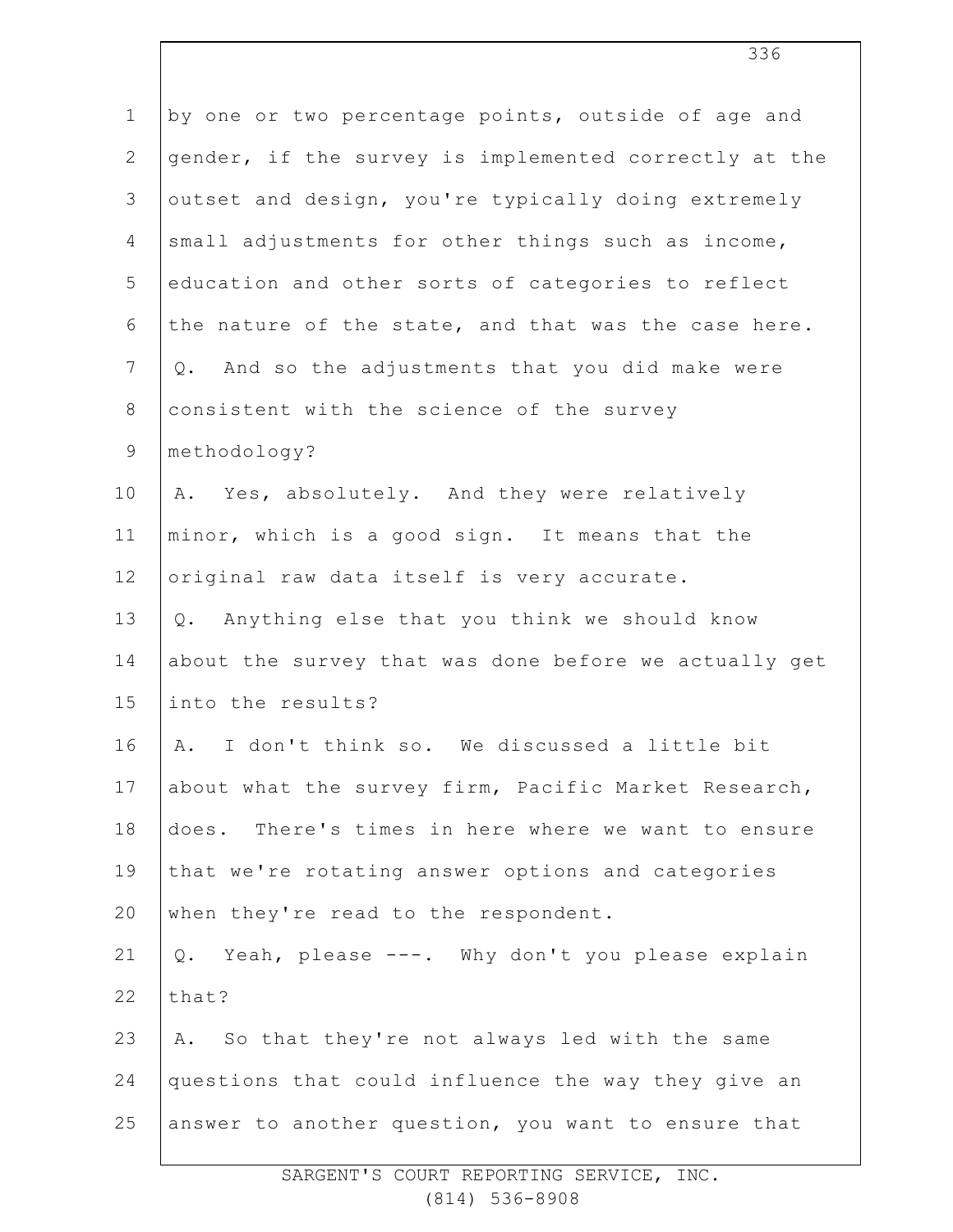| $\mathbf 1$    | the questions are rotated within the survey to make   |
|----------------|-------------------------------------------------------|
| 2              | sure that people don't always hear something first,   |
| 3              | which would then, perhaps, convince a small           |
| 4              | percentage of people to give a slightly higher or     |
| 5              | lower answer somewhere else, and so they done that    |
| 6              | throughout. They rotated and randomized the answer    |
| $7\phantom{.}$ | choices and other things like that so that within the |
| 8              | survey itself we're not introducing any what are      |
| $\mathsf 9$    | called priming effects.                               |
| 10             | ATTORNEY WALCZAK:                                     |
| 11             | Your Honor, we're about to get into the               |
| 12             | results, and Your Honor, had talked yesterday         |
| 13             | about $---$ .                                         |
| 14             | JUDGE SIMPSON:                                        |
| 15             | I would rather take a break when he's                 |
| 16             | finished with Direct, because once he starts --- once |
| 17             | he starts Cross, I don't want to take a break during  |
| 18             | Cross Examination.                                    |
| 19             | ATTORNEY WALCZAK:                                     |
| 20             | I think that the results --- I mean,                  |
| 21             | we're going to be at least an hour on the results.    |
| 22             | There's a lot of data.                                |
| 23             | JUDGE SIMPSON:                                        |
| 24             | Well, is there any objection to taking                |
| 25             | a break now?                                          |
|                |                                                       |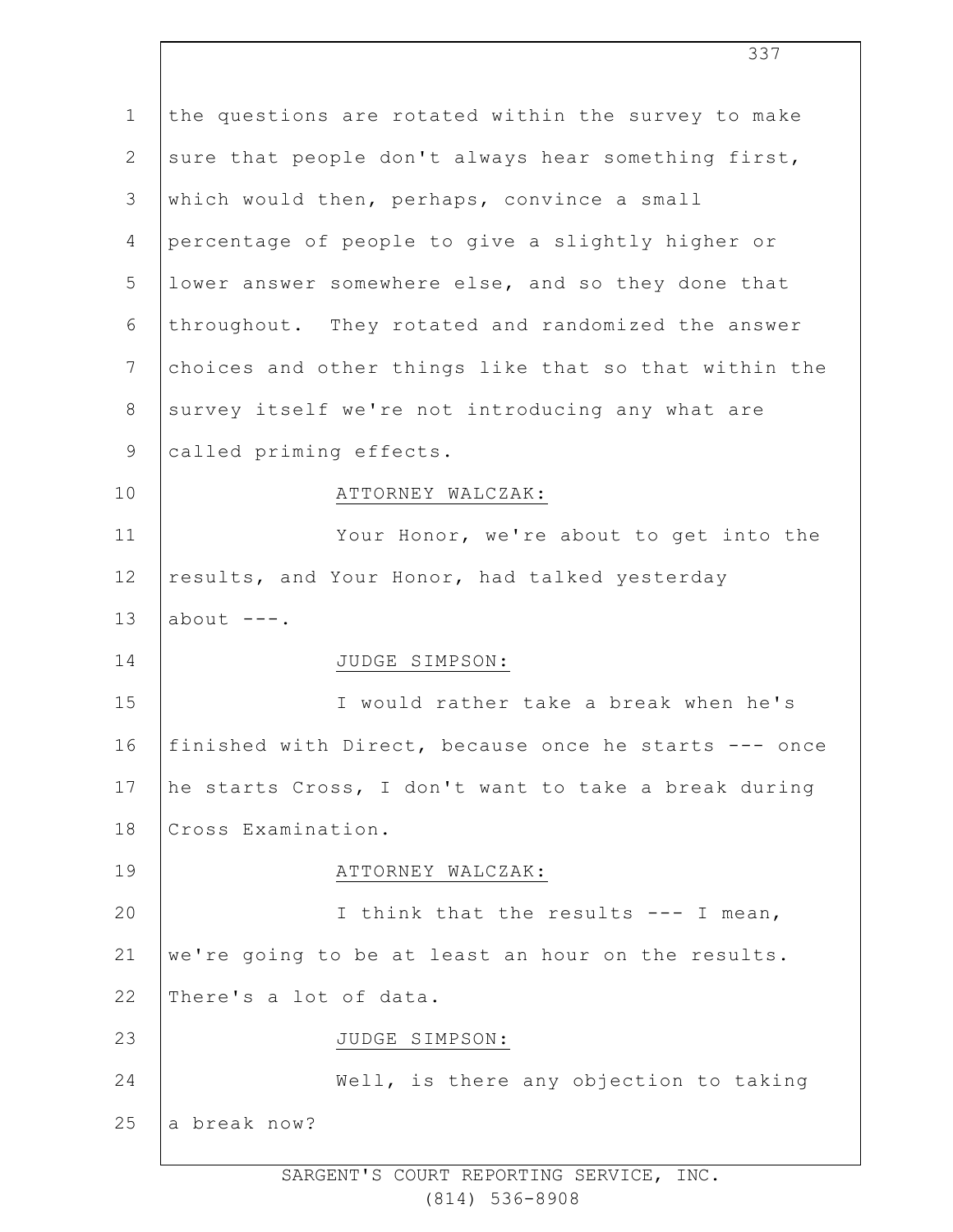|                | 338                                                   |
|----------------|-------------------------------------------------------|
| $\mathbf 1$    | ATTORNEY CAWLEY:                                      |
| $\mathbf{2}$   | Not at all, Your Honor.                               |
| 3              | JUDGE SIMPSON:                                        |
| 4              | It's about 10:30. We'll take a break                  |
| 5              | until 11:00.                                          |
| 6              | MR. TURNER:                                           |
| 7              | Commonwealth Court is now in recess.                  |
| $8\,$          | RECESS TAKEN                                          |
| $\overline{9}$ | JUDGE SIMPSON:                                        |
| 10             | You may be seated.                                    |
| 11             | BY ATTORNEY WALCZAK:                                  |
| 12             | Q. Professor Barreto, just a couple of things         |
| 13             | before we get into the tables I just want to follow   |
| 14             | up on the morning --- from earlier this morning.      |
| 15             | When the survey was performed, when were the calls    |
| 16             | made?                                                 |
| 17             | The calls were made --- I believe that was page<br>Α. |
| 18             | 17 that we were referring to earlier. We made the     |
| 19             | calls during 4:00 p.m. to 9:00 p.m. Monday through    |
| 20             | Friday and 12:00 p.m. to 8:00 p.m. Saturday and       |
| 21             | Sunday, so that we could give as wide a range as      |
| 22             | possible of time for interviewers to reach            |
| 23             | respondents and to avoid calling during the more      |
| 24             | general work hours when lots of people wouldn't be    |
| 25             | home, so in the evenings and then throughout the days |

 $\Gamma$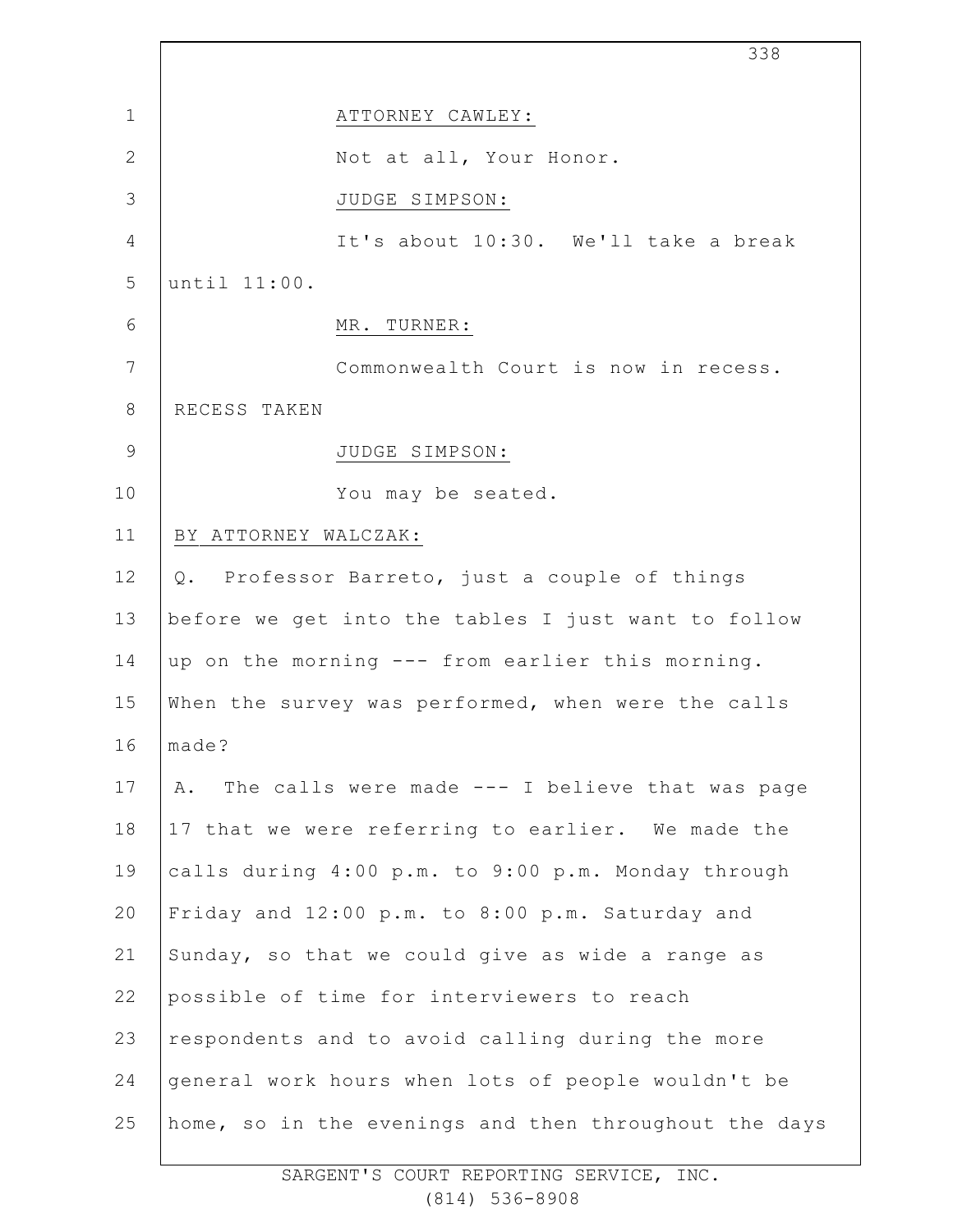| $\mathbf 1$    | on weekends.                                         |
|----------------|------------------------------------------------------|
| 2              | Q. And so does that promote getting an accurate      |
| 3              | cross sample of the population?                      |
| 4              | Yeah, that's very important in order to give<br>Α.   |
| 5              | equal opportunity for everyone to participate in the |
| 6              | study. These are the hours that most people are      |
| $\overline{7}$ | available. But for some people who might work in the |
| 8              | evenings, then we have the entire day and afternoon  |
| $\mathsf 9$    | on the weekends from 12:00 to 8:00 in which we can   |
| 10             | target people and call them. So we want to make sure |
| 11             | that everyone has an opportunity to participate in   |
| 12             | the study.                                           |
| 13             | Q. Let me ask you also this, were there              |
| 14             | participants in the study whose English was of       |
| 15             | limited proficiency?                                 |
| 16             | A. Yes, for any respondents whose English was of     |
| 17             | limited proficiency, this was particularly in the    |
| 18             | Hispanic oversample, the survey was available in     |
| 19             | English or Spanish. And for that particular          |
| 20             | oversample, the interviewers that were used were     |
| 21             | bilingual themselves so that they could take the     |
| 22             | survey in either language and not have to put the    |
| 23             | person on hold, et cetera. So that was available and |
| 24             | that also again helps increase the accuracy and      |
| 25             | representative nature of the sample.                 |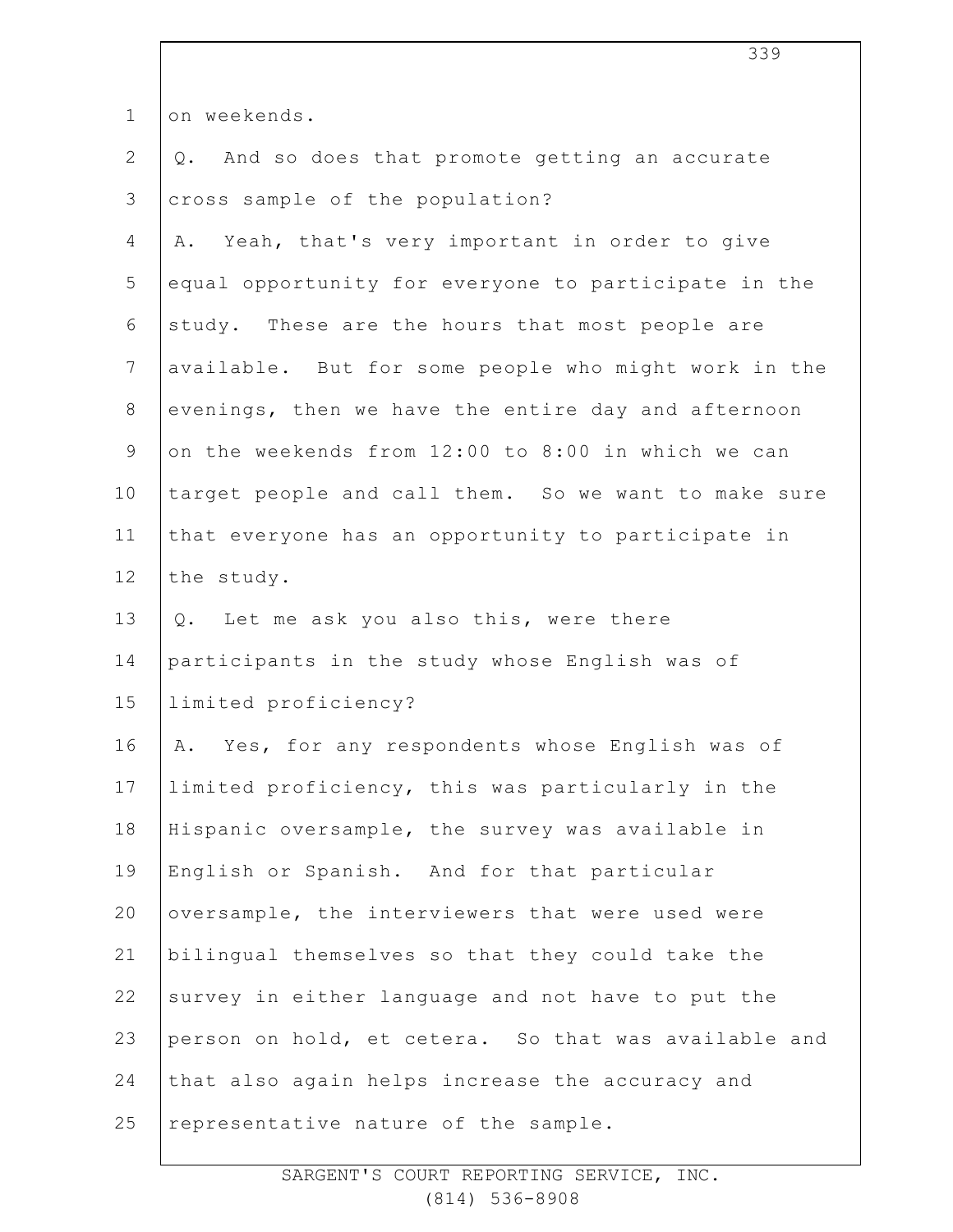| $\mathbf 1$    | And are people of limited English proficiency<br>Q.   |
|----------------|-------------------------------------------------------|
| $\overline{2}$ | allowed to vote in this country?                      |
| 3              | A. Yes, absolutely. In lots of counties they are      |
| 4              | required by law to print ballots in other languages,  |
| 5              | most notably Spanish as well as voter materials.      |
| 6              | Q. And do you know whether Pennsylvania has any of    |
| 7              | those counties?                                       |
| $8\,$          | A. I don't know off the top of my head, but I would   |
| 9              | guess Philadelphia County.                            |
| 10             | Q. And one other question before we get into the      |
| 11             | survey results. I had asked you about who hired the   |
| 12             | survey company and your answer had been that we, the  |
| 13             | lawyers, did. And just want to clarify, who selected  |
| 14             | the survey company?                                   |
| 15             | Myself and Professor Sanchez. We selected the<br>Α.   |
| 16             | survey company. What I meant by that is I'm not       |
| 17             | writing them any check or anything like that.         |
| 18             | Q. But the selection of the company was entirely up   |
| 19             | to you?                                               |
| 20             | Absolutely, absolutely. And I have for many<br>Α.     |
| 21             | years reviewed --- I have worked with multiple,       |
| 22             | different survey research firms over the years,       |
| 23             | dozens, and as part of that been able to identify     |
| 24             | Pacific Market Research as one of the most proficient |
| 25             | in following social science methods. Some survey      |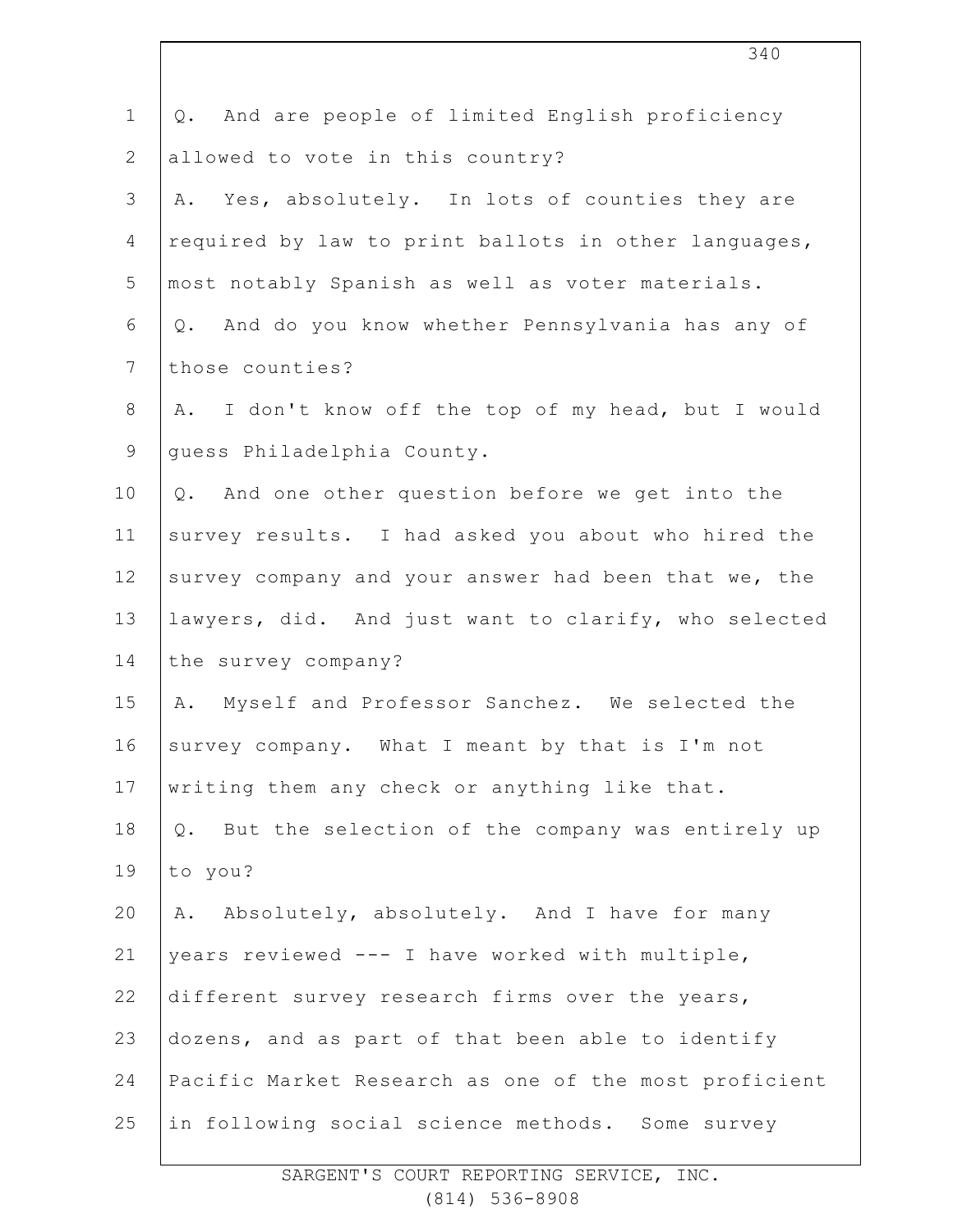| $\mathbf{1}$   | research firm, because they're for profit businesses, |
|----------------|-------------------------------------------------------|
| $\mathbf{2}$   | sometimes take shortcuts and don't always follow      |
| $\mathfrak{Z}$ | through on the academic side. This is a regular       |
| 4              | complaint. Academics have conferences and exchanging  |
| 5              | notes with each other like, oh, don't use these       |
| 6              | people, they did this. Because for us we don't want   |
| $\overline{7}$ | whatever is the cheapest, we want whatever is the     |
| $8\,$          | most accurate. And so that's the most important       |
| 9              | thing for us, and Pacific has been very, very         |
| 10             | accurate and I think that's evident by the other      |
| 11             | contracts that they've been selected for.             |
| 12             | Q. Okay. All right. Let's mark your Exhibit A         |
| 13             | from your expert report as Plaintiffs' Exhibit 18.    |
| 14             | (Petitioners' Exhibit 18 marked for                   |
| 15             | identification.)                                      |
| 16             | ATTORNEY WALCZAK:                                     |
| 17             | Your Honor, if it's easier to follow                  |
| 18             | along, I have a paper copy.                           |
| 19             | JUDGE SIMPSON:                                        |
| 20             | Thank you. I have a paper copy.                       |
| 21             | BY ATTORNEY WALCZAK:                                  |
| 22             | I asked you at the outset whether you had an<br>Q.    |
| 23             | opinion to a reasonable degree of scientific          |
| 24             | certainty about the impact of the voter ID ---        |
| 25             | Pennsylvania's voter ID law on voters here in         |
|                |                                                       |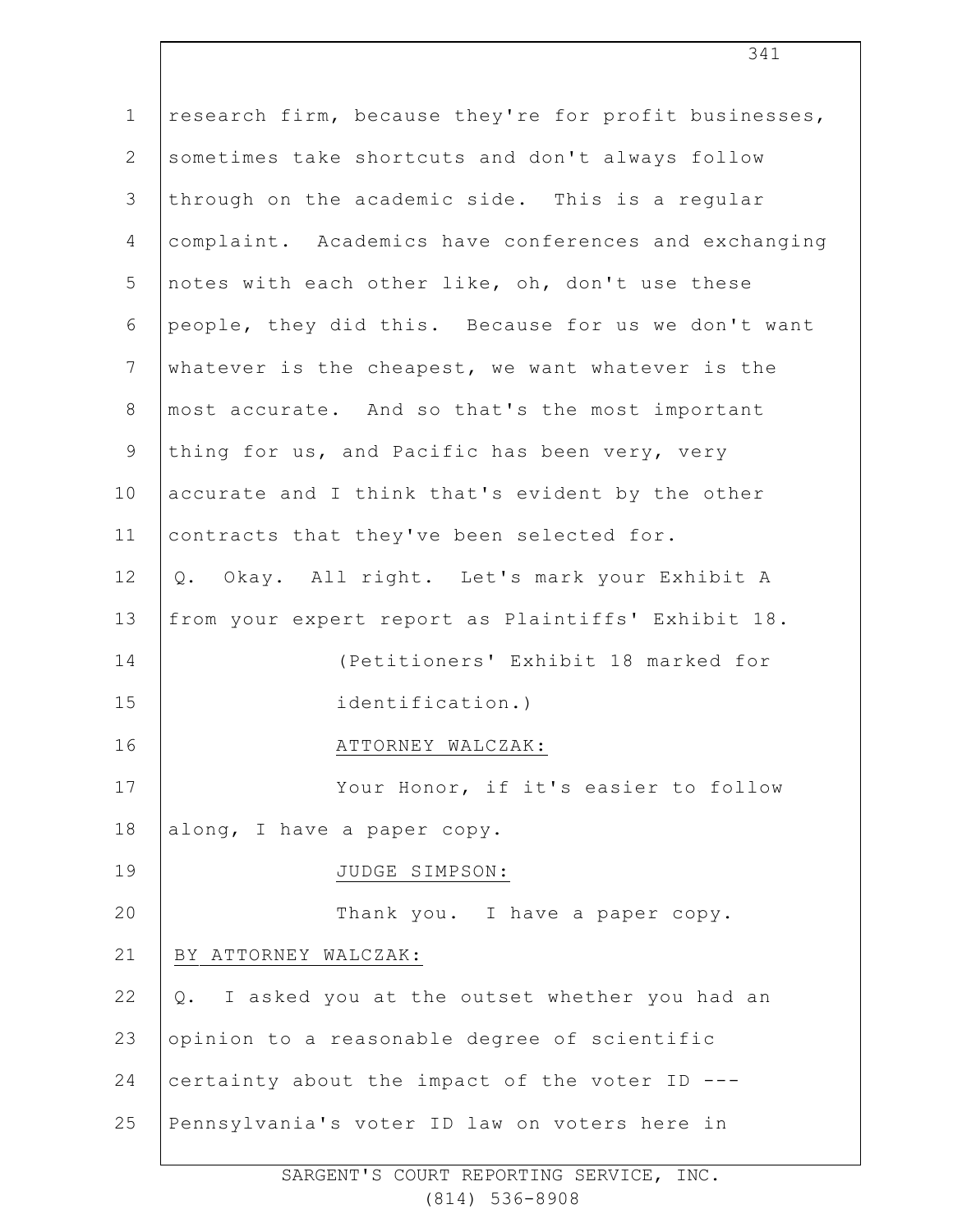1 2 3 4 5 6 7 8 9 10 11 12 13 14 15 16 17 18 19 20 21 22 23 24 25 Pennsylvania. Are the results of the survey your professional opinion? A. Yes. ATTORNEY WALCZAK: Rather than preface every question with that, Your Honor, I'd just like to assume that applies to everything he's going to testify to in terms of these results. BY ATTORNEY WALCZAK: Q. All right. We're going to walk through not exactly sequentially in here, but almost, the results of the survey. So if we could ---. ATTORNEY WALCZAK: Kelby, if you could put that up. No, you can't put that up. There we go. BY ATTORNEY WALCZAK: Q. Let's start with table one. So what is table one? A. Table one is a summary table that indicates the percentage as well as the raw number estimate for the number of residents of Pennsylvania that have or don't have a valid photo ID. We have broken that out there by three segments of the population. First, all eligible voters to be discussed or everyone over the age of 18 and older who are citizens and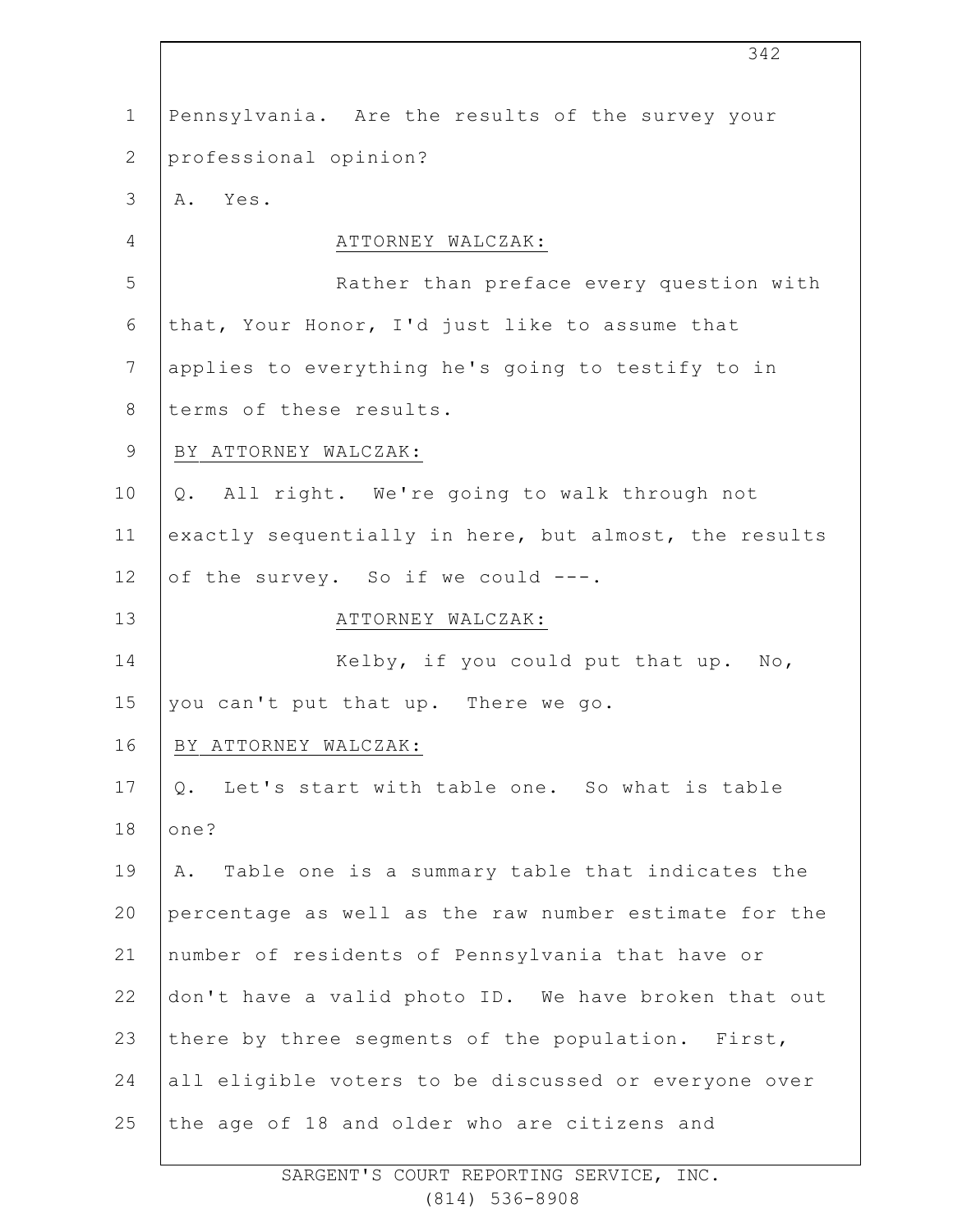| $\mathbf 1$    | residents of Pennsylvania. Then we have there in the    |
|----------------|---------------------------------------------------------|
| $\mathbf{2}$   | middle just people who are registered voters. And       |
| 3              | then on the end just people who indicated that they     |
| $\overline{4}$ | voted in the 2008 election year in Pennsylvania.        |
| 5              | So what are the percentages and totals, let's<br>Q.     |
| 6              | start with eligible voters, who don't have valid        |
| $\overline{7}$ | photo ID under the Pennsylvania law?                    |
| $\,8\,$        | So on the second row there you see we have a<br>Α.      |
| $\overline{9}$ | line that says has a valid photo ID. That means         |
| 10             | non-expired with name. And overall we found 85.6        |
| 11             | percent of eligible voters have a valid ID, meaning     |
| 12             | that 14.4 percent do not have a valid ID.               |
| 13             | And so let's stay with that column, so explain<br>$Q$ . |
| 14             | the numbers below that.                                 |
| 15             | Sure. So underneath that we have the estimated<br>Α.    |
| 16             | actual number of people who would fit in each of        |
| 17             | those categories who have and don't have based on the   |
| 18             | total population of citizen adults in Pennsylvania      |
| 19             | that we have indicated there at the top under the row   |
| 20             | total population. So the first line we see is the       |
| 21             | estimated number and this is simply taking that total   |
| 22             | population and multiplying it by 14.4 percent which     |
| 23             | we arrive at 1,364,433.                                 |
| 24             | So that's the number of eligible voters who<br>$Q$ .    |
| 25             | would not have valid ID?                                |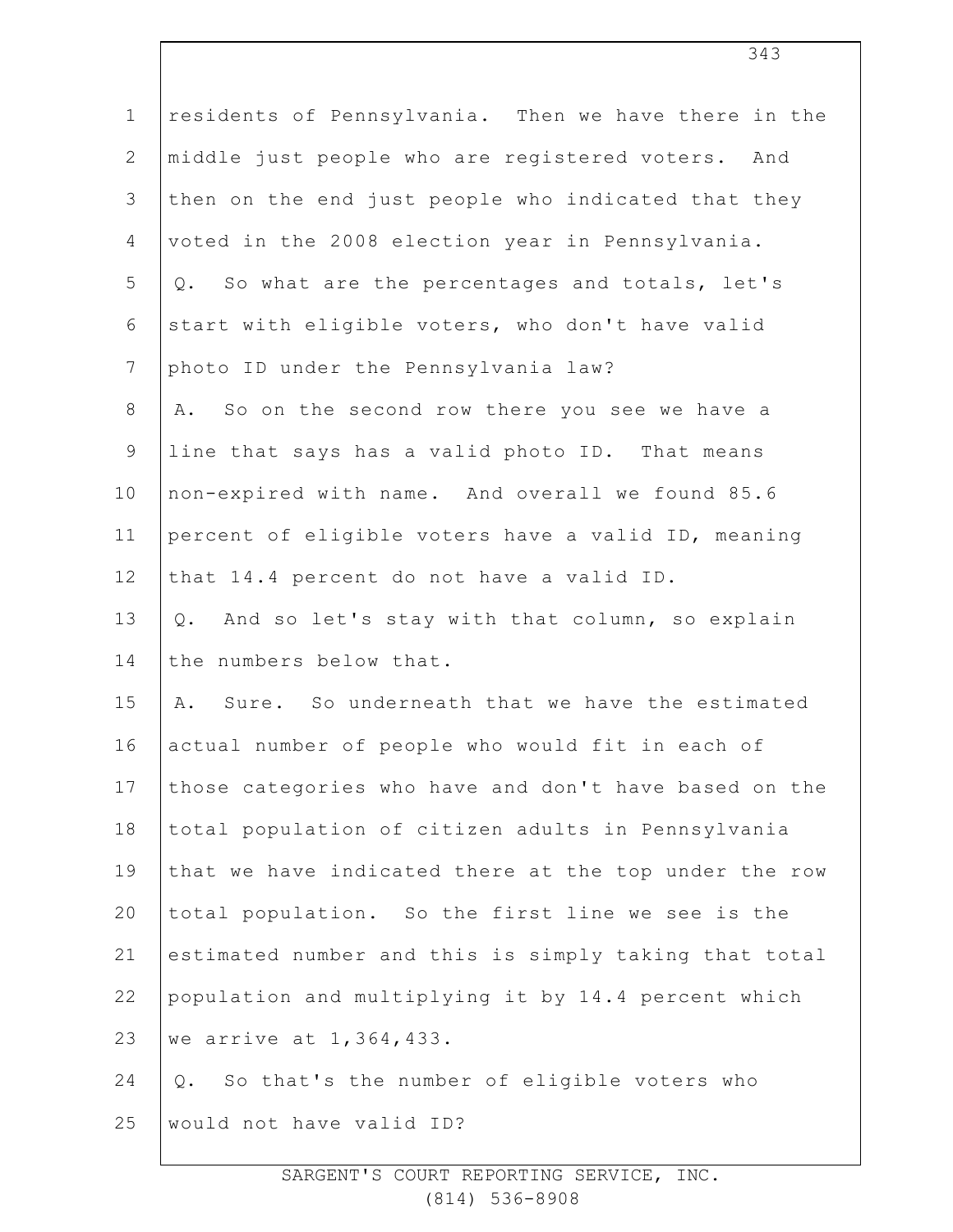| $\mathbf 1$     | That's correct. That is our estimate based on<br>Α.   |
|-----------------|-------------------------------------------------------|
| $\mathbf{2}$    | this survey that 1.3 million, essentially, of         |
| 3               | eligible voters do not have a valid ID.               |
| $\overline{4}$  | Now, below that you've got lower bound estimate<br>Q. |
| 5               | and upper bound estimate. Explain those.              |
| 6               | Sure. We talked about earlier item issues, such<br>Α. |
| $7\phantom{.0}$ | as the margin of error on a survey. In this           |
| $8\,$           | particular case when you have a point estimate of     |
| $\mathsf 9$     | 14.4, it's farther away from that 50/50 equal divide  |
| 10              | where there's more uncertainty. So here we have a     |
| 11              | bit more certainty over this point estimate, and the  |
| 12              | margin of error on this is 1.9 percent. So what       |
| 13              | we've done is lowered the estimate by 1.9 percent so  |
| 14              | that it would be 12.5. And we increased it by 1.9     |
| 15              | percent so that it would be 16.3. And those are the   |
| 16              | balance which we would say we have 95 percent         |
| 17              | confidence that the actual answer to the question,    |
| 18              | what percentage don't have a valid ID, is in there.   |
| 19              | If we replicated this survey, we used the same        |
| 20              | methodology, we would get an answer that's within     |
| 21              | that bounds of 12.5 to 16.3. And so we've taken       |
| 22              | those bounds and provided a lower bound estimate and  |
| 23              | an upper bound estimate. The lower bound estimate     |
| 24              | that you see there takes the number of 12.5, I        |
| 25              | believe, and the upper bound estimate would use the   |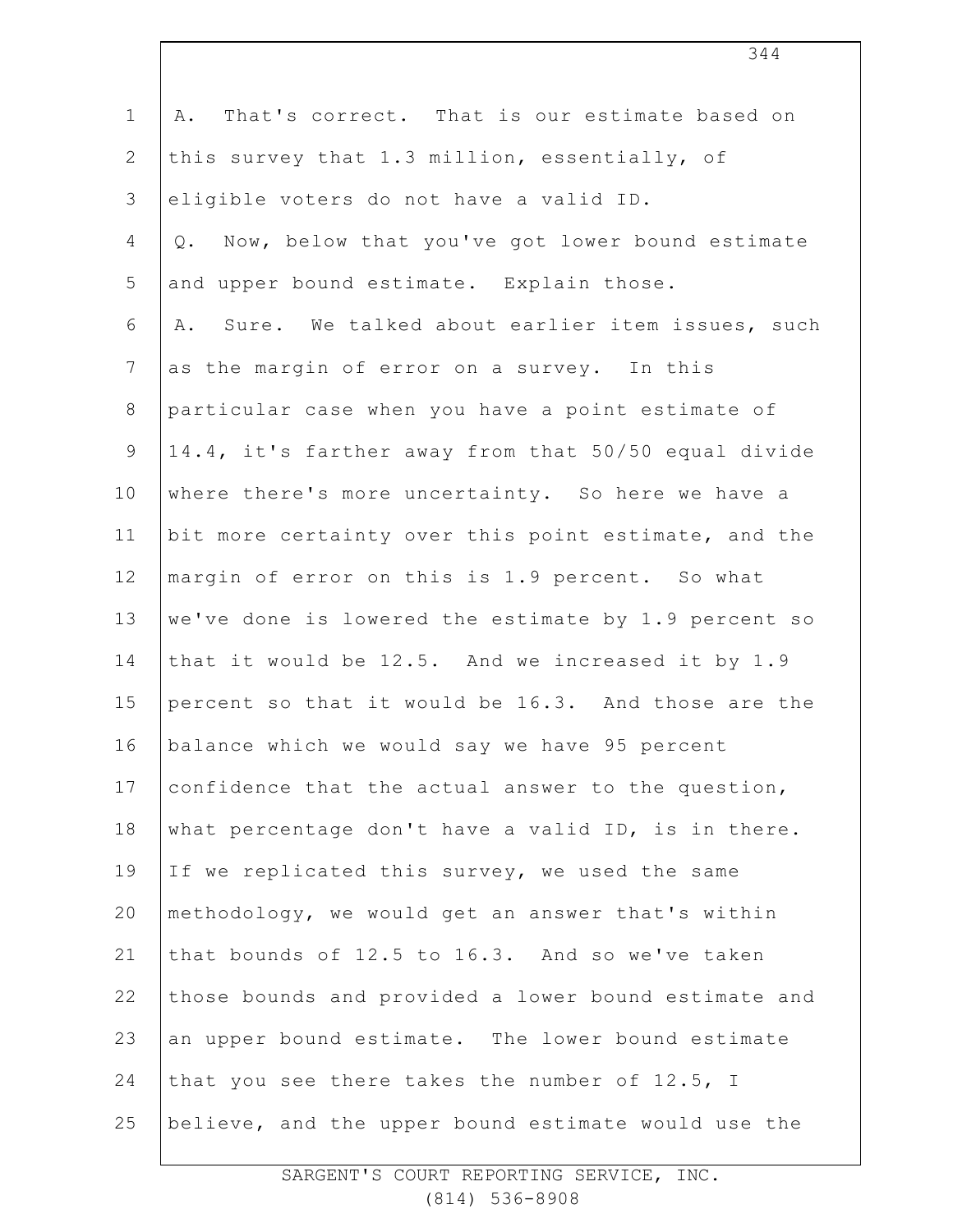| $\mathbf 1$    | number of 16.3, again just multiplying it by the      |
|----------------|-------------------------------------------------------|
| $\mathbf{2}$   | total number of voters.                               |
| $\mathcal{S}$  | So the lower bound estimate is that there would<br>Q. |
| 4              | be 1.184 million eligible voters without the ID?      |
| 5              | That is correct. That would be the lowest that<br>Α.  |
| 6              | we would think that the number would be with          |
| $\overline{7}$ | statistical reliability.                              |
| $\,8\,$        | But the upper level is that it could be as many<br>Q. |
| $\mathsf 9$    | as 1.54 million?                                      |
| 10             | Yes, that's correct.<br>Α.                            |
| 11             | Let's go over to the next column which is<br>Q.       |
| 12             | registered voters there. Did you find a significant   |
| 13             | difference between the rates of possession by the     |
| 14             | eligible voters and the registered voters?            |
| 15             | We found that overall, among people who were<br>Α.    |
| 16             | registered to vote that 12.8 percent did not have a   |
| 17             | valid photo ID. You can see that it is a bit lower    |
| 18             | than the 14.4, but it's not statistically different.  |
| 19             | Generally we would say that the rates of possession   |
| 20             | are somewhat similar to each other. But overall we    |
| 21             | estimate that 12.8 percent of registered voters lack  |
| 22             | a valid photo ID.                                     |
| 23             | And obviously, the overall total population of<br>Q.  |
| 24             | registered voters is smaller than the total           |
| 25             | population of eligible voters?                        |
|                |                                                       |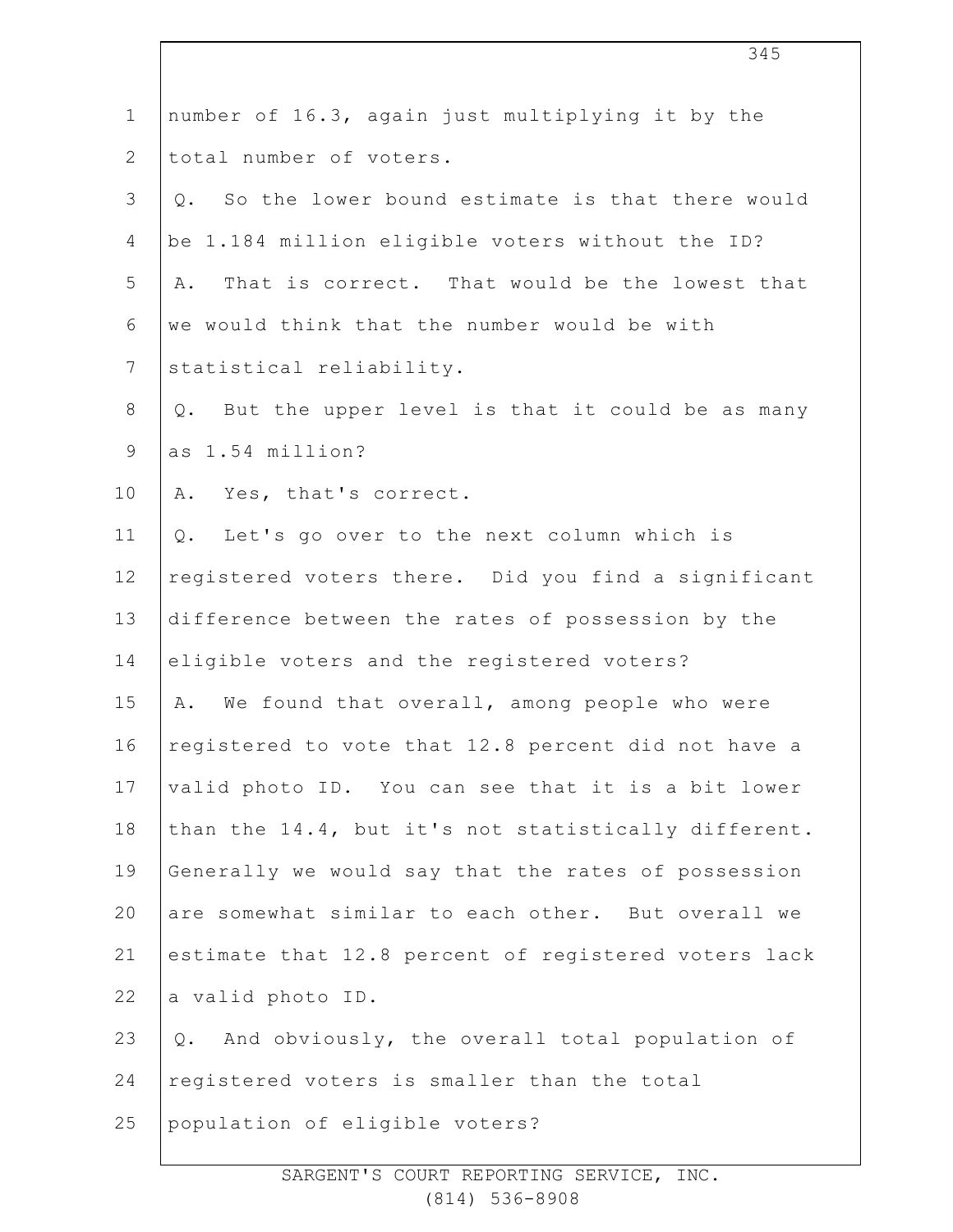| $\mathbf 1$    | Yes. We indicated based on data from the State<br>Α.  |
|----------------|-------------------------------------------------------|
| $\mathbf{2}$   | of Pennsylvania that there's approximately 8.2        |
| $\mathcal{S}$  | million registered voters. We use that as the total   |
| 4              | population there, multiply 12.8 times that number,    |
| 5              | 8.2 million, and we arrive at an overall estimate of  |
| 6              | 1,055,200 who lack photo ID.                          |
| $7\phantom{.}$ | Now, that's a figure of the voters who were<br>Q.     |
| $\,8\,$        | registered at the time of the poll?                   |
| $\mathsf 9$    | A. Of citizens who were registered at the time of     |
| 10             | the survey, correct.                                  |
| 11             | And as I believe you testified earlier,<br>Q.         |
| 12             | especially, in presidential election years, there's a |
| 13             | lot of new voters being registered?                   |
| 14             | Yeah, that's correct. We would expect that the<br>Α.  |
| 15             | total number of registered voters will fluctuate and  |
| 16             | increase between now and election day.                |
| 17             | So that would mean some percentage of folks who<br>Q. |
| 18             | are in that eligible voters category, but not already |
| 19             | registered, are going to shift over to registered     |
| 20             | voters?                                               |
| 21             | Yes, that's our expectation.<br>Α.                    |
| 22             | Then the third column --- I'm sorry, the<br>Q.        |
| 23             | registered voters, so the range applying ---?         |
| 24             | Yes, again, we've taken the range there, the<br>Α.    |
| 25             | lower and upper bound, the total number of registered |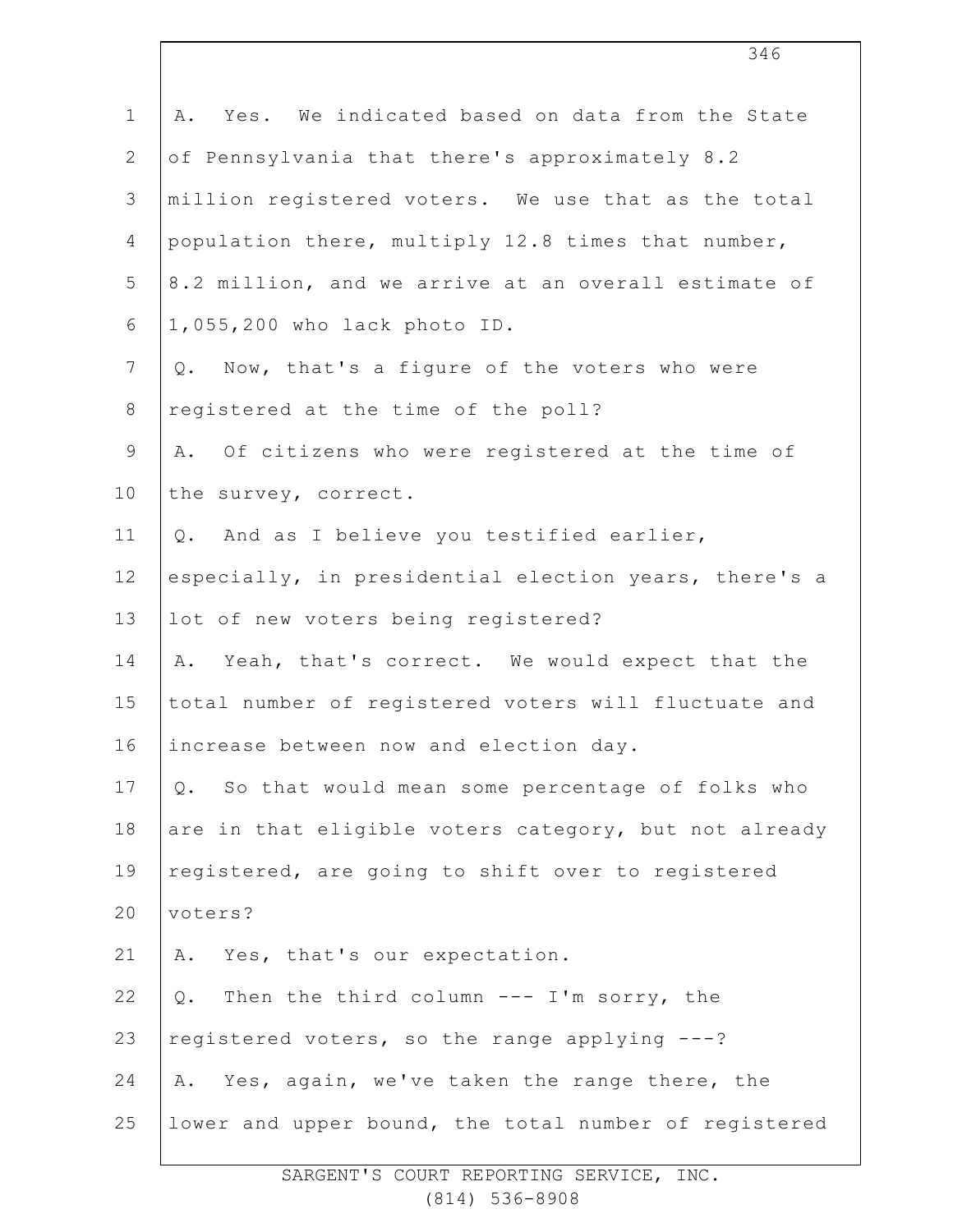| voters in the survey is smaller than the overall       |
|--------------------------------------------------------|
| sample size of 1,285 because some of the people in     |
| the survey were not registered to vote so they have    |
| been excluded. And so the registered voters has a      |
| slightly different margin of error. We would take      |
| the exact margin of error estimate for each of those   |
| columns; eligible, registered and actual voters and    |
| apply that so we can generate the lower and the upper  |
| bound estimate.                                        |
| And what's the range for registered voters?<br>Q.      |
| The range for registered voters we find that the<br>Α. |
| lowest reliable estimate that we generate is 890,325   |
| registered voters lack valid ID. And the upper bound   |
| is 1,220,076.                                          |
| Q. Okay. Let's look at the third column there          |
| which is 2008 voters. Remind us what that is?          |
| Those are people who indicated in the survey,<br>Α.    |
| among those who are currently registered that they     |
| actually voted here in Pennsylvania in the 2008        |
| election in November of 2008. And among this group,    |
| people who actually voted, we found overall that 12.6  |
| percent lack a valid photo ID.                         |
| So the population here is smaller than the other<br>Q. |
| two categories; correct?                               |
| Correct. The total population you see here in<br>Α.    |
|                                                        |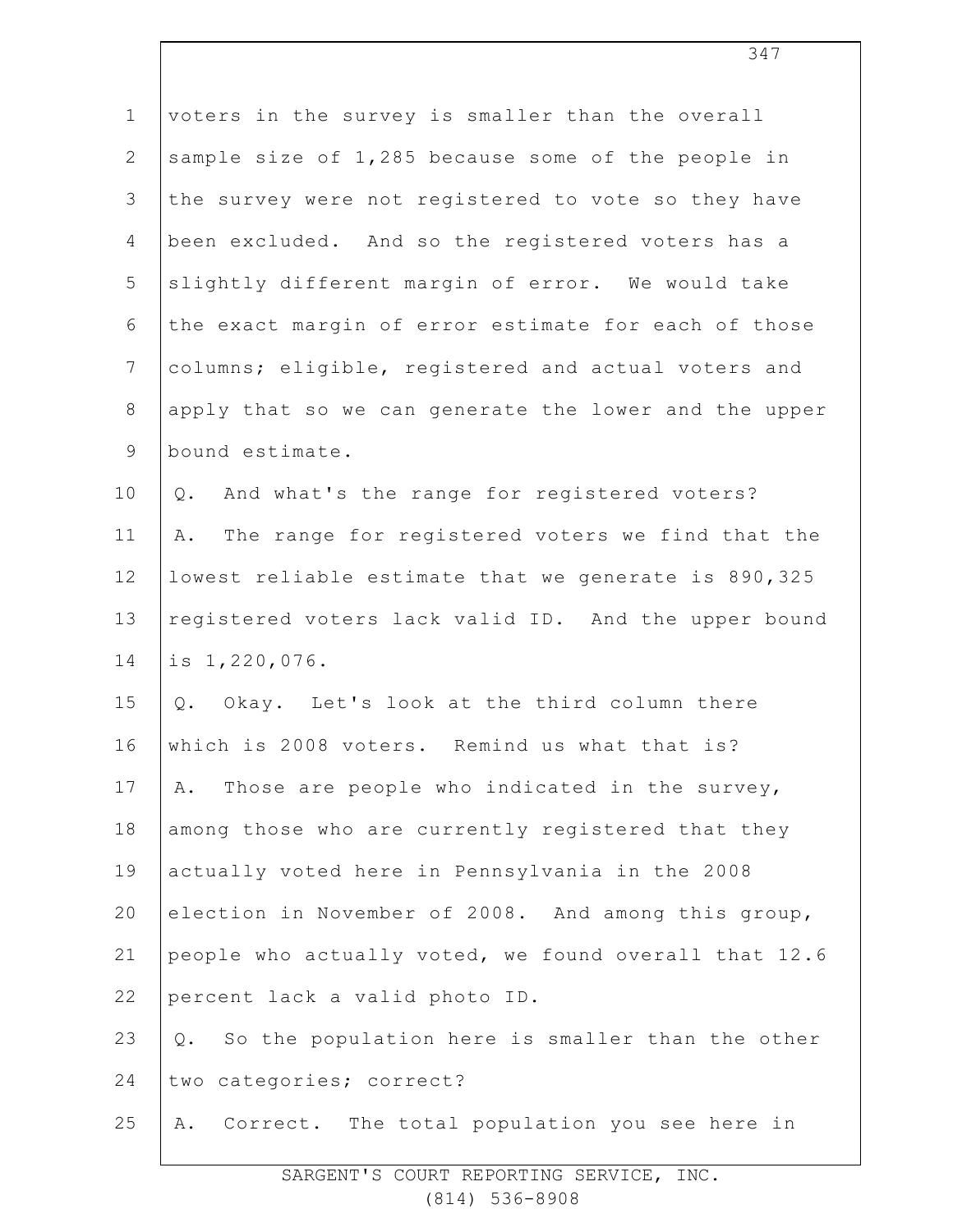| $\mathbf 1$    | row one is indicative of just the number of voters     |
|----------------|--------------------------------------------------------|
| $\mathbf{2}$   | that participated in the 2008 election.                |
| 3              | What's that number?<br>$Q$ .                           |
| 4              | 6,010,519.<br>Α.                                       |
| 5              | So are you saying that based on this survey that<br>Q. |
| 6              | of the six million or so people who actually voted in  |
| $\overline{7}$ | the presidential election that about 750,000 of them   |
| $8\,$          | do not have valid ID?                                  |
| $\mathsf 9$    | That's correct. We arrive at that estimate by<br>Α.    |
| 10             | taking the 6 million multiplying it by 12.6 percent    |
| 11             | and arriving at 757,325 people who actually voted in   |
| 12             | 2008 that after answering our survey questions we      |
| 13             | deemed they did not have a valid photo ID.             |
| 14             | And what's the range you found when you applied<br>Q.  |
| 15             | the margin of error?                                   |
| 16             | The lower bound estimate is 625,094 and the<br>Α.      |
| 17             | upper bound estimate is 889,557.                       |
| 18             | So those are the numbers applied to the people<br>Q.   |
| 19             | who actually voted in 2008?                            |
| 20             | That's correct. In all these cases we expect<br>Α.     |
| 21             | that the estimate number is the most accurate, but     |
| 22             | that the true number is definitely in that range, it   |
| 23             | is not outside those bounds.                           |
| 24             | So that's somewhere between 625,000 and 889,000<br>Q.  |
| 25             | people who voted in the presidential election in 2008  |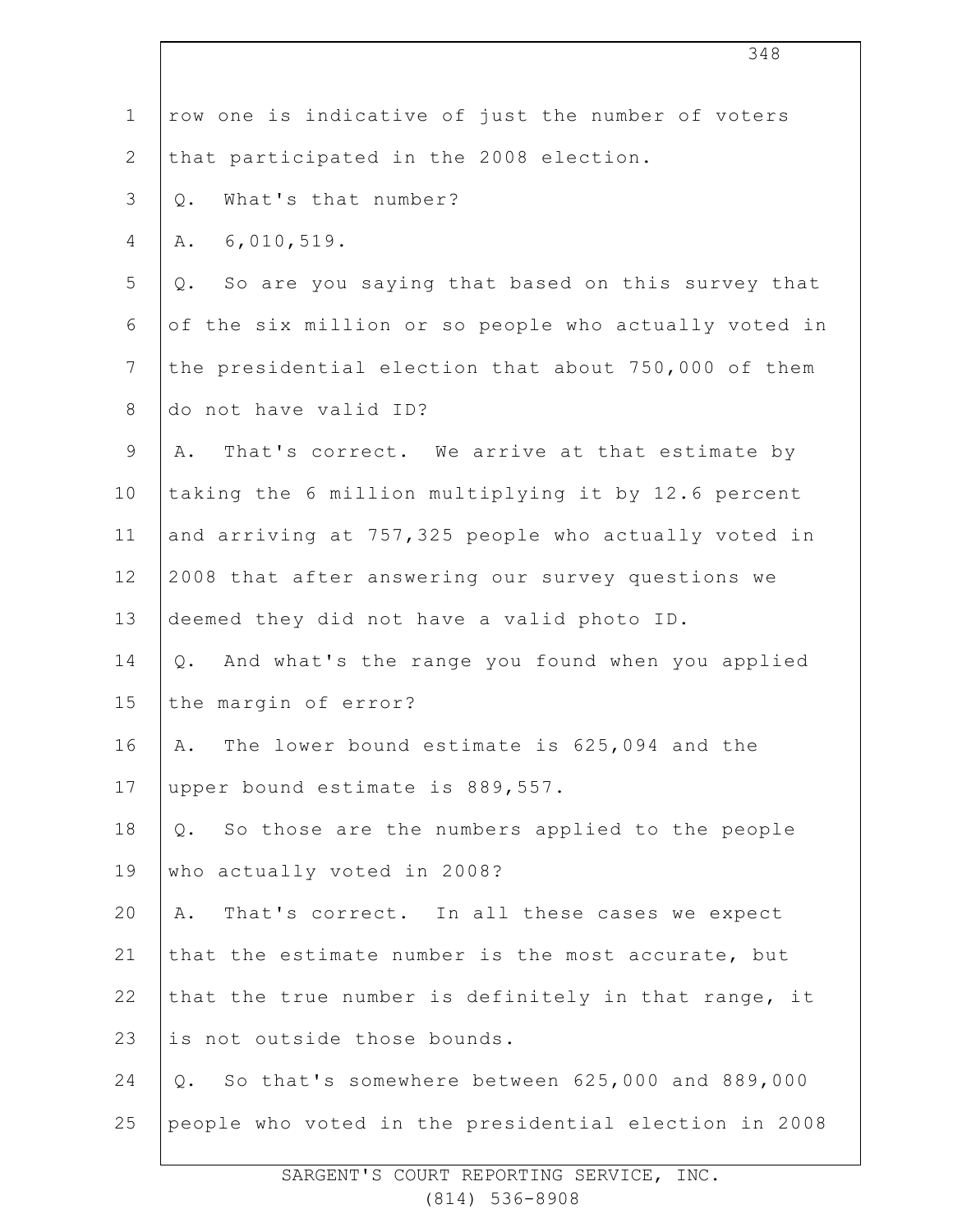| $\mathbf 1$    | would not have the ID required to show at the polls   |
|----------------|-------------------------------------------------------|
| $\overline{2}$ | in 2012 or right now?                                 |
| 3              | Yes, that's correct. These are among people who<br>Α. |
| 4              | voted in the 2008 election and then after answering a |
| 5              | series of questions they do not have an ID which is   |
| 6              | non-expired and name conforming.                      |
| $\overline{7}$ | We are going to skip table two and we're going<br>Q.  |
| $8\,$          | to come back to that at the end. Let's go down to     |
| $\mathsf 9$    | tables three and four. Now, I believe the rest of     |
| 10             | these tables break down the numbers that you just     |
| 11             | gave us in different ways; is that right?             |
| 12             | Yes, that's correct. Tables three through six<br>Α.   |
| 13             | are looking at those rates of possession of valid ID  |
| 14             | and looking at some of the possible reasons why       |
| 15             | someone would not.                                    |
| 16             | Q. Why don't you take us through --- start and take   |
| 17             | us through tables three and four? How do those work?  |
| 18             | Sure. So in tables three and four we're showing<br>Α. |
| 19             | somewhat similar data just presented in a slightly    |
| 20             | different way of answering two different questions.   |
| 21             | In table tree we're showing each of the categories of |
| 22             | whether or not someone possesses or doesn't possess,  |
| 23             | then the follow-up question of whether or not it's    |
| 24             | expired or not and then the other follow-up question  |
| 25             | of whether or not the name is conforming and we're    |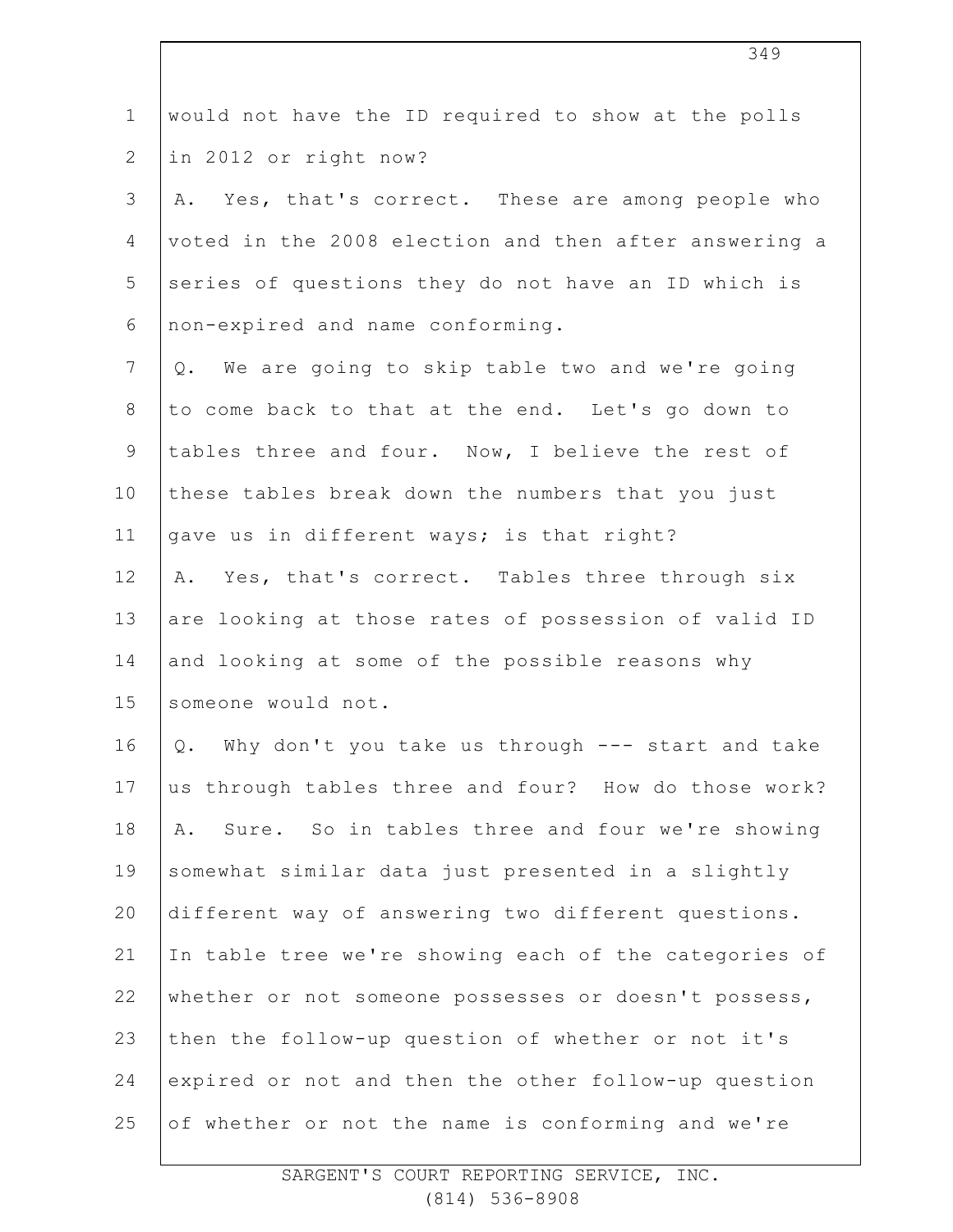| $\mathbf 1$    | indicating the percentages that said yes or no at           |
|----------------|-------------------------------------------------------------|
| $\overline{2}$ | each step so that we can essential show how we              |
| 3              | arrived at those calculations of 14.4 and how did we        |
| 4              | get there and showing each step along the way.              |
| 5              | All right. Let me ask you a question. So when<br>Q.         |
| 6              | I look at this --- let's take the eligible voters           |
| $7\phantom{.}$ | column, so I look at that and the question there is         |
| $8\,$          | has a driver's license or any other form of photo ID        |
| $\mathsf 9$    | and says 98.6 percent have that; is that correct?           |
| 10             | Correct. Correct.<br>Α.                                     |
| 11             | So does that mean that 98.6 percent of the<br>$\mathsf Q$ . |
| 12             | people have valid photo ID?                                 |
| 13             | No, not at all. What that indicates is that to<br>Α.        |
| 14             | the very first sets of questions respondents told us        |
| 15             | --- that 98.6 percent of respondents told us that           |
| 16             | they do have a photo identification. That would then        |
| 17             | get them to the follow-up question of whether or not        |
| 18             | the identification that they have is currently up to        |
| 19             | date, valid and name conforms.                              |
| 20             | Q. So that's kind of self identified, people who            |
| 21             | think they have a valid ID?                                 |
| 22             | Correct. This is the answers that respondents<br>Α.         |
| 23             | gave us when we asked them questions such as do you         |
| 24             | have a driver's license, do you have a non-driver ID        |
| 25             | card, do you have a military ID, et cetera.<br>That         |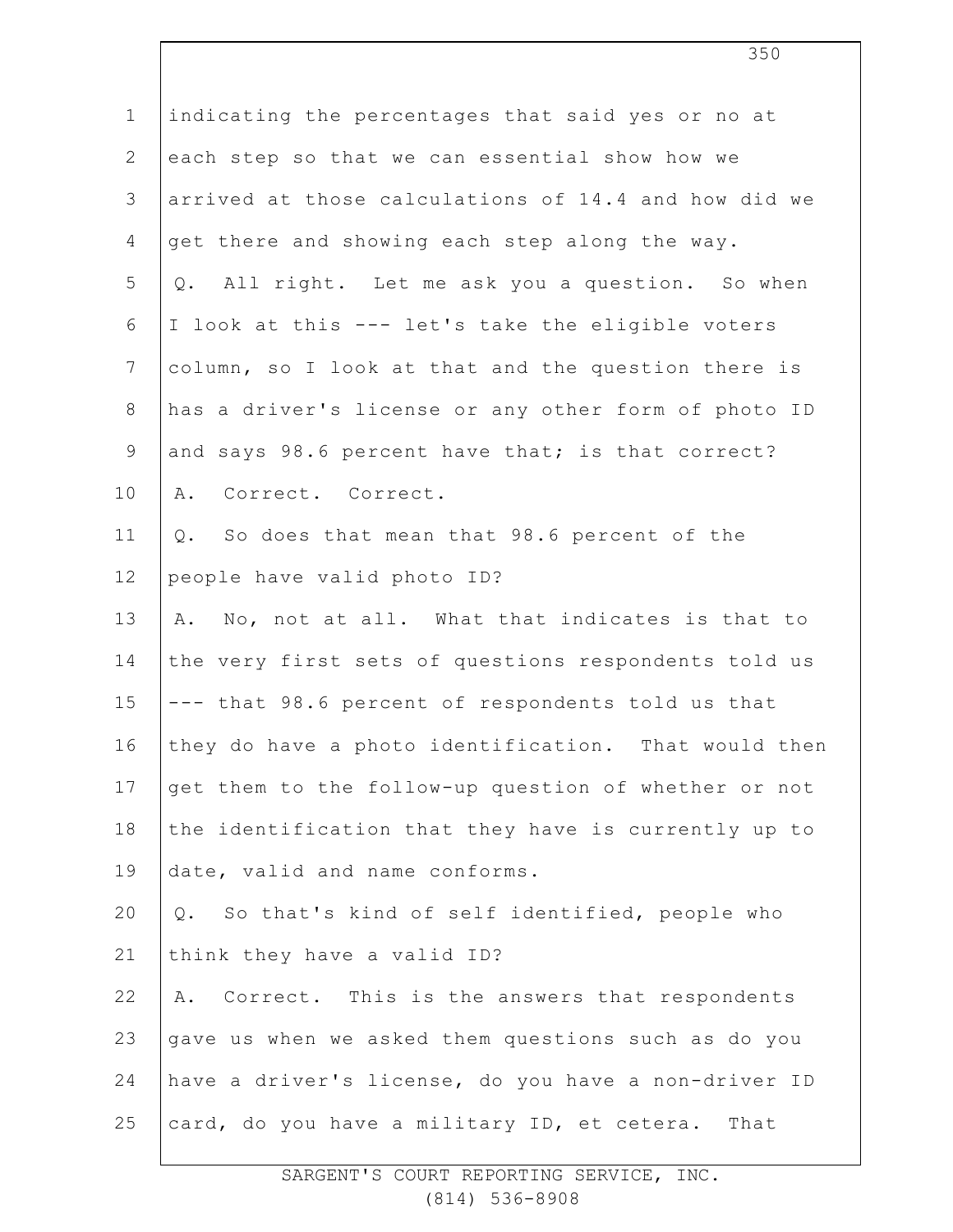| $\mathbf 1$    | 98.6 percent of respondents said they had and 1.4     |
|----------------|-------------------------------------------------------|
| $\overline{2}$ | percent of respondents said they did not have any ID  |
| 3              | at all in their possession.                           |
| 4              | So out of all the people you surveyed only 1.4<br>Q.  |
| 5              | percent told you that they did not have a valid ID to |
| 6              | vote?                                                 |
| $\overline{7}$ | No. 14.4 percent did not have a valid ID to<br>Α.     |
| $8\,$          | vote. 1.4 percent had no photo ID card at all,        |
| $\mathsf 9$    | whether it was expired, their name was wrong, they    |
| 10             | have no ID card in their possession at all.           |
| 11             | And then there's two rows below that top entry.<br>Q. |
| 12             | Explain those.                                        |
| 13             | A. So we wanted to provide breakouts here             |
| 14             | throughout the process for driver's licenses since    |
| 15             | that is a dominant form of identification, that when  |
| 16             | people have an identification, a card, that was the   |
| 17             | overwhelming answer. And so what we see here on the   |
| 18             | very second row is that 88.5 percent of people in     |
| 19             | Pennsylvania, eligible voters tell us that they do    |
| 20             | have a driver's license. That doesn't mean that it's  |
| 21             | not expired, it doesn't mean their name matches. But  |
| 22             | that 88.5 percent that respond said they have it,     |
| 23             | which indicates that 11.5 percent of the state told   |
| 24             | us that they do not have a driver's license.          |
| 25             | And what's that third row there?<br>$Q$ .             |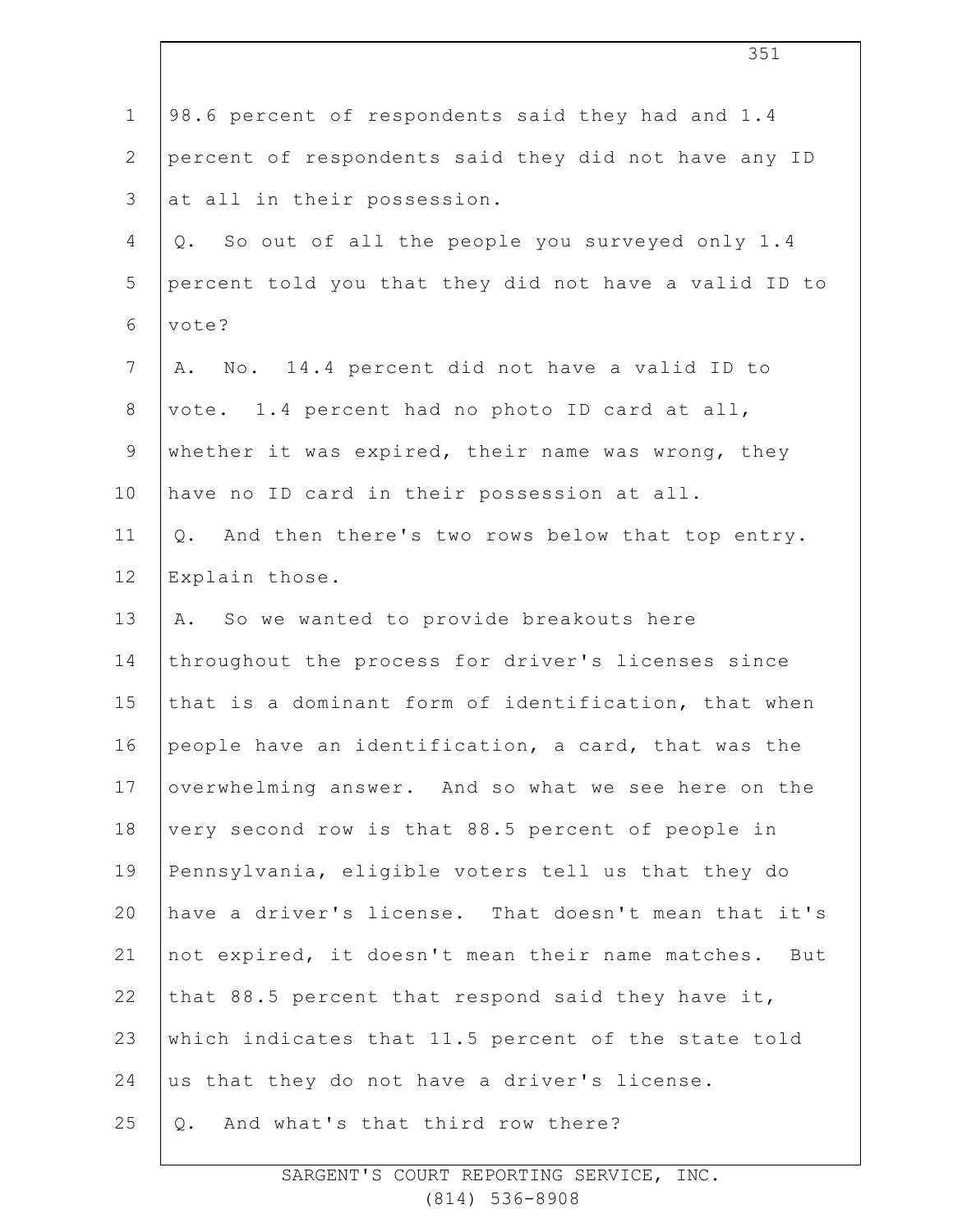| $\mathbf 1$     | The third row is the additional percent that<br>Α.     |
|-----------------|--------------------------------------------------------|
| $\mathbf{2}$    | gets you up to that 98.6 and that is that an           |
| 3               | additional 10.1 percent of eligible voters do not      |
| $\overline{4}$  | have a driver's license, but they indicated in the     |
| 5               | survey that they did have some other form of           |
| 6               | identification such as a non-driver PennDOT ID or      |
| $7\phantom{.0}$ | military ID or some other form of identification when  |
| 8               | asked the question.                                    |
| $\mathsf 9$     | Q. So these are people who have some form of the       |
| 10              | valid ID under the law without checking whether it's   |
| 11              | expired or there's name conforming?                    |
| 12              | A. Yeah, I would say these people have some form of    |
| 13              | accepted ID. I would be hesitant these were valid      |
| 14              | because the way we used it in our study is that if     |
| 15              | it's --- if we held a valid ID, it that means it is    |
| 16              | non-expired and name conforming. But these people,     |
| 17              | 98.6, are the ones that possess some sort of ID card   |
| 18              | that could be valid it if was up to date and had a     |
| 19              | name.                                                  |
| 20              | So it's one of the categories of accepted IDs,<br>Q.   |
| 21              | PennDOT, driver, non-driver, military?                 |
| 22              | That's correct. That's correct.<br>Α.                  |
| 23              | Let's go to that next set of data there where it<br>Q. |
| 24              | says has any photo ID which is non-expired. Explain    |
| 25              | that.                                                  |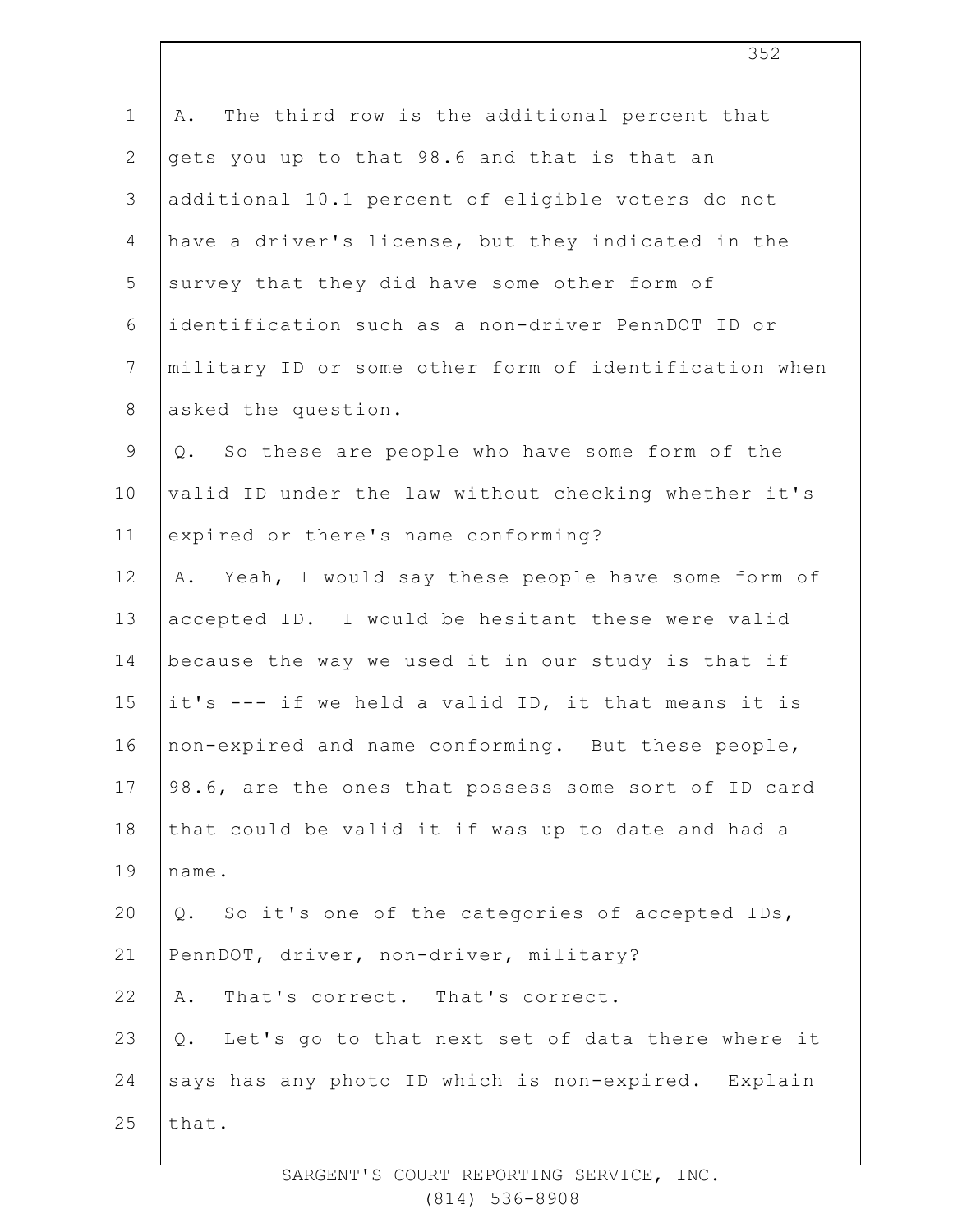1 2 3 4 5 6 7 8 9 10 11 12 13 14 15 16 17 18 19 20 21 22 23 24 25 A. Sure. So while 98.6 percent of the population explains to have an ID card, we find that only 89.9 have a photo ID card which is not expired. And that indicates that 10.1 percent do not have that, that a considerable number of people are dropping out of being valid because whatever ID card they do is have not up to date, is not current. Q. So explain to us the entries below that, which I think refine that. A. Sure. And so here again we look at three different categories this time, those that have a driver's license, which is non-expired, those that have a driver's license or a non-driver ID card, PennDOT IDs, and those that have some other form, such as the military ID or school ID are the other forms that are accepted. So what you see on the second row as a non-expired driver's license, you can compare that to the second row in the top category. So overall 88.5 percent of people in our survey said they have a driver's license, but only 80.5 percent of people in our survey have a non-expired driver's license and that indicates that eight percent of people have an expired driver's license. Q. Now, when you say expired, are you looking at whether it's current right now or are you looking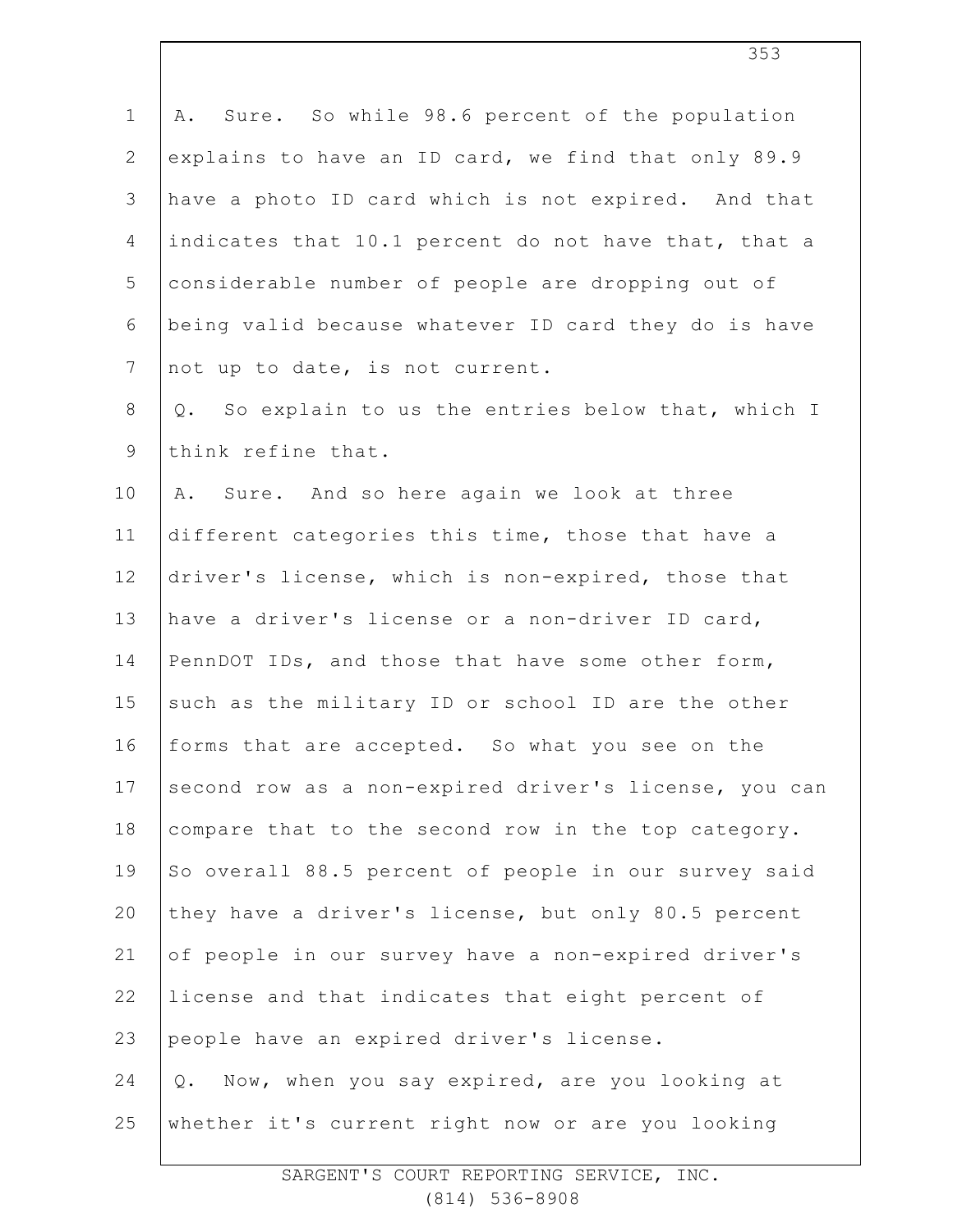| $\mathbf 1$    | whether it's expired for purposes of being able to    |
|----------------|-------------------------------------------------------|
| $\overline{2}$ | vote?                                                 |
| 3              | In all the cases where we're using that word<br>Α.    |
| 4              | non-expired as an abbreviation for current for        |
| 5              | purposes of voting, we indicate that not only in the  |
| 6              | report but in table one as a footnote, number four    |
| $\overline{7}$ | where we say, PennDOT IDs can be expired by up to one |
| $8\,$          | year. And the survey asked respondents if their       |
| $\mathcal{G}$  | PennDOT ID was up to date or had an expiration date   |
| 10             | after November 6th, 2011.                             |
| 11             | So whenever you use current PennDOT ID in this,<br>Q. |
| 12             | you actually mean it's expired after November of ---? |
| 13             | That's correct. That it would be valid for<br>Α.      |
| 14             | purposes of voting.                                   |
| 15             | Q. So some number of people who have driver's         |
| 16             | licenses don't have licenses that are expired after   |
| 17             | November of 2011?                                     |
| 18             | Yes. In fact, we found it is a large number of<br>Α.  |
| 19             | people, 8.8 percent who indicated that their driver's |
| 20             | license is not currently up to date. And if you       |
| 21             | recall we asked people during the survey to actually  |
| 22             | take their driver's license or non-driver ID card out |
| 23             | to look at it and to verify that so that they were    |
| 24             | actually looking at the expiration date while we were |
| 25             | talking to them.                                      |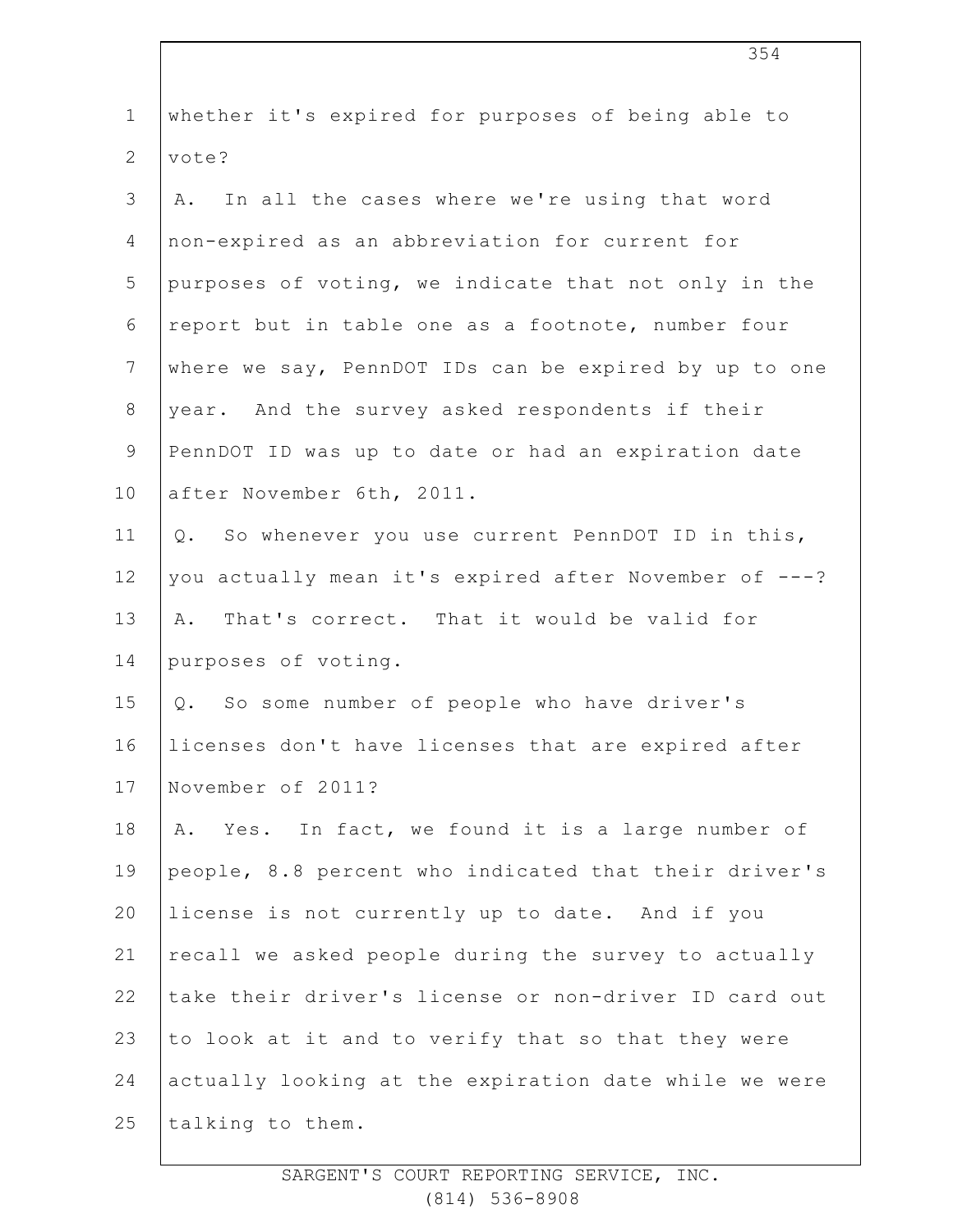| $\mathbf 1$     | And what's the next row there?<br>Q.                   |
|-----------------|--------------------------------------------------------|
| $\overline{2}$  | The next row underneath we combined the driver's<br>Α. |
| 3               | license and the non-driver PennDOT ID together         |
| 4               | because these are both types of ID cards that are      |
| 5               | issued by PennDOT. And there you can see that          |
| 6               | overall 89.3 percent of respondents have a             |
| $7\phantom{.0}$ | non-expired driver's license or a non-driver ID card,  |
| $8\,$           | which means that 10.7 percent do not have one or the   |
| $\mathsf 9$     | other. So this combines both driver's license and      |
| 10              | non-driver ID.                                         |
| 11              | And then what's that third row?<br>$Q$ .               |
| 12              | And the final row indicates the additional<br>Α.       |
| 13              | percentage that they don't have any PennDOT ID,        |
| 14              | meaning they don't have a driver's license or an ID    |
| 15              | card, but they have some other form of non-expired     |
| 16              | photo ID, such as the military ID, nursing facility    |
| 17              | ID, county employee ID, the other IDs that are         |
| 18              | accepted that we asked about. And you can see there    |
| 19              | that it's a small percentage, 0.6 percent, but for     |
| 20              | those folks that is their only form of ID and adding   |
| 21              | these numbers together, 89.3 and .6, you get up to     |
| 22              | the total of 89.9. So these are all subcategories to   |
| 23              | demonstrate what percentage of the population has or   |
| 24              | is lacking and for what reason.                        |
| 25              | So I want to understand that last row we just<br>Q.    |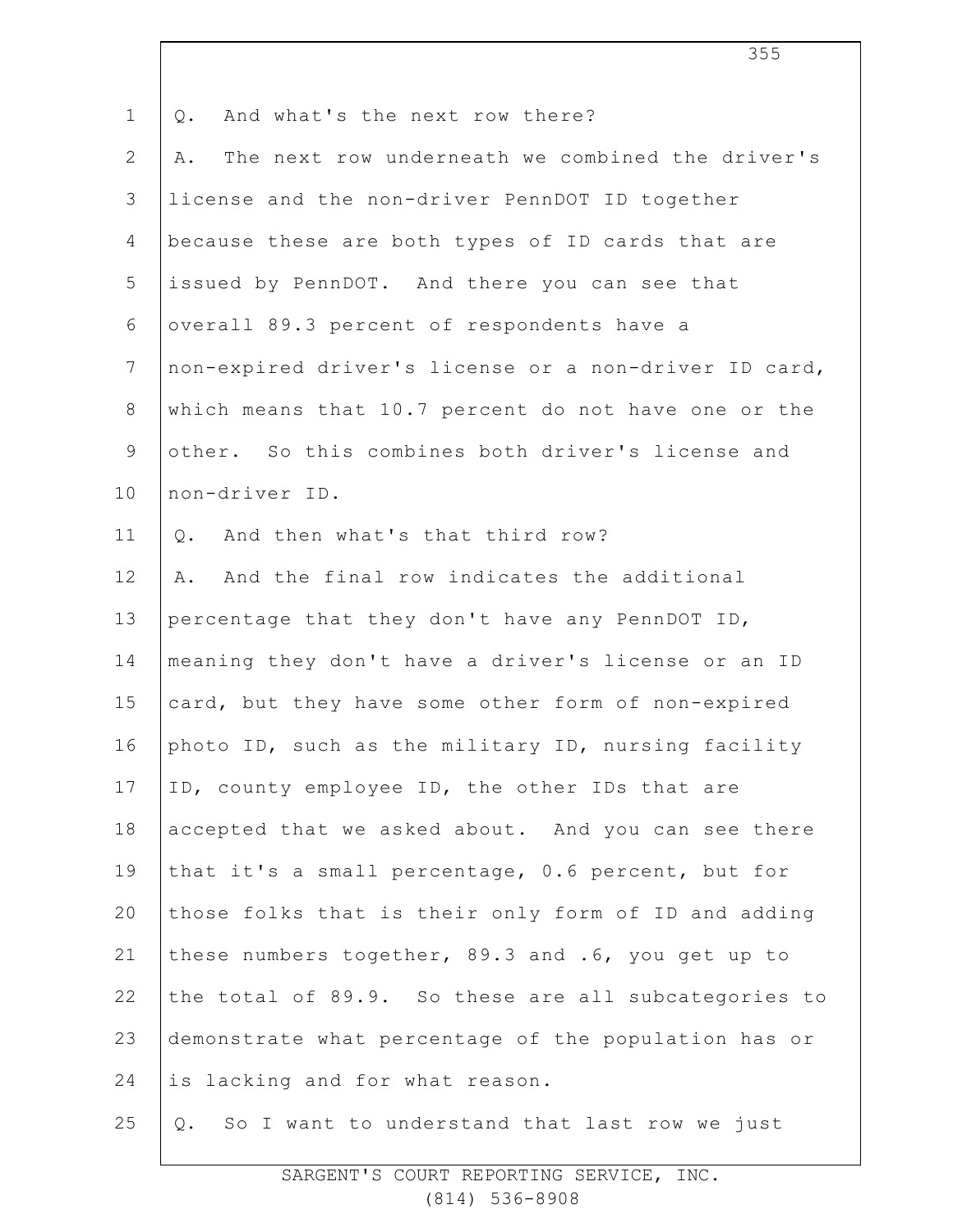| 356                                                    |
|--------------------------------------------------------|
| looked at. So those are people who don't have one of   |
| the PennDOT IDs, either driver or non-driver;          |
| correct?                                               |
| Correct.<br>Α.                                         |
| Q. So those are the people whose only ID is one of     |
| the other categories?                                  |
| That's correct, that we asked about.<br>Α.             |
| So that would be one of the other categories<br>Q.     |
| listed in the law?                                     |
| Yes.<br>Α.                                             |
| Q. So that's people who don't have a driver's          |
| license or PennDOT ID, but may have nursing home or    |
| $a = -2$                                               |
| Military.<br>Α.                                        |
| Military, student, passport?<br>Q.                     |
| Passport and any other forms, yes.<br>Α.               |
| So that's only .6 percent?<br>Q.                       |
| Correct. So that's why we pulled out the<br>Α.         |
| PennDOT IDs in that line together because they do      |
| represent the bulk of the types of IDs that people     |
| have.                                                  |
| All right. Then let's look at that third set of<br>Q.  |
| rows there. What is that?                              |
| The final reason for someone to have or not have<br>Α. |
| a valid ID is related to name conforming, whether      |
|                                                        |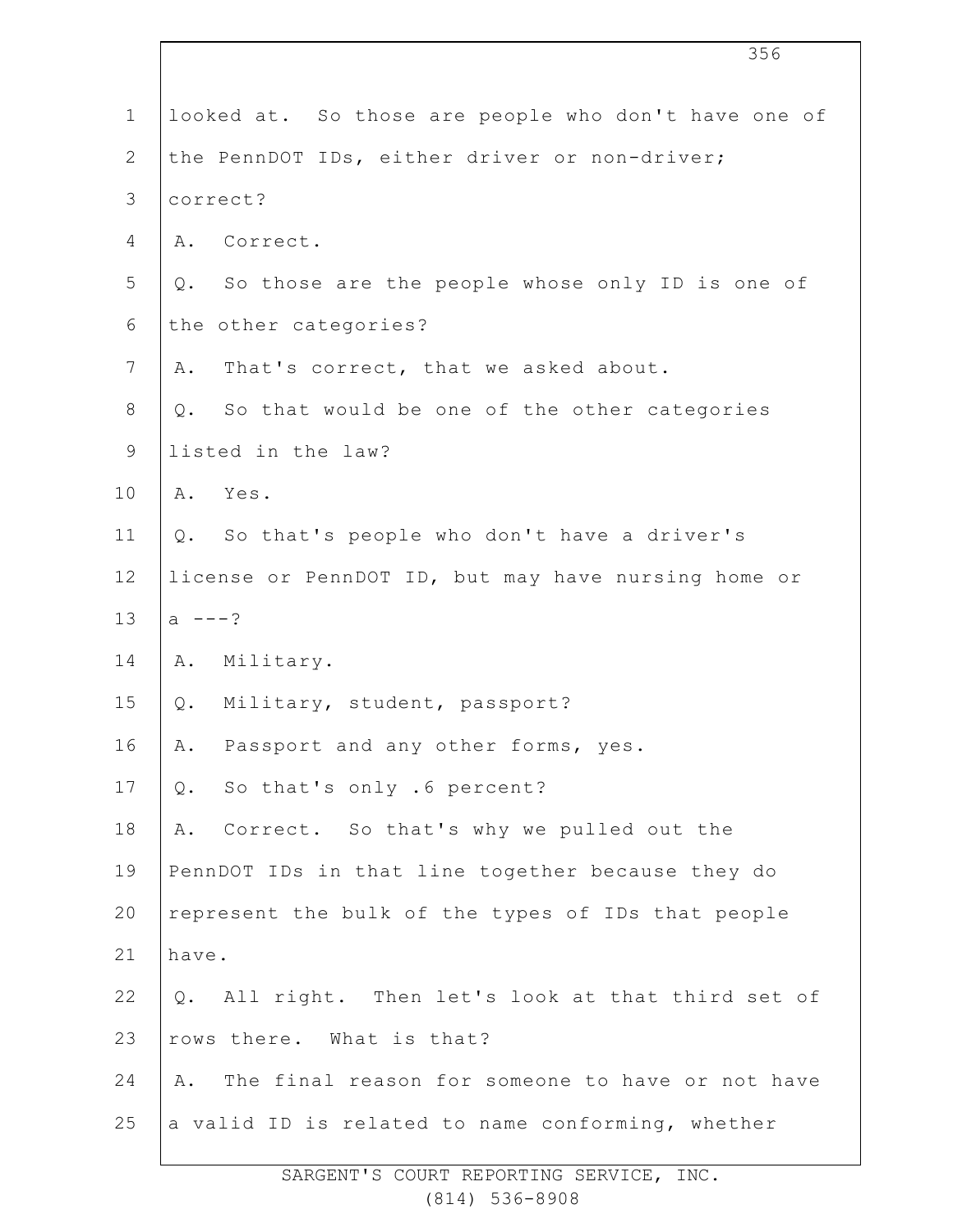1 2 3 4 5 6 7 8 9 10 11 12 13 14 15 16 17 18 19 20 21 22 23 24 25 your name essentially conforms. And we can see there that when we were originally at --- 89.9 percent had a non-expired, up-to-date ID, that falls down to 85.6 that have, which means that 14.4 percent did not have a valid driver's license or non-driver ID or any form of ID in which their name conforms. Q. And again, as you're using valid here. This isn't valid for purposes of driving, this is valid for purposes of voting? A. That's correct. That they have a valid photo ID there in that final category that's non-expired and name conforming, which would meet the statute. Q. And so what are the next two rows there? A. Again, here we break it up by driver's licenses, so you can see how many people sort of fall out each step of the way, and that is that 76.8 percent of the population that we surveyed has a driver's license that is valid for the purposes of voting, meaning it is not expired and that their name conforms. And then you can see the remainder, another 8.8 percent, has some other form of ID such as a PennDOT non-driver ID or any other form of accepted ID which is non-expired and name conforms. Q. So when you take all that, that's how you get to the 14.4 percent of eligible voters do not have a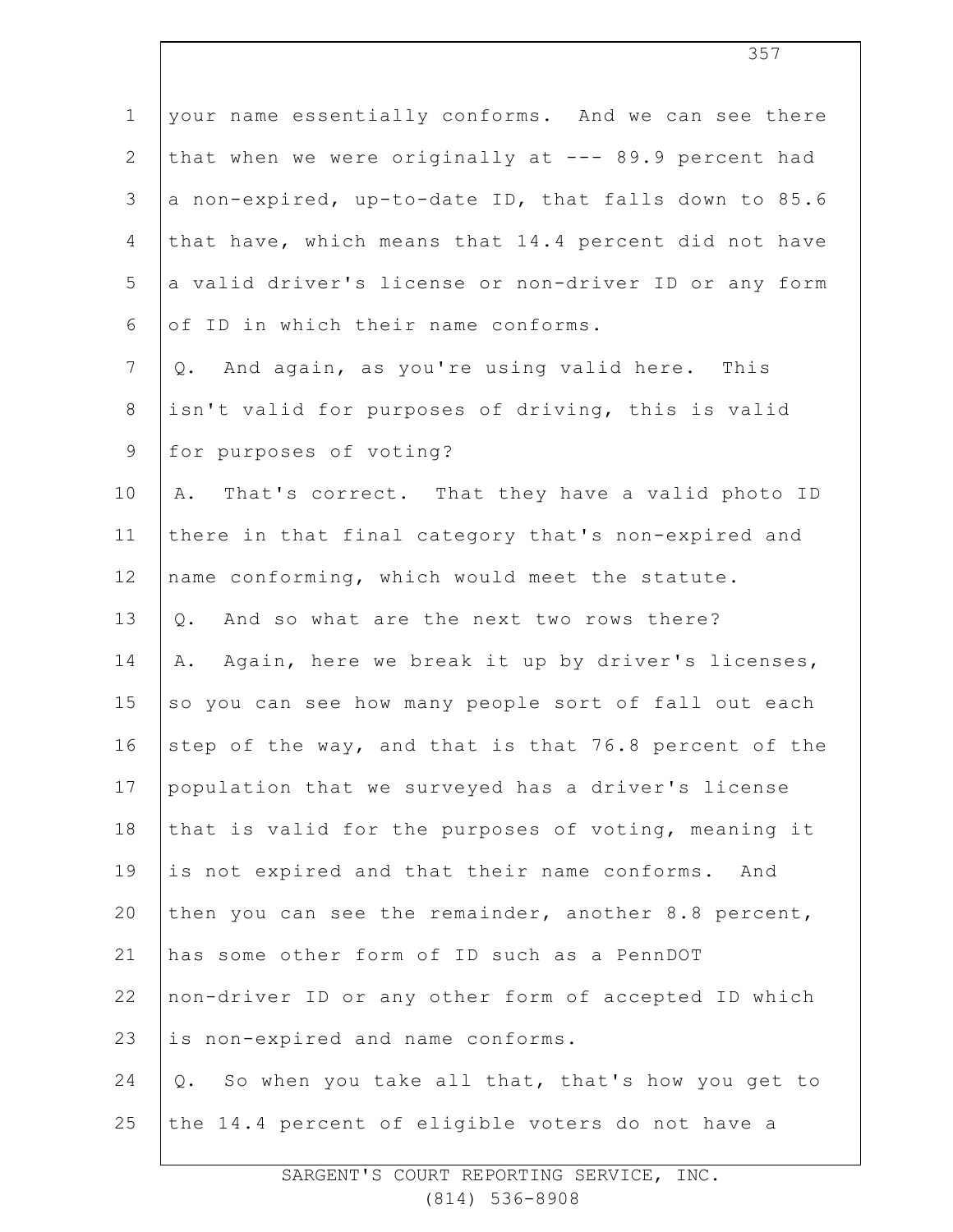| $\mathbf 1$      | valid ID for voting?                                 |
|------------------|------------------------------------------------------|
| 2                | That's correct. And I think if you look at<br>Α.     |
| 3                | table four it provides a nice little summary of that |
| 4                | sort of going backwards from the total population to |
| 5                | the percent that lacks.                              |
| 6                | Why don't you go over that?<br>$Q$ .                 |
| $\boldsymbol{7}$ | A. So table four, we start with the total            |
| 8                | population which would just be a hundred percent of  |
| 9                | the people we interview. And then we show what       |
| 10               | percent falls out at each step of the process and    |
| 11               | these are all numbers that can be also found within  |
| 12               | table three somewhere. But you see that the first is |
| 13               | that has no driver's license or any form of ID, they |
| 14               | just don't have, they don't possess at all an ID     |
| 15               | card, is 1.4 percent of the population just as we    |
| 16               | also reported at the top of table three. Then        |
| 17               | there's an additional 8.7 percent of the population  |
| 18               | in the survey which has an ID, but the ID is expired |
| 19               | for purposes of voting. There is then an additional  |
| 20               | 4.3 percent of eligible voters who has an up-to-date |
| 21               | ID, have a non-expired ID, but they told us that     |
| 22               | their name does not match. And so by adding those    |
| 23               | three categories together is how we arrive at the    |
| 24               | 14.4. These are the three reasons why someone could  |
| 25               | possibly not have a valid ID.                        |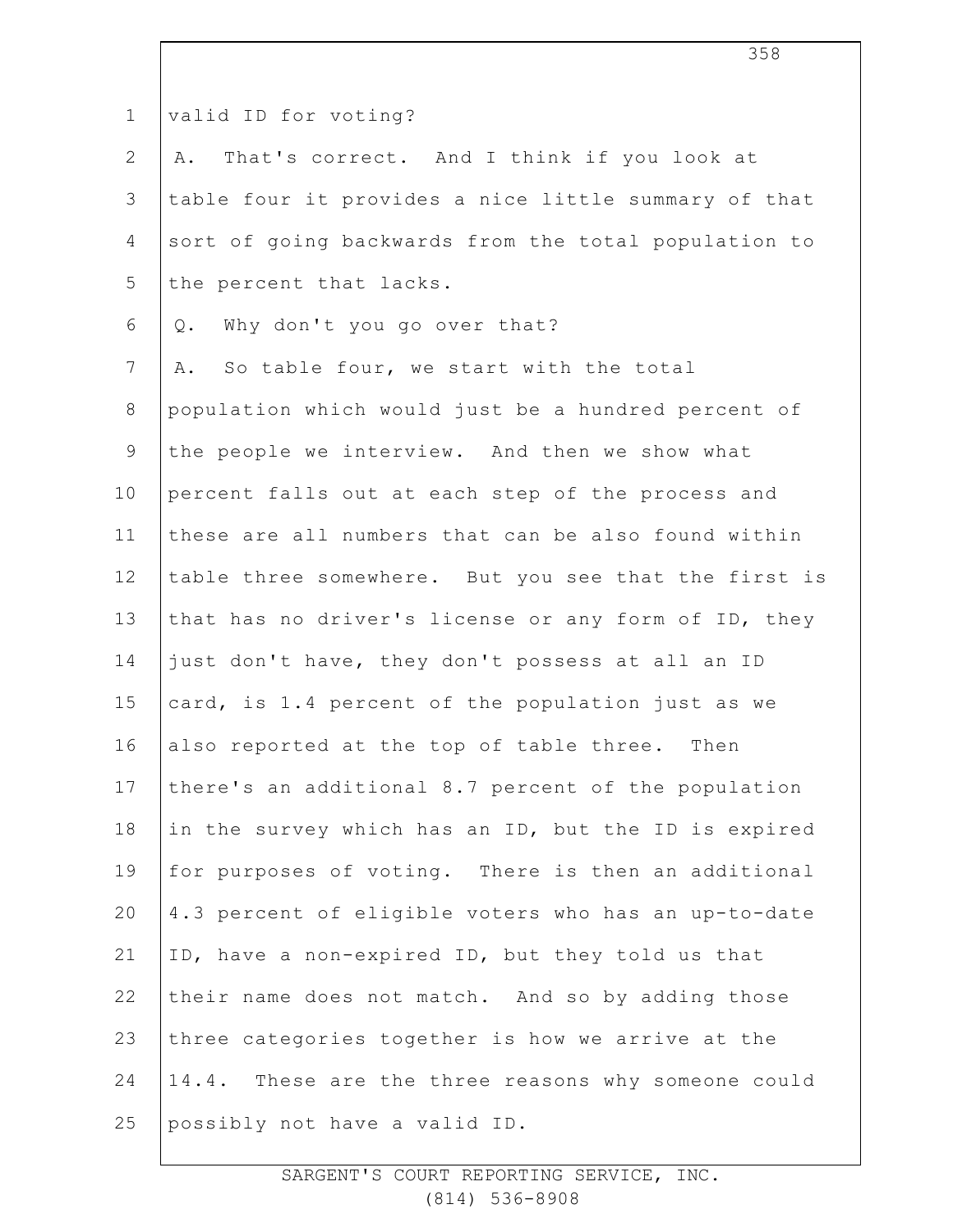1 2 3 4 5 6 7 8 9 10 11 12 13 14 15 16 17 18 19 20 21 22 23 24 25 Q. And obviously we've been looking at the first column of data there which is eligible voters. Is the methodology the same for the next two columns there? A. Yes, absolutely. These are just subsets of all registered voters and 2008 voters and we provide for each of the groups the percentage who falls out with having a valid ID for each of those three reasons. But we can arrive at those total estimates of 14.4 for eligible, 12.8 percent for registered voters who lack and 12.6 percent for 2008 voters who lack. Q. And so just to clarify, look at table four, the last column, that's of the people who voted in the presidential election in 2008, .6 percent do not have any form of ID? A. That's correct. That of the people who actually voted .6 percent say they have no driver's license or any ID card whatsoever, that among those actual voters in 2008 7.4 percent have an ID card, but it is expired or not current for purposes of voting. And then 4.6 percent have a non-expired ID, so it's up to date, but their name doesn't match and that gives us the total of 12.6 percent of 2008 voters who we say do not have a valid photo ID for purposes of voting. Q. Have you now --- have you applied these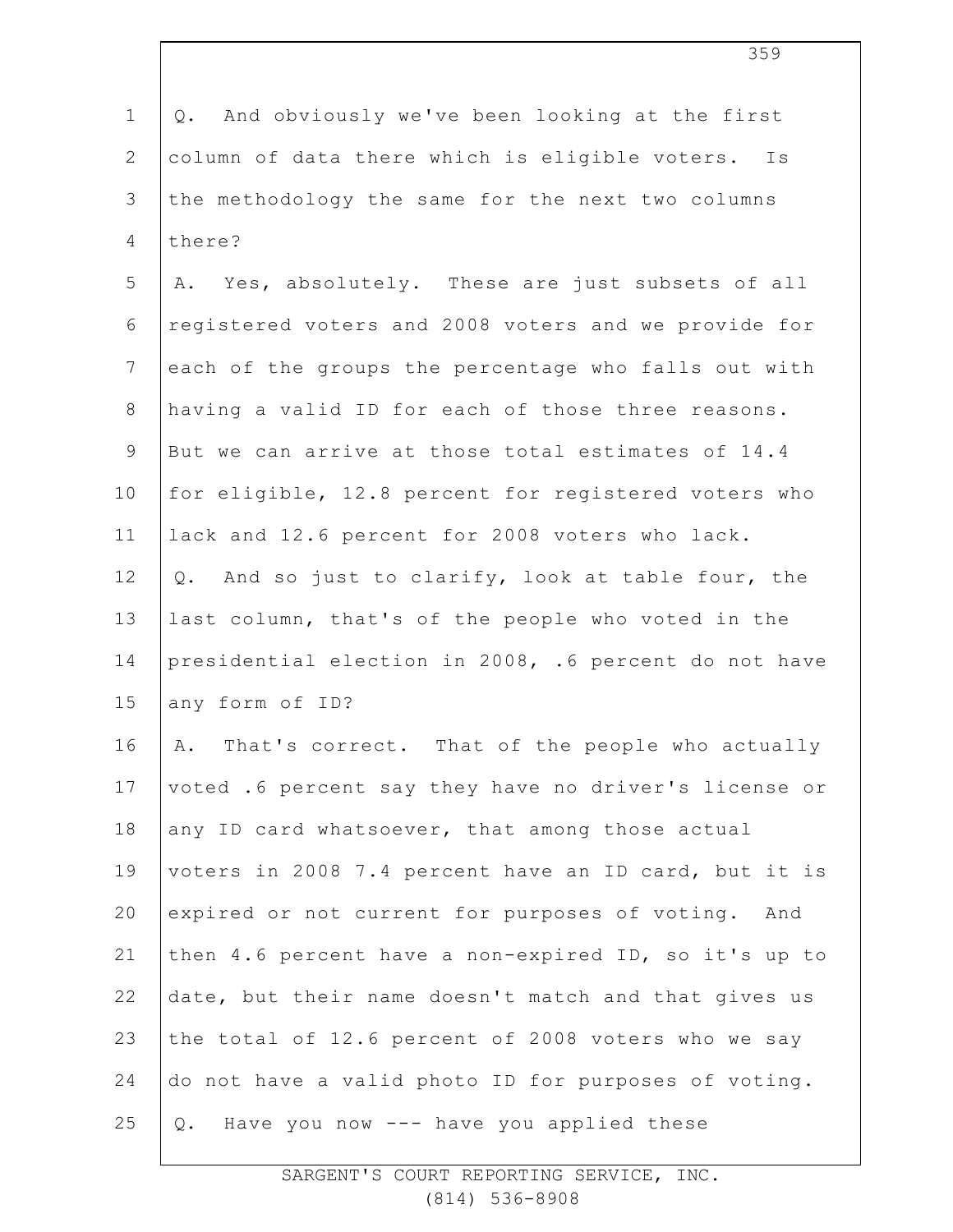| $\mathbf 1$    | percentages to the population totals?                 |
|----------------|-------------------------------------------------------|
| $\mathbf{2}$   | Yes, we have. And that is summarized in the<br>Α.     |
| 3              | next set of tables, table five and table six where we |
| 4              | did the same thing starting with the total population |
| 5              | numbers and then multiplying these percentages to     |
| 6              | get estimates.                                        |
| $7\phantom{.}$ | So when we're looking at the total numbers of<br>Q.   |
| $8\,$          | people, for instance, who have some form of ID other  |
| $\mathsf 9$    | than PennDOT that's valid, how many people are we     |
| 10             | talking about?                                        |
| 11             | A. So in the middle section is where we group         |
| 12             | together all of those PennDOT folks and the very last |
| 13             | line says, does not have a PennDOT ID, but has some   |
| 14             | other form of non-expired photo ID. And there we      |
| 15             | estimate that it would be about in the total          |
| 16             | population of eligible voters 56,852 as compared to   |
| 17             | the number above that, 8.4 million is the number that |
| 18             | have a valid PennDOT ID.                              |
| 19             | Can you tell us from that what the predominant<br>Q.  |
| 20             | form of ID is in Pennsylvania?                        |
| 21             | A. Yeah, the dominant form, if you go one line        |
| 22             | ahead of that higher, is the non-expired driver's     |
| 23             | license which is 7.6 million. The next would be the   |
| 24             | non-driver ID card which would be about 840,000 or    |
| 25             | so. And so the PennDOT ID does appear to be the one   |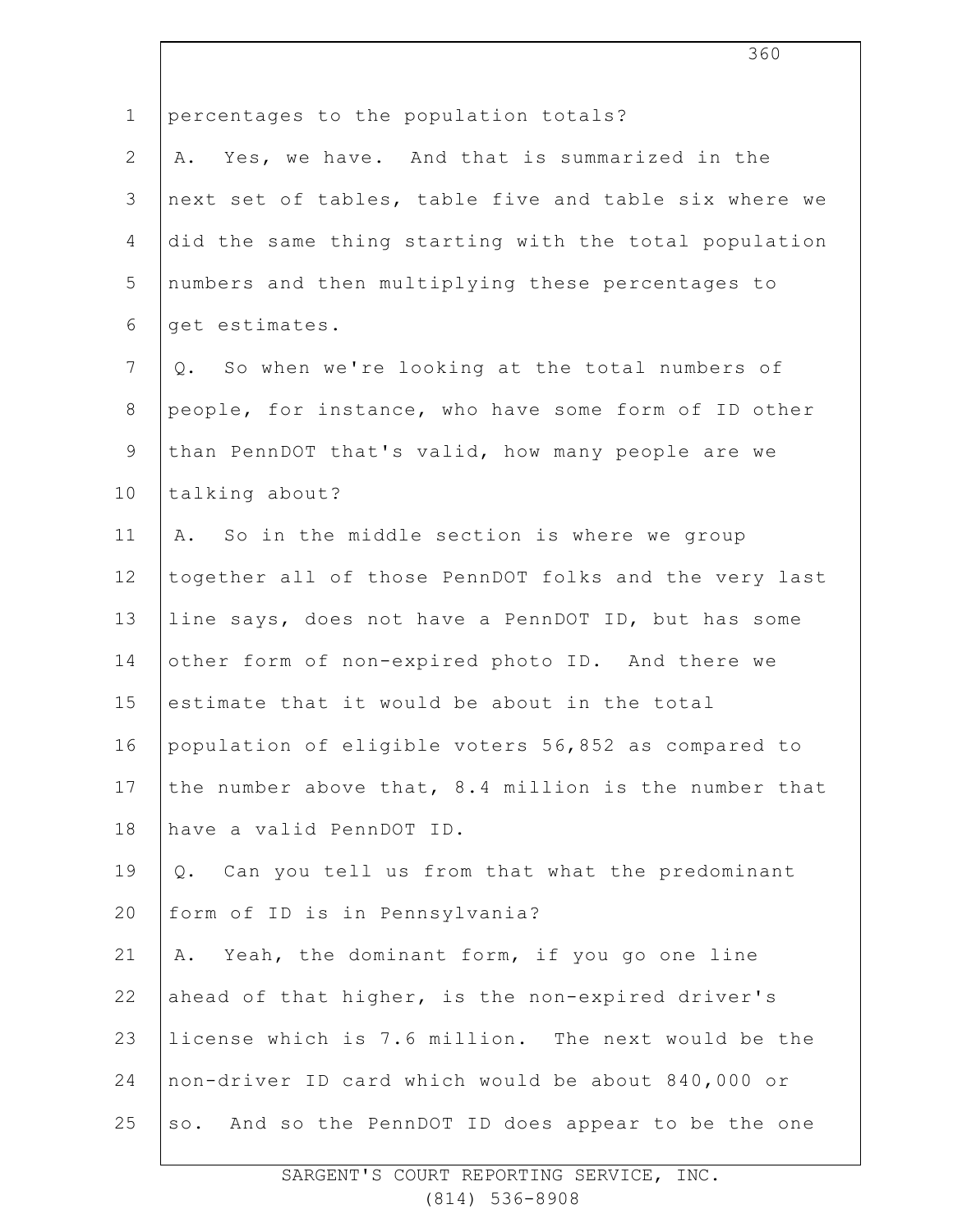| $\mathbf 1$    | that the overwhelming majority of people who have an  |
|----------------|-------------------------------------------------------|
| $\overline{2}$ | ID that's what they have.                             |
| 3              | Let's go down to table six and look at those<br>$Q$ . |
| 4              | numbers. So how many people have no form of ID at     |
| 5              | all?                                                  |
| 6              | Among the eligible population we estimate that<br>Α.  |
| 7              | 132,652 people have no ID whatsoever. They don't      |
| $8\,$          | have an ID card at all and that is 90,681 registered  |
| $\mathsf 9$    | voters and 36,063 people who actually voted in 2008.  |
| 10             | So, again, that's of the voters from 2008,<br>Q.      |
| 11             | 36,000 of them don't have any ---.                    |
| 12             | They have no ID card whatsoever.<br>Α.                |
| 13             | So then going down that, those numbers show how<br>Q. |
| 14             | many people have the different kinds of IDs or don't  |
| 15             | have the different kinds of IDs?                      |
| 16             | Right. They show the number of people that<br>Α.      |
| 17             | would be eliminated as voters for each of these three |
| 18             | reasons. So those numbers we just reviewed are the    |
| 19             | people who just have no ID whatsoever. The middle     |
| 20             | category there indicates these are the number of      |
| 21             | people who have an ID, but that ID is expired for     |
| 22             | purposes of voting. There you can see that among      |
| 23             | eligible voters we estimate that that is 824,346      |
| 24             | people who have an expired ID. And then the third     |
| 25             | category under that is ---.                           |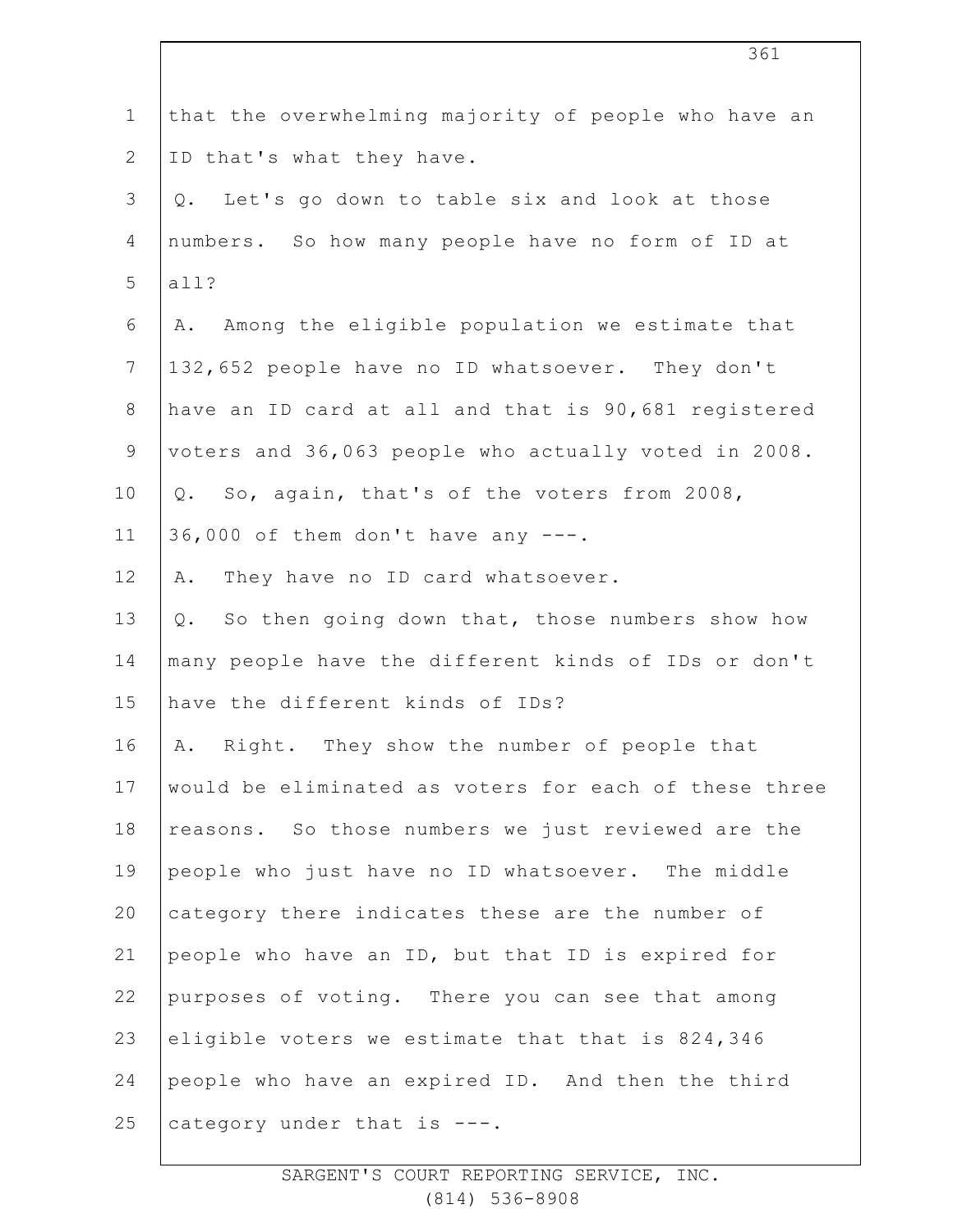| $\mathbf 1$    | Wait, let me stop you for a second. So what<br>Q.     |
|----------------|-------------------------------------------------------|
| $\mathbf{2}$   | you're looking at there is just whether it's an       |
| 3              | approved form of ID and it's non-expired?             |
| $\overline{4}$ | That's correct.<br>Α.                                 |
| 5              | That does not take into account whether there's<br>Q. |
| 6              | name conformance or not?                              |
| $7\phantom{.}$ | That's correct. We've broken these out as three<br>Α. |
| $8\,$          | separate areas. So that middle area means the only    |
| $\mathsf 9$    | thing we checked at that point is if they have an ID  |
| 10             | and that the ID is up to date for purposes of voting. |
| 11             | Q. So if I'm reading this right, the number of        |
| 12             | registered voters who do not have a non-expired       |
| 13             | acceptable ID is 626,000?                             |
| 14             | And you would also add in the 90,000 above who<br>Α.  |
| 15             | have no ID whatsoever. So 90,000 registered voters    |
| 16             | have no ID card at all. 626,000 registered voters     |
| 17             | have an ID card in their possession which is expired. |
| 18             | So if we stop there, that would be roughly 716,000    |
| 19             | registered voters who do not have a valid ID in their |
| 20             | possession that is currently up to date.              |
| 21             | So that's the number without even considering<br>Q.   |
| 22             | name conformance?                                     |
| 23             | A. Yes. That's correct. And that's also found         |
| 24             | just ahead in table five, in the middle column you    |
| 25             | see 717,207, it says don't have, in that middle area  |
|                |                                                       |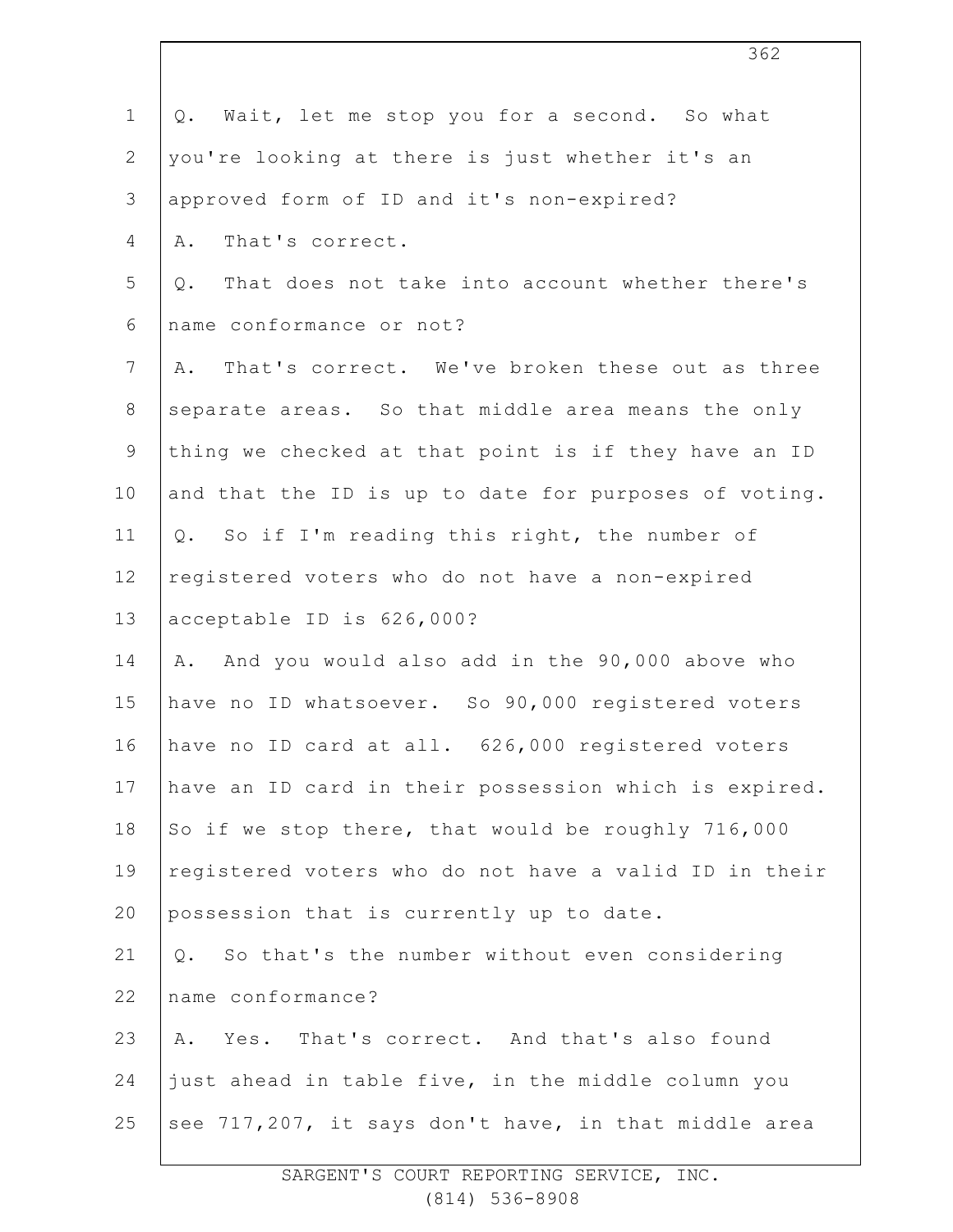| $\mathbf 1$    | has any photo ID which is non-expired, 717,207          |
|----------------|---------------------------------------------------------|
| $\overline{2}$ | registered voters do not have any photo ID which is     |
| 3              | non-expired.                                            |
| 4              | And then looking at 2008 voters, so it's almost<br>Q.   |
| 5              | half a million people who voted in 2008 do not have a   |
| 6              | non-expired photo ID?                                   |
| $\overline{7}$ | That's correct. You would add the 36,000 who<br>Α.      |
| $8\,$          | have no ID whatsoever to the 444,000 who have an ID     |
| $\mathsf 9$    | but their ID is expired and you would get about         |
| 10             | 480,000 voters in 2008 who do not have an ID which is   |
| 11             | current for purposes of voting.                         |
| 12             | Okay. So now let's go back to table six and go<br>$Q$ . |
| 13             | down to the next line which is name nonconforming?      |
| 14             | Yes. So we estimated that in table four that<br>Α.      |
| 15             | approximately 4.3 percent of all eligible voters have   |
| 16             | an ID, but an ID in which the name doesn't conform.     |
| 17             | So that 4.3 percent represents among eligible voters    |
| 18             | 407,435 people and we would add that to the above       |
| 19             | categories to arrive at our total number that we        |
| 20             | estimate do not have a valid photo ID for purposes of   |
| 21             | voting, which among the eligible population is again    |
| 22             | 1,364,433.                                              |
| 23             | And then in the third column there for 2008<br>Q.       |
| 24             | voters it's about a little over three quarters of a     |
| 25             | million that do not have ID to vote?                    |
|                |                                                         |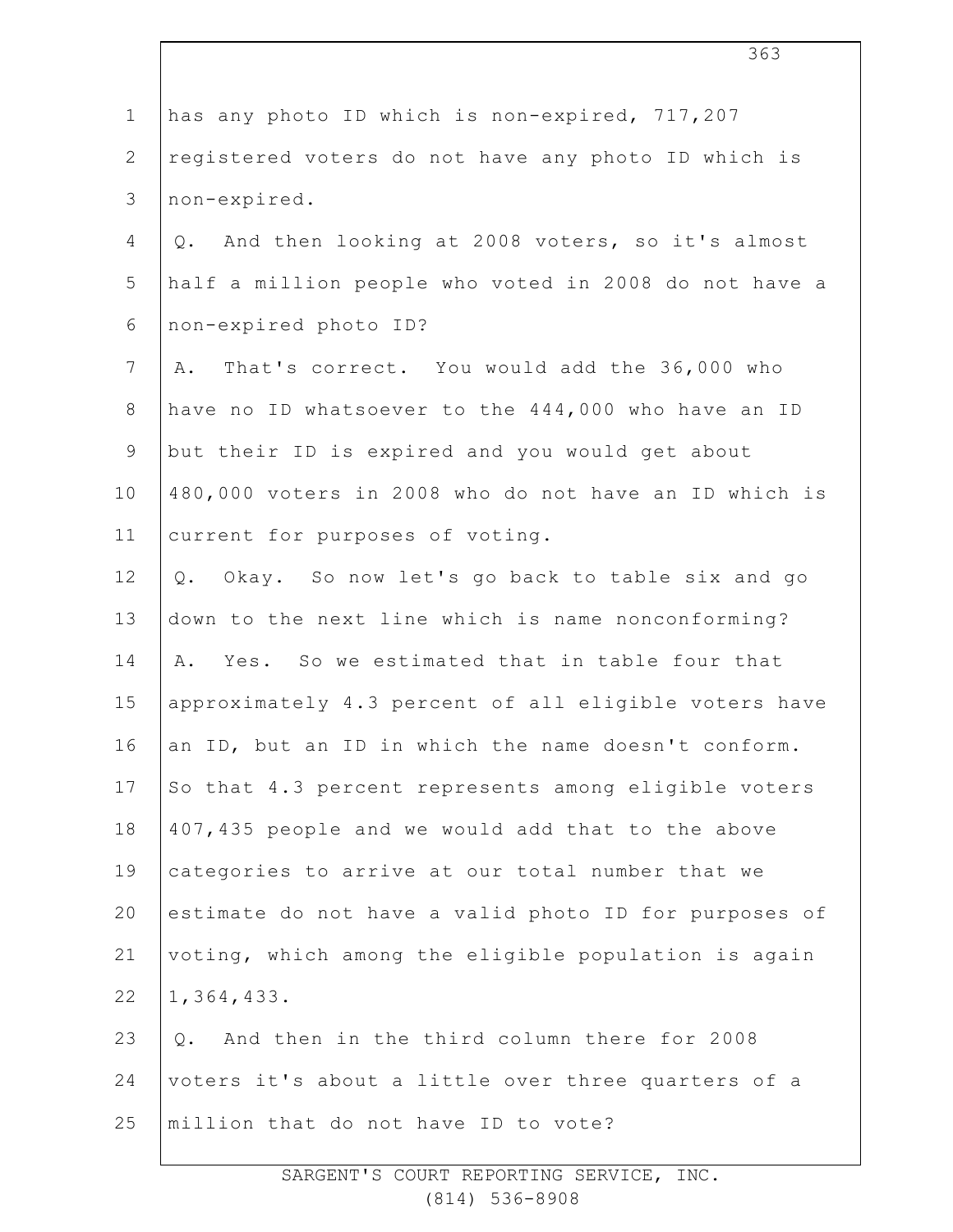| $\mathbf 1$    | That's correct. We estimate that 757,325 people<br>Α.   |
|----------------|---------------------------------------------------------|
| $\mathbf{2}$   | who voted in the 2008 election do not possess an ID     |
| 3              | that would be valid under the current statute.          |
| $\overline{4}$ | I want to come back to the name conforming.<br>We<br>Q. |
| 5              | had a discussion about the way you could measure that   |
| 6              | and some of the difficulties that you had?              |
| $7\phantom{.}$ | Uh-huh (yes).<br>Α.                                     |
| $8\,$          | So is it possible that some of the folks who<br>Q.      |
| $\overline{9}$ | said they don't match could, in fact, be allowed to     |
| 10             | vote?                                                   |
| 11             | The way we constructed the question was to<br>Α.        |
| 12             | assess the total number of people who don't match and   |
| 13             | the reason we constructed the question in that way      |
| 14             | was because as a starting point anyone who matches      |
| 15             | their name should have no problem at all showing that   |
| 16             | their name substantially conforms. Anyone who finds     |
| 17             | themselves in a position in which their name does not   |
| 18             | match for whatever the reason is would be subject to    |
| 19             | some extra scrutiny to ensure that it would, quote,     |
| 20             | substantially conform. So it's possible that some       |
| 21             | people in the substantially conformed area that we      |
| 22             | identified that the mismatch is minor and that the      |
| 23             | poll worker will allow them to vote. We don't know      |
| 24             | that. That decision --- my understanding of the law     |
| 25             | would be that that decision would be up to the poll     |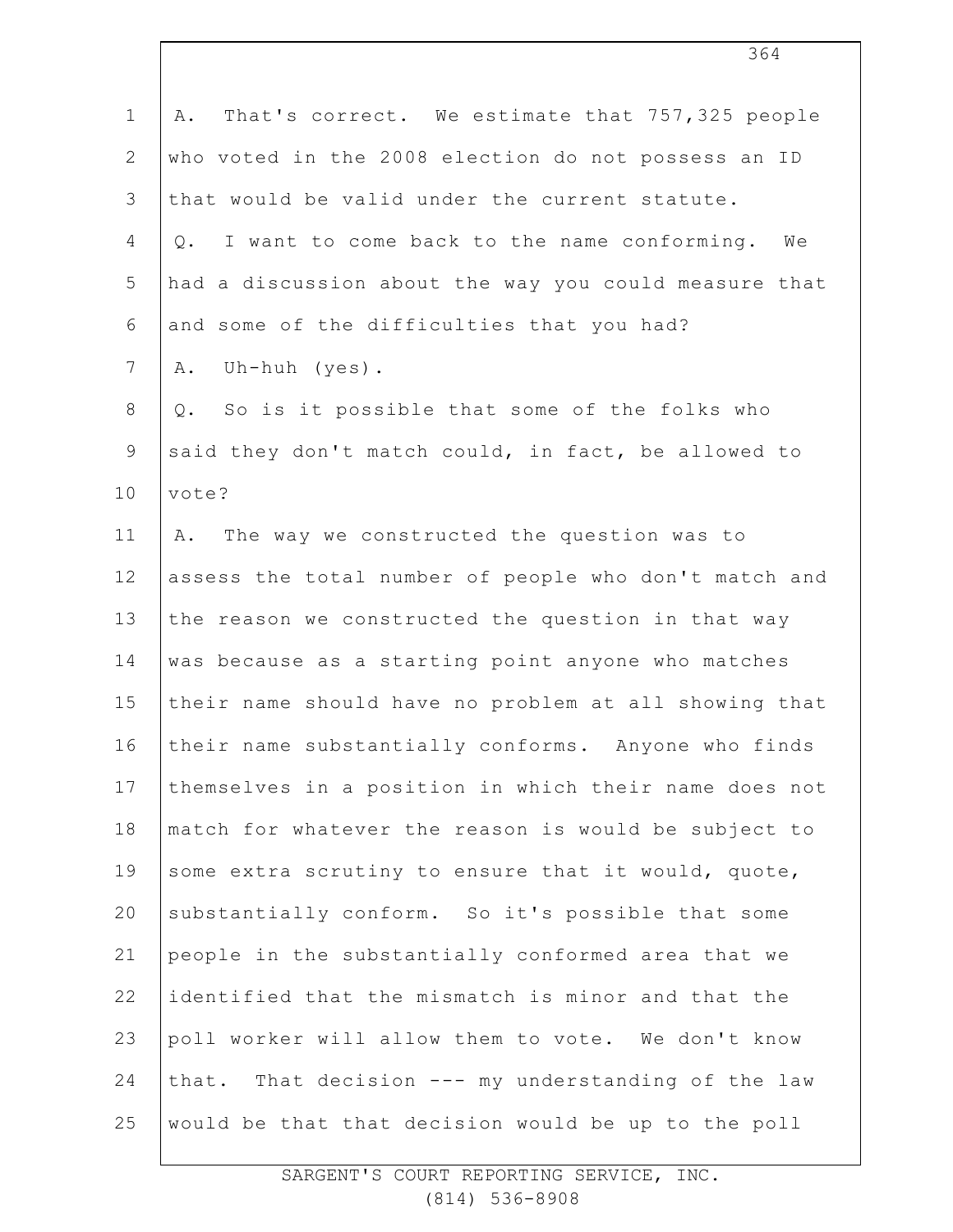| $\mathbf 1$    | worker to decide for themselves whether or not it      |
|----------------|--------------------------------------------------------|
| $\mathbf{2}$   | substantially conforms. And that a number of people    |
| 3              | who indicate their name doesn't match, especially      |
| $\overline{4}$ | those for reasons of marriage who change their last    |
| 5              | name, would not have a substantially conforming name   |
| 6              | and would be prevented from voting.                    |
| $7\phantom{.}$ | So some percentage of the folks in the non-name<br>Q.  |
| $8\,$          | conforming, they may be able to vote and some won't    |
| $\mathsf 9$    | and you just can't measure that?                       |
| 10             | It would be at the discretion of the poll worker<br>Α. |
| 11             | would be my understanding. It could be that all        |
| 12             | 407, 435 would not be allowed to vote or it could be   |
| 13             | that some of those could convince the poll worker      |
| 14             | that their name does substantially conform.            |
| 15             | So those are people that are at risk?<br>Q.            |
| 16             | Absolutely. They've indicated to us on the<br>Α.       |
| 17             | survey that their name does not match on their         |
| 18             | official photo ID and what the voter registration      |
| 19             | would indicate.                                        |
| 20             | Q. Now, there is some uncertainty in how big that      |
| 21             | number is because of the ambiguity in the term         |
| 22             | substantially conform?                                 |
| 23             | Yes, I would agree with that.<br>Α.                    |
| 24             | So even if you take that number out, how many<br>Q.    |
| 25             | people do not have an ID that is valid because it's    |
|                |                                                        |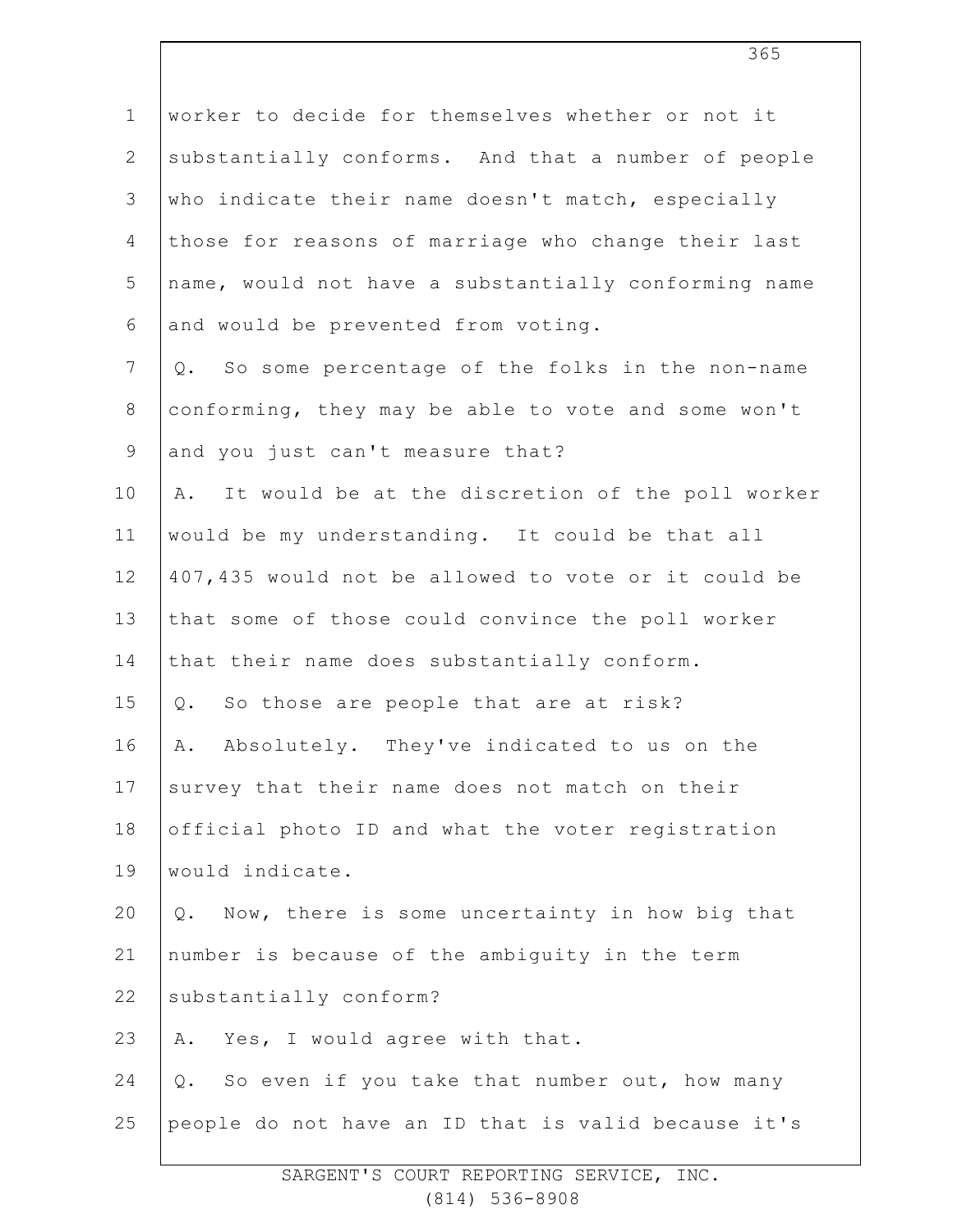| $\mathbf 1$    | expired?                                              |
|----------------|-------------------------------------------------------|
| $\mathbf{2}$   | Well, in the entire eligible voting population,<br>Α. |
| 3              | we count 956,998 who do not have an ID that is        |
| 4              | currently up to date for purposes of voting. That     |
| 5              | adds together the second and third rows there in      |
| 6              | table six. And again, that arrives you at 956,000.    |
| $7\phantom{.}$ | And what's the number for registered voters?<br>Q.    |
| $8\,$          | For registered voters it's 717,207 who do not<br>Α.   |
| $\mathsf 9$    | have an ID which is currently up to date for purposes |
| 10             | of voting. And for 2008 voters, people who actually   |
| 11             | voted in 2008, there are 480,842 who do not have an   |
| 12             | ID which is currently up to date.                     |
| 13             | Q. And then the number will be somewhere north of     |
| 14             | there or higher than that depending on what           |
| 15             | percentage of the non-name match are not allowed to   |
| 16             | vote?                                                 |
| 17             | Yeah. Absolutely. There's no question in my<br>Α.     |
| 18             | mind that the number will be higher than that because |
| 19             | some of these people who indicated that their name    |
| 20             | doesn't match are going to have a problem proving     |
| 21             | that their name substantially conforms. So those      |
| 22             | people we know their name doesn't match, they're      |
| 23             | going to potentially be at the polling place and have |
| 24             | to try to prove that their name matches. If it        |
| 25             | doesn't substantially conform in the mind of the poll |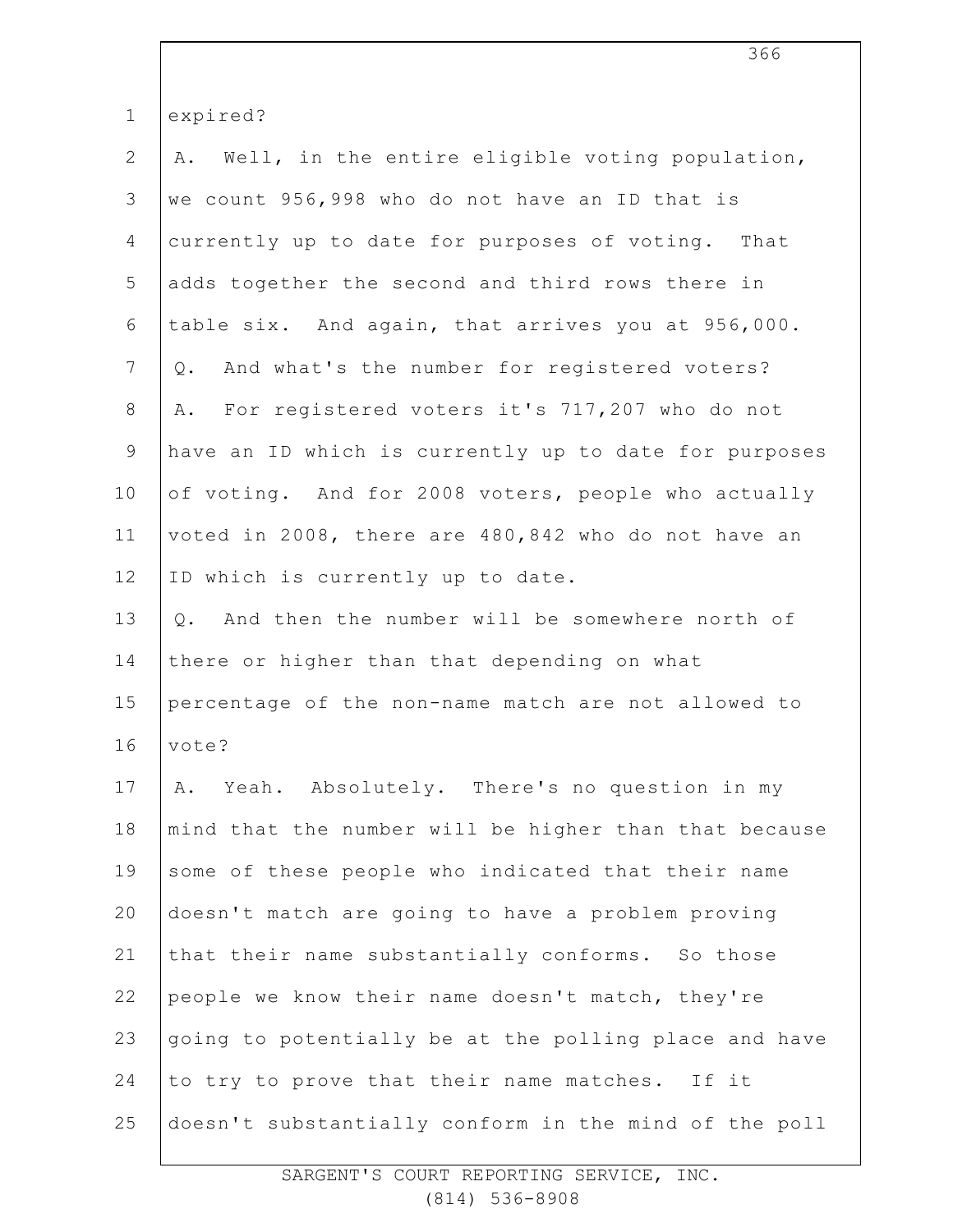| $\mathbf 1$    | worker, according to the law they would not be able   |
|----------------|-------------------------------------------------------|
| $\mathbf{2}$   | to vote.                                              |
| 3              | Q. All right. Let's go to the next set of tables,     |
| 4              | tables seven and eight. What are you measuring here?  |
| 5              | A. On tables seven and eight we are measuring the     |
| 6              | rates of possession or lack of possession of the      |
| $7\phantom{.}$ | underlying documents that are necessary in order to   |
| $8\,$          | obtain a PennDOT ID. As I indicated before, there     |
| $\mathsf 9$    | are three primary types of documents that someone     |
| 10             | would need to provide, the first is documentary proof |
| 11             | of citizenship, the second is a Social Security card  |
| 12             | and the third is proof of address.                    |
| 13             | Q. So explain --- so that's the first three rows in   |
| 14             | table seven. And then what are the fourth and fifth   |
| 15             | rows?                                                 |
| 16             | A. Sure. So after taking what people told us to       |
| 17             | those questions, we then created a category here that |
| 18             | says whether you have all three required documents    |
| 19             | needed to obtain a valid ID or whether you lack one   |
| 20             | or more. So in the first row, we see that 81.8        |
| 21             | percent of eligible voters in Pennsylvania have all   |
| 22             | three required documents. That means that 18.2        |
| 23             | percent do not have all three, meaning they lack at   |
| 24             | least one. They may have two of them, they may only   |
| 25             | have one of them or they may have none, but they do   |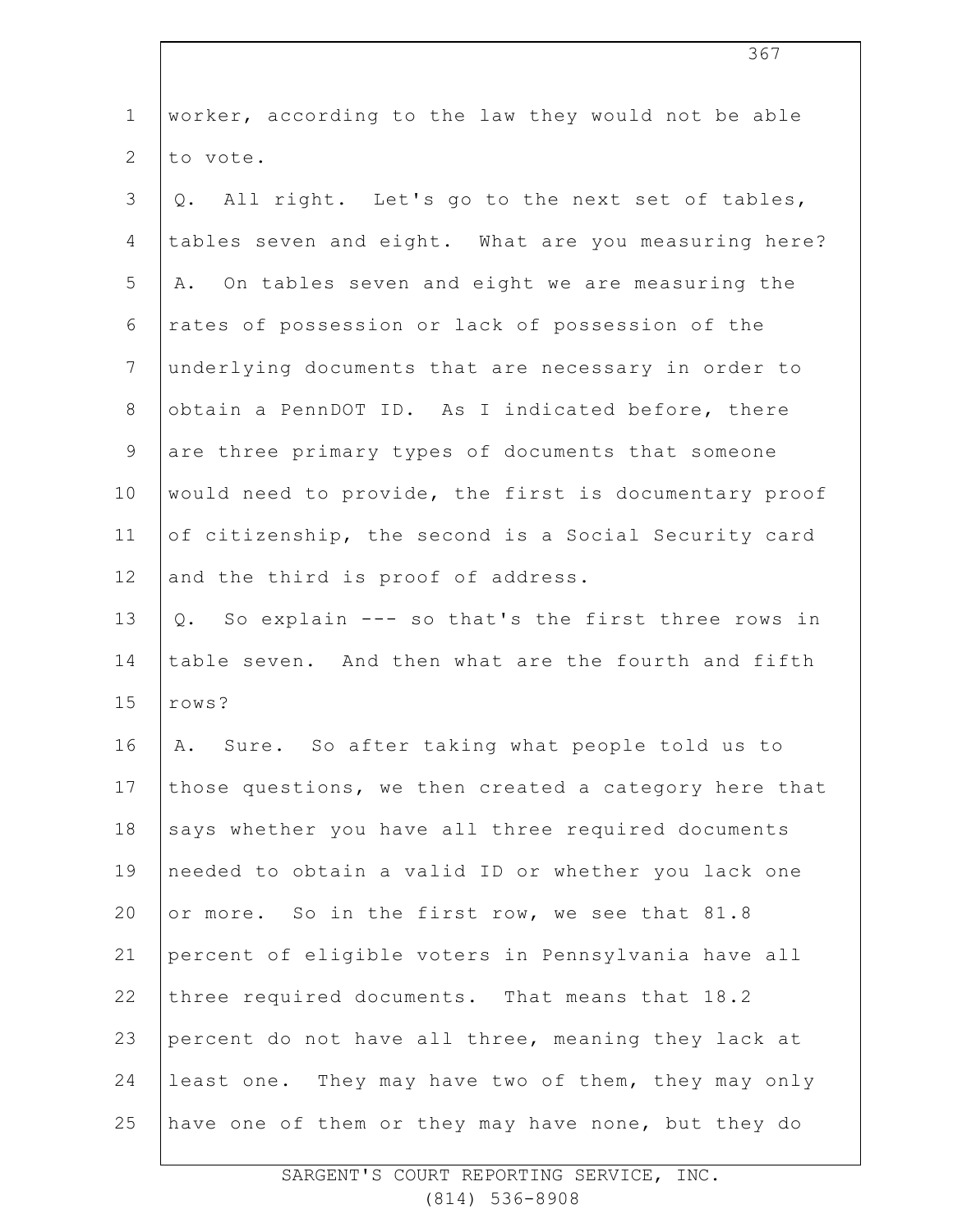| $\mathbf 1$    | not have all three. So we identify 18.2 percent as     |
|----------------|--------------------------------------------------------|
| $\mathbf{2}$   | not having those underlying documents. And the final   |
| 3              | row there takes into account what people told us on    |
| $\overline{4}$ | the previous tables of whether or not they had a       |
| 5              | valid photo ID and we attempted to isolate the number  |
| $\epsilon$     | of people who lack both a valid photo ID and they      |
| $7\phantom{.}$ | also do not have the three documents necessary to      |
| $8\,$          | obtain those. And there we estimate that overall the   |
| $\overline{9}$ | entire state that there's four percent of the          |
| 10             | eligible population who neither has a valid photo ID   |
| 11             | nor do they have the underlying documents that they    |
| 12             | would need to obtain a valid photo ID.                 |
| 13             | So if we go over to the subsequent columns under<br>Q. |
| 14             | registered voters, you're saying it was 3.4 percent    |
| 15             | of registered voters have neither the ID nor the       |
| 16             | documents to get the ID?                               |
| 17             | That's correct. The calculations are exactly<br>Α.     |
| 18             | the same, so it's 3.4 percent of those currently       |
| 19             | registered and 2.9 percent of those who voted in       |
| 20             | 2008.                                                  |
| 21             | Now, is table eight applying those percentages<br>Q.   |
| 22             | to the number of voters?                               |
| 23             | Yes, that's correct. Table eight is similar to<br>Α.   |
| 24             | the tables we just reviewed which contains the raw     |
| 25             | number estimates to show how many people do or do not  |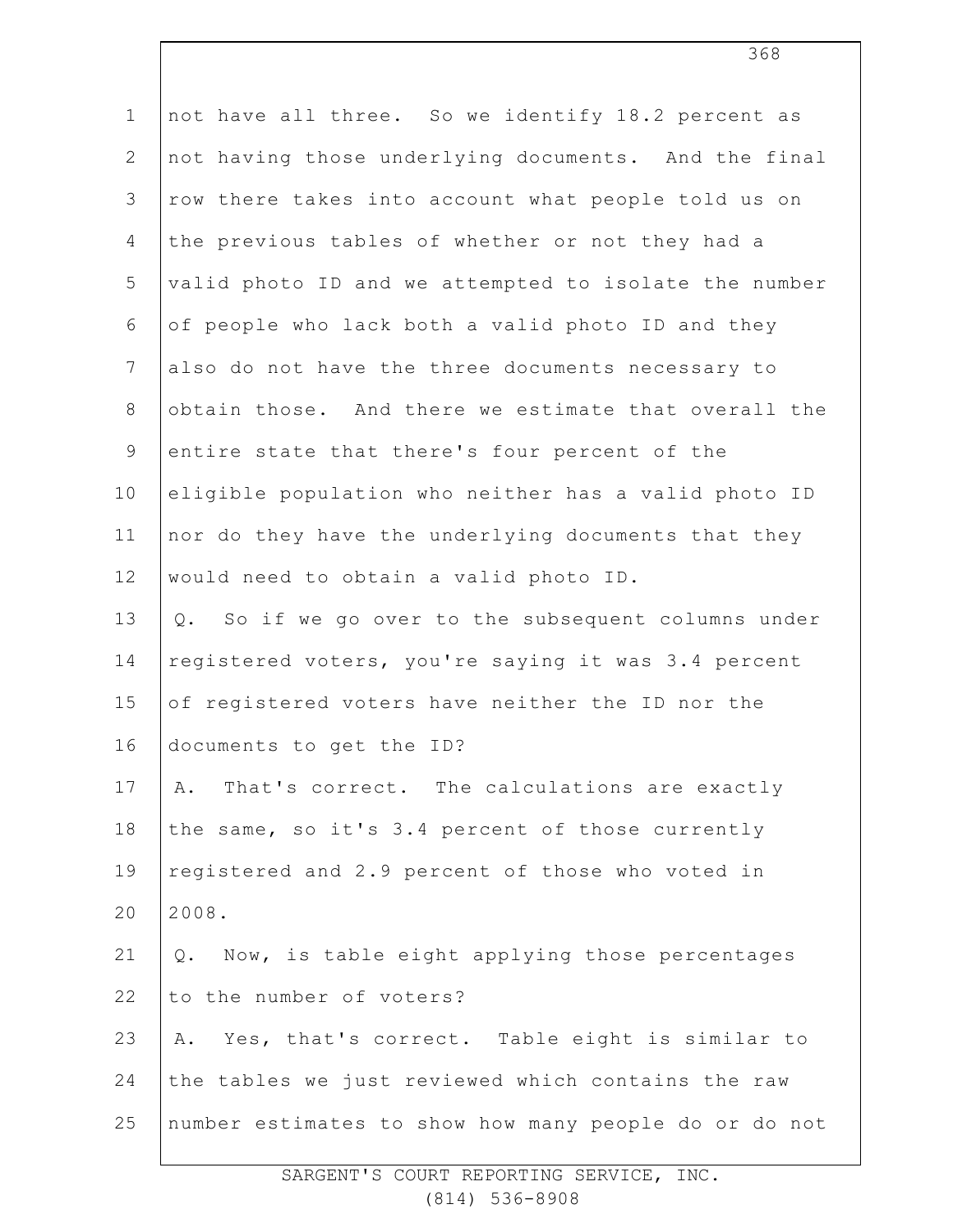| $\mathbf 1$    | have these different types of documents that they      |
|----------------|--------------------------------------------------------|
| $\mathbf{2}$   | would need to obtain a valid photo ID.                 |
| 3              | So as far as eligible voters the number of<br>Q.       |
| $\overline{4}$ | eligible voters who don't have valid photo ID and the  |
| 5              | three required documents is what?                      |
| 6              | The number of people who lack the documents and<br>Α.  |
| $\overline{7}$ | also lack a valid ID is 379,009, which you can see     |
| $8\,$          | there at the very bottom column. The number just       |
| $\mathsf 9$    | above that, 1.7 million, indicates the overall number  |
| 10             | of people who do not have all three of those           |
| 11             | documents.                                             |
| 12             | But that number includes people who may have ID?<br>Q. |
| 13             | That's correct. That includes people who may<br>Α.     |
| 14             | have photo ID. And the number below it are just the    |
| 15             | people that have none, they do not have a valid photo  |
| 16             | ID and they also do not have the documents required    |
| 17             | to obtain a valid photo ID.                            |
| 18             | So going over to the next column that would be<br>Q.   |
| 19             | 280,000 registered voters have neither ID nor the      |
| 20             | documents to obtain it?                                |
| 21             | That's correct. 280,000 registered voters and<br>Α.    |
| 22             | 174,000 people who voted in 2008 do not have a valid   |
| 23             | photo ID nor do they have all three of the necessary   |
| 24             | documents that they would need to obtain a valid       |
| 25             | photo ID.                                              |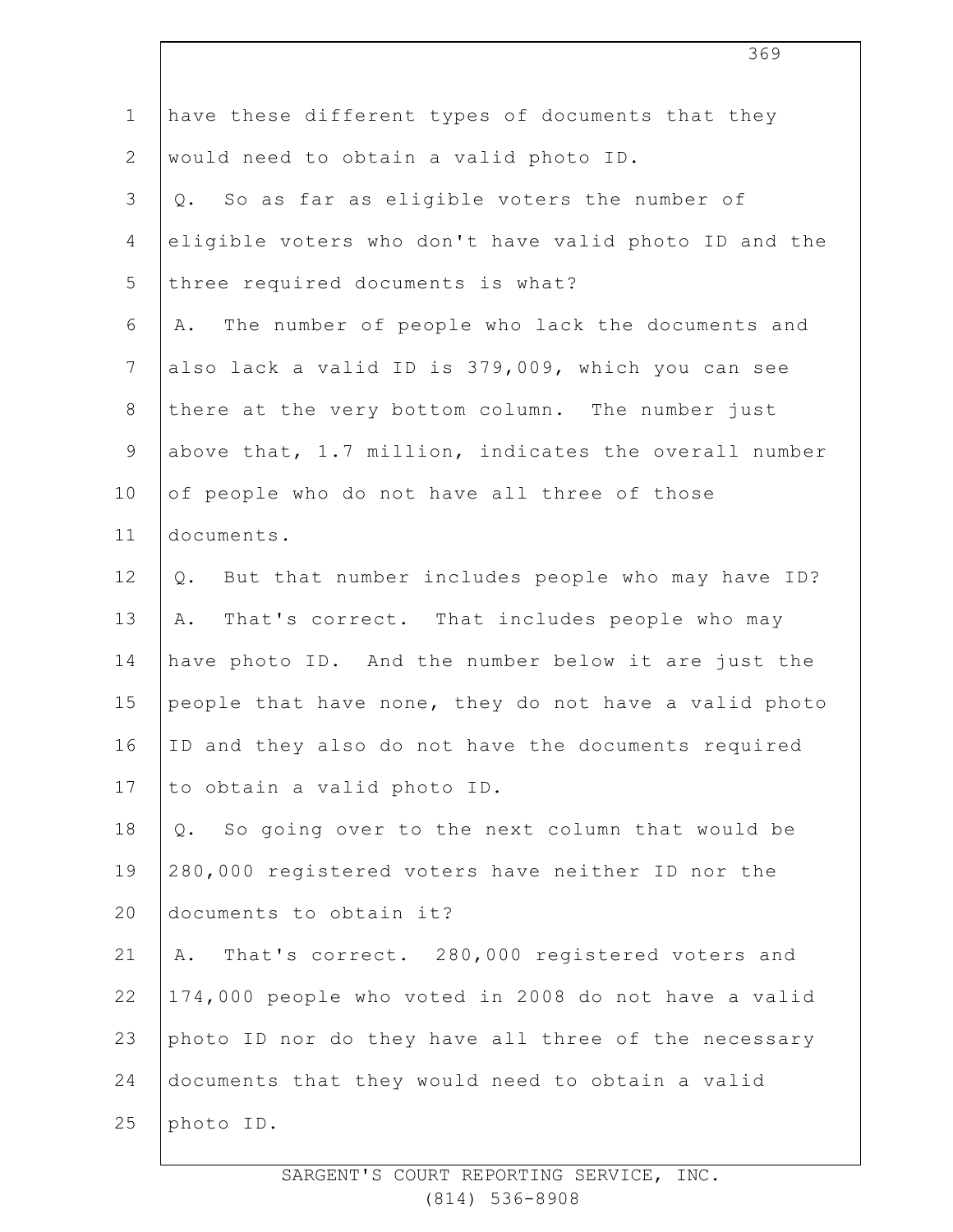| $\mathbf 1$    | Now, there's a fourth column on these two<br>Q.       |
|----------------|-------------------------------------------------------|
| $\mathbf{2}$   | charts. Can you explain that fourth column, please?   |
| 3              | Yes, this is how we arrived at those numbers we<br>Α. |
| $\overline{4}$ | were just talking about. But we also looked at most   |
| 5              | crucially the rates of having these underlying        |
| 6              | documents among those people who previously told us   |
| $7\phantom{.}$ | on the other questions that they do not have a valid  |
| $8\,$          | photo ID. In my opinion these are the folks who we    |
| $\mathsf 9$    | should have the most concern for because they         |
| 10             | currently do not have a valid photo ID and so we want |
| 11             | to find out, well, do they have the documents they    |
| 12             | need to obtain one.                                   |
| 13             | Q. So explain to us and maybe use the don't have      |
| 14             | column to explain what the numbers are there in table |
| 15             | seven under that fourth column.                       |
| 16             | Sure. So if you look at the category of don't<br>Α.   |
| 17             | have, you can see that among people without a valid   |
| 18             | ID, 16.4 percent do not have proof of citizenship,    |
| 19             | $11.9$ percent $---$ .                                |
| 20             | I'm sorry. Proof of citizenship is primarily a<br>Q.  |
| 21             | birth certificate?                                    |
| 22             | That is copy of birth certificate with raised<br>Α.   |
| 23             | seal or U.S. passport or official naturalization      |
| 24             | certificate for those who are foreign. 16.4 don't     |
| 25             | have that. 11.9 percent do not have their official    |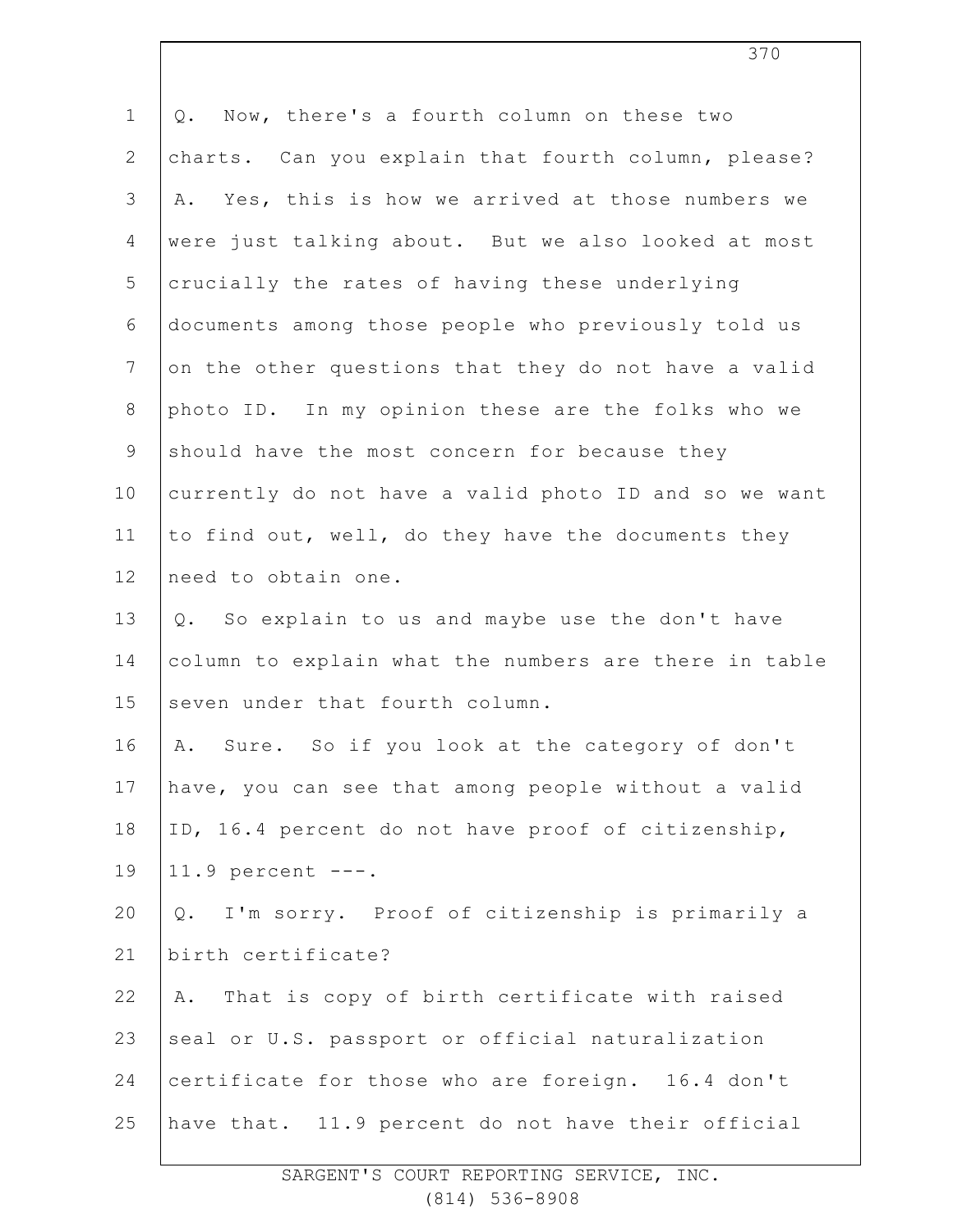| $\mathbf 1$    | Social Security card, and 6.2 percent of them do not    |
|----------------|---------------------------------------------------------|
| $\overline{2}$ | have a proof of address. When we look at the number     |
| 3              | of people who lack one or more of those, because you    |
| $\overline{4}$ | need all three to obtain ID, so we look at the number   |
| 5              | who lack one or more, we find that this group           |
| 6              | particularly is at risk, over a quarter at 27.6         |
| $7\phantom{.}$ | percent of those who don't have an ID do not have an    |
| $8\,$          | ability to get one, an official PennDOT ID.             |
| 9              | So when you go down to table eight in that<br>Q.        |
| 10             | fourth column, that's applying those percentages to     |
| 11             | the totals?                                             |
| 12             | A. That's correct.                                      |
| 13             | So there's 366,000 people who don't have valid<br>$Q$ . |
| 14             | ID or the documents to get that ID?                     |
| 15             | Among those people. That is correct.<br>Α.              |
| 16             | And that would be $---$ am I correct in saying<br>$Q$ . |
| 17             | there's 174,000 people who voted in 2008 who are in     |
| 18             | that category?                                          |
| 19             | That's correct. 174,000 people who indicated<br>Α.      |
| 20             | that they voted in the election, but they do not have   |
| 21             | a valid photo ID and they do not have the necessary     |
| 22             | documents to obtain it.                                 |
| 23             | Let's turn to table nine. What is this?<br>$Q$ .        |
| 24             | Table nine indicates the place of birth among<br>Α.     |
| 25             | the respondents in the survey. This was one of the      |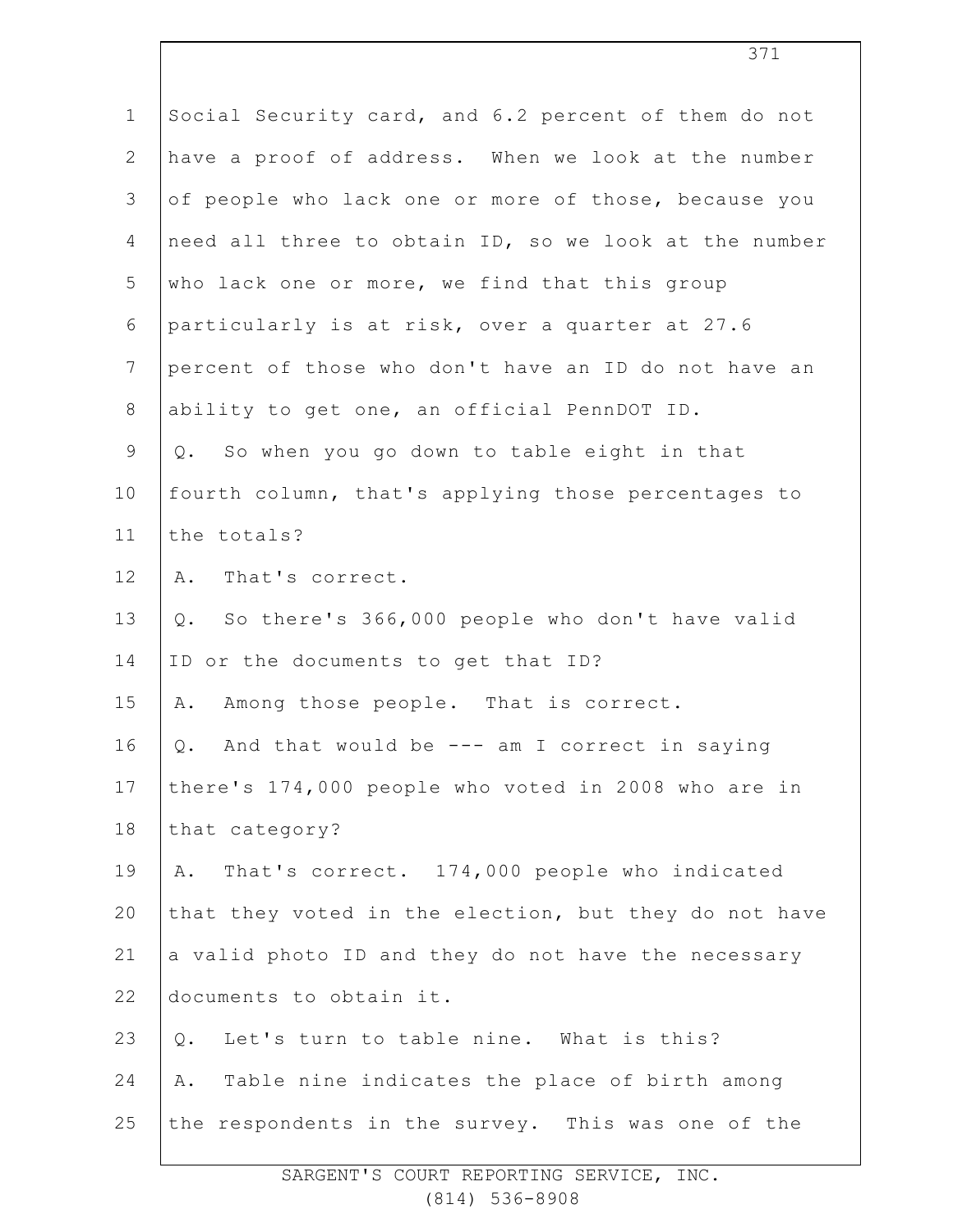| $\mathbf 1$     | questions that was part of the underlying documents    |
|-----------------|--------------------------------------------------------|
| 2               | so that we could determine whether we would ask the    |
| 3               | respondent whether they had a birth certificate from   |
| 4               | the state, whether it was from Puerto Rico or whether  |
| 5               | they had a naturalization certificate.                 |
| 6               | And how are these results important?<br>Q.             |
| $7\phantom{.0}$ | Well, what these results indicate is that across<br>Α. |
| 8               | the board 75 percent of the respondents were born in   |
| $\mathcal{G}$   | the State of Pennsylvania, but that means that 24.6    |
| 10              | percent were born outside the State of Pennsylvania.   |
| 11              | As the birth certificate becomes an important          |
| 12 <sub>2</sub> | document that you would need to obtain in order to     |
| 13              | get a PennDOT ID or other types of ID, there is a      |
| 14              | substantially number of residents of Pennsylvania who  |
| 15              | are eligible to vote who were born outside the State   |
| 16              | of Pennsylvania, and if they don't have those forms    |
| 17              | of citizenship, meaning their official birth           |
| 18              | certificate, they would be needing to interact with    |
| 19              | other state agencies in order to get those documents.  |
| 20              | Q. Let me ask you, are you aware that I guess it       |
| 21              | was during --- may have been during the course of the  |
| 22              | survey, that the Department of State changed the       |
| 23              | process for getting an ID if you're born in            |
| 24              | Pennsylvania?                                          |
| 25              | A. Yes, I've been made aware of that.                  |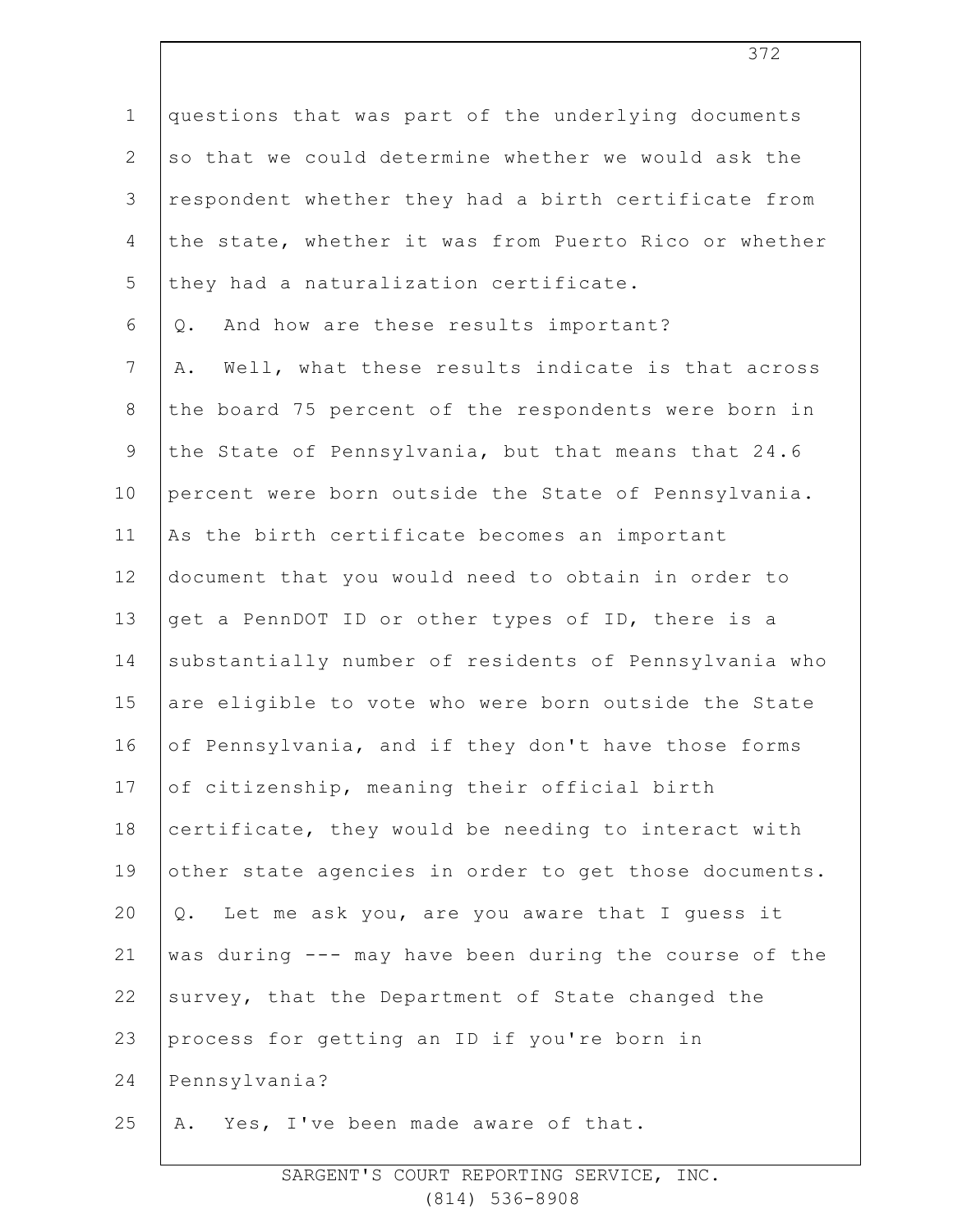| $\mathbf 1$    | And what's your understanding of that?<br>Q.           |
|----------------|--------------------------------------------------------|
| $\mathbf{2}$   | That persons who were born in the State of<br>Α.       |
| 3              | Pennsylvania should be able to have their birth        |
| 4              | certificates verified through some sort of state       |
| 5              | database.                                              |
| 6              | So it makes it easier for people who were born<br>Q.   |
| $\overline{7}$ | in Pennsylvania to produce the ID?                     |
| $8\,$          | Assuming they can find those electronic records,<br>Α. |
| $\mathsf 9$    | then those persons born in the State of Pennsylvania   |
| 10             | would certainly have an advantage if they needed to    |
| 11             | track down their birth certificate than anyone born    |
| 12             | somewhere else.                                        |
| 13             | So do people who are born outside Pennsylvania<br>Q.   |
| 14             | have a disadvantage?                                   |
| 15             | I would say they would have a harder time<br>Α.        |
| 16             | because they would be having to interact with          |
| 17             | additional state agencies across the country and       |
| 18             | perhaps provide other proof of their residence or of   |
| 19             | their birth. In some cases, in some states you         |
| 20             | actually have to show a photo ID in order to go and    |
| 21             | get these other sorts of records. So those who were    |
| 22             | born outside of Pennsylvania, they have many more      |
| 23             | layers of bureaucracy to deal with.                    |
| 24             | And does this process of simplifying the ID<br>Q.      |
| 25             | acquisition for getting ID for Pennsylvania voters,    |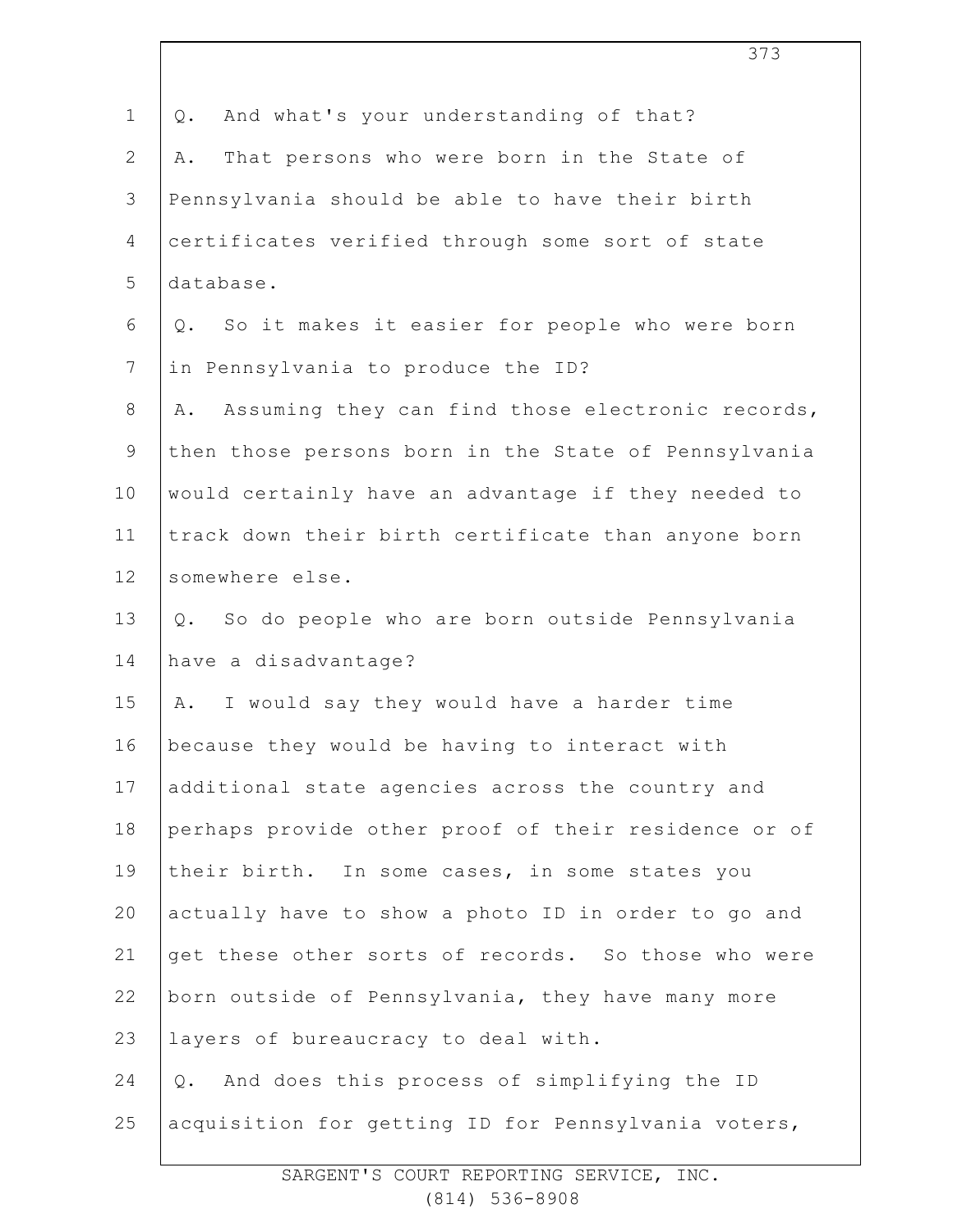| $\mathbf 1$    | does this have a disproportionate affect on different    |
|----------------|----------------------------------------------------------|
| $\mathbf{2}$   | demographic groups?                                      |
| 3              | Yeah, one of the things that we looked at here<br>Α.     |
| $\overline{4}$ | in the bottom half of the table is the place of birth    |
| 5              | by race or ethnicity and the population of the           |
| 6              | eligible voting population in Pennsylvania, and          |
| $7\phantom{.}$ | overall we found that 80 percent of white respondents    |
| $8\,$          | to our survey were born in the State of Pennsylvania,    |
| $\overline{9}$ | but that only 66 percent of the African-American         |
| 10             | respondents were born in the State of Pennsylvania       |
| 11             | and that a very small percentage, only 13 percent, of    |
| 12             | Hispanic respondents were born in the State of           |
| 13             | Pennsylvania. What this indicates to me is that          |
| 14             | African-Americans and Latinos would have a harder        |
| 15             | time being able to produce a birth certificate           |
| 16             | because they have much lower rates of being born in      |
| 17             | the State of Pennsylvania.                               |
| 18             | So this change in the process where people born<br>$Q$ . |
| 19             | in Pennsylvania don't need to show a birth               |
| 20             | certificate has a disproportionate affect on people      |
| 21             | of color?                                                |
| 22             | Yeah, it would disadvantage African-Americans<br>Α.      |
| 23             | and Latinos for sure because they would not have         |
| 24             | their birth certificate pulled up as quickly and         |
| 25             | easily as whites. Whites are much more likely to         |
|                |                                                          |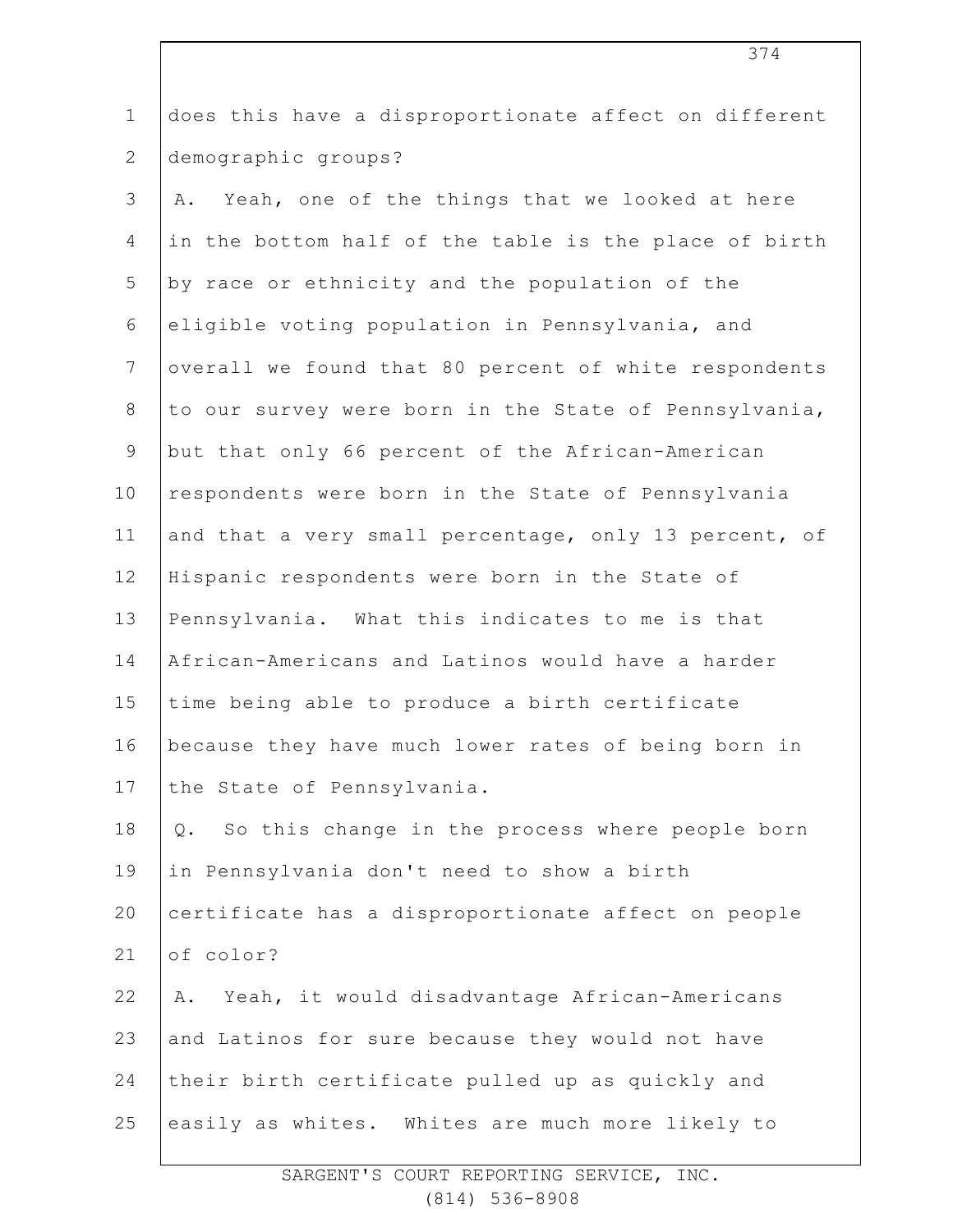| $\mathbf 1$    | have been born in the State of Pennsylvania than          |
|----------------|-----------------------------------------------------------|
| $\overline{2}$ | either of those two minority groups.                      |
| 3              | Let's go to the next tables and we'll go though<br>$Q$ .  |
| 4              | these tables much more quickly now.                       |
| 5              | JUDGE SIMPSON:                                            |
| 6              | Thank you.                                                |
| 7              | ATTORNEY WALCZAK:                                         |
| $8\,$          | I'll take that as a hint, Judge.                          |
| 9              | BY ATTORNEY WALCZAK:                                      |
| 10             | Starting with table ten, what have you done here<br>$Q$ . |
| 11             | now starting with this table?                             |
| 12             | In the remainder of the tables here we now have<br>Α.     |
| 13             | rates of possession among suburbs in the populations,     |
| 14             | you can see the header there. And we've then have         |
| 15             | gone through and replicated the tables that we            |
| 16             | discussed above for different demographic groups.         |
| 17             | Table ten here we're starting with gender and you can     |
| 18             | see by focusing on the last line there, has the valid     |
| 19             | photo ID, non-expired and name conforming.                |
| 20             | I'm sorry. Which line are we talking about<br>Q.          |
| 21             | here?                                                     |
| 22             | The third bold line there, has a valid photo ID.<br>Α.    |
| 23             | That's $---?$<br>$\mathbb Q$ .                            |
| 24             | Α.<br>That's correct.                                     |
| 25             | $\mathbb Q$ .<br>Okay.                                    |
|                |                                                           |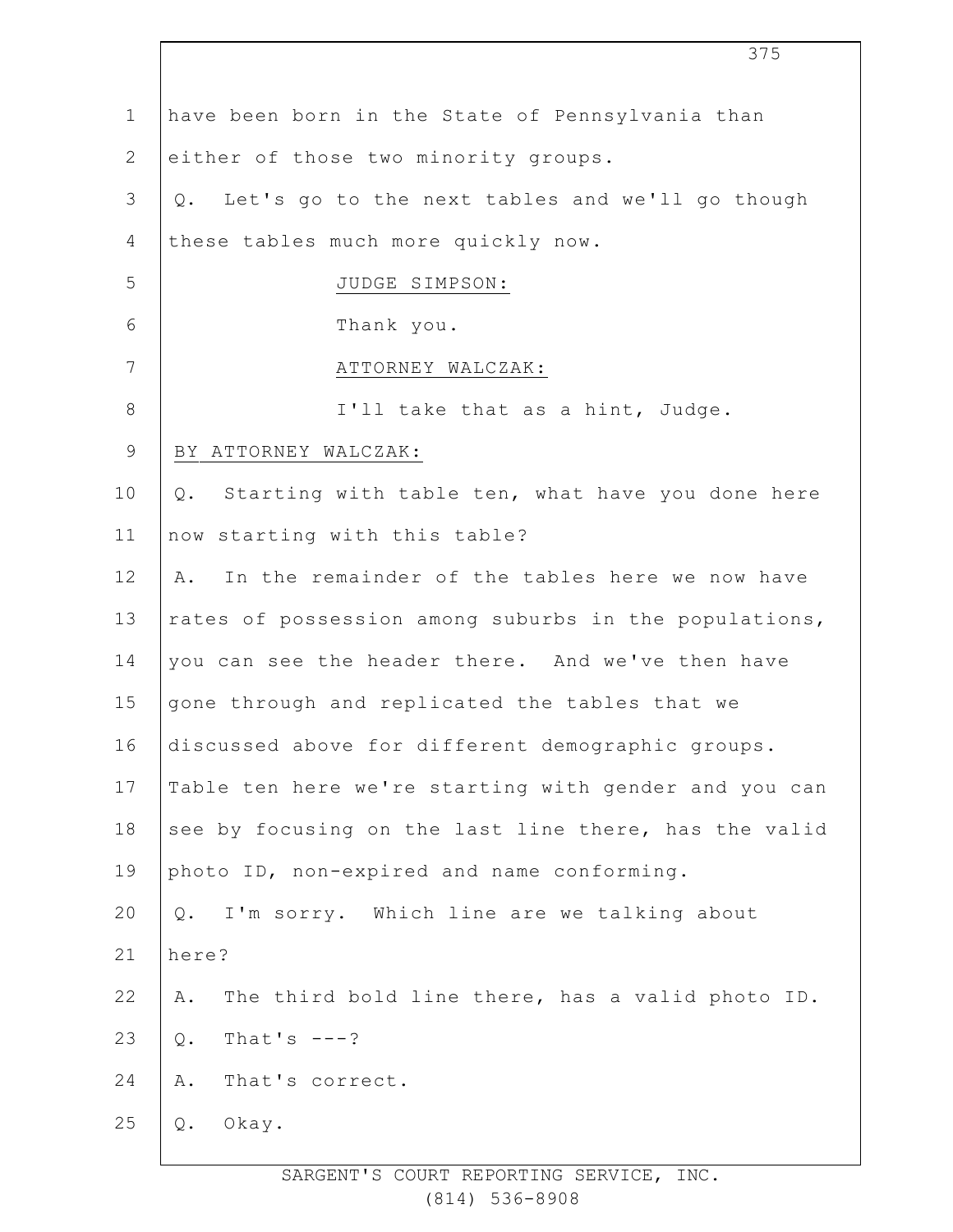| $\mathbf 1$    | That while overall we reported and just<br>Α.         |
|----------------|-------------------------------------------------------|
| $\overline{2}$ | discussed that 14.4 percent of the entire population  |
| 3              | lacks a valid photo ID, this number is significantly  |
| $\overline{4}$ | higher for women, 17.2 percent of women lack a        |
| 5              | non-expired name conforming ID compared to only 11.5  |
| $\sqrt{6}$     | percent of men. So it certainly affects both          |
| $7\phantom{.}$ | genders, but women are more negatively affected by    |
| $\,8\,$        | this law.                                             |
| $\mathsf 9$    | Q. And is that a statistically significant            |
| 10             | difference?                                           |
| 11             | A. Yes, it is. That gap isn't one that wasn't just    |
| 12             | observed, but was statistically different.            |
| 13             | Q. And do you have an opinion as to a cause of        |
| 14             | that?                                                 |
| 15             | A. Yeah. I think for sure we reference it in the      |
| 16             | report that part of this disparity would certainly be |
| 17             | due to the name conforming issue. Women would be      |
| 18             | much more likely than men to have changed their name  |
| 19             | during marriage, and depending on when that name      |
| 20             | change took place, the name on the photo ID may not   |
| 21             | be the same as the name on the voter registration     |
| 22             | records. So that was one particular reason why women  |
| 23             | could be more impacted by this.                       |
| 24             | Let's go to table 11. Is there also a<br>Q.           |
| 25             | difference in --- this looks at possession of the     |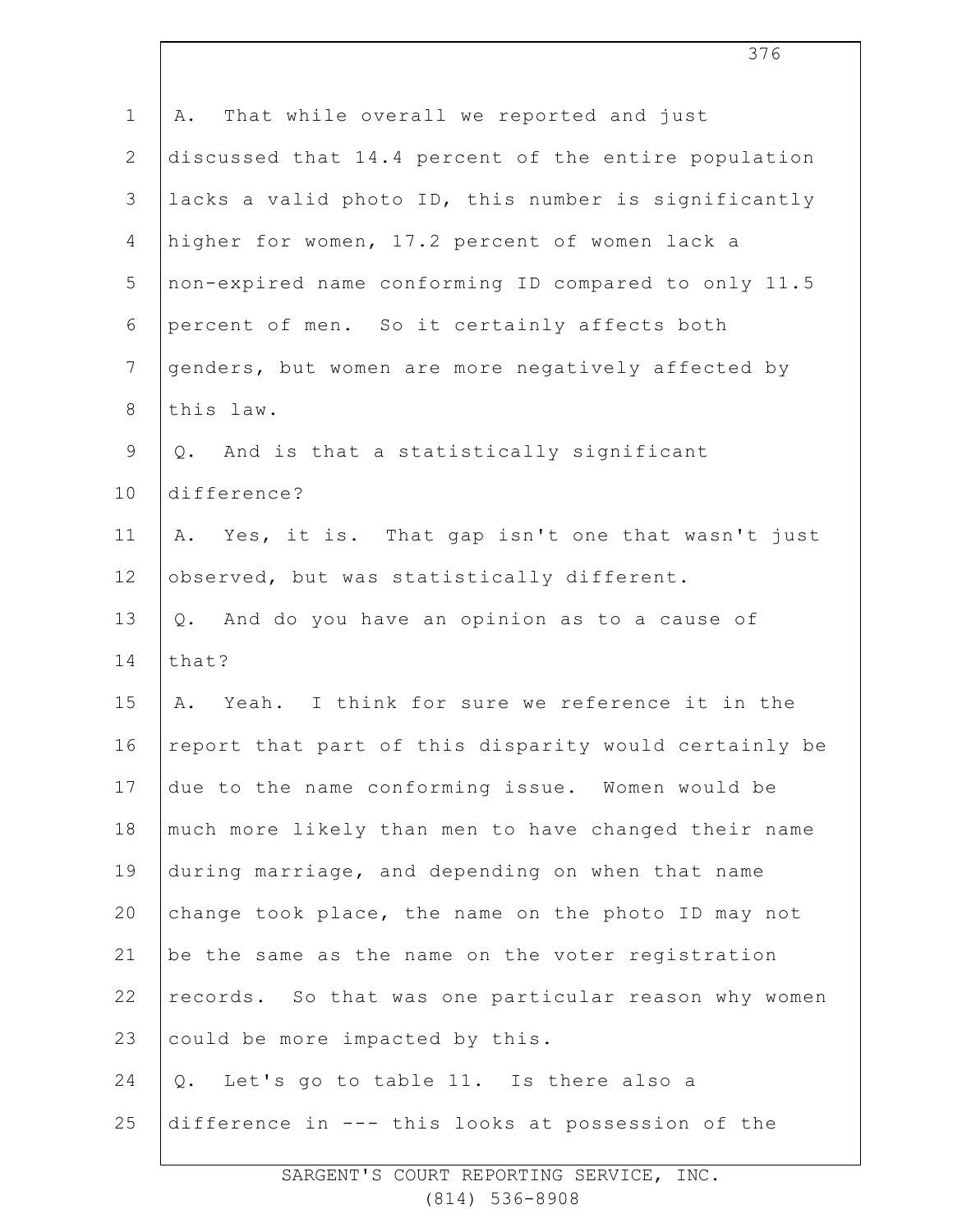| $\mathbf 1$     | underlying documents?                                 |
|-----------------|-------------------------------------------------------|
| $\mathbf{2}$    | Table 11 is still valid photo ID. It's just<br>Α.     |
| 3               | among registered voters. You'll notice a pattern      |
| $\overline{4}$  | throughout in which we first look at the eligible and |
| 5               | then we look at the registered population. In the     |
| 6               | tables we also look at the voting population, but we  |
| $7\phantom{.0}$ | replicate the tables here. But it just demonstrates   |
| $\,8\,$         | that this trend and this difference holds even among  |
| $\mathsf 9$     | registered voters, people who are currently           |
| 10              | registered. Women would be more disadvantaged than    |
| 11              | men according to this.                                |
| 12              | Q. So men --- what's the percentage of men who        |
| 13              | have $---?$                                           |
| 14              | A. Overall, we find that 89 percent of men do have    |
| 15              | a valid photo ID and 11 percent lack. For women we    |
| 16              | find that 85 percent have a valid ID and that         |
| 17              | indicates here that 14.8 percent lack a valid photo   |
| 18              | ID.                                                   |
| 19              | And this is for register voters?<br>Q.                |
| 20              | This is among registered voters.<br>Α.                |
| 21              | Okay. Let's go to the next.<br>Q.                     |
| 22              | Fourteen (14) would be the next subsection of<br>Α.   |
| 23              | demographics. Here on 14 we're examining the rates    |
| 24              | by racial and ethnic groups. And here we find, for    |
| 25              | example, again looking at that third bold face line   |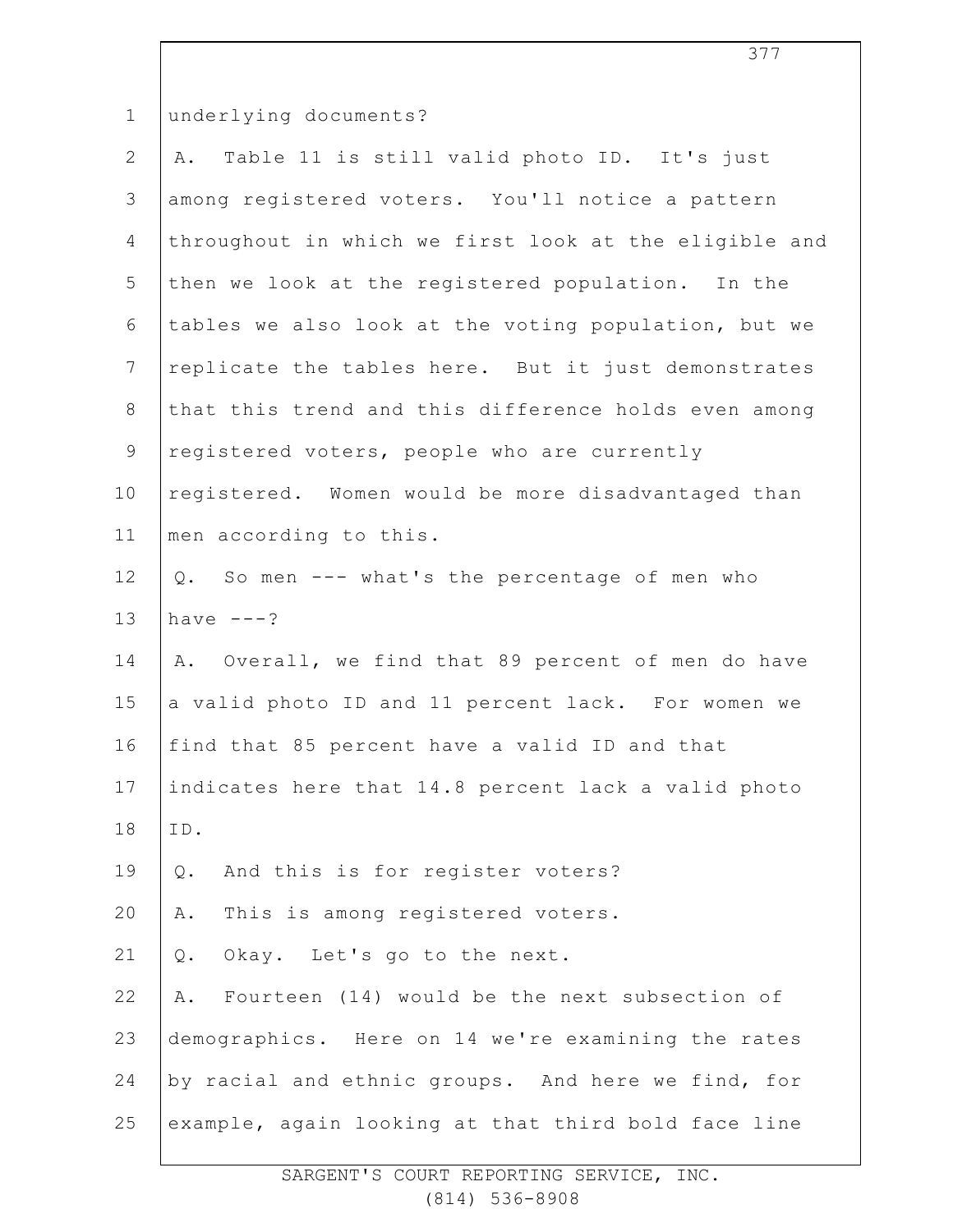| $\mathbf 1$    | that 14.0 percent of whites lack a photo ID. In        |
|----------------|--------------------------------------------------------|
| $\mathbf{2}$   | comparison, 18.3 of Latinos and 24 percent of people   |
| $\mathfrak{Z}$ | of other racial and ethnic groups lack a valid photo   |
| $\overline{4}$ | ID. So again, we find some differences here in terms   |
| 5              | of access among different racial and ethnic groups.    |
| 6              | Okay. Let's go to the next set of tables.<br>Q.        |
| $7\phantom{.}$ | That would be table 18. Here we're looking at<br>Α.    |
| $8\,$          | the rates by age. Once again, if you look at the       |
| $\mathsf 9$    | bottom category there, it has a valid photo ID,        |
| 10             | non-expiring, name conforming. We find variation       |
| 11             | across the different age groups. In particular we      |
| 12             | found that those in the younger cohort, 18 to 34 and   |
| 13             | those in the older cohort, over the age of 75 lack ID  |
| 14             | at higher rates. 17.9 percent of people between 18     |
| 15             | to 34 lack a valid photo ID and 17.8 percent of        |
| 16             | people over the age of 75. That compares say against   |
| 17             | people who are in one of the middle categories, 35 to  |
| 18             | 54 in which only ten percent. So in this case if the   |
| 19             | law were implemented fully, we would expect many,      |
| 20             | many more younger and also older voters would be       |
| 21             | prevented from voting as compared to those in the      |
| 22             | middle age categories.                                 |
| 23             | So it has a disproportionate impact on the young<br>Q. |
| 24             | and the old?                                           |
| 25             | Yes.<br>Α.                                             |
|                |                                                        |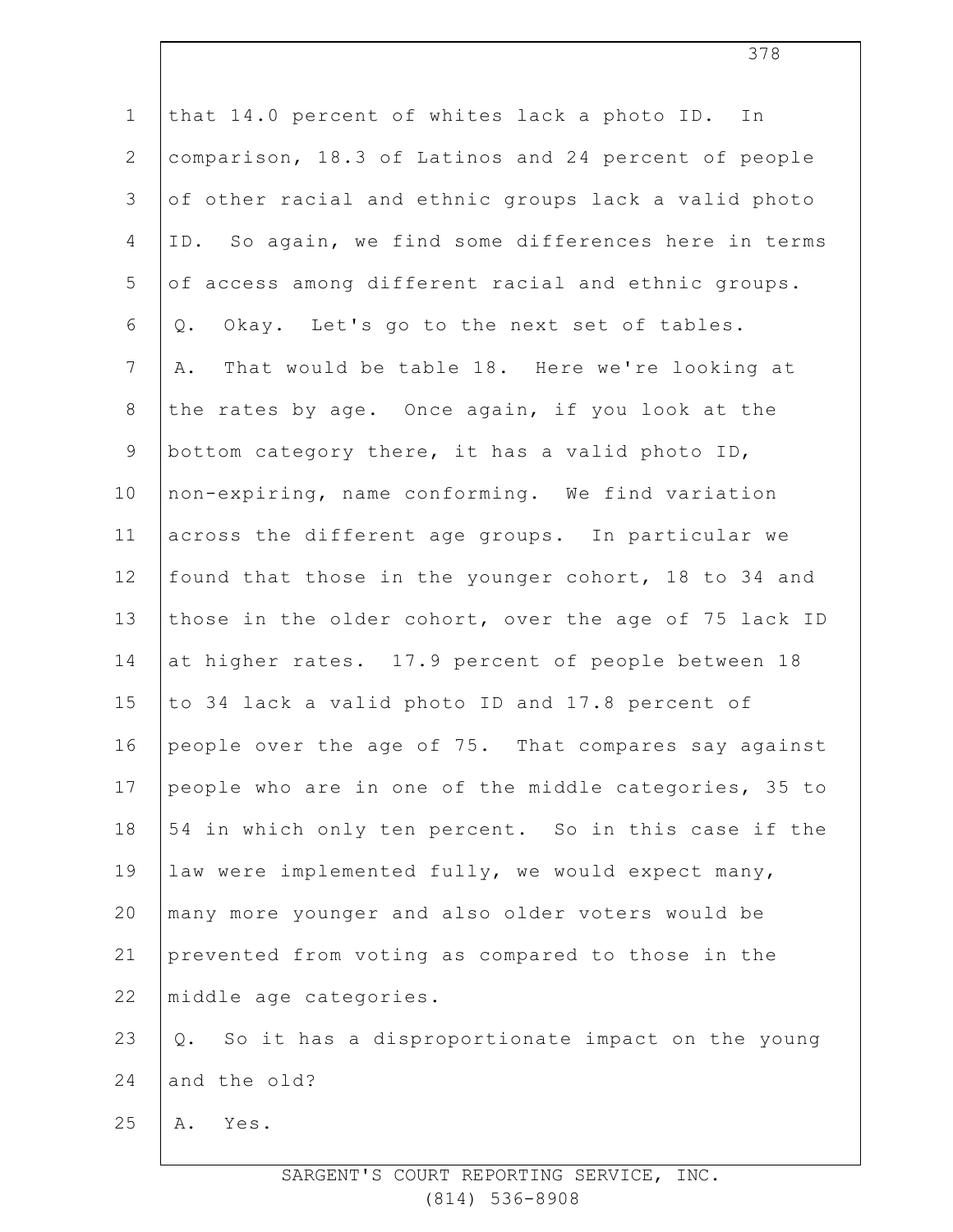| Let's go on to the next set of categories.<br>Q.      |
|-------------------------------------------------------|
| Next is education on table 22.<br>Α.                  |
| What do you find about education?<br>$Q$ .            |
| Here on education we find a similar strong<br>Α.      |
| relationship between levels of education and access   |
| to rates of valid photo ID. For example, among those  |
| who have not completed their high school degree, 18.5 |
| percent do not have a valid photo ID. In contrast     |
| those who are college graduates, only 8.3 percent     |
| lack a valid photo ID. So this difference of ten      |
| percentage points is quite substantial and would      |
| indicate to us that those residents of Pennsylvania,  |
| those eligible voters who don't have a high school    |
| diploma or in the lower educational bracket would be  |
| much more severely affected by this law than those    |
| with a college degree and would be slightly more      |
| likely to navigate to be able to vote.                |
| Okay. Let's go to the next set.<br>Q.                 |
| The next set is table 26 where we have our<br>Α.      |
| results broken out by income categories. Here we      |
| find again a similar trend where people who live in   |
| households with less than \$20,000 of annual income,  |
| 22 percent lack an accepted photo identification, and |
| as you go into the higher income categories, you see  |
| that that possession rate goes down to 8.2 percent of |
|                                                       |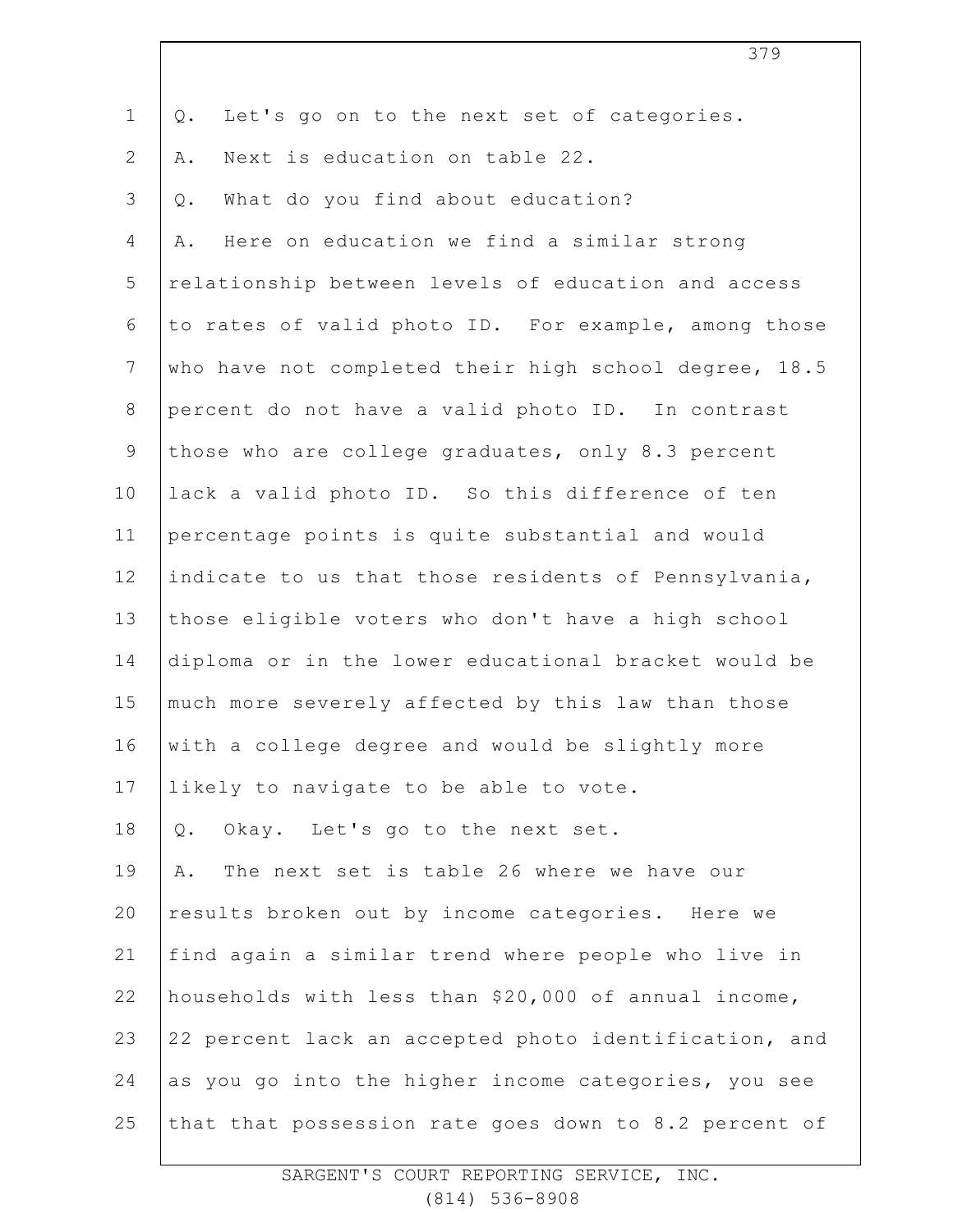| $1\,$          | people over \$80,000 in income who lack, so it's over |
|----------------|-------------------------------------------------------|
| $\mathbf{2}$   | double the affect here. Twenty-two (22) percent of    |
| 3              | the lowest income households lack a valid photo ID    |
| $\overline{4}$ | compared only 8.2 percent of the highest income       |
| 5              | households.                                           |
| 6              | Q. All right. Next?                                   |
| $\overline{7}$ | Next, we have broken out the results by access<br>Α.  |
| $\,8\,$        | to transportation. We discussed --- and this is       |
| $\mathsf 9$    | table 30. We had discussed this previously when       |
| 10             | talking about the questions that appear in the        |
| 11             | demographic section and that we asked people about    |
| 12             | whether or not they have regular access to a car,     |
| 13             | whether they don't have access to a car, but they     |
| 14             | have some other type of transportation that is        |
| 15             | reliable, or whether they have no access to           |
| 16             | transportation at all. And here we can see very       |
| 17             | large differences in the rates of possession, that is |
| 18             | among people who have access to a car, 11.1 percent   |
| 19             | lack a valid photo ID. Among people who don't have a  |
| 20             | car $---$ .                                           |
| 21             | Q. I'm sorry. Just so I understand, so people who     |
| 22             | have access to a car, 11.1 percent don't have photo   |
| 23             | ID, don't they have driver's licenses?                |
| 24             | Well, you can see here in the table above that<br>Α.  |
| 25             | they're more likely to have driver's licenses than    |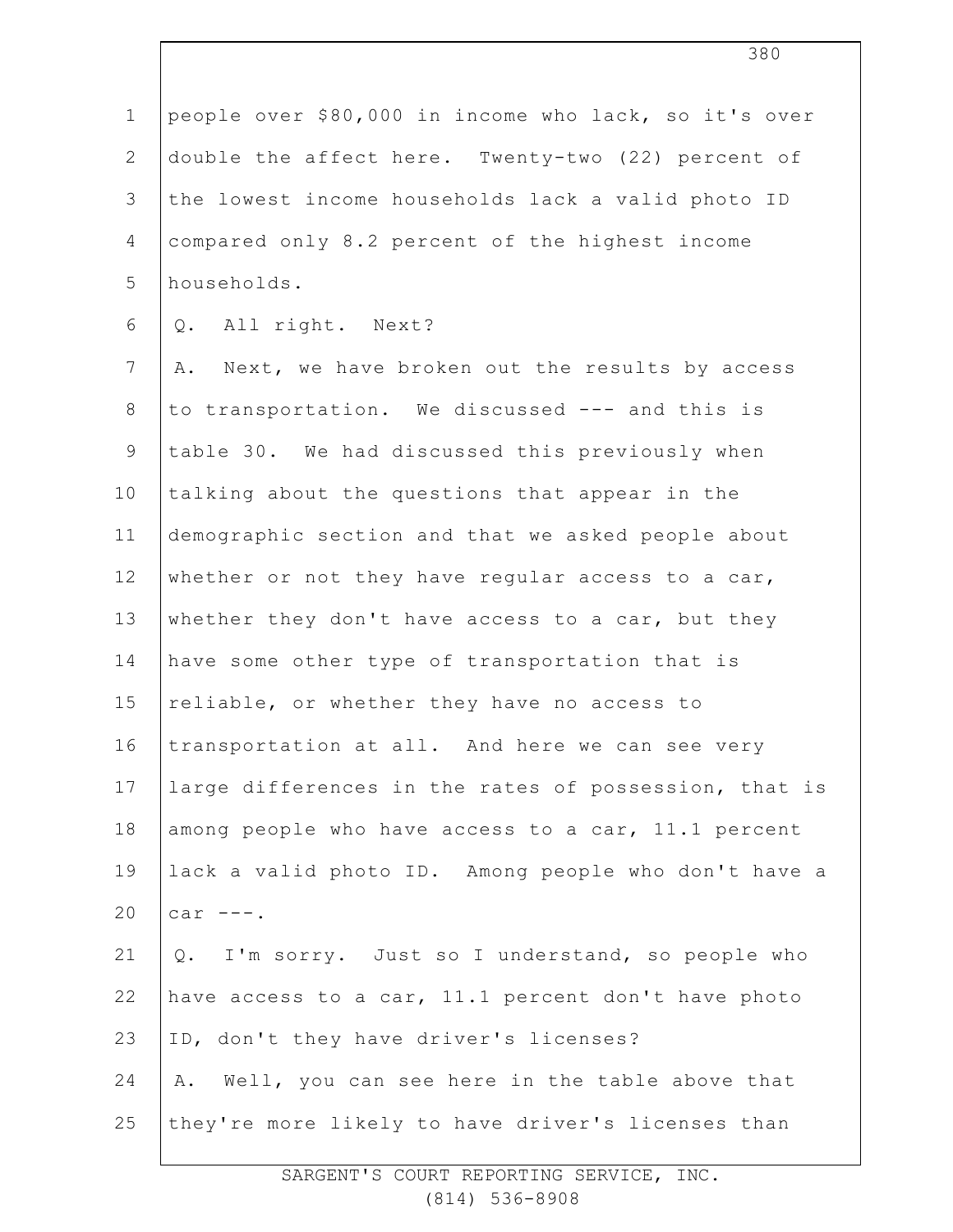1 2 3 4 5 6 7 8 9 10 11 12 13 14 15 16 17 18 19 20 21 22 23 24 25 any of the other categories, but even there not everyone has a driver's license which is currently up to date and perhaps has been name conforming. It could be that their parents or sibling in their household have the car. The question was whether or not they had access to a car, whether it was them or someone in their household. By comparison 29.7 percent, almost a third of people who don't have access to a car, but they do have other transportation such as they ride the bus, they ride the bike, et cetera, 29.7 do not have a valid photo ID and you can see at the top that the primary reason here is that very small percentage of this population have a driver's license. Only 37.5 percent of people who do not have access to a car have a driver's license. And because that's the main form of identification identified in our survey, these people are particularly at risk because they don't have regular need for ID because ride the bus or take a train or something else, they do not have in many cases the prime ID that would be necessary to vote. And the final column there are people who indicated no, they don't have access to a car nor do they have access to reliable transportation. This is a smaller percentage, but it's an important percentage of the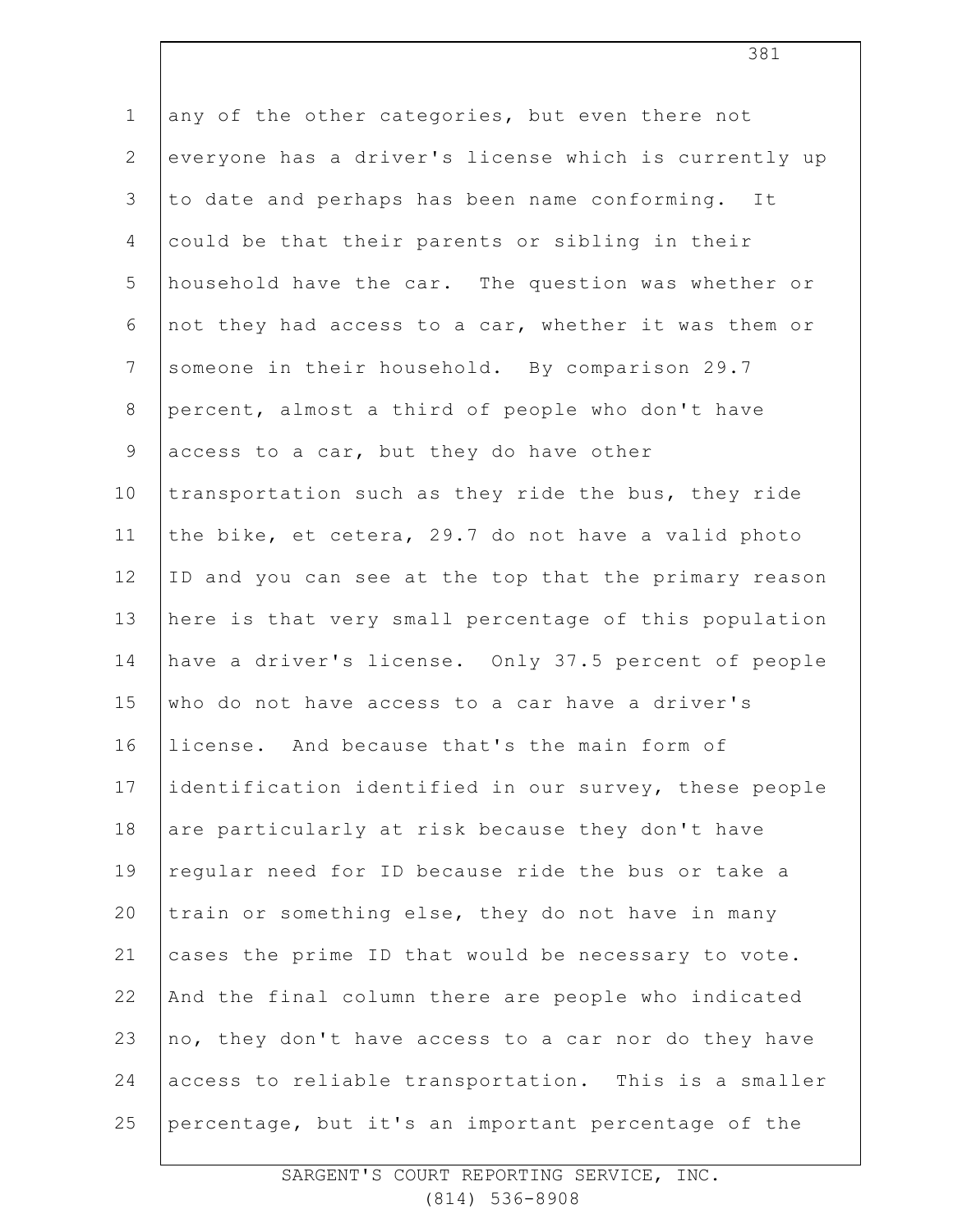| $\mathbf 1$    | population in Pennsylvania and here we find 41.6, a     |
|----------------|---------------------------------------------------------|
| $\mathbf{2}$   | very, very large number, in this group is a special     |
| 3              | disadvantage and they do not have valid photo ID.       |
| 4              | Now, are those people in a particular difficult<br>Q.   |
| 5              | situation in terms of obtaining ID?                     |
| 6              | We would estimate that they look to be. They<br>Α.      |
| $7\phantom{.}$ | don't have the means --- they're telling us they        |
| $8\,$          | don't have a means of transportation. If they are       |
| 9              | going to need to go to some office in order to get      |
| 10             | that, unless it's within walking distance, it would     |
| 11             | create some additional burden for them for sure. And    |
| 12             | I believe the final demographic breakout would          |
|                |                                                         |
| 13             | be $---$ .                                              |
| 14             | I'm sorry. Let me go back to table 26.<br>$Q$ .         |
| 15             | Α.<br>Sure.                                             |
| 16             | You talked about how the rates of people not<br>Q.      |
| 17             | having ID are substantially higher for people making    |
| 18             | less than \$20,000; is that correct?                    |
| 19             | Yes.<br>Α.                                              |
| 20             | Is the problem of people not having ID limited<br>$Q$ . |
| 21             | to low income people?                                   |
| 22             | No, I mean, as you can see from this table there<br>Α.  |
| 23             | are still notable percentages of people in the middle   |
| 24             | income category, 14.6 and 13.8, who lack. And even      |
| 25             | among the highest income earners, 7.1 and 8.2 percent   |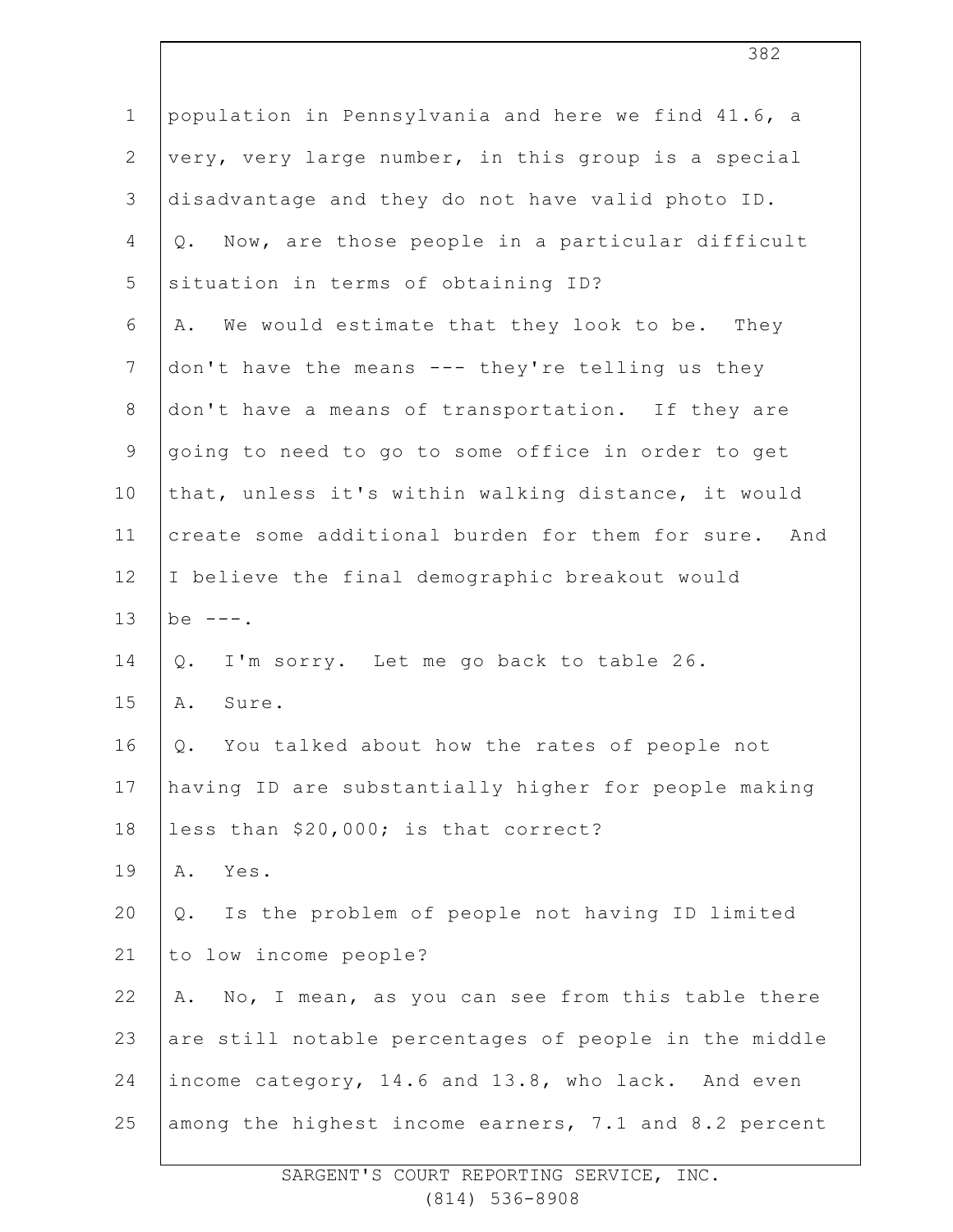| $\mathbf 1$    | continue to lack. The point is that it's especially    |
|----------------|--------------------------------------------------------|
| $\mathbf{2}$   | felt among lower income households, and as part of     |
| 3              | this segmentation portion of our study, we wanted to   |
| 4              | determine not only what percent overall statewide      |
| 5              | lacked, but whether or not this would impact all       |
| 6              | Pennsylvanians equally or certain types of people      |
| $7\phantom{.}$ | because of their characteristics would be more at      |
| $\,8\,$        | risk of being shut down.                               |
| $\mathsf 9$    | All right. Let's go after transportation.<br>Q.        |
| 10             | We were going to going to region, I believe,<br>Α.     |
| 11             | which is table 34.                                     |
| 12             | And what did you find when you looked at it by<br>Q.   |
| 13             | region?                                                |
| 14             | A. Here on region we grouped the state into five       |
| 15             | regions with two urban counties being the highest in   |
| 16             | lacking.                                               |
| 17             | So you're talking about Philadelphia --- explain<br>Q. |
| 18             | the regions for us here.                               |
| 19             | Sure. We have provided five regions. The first<br>Α.   |
| 20             | that's listed there is Philadelphia County. It         |
| 21             | includes the entire county limits of Philadelphia.     |
| 22             | The next is Philadelphia suburbs and that includes     |
| 23             | the counties that are just on the perimeter of         |
| 24             | Philadelphia which are enumerated here. After          |
| 25             | that $---$ .                                           |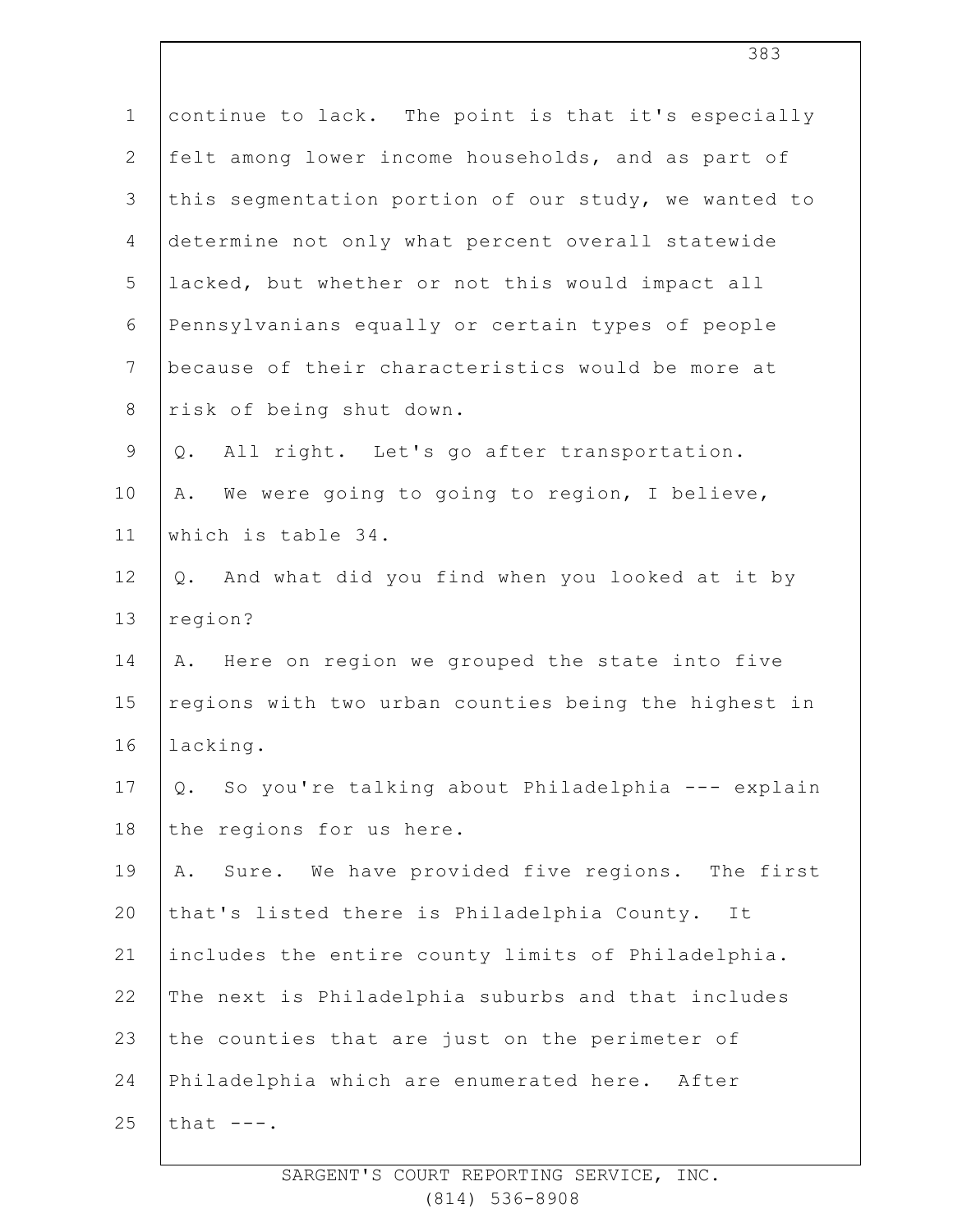|                | 384                                                    |
|----------------|--------------------------------------------------------|
| $\mathbf 1$    | Could you enumerate those for the record?<br>Q.        |
| $\mathbf{2}$   | Sure. That includes Delaware, Bucks, Chester,<br>Α.    |
| 3              | and Montgomery Counties.                               |
| 4              | And then the next $---?$<br>Q.                         |
| 5              | The next is Allegheny where Pittsburgh is and we<br>Α. |
| 6              | include here Allegheny County, so we include the       |
| $7\phantom{.}$ | entire county. We then have an item called the         |
| $8\,$          | northeast and that includes Berks, Carbon, Lehigh,     |
| $\mathsf 9$    | Monroe, Northampton and --- I have no idea how to      |
| 10             | pronounce the last one.                                |
| 11             | Schuylkill.<br>Q.                                      |
| 12             | Schuylkill.<br>Α.                                      |
| 13             | JUDGE SIMPSON:                                         |
| 14             | You're not from around here, are you?                  |
| 15             | In Washington State that would be<br>Α.<br>No.         |
| 16             | Schuylkill (different pronunciation).                  |
| 17             | OFF RECORD DISCUSSION                                  |
| 18             | BY ATTORNEY WALCZAK:                                   |
| 19             | Berks I believe is also B-E-R-K-S, but I think<br>Q.   |
| 20             | we know what you're referring to there. And so now     |
| 21             | let's look at the results, and what did you find in    |
| 22             | terms of rates of people not having IDs by region?     |
| 23             | Sure. So what we found are that the two most<br>Α.     |
| 24             | urban populations here, Allegheny County and           |
| 25             | Philadelphia County, have the highest rates of         |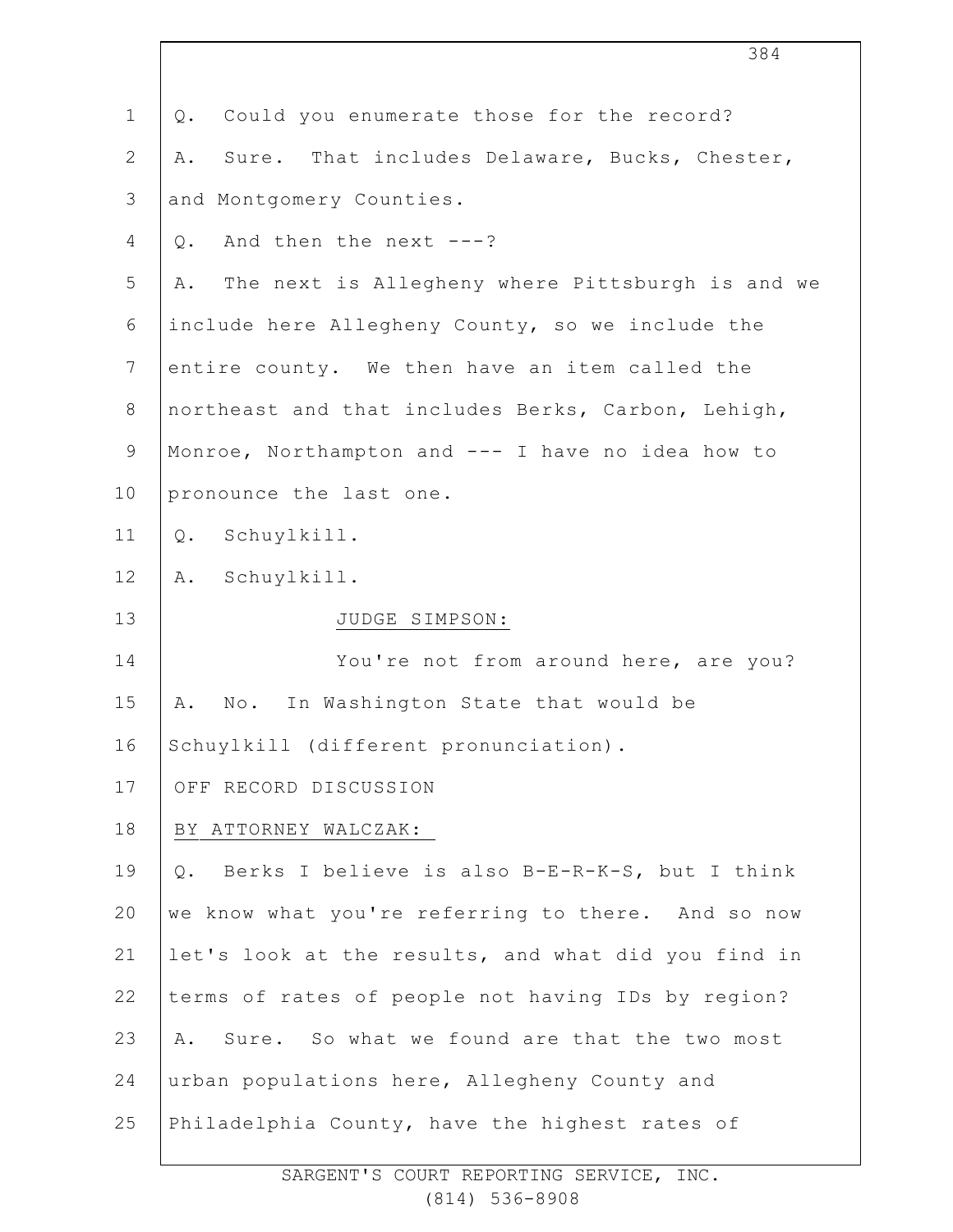| $\mathbf 1$    | lacking photo ID. So a person in these counties        |
|----------------|--------------------------------------------------------|
| $\mathbf{2}$   | would be disproportionately affected by this. In       |
| 3              | Allegheny County 18.7 percent of respondents who       |
| $\overline{4}$ | reside there do not have a valid photo ID as compared  |
| 5              | to say 12.4 percent of people who live in the          |
| 6              | Philadelphia suburbs. Again, that would be income      |
| $7\phantom{.}$ | categories. We don't find a particular region of the   |
| $8\,$          | state in which very few people would be affected.      |
| 9              | Across the state we see double digits of percentages   |
| 10             | of people who would be affected by this law. It just   |
| 11             | happens to be that there's a larger affect in          |
| 12             | Philadelphia and Allegheny County than anywhere else.  |
| 13             | Okay. Next?<br>Q.                                      |
| 14             | That concludes the subgroups, the segmentation<br>Α.   |
| 15             | of how we divided up the demographics and attempted    |
| 16             | to look at how the access to the valid photo ID        |
| 17             | differed amongst different segments.                   |
| 18             | Before we go to knowledge, which would be our<br>Q.    |
| 19             | last section, do you have an opinion as to who will    |
| 20             | be primarily affected by the Pennsylvania voter photo  |
| 21             | ID law?                                                |
| 22             | Yeah, as we review not only in the top half, but<br>Α. |
| 23             | here in the demographic analysis, I think we came      |
| 24             | away with two conclusions. First, that there's         |
| 25             | really no subsegment that has extremely high access    |
|                |                                                        |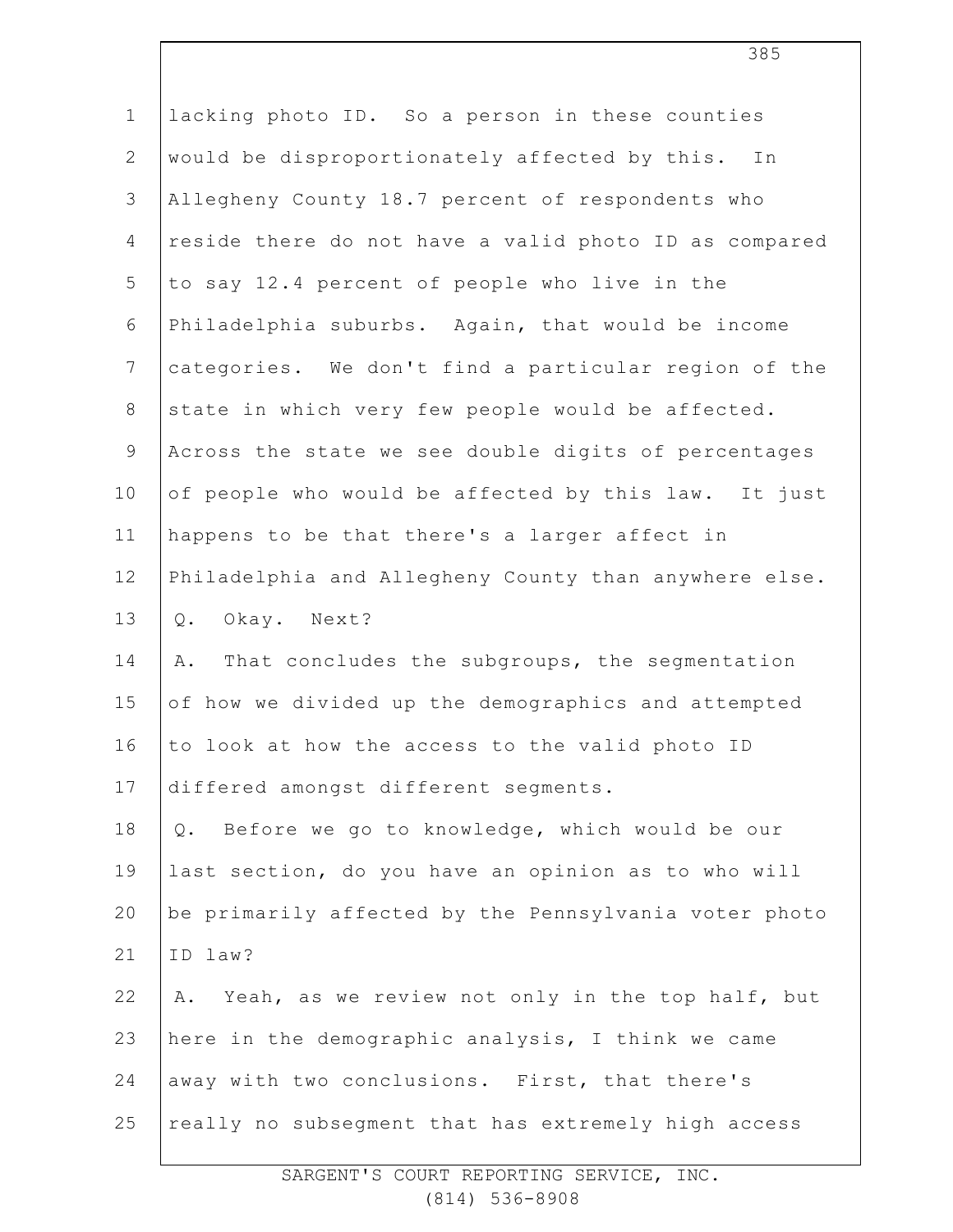| $\mathbf 1$    | rates. We did not find a subgroup in which 99         |
|----------------|-------------------------------------------------------|
| $\overline{2}$ | percent of people would be okay. It certainly         |
| $\mathsf 3$    | affects people of all different walks of life,        |
| 4              | different parts of the state at fairly high rates.    |
| 5              | Where we did find discrepancies we found that it      |
| 6              | tended to be resource related, meaning that people    |
| $7\phantom{.}$ | who have lower income, lower education levels, racial |
| $8\,$          | minorities, young or old were more likely to be       |
| $\mathsf 9$    | affected. And because of the issue that we discussed  |
| 10             | earlier about name change, that women were also more  |
| 11             | likely to be affected by this than men. So while it   |
| 12             | will affect a lot of people throughout the entire     |
| 13             | state across all different walks of life, if          |
| 14             | implemented fully, our estimation is that it will     |
| 15             | have an unequal effect. It means it would affect the  |
| 16             | most the people in the lower socioeconomic brackets   |
| 17             | in Pennsylvania.                                      |
| 18             | JUDGE SIMPSON:                                        |
| 19             | Would you pause for a moment, please?                 |
| 20             | Okay, thank you.                                      |
| 21             | BY ATTORNEY WALCZAK:                                  |
| 22             | Q. All right. There is a little table that we         |
| 23             | skipped back --- it's table two. Go back to table     |
| 24             | two. Can you tell us what table two is?               |
| 25             | Sure. Table two provides a summary of the<br>Α.       |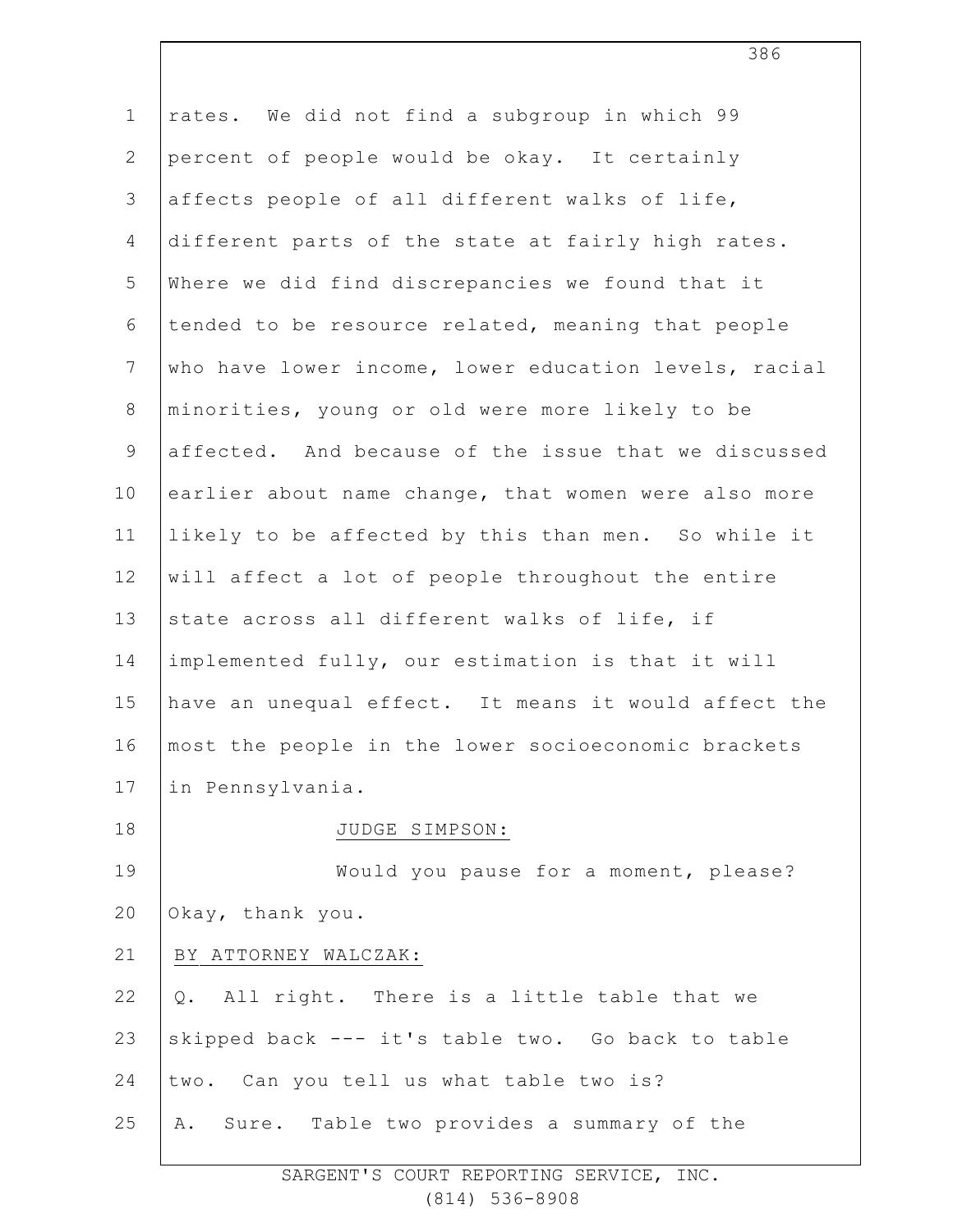| $\mathbf 1$    | results to our questions on the survey as to whether  |
|----------------|-------------------------------------------------------|
| $\overline{2}$ | or not the respondents are aware and know of the      |
| 3              | Pennsylvania voter ID law and whether or not they     |
| 4              | believe that they are themselves in compliance with   |
| 5              | the Pennsylvania voter ID law.                        |
| 6              | Okay. Can you go over with us the numbers here<br>Q.  |
| $\overline{7}$ | and the entries? How's this work?                     |
| $8\,$          | Sure. Overall among eligible voters starting in<br>Α. |
| 9              | the first column of table two, we found that 62.7     |
| 10             | percent were aware and said that, yes, they knew      |
| 11             | Pennsylvania does have a voter ID law that would      |
| 12             | require voters to show a photo ID before voting in    |
| 13             | person, which indicates that 37.3 percent of all      |
| 14             | respondents were not aware that this law existed.     |
| 15             | The next row under that ---.                          |
| 16             | Q. Let's just play that out to the other two          |
| 17             | columns.                                              |
| 18             | Sure.<br>Α.                                           |
| 19             | Q. What are the numbers for registered voters and     |
| 20             | 2008 voters?                                          |
| 21             | Sure. We found fairly consistent results, only<br>Α.  |
| 22             | slightly higher levers of knowledge of the law among  |
| 23             | registered and natural voters. Among people who are   |
| 24             | registered to vote 65.7 percent were aware and 34.3   |
| 25             | percent were not aware of the law. And among people   |
|                |                                                       |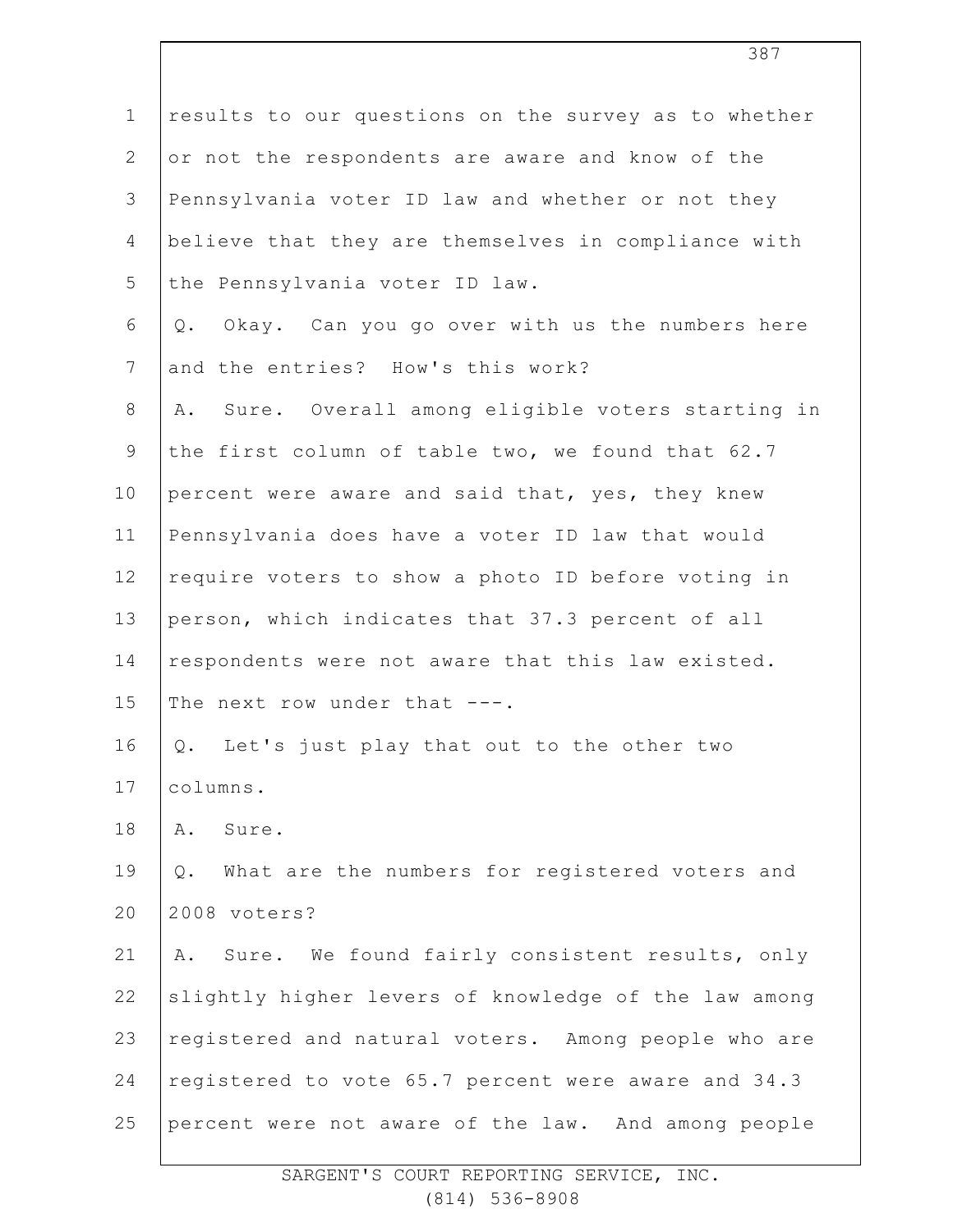| $\mathbf 1$   | who actually voted in 2008, a very similar rate, 65.8  |
|---------------|--------------------------------------------------------|
| $\mathbf{2}$  | percent of those people said they were aware of the    |
| 3             | law and 34.2 percent of people were not aware of the   |
| 4             | law.                                                   |
| 5             | Q. So these were people who didn't know that           |
| 6             | Pennsylvania had passed a photo ID law?                |
| 7             | That's correct. They said that they did not<br>Α.      |
| $8\,$         | know. They could've said two possible choices to get   |
| $\mathcal{G}$ | them to the no category. They could have said no,      |
| 10            | Pennsylvania does not have that law, or they could've  |
| 11            | said I don't know, I have not heard and I have no      |
| 12            | idea. So it was both the people who said I don't       |
| 13            | know or people who actually gave the opposite or       |
| 14            | incorrect answer and said no. And among voters we      |
| 15            | found that was 34.2 percent.                           |
| 16            | And when was this law passed?<br>Q.                    |
| 17            | I believe the law was passed in March, in the<br>Α.    |
| 18            | spring this year.                                      |
| 19            | And this survey was taken when?<br>$Q$ .               |
| 20            | The survey was conducted in late June. June<br>Α.      |
| 21            | 21st to July 2nd.                                      |
| 22            | So it's more than three months after the law had<br>Q. |
| 23            | been in effect?                                        |
| 24            | Yes. The law had been in effect. There had<br>Α.       |
| 25            | presumably been discussion and publicy of the law.     |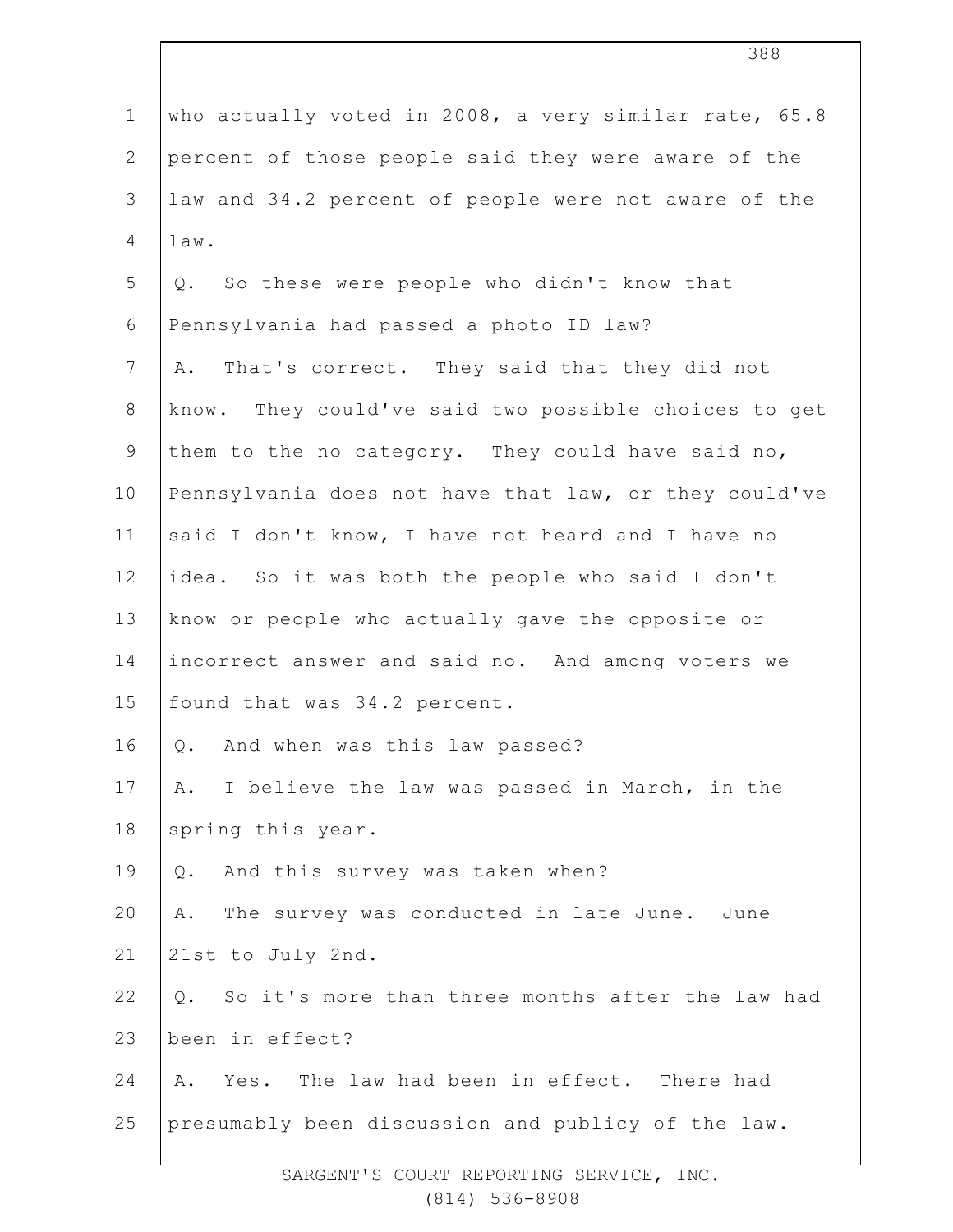| $\mathbf 1$    | It wasn't the case that voters could have not known    |
|----------------|--------------------------------------------------------|
| $\overline{2}$ | that the law was there.                                |
| 3              | What's the next row on table two?<br>$Q$ .             |
| 4              | After that we asked them that if a poll worker<br>Α.   |
| 5              | asked for their official photo ID in Pennsylvania do   |
| 6              | they believe that they currently have a valid photo    |
| $7\phantom{.}$ | ID that they can show to the poll work or if they      |
| 8              | think that they don't and they have to obtain that.    |
| 9              | So what are the results there?<br>Q.                   |
| 10             | Overall we found that 97.8 percent of<br>Α.            |
| 11             | respondents believe that they have a valid photo ID,   |
| 12             | and only 2.2 percent volunteered that they don't       |
| 13             | believe that they have a valid photo ID.               |
| 14             | Q. So of all the eligible voters, almost 98 percent    |
| 15             | believe and thought that they had an ID that they      |
| 16             | could use to vote in November?                         |
| 17             | That's correct. And you can see here that it's<br>Α.   |
| 18             | slightly higher among registered voters and actual     |
| 19             | voters. Among registered voters, 98.8 percent          |
| 20             | believe that they have a valid photo ID that they can  |
| 21             | use to vote. And among 2008 voters, 98.7 percent       |
| 22             | believe that they currently have a valid ID.           |
| 23             | So what is the third row there?<br>Q.                  |
| 24             | The third row, we just isolated those people who<br>Α. |
| 25             | said, yes, I have a valid photo ID. And then we        |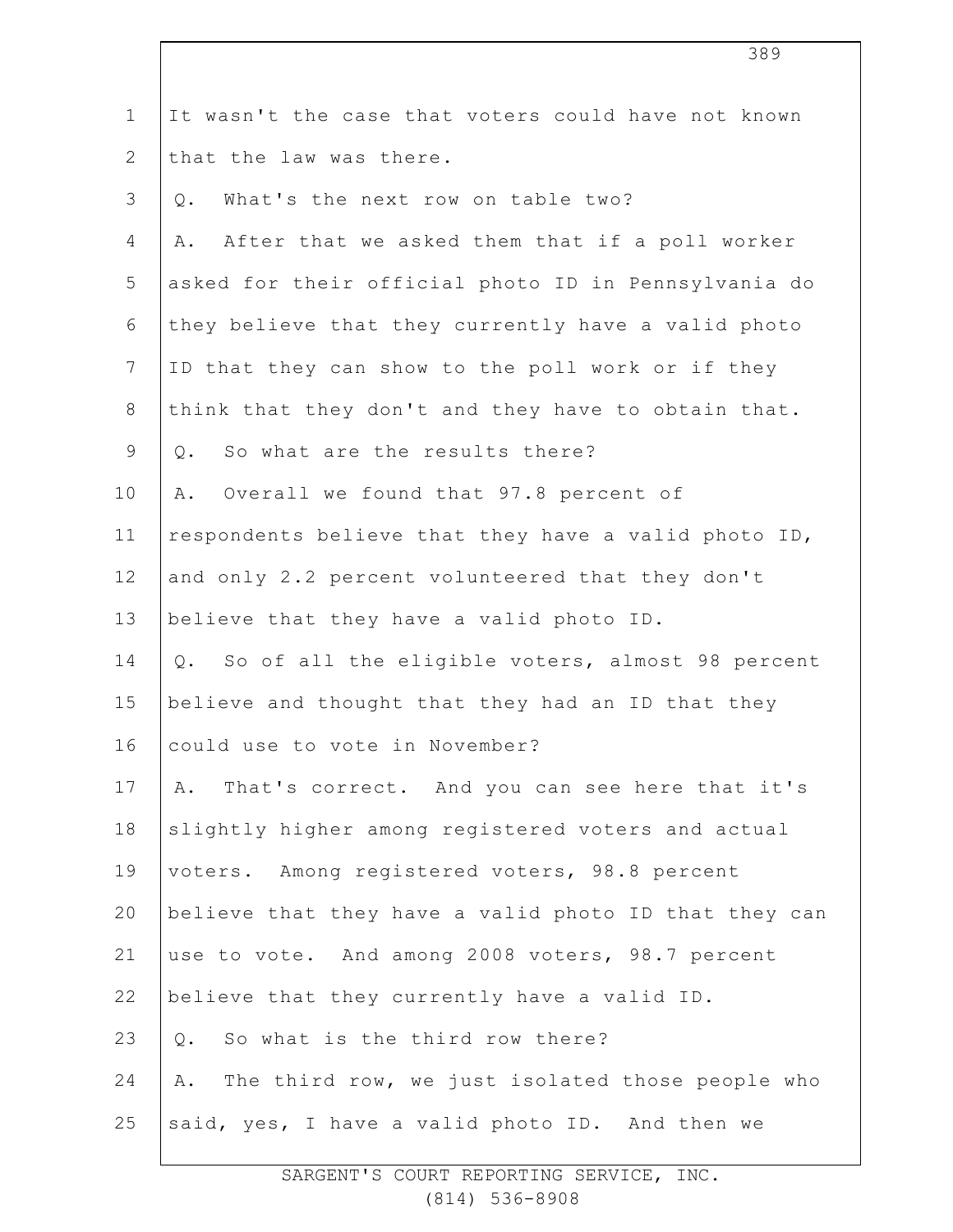| $\mathbf 1$    | looked at their answers to the questions from table   |
|----------------|-------------------------------------------------------|
| $\mathbf{2}$   | one above as to whether or not they actually did have |
| 3              | a valid photo ID and what we found was that 13.1      |
| 4              | percent of the eligible population believe that they  |
| 5              | have a valid photo ID. They told us that, yes, I      |
| 6              | have a valid photo ID that I can use to vote. But     |
| $7\phantom{.}$ | when we asked them questions about the expiration     |
| $8\,$          | date and name conforming and other things, they did   |
| $\mathsf 9$    | not have a valid photo ID. And you can see that that  |
| 10             | is also 12 percent, 12.1 percent of registered voters |
| 11             | who believed they have a valid ID, but they do not.   |
| 12             | And 11.8 percent of people who voted in 2008 are in   |
| 13             | that category that they believe that they have a      |
| 14             | valid photo ID, but in reality they do not.           |
| 15             | So these people are mistaken?<br>Q.                   |
| 16             | Yes, these are people who are mistaken.<br>They<br>Α. |
| 17             | think that they are currently in possession of a      |
| 18             | valid photo ID, but when we query them about the      |
| 19             | types of ID they had, we were able to determine that  |
| 20             | they would not be able to meet the standard.          |
| 21             | What is the significance of the fact that these<br>Q. |
| 22             | people are mistaken?                                  |
| 23             | We think this is a quite significant issue<br>Α.      |
| 24             | related to voter knowledge and misinformation or      |
| 25             | misperception here. And that is that a very large     |
|                |                                                       |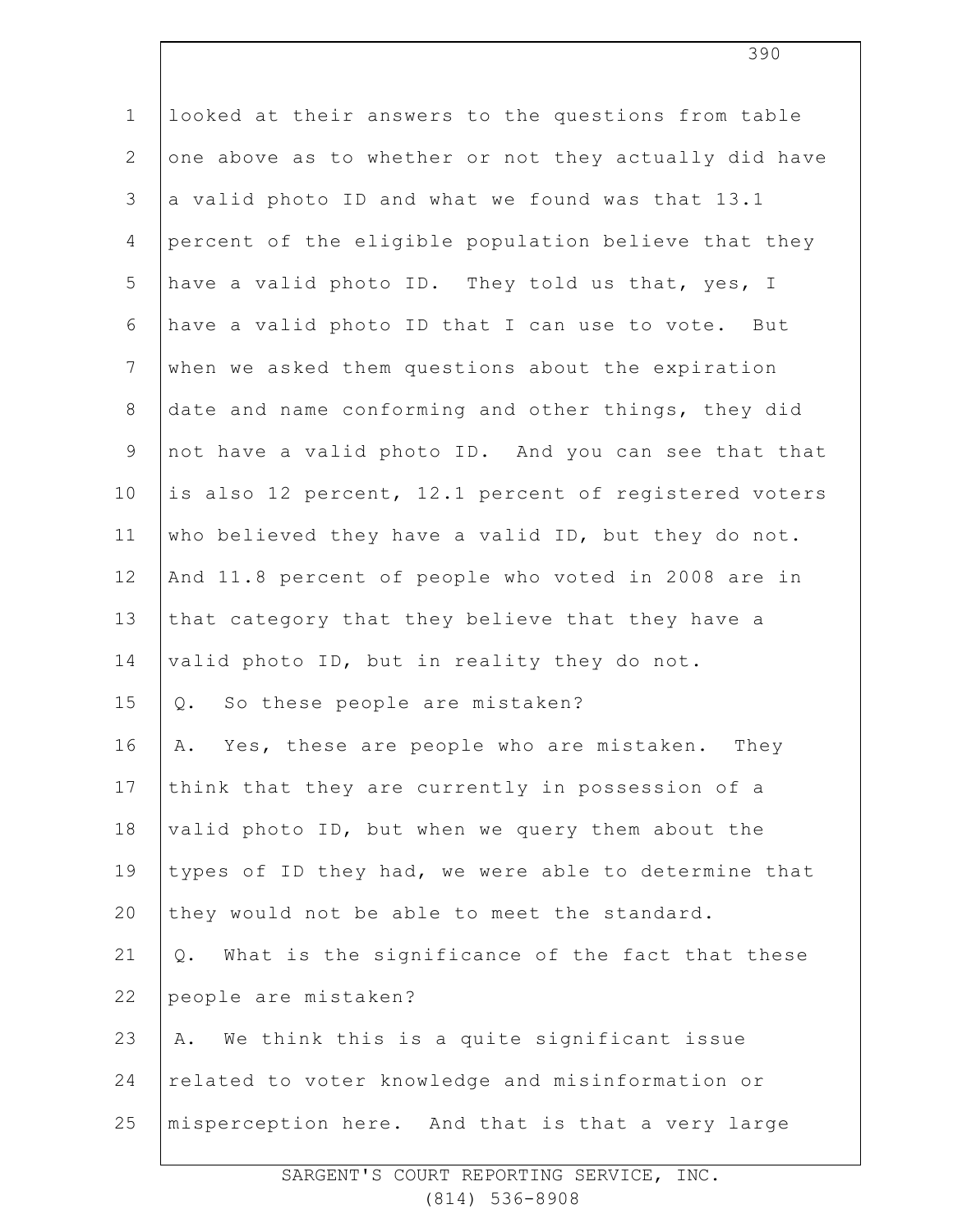| $\mathbf 1$    | percentage of people believe they have the ID and are    |
|----------------|----------------------------------------------------------|
| $\overline{2}$ | mistaken, and if those folks believe that they have a    |
| 3              | valid photo ID, it's quite unlikely or it would be       |
| $\overline{4}$ | very difficult to convince them that they don't          |
| 5              | because they believe that they have a valid photo ID     |
| 6              | and they believe that they can use it for purposes of    |
| $7\phantom{.}$ | voting.                                                  |
| $8\,$          | When and how are those people likely to find out<br>Q.   |
| $\mathsf 9$    | that they have an improper ID?                           |
| 10             | My quess would be that for the majority of them<br>Α.    |
| 11             | that would be when they attempt to vote. These are       |
| 12             | the people who think the ID that they have in their      |
| 13             | wallet or purse or pocket will work for voting and       |
| 14             | they may attempt to vote in a future election and be     |
| 15             | told that that ID is not valid by the poll worker        |
| 16             | because it either has expired or the name doesn't        |
| 17             | conform.                                                 |
| 18             | So what is the significance of the fact that 37<br>$Q$ . |
| 19             | percent of eligible voters don't know about the law?     |
| 20             | I think that's also quite important. This law<br>Α.      |
| 21             | in Pennsylvania would represent a substantial change     |
| 22             | in practice of what the voter experiences when they      |
| 23             | go into a polling place to vote. And over a third at     |
| 24             | 37 percent indicated that they were unaware that this    |
| 25             | law existed and it means that few people --- well, it    |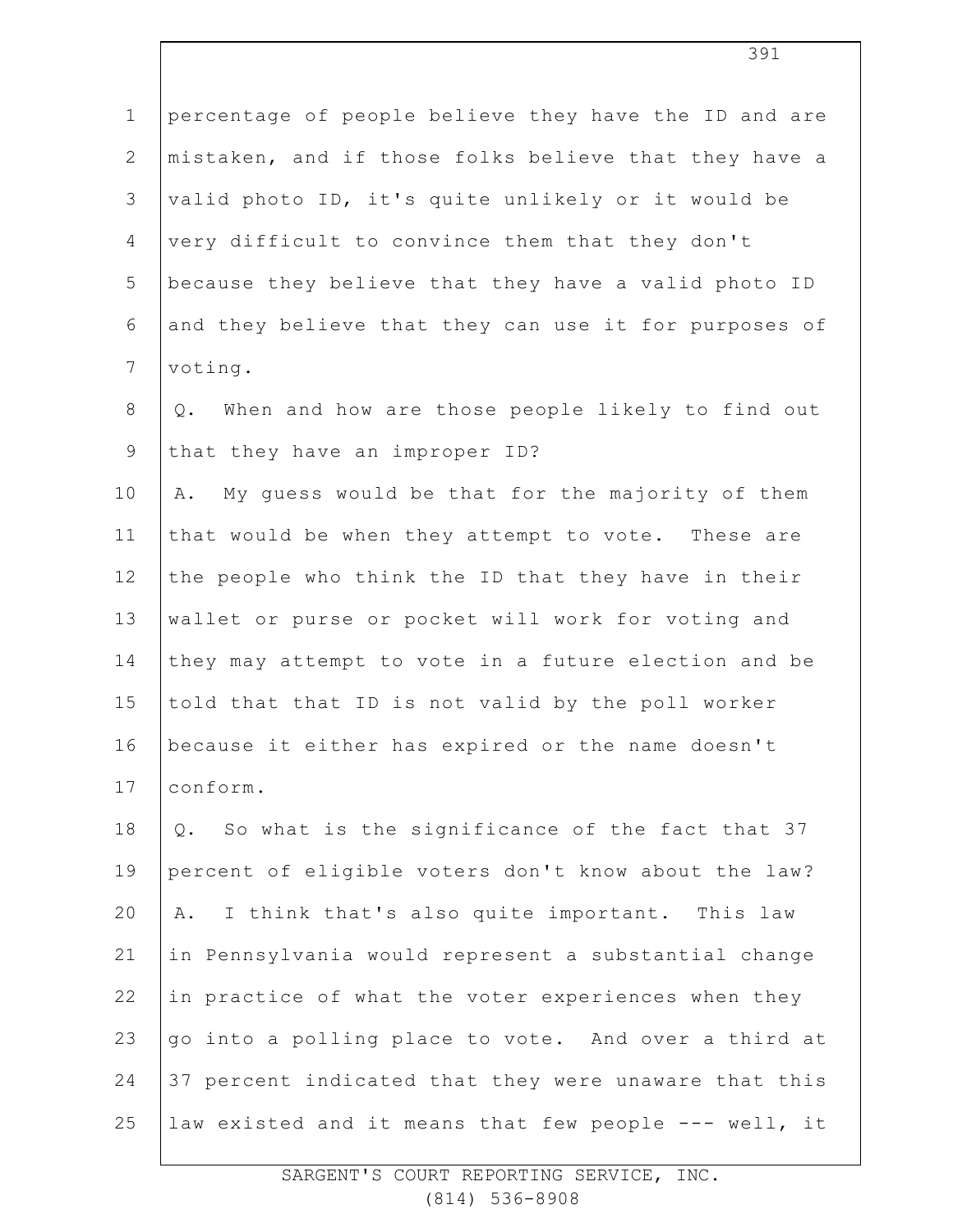| $\mathbf 1$    | means two things. One, for people who don't have the  |
|----------------|-------------------------------------------------------|
| $\overline{2}$ | ID if they're unaware of the law at all, they're      |
| 3              | unlikely to get or take any of the steps that might   |
| $\overline{4}$ | be necessary to get a valid photo ID because they're  |
| 5              | not aware that this law exists. The second is that    |
| 6              | there are people who know that the voter ID law       |
| $7\phantom{.}$ | exists, but they mistakenly believe that they have    |
| $8\,$          | the right credentials and so on both accounts that    |
| $\mathcal{G}$  | public knowledge of the law is a very, very important |
| 10             | aspect.                                               |
| 11             | Q. Let me just --- I want to finish with some         |
| 12             | questions about a new ID. Are you aware that the      |
| 13             | state has announced that they are going to issue and  |
| 14             | allow a new form of photo ID to be used at the polls? |
| 15             | Yes, I read about that.<br>Α.                         |
| 16             | And what's your understanding of that ID?<br>Q.       |
| 17             | I have to say that I don't fully understand<br>Α.     |
| 18             | exactly how it will work yet and who will be          |
| 19             | eligible. The understanding that I have is that if    |
| 20             | you can demonstrate that you don't have the other     |
| 21             | forms of ID and that you're not able to obtain them   |
| 22             | that you might be able to obtain this new ID by still |
| 23             | providing some documents, whether it's address or     |
| 24             | Social Security card or something, and that they      |
| 25             | would then be eligible to go get that ID.             |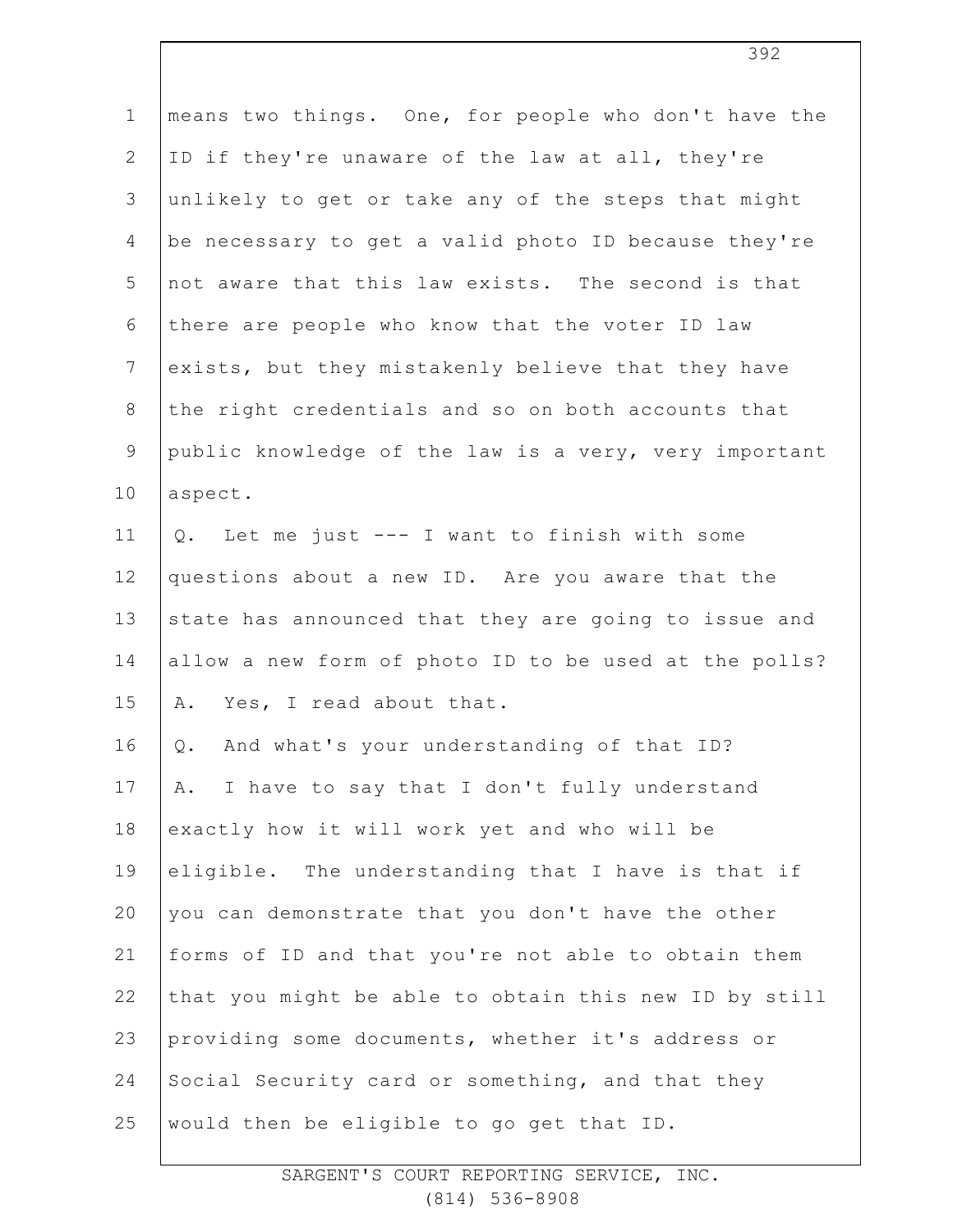1 2 3 4 5 6 7 8 9 10 11 12 13 14 15 16 17 18 19 20 21 22 23 24 25 Q. I want to ask you for your opinions on the likelihood that every voter who does not have a valid form of photo ID will get one of these IDs by the time of the election. All right. So let me ask you, do you have --- given the rates that you found of people who don't have the right kind of ID, do you have an opinion as to whether or not the State of Pennsylvania can give assurance that all of the folks who don't have ID will have that ID on election day? A. I think that it would be almost impossible for anyone to give that assurance for two reasons. One is that there still are a large number of people in the survey who not only lack the ID, but they lack the necessary documents to obtain an ID and there are still people who are not going to be able to demonstrate their proof of address or provide a Social Security number or proof of citizenship if they need to obtain a birth certificate from another state. So those people will regardless of the new ID have a very hard time even obtaining that. And the second is that, as we indicated, a very large percentage of people, 97.8, believe that they are in compliance with the law. They believe they have an ID. And also, as we discussed in table three, 98.6 percent of people in Pennsylvania have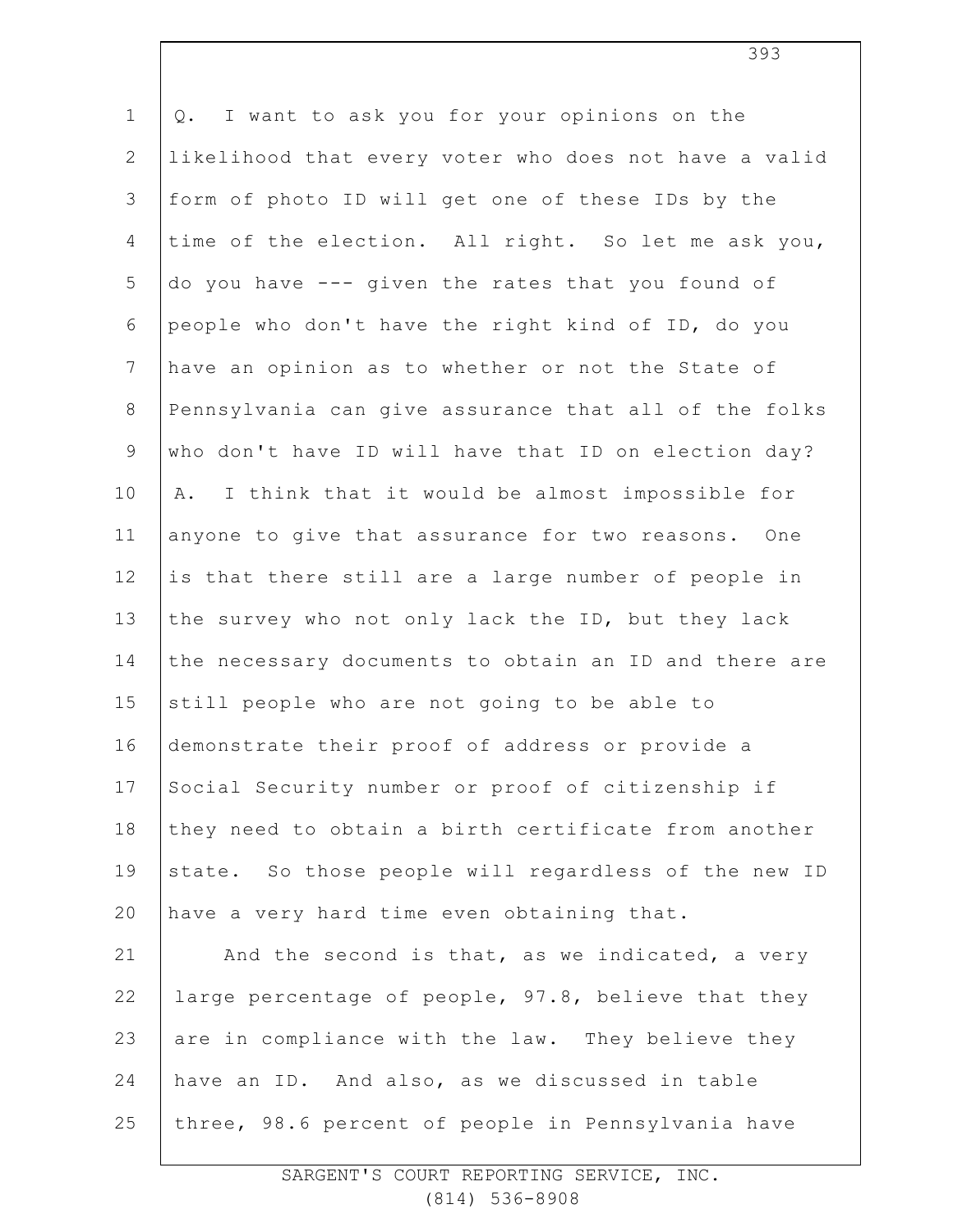| $\mathbf 1$    | some sort of ID. It just isn't up to date and have   |
|----------------|------------------------------------------------------|
| $\mathbf{2}$   | the name conform. So for the average person, they    |
| 3              | do possess some sort of ID card and they do believe  |
| $\overline{4}$ | that that ID card is valid. And so they have no      |
| 5              | reason to go get one of these new IDs or to change   |
| 6              | their ID or anything because as far as they know     |
| $7\phantom{.}$ | they have an ID and they believe that it would work. |
| $\,8\,$        | It would only work if they were specifically         |
| $\mathcal{G}$  | targeting people who lacked all identification       |
| 10             | whatsoever, which was 1.4 percent of the population. |
| 11             | But again, even those people, a large number lack    |
| 12             | the underlying document. So I think it would be      |
| 13             | quite difficult to convince those people who believe |
| 14             | that they're already in compliance that they need to |
| 15             | change.                                              |
| 16             | And do you have an opinion as to whether a<br>Q.     |
| 17             | tremendous education campaign talking about the      |
| 18             | availability of ID that people have to go to PennDOT |
| 19             | to get, that they can get it very easily can assure  |
| 20             | that all voters who don't have proper ID are able to |
| 21             | get it by election day?                              |
| 22             | Yes. What the research generally shows in this<br>Α. |
| 23             | area are that the people who pay the most attention  |
| 24             | to those sorts of public service announcements       |
| 25             | related to voting and elections are people in the    |
|                |                                                      |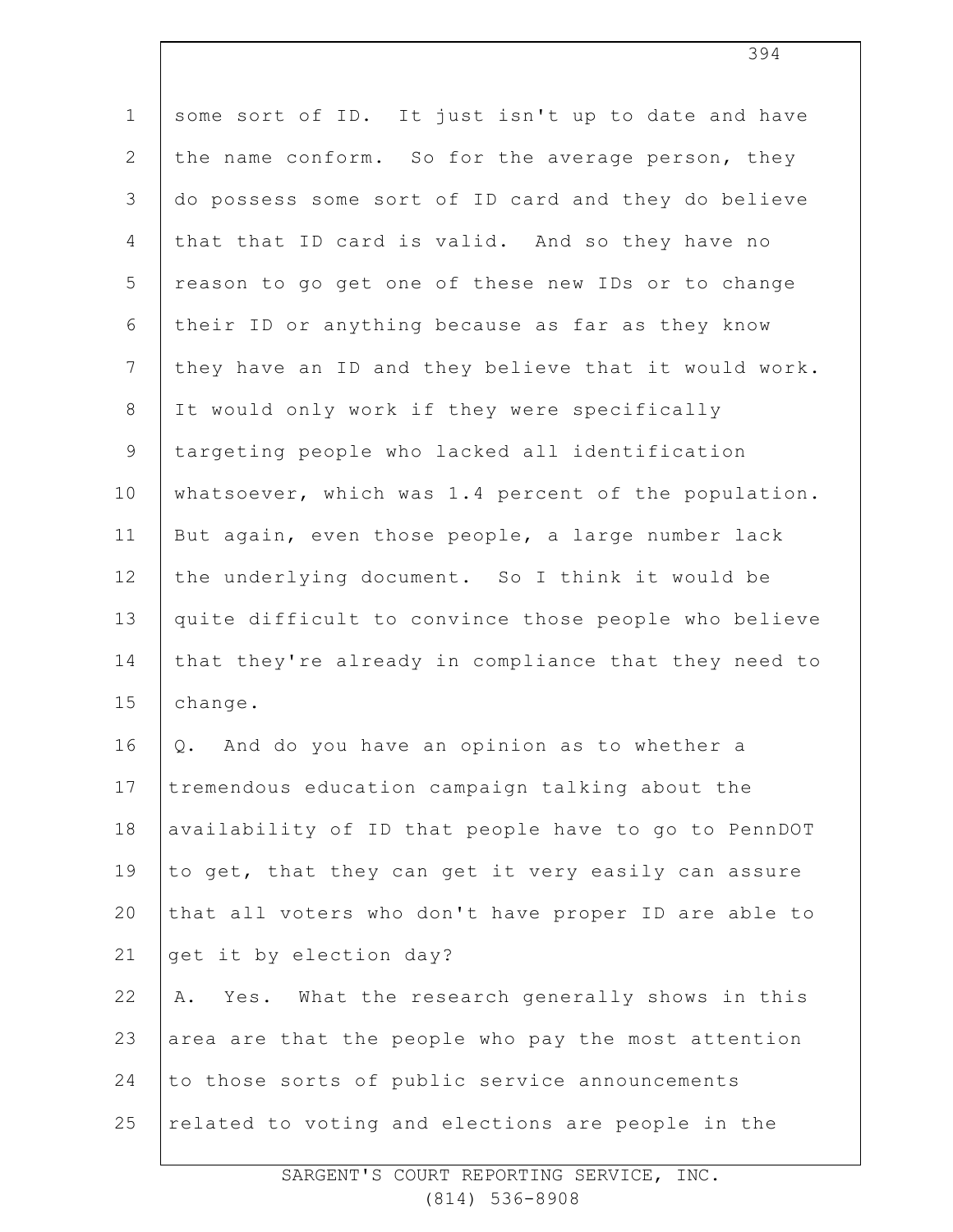| $\mathbf 1$     | highest levels of education and political interest.   |
|-----------------|-------------------------------------------------------|
| $\mathbf{2}$    | These are people that we've suggested already have    |
| 3               | the highest rates of having a valid ID and that the   |
| 4               | people who are perhaps more in need are less likely   |
| 5               | to be aware or fully understand or even fully pay     |
| 6               | attention to those sorts of ads. There's been a lot   |
| $7\phantom{.0}$ | of research in political science related to messaging |
| $8\,$           | and ads and public service announcements, and it's    |
| $\mathsf 9$     | quite difficult in a short time span to get someone's |
| 10              | attention especially when they believe they're        |
| 11              | already in compliance and convince them that they're  |
| 12              | not in compliance and that they need to take some     |
| 13              | additional steps in order to change that.             |
| 14              | Q. Now, in fact, is there research out there on the   |
| 15              | ability to educate the public in a short period of    |
| 16              | time on an important issue?                           |
| 17              | Α.<br>Yeah, absolutely. There are a number of         |
| 18              | published research studies that have looked at how    |
| 19              | voters respond to campaign advertisements. And        |
| 20              | campaign advertisement are certainly even more        |
| 21              | apparent and more frequent than public service        |
| 22              | announcements. And studies have found quite           |
| 23              | convincingly that after a campaign advertisement run  |
| 24              | and voters were exposed to them and indicated that    |
| 25              | they were exposed to them, that in surveys and exit   |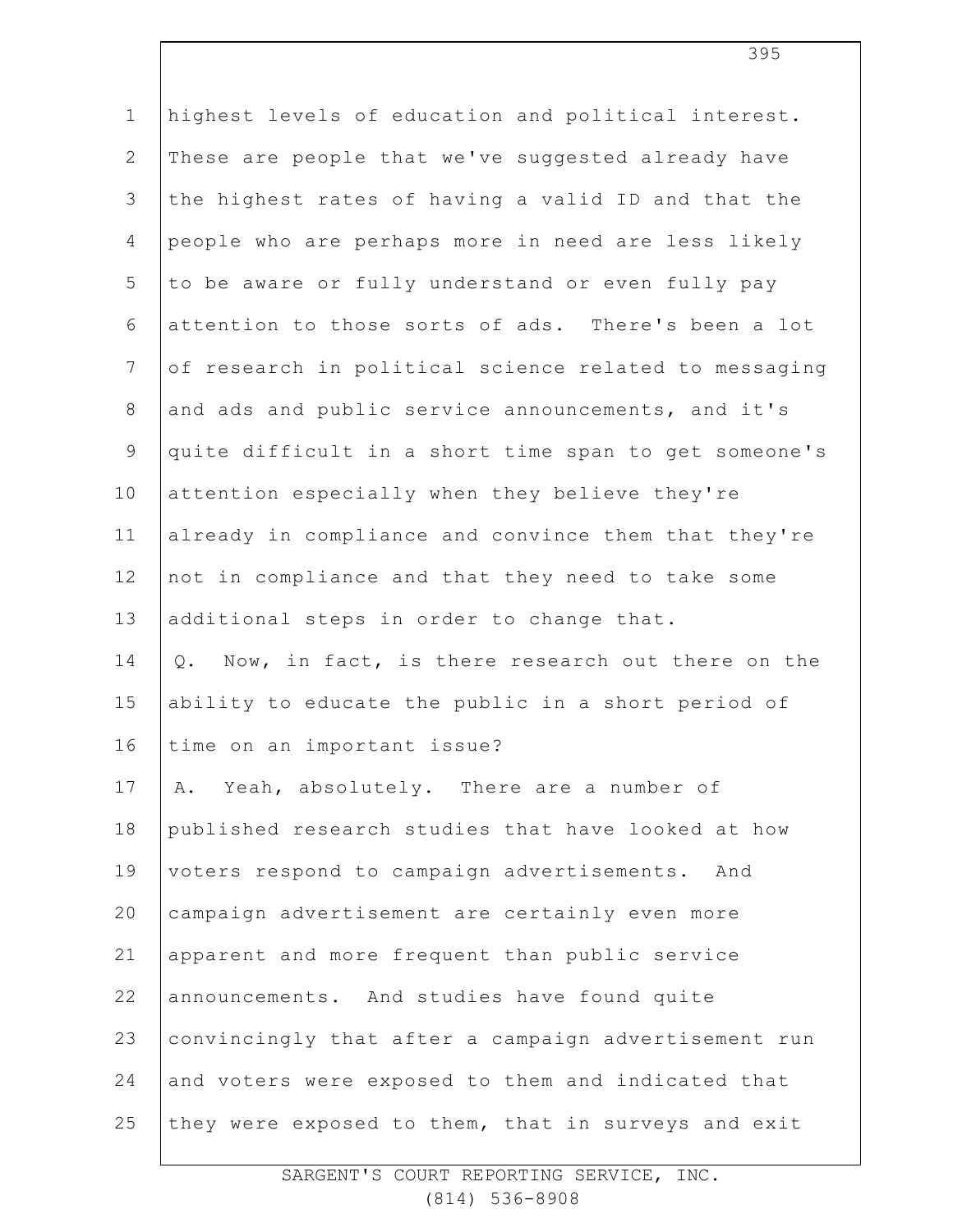1 2 3 4 5 6 7 8 9 10 11 polls, when they exited the voting booths, they still incorrectly answered questions about the state initiatives that they were voting on including what they learned from some of the advertising campaigns. Because there will be here in Pennsylvania so many other political acts, the airways will be saturated with political information and this will make it very difficult for voters to see through all the rest of those ads to focus in on any education campaign that may be being conducted. And again, we will have to convince them because

12 13 14 15 16 17 18 19 20 21 22 23 24 25 97.8 percent of the population believe they're already in compliance. If I believe I'm already in compliance and I hear an ad that says don't forget you need --- I'm just going to tune that out because I'm thinking I already got it. This ad is not for me. It's for, you know, somebody who doesn't have an ID card at all. And so I think it's an exceptional challenge in an extremely short amount of time to be able to do that. And then that would presume that people go out and have the time and the resources and the ability to actually get the photo ID, but first you have to convince them that they actually need it and largely we found those people don't believe they do.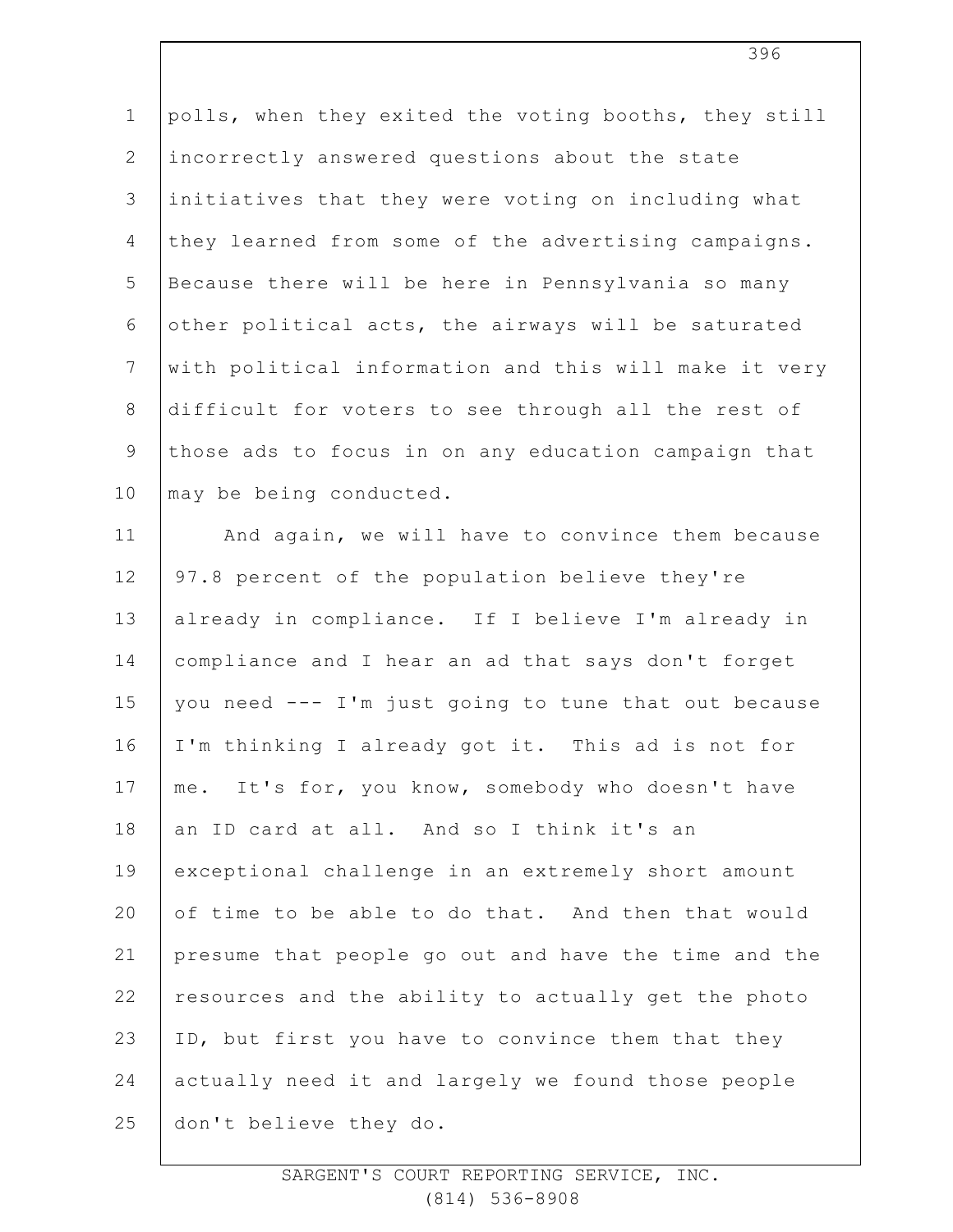|                 | 397                                                   |
|-----------------|-------------------------------------------------------|
| $\mathbf{1}$    | ATTORNEY WALCZAK:                                     |
| $\mathbf{2}$    | No further questions, Your Honor.                     |
| 3               | JUDGE SIMPSON:                                        |
| 4               | What's your pleasure?                                 |
| 5               | ATTORNEY CAWLEY:                                      |
| 6               | I would be fine with taking a break at                |
| $7\phantom{.0}$ | this point, Your Honor, if that's what you're         |
| 8               | inclined to do.                                       |
| $\overline{9}$  | JUDGE SIMPSON:                                        |
| 10              | Yes. I normally don't like to breakup                 |
| 11              | the testimony of an expert witness on Cross           |
| 12              | Examination, so I would either want to take a break   |
| 13              | now or make you run and finish. How long do you       |
| 14              | think your Cross Examination will go?                 |
| 15              | ATTORNEY CAWLEY:                                      |
| 16              | Well, I quess it wouldn't be all that                 |
| 17              | specific to say considerably shorter than the Direct, |
| 18              | but I would estimate no more than 30 minutes, perhaps |
| 19              | slightly longer than that.                            |
| 20              | JUDGE SIMPSON:                                        |
| 21              | Any requests from your side? Do you                   |
| 22              | care what we do? Let's take a break now. It's about   |
| 23              | 12:30. We'll come back at 1:30. We will be in         |
| 24              | recess until 1:30.                                    |
| 25              | MR. TURNER:                                           |
|                 |                                                       |

 $\Gamma$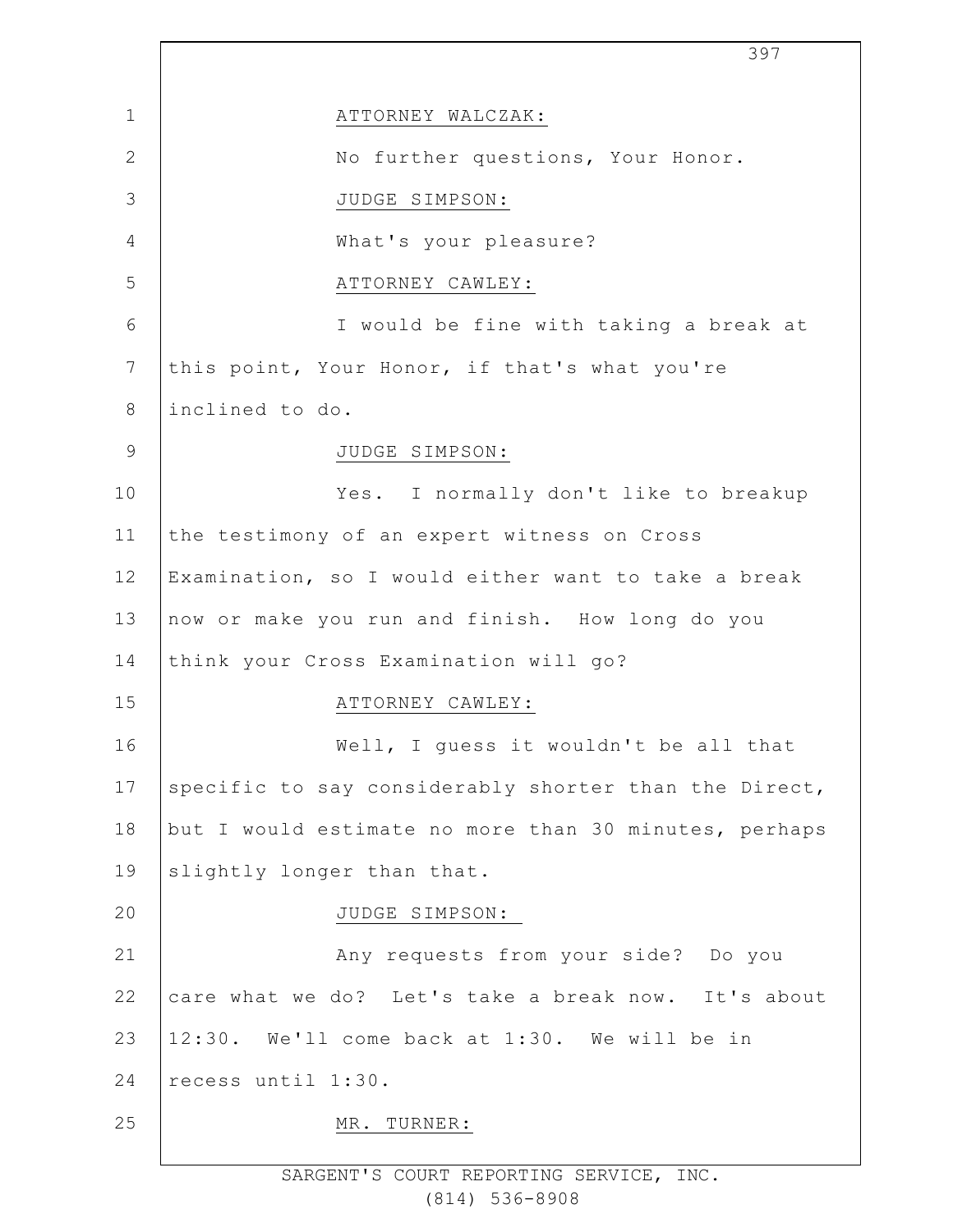|                 | 398                                                           |
|-----------------|---------------------------------------------------------------|
| $\mathbf 1$     | Commonwealth Court is now in recess.                          |
| $\mathbf{2}$    | RECESS TAKEN                                                  |
| 3               | MR. TURNER:                                                   |
| $\overline{4}$  | Ladies and gentlemen, Commonwealth                            |
| 5               | Court is now in session.                                      |
| $6\,$           | JUDGE SIMPSON:                                                |
| $7\phantom{.0}$ | Proceed.                                                      |
| $\,8\,$         | CROSS EXAMINATION                                             |
| $\mathcal{G}$   | BY ATTORNEY CAWLEY:                                           |
| 10              | Good afternoon, Professor Barreto.<br>Q.                      |
| 11              | Good afternoon.<br>Α.                                         |
| 12              | My name is Patrick Cawley. I represent the<br>Q.              |
| 13              | government Respondents in this case, and I'm going to         |
| 14              | ask you some questions. I believe you've been                 |
| 15              | through this drill before.                                    |
| 16              | Okay. Thank you.<br>Α.                                        |
| 17              | To start out with, on the cover of your report<br>Q.          |
| 18              | you were listed as the principal investigator; right?         |
| 19              | Α.<br>Yes.                                                    |
| 20              | And your co-investigator is Gabriel Sanchez?<br>$\mathsf Q$ . |
| 21              | That's correct.<br>Α.                                         |
| 22              | And you and Gabriel Sanchez were the co-founders<br>Q.        |
| 23              | of a group called Latino Decisions; right?                    |
| 24              | No, that's incorrect.<br>Α.                                   |
| 25              | That's incorrect. Could you explain how that's<br>Q.          |
|                 |                                                               |

 $\overline{\phantom{a}}$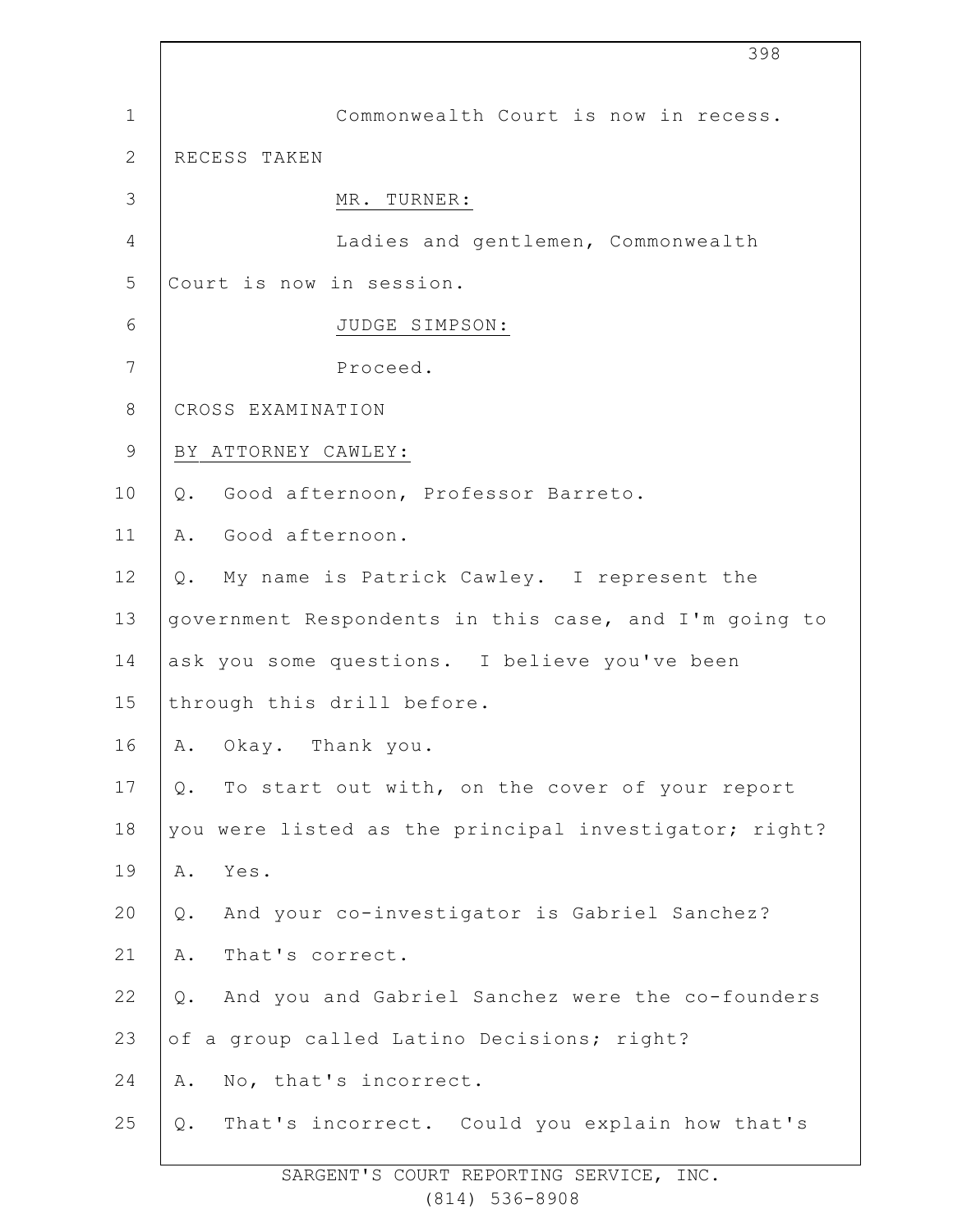|              | 399                                                   |
|--------------|-------------------------------------------------------|
| $\mathbf 1$  | incorrect?                                            |
| $\mathbf{2}$ | A. I'm one of the founders and Gary Segura, who is    |
| 3            | a professor at Stanford, is a co-founder, not Gabriel |
| 4            | Sanchez.                                              |
| 5            | Q. Okay. Is Gabriel Sanchez affiliated with that      |
| 6            | group as well?                                        |
| 7            | Yes, he's the research director.<br>Α.                |
| 8            | And Latino Decisions actively follows political<br>Q. |
| $\mathsf 9$  | issues and elections around the country where they    |
| 10           | pertain to Latinos; right?                            |
| 11           | Yes.<br>Α.                                            |
| 12           | And in your CV at page 72, which is Appendix C,<br>Q. |
| 13           | you list affiliated research centers that you're      |
| 14           | affiliated with; correct?                             |
| 15           | A. Yes.                                               |
| 16           | Q. But you don't list Latino Decisions. Was there     |
| 17           | a reason for that?                                    |
| 18           | I don't have that in front of me.<br>Α.               |
| 19           | Q. Okay.                                              |
| 20           | WITNESS REVIEWS DOCUMENT                              |
| 21           | A. They're listed on page 80.                         |
| 22           | BY ATTORNEY CAWLEY:                                   |
| 23           | Okay. Is there a reason Latino Decisions was<br>Q.    |
| 24           | not listed for you and Doctor Sanchez on this report? |
| 25           | A. I don't understand the question.                   |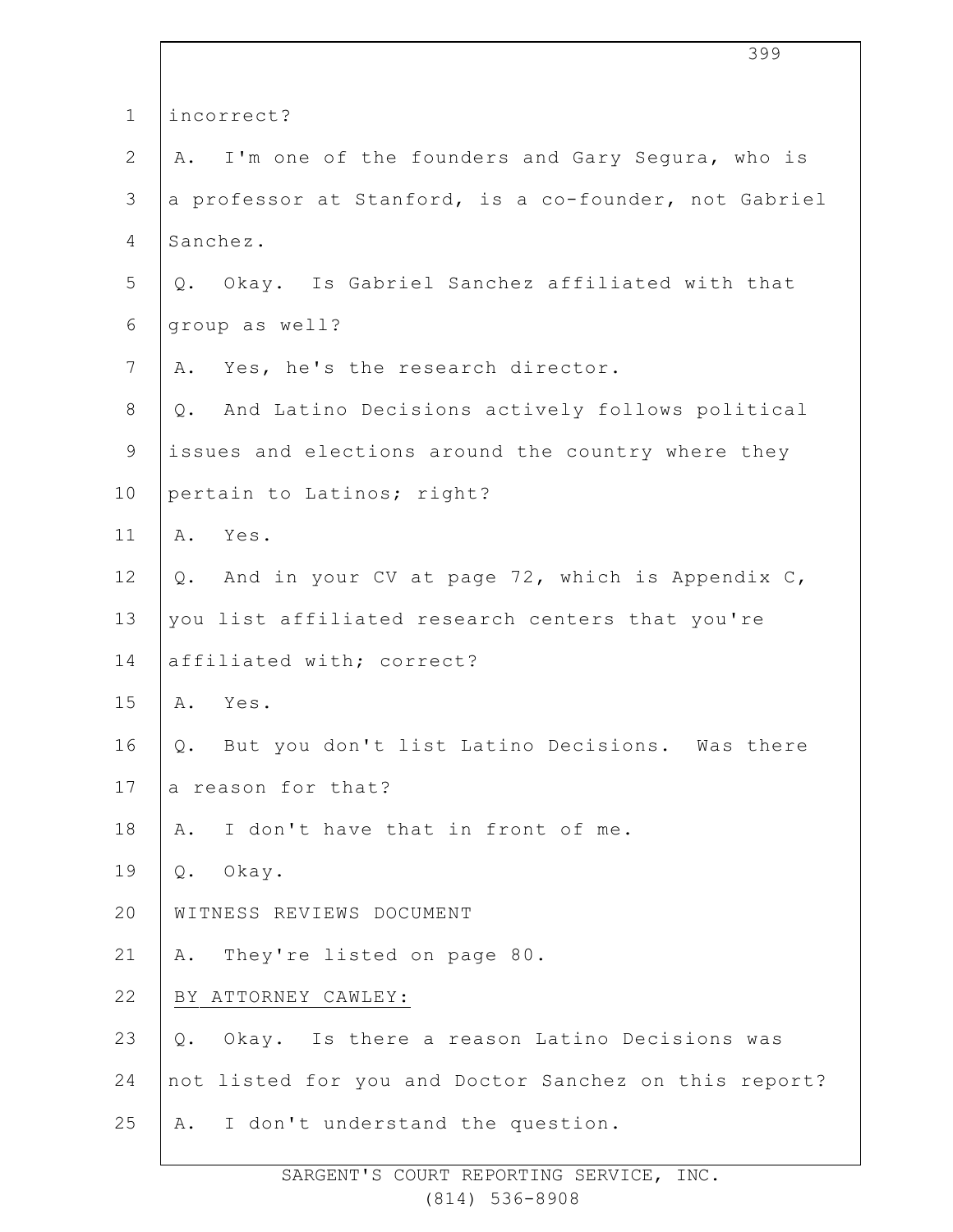|                 | 400                                                   |
|-----------------|-------------------------------------------------------|
| $\mathbf{1}$    | JUDGE SIMPSON:                                        |
| $\mathbf{2}$    | He just said it's on page 80.                         |
| 3               | ATTORNEY CAWLEY:                                      |
| $\overline{4}$  | And I'm referring now to the expert                   |
| 5               | report.                                               |
| 6               | BY ATTORNEY CAWLEY:                                   |
| $7\phantom{.0}$ | And I'm asking on the cover you list the<br>Q.        |
| $\,8\,$         | universities that you are affiliated with; right?     |
| $\mathsf 9$     | A. Correct.                                           |
| 10              | And I'm just asking if there was a reason why<br>Q.   |
| 11              | Latino Decisions was not listed if the two of you do  |
| 12              | the same sort of investigations or research for       |
| 13              | Latino Decisions?                                     |
| 14              | A. Sure. We were approached as --- on behalf of       |
| 15              | the university affiliations to work on this as a part |
| 16              | of --- in line with our other academic research. We   |
| 17              | were not approached as a Latino polling firm to do    |
| 18              | this research, so ---.                                |
| 19              | Okay. Again, going to your CV, in your book<br>Q.     |
| 20              | manuscripts it indicates that you wrote or are        |
| 21              | writing a manuscript called Change We Can't Believe   |
| 22              | In, Exploring the Sources and Consequences of Tea     |
| 23              | Party Support. Is that something that you are an      |
| 24              | author on?                                            |
| 25              | Yes. Although, I think the title has slightly<br>Α.   |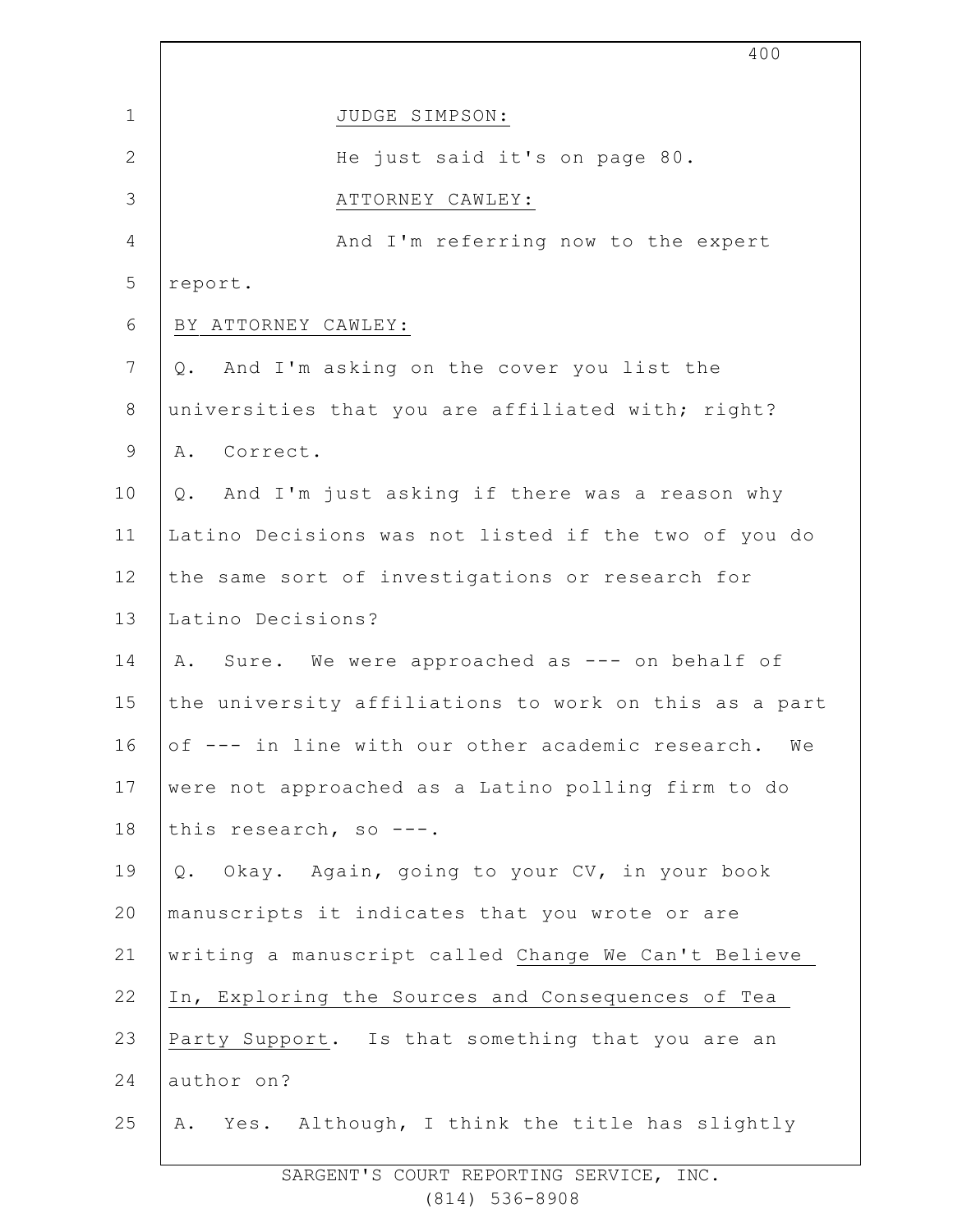| $\mathbf 1$    | changed.                                              |
|----------------|-------------------------------------------------------|
| $\overline{2}$ | Okay.<br>$Q$ .                                        |
| 3              | The editors of the press get to be in charge of<br>Α. |
| 4              | the title. It kind of is based on what they think     |
| 5              | will sell.                                            |
| 6              | Q. Okay. Well, is it safe to say that this            |
| 7              | manuscript is critical regardless of the title of the |
| $8\,$          | Tea Party?                                            |
| $\mathcal{G}$  | I wouldn't say critical. It's just a review of<br>A.  |
| 10             | the opinions that people in the participation ranks,  |
| 11             | the people who signify the Tea Party poll.            |
| 12             | Okay. And when you said it's change we can't<br>$Q$ . |
| 13             | believe in, at least in an initial title, does that   |
| 14             | indicate that the author's view that --- you don't    |
| 15             | believe or share in the views of those who support    |
| 16             | the Tea Party?                                        |
| 17             | A. No. It's a play on words on the change we can      |
| 18             | believe in, which is the part of the President's      |
| 19             | slogan that this is the --- the argument is that Tea  |
| 20             | Party members debate. In fact, they use that, it's    |
| 21             | change we can believe in.                             |
| 22             | Q. Okay. And in another section of your CV you        |
| 23             | list academic journal articles. And one of them is    |
| 24             | The Tea Party In the Age of Obama Mainstream          |
| 25             | Conservative --- Conservatism Or Out-Group Anxiety.   |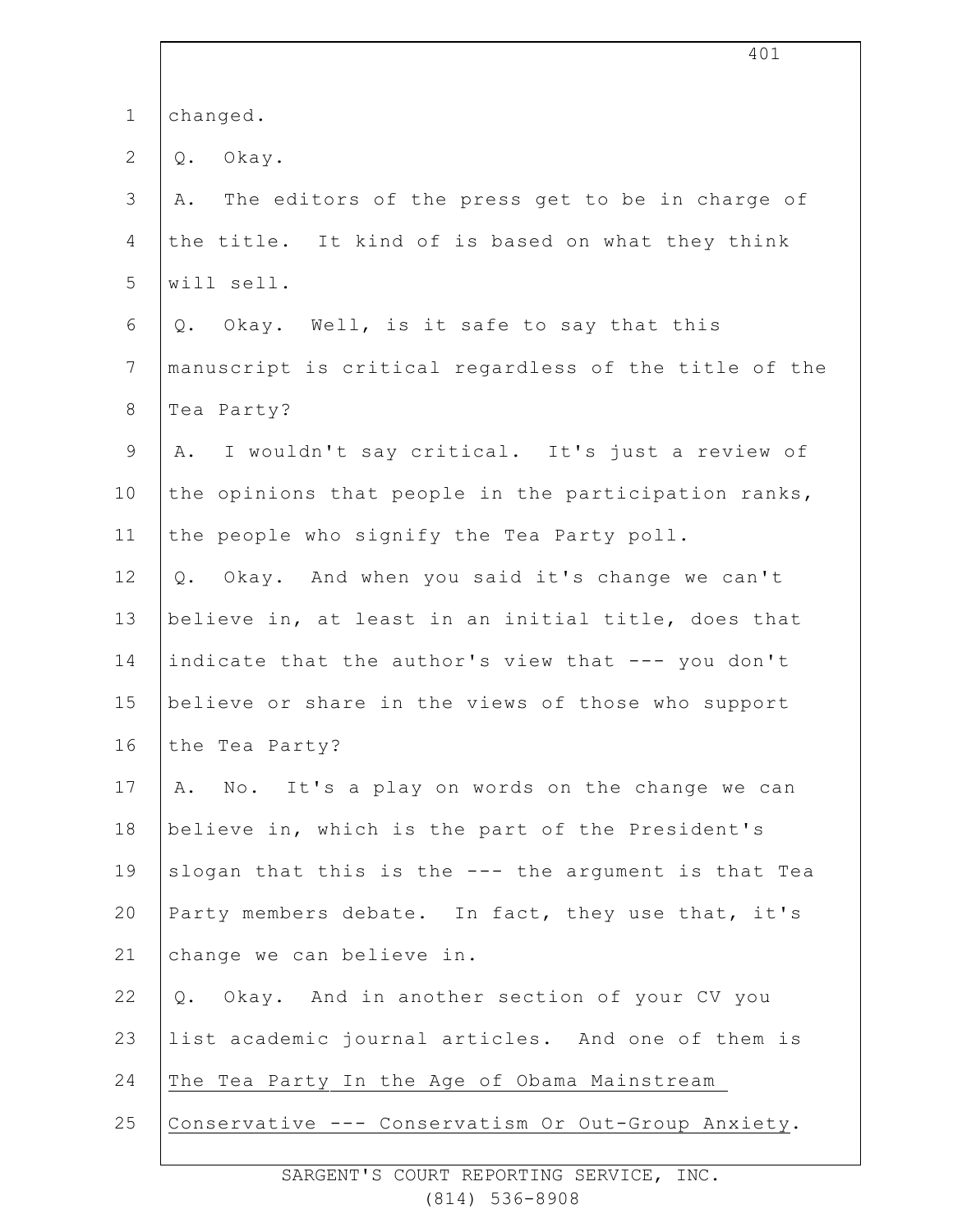|                | 402                                                    |
|----------------|--------------------------------------------------------|
| $\mathbf 1$    | Is that an article that you are an author on?          |
| 2              | Yeah. That's number 27?<br>Α.                          |
| 3              | I believe so, yes.<br>$Q$ .                            |
| 4              | Uh-huh (yes).<br>Α.                                    |
| 5              | And do you include in that article that the Tea<br>Q.  |
| 6              | Party is suffering from out-group anxiety?             |
| $\overline{7}$ | I believe we make reference to that. I don't<br>Α.     |
| $8\,$          | know if it's --- I don't have it in front of me, so I  |
| $\mathsf 9$    | don't know exactly what the conclusion states. But     |
| 10             | that's one of the items that we look at.               |
| 11             | Q. Okay. Looking at number 17, there's an article      |
| 12             | entitled The Disproportionate Impact of Voter ID       |
| 13             | Requirements on the Electorate, New Evidence From      |
| 14             | Indiana. That's an article that you are an author      |
| 15             | on?                                                    |
| 16             | Α.<br>Yes.                                             |
| 17             | And are your conclusions in that article against<br>Q. |
| 18             | voter ID requirements?                                 |
| 19             | The conclusions in the article, I believe, are<br>Α.   |
| 20             | that just reviewing the evidence from a survey that    |
| 21             | we conducted in the State of Indiana, that in the      |
| 22             | State of Indiana, we found voter ID requirements       |
| 23             | would more heavily affect African-Americans.           |
| 24             | And Gabriel Sanchez is a co-author on that<br>$Q$ .    |
| 25             | article?                                               |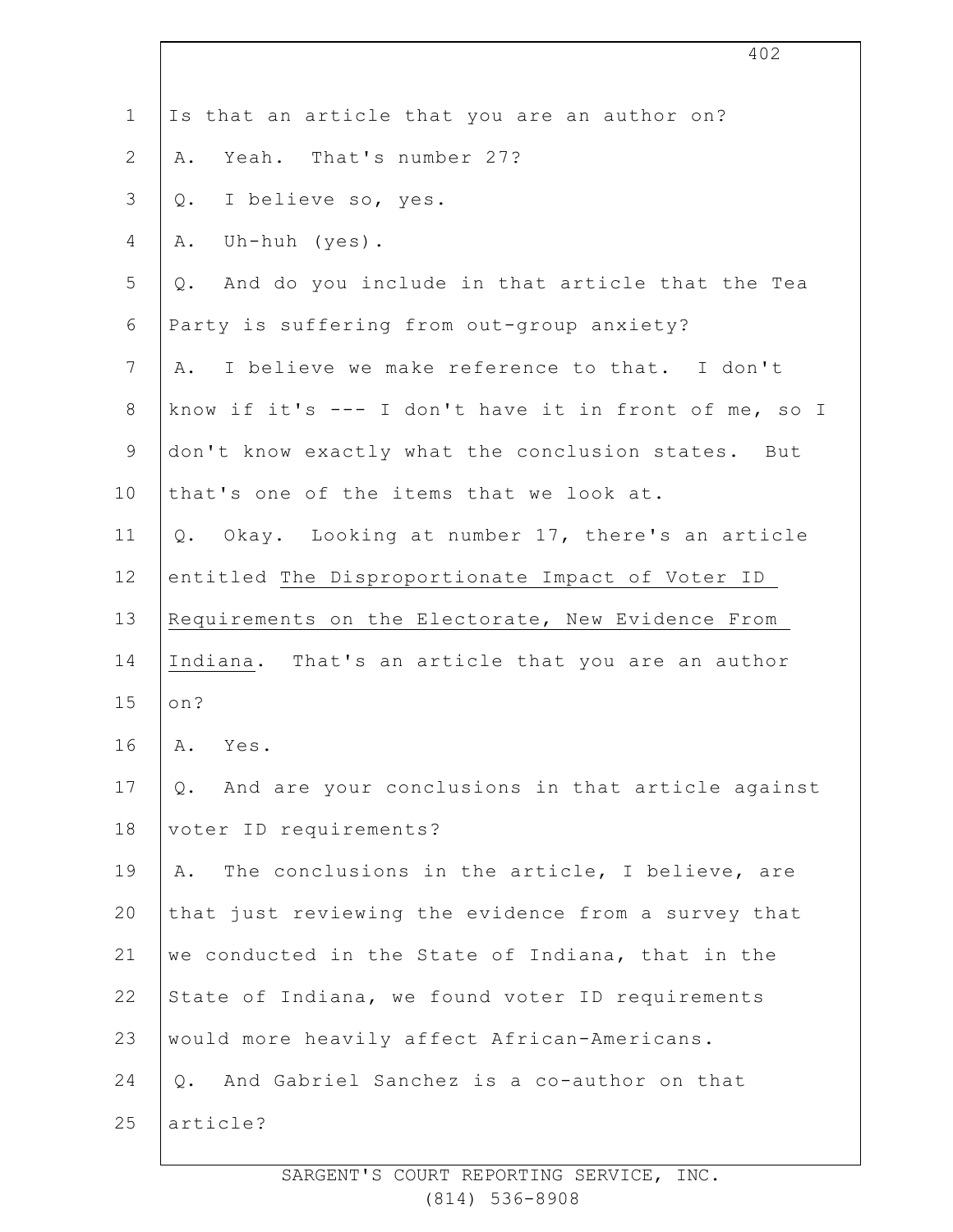| Yes, that's correct.<br>Α.                            |
|-------------------------------------------------------|
| Have you ever written on the opposite side of<br>Q.   |
| the voter ID requirement issue, coming out in support |
| of them?                                              |
| A. We haven't really taken a side. We just            |
| reviewed the evidence. Some of our early work, we     |
| were just doing investigations all around without     |
| taking any sides at all. So I don't really            |
| understand the question.                              |
| Q. I'll ask a slightly different question. Have       |
| you ever reported findings that show that voter ID    |
| requirements are more beneficial than they are        |
| harmful?                                              |
| Again, I don't know how --- I don't think we<br>Α.    |
| describe our data as beneficial or harmful. I think   |
| we describe the rates of possession and then, you     |
| know, allow readers to draw conclusions about, you    |
| know, what would happen. So I don't necessarily       |
| agree with the phrasing of the question.              |
| Okay. Well, then I'll change the phrasing of<br>$Q$ . |
| the question. Referring to the article you just       |
| described and the conclusions you reached as to the   |
| consequences for African-Americans, have you ever     |
| published findings that indicate that                 |
| African-Americans are not disenfranchised or harmed   |
|                                                       |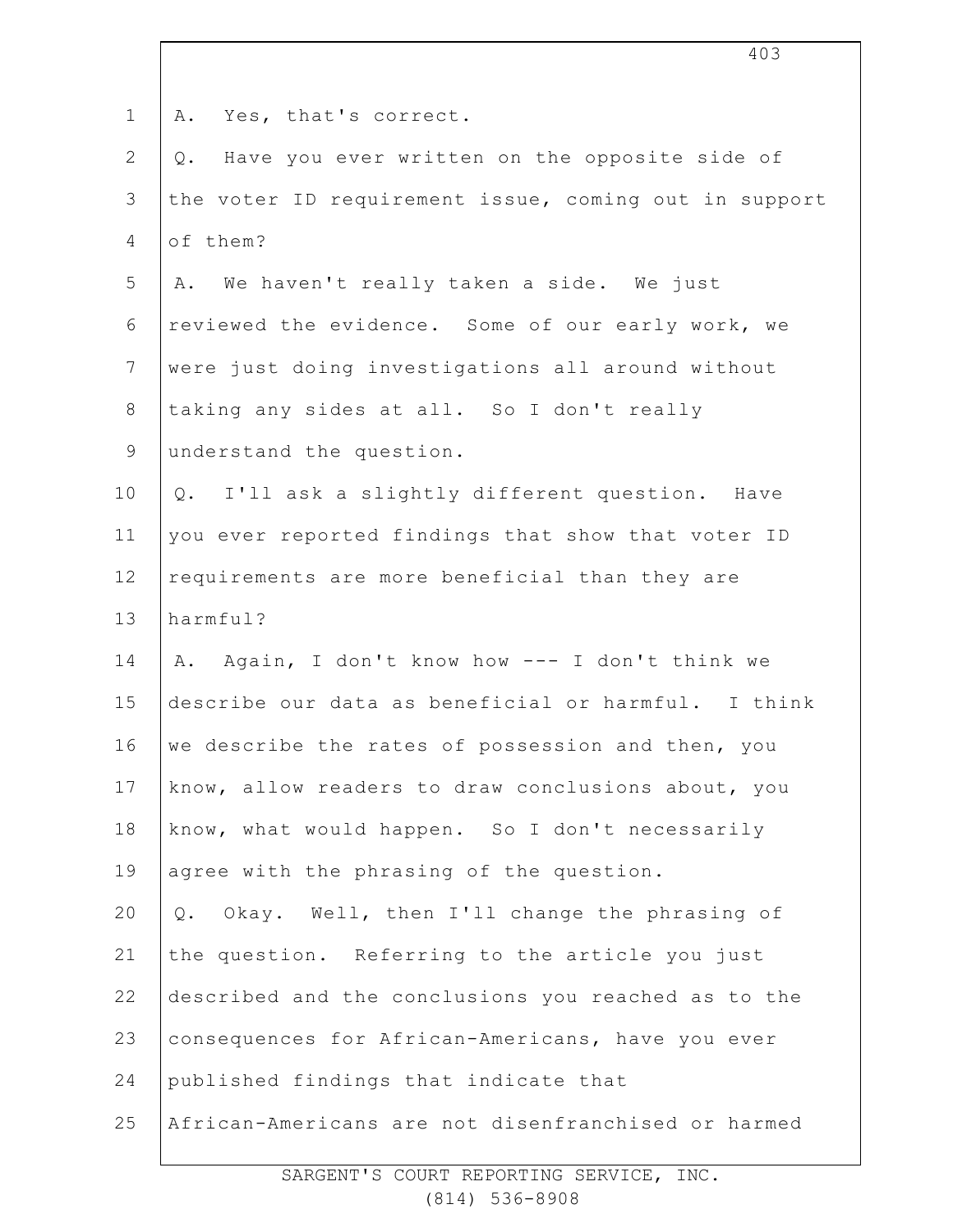| $\mathbf 1$    | by voter ID requirements?                              |
|----------------|--------------------------------------------------------|
| $\mathbf{2}$   | Well, in the current survey, as we reviewed<br>Α.      |
| 3              | earlier, one of the tables where we identified         |
| 4              | ethnicity, we identified that Hispanics in the State   |
| 5              | of Pennsylvania would be the most affected, but that   |
| 6              | African-Americans had similar rates of possession as   |
| $7\phantom{.}$ | whites here in the State of Pennsylvania.              |
| $\,8\,$        | Okay. Switching to some of your other research<br>Q.   |
| $\mathsf 9$    | for the people who employed you here, you were in      |
| 10             | January of this year paid \$60,000 by the ACLU for six |
| 11             | months of work in Wisconsin; is that right?            |
| 12             | No, I wasn't paid. Most of that money went to<br>Α.    |
| 13             | the survey research center, Pacific Market Research.   |
| 14             | I was paid just for my work on the expert report.      |
| 15             | That was the overall amount of the cost of the         |
| 16             | project.                                               |
| 17             | Okay.<br>Q.                                            |
| 18             | But yes, I did work with them, as we discussed<br>Α.   |
| 19             | earlier this morning.                                  |
| 20             | And you consulted or testified for the ACLU on<br>Q.   |
| 21             | at least three other occasions, Milwaukee and twice    |
| 22             | in the State of Washington; is that right?             |
| 23             | Once in the State of Washington and once in the<br>Α.  |
| 24             | State of California.                                   |
| 25             | Okay. I'd like to talk about the purpose of the<br>Q.  |
|                |                                                        |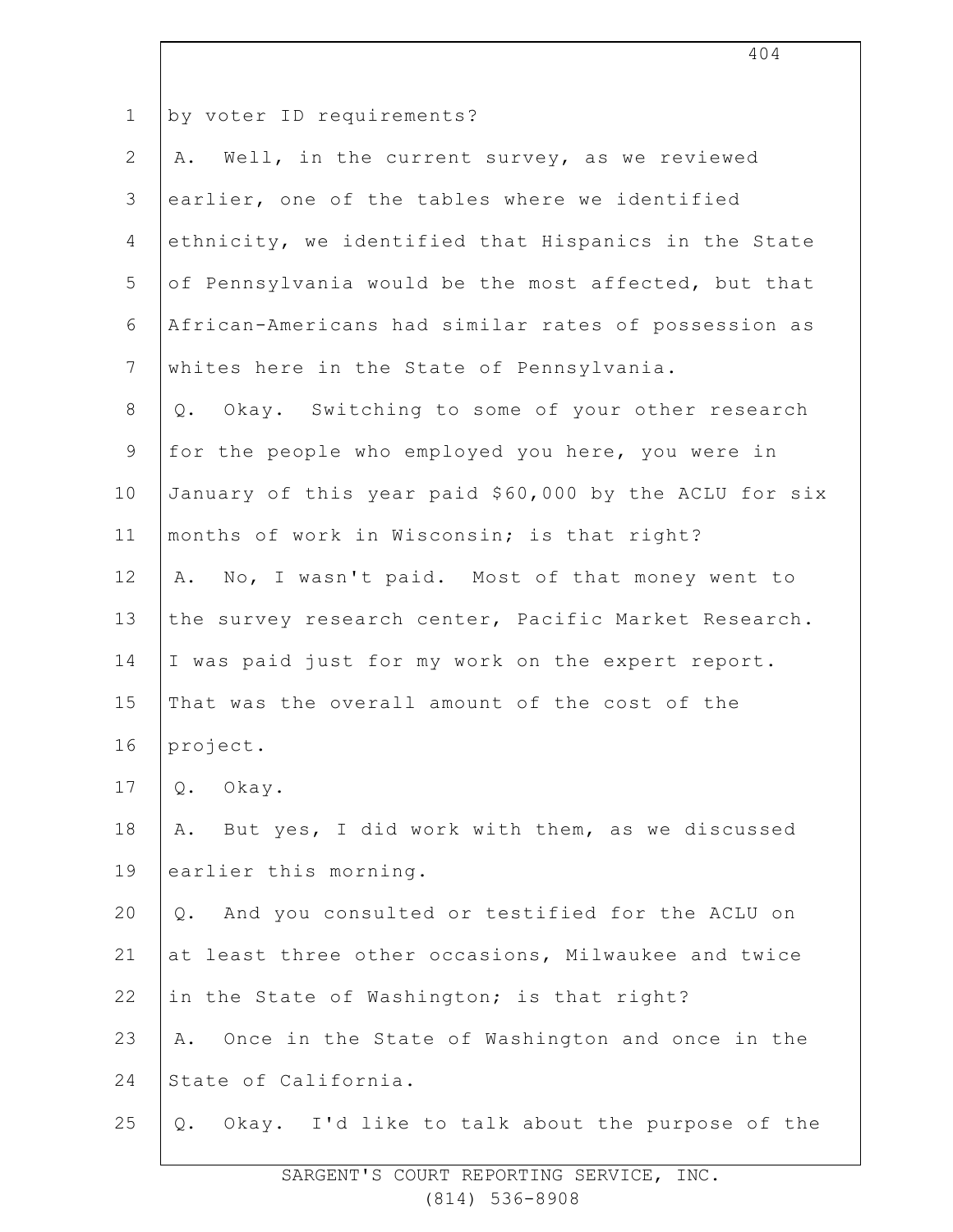| $\mathbf 1$    | survey that you conducted for this case. Am I          |
|----------------|--------------------------------------------------------|
| $\overline{2}$ | correct that the objective of your report is to        |
| 3              | determine the rates of possession and lack of          |
| $\overline{4}$ | possession of valid photo identification among the     |
| 5              | eligible voting population, the registered voting      |
| 6              | population and 2008 voters?                            |
| 7              | Yeah, I believe you read that directly from the<br>Α.  |
| $8\,$          | report.                                                |
| $\mathsf 9$    | Q. Yes. And so you were retained to create a           |
| 10             | research design that would allow for an examination    |
| 11             | of the percent of the these three groups, eligible,    |
| 12             | registered and 2008 voting populations; correct?       |
| 13             | A. Yes.                                                |
| 14             | And you were asked about this during your Direct<br>Q. |
| 15             | Examination. But at page five of your report in        |
| 16             | about the middle, you conclude or opine that the       |
| 17             | approach that you took, that being a survey, is the    |
| 18             | most accurate way to assess rates of possession of     |
| 19             | valid photo ID, because you were able to directly      |
| 20             | contact the voters and figure out whether they had     |
| 21             | multiple forms of ID or whether they had IDs that      |
| 22             | were expired; correct?                                 |
| 23             | Yeah, I believe that is somewhere on the top of<br>Α.  |
| 24             | page five.                                             |
| 25             | Q. Okay. And are you aware that the Respondents in     |
|                |                                                        |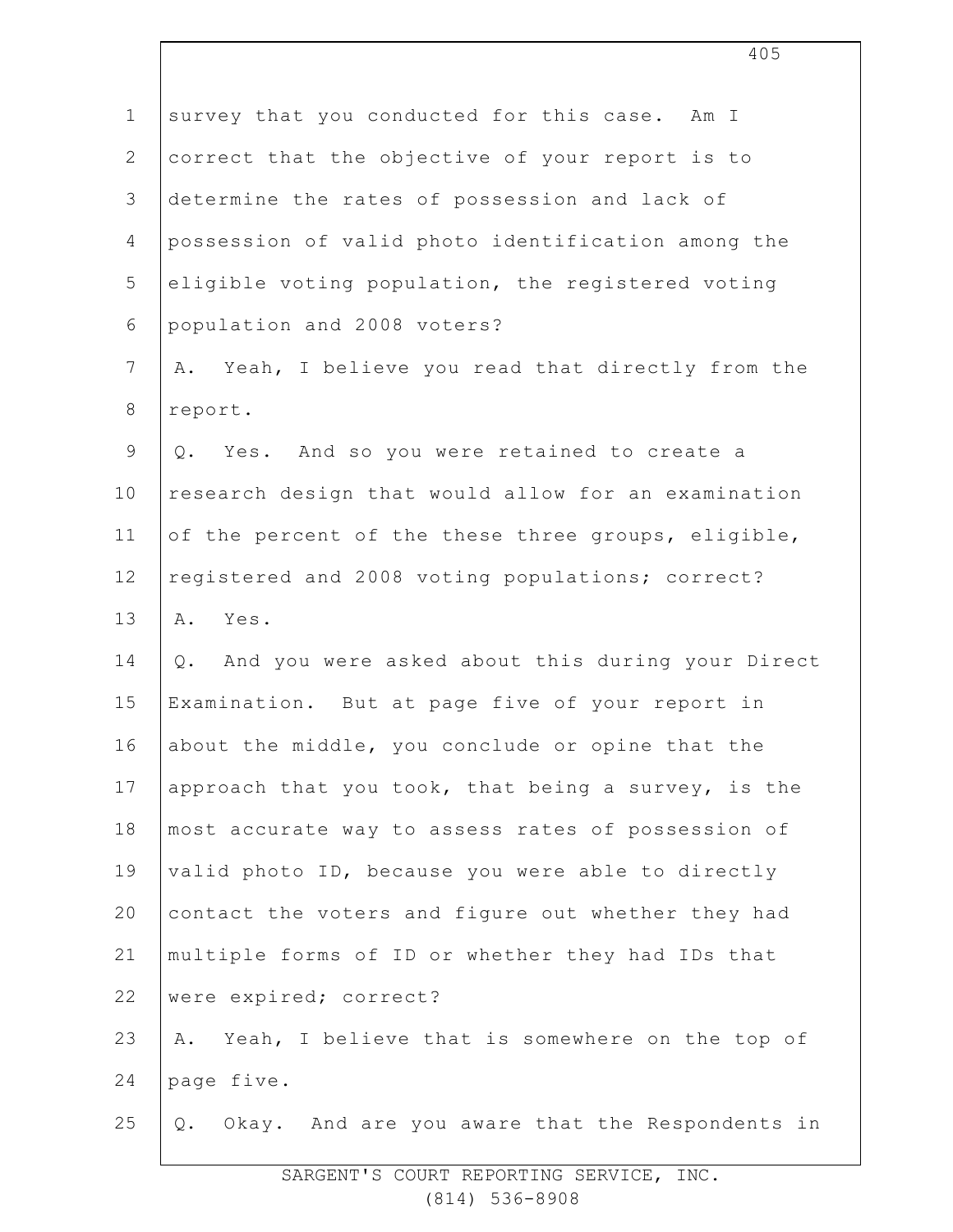|                | 406                                                    |
|----------------|--------------------------------------------------------|
| $\mathbf{1}$   | this case produced to the Petitioners the entire       |
| $\mathbf{2}$   | database of registered voters as well as the entire    |
| 3              | database of persons holding a driver's license or      |
| $\overline{4}$ | photo ID card with PennDOT?                            |
| 5              | I have heard that someone had done some analysis<br>Α. |
| 6              | of that, yes.                                          |
| $7\phantom{.}$ | Okay.<br>$Q$ .                                         |
| $8\,$          | A. I have not received a copy of it.                   |
| $\mathsf 9$    | Okay. And so from that answer, I can conclude<br>Q.    |
| 10             | correctly that you did not do any examination of that  |
| 11             | raw data in the two databases?                         |
| 12             | That's correct, not for Pennsylvania.<br>Α.            |
| 13             | Q. And you did not conduct a comparison here in        |
| 14             | Pennsylvania of those two databases to determine       |
| 15             | which registered voters do not show up in the PennDOT  |
| 16             | database?                                              |
| 17             | A. I have not.                                         |
| 18             | And you've opined here today that the PennDOT<br>Q.    |
| 19             | driver's license, number one, and photo ID, number     |
| 20             | two, are the main forms of identification among        |
| 21             | Pennsylvania voters; correct?                          |
| 22             | The driver's and non-driver photo ID card in our<br>Α. |
| 23             | survey were the two documents that people indicated    |
| 24             | they had access to.                                    |
| 25             | Okay. So while the approach of comparing two<br>Q.     |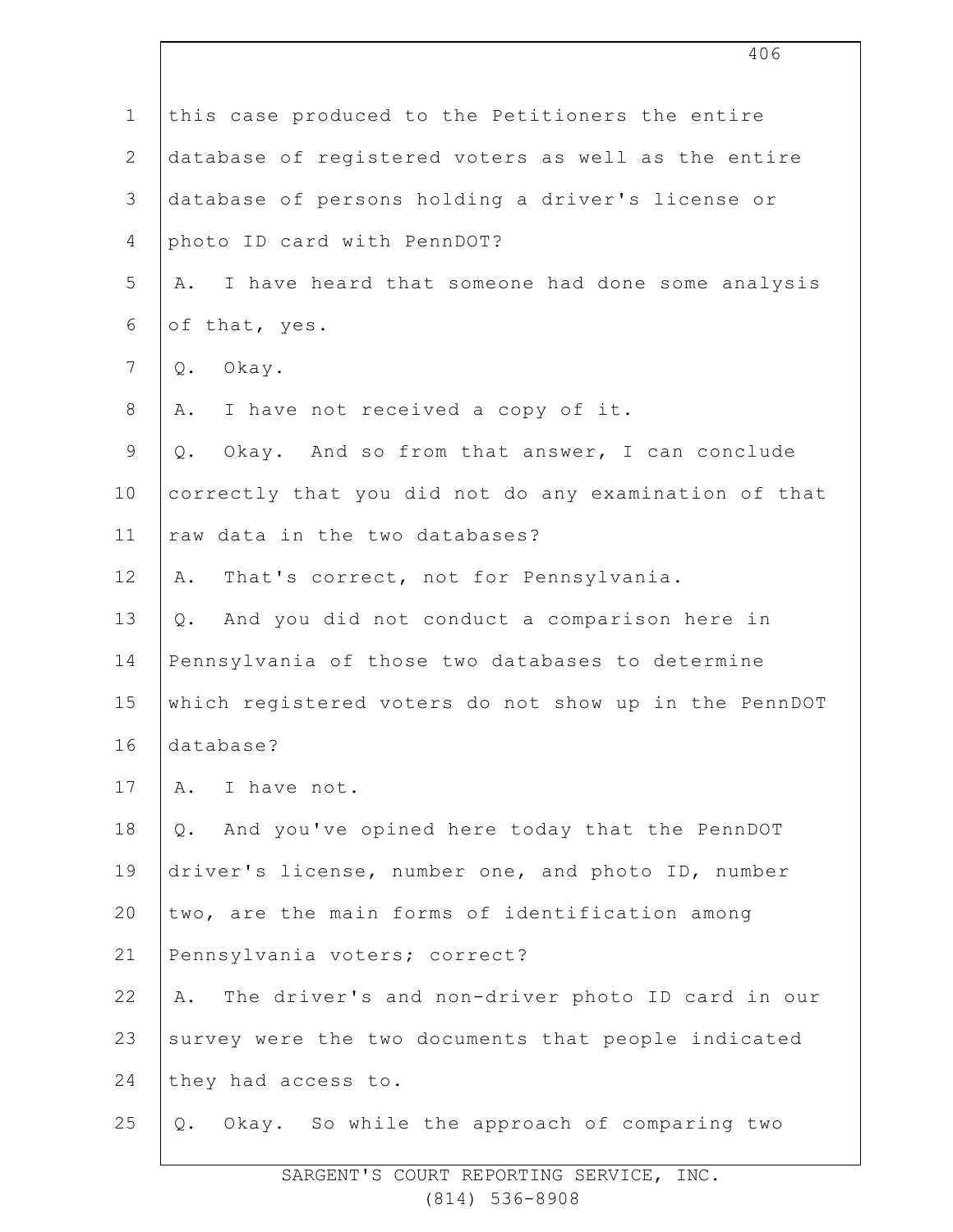| $\mathbf 1$    | different databases might have the weakness that you  |
|----------------|-------------------------------------------------------|
| $\overline{2}$ | point out that it doesn't get at multiple forms of    |
| 3              | ID, don't you at least know when you compare two      |
| 4              | large databases like that that you are counting for a |
| 5              | hundred percent or close to a hundred percent of one  |
| 6              | type of ID?                                           |
| 7              | A. Well, a lot depends on the analysis. I've seen     |
| $\,8\,$        | lots of database analysis before, in which there are  |
| $\mathsf 9$    | lots of errors and problems in merging and matching.  |
| 10             | This is an extremely technical and sophisticated      |
| 11             | thing to do, to merge and match the files. And so     |
| 12             | that by itself can produce a whole host of errors,    |
| 13             | which is one of the reasons that Professor Sanchez    |
| 14             | and I have opted to focus on surveys because we don't |
| 15             | have that possible error of merging and matching not  |
| 16             | working correctly.                                    |
| 17             | So the challenge when you compare two databases<br>Q. |
| 18             | is making sure that you're matching them up and       |
| 19             | getting an accurate apple to apple instead of apple   |
| 20             | to orange sort of match; right?                       |
| 21             | More or less.<br>Α.                                   |
| 22             | Q. It's the matching that's the challenge, it's not   |
| 23             | lacking a compete set of data, is it?                 |
| 24             | A. Well, you still lack the people who say only       |
| 25             | have a passport or a military ID or other sorts of    |
|                |                                                       |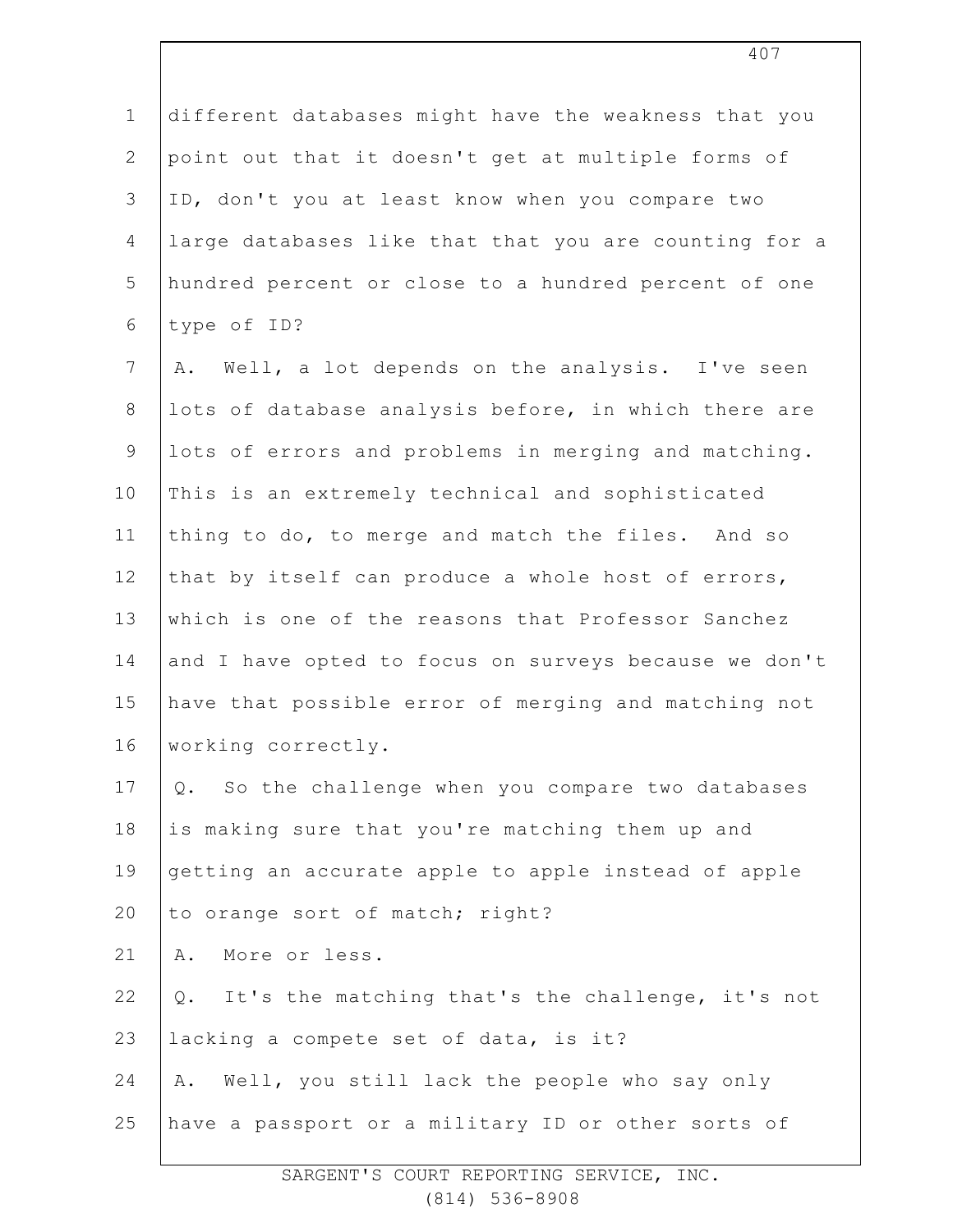| $\mathbf 1$    | things.                                               |
|----------------|-------------------------------------------------------|
| $\mathbf{2}$   | Q. Fair point. I was saying you're not lacking        |
| $\mathfrak{Z}$ | data as to the document form of ID in Pennsylvania.   |
| 4              | You have all of the PennDOT driver's license and      |
| 5              | photo ID holders. It's just a matter of whether you   |
| $\sqrt{6}$     | can match them up with the other database to make a   |
| $7\phantom{.}$ | comparison; right?                                    |
| $\,8\,$        | Presuming that both databases are accurate and<br>Α.  |
| $\mathsf 9$    | up to date, yes.                                      |
| 10             | And so for --- on the other hand, a phone<br>Q.       |
| 11             | survey, for that to have any reliability, as you      |
| 12             | said, it comes down to the sample design being done   |
| 13             | correctly; right?                                     |
| 14             | Yes.<br>Α.                                            |
| 15             | Q. And also the questionnaire being worded in a way   |
| 16             | that allows for accurate and unbiassed responses?     |
| 17             | Α.<br>Yes.                                            |
| 18             | So if --- just focusing now on the survey<br>Q.       |
| 19             | because you've identified the challenges of a         |
| 20             | database match, focusing on the survey, if there are  |
| 21             | mistakes or if it's --- if you don't do correctly the |
| 22             | sample design or the questionnaire, the               |
| 23             | representativeness of a survey will suffer?           |
| 24             | Sure. There are a lot of ways that if the<br>Α.       |
| 25             | survey is not designed carefully that there could be  |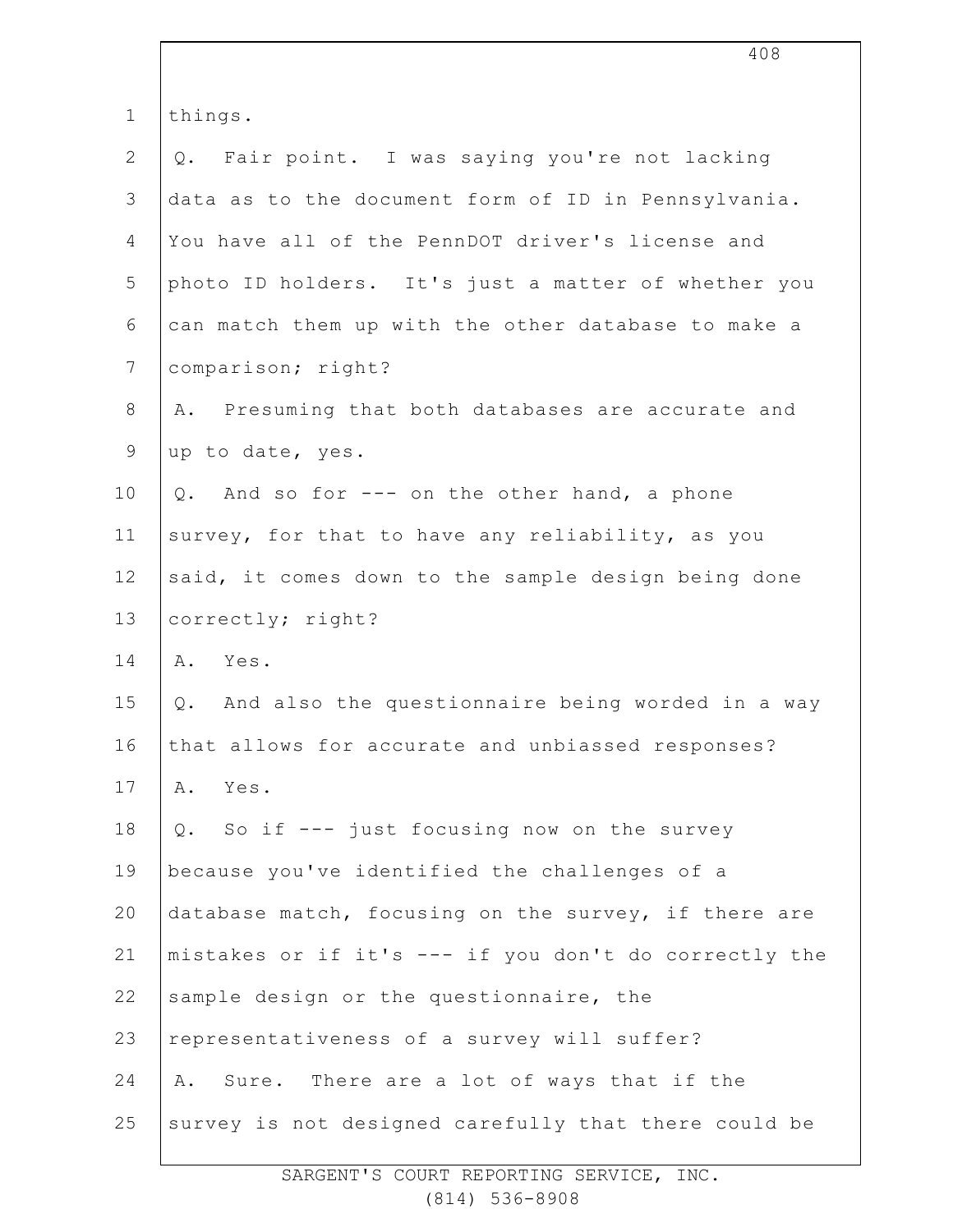| $\mathbf 1$    | questions about it.                                  |
|----------------|------------------------------------------------------|
| $\overline{2}$ | Q. Okay. Let's talk about the target population      |
| 3              | and the sample populations. In the language of       |
| 4              | statistics, am I right that these three categories,  |
| 5              | eligible, registered and voted in 2008, are your     |
| 6              | target populations?                                  |
| $7\phantom{.}$ | A. Correct.                                          |
| $8\,$          | So in other words, with your survey, you are<br>Q.   |
| 9              | trying to give an accurate picture of all            |
| 10             | Pennsylvanians that fit into those three populations |
| 11             | and whether or not they possess a valid photo ID?    |
| 12             | A. Yes. Our starting point, though, was to start     |
| 13             | with eligible --- citizens eligible in the           |
| 14             | population. And so the overarching design is geared  |
| 15             | towards ensuring that first step. Once we have       |
| 16             | citizen-eligible respondents on the phone, we can    |
| 17             | then attempt to determine if they're registered to   |
| 18             | vote and if they voted.                              |
| 19             | Q. Okay. I'll just focus on the one of the three     |
| 20             | categories, eligible voters. And the idea, as you    |
| 21             | said, with saying eligible in addition to those who  |
| 22             | are already registered is the assumption that people |
| 23             | could be registering today, tomorrow, et cetera;     |
| 24             | right?                                               |
| 25             | Correct.<br>Α.                                       |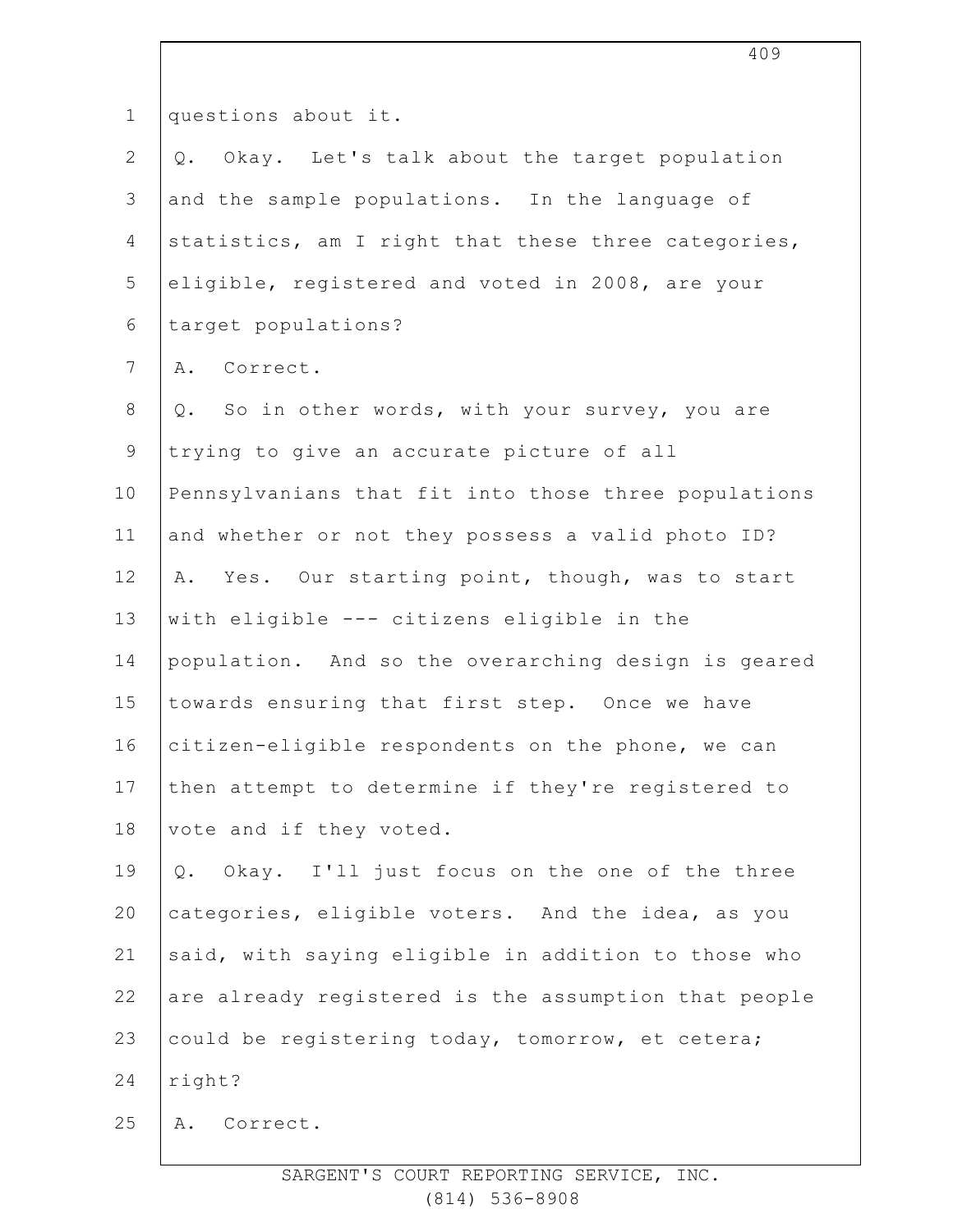| $\mathbf 1$    | Q. So taking just the eligible voter population,      |
|----------------|-------------------------------------------------------|
| $\overline{2}$ | that's --- you are attempting with your survey to     |
| 3              | give an accurate picture of that group of people in   |
| 4              | Pennsylvania and whether they have a valid photo ID   |
| 5              | law --- a valid photo ID under the photo ID law?      |
| 6              | Yes.<br>Α.                                            |
| $\overline{7}$ | Okay. And the sample population is the<br>Q.          |
| $8\,$          | percentage of that target population that actually    |
| 9              | has some chance of getting a phone call during the    |
| 10             | survey; right?                                        |
| 11             | More or less.<br>Α.                                   |
| 12             | Okay. So obviously if you want to have a<br>$Q$ .     |
| 13             | representative sample of all eligible voters in       |
| 14             | Pennsylvania, you have to make sure that there aren't |
| 15             | large groups of people within that target population  |
| 16             | that have zero chance of getting a phone call; right? |
| 17             | You would want to minimize that to the extent<br>Α.   |
| 18             | that you could.                                       |
| 19             | Q. Okay. So this could be done with any of the        |
| 20             | three target populations, but we'll stick with        |
| 21             | eligible voters in Pennsylvania. If there are         |
| 22             | registered Pennsylvania voters who are serving in the |
| 23             | military away from home between January 21 and July   |
| 24             | 2nd, 2012, there's little or no chance that they're   |
| 25             | going to get a phone call from you; right?            |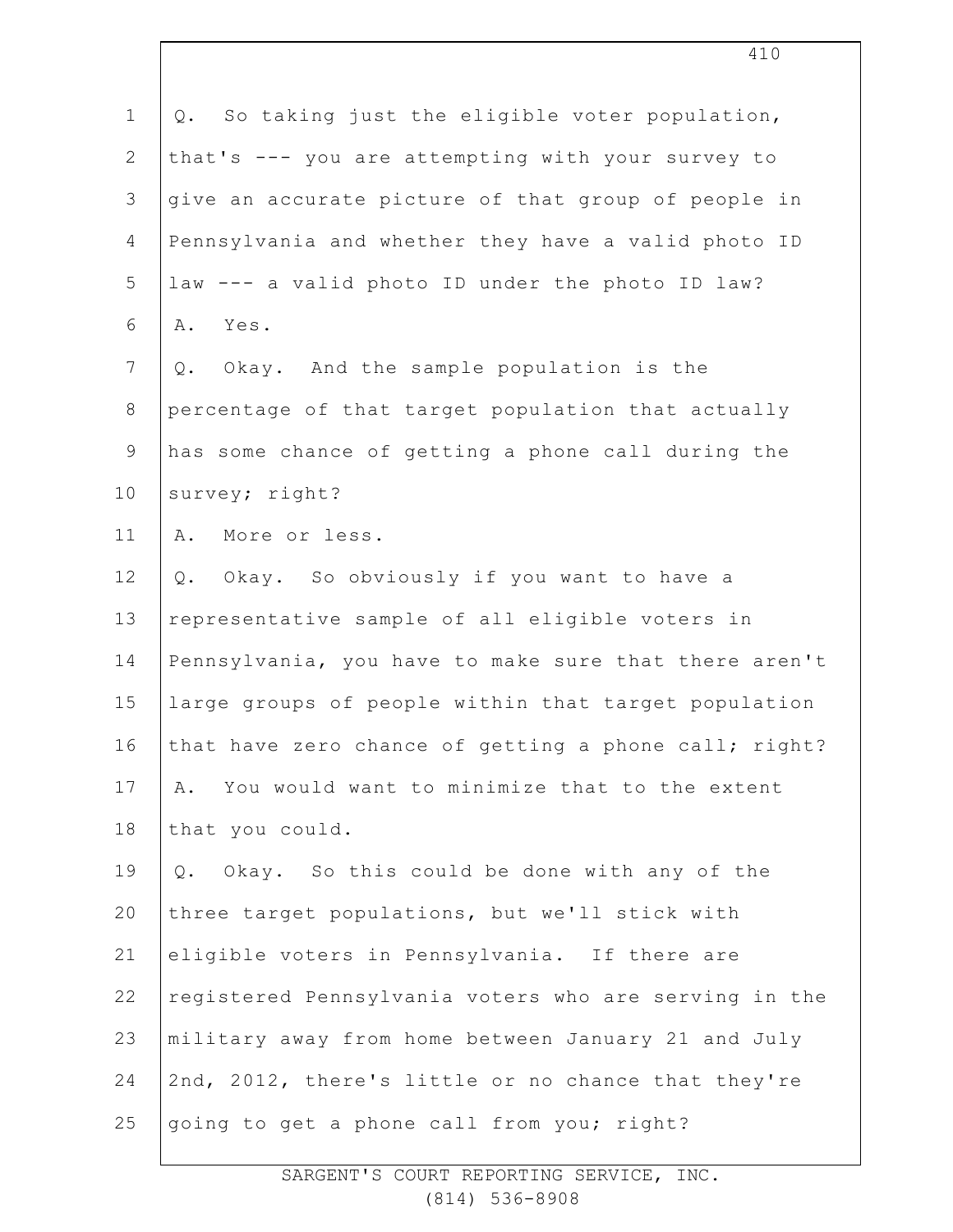| $\mathbf 1$   | I'm not certain if --- they would be eligible if<br>Α. |
|---------------|--------------------------------------------------------|
| $\mathbf{2}$  | they had a phone number that was a domestic phone      |
| $\mathcal{S}$ | number that was listed on the rates --- or on the      |
| 4             | rolls to participate in the study. I would have to     |
| 5             | look and confirm if we made any international calls    |
| 6             | or not, but they wouldn't be excluded if they had a    |
| 7             | domestic phone number that was listed.                 |
| $8\,$         | Q. And when you say you would have to look into the    |
| $\mathsf 9$   | record to see if international calls were made,        |
| 10            | that's not anything that's been in the report before   |
| 11            | the Court, is it?                                      |
| 12            | $\mathbb{N} \circ$ .<br>Α.                             |
| 13            | Okay. So if there are registered Pennsylvania<br>Q.    |
| 14            | voters who don't have a landline and have a cell       |
| 15            | phone that was not on the list used by Pacific Market  |
| 16            | Research, there's no chance that they're going to get  |
| 17            | a phone call; right?                                   |
| 18            | The cell phones are also similarly randomly<br>Α.      |
| 19            | dialed. So there are known cell phone exchanges, and   |
| 20            | the cell phones --- any possible cell phone number     |
| 21            | could have been dialed.                                |
| 22            | Q. Okay. I think we need to get to an issue that       |
| 23            | you're addressing right now. And that's that Pacific   |
| 24            | Market Research, which was your survey firm, had a     |
| 25            | list of phone numbers; right?                          |
|               |                                                        |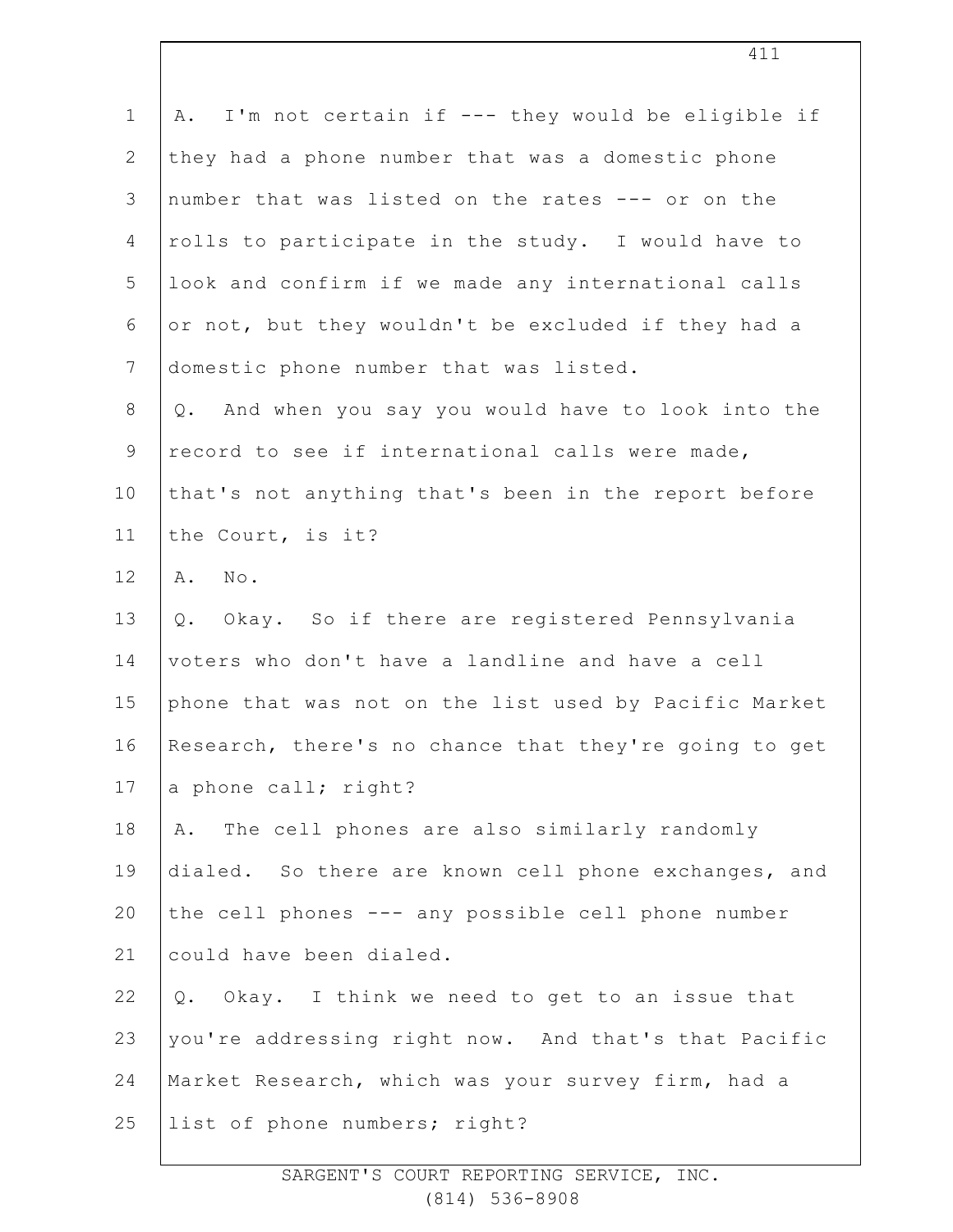| $\mathbf 1$    | The way a random digit dial works is that the<br>Α.   |
|----------------|-------------------------------------------------------|
| $\mathbf{2}$   | list is generated randomly. So right now if we        |
| 3              | generated a random list of numbers, you and I might   |
| 4              | generate a different list. So it's separate from      |
| 5              | going through a phone book and getting the actual     |
| 6              | list of phone numbers.                                |
| $\overline{7}$ | Q. Okay. But you refer to them using a list in        |
| $8\,$          | your report, don't you?                               |
| $\mathsf 9$    | If I refer to a list, it's only the list of<br>Α.     |
| 10             | random numbers that have been generated.              |
| 11             | $Q.$ Okay. But ---.                                   |
| 12             | It's important to note that it is not a listed<br>Α.  |
| 13             | sample for the statewide RDD.                         |
| 14             | Okay. So when you say list in there, you don't<br>Q.  |
| 15             | provide any information about the details of that     |
| 16             | list, such as what numbers are included in that list, |
| 17             | where the numbers are drawn from, do you?             |
| 18             | Yes.<br>Α.                                            |
| 19             | Where in your report do you provide details<br>Q.     |
| 20             | about the list?                                       |
| 21             | I describe the list in the methodology, talking<br>Α. |
| 22             | about how random digit dial works in saying that,     |
| 23             | again, it's not a listed sample. I believe I          |
| 24             | specifically distinguish it from a listed sample and  |
| 25             | that numbers are randomly generated. And then those   |
|                |                                                       |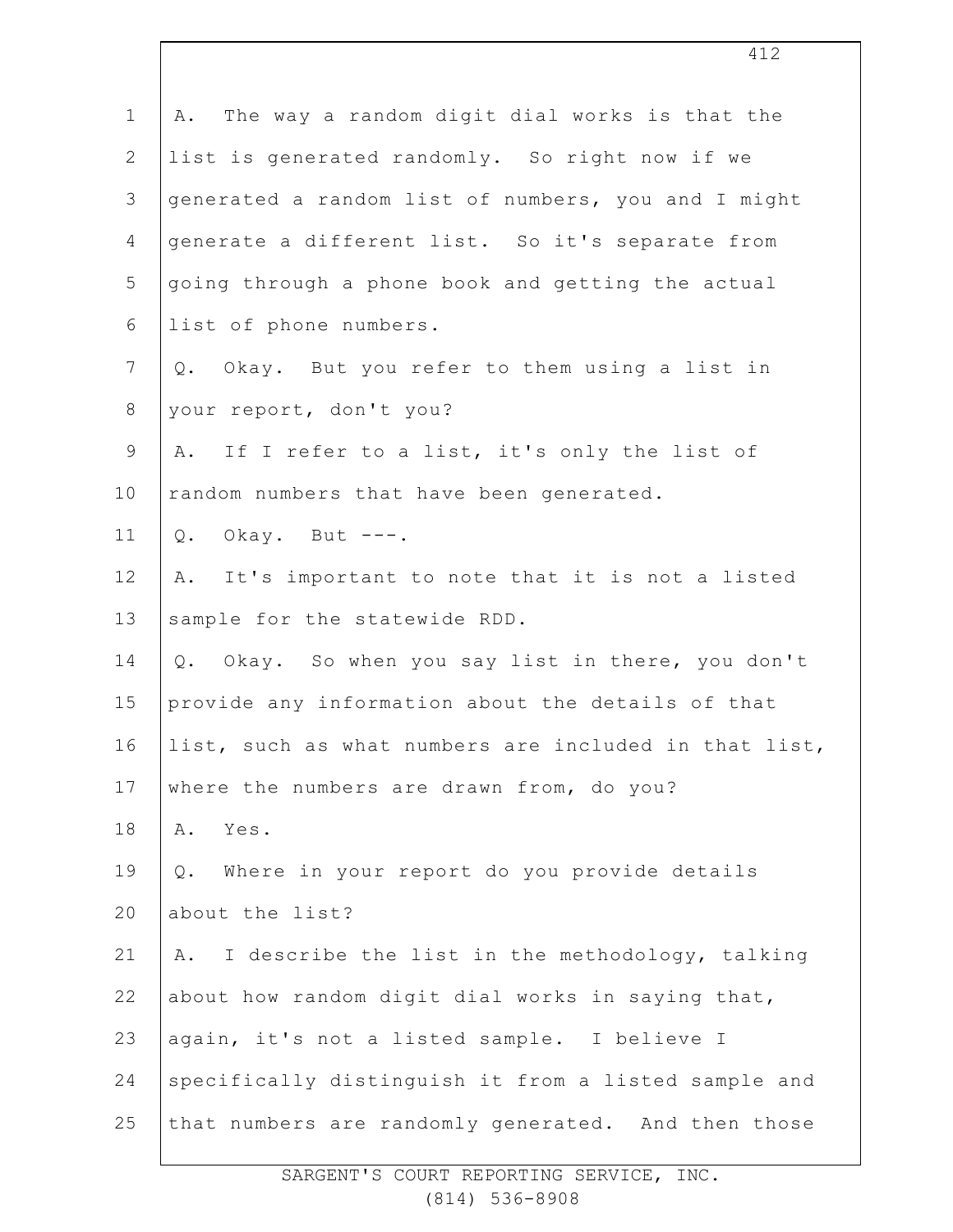| $1\,$          | randomly generated numbers populate a computer which  |
|----------------|-------------------------------------------------------|
| $\mathbf{2}$   | will randomly pick some of those phone numbers to     |
| $\mathcal{S}$  | call or dial.                                         |
| $\overline{4}$ | And cell phone numbers are included in this<br>Q.     |
| 5              | source of randomly generated numbers; right?          |
| 6              | Correct. They are separate prefixes for cell<br>Α.    |
| $7\phantom{.}$ | phones. You can create a random digit dial list for   |
| $\,8\,$        | cell phones that you will not go to the cell phone    |
| $\mathsf 9$    | carriers and get their numbers. So even somebody who  |
| 10             | activated a phone today could be, technically,        |
| 11             | eligible because we could randomly pick their number. |
| 12             | Okay. And what I'm saying is, in your report is<br>Q. |
| 13             | there any way to tell which carriers are included in  |
| 14             | the random digit dial?                                |
| 15             | A. All of them.                                       |
| 16             | Does that appear in your report?<br>Q.                |
| 17             | That's how random digit dial works, that these<br>Α.  |
| 18             | numbers are just made up out of thin air, so every    |
| 19             | possible number that exists in Pennsylvania could     |
| 20             | have been dialed.                                     |
| 21             | And the computer generation, is that something<br>Q.  |
| 22             | that you put together?                                |
| 23             | $\texttt{No}$ .<br>Α.                                 |
| 24             | Is that something that's in the possession of<br>Q.   |
| 25             | Pacific Market Research?                              |
|                |                                                       |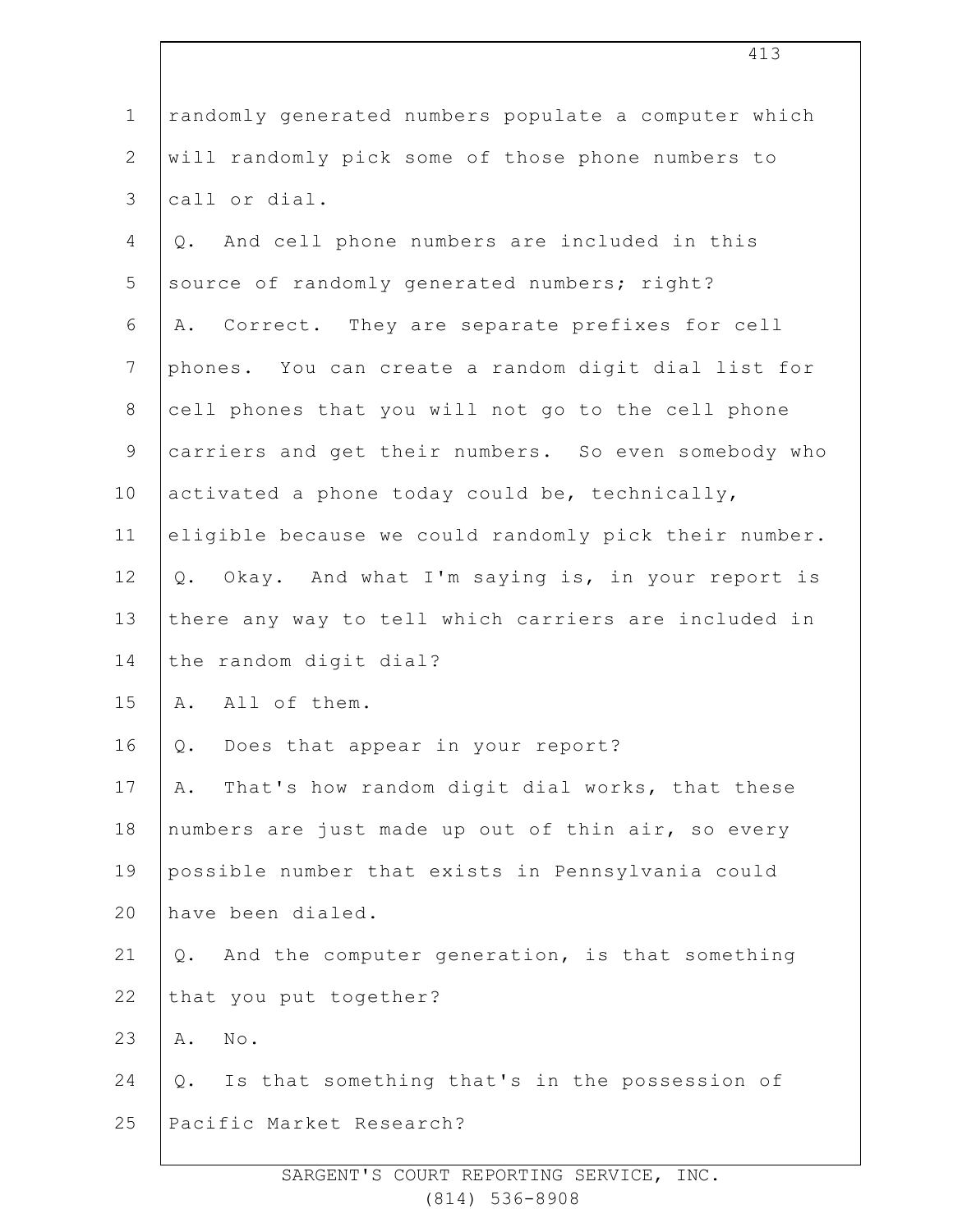| $\mathbf 1$    | Yes, they have a list of numbers.<br>Α.                  |
|----------------|----------------------------------------------------------|
| $\mathbf{2}$   | Okay. And so you're testifying that their<br>Q.          |
| $\mathcal{S}$  | system draws on all phones numbers available?            |
| 4              | Correct.<br>Α.                                           |
| 5              | Q. And is that described in the report?                  |
| 6              | That's how random digit dial works, and I<br>Α.          |
| $\overline{7}$ | believe I described it fairly accurately.                |
| $\,8\,$        | Q. Speaking of Pacific Market Research, you              |
| $\mathsf 9$    | indicated that they were selected by you and your        |
| 10             | colleague, but they were separately compensated and      |
| 11             | retained; is that correct?                               |
| 12             | That's correct.<br>Α.                                    |
| 13             | Q. Do you know how much --- have you seen the            |
| 14             | agreement between the people who hired you and           |
| 15             | Pacific Market Research?                                 |
| 16             | A. I don't believe so.                                   |
| 17             | Do you know how much they're being paid for<br>$Q$ .     |
| 18             | their contribution to this report?                       |
| 19             | I don't know exactly.<br>A.                              |
| 20             | Do you know if they were provided any different<br>$Q$ . |
| 21             | instructions on how to do their portion of this          |
| 22             | report?                                                  |
| 23             | We provided the instructions, Professor Sanchez<br>Α.    |
| 24             | and myself.                                              |
| 25             | Q. And do you know if the attorneys who hired you        |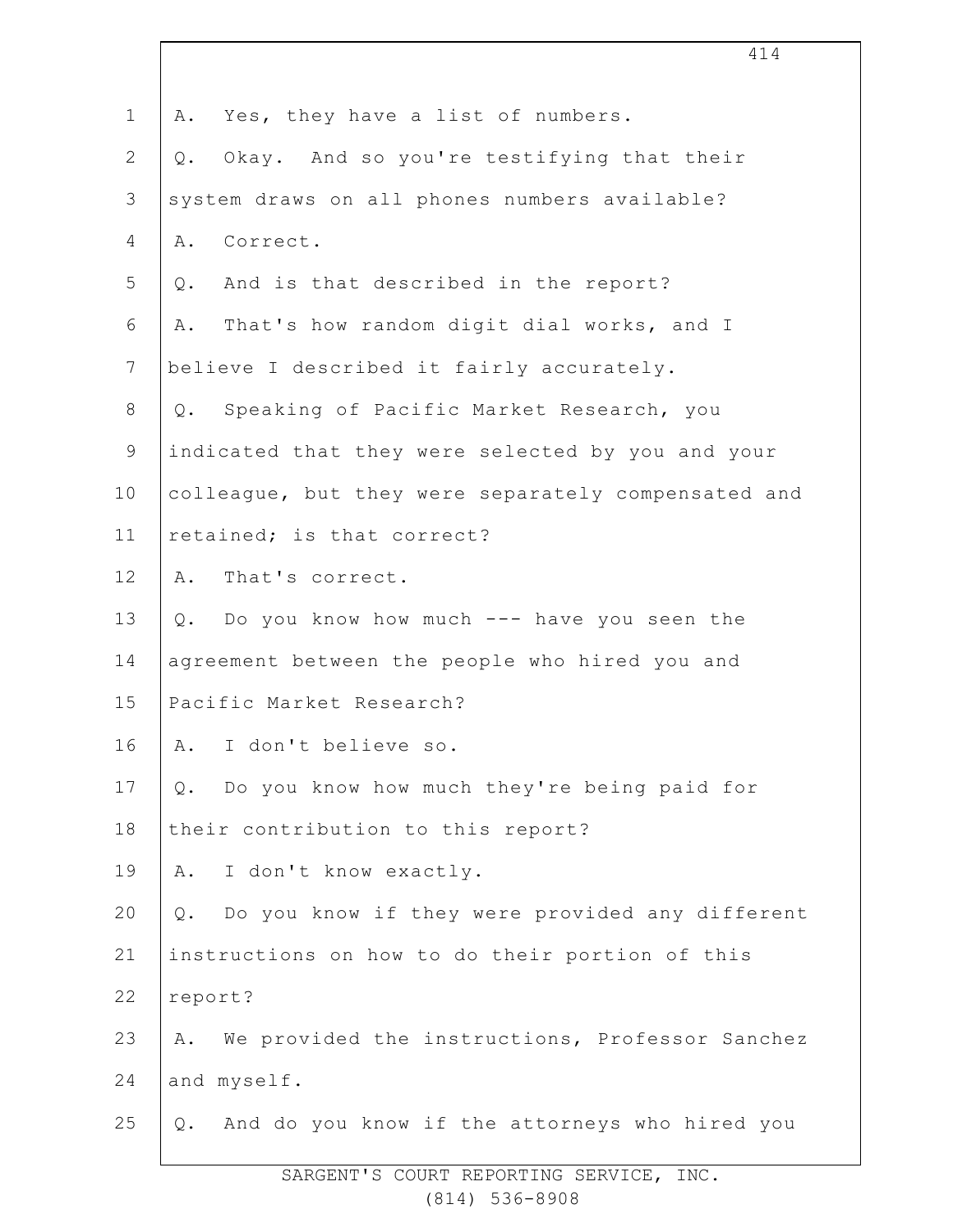| $\mathbf 1$    | or whoever hired you provided a separate set of          |
|----------------|----------------------------------------------------------|
| $\overline{2}$ | instructions? Do you have any way of knowing?            |
| 3              | Not to my knowledge.<br>Α.                               |
| 4              | Getting back to the people who might have little<br>Q.   |
| 5              | or no chance of being in the sample population, you      |
| 6              | indicated that the numbers are drawn from every          |
| $\overline{7}$ | possible number in Pennsylvania; is that right?          |
| $8\,$          | A. Correct.                                              |
| $\mathsf 9$    | Q. So if there are registered voters who, for            |
| 10             | example, live in Philadelphia but they have no           |
| 11             | landline and they have a cell phone where they work      |
| 12             | in New Jersey, they're not going to be in that group,    |
| 13             | are they?                                                |
| 14             | I believe they would not be.<br>Α.                       |
| 15             | Now, the actual calls were made during the time<br>Q.    |
| 16             | period of June 21st of this year and July 2nd of this    |
| 17             | year; right?                                             |
| 18             | That's correct.<br>Α.                                    |
| 19             | Would you agree with me that that's a common<br>Q.       |
| 20             | time for summer vacations that people might not be at    |
| 21             | home?                                                    |
| 22             | Possibly.<br>Α.                                          |
| 23             | Well, let me step back a bit. You reside in the<br>$Q$ . |
| 24             | State of Washington; right?                              |
| 25             | Yes.<br>Α.                                               |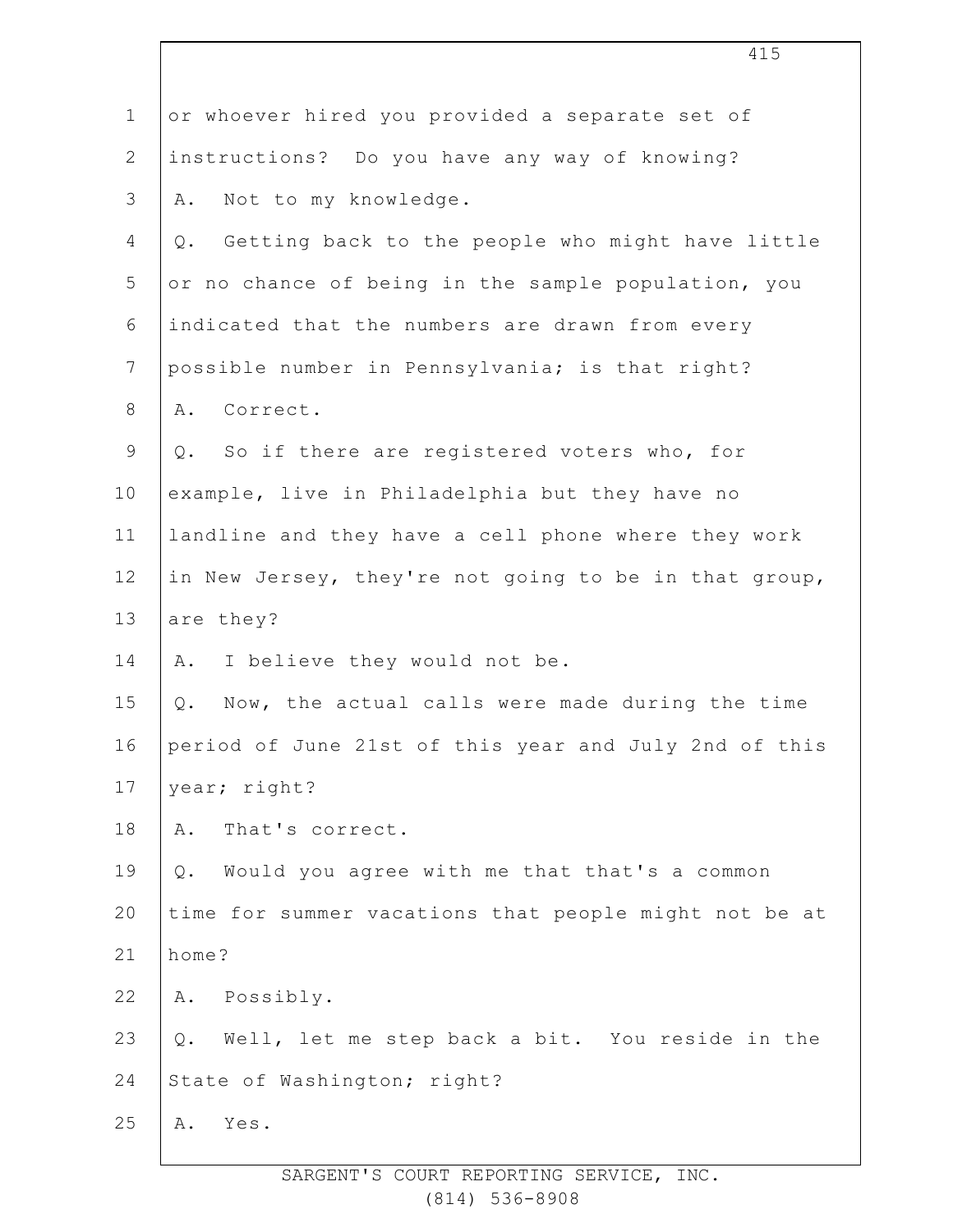| $\mathbf 1$    | Are you familiar with how common or not common<br>Q.   |
|----------------|--------------------------------------------------------|
| $\mathbf{2}$   | it might be in Pennsylvania to go to the beach during  |
| 3              | that time period of the year?                          |
| 4              | I am not.<br>Α.                                        |
| 5              | Okay. Well, let's --- children are generally<br>Q.     |
| 6              | out of school during that time frame; right?           |
| $\overline{7}$ | I guess. Depends on the school calendar.<br>Α.         |
| $8\,$          | Okay. Was that ever considered as a factor,<br>Q.      |
| 9              | that this might be during a vacation season and        |
| 10             | people would not be home?                              |
| 11             | No. The reason that the survey was in the field<br>Α.  |
| 12             | for 11 days is to allow us to maximize the number of   |
| 13             | attempts.                                              |
| 14             | Sure. But that doesn't explain why it started<br>Q.    |
| 15             | on June 21st and ended on July 2nd, does it? Was       |
| 16             | there a reason for picking that period of time?        |
| 17             | Well, we needed to get the data collected as<br>Α.     |
| 18             | soon as possible so that we could analyze the data     |
| 19             | and prepare the report for this trial.                 |
| 20             | So it had more to do with when you were retained<br>Q. |
| 21             | and as soon as you could start? You didn't decide      |
| 22             | to $---?$                                              |
| 23             | Correct. Correct.<br>Α.                                |
| 24             | So it was not considered that this might be a<br>Q.    |
| 25             | time period when a number of people might not be       |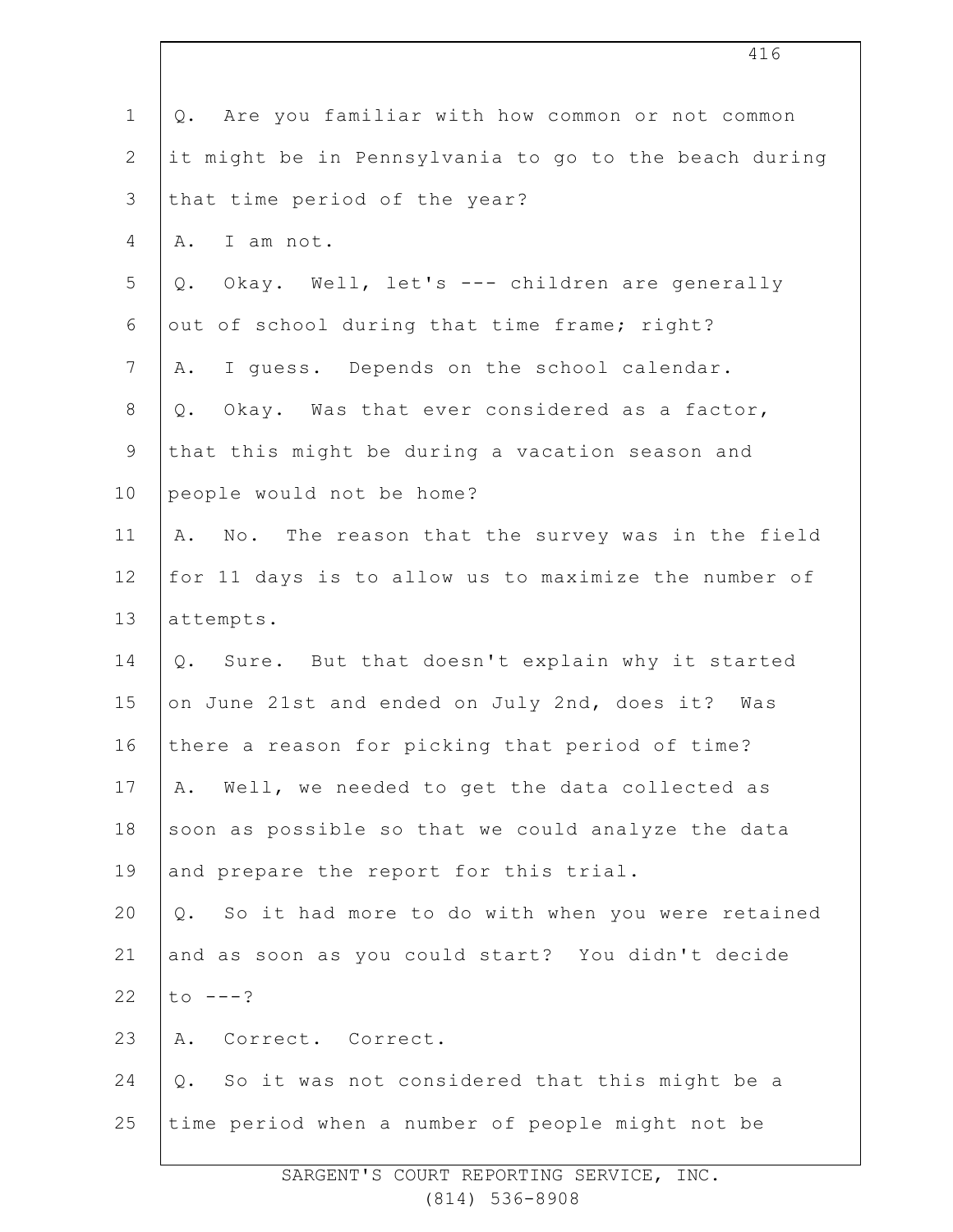|                | 417                                                    |
|----------------|--------------------------------------------------------|
| $\mathbf 1$    | home?                                                  |
| 2              | I don't think that it would produce any possible<br>Α. |
| 3              | bias at all.                                           |
| 4              | Well, if that were true wouldn't that indicate<br>Q.   |
| 5              | that people who can afford to take a summer vacation   |
| 6              | would be less represented than those who can't afford  |
| $7\phantom{.}$ | to take a summer vacation?                             |
| $8\,$          | Possibly only people who only have a landline<br>Α.    |
| $\mathsf 9$    | and were gone for more than 11 days.                   |
| 10             | Well, even if they had a cell phone, wouldn't<br>Q.    |
| 11             | that affect the likelihood of participation if people  |
| 12             | were away from home?                                   |
| 13             | I don't have any data on how many people answer<br>Α.  |
| 14             | their cell phone all over the place.                   |
| 15             | Okay. And again, wouldn't this factor<br>Q.            |
| 16             | potentially indicate that those who can't afford to    |
| 17             | go away during this time frame are more likely to be   |
| 18             | home?                                                  |
| 19             | You know, people travel at all times, so I don't<br>Α. |
| 20             | believe there would be any bias at all.                |
| 21             | Well, if that were the case, again, assuming<br>$Q$ .  |
| 22             | that people are away during that time, wouldn't that   |
| 23             | have implications for the level of income that a       |
| 24             | person might have, the level of education the person   |
| 25             | might have, and perhaps even their racial or ethnic    |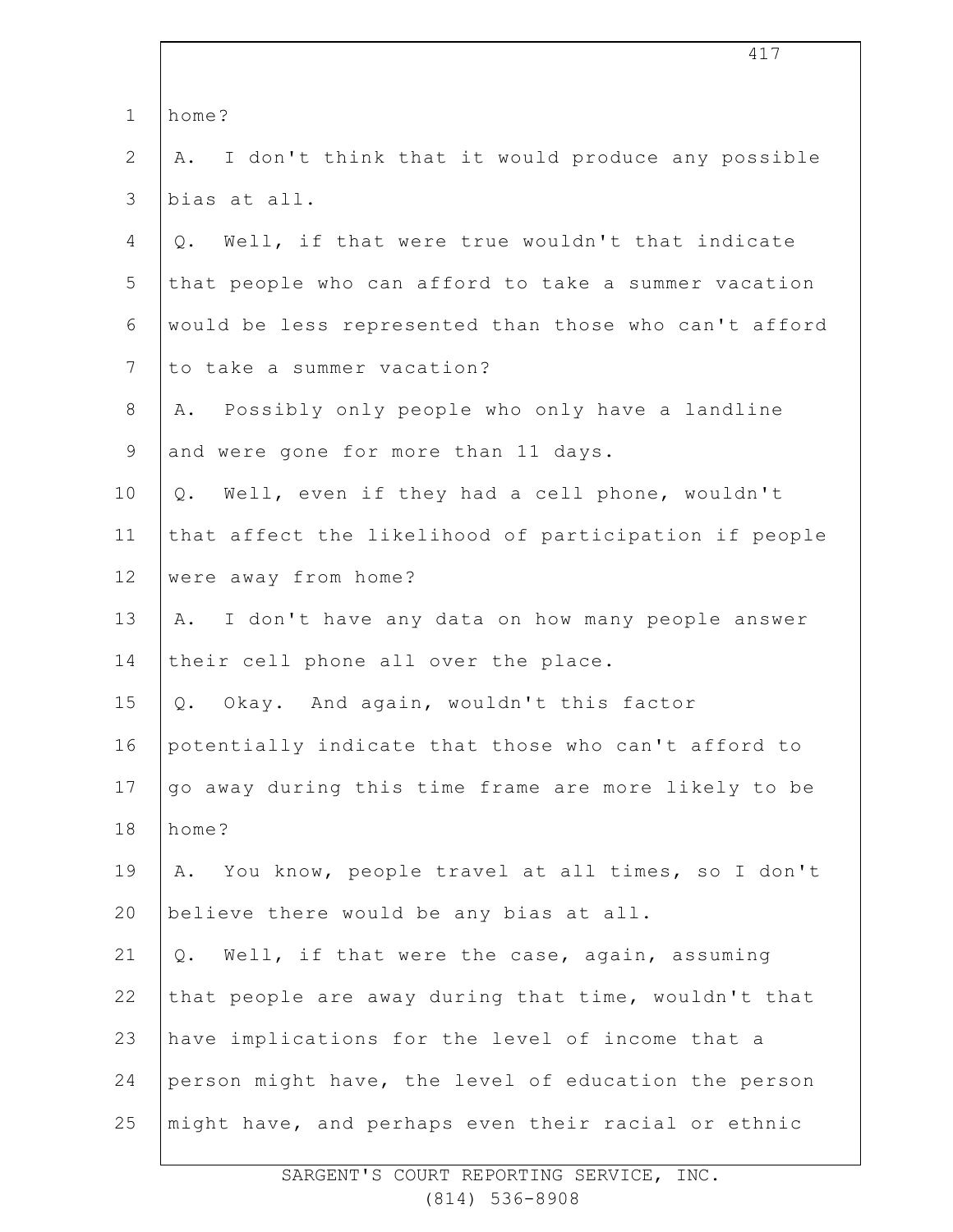| $\mathbf 1$     | background?                                           |
|-----------------|-------------------------------------------------------|
| $\mathbf{2}$    | The understanding of survey research is that if<br>Α. |
| 3               | you implement a poll that at any given day that poll  |
| $\overline{4}$  | is implemented some occurrences are happening.        |
| 5               | Someone is away from their home that day. Someone is  |
| $\sqrt{6}$      | just coming home from a vacation or a business trip   |
| $7\overline{ }$ | that day. Someone just activated a cell phone that    |
| $\,8\,$         | day. So unless there is evidence to suggest that      |
| $\mathsf 9$     | this time frame independently biassed that, we would  |
| 10              | have no reason to suspect otherwise. Secondly, even   |
| 11              | if we slightly underpolled people in the highest      |
| 12              | income bracket, as I discussed previously, we put     |
| 13              | post-application weights on, so that the tabulation   |
| 14              | of the data is an exact match to the demographics of  |
| 15              | the State of Pennsylvania. So if ten extra people     |
| 16              | who were really wealthy were on a two-week long       |
| 17              | vacation that should have been polled but they        |
| 18              | weren't, they are accounted for in post-application   |
| 19              | of this. So if the expected number of wealthy people  |
| 20              | in the poll should have been ten percent but it was   |
| 21              | only nine, we have adjusted it so that it was         |
| 22              | accurately reflecting the full demographics, not just |
| 23              | at the income level, everything.                      |
| 24              | Q. Okay. Now, along those same lines in certain       |
| 25              | factors that you would expect in any survey, isn't it |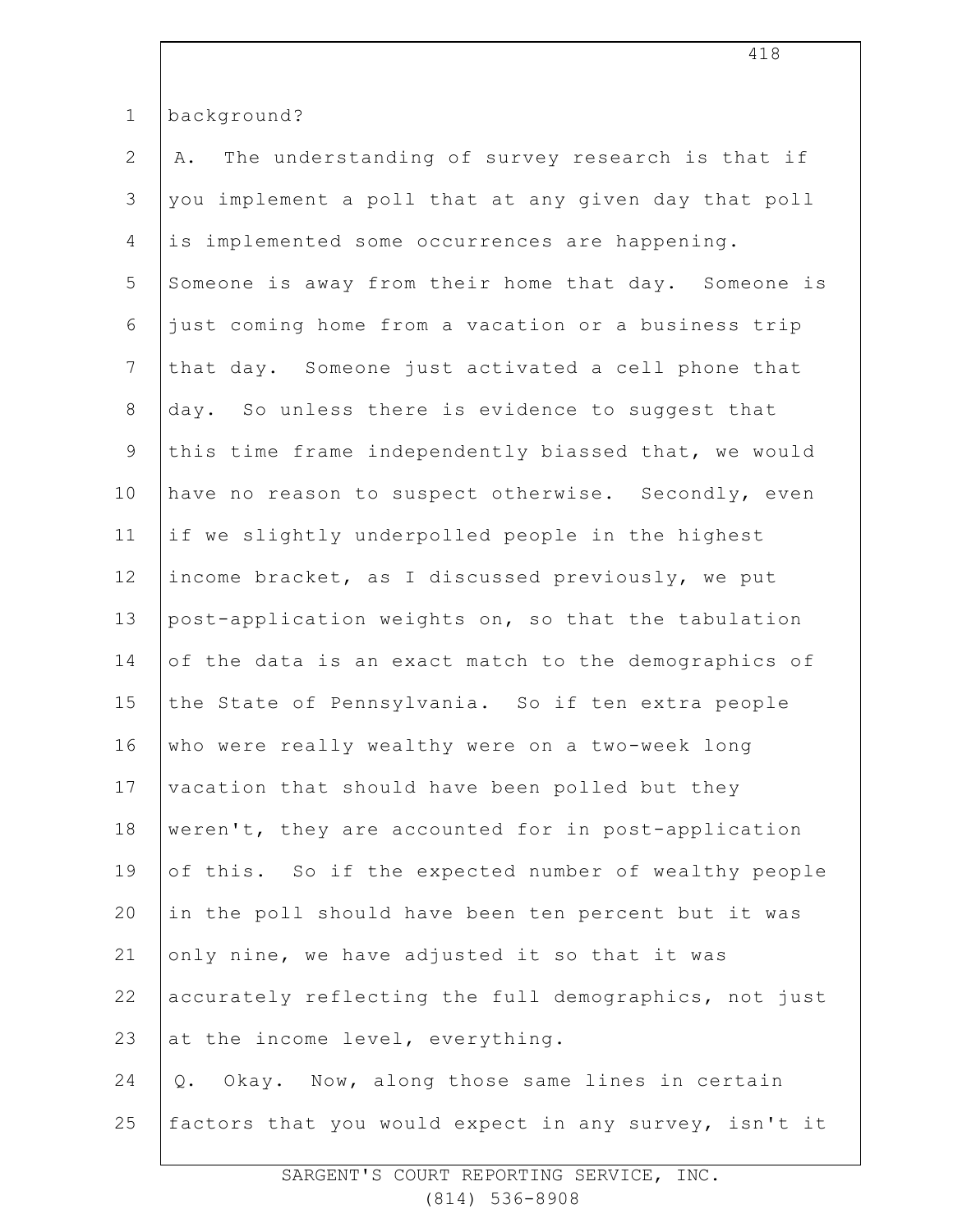| $\mathbf 1$    | true that if you make phones calls in the same time     |
|----------------|---------------------------------------------------------|
| $\overline{2}$ | period every day there will inevitably be people who    |
| 3              | are never going to be around because of work            |
| 4              | schedules?                                              |
| 5              | A. Correct. That's why we call on weekends and try      |
| 6              | to leave the large calling window as possible.          |
| 7              | Right. And so you made three calls ---<br>$Q$ .         |
| 8              | Correct.<br>Α.                                          |
| $\mathsf 9$    | --- total to a number?<br>Q.                            |
| 10             | To each number.<br>Α.                                   |
| 11             | To each number. So if somebody works Monday<br>$Q$ .    |
| 12             | through Friday, and two calls were made during Monday   |
| 13             | through Friday, there's only a one call chance that     |
| 14             | you're going to catch them on the Saturday and Sunday   |
| 15             | time frame; right?                                      |
| 16             | We would have to look at how the calls were<br>Α.       |
| 17             | spaced out, but each number was called three times.     |
| 18             | Is that data about the rotation or the spacing<br>$Q$ . |
| 19             | out of phone calls part of your report?                 |
| 20             | No. That's available from Pacific.<br>Α.                |
| 21             | And so there are no appendixes or citations to<br>Q.    |
| 22             | Pacific Market Research information like that, is       |
| 23             | there?                                                  |
| 24             | $\mathbb{N} \circ$ .<br>Α.                              |
| 25             | Q. Okay. And so I quess along the same lines, if        |
|                |                                                         |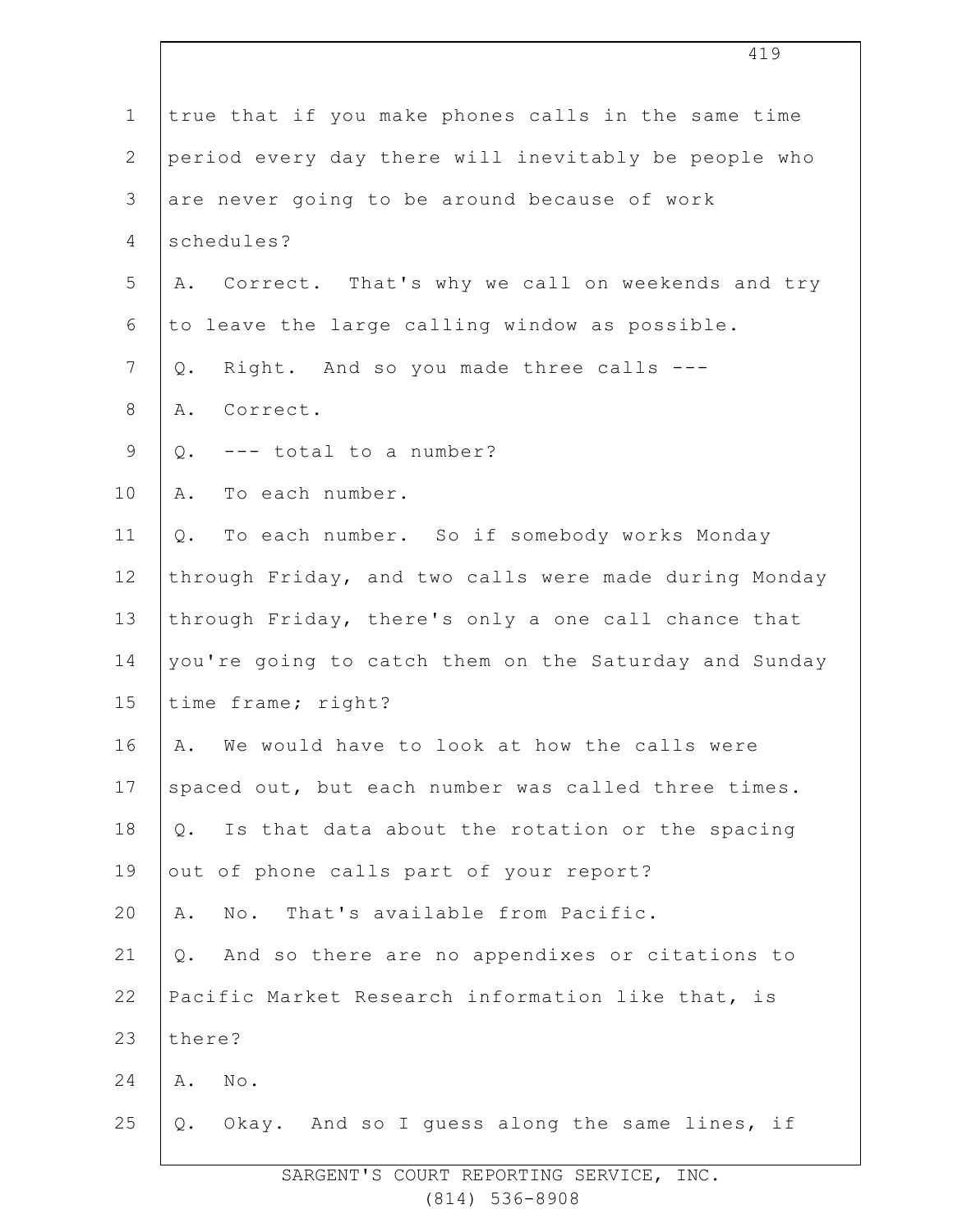| $\mathbf 1$    | you have someone in a call center working for         |
|----------------|-------------------------------------------------------|
| $\overline{2}$ | Pacific, we don't know if they're calling, getting no |
| 3              | answer, hanging up, calling the same number again,    |
| $\overline{4}$ | hanging up?                                           |
| 5              | They're not allowed to do that. The computer<br>Α.    |
| 6              | regulates when the call back happens.                 |
| 7              | And that's generated randomly?<br>Q.                  |
| 8              | Yes. Well, we can set parameters depending on<br>Α.   |
| $\mathsf 9$    | the length of the study and try to space them out     |
| 10             | over the length of the study for the exact reason     |
| 11             | that you identified. If you doing a three-day study,  |
| 12             | you would set call backs for the following day. If    |
| 13             | you were doing a six-day study, it might be every     |
| 14             | other day, et cetera. So that's in the computer, it   |
| 15             | tells when the call backs take place. Unless the      |
| 16             | respondent answers and specifically requests and says |
| 17             | call me back tomorrow 7:00 p.m., in which case they   |
| 18             | will.                                                 |
| 19             | Okay. And so basically, the random generation<br>Q.   |
| 20             | of this random digit dial, I believe it was, is done  |
| 21             | entirely by the computer system within the possession |
| 22             | of Pacific Market Research; right?                    |
| 23             | That's my understanding, yes.<br>Α.                   |
| 24             | And you've described generally your<br>Q.             |
| 25             | understanding of that computer system, but keep in    |
|                |                                                       |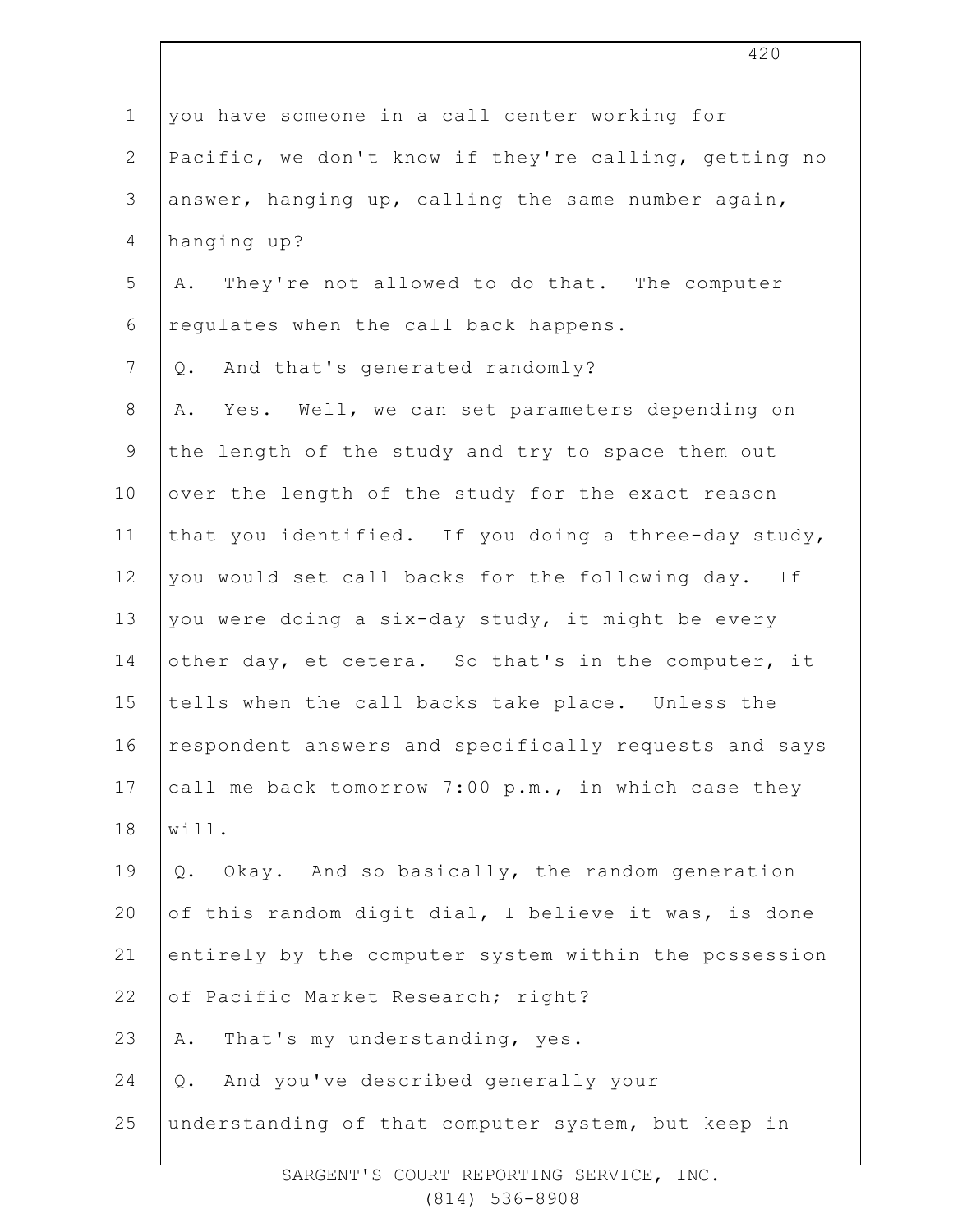| $\mathbf 1$    | mind that we don't have a witness from Pacific, as        |
|----------------|-----------------------------------------------------------|
| $\mathbf{2}$   | far as I know, who's going to describe that. There's      |
| 3              | a right way and a wrong way to do truly random --- to     |
| 4              | get a truly random generation of numbers, isn't           |
| 5              | there?                                                    |
| 6              | There's really only one way to do it.<br>Α.               |
| $7\phantom{.}$ | There's one way to do it. I mean, in other<br>Q.          |
| 8              | words, there are $---?$                                   |
| 9              | There's not really a wrong way, there's only one<br>Α.    |
| 10             | way.                                                      |
| 11             | Q. So you're saying it's not possible that their          |
| 12             | computer system could generate numbers that a             |
| 13             | statistician would say are not truly random?              |
| 14             | No.<br>Α.                                                 |
| 15             | That's not possible?<br>$Q$ .                             |
| 16             | Not for the system that they use, no.<br>Α.               |
| 17             | Okay. So you're testifying that you're familiar<br>$Q$ .  |
| 18             | with their system and it's not possible that it           |
| 19             | generated numbers in a non-random fashion?                |
| 20             | $\texttt{No}$ .<br>Α.                                     |
| 21             | But we don't have any information in your report<br>$Q$ . |
| 22             | that would back that up $---$ I mean, that would          |
| 23             | provide any data one way or the other on that, do we?     |
| 24             | It's a fairly, noncontroversial issue, so just<br>Α.      |
| 25             | the description of random digit dial explains what's      |
|                |                                                           |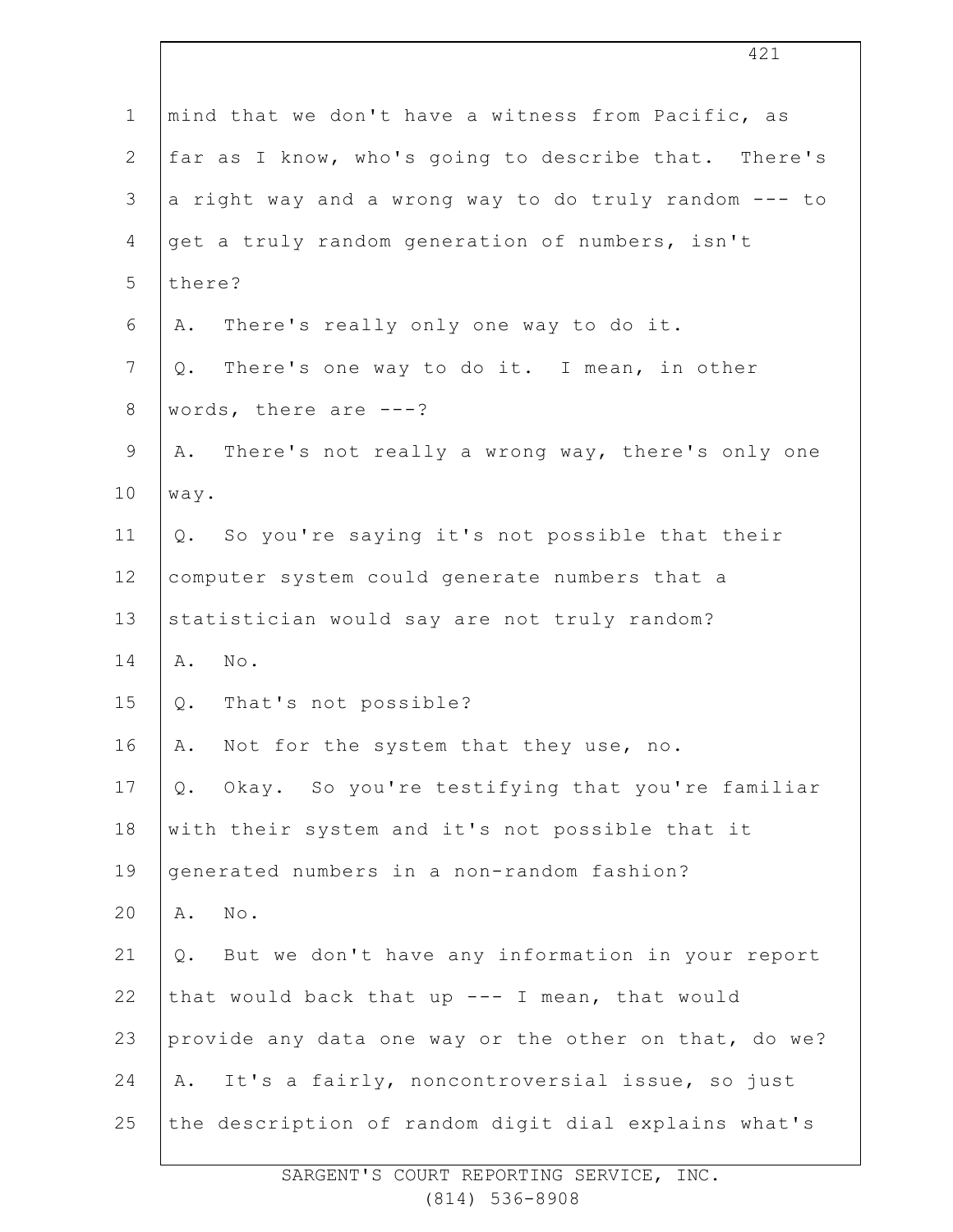| $\mathbf 1$     | happening. Any other survey methodologist would look  |
|-----------------|-------------------------------------------------------|
| $\overline{2}$  | at that and, you know, agree that it's happening. If  |
| 3               | there was a specific cause for concern, then someone  |
| 4               | might ask to look at other sorts of information.      |
| 5               | And my point is that as an expert witness,<br>Q.      |
| 6               | you're speaking to lay people who are not other       |
| $7\phantom{.0}$ | survey methodologists and so are we to assume this    |
| $8\,$           | was all on the level because PMR is a --- Pacific     |
| $\mathsf 9$     | Market Research is a reputable firm?                  |
| 10              | Well, that, and we give instructions to say we<br>Α.  |
| 11              | want a random digit dial that's randomly generated.   |
| 12              | They have the capability to do that so they would     |
| 13              | have no incentive to not do that.                     |
| 14              | Isn't one method of ensuring that there's an<br>Q.    |
| 15              | equal probability of people from all over --- random  |
| 16              | people being called is to do cluster samples, for     |
| 17              | example, a number of calls only in a rural area, a    |
| 18              | number of calls only in an urban area?                |
| 19              | No. In my opinion that technique is not nearly<br>Α.  |
| 20              | as accurate as a pure RDD.                            |
| 21              | I have some specific questions about statements<br>Q. |
| 22              | made in your report. On page 17, you make a           |
| 23              | reference to known cell numbers. That indicates to    |
| 24              | me that there are unknown cell numbers. Can you tell  |
| 25              | us anything about the universe of unknown cell phones |
|                 |                                                       |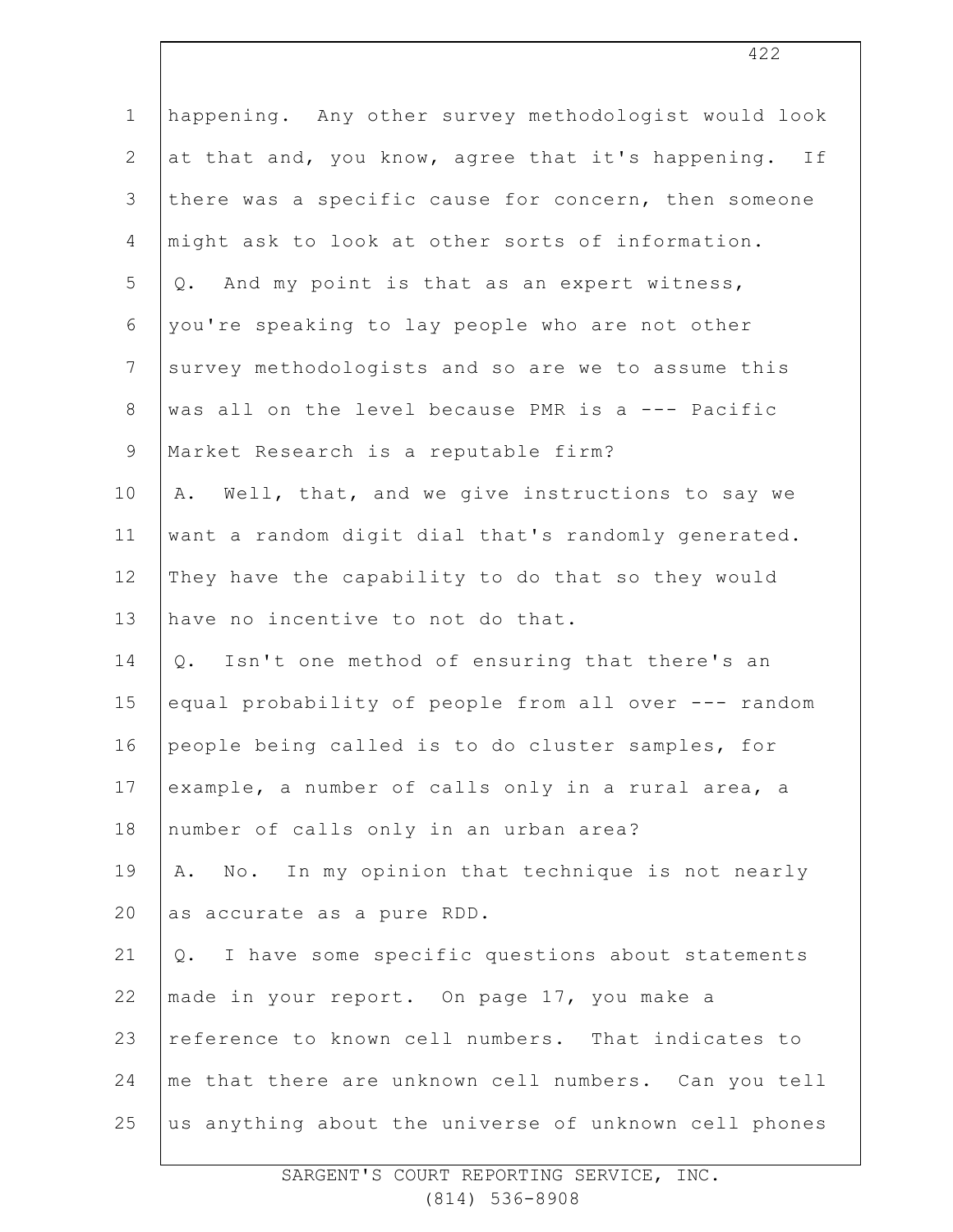| $\mathbf 1$    | numbers?                                                  |
|----------------|-----------------------------------------------------------|
| $\mathbf{2}$   | I was talking about unknown cell exchanges. So<br>Α.      |
| 3              | those are the first few digits of the cell phone          |
| $\overline{4}$ | numbers. And the cell phone carriers and FCC              |
| 5              | maintains a list of exchanges that are eligible for       |
| $\sqrt{6}$     | phone numbers --- cell phones. And there are some         |
| $7\phantom{.}$ | exchanges that are not eligible to be cell phone          |
| $\,8\,$        | numbers. So that's what makes it possible to RDD and      |
| 9              | to generate these lists of random cell phone numbers,     |
| 10             | is that there are known cell phone exchanges, not the     |
| 11             | actual full ten-digit number, but just the exchange.      |
| 12             | We heard some testimony yesterday about people<br>$Q$ .   |
| 13             | of limited means who had a prepaid cell phone with an     |
| 14             | allotted number of minutes on it. Would those             |
| 15             | numbers be included in the random digital dial?           |
| 16             | Yes, they should be.<br>Α.                                |
| 17             | Do you know for sure that they are?<br>Q.                 |
| 18             | There's no reason they wouldn't be.<br>Α.                 |
| 19             | Starting near the top of page 18, you state that<br>$Q$ . |
| 20             | allowing Spanish to be an option, quote, unquote,         |
| 21             | ensures that no communication problems will occur.        |
| 22             | If there are a large populations in Pennsylvania,         |
| 23             | say, of people from Asian countries who struggle with     |
| 24             | English and don't know any Spanish, you can't really      |
| 25             | say that allowing the Spanish option ensures that         |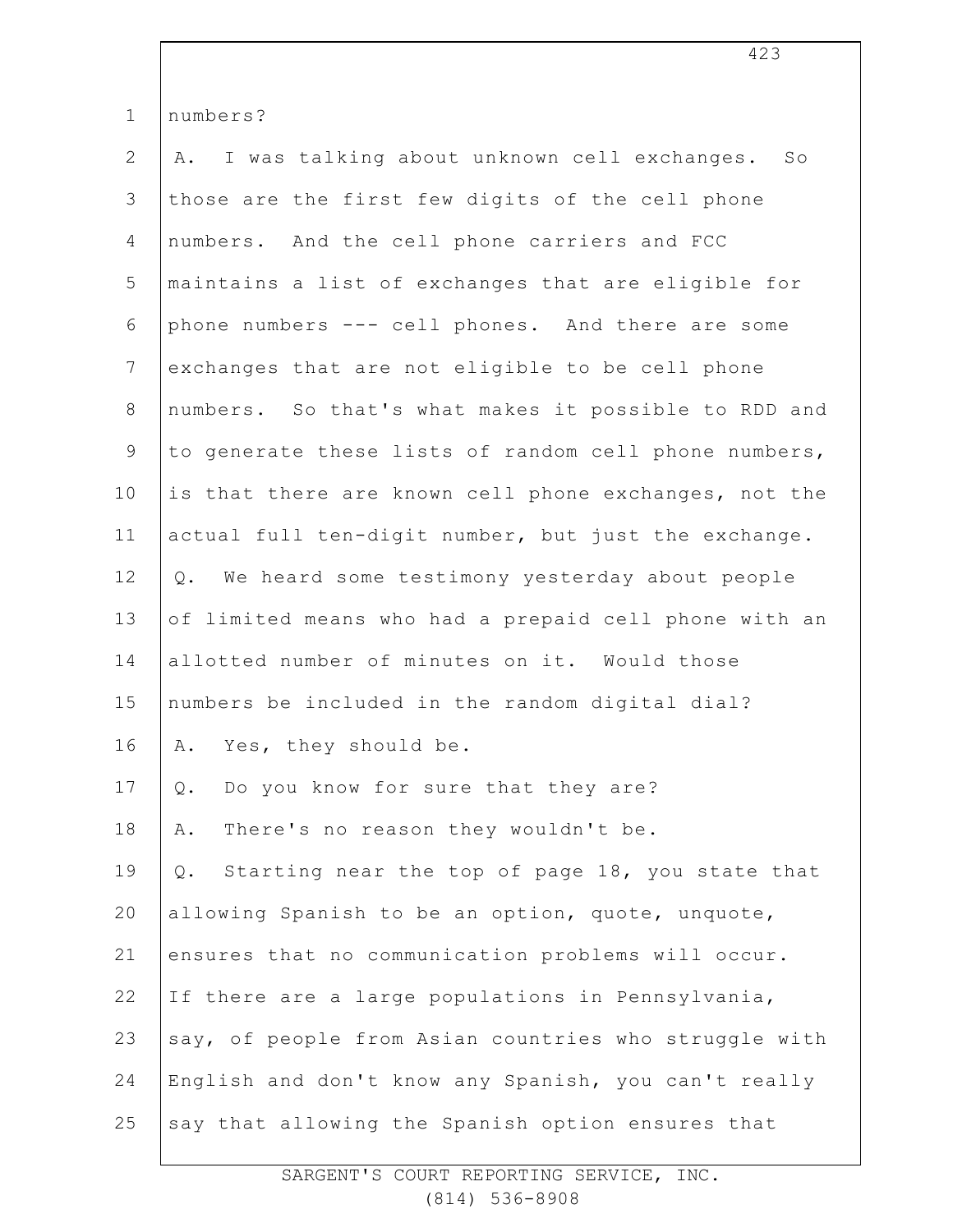| $\mathbf 1$  | there are no communication breakdowns, can you?       |
|--------------|-------------------------------------------------------|
| $\mathbf{2}$ | I think that we are referring to no<br>Α.             |
| 3            | communications breakdowns for the Hispanic sample,    |
| 4            | but your point would be correct.                      |
| 5            | Okay. And I'm not going to belabor the point<br>Q.    |
| 6            | then, but I mean, if there are --- you have people    |
| 7            | coming from eastern European countries in Pittsburgh  |
| 8            | or towns around Scranton, the same issue, they may    |
| 9            | not speak Spanish so that doesn't really enhance the  |
| 10           | communication there, does it?                         |
| 11           | We only offered the survey in English and<br>Α.       |
| 12           | Spanish, so I don't have the current rates of other   |
| 13           | language isolation, which is what is referred to.     |
| 14           | That's the number of people who only speak another    |
| 15           | language, but they don't have the ability to speak    |
| 16           | English.                                              |
| 17           | Just going to a basic assumption here, at the<br>Q.   |
| 18           | very outset of your report, you tout the              |
| 19           | effectiveness of the survey approach over the         |
| 20           | database comparison approach because it allows you to |
| 21           | communicate directly with the voters; right?          |
| 22           | Yes.<br>Α.                                            |
| 23           | So obviously communication breakdowns would<br>Q.     |
| 24           | diminish the benefit of going the route of surveys    |
| 25           | instead of database comparison?                       |
|              |                                                       |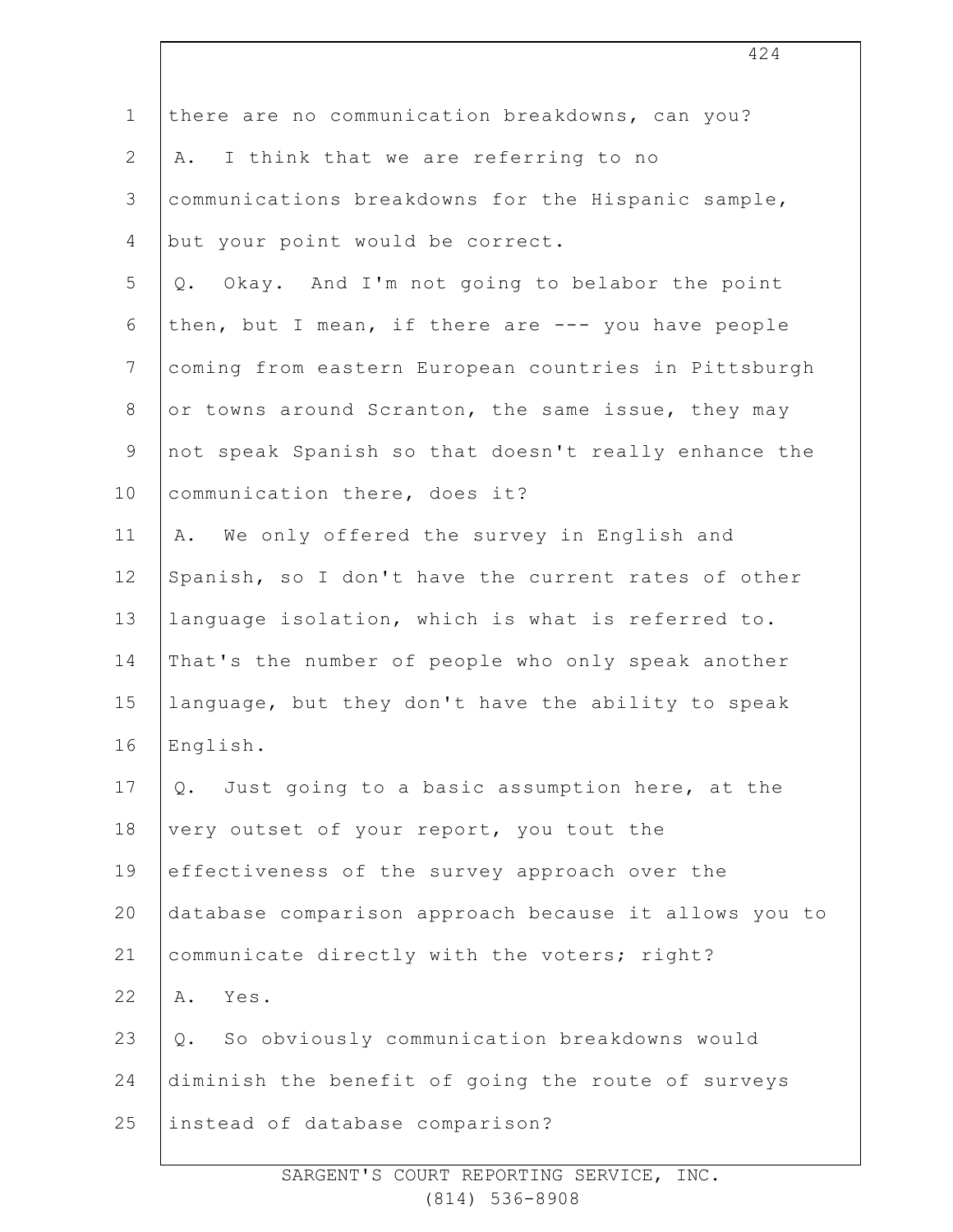| $\mathbf 1$  | If there were a large number of people who<br>Α.      |
|--------------|-------------------------------------------------------|
| $\mathbf{2}$ | didn't speak English or Spanish and they had          |
| 3            | systematically different rates of access, then yes.   |
| 4            | If their rates of access were exactly the same as the |
| 5            | English and Spanish speaking populations, then there  |
| $\epsilon$   | would be no bias.                                     |
| 7            | Q. Okay. Turning to the questions and the possible    |
| $8\,$        | answers, we don't have, as part of the report, any of |
| $\mathsf 9$  | the actual answers from participants, do we?          |
| 10           | You mean the raw data?<br>Α.                          |
| 11           | Right.<br>Q.                                          |
| 12           | A. Correct.                                           |
| 13           | So we might have been --- by raw data, just so<br>Q.  |
| 14           | we're on the same page, the indications, and you      |
| 15           | mentioned earlier the coding, what you would put in   |
| 16           | for a yes, what you would put in for a no, we don't   |
| 17           | have that from every single person who was called as  |
| $18\,$       | to what their answers were; right?                    |
| 19           | It's not on this report.<br>A.                        |
| 20           | Q. Okay. And is there any way in your report for      |
| 21           | us to tell that every time somebody said I don't know |
| 22           | or I'm not sure that --- is there any way to know if  |
| 23           | that they understood the question?                    |
| 24           | A. All the questions, the interviewers are            |
| 25           | instructed to repeat the question, if the respondent  |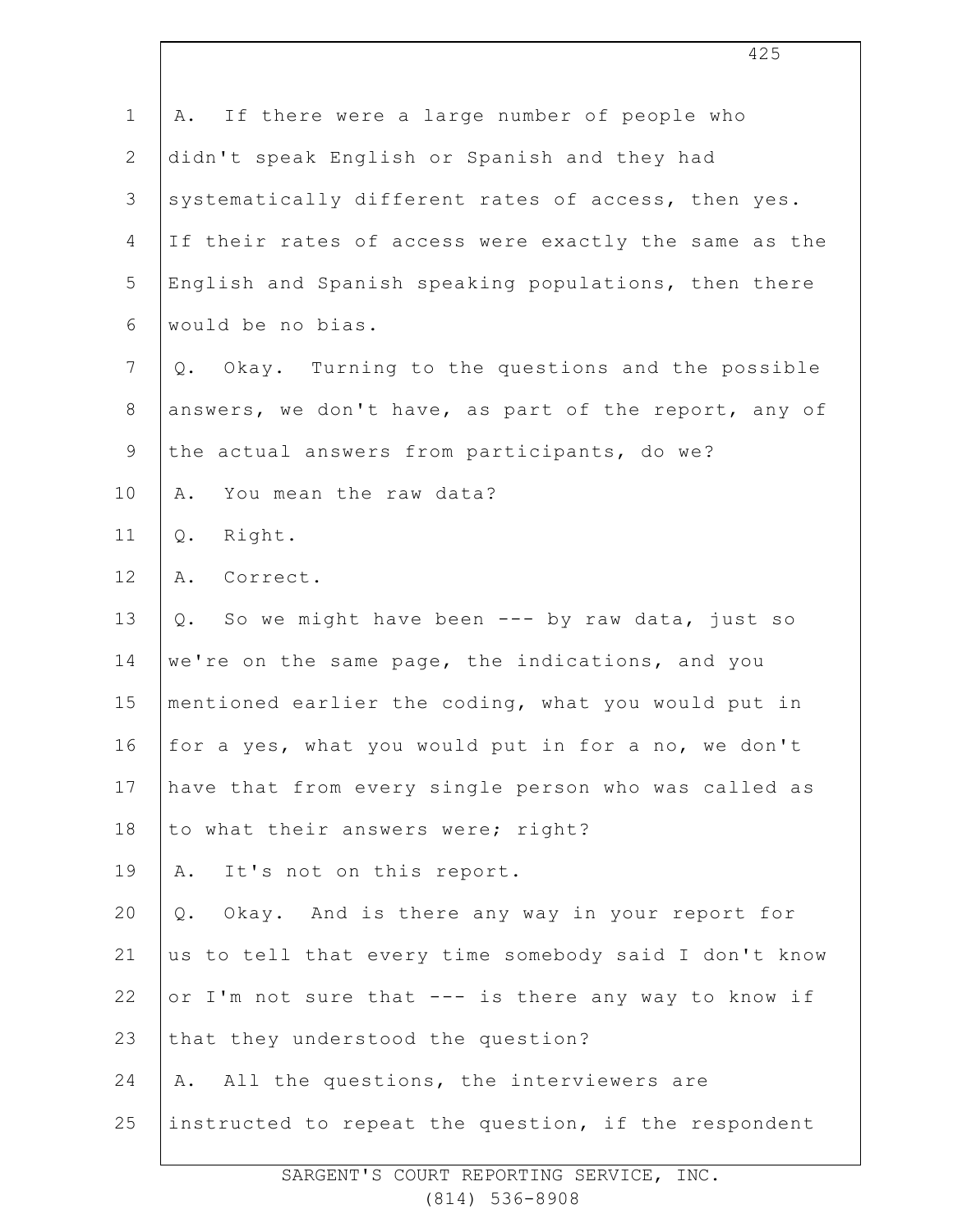| $\mathbf 1$    | has any trouble understanding exactly what the people  |
|----------------|--------------------------------------------------------|
| $\overline{2}$ | are getting asked in the question. Still sometimes     |
| 3              | respondents don't know the answer to a question, so    |
| $\overline{4}$ | they might indicate I don't know.                      |
| 5              | And they might truly just not know the answer to<br>Q. |
| 6              | the question and they understand the question. But     |
| $7\phantom{.}$ | isn't it possible that they'll simply say I don't      |
| $\,8\,$        | know if they don't understand it?                      |
| 9              | A. No. Usually, they'll say I don't understand the     |
| 10             | question and repeat it. And the interviewers then      |
| 11             | repeat the question to them.                           |
| 12             | But if it's not that way, there's no way to tell<br>Q. |
| 13             | from the raw data or from your report?                 |
| 14             | I mean, in all of the surveys that I've overseen<br>Α. |
| 15             | and at Pacific Market Research, the surveyors do       |
| 16             | interviews day in and day out, so they have a very     |
| 17             | good rapport with respondents. They understand         |
| 18             | typically when a respondent doesn't understand the     |
| 19             | question or when you ask him a factual question that   |
| 20             | they don't know the answer to. I don't think that's    |
| 21             | any concern in this case.                              |
| 22             | You indicated at the bottom of page 17 that<br>Q.      |
| 23             | numbers were dialed and redialed up to three times to  |
| 24             | avoid, quote, any possible nonresponse bias. Is        |
| 25             | there something magical about making three calls that  |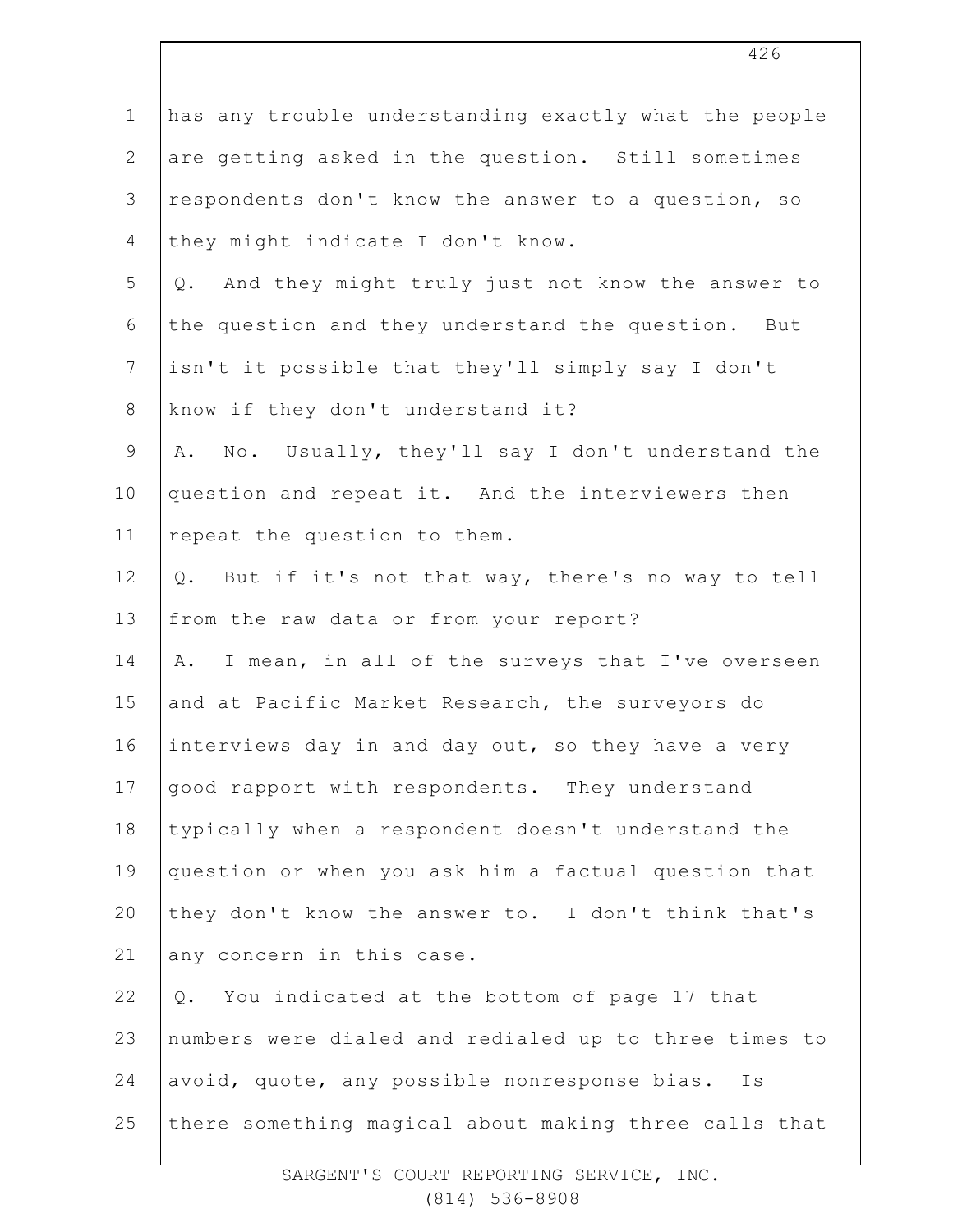| $\mathbf 1$    | makes you so certain that there is no nonresponse      |
|----------------|--------------------------------------------------------|
| $\mathbf{2}$   | bias in this survey?                                   |
| 3              | There's been a number of academic studies that<br>Α.   |
| 4              | look at this issue called nonresponse bias. And        |
| 5              | generally, the largest finding is that if you call     |
| 6              | the number at least twice and you get a healthy        |
| $\overline{7}$ | number of people who answer on the second attempt,     |
| 8              | that you eliminated almost all of the nonresponse      |
| $\mathsf 9$    | bias. If you call three times, you virtually           |
| 10             | eliminated all of the nonresponse bias. And so it's    |
| 11             | a number that most people settle on because in peer    |
| 12             | reviews, they've demonstrated that that's the number   |
| 13             | that you need to get. At addition call backs, you      |
| 14             | don't really yield that many more completes. And the   |
| 15             | person who answers on the fourth attempt is not        |
| 16             | subsequently different than the person it took three   |
| 17             | attempts to answer.                                    |
| 18             | I'd like to turn to what is question nine in the<br>Q. |
| 19             | survey instrument, which says is the name that is      |
| 20             | printed on your driver's license or photo ID your      |
| 21             | full legal name exactly as it would appear on the      |
| 22             | Pennsylvania voter registration record or is there a   |
| 23             | difference. Do you have any information to verify      |
| 24             | these responses?                                       |
| 25             | Let me get a copy of the instrument to answer<br>Α.    |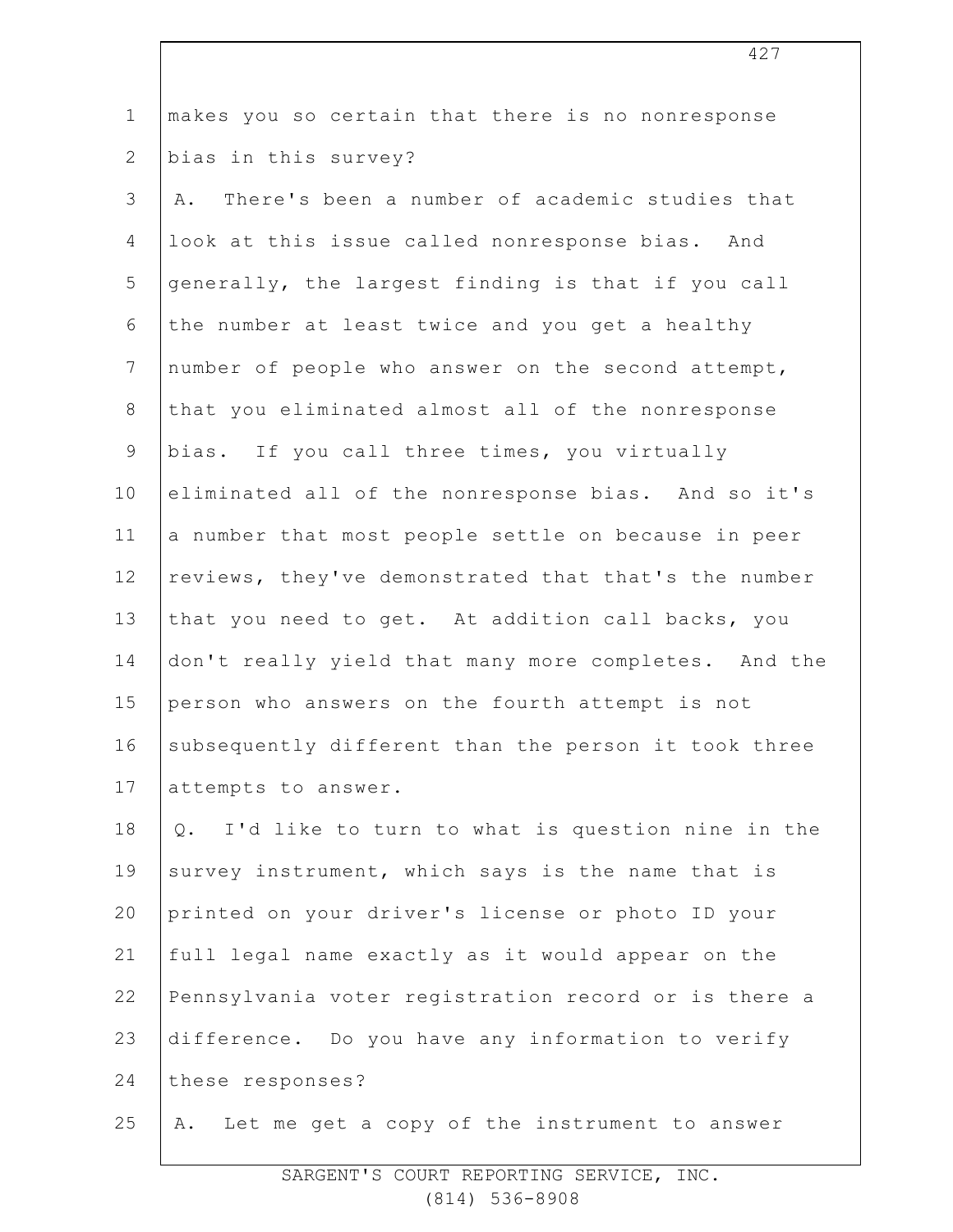|                | 428                                                   |
|----------------|-------------------------------------------------------|
| $\mathbf 1$    | that.                                                 |
| 2              | I'm on page $---$ .<br>$Q$ .                          |
| 3              | I don't have a copy of the instrument.<br>Α.          |
| 4              | So take your time. Go to question nine.<br>Q.         |
| 5              | Yes.<br>Α.                                            |
| 6              | And I'll start the question over again. There<br>Q.   |
| $7\phantom{.}$ | was testimony during the Direct about direct match    |
| $8\,$          | versus substantial conformity. Is it your testimony   |
| $\mathsf 9$    | that it would be empirically difficult to get an      |
| 10             | answer that you can rely on if you allowed            |
| 11             | substantial conformity to be the standard in that     |
| 12             | answer?                                               |
| 13             | Yes. We thought that that would be difficult<br>Α.    |
| 14             | for the respondent to objectively understand what     |
| 15             | that meant and so we opted for this version of the    |
| 16             | question.                                             |
| 17             | Right. But you understood that the voter ID law<br>Q. |
| 18             | says substantial conformity; right?                   |
| 19             | Correct. Yes.<br>Α.                                   |
| 20             | Okay. And you have expressed a concern that<br>Q.     |
| 21             | poll workers will have discretion in deciding whether |
| 22             | there is substantial conformity?                      |
| 23             | I think that it is --- I mean, my own personal<br>Α.  |
| 24             | opinion is that it is a nonobjective criteria and     |
| 25             | that different reasonable people could interpret it   |
|                |                                                       |

 $\Gamma$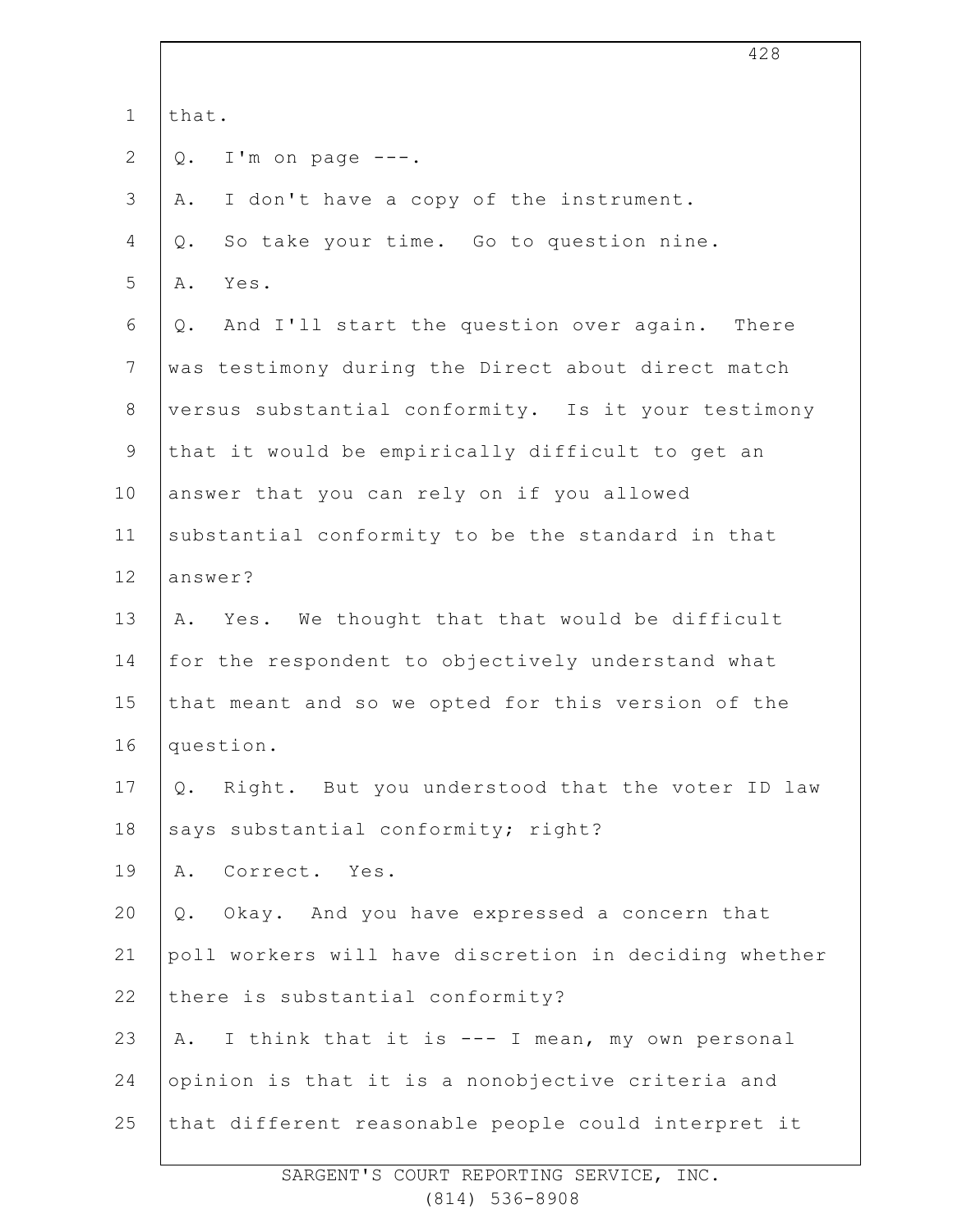| differently and that each individual poll worker      |
|-------------------------------------------------------|
| could interpret that somewhat differently.            |
| Okay. So when we get to the end of the major<br>$Q$ . |
| conclusions of your report that are expressed in the  |
| tables, again sticking with eligible voters, as we    |
| did at the beginning of this Cross Examination, in    |
| table four, you have a total number of people who do  |
| not have a valid ID in Pennsylvania among the         |
| eligible voters at 14.4 percent?                      |
| That's correct.<br>Α.                                 |
| So if we just move up a couple from there ---<br>Q.   |
| I'm sorry. Right above that total is the number 4.3   |
| percent for has a non-expired ID, but the name is not |
| conforming. So that's entirely based on the answers   |
| given to you by the participant as to whether their   |
| name was a direct match?                              |
| That's based on the answer to question nine.<br>Α.    |
| Okay. But I mean, isn't it possible that ---<br>$Q$ . |
| and again, this goes back to the discretion that the  |
| poll workers that you have. Isn't it possible that    |
| the person answering your question might see that     |
| their name says Jim on one and James on the other,    |
| and they say, well, that is a match so their answer   |
| is a direct match?                                    |
| It's possible that a respondent in that<br>Α.         |
|                                                       |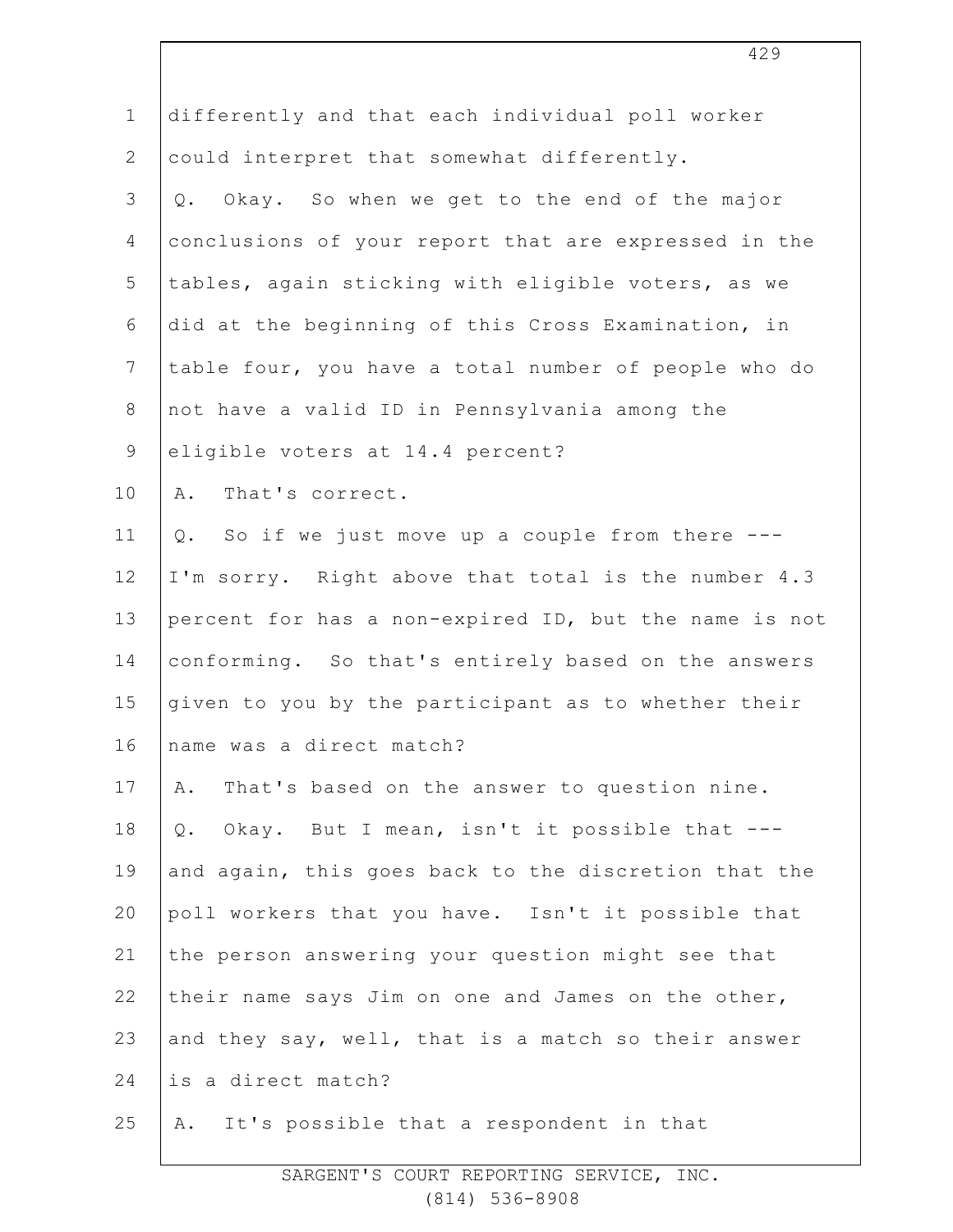| $1\,$          | situation of Jim and James might think that that's     |
|----------------|--------------------------------------------------------|
| $\mathbf{2}$   | close enough match and say it's a match. And so we     |
| $\mathfrak{Z}$ | would not be excluding that person or it's also        |
| 4              | possible that they might say that is not a match.      |
| 5              | So that person could say actually, no, because<br>Q.   |
| 6              | one says Jim and the other says James, but another     |
| $\overline{7}$ | participant might say, Jim, James, yeah, it's a        |
| $\,8\,$        | direct match; right?                                   |
| $\mathsf 9$    | It's possible that they might say yeah. The way<br>Α.  |
| 10             | we worded the question was whether or not your full    |
| 11             | legal name that is printed on your photo               |
| 12             | identification card is a match, is an exact match to   |
| 13             | what --- the name that would be listed on the          |
| 14             | Pennsylvania voter registration record is. So I        |
| 15             | would suggest that most people who don't match would   |
| 16             | say no.                                                |
| 17             | Isn't it possible, though, that part of this 4.3<br>Q. |
| 18             | percent because of the discretion that poll workers    |
| 19             | have might be diminished when it comes to a poll       |
| 20             | worker saying that Jim and James is a substantial      |
| 21             | conforming match?                                      |
| 22             | Yeah, I think we reviewed that earlier in the<br>Α.    |
| 23             | Direct that some of these folks might be close enough  |
| 24             | that a poll worker believes that they're eligible to   |
| 25             | Many of them may not be. And I think the<br>vote.      |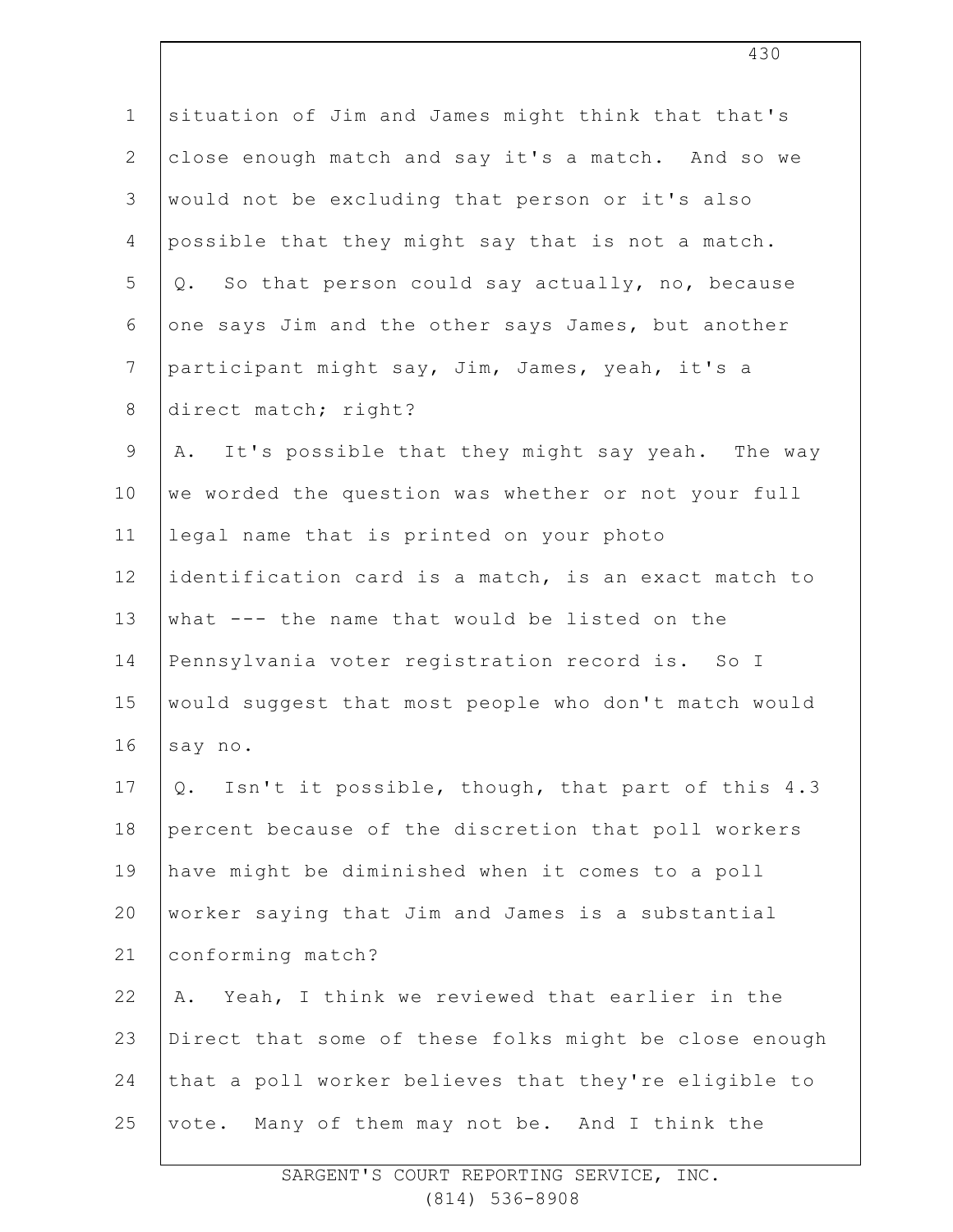| $\mathbf 1$    | larger concern that we had was that that may not be      |
|----------------|----------------------------------------------------------|
| $\mathbf{2}$   | applied equally. There could be certain types of         |
| 3              | precincts in parts of town where the substantial         |
| $\overline{4}$ | conforming is more strictly applied. There could be      |
| 5              | other places where it's more loosely applied.            |
| 6              | Okay. And I think we can agree that if somebody<br>$Q$ . |
| $\overline{7}$ | has a photo ID and that their first name is Frank and    |
| $\,8\,$        | they have a voter registration and their first name      |
| $\mathsf 9$    | is Jim, that that's not a match and that doesn't         |
| 10             | substantially conform; right?                            |
| 11             | That would be my interpretation.<br>Α.                   |
| 12             | Right. So that person would definitely stay in<br>Q.     |
| 13             | the 4.3 percent in table four, wouldn't they?            |
| 14             | Α.<br>Yes.                                               |
| 15             | Q. But much more commonly there might be somebody        |
| 16             | with the Jim and James situation, and that person        |
| 17             | could very well be approved to vote by the poll          |
| 18             | workers?                                                 |
| 19             | I don't know how much --- how common that would<br>Α.    |
| 20             | be, so I don't know.                                     |
| 21             | You don't know how common that would be?<br>Q.           |
| 22             | We don't know among these 4.3 how many of them<br>Α.     |
| 23             | are considerable mismatches and how many of them are     |
| 24             | nickname mismatches that are common nicknames.           |
| 25             | Right. And because of the discretion that is<br>Q.       |
|                |                                                          |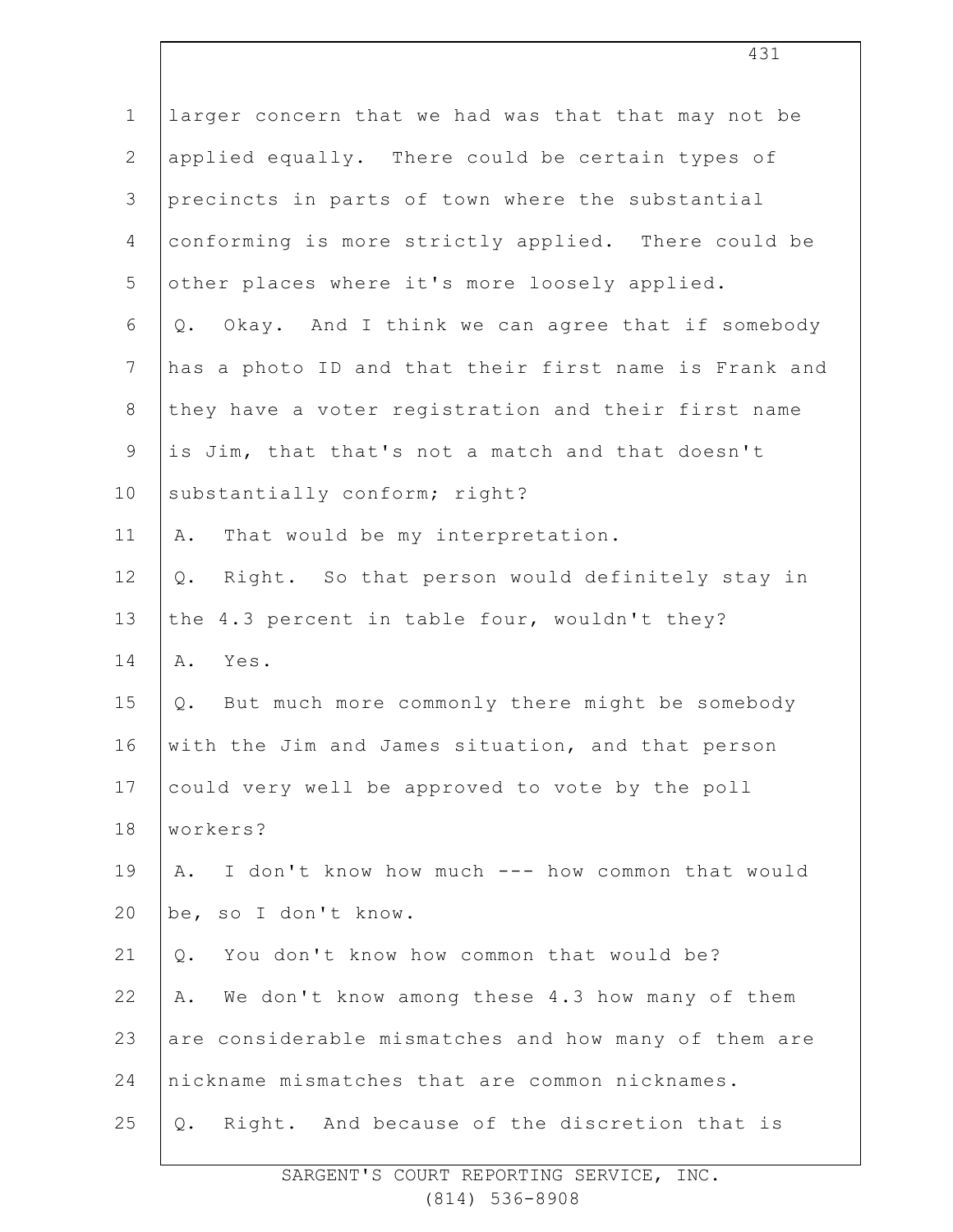| $\mathbf 1$    | with the poll workers or in the case of a provisional |
|----------------|-------------------------------------------------------|
| $\overline{2}$ | vote --- well, I'll back up. Are you aware that if a  |
| 3              | poll worker were to say that this is not a            |
| 4              | substantial conformist that that person can still     |
| 5              | cast a provisional vote and then it would go before   |
| 6              | the County Board of Elections?                        |
| $\overline{7}$ | That's usually the most cases that there is a<br>Α.   |
| $8\,$          | discretion that is in play. Provisional ballots are   |
| $\mathsf 9$    | available.                                            |
| 10             | So there's a couple levels of discretion then,<br>Q.  |
| 11             | isn't there, as to allowing a name to be              |
| 12             | substantially conforming to the ID?                   |
| 13             | It's possible. I mean, the issue is --- and I<br>Α.   |
| 14             | think this whole discussion goes to why it's an       |
| 15             | important and fuzzy issue, is that these 4.3 percent  |
| 16             | of Pennsylvanians are indicating to us that their     |
| 17             | name doesn't match. And they are then going to be at  |
| 18             | risk of finding themselves in some sort of limbo      |
| 19             | where possibly they'll get denied, possibly they'll   |
| 20             | have a provisional ballot. They might require         |
| 21             | additional follow-up. They have to send a letter      |
| 22             | somewhere or appear somewhere. And so it's putting    |
| 23             | extra burden, including at the one end, all 4.3       |
| 24             | percent of them could be prevented from voting if     |
| 25             | that's determined that their names don't              |
|                |                                                       |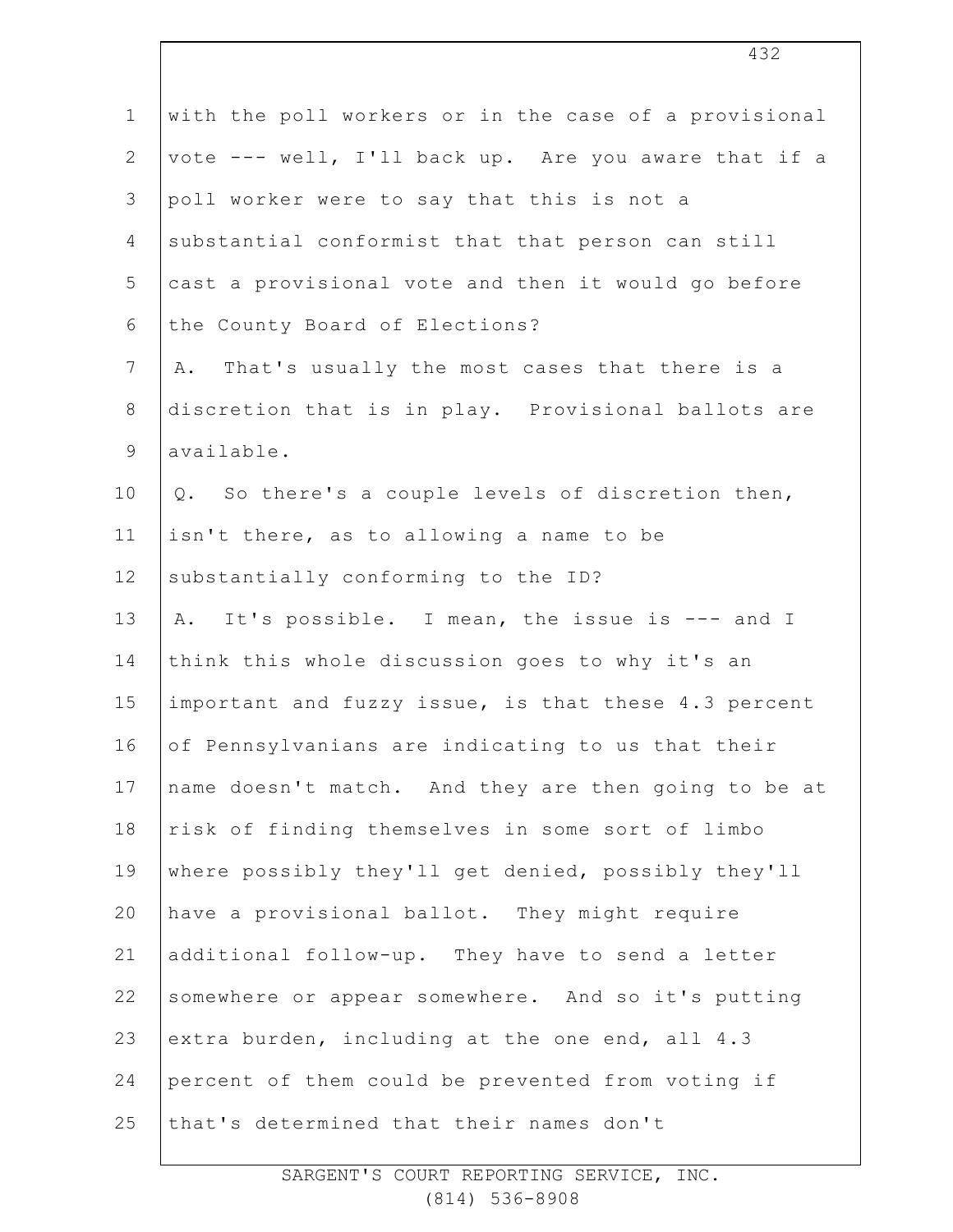1

substantially conform.

| $\mathbf{2}$   | And by exactly the same rational, 4.3 is a fuzzy<br>Q. |
|----------------|--------------------------------------------------------|
| $\mathfrak{Z}$ | number in that every one of them could be determined   |
| 4              | to be in substantial conformance; couldn't they?       |
| 5              | I think that it would be a very --- I mean, I<br>Α.    |
| 6              | would be very surprised if all 4.3, because we know    |
| $\overline{7}$ | for sure that there are at least a number of women     |
| $8\,$          | whose names have changed through marriage and other    |
| 9              | things like that.                                      |
| 10             | But you said you don't know the likelihood ---<br>Q.   |
| 11             | now, you're getting into likelihoods, though.          |
| 12             | That's correct.<br>Α.                                  |
| 13             | So we don't know that 4.3 percent is a hard<br>Q.      |
| 14             | number, but we also don't know that it's going to be   |
| 15             | zero, but it could be anywhere in between depending    |
| 16             | on what the poll workers and the County Boards of      |
| 17             | Elections do with names that may or may not            |
| 18             | substantially conform?                                 |
| 19             | Correct.<br>Α.                                         |
| 20             | And towards getting a precise answer that you<br>$Q$ . |
| 21             | can empirically rely on in that same question, it was  |
| 22             | just the one question, wasn't it, does your name ---   |
| 23             | is your name a direct match?                           |
| 24             | Yes, just question nine.<br>Α.                         |
| 25             | So it's not a series of questions that allows<br>Q.    |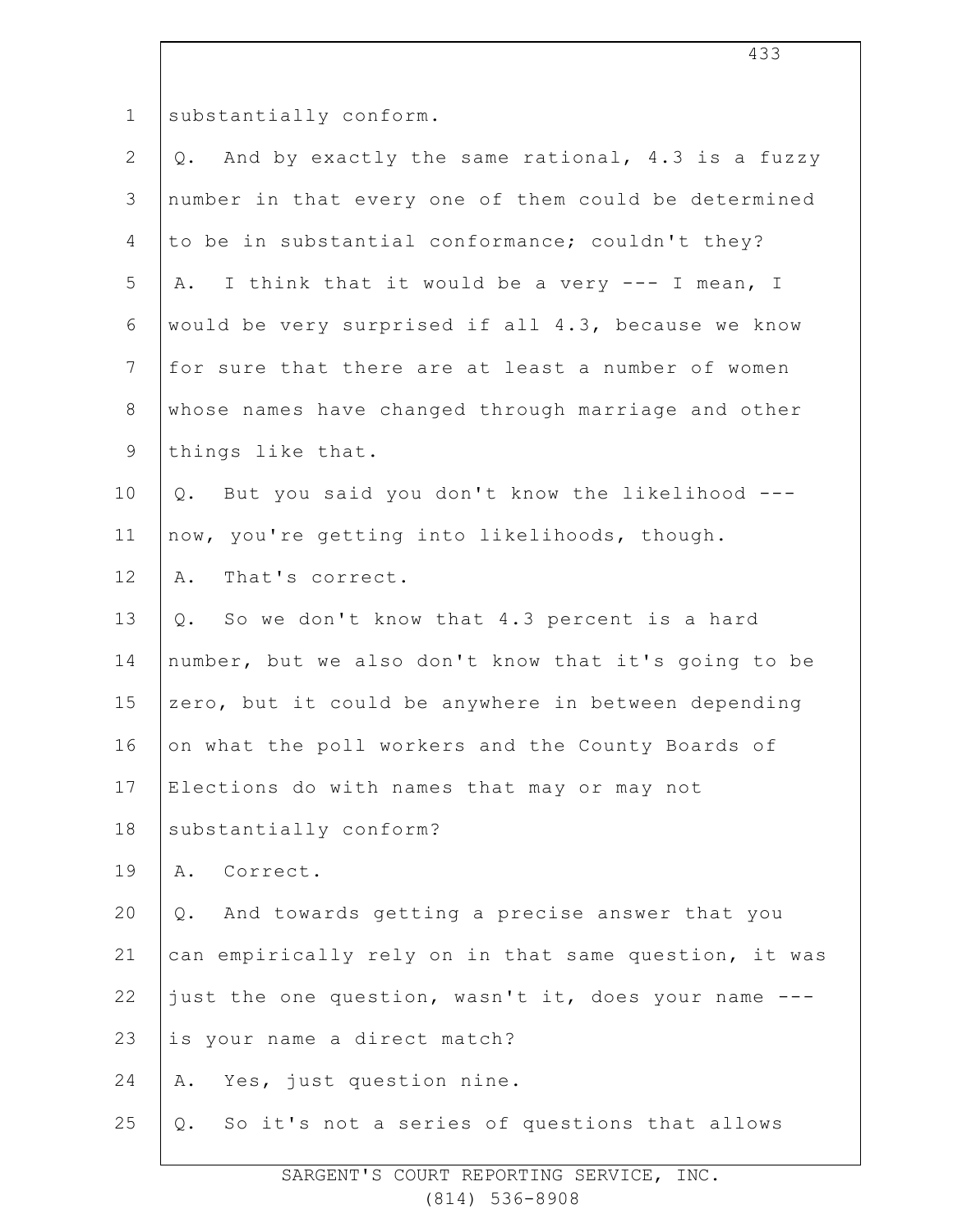|                | 434                                                    |
|----------------|--------------------------------------------------------|
| $\mathbf 1$    | them to get out a card and confirm that each           |
| $\mathbf{2}$   | character is in the same order and so forth?           |
| 3              | No.<br>Α.                                              |
| 4              | And if there are voters who have, say, a married<br>Q. |
| 5              | name on a photo ID and a maiden name on a voter        |
| 6              | registration card, those people could conceivably      |
| $7\phantom{.}$ | change their voter registration over the next three    |
| $8\,$          | months; right?                                         |
| $\mathsf 9$    | It's possible that they could change their voter<br>A. |
| 10             | registration records.                                  |
| 11             | Q. Well, that's not something that --- the report      |
| 12             | doesn't indicate that that's not going to happen,      |
| 13             | does it?                                               |
| 14             | A. No, it's just quite unlikely. Most --- all of       |
| 15             | the research suggests that once people register, they  |
| 16             | almost never update their registration records. And    |
| 17             | that --- so that's an extremely uncommon practice for  |
| 18             | people to change their voter registration records.     |
| 19             | Q. So you don't think that with news about the         |
| 20             | voter ID law that that 4.3 percent is going to go      |
| 21             | down even further because people with a married name   |
| 22             | are changing their voter registration to keep them     |
| 23             | consistent?                                            |
| 24             | Well, I don't know how many people are going to<br>Α.  |
| 25             | change, but new people would also be getting married   |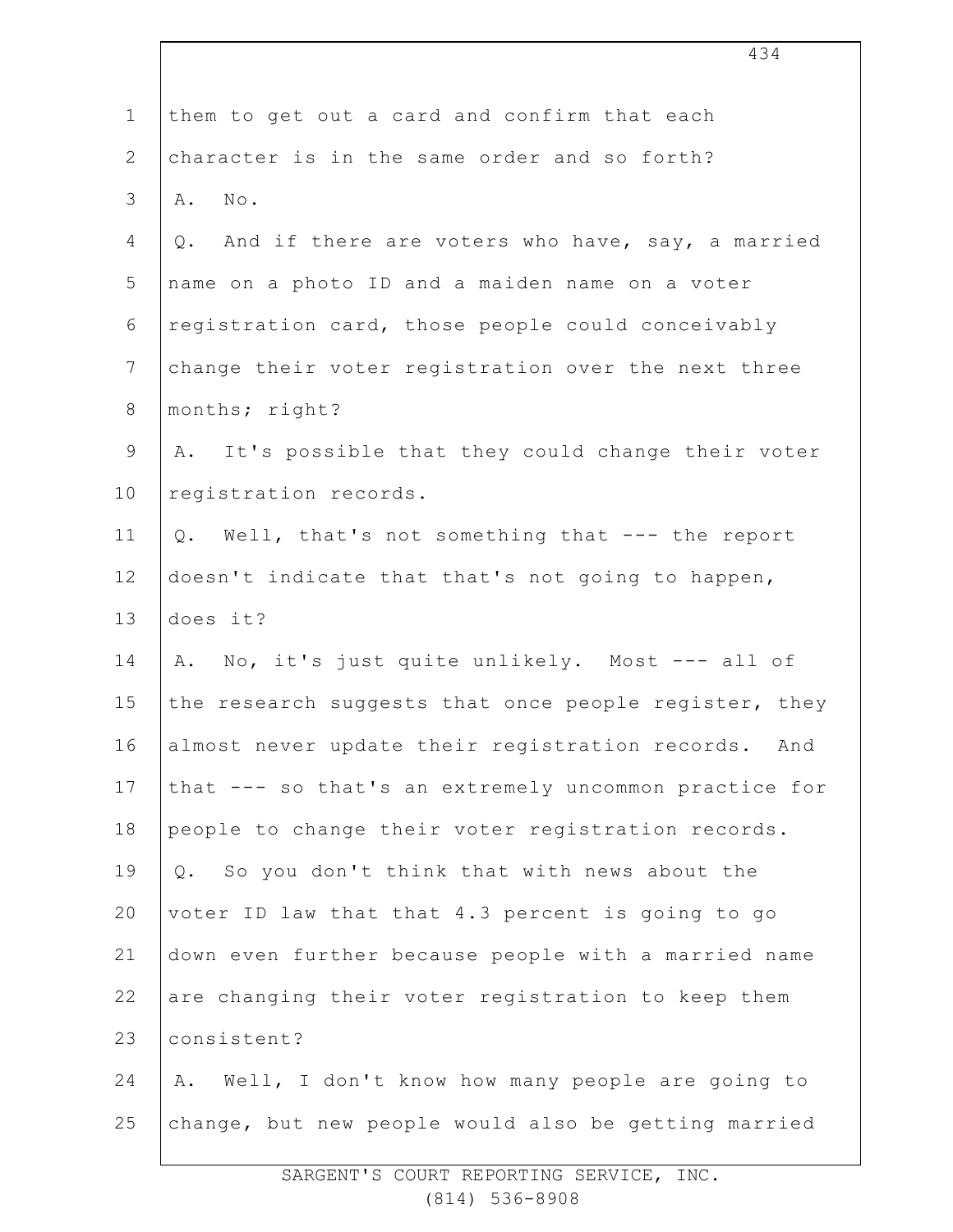| $\mathbf 1$     | who are currently a perfect match, and by election    |
|-----------------|-------------------------------------------------------|
| $\overline{2}$  | day, they may not. So some people come in to the      |
| 3               | system who are now --- some of our people are perfect |
| $\overline{4}$  | matches right now. But if they get married and        |
| 5               | change their name and get a new driver's license,     |
| 6               | then they would no longer be a perfect match. This    |
| $7\phantom{.0}$ | is the most common thing that happens is that after   |
| $8\,$           | people get married and change their name, women in    |
| $\mathsf 9$     | particular, they might get a new driver's license,    |
| 10              | but they're already registered to vote and they would |
| 11              | not probably be in the voter registration system. So  |
| 12              | while some people could perhaps take steps to update  |
| 13              | their voter registration record, other people will be |
| 14              | --- every time people are getting married and         |
| 15              | updating their driver's license, if they're not going |
| 16              | and updating their voter records, which is extremely  |
| 17              | rare, then they're going to then be a mismatch.       |
| 18              | And this gets to an important point that these<br>Q.  |
| 19              | tables that we went through are a snapshot of         |
| 20              | Pennsylvania voters between June 21st, 2012 and July  |
| 21              | 2nd, 2012; right?                                     |
| 22              | That's correct.<br>Α.                                 |
| 23              | That's the data that you collected, that's what<br>Q. |
| 24              | in these tables?                                      |
| 25              | Correct. The way that we typically interpret<br>Α.    |
|                 |                                                       |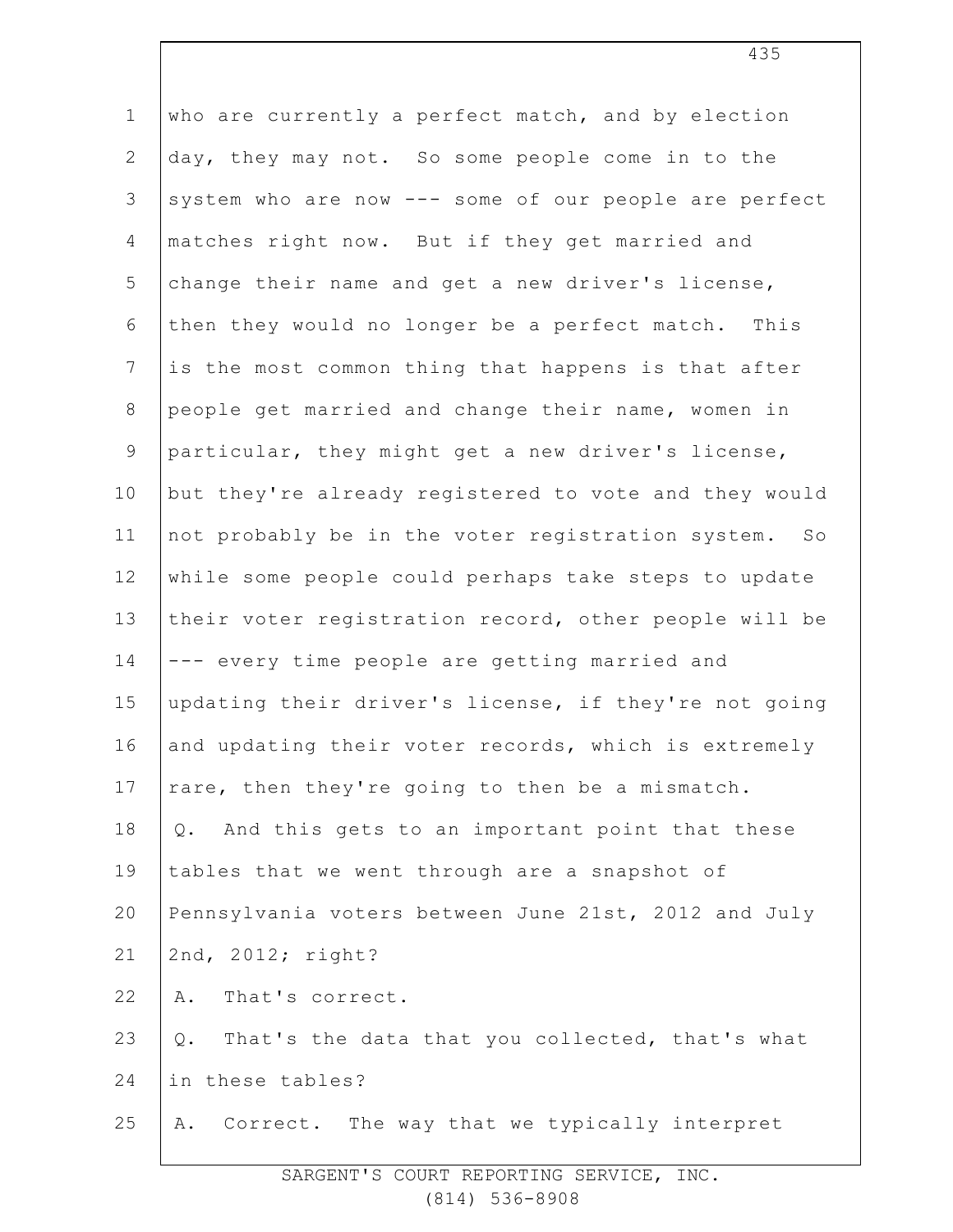| $\mathbf 1$     | surveys is that we would expect that if we replicated |
|-----------------|-------------------------------------------------------|
| $\overline{2}$  | the study at any time that we would get --- with the  |
| 3               | same sample methodology that we would get virtually   |
| $\overline{4}$  | identical results within that margin of error, unless |
| 5               | there was some reason to suspect otherwise.           |
| 6               | Q. Okay. On the same table, if we go up one from      |
| $7\phantom{.0}$ | the 4.3 percent, you list that 8.7 percent of         |
| $8\,$           | eligible voters has an ID but the ID is expired. Did  |
| 9               | I interpret that correctly?                           |
| 10              | A. Yes. And we said earlier that by expired we        |
| 11              | mean not current for purposes of voting.              |
| 12              | So more than a year expired on a driver's<br>Q.       |
| 13              | license would be part of that?                        |
| 14              | A. Or non-driver ID, correct.                         |
| 15              | Okay. And so are you aware that someone who had<br>Q. |
| 16              | a driver's license or a photo ID card from PennDOT    |
| 17              | any time since 1990 can simply go to a driver's       |
| 18              | license center and have their photo taken and get a   |
| 19              | free photo ID for voting purposes?                    |
| 20              | A. Correct. That they are able --- eligible to do     |
| 21              | that. The question is whether or not these people     |
| 22              | will actually do it.                                  |
| 23              | Whether they will do it, sure. But in this 8.7<br>Q.  |
| 24              | percent, is there any information in your report to   |
| 25              | indicate which of those people fall within the 1990   |
|                 |                                                       |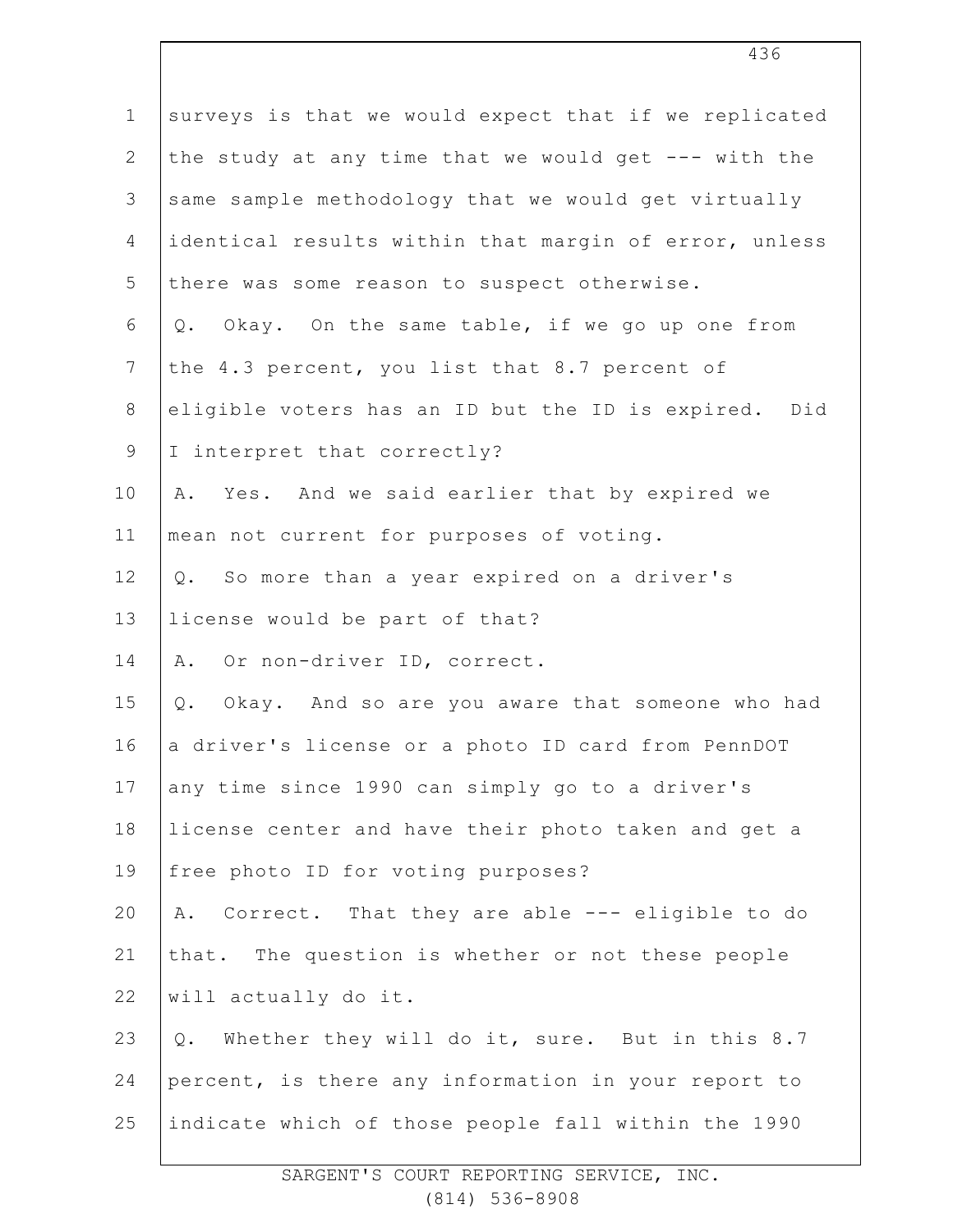1

to the present population?

2 3 4 5 6 A. We don't have a table that breaks that down. Q. So if people do take advantage of that option, they may be in that 8.7 percent and over the next three months it goes down for that reason, doesn't it?

7 8 9 10 11 12 13 14 15 16 17 18 19 20 21 22 23 24 A. It's possible that people who have an expired ID could return and go through the process to renew it. In my opinion, it's extremely unlikely. That's not something that is common practice that people are going to be doing. A number of the people perhaps have expired IDs that are quite expired. Obviously, if their ID is expired by only a year, which would already be expired for purposes of driving, we're counting them as eligible. And so it's been, you know, a year already and they haven't gone and updated their ID, so typically we always see about the same rate within a population which carries an expired ID card. We don't usually see that suddenly go down to just one percent. It almost always comes that at any given time, you know, there's about eight percent or so of people in the state that have an expired ID card. Q. But we have a special occasion, though, or a

25 special set of circumstances with the change in the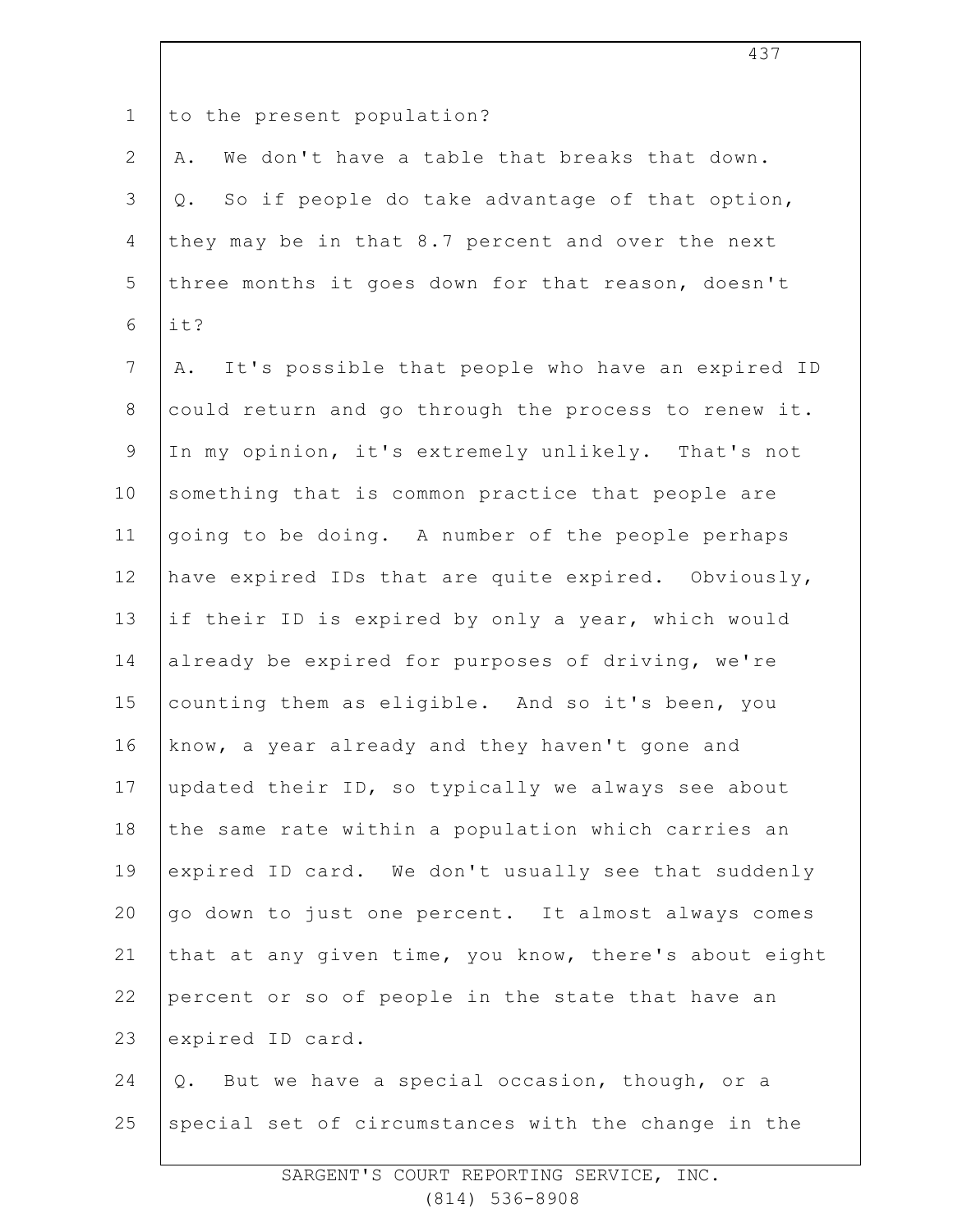| $\mathbf 1$     | law in Pennsylvania. So my question is, isn't it         |
|-----------------|----------------------------------------------------------|
| $\overline{2}$  | possible that in order to comply with the law, if for    |
| 3               | no other reason, part of that 8.7 percent will become    |
| $\overline{4}$  | among the population that has an unexpired ID? I         |
| 5               | mean, isn't that likely to happen to some extent that    |
| 6               | over the next three months people will go in and get     |
| $7\phantom{.0}$ | a valid ID?                                              |
| $\,8\,$         | I don't use the word likely. But I would agree<br>Α.     |
| $\mathsf 9$     | that it's possible that people could go and get their    |
| 10              | ID. We could talk more about why I don't think that.     |
| 11              | Right. And that's getting into the outreach and<br>$Q$ . |
| 12              | the public education and your scepticism that that's     |
| 13              | going to have any effect; is that right?                 |
| 14              | That's part of it. But as you add, there's an<br>Α.      |
| 15              | entirely long line of research in political science      |
| 16              | specifically on this issue of voter registration and     |
| 17              | voting regulations that goes all the way back to the     |
| 18              | research on poll taxes that was being conducted in       |
| 19              | the '30s and '40s and '50s. That regardless of           |
| 20              | whether it's free or not free, whatever the case is,     |
| 21              | the more hurdles and steps that you require for          |
| 22              | people to go through, each one dramatically decreases    |
| 23              | the probability that people will do that. So we          |
| 24              | could say it's possible that someone could drive         |
| 25              | their car an entire lap around the state. They have      |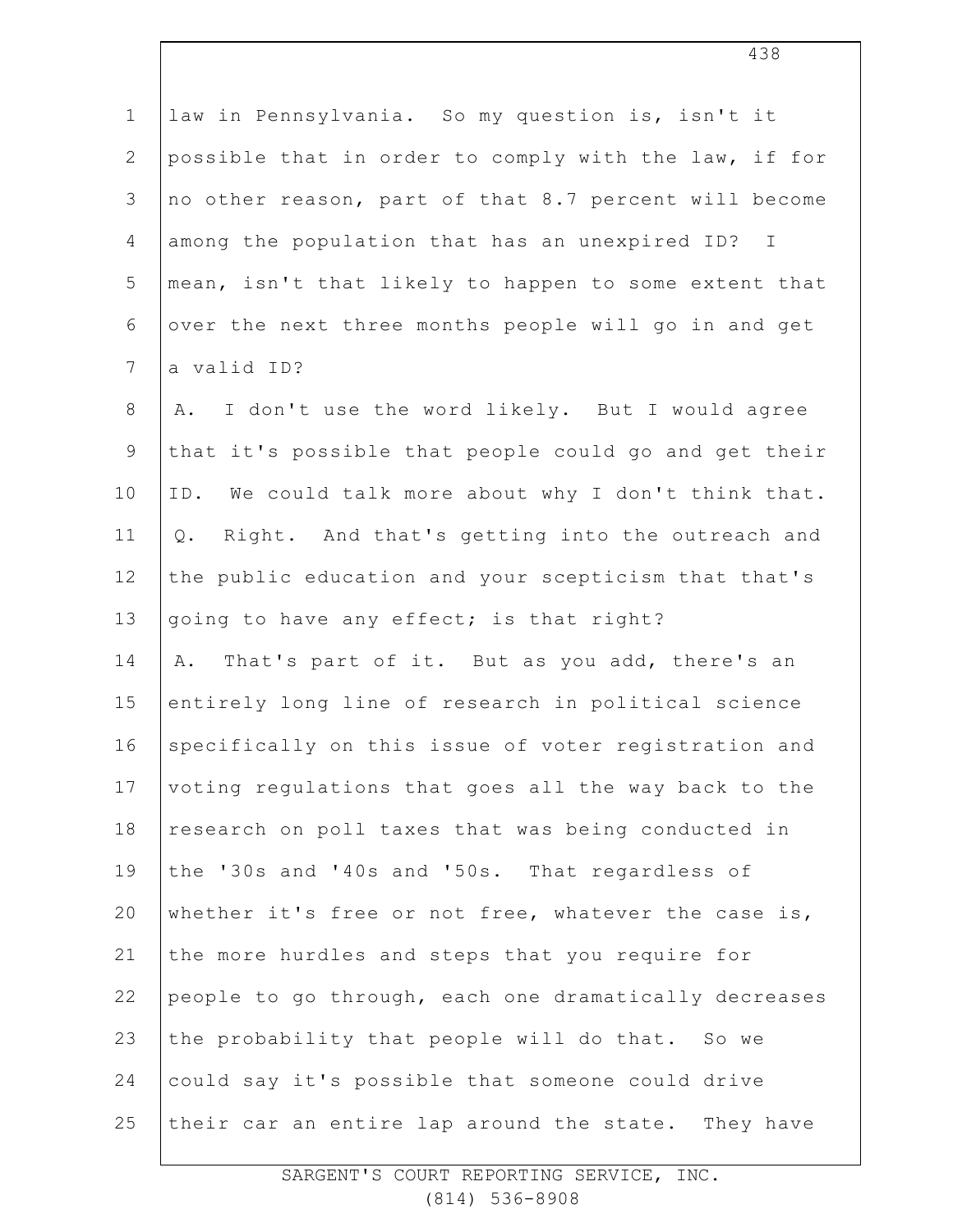| $\mathbf 1$    | the ability to do that. But they're unlikely to do    |
|----------------|-------------------------------------------------------|
| $\mathbf{2}$   | that. The more hurdles that you put in front of a     |
| 3              | person, the research only points in one direction,    |
| $\overline{4}$ | that that would decrease the likelihood that they     |
| 5              | would take those steps to do that. And then that      |
| 6              | gets coupled with what you mentioned before, my       |
| $\overline{7}$ | scepticism that in the compressed amount of time that |
| $8\,$          | the outreach could be extremely successful.           |
| $\mathsf 9$    | I'm going to switch to a slightly different<br>Q.     |
| 10             | topic that I'm not sure was covered adequately        |
| 11             | before. But voter turnout is a phenomenon that        |
| 12             | you've studied extensively, isn't it?                 |
| 13             | Yes.<br>Α.                                            |
| 14             | And we're not making an assumption with these<br>Q.   |
| 15             | numbers or these tables that a hundred percent of the |
| 16             | eligible voters are going to show up on November 6th  |
| 17             | and not have a photo ID; right?                       |
| 18             | I don't anticipate there will be a hundred<br>Α.      |
| 19             | percent turnout of the eligible population.           |
| 20             | Okay. And do you expect that there will be a<br>Q.    |
| 21             | hundred percent turnout of registered voters in       |
| 22             | November?                                             |
| 23             | $\texttt{No}$ .<br>Α.                                 |
| 24             | And do you expect that there will be a hundred<br>Q.  |
| 25             | percent turnout of 2008 voters in November of this    |
|                |                                                       |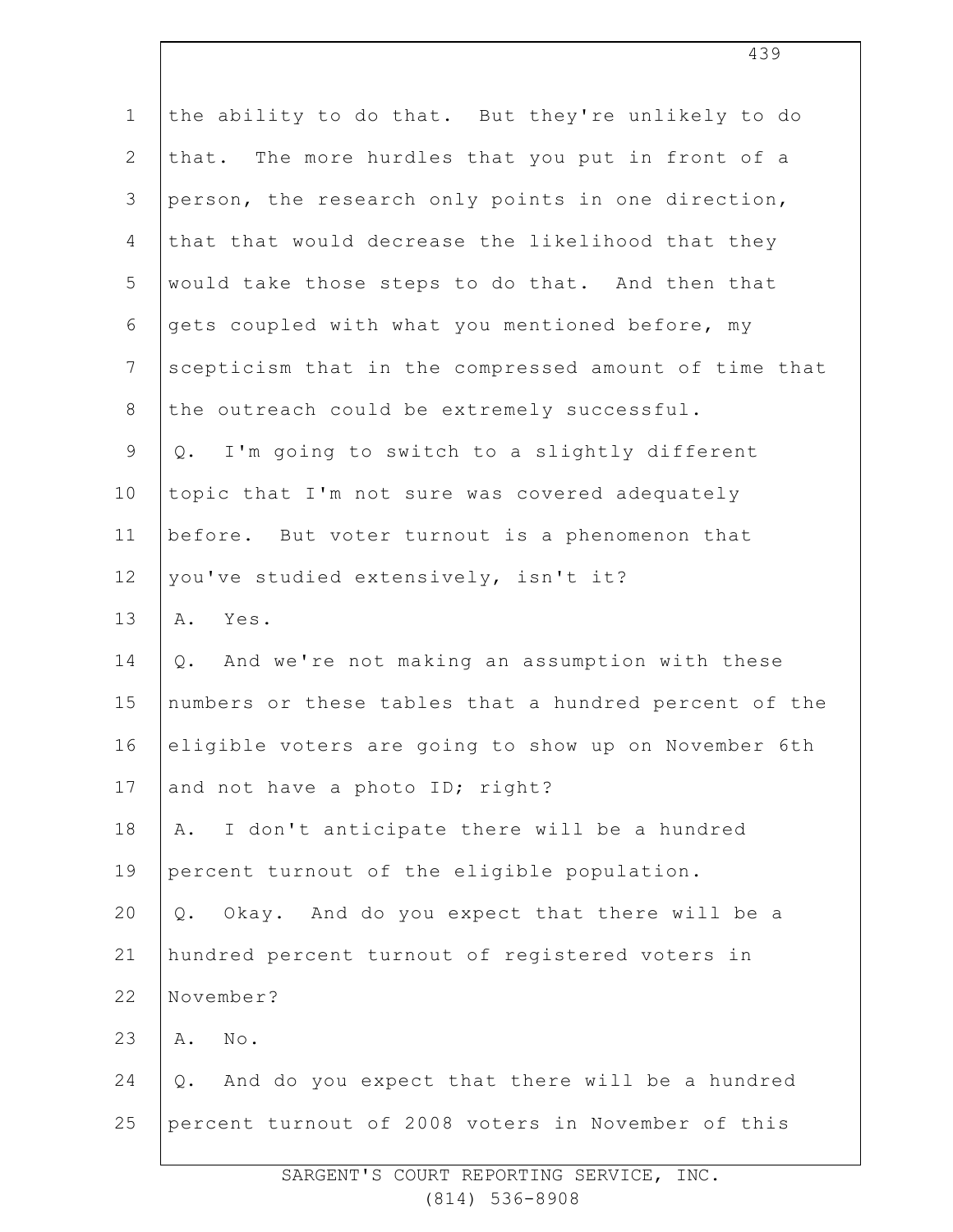|                 | 440                                                    |
|-----------------|--------------------------------------------------------|
| $1\,$           | year?                                                  |
| $\mathbf{2}$    | They'll have, by far, the highest rates of<br>Α.       |
| $\mathcal{S}$   | attempted participation in 2012.                       |
| 4               | Out of those three?<br>Q.                              |
| 5               | Yes.<br>Α.                                             |
| 6               | That doesn't mean they're going to be a hundred<br>Q.  |
| $7\phantom{.0}$ | percent?                                               |
| $\,8\,$         | No. But it should be close to 95.<br>Α.                |
| $\mathsf 9$     | Are you aware of recent data in Pennsylvania<br>Q.     |
| 10              | that even in presidential elections the number was     |
| 11              | closer to 65?                                          |
| 12              | That's among the eligible.<br>Α.                       |
| 13              | Q. Okay. You're saying --- but okay. So since          |
| 14              | then $---?$                                            |
| 15              | I'm saying among people who vote in presidential<br>Α. |
| 16              | elections that's the denominator, that they always     |
| 17              | tend to vote in presidential elections.                |
| 18              | So in other words, if we're not looking at a<br>Q.     |
| 19              | hundred percent --- we've been talking about the       |
| 20              | eligible voter population from the beginning, we're    |
| 21              | not looking at 14.4 percent of the population          |
| 22              | necessarily showing up in November and not having      |
| 23              | --- that's not your testimony? You're just saying      |
| 24              | those were not equipped?                               |
| 25              | I think that there's a miscommunication here.<br>Α.    |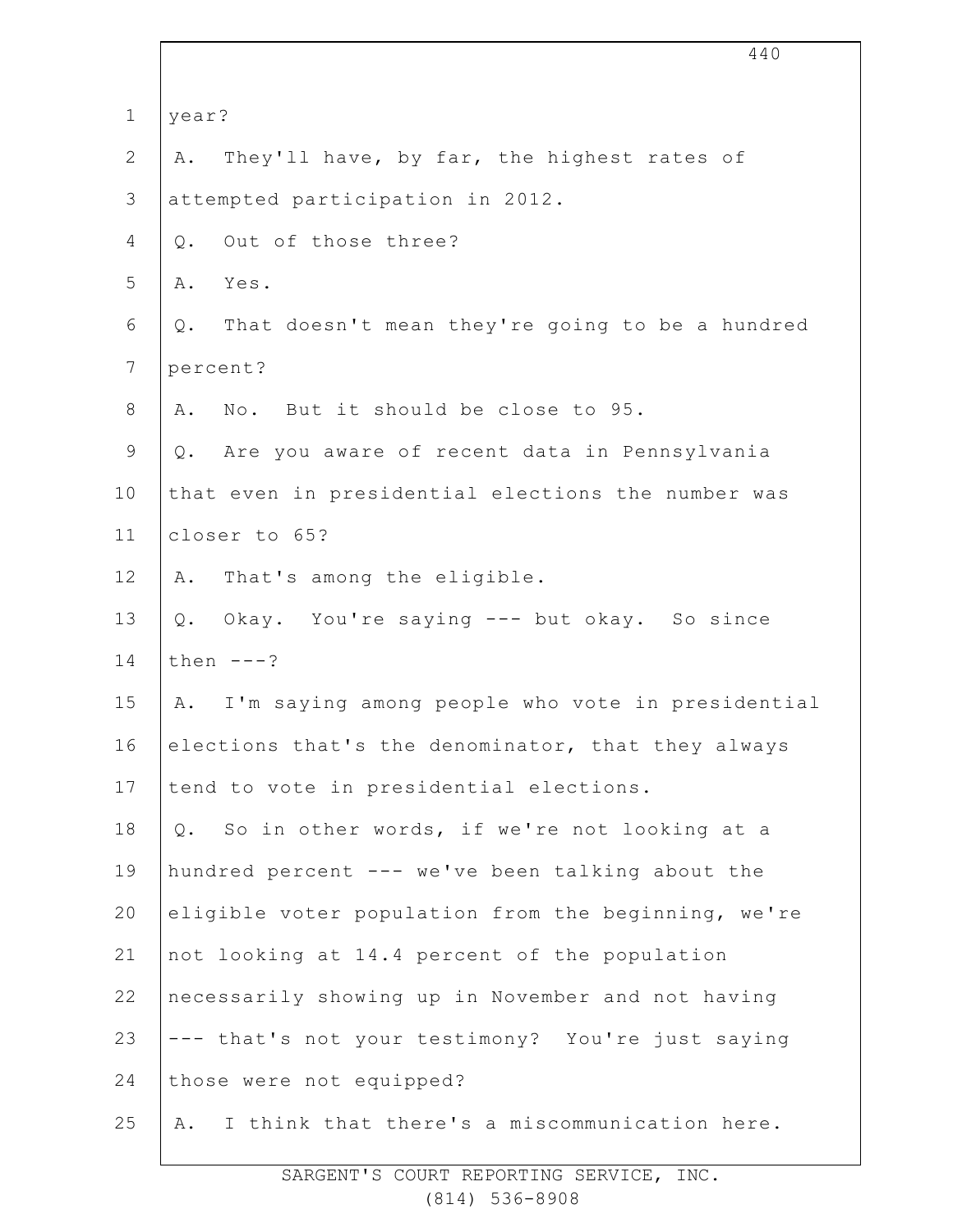| $\mathbf 1$    | The idea is that among the people who are eligible   |
|----------------|------------------------------------------------------|
| $\mathbf{2}$   | to vote 14.4 percent do not have the ID to vote.     |
| $\mathfrak{Z}$ | Some of the people who don't have the ID to vote are |
| 4              | not going to vote. Some of the people who do have    |
| 5              | the ID to vote may not vote. And so unless there's   |
| 6              | evidence to suggest that those 14.4 percent are      |
| 7              | absolutely not going to vote, we would expect,       |
| $8\,$          | especially because those rates are quite consistent  |
| $\mathsf 9$    | for the people who actually did vote, it's 12.6      |
| 10             | percent, that among active voters that there would   |
| 11             | be a large percentage, probably closer to the 12.6   |
| 12             | percent, who do not have a valid ID. The 2008        |
| 13             | population would be our best approximation for       |
| 14             | measuring 2012.                                      |
| 15             | Q. Focusing on the middle of the second --- of       |
| 16             | registered voters, I'm interested in how you         |
| 17             | ascertained that people are, in fact, registered     |
| 18             | voters. If you look at question five from the        |
| 19             | instrument, the question says if you can, take out   |
| 20             | your driver's license real quick and check the       |
| 21             | expiration date. And that's pertaining to drivers    |
| 22             | who may have an expired ID?                          |
| 23             | Correct.<br>Α.                                       |
| 24             | Okay. But on page --- in question S3, which in<br>Q. |
| 25             | my copy is page 63, the question simply asks, would  |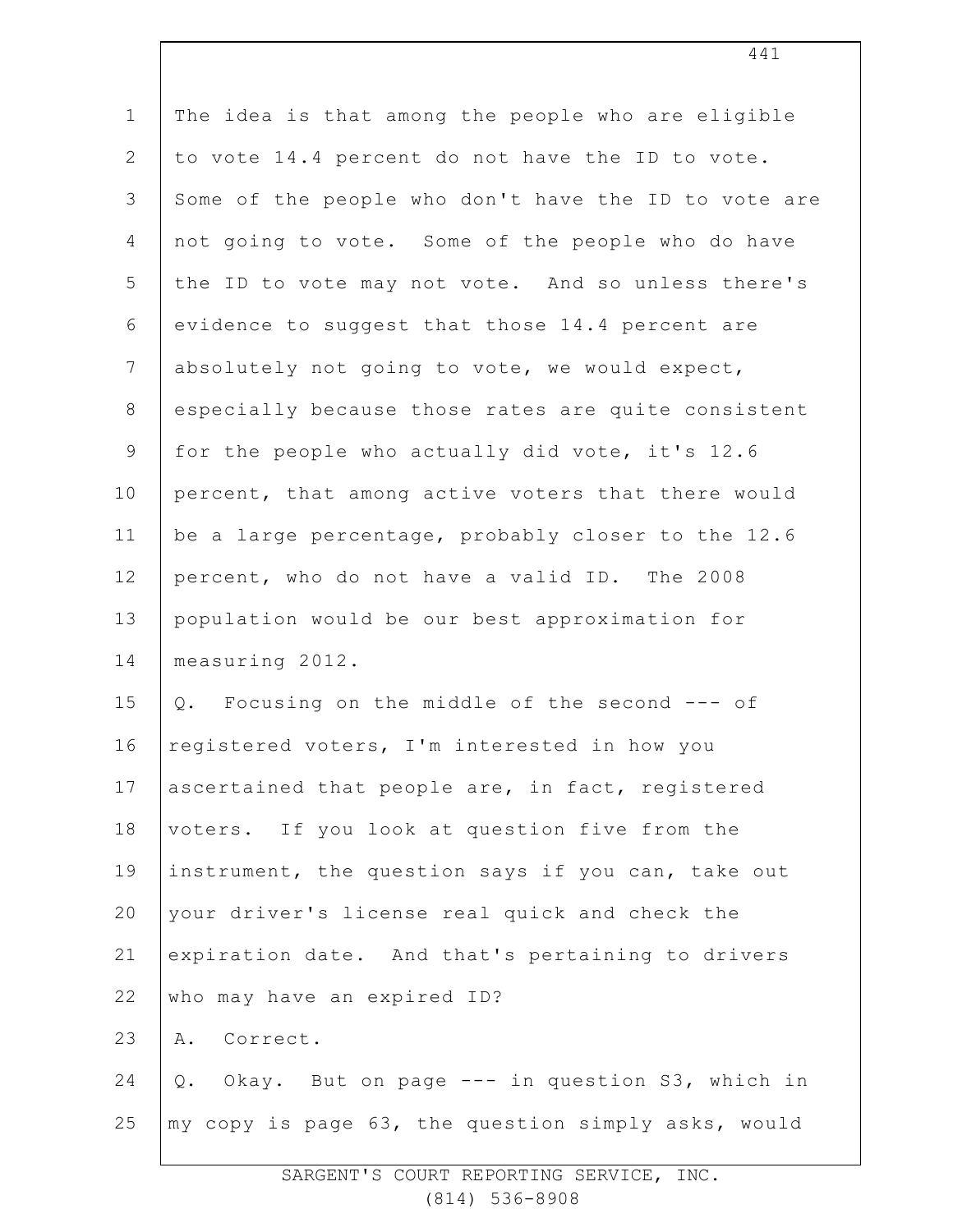| $\mathbf 1$    | the official public voter records indicate that you    |
|----------------|--------------------------------------------------------|
| $\overline{2}$ | are currently registered to vote here in Pennsylvania  |
| 3              | or not? So that question doesn't ask the participant   |
| 4              | to take out a voter registration card; right?          |
| 5              | Well, first of all, it's not a question.<br>Α.         |
| 6              | Could you read the question?<br>Q.                     |
| $\overline{7}$ | There's two sentences before that.<br>Α.               |
| $8\,$          | Okay. Go ahead.<br>Q.                                  |
| $\mathsf 9$    | In talking to people about voting, we often find<br>Α. |
| 10             | that many people do not have the time to register to   |
| 11             | vote or just aren't interested in registering. How     |
| 12             | about you? Would the official public voter records     |
| 13             | indicate that you are currently registered to vote     |
| 14             | here in Pennsylvania or not?                           |
| 15             | And is there any follow-up question to ascertain<br>Q. |
| 16             | whether the person is registered?                      |
| 17             | No. I mean, most people who do have a valid<br>Α.      |
| 18             | photo ID tend to have it either with them or near      |
| 19             | them, so we're able to ask that follow-up question on  |
| 20             | question five. I don't know anybody who carries the    |
| 21             | voter registration card around with them, so it's not  |
| 22             | the sort of thing that you can ask. The way that we    |
| 23             | ask the question here is one that has been tested      |
| 24             | through a number of different experimental ways of     |
| 25             | testing that included the national election study      |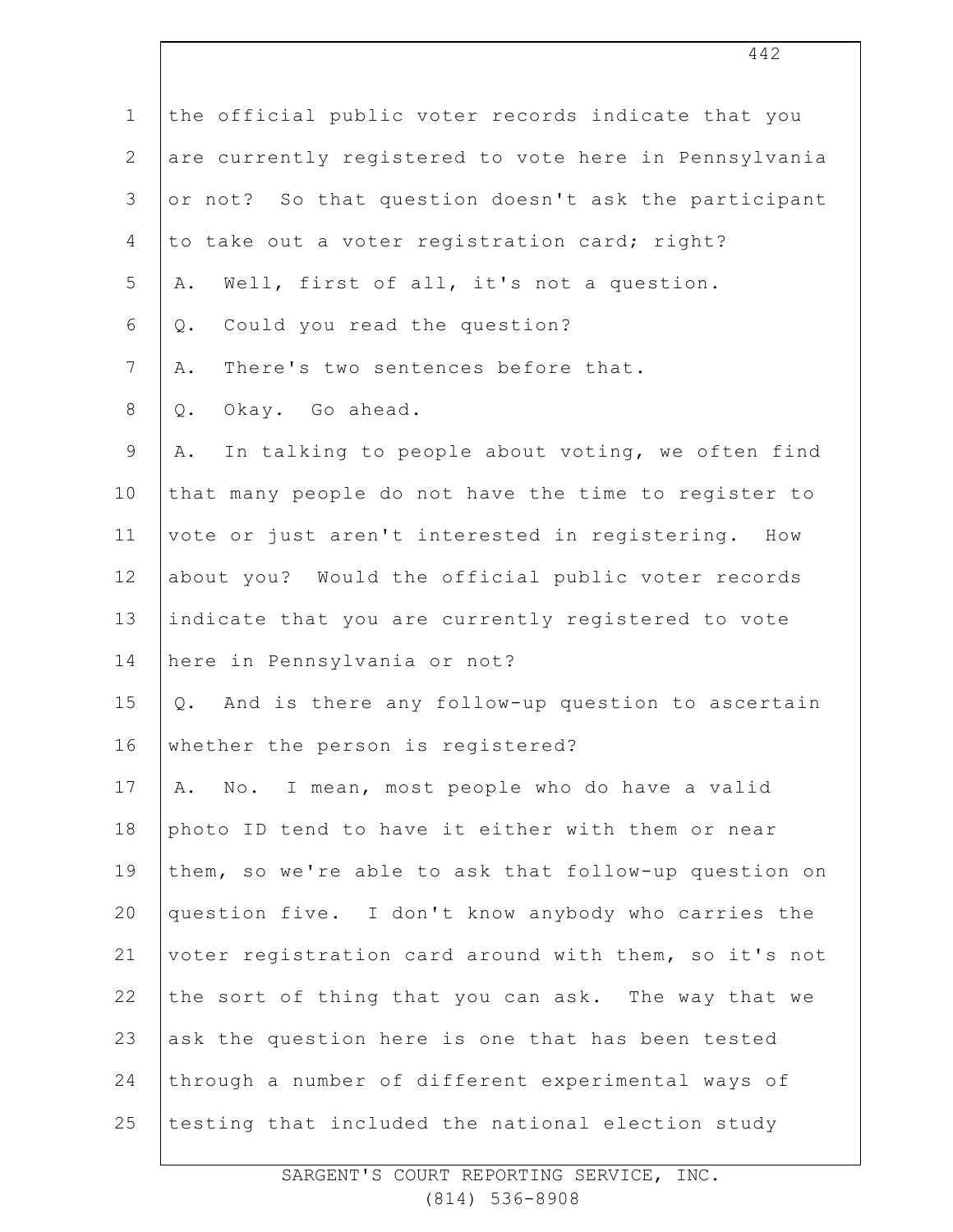| $\mathbf 1$    | that we discussed earlier. And by telling the         |
|----------------|-------------------------------------------------------|
| $\mathbf{2}$   | respondent that we know that lots of people aren't    |
| 3              | registered to vote and also telling them that we      |
| $\overline{4}$ | would like to ask what the official public records    |
| 5              | would show, that cues a high sense of giving the      |
| 6              | right answer. And so people have the sense that       |
| $7\phantom{.}$ | they're going to tell us whether or not they're       |
| $8\,$          | actually registered to vote because we're in voter    |
| $\mathcal{G}$  | rules and procedures. So this has been determined to  |
| 10             | be one of the best ways to try to answer that         |
| 11             | question.                                             |
| 12             | Q. So based on that, if you ask --- if a person       |
| 13             | says that they are registered, you assume that        |
| 14             | they're registered?                                   |
| 15             | That's correct. We don't have their address<br>Α.     |
| 16             | here because it's a random digit dial survey. And so  |
| 17             | we don't attempt to look at the voter rules in this   |
| 18             | sort of capacity.                                     |
| 19             | On page 22, you discuss, quote, two possible<br>Q.    |
| 20             | scenarios that could negatively impact the voting     |
| 21             | eligible population in November of 2012. Did you      |
| 22             | study any scenarios that could positively affect vote |
| 23             | eligible population?                                  |
| 24             | Affect them positively in what way?<br>Α.             |
| 25             | Well, you suggest scenarios where people are<br>Q.    |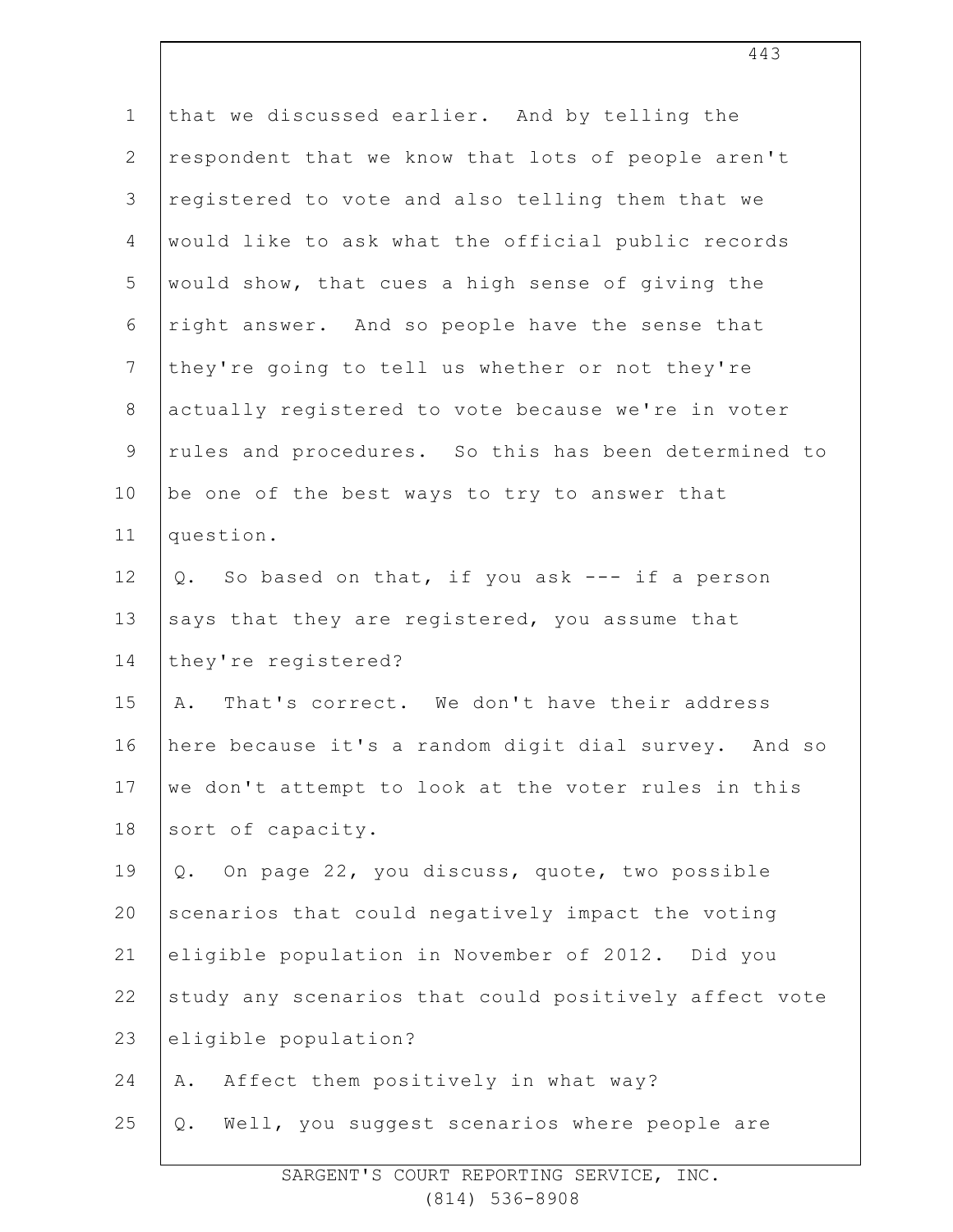| $\mathbf 1$    | eligible, but may end up showing up without voter ID  |
|----------------|-------------------------------------------------------|
| $\mathbf{2}$   | --- without a photo ID to enable them to vote. Did    |
| 3              | you look at any scenarios that would increase the     |
| 4              | likelihood of people showing up with photo ID to      |
| 5              | vote?                                                 |
| 6              | That wasn't the objective of the study. The<br>Α.     |
| $\overline{7}$ | study objective was just to determine the rates of    |
| 8              | possession. It wasn't a study to determine voter      |
| $\mathsf 9$    | mobilization.                                         |
| 10             | Q. At the bottom of 23, you say those who are         |
| 11             | unaware of the new voter ID law may not bring the     |
| 12             | proper credentials with them to the voting booth on   |
| 13             | election day. Is there any data to support that,      |
| 14             | they may or they may not? Is there information in     |
| 15             | your report to suggest that somebody who has the      |
| 16             | proper credentials won't bring it with them?          |
| 17             | If they're not aware that --- the section there<br>A. |
| 18             | I refer to is that 37 percent of the voting eligible  |
| 19             | population is unaware of the law. At least some       |
| 20             | percentage of those people who do not know that there |
| 21             | is a photo identification requirement for in-person   |
| 22             | voting, since there has not been one in the past, may |
| 23             | not bring their photo identification with them to the |
| 24             | polls.                                                |
| 25             | The survey didn't include any questions about<br>Q.   |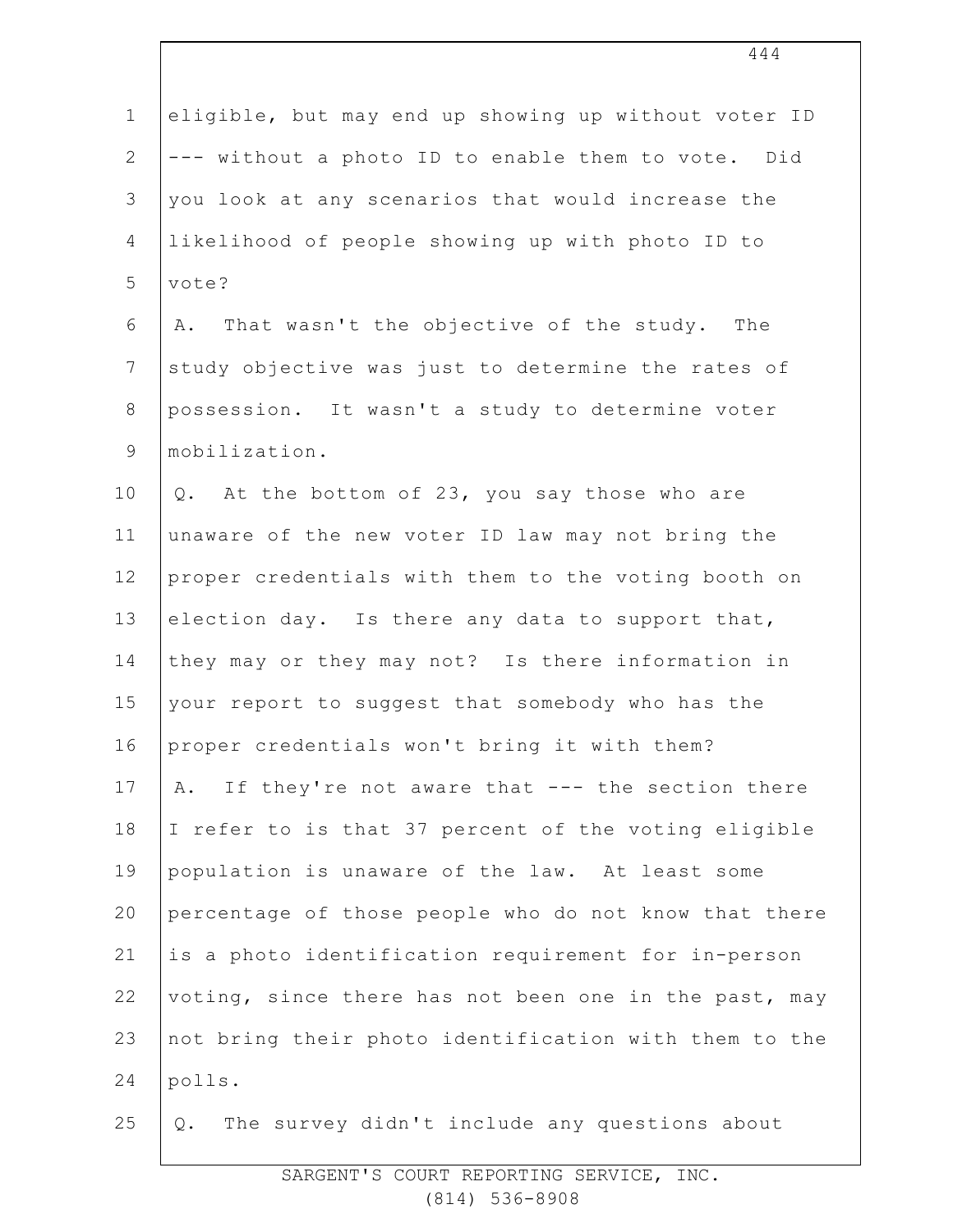| $\mathbf 1$    | whether the participant in the survey regularly       |
|----------------|-------------------------------------------------------|
| $\mathbf{2}$   | carries their driver's license or their photo ID with |
| 3              | them, does it?                                        |
| $\overline{4}$ | No.<br>Α.                                             |
| 5              | Would asking that question mitigate some of the<br>Q. |
| 6              | speculation about whether someone will or won't bring |
| $\overline{7}$ | their photo IDs to the polls?                         |
| $8\,$          | Sure. We're not attempting to say all these<br>Α.     |
| $\mathsf 9$    | folks are. We're just identifying that as a problem,  |
| 10             | that if 37 percent of people are not aware of the law |
| 11             | --- I don't think anybody would agree that a hundred  |
| 12             | percent of people who have valid ID carry it with     |
| 13             | them a hundred percent of the time. We've all been    |
| 14             | somewhere where we didn't have our license with us.   |
| 15             | And the idea is that if 37 percent of the population  |
| 16             | is not aware of the law, at least some percentage of  |
| 17             | people who are actually meeting the requirements,     |
| 18             | according to our survey, are going to further be      |
| 19             | impacted because they're going to attempt to vote,    |
| 20             | and because of their limited knowledge of the law,    |
| 21             | they're not going to be able to produce the proper    |
| 22             | credentials on election day.                          |
| 23             | I'd like to turn to your testimony about public<br>Q. |
| 24             | outreach and education and your scepticism that an ad |
| 25             | campaign can change public awareness about an issue.  |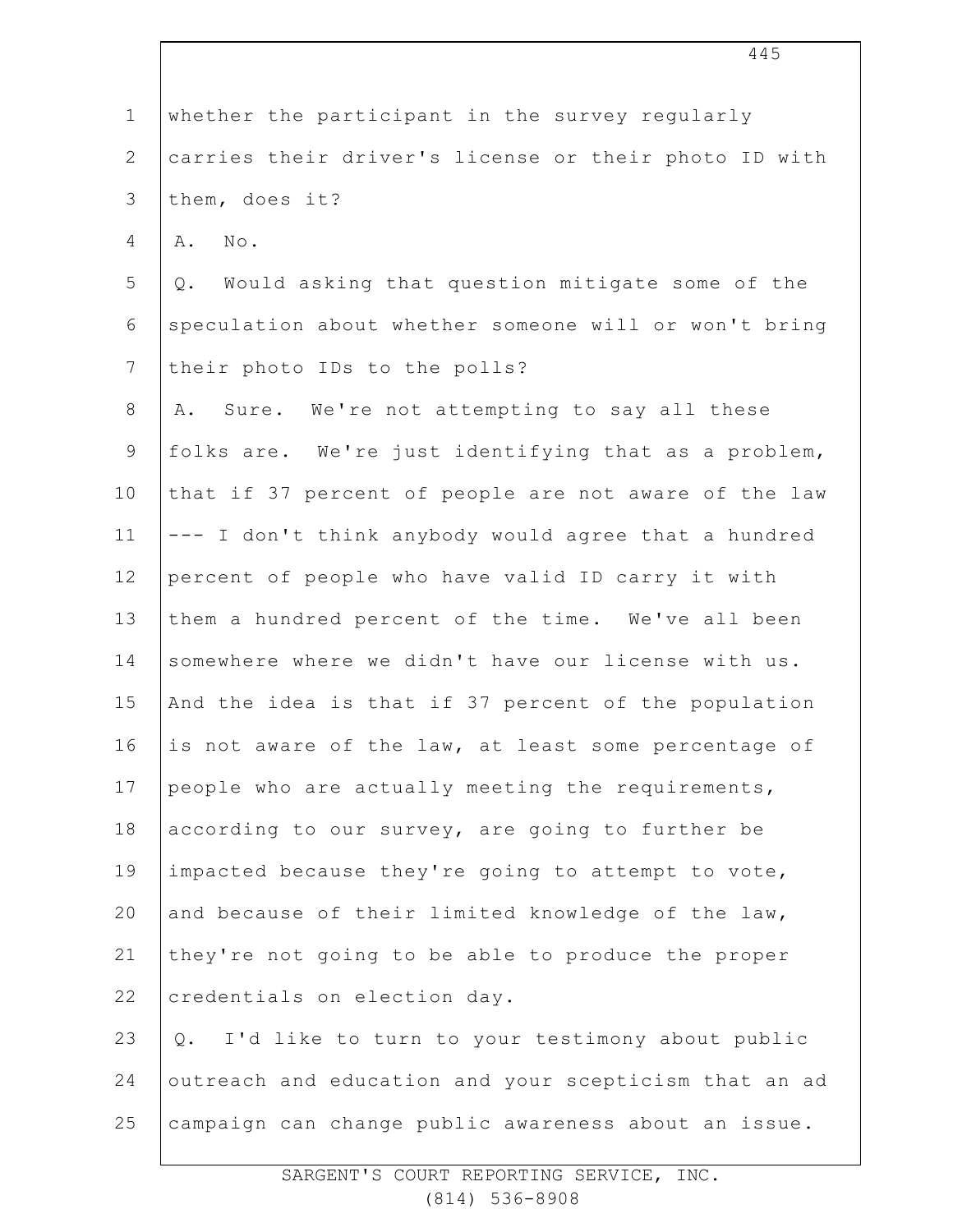|                | 446                                                                 |
|----------------|---------------------------------------------------------------------|
| $\mathbf 1$    | Did I correctly state that, first of all, you                       |
| $\overline{2}$ | conclude that ad campaigns are not necessarily                      |
| 3              | effective in correcting misperceptions or even                      |
| 4              | outright ignorance about a given issue; right?                      |
| 5              | A. I would say especially in a suppressed amount of                 |
| 6              | time.                                                               |
| $\overline{7}$ | And on page 24 of your report, you cite the<br>Q.                   |
| $8\,$          | Lupia study; right?                                                 |
| $\mathsf 9$    | A. Yes.                                                             |
| 10             | And that involves insurance reform elections.<br>$\mathbb{I}$<br>Q. |
| 11             | assume it was California, so I assume there was a                   |
| 12             | ballot resolution?                                                  |
| 13             | A. Correct.                                                         |
| 14             | And what that found was even after an ad<br>Q.                      |
| 15             | campaign, 14 to 19 percent had low levels of                        |
| 16             | knowledge on the issue that was on that resolution?                 |
| 17             | A. Correct. That after an extensive millions and                    |
| 18             | millions of dollars of ads being around talking about               |
| 19             | issues, that when asked factual questions about the                 |
| 20             | initiatives, 14 percent answered --- I think they                   |
| 21             | asked them a battery of like ten questions. And 14                  |
| 22             | percent got every single one wrong. And an                          |
| 23             | additional --- so it's not between, it's additional,                |
| 24             | so combined it's 33 percent. And additional 19                      |
| 25             | percent only got one or two correct.                                |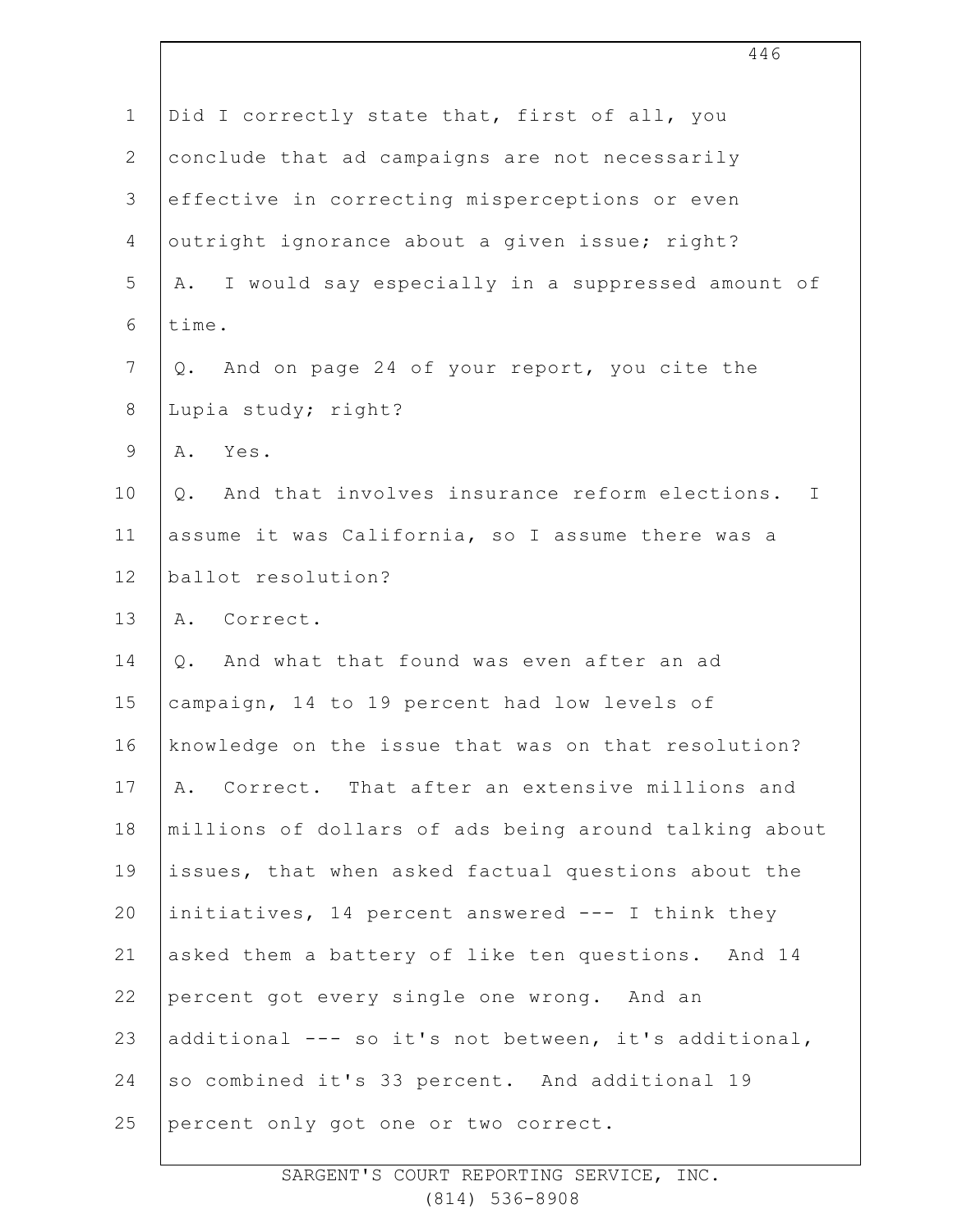| $\mathbf 1$    | Okay. And even if we assume that insurance<br>$Q$ .   |
|----------------|-------------------------------------------------------|
| $\mathbf{2}$   | reforms are as important to the average person as     |
| 3              | voting, isn't that 14 to 19 percent range better than |
| 4              | what you just stated as the current level of          |
| 5              | unawareness about the voter ID law in Pennsylvania?   |
| 6              | A. No. It's 14 and 19, so that adds up to 33,         |
| $7\phantom{.}$ | which is quite close to 34, which is the percentage   |
| $\,8\,$        | of registered voters who don't know.                  |
| $\mathsf 9$    | And as far as this study goes, this had to do<br>Q.   |
| 10             | --- this was only studying the effects of an ad       |
| 11             | campaign; right?                                      |
| 12             | A. This particular study was by Lupia, but as you     |
| 13             | can see above that, I reference a couple of other     |
| 14             | studies, just about voter knowledge in general,       |
| 15             | including things that we oftentimes presume voters    |
| 16             | know such as the name of the vice president and what  |
| 17             | the Bill of Rights is and things like that.           |
| 18             | But you're not suggesting that an ad campaign<br>Q.   |
| 19             | would have no effect on voter awareness about the     |
| 20             | voter ID law in Pennsylvania, are you?                |
| 21             | No. It could have an effect. What the Lupia<br>Α.     |
| 22             | article highlights is that it could actually lead to  |
| 23             | more misinformation. So you might find two people     |
| 24             | that saw the ad campaign and realize they were out of |
| 25             | compliance, but there could be additional people who  |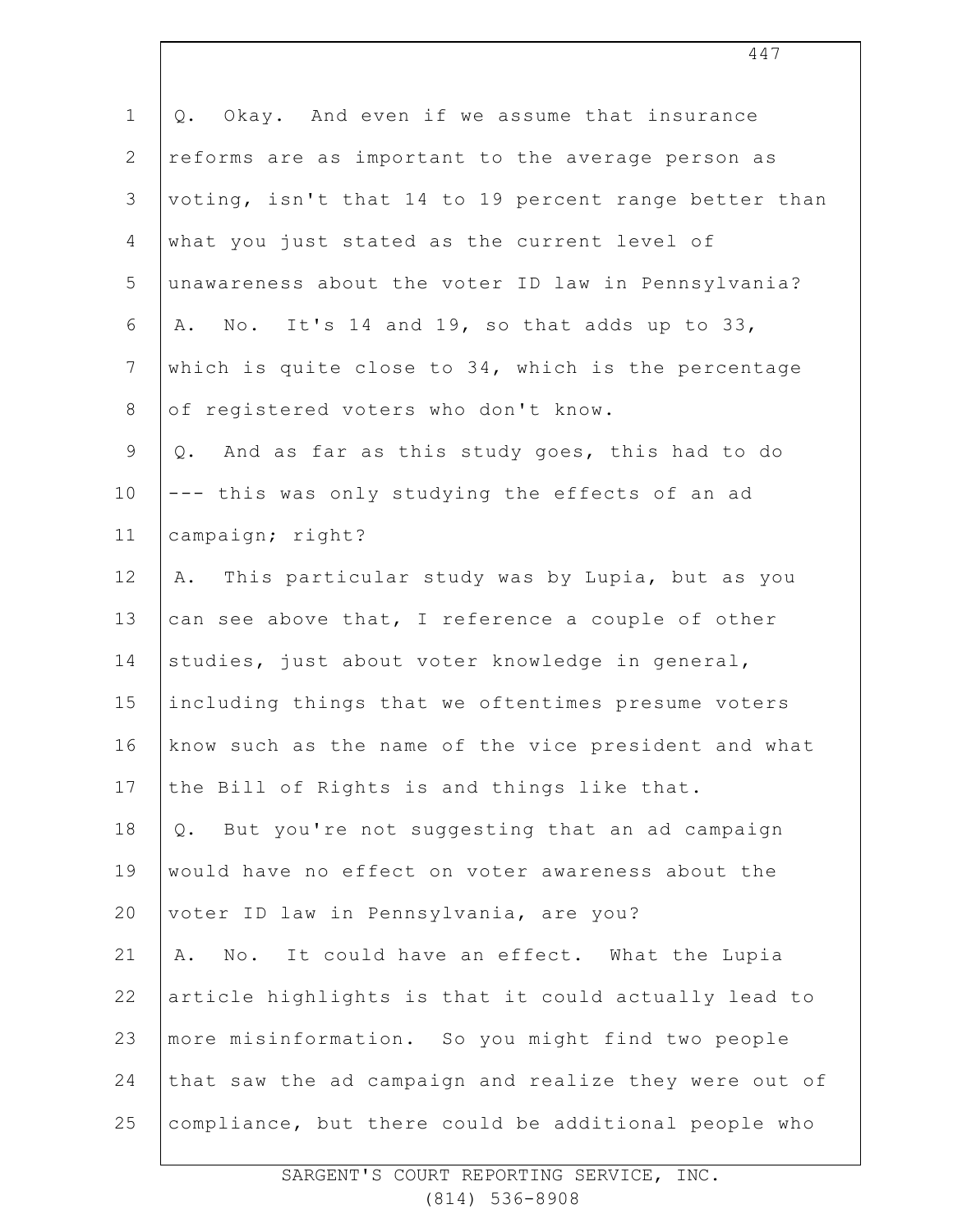| $1\,$          | saw the ad campaign and were assured that they were   |
|----------------|-------------------------------------------------------|
| $\mathbf{2}$   | already in compliance and cause them to not go out    |
| 3              | and get additional pieces of information. That's the  |
| 4              | underlying point of his research.                     |
| 5              | Okay. And if the public education campaign<br>Q.      |
| 6              | involves more than just ads on TV or radio or         |
| $\overline{7}$ | wherever ads are made, but actually involves direct   |
| $8\,$          | contact with the voters, that's different, isn't it?  |
| $\mathsf 9$    | That's another level of outreach certainly. But<br>Α. |
| 10             | based on my reading of the literature, including the  |
| 11             | research that I've done on voter sophistication and   |
| 12             | knowledge among voters, I do not believe that there   |
| 13             | is enough time to change people's perceptions on two  |
| 14             | fronts. One is just the awareness of the law. But     |
| 15             | secondly is the fact that most people, 98 percent of  |
| 16             | people, currently believe that they have a valid ID.  |
| 17             | And so those people are the most at risk of tuning    |
| 18             | the ad campaign out.                                  |
| 19             | And aren't you assuming the content of the ad<br>Q.   |
| 20             | campaign, though? I mean, if the ad campaign          |
| 21             | specifically said you must have one of the following  |
| 22             | IDs, wouldn't that be addressing --- that's not just  |
| 23             | saying make sure you have photo ID, is it? That's     |
| 24             | addressing that exact concern, isn't it?              |
| 25             | You know, we would all have to wait and see how<br>Α. |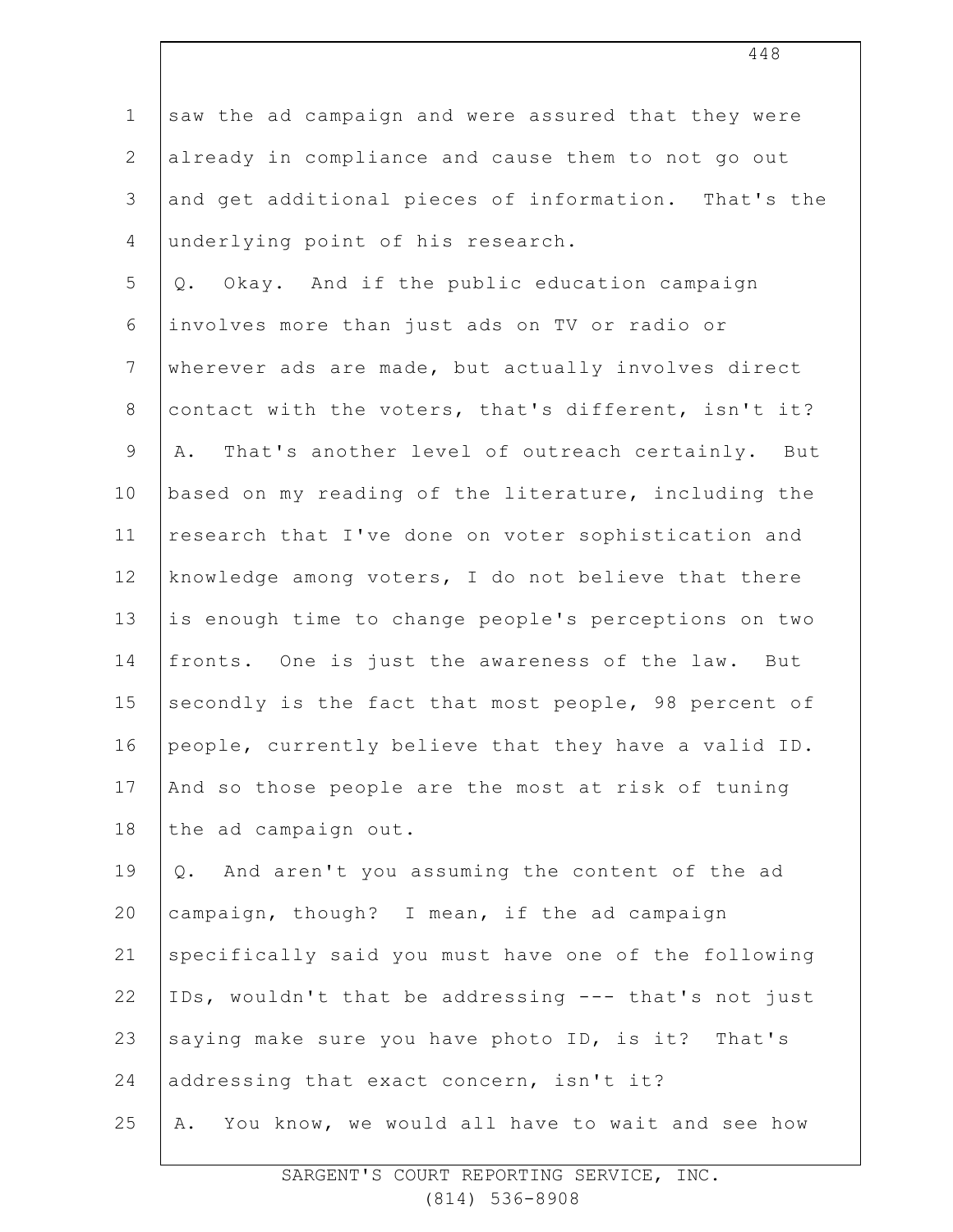| $1\,$          | good the ad campaign is. But if the ad campaign said  |
|----------------|-------------------------------------------------------|
| $\mathbf{2}$   | exactly what you said, you must have one of the       |
| 3              | following IDs, then that would be a good example of   |
| 4              | one that would be bad, because 98.6 percent of people |
| 5              | have one. So if they heard that, they would go, ah,   |
| 6              | good, I'm covered. The issue would be that they have  |
| $7\phantom{.}$ | an expired ID or their name doesn't match, so we      |
| $8\,$          | would have to look specifically at the content of the |
| $\mathsf 9$    | that. Then we would have to measure the saturation,   |
| 10             | whether or not people heard that and whether or not   |
| 11             | they were able to actually sort of ferret that out,   |
| 12             | as I said before, in the giant mix of all the ads     |
| 13             | that are just going to saturate the Pennsylvania      |
| 14             | market.                                               |
| 15             | Q. Sure. And you testified earlier about how many     |
| 16             | political ads there may be as we get closer to        |
| 17             | November. But on that topic, political campaigns      |
| 18             | don't just air TV and radio ads, they also knock on   |
| 19             | doors, especially on the local level, they go to the  |
| 20             | county fairs and they do what's called grassroot      |
| 21             | politics; right?                                      |
| 22             | Yes.<br>Α.                                            |
| 23             | So that's taking the message straight to the<br>Q.    |
| 24             | voter; right?                                         |
| 25             | Sure.<br>Α.                                           |
|                |                                                       |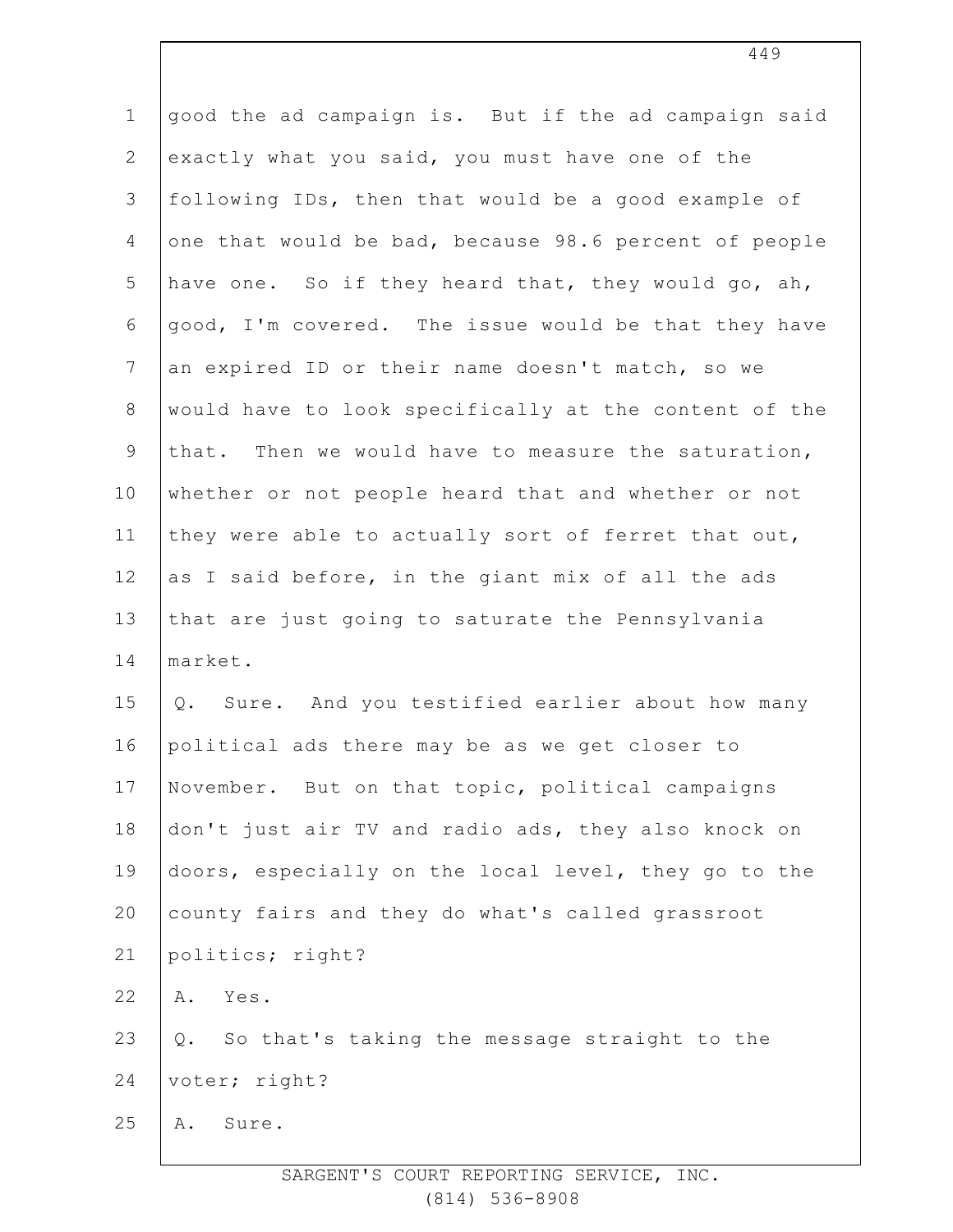1 2 3 4 5 6 7 8 9 10 11 12 13 14 15 16 17 18 19 20 21 22 23 24 25 Q. So to the extent that an ad campaign is supplemented with going to straight to the voters about photo ID that increases its effectiveness, doesn't it? A. The issue here is two. One is that the state would have the ability to connect with the voter specifically, especially in the outreach, actually connect with the voter to get their attention and convince them that this is happening. Typically when ad campaigns happen, television and advertising, as you seem to allude to, is at least less personal. And so it's less effective, but it reaches a mass audience. You put these commercials out and you think, well, maybe I'll get a couple of people. Lots of people are fast forwarding through the commercials or they're leaving the room or all sorts of things because they think it doesn't apply to them. So I think there are multiple types of contact. You increase your opportunity to connect with the voter. But it still presumes that you can do that in a way that gets the voter's attention and convinces them that they need to take these steps. Even if that were to happen and some amount of voters out of the 14.4 that we estimate did receive the ad campaign realize that they were out of compliance, it doesn't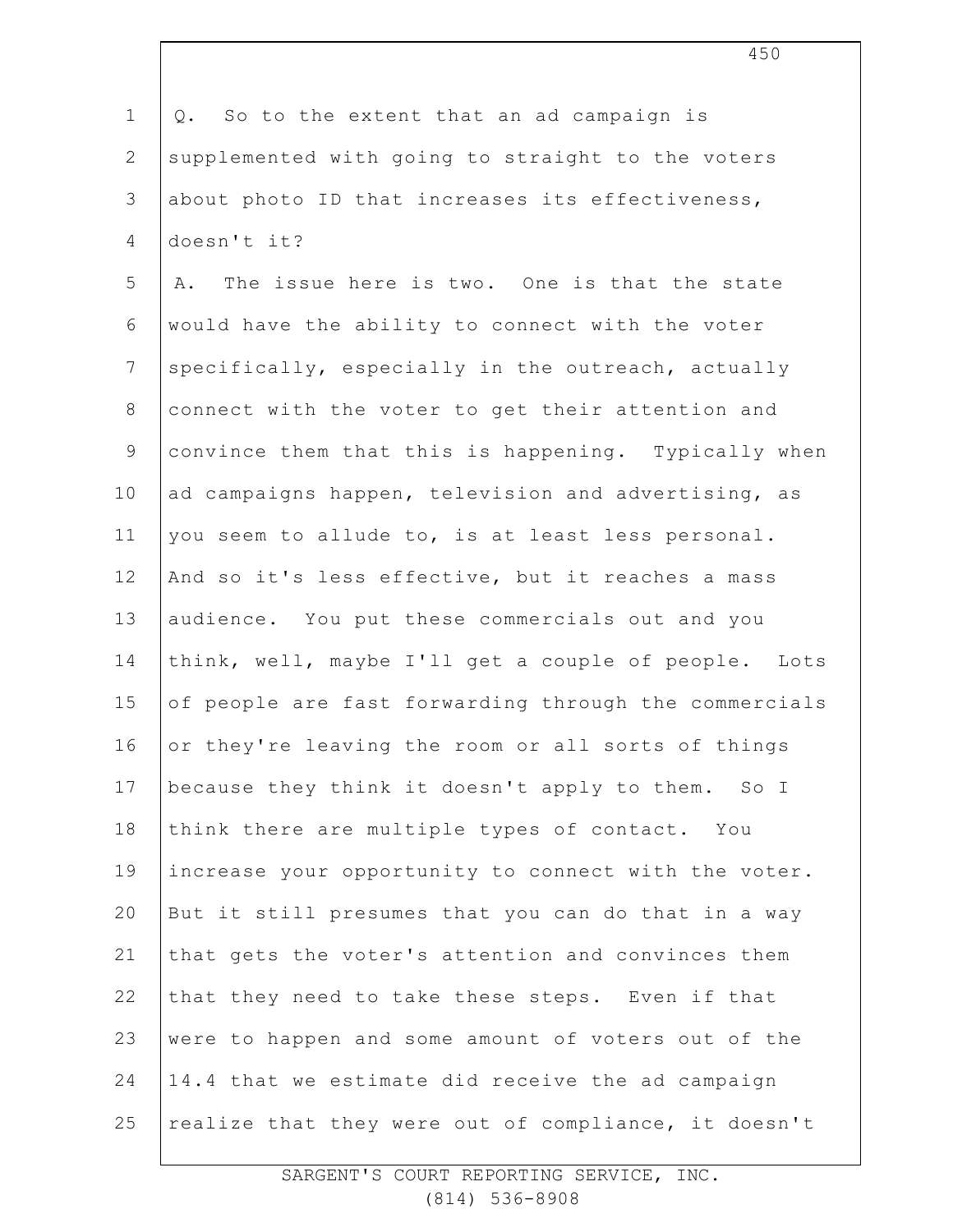| $\mathbf 1$     | guarantee that they're going to have the time or the |
|-----------------|------------------------------------------------------|
| $\mathbf{2}$    | resources or the ability to go and correct the       |
| 3               | problem. And that's what I referenced earlier in     |
| $\overline{4}$  | referencing other research that suggests the more    |
| 5               | things that you're asking a voter to do in a short   |
| 6               | amount of time before the election, the less likely  |
| $7\phantom{.0}$ | that they're going to be able to do that.            |
| $8\,$           | Q. Okay. And toward that end, I'd like to focus on   |
| $\mathsf 9$     | table eight in terms of having less things to do. I  |
| 10              | just want to focus on the number there about people  |
| 11              | who have or don't have Social Security cards.<br>In  |
| 12              | that table doesn't it indicate that among registered |
| 13              | voters that number is 122,667? I'm sorry. Take your  |
| 14              | time and get there, table eight.                     |
| 15              | That's correct.<br>Α.                                |
| 16              | And among 2008 voters, that number who do not<br>Q.  |
| 17              | have Social Security cards is 33, 419?               |
| 18              | That would be 7.5. I think that my guess is<br>Α.    |
| 19              | that --- if you notice the line below is exactly the |
| 20              | same.                                                |
| 21              | I'm getting to the table myself.<br>Q.               |
| 22              | JUDGE SIMPSON:                                       |
| 23              | I noticed it.                                        |
| 24              | That's just a copy and paste issue there.<br>Α.      |
| 25              | 33,419 is 2.1 percent of 6 million. So 7.5 percent   |
|                 |                                                      |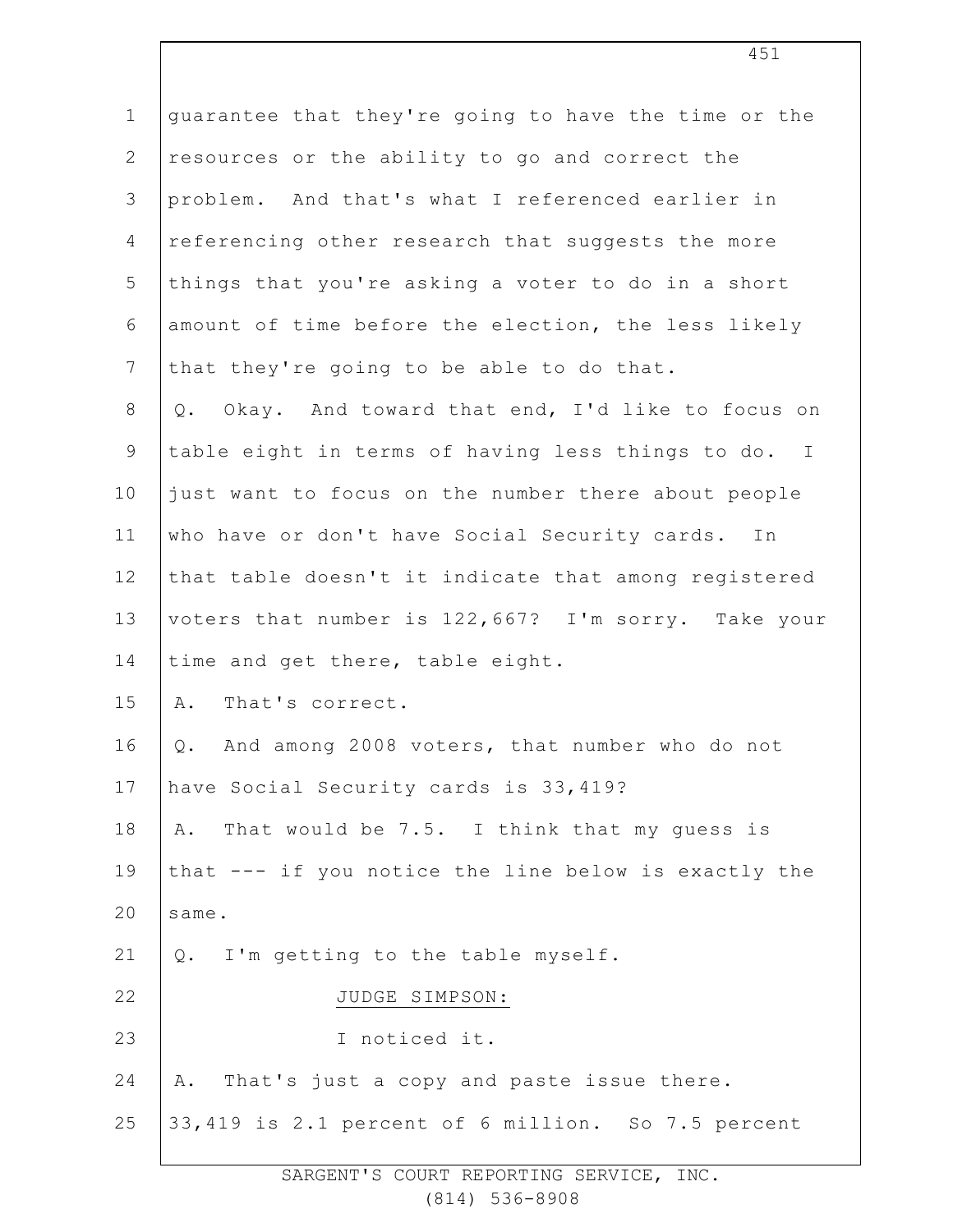| $\mathbf 1$    | would be about 70,000 or so, I would quess.          |
|----------------|------------------------------------------------------|
| $\mathbf{2}$   | BY ATTORNEY CAWLEY:                                  |
| $\mathsf 3$    | Okay. I'm looking just at the line that has<br>$Q$ . |
| 4              | Social Security card and if we go all the way to the |
| 5              | end of the far right, those who don't have a Social  |
| $\sqrt{6}$     | Security card among those who also do not have a     |
| $7\phantom{.}$ | valid ID is 159, 184?                                |
| $\,8\,$        | That looks right.<br>Α.                              |
| $\mathsf 9$    | Q. Okay. And your numbers don't isolate --- and      |
| 10             | I'm now kind of referring to the table seven         |
| 11             | immediately above it. You don't isolate just those   |
| 12             | people who lack a birth certificate, do you?         |
| 13             | A. Well, we do because --- oh, just a birth          |
| 14             | certificate, no. We say any proof of documentary     |
| 15             | proof of citizenship.                                |
| 16             | Q. Because that number, the number of people who do  |
| 17             | not have a birth certificate, is wrapped up with     |
| 18             | passports and other proofs of citizenship, identity  |
| 19             | and residence; right?                                |
| 20             | Not residence. Has documentary proof of<br>Α.        |
| 21             | citizenship would be --- to have that you have to    |
| 22             | have other official birth certificate or a           |
| 23             | naturalization certificate or a U.S. passport would  |
| 24             | suffice.                                             |
| 25             | Q. So birth certificate by itself is not broken      |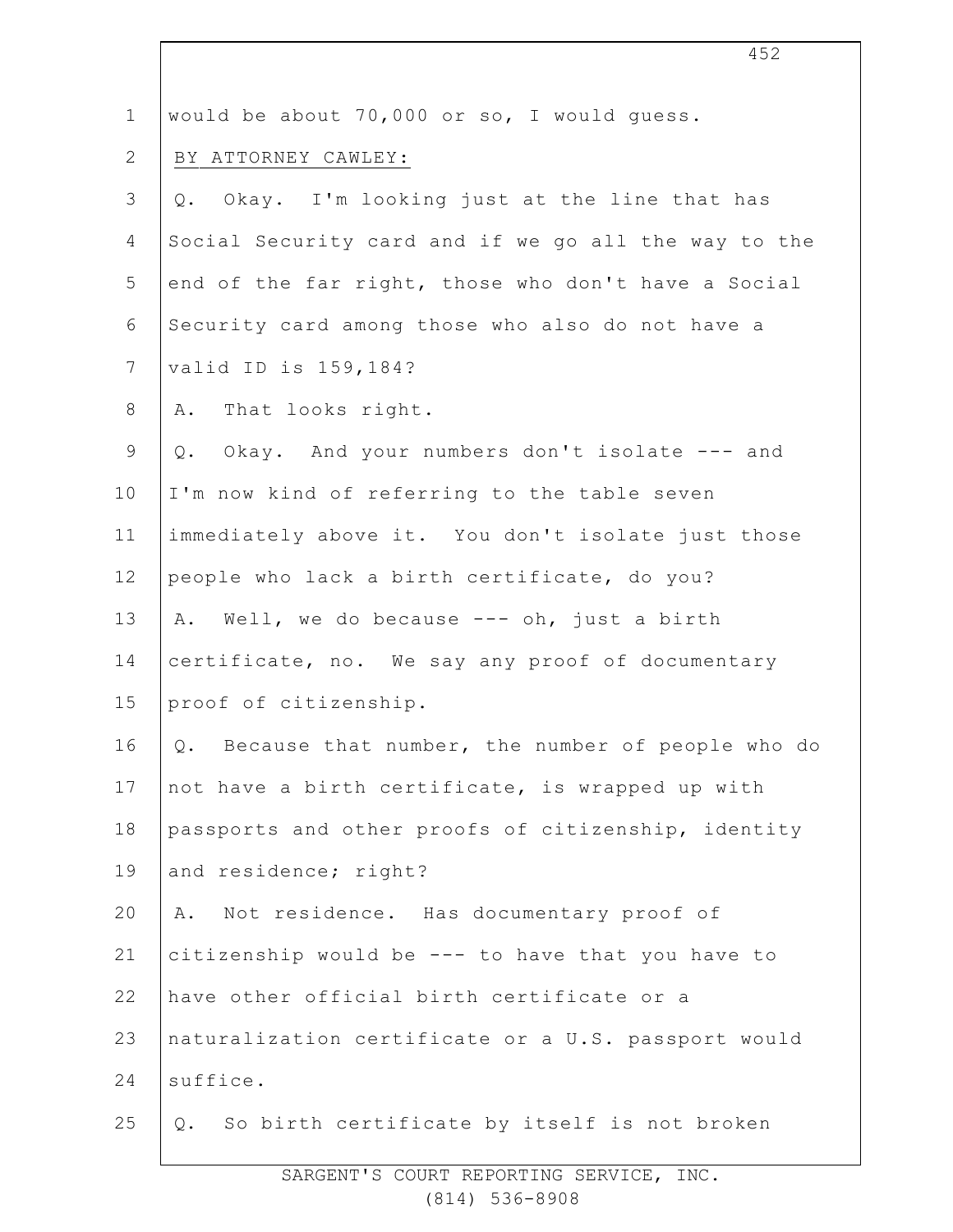| $\mathbf 1$    | out; right?                                             |
|----------------|---------------------------------------------------------|
| $\overline{2}$ | No.<br>Α.                                               |
| 3              | And you said near the end of your testimony on<br>$Q$ . |
| $\overline{4}$ | Direct Examination that people will not be able to      |
| 5              | provide a Social Security number. Were you basing       |
| 6              | that on the table eight figures on who does not have    |
| $\overline{7}$ | a Social Security card?                                 |
| $8\,$          | Yes. The question we asked was whether or not<br>Α.     |
| $\mathsf 9$    | you actually had an official copy of your Social        |
| 10             | Security card.                                          |
| 11             | Q. Okay. But that doesn't indicate whether people       |
| 12             | know their Social Security number or not; right?        |
| 13             | A. No, it does not. But my inclination would be         |
| 14             | that most people who don't have a card are less         |
| 15             | likely to know their Social Security number. But we     |
| 16             | did not ask a specific question of whether or not       |
| 17             | they know their number.                                 |
| 18             | ATTORNEY CAWLEY:                                        |
| 19             | Those are all the questions I have.                     |
| 20             | Thank you.                                              |
| 21             | ATTORNEY WALCZAK:                                       |
| 22             | Your Honor probably thinks with                         |
| 23             | trepidation every time I stand up now, but we have no   |
| 24             | further questions for Professor Barreto.                |
| 25             | JUDGE SIMPSON:                                          |
|                |                                                         |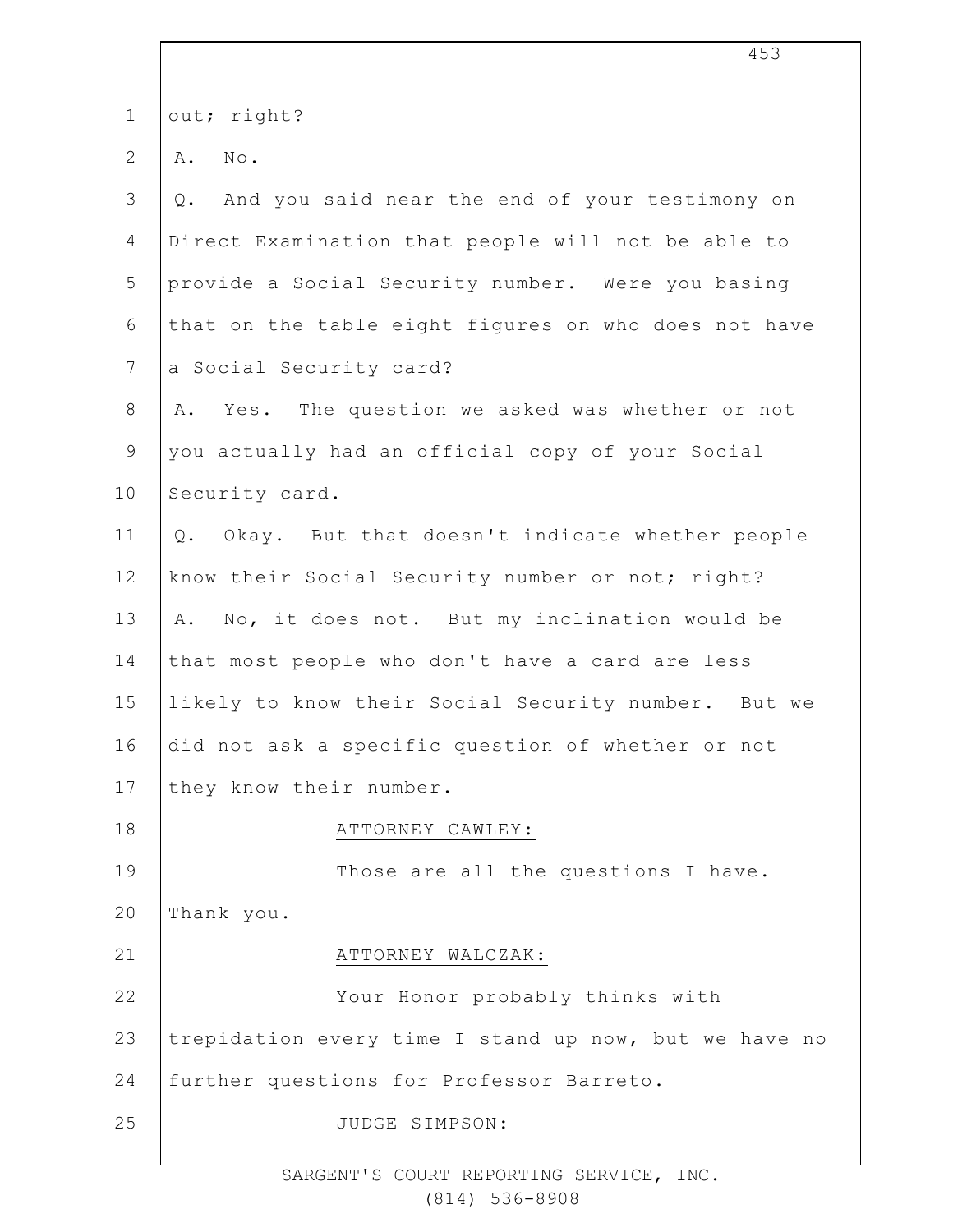| $\mathbf 1$   | Bear with me a moment. May I see the                  |
|---------------|-------------------------------------------------------|
| $\sqrt{2}$    | exhibits, please? All right. There was an exhibit     |
| $\mathcal{S}$ | that was marked this morning that I do not have here. |
| 4             | It is the CV, 16. May I see it, please? Okay. If      |
| 5             | there are no further questions, then thank you very   |
| 6             | much for your time. You may step down. You're free    |
| 7             | to leave.                                             |
| $8\,$         | A. Thank you.                                         |
| $\mathsf 9$   | OFF RECORD DISCUSSION                                 |
| 10            | ATTORNEY GERSCH:                                      |
| 11            | Should we call our next witness, Your                 |
| 12            | Honor?                                                |
| 13            | JUDGE SIMPSON:                                        |
| 14            | Well, how long is your witness going to               |
| 15            | take? I've heard an awful lot today and I'm probably  |
| 16            | not as sharp as I was yesterday.                      |
| 17            | ATTORNEY GERSCH:                                      |
| 18            | This will not be a figure witness. It                 |
|               |                                                       |
| 19            | would be the Commonwealth official. It would be the   |
| 20            | Commonwealth ---.                                     |
| 21            | ATTORNEY SMITH:                                       |
| 22            | Half an hour, 45 minutes. I think I                   |
| 23            | can make it in half an hour.                          |
| 24            | JUDGE SIMPSON:                                        |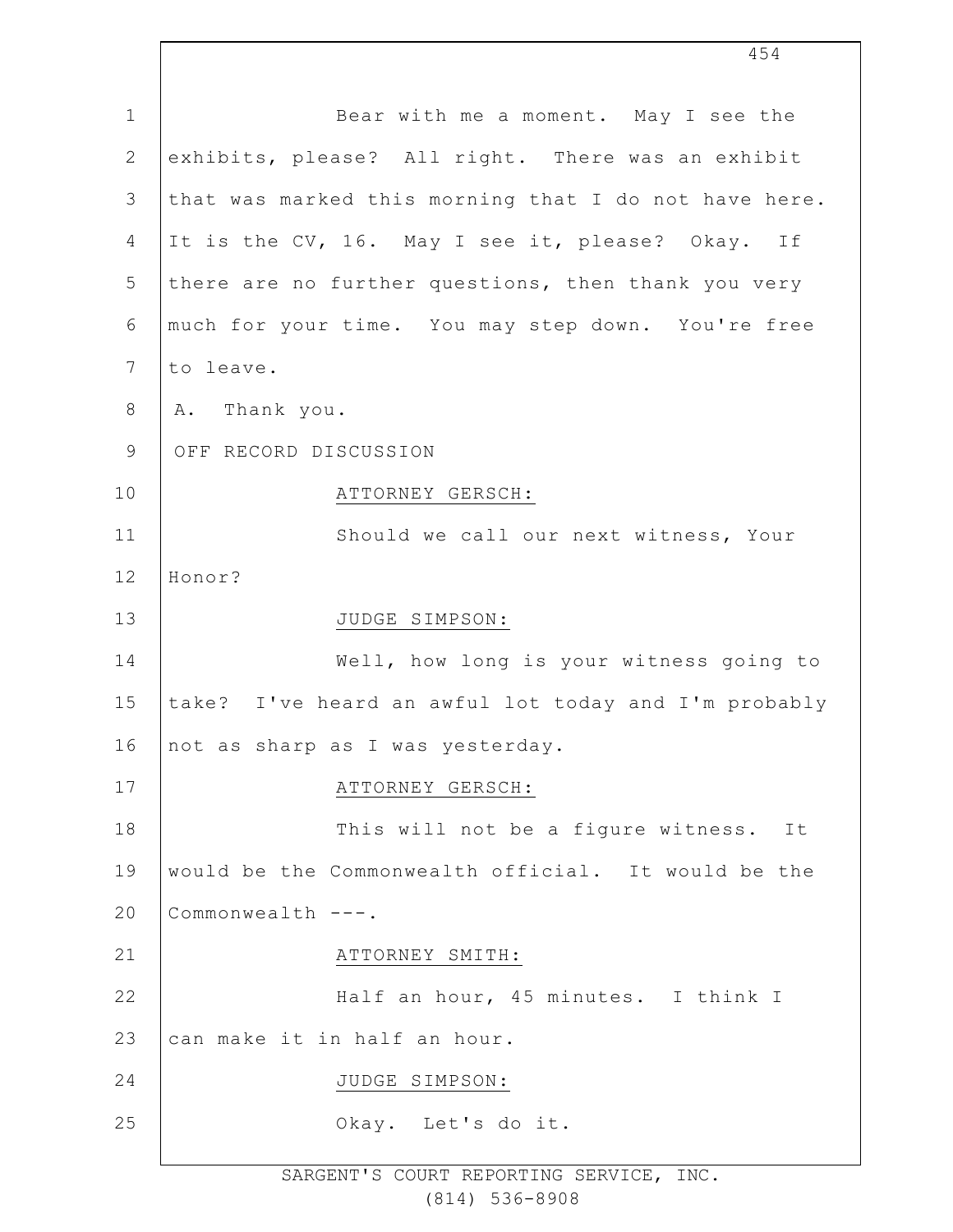1 2 3 4 5 6 7 8 9 10 11 12 13 14 15 16 17 18 19 20 21 22 23 24 25 455 ATTORNEY SMITH: Petitioners call Rebecca Oyler. MR. TURNER: Please raise your right hand. ---------------------------------------------------- REBECCA OYLER, HAVING FIRST BEEN DULY SWORN, TESTIFIED AS FOLLOWS: ---------------------------------------------------- DIRECT EXAMINATION BY ATTORNEY SMITH: Q. Good afternoon, Ms. Oyler. A. Good afternoon. Q. We met once before. But in case you don't remember, my name is Rosemary Smith, and I'm one of the attorneys representing the Petitioners in this case. A. Hi, Ms. Smith. Q. Could you please state your name for the record? A. Rebecca K. Oyler. Q. And you worked at the Pennsylvania Department of State since 2000; is that right? A. Yes. Q. You began as the director of policy back in 2000? A. Yes.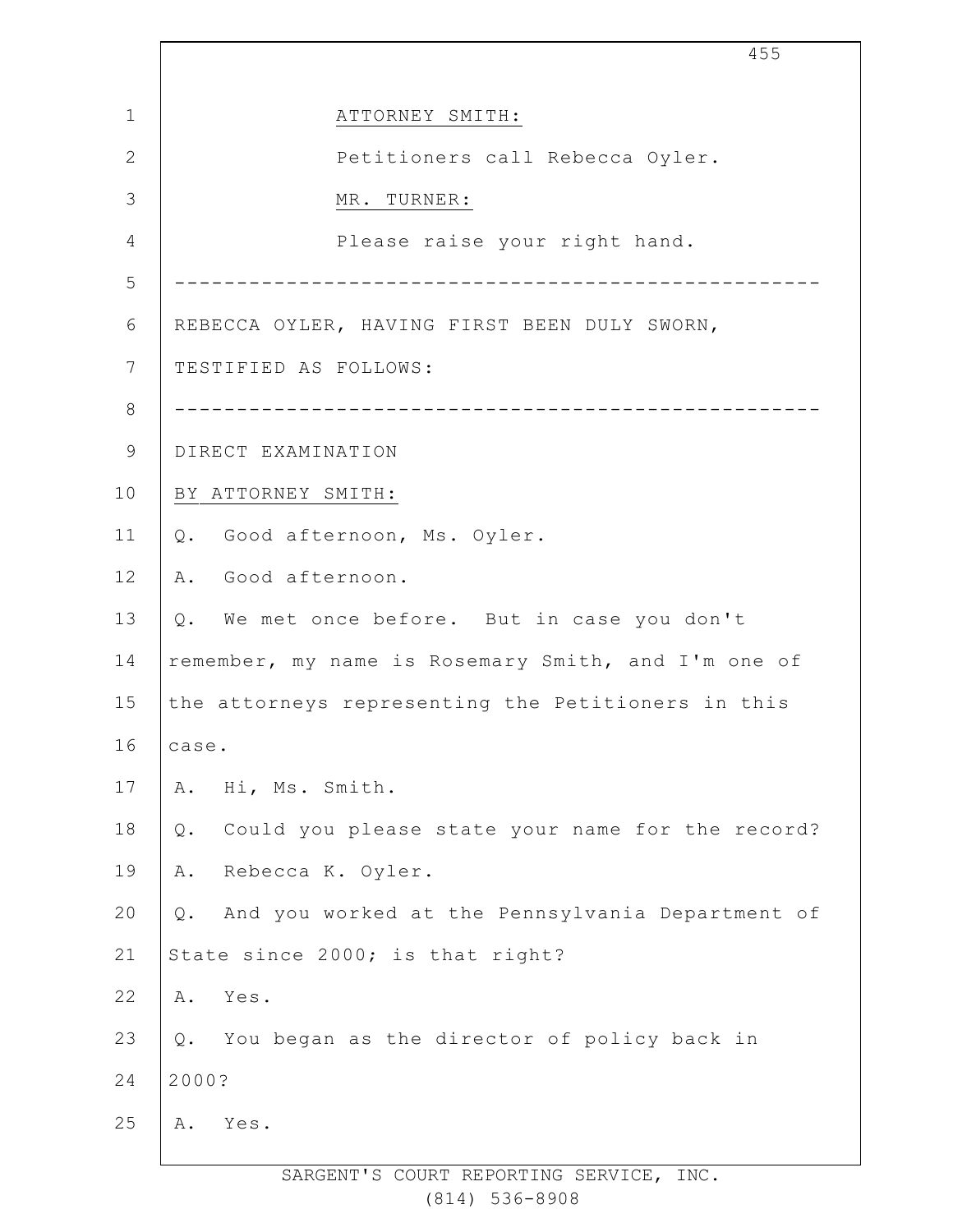|                | 456                                                       |
|----------------|-----------------------------------------------------------|
| $\mathbf 1$    | And then from 2003 to beginning of 2011, you<br>Q.        |
| $\overline{2}$ | were over at the SURE office as a project analyst; is     |
| $\mathfrak{Z}$ | that right?                                               |
| 4              | Yes.<br>Α.                                                |
| 5              | And then since early 2011, you've been back in<br>Q.      |
| 6              | the position of director of policy for the Department     |
| $\overline{7}$ | of State; is that correct?                                |
| 8              | Yes.<br>Α.                                                |
| $\mathsf 9$    | Q. And as policy director, your role is as a              |
| 10             | liaison between the Governor's Policy Office and the      |
| 11             | Department of State; right?                               |
| 12             | Yes.<br>Α.                                                |
| 13             | Q. Are you familiar with Pennsylvania's Act 18 of         |
| 14             | 2012?                                                     |
| 15             | Α.<br>Yes.                                                |
| 16             | And just so we're on the same page, I may refer<br>$Q$ .  |
| 17             | to it as Act 18 or as the photo ID law, but you'll        |
| 18             | know what I am talking about?                             |
| 19             | Yes.<br>Α.                                                |
| 20             | And the Department of State supported passage of<br>$Q$ . |
| 21             | Act 18?                                                   |
| 22             | Yes.<br>Α.                                                |
| 23             | And in your role as policy director, you did<br>Q.        |
| 24             | some of the research that supported the passage of        |
| 25             | Act 18?                                                   |
|                |                                                           |

 $\overline{\phantom{a}}$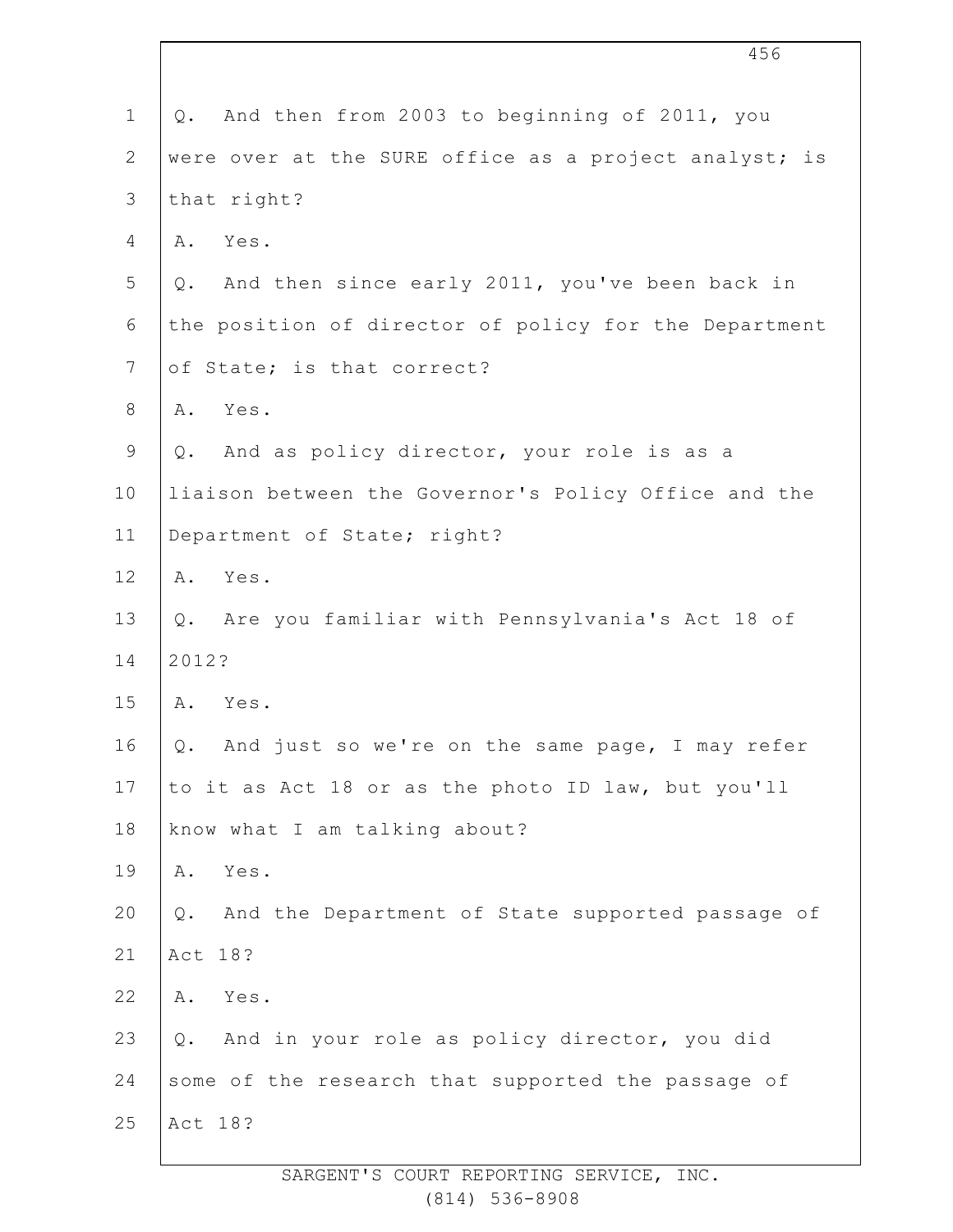| $\mathbf 1$    | That's right. Yes.<br>Α.                                  |
|----------------|-----------------------------------------------------------|
| $\mathbf{2}$   | So you worked in the Department of State for<br>Q.        |
| $\mathfrak{Z}$ | over a decade?                                            |
| 4              | A. Yes. Twelve (12) years.                                |
| 5              | Q. And for seven to eight of those years, you were        |
| $\sqrt{6}$     | actually working in the SURE office and focused           |
| 7              | exclusively on election-related issues?                   |
| 8              | A. Yes, exactly.                                          |
| 9              | Q. So fair to say, you are knowledgeable about the        |
| 10             | requirements for voting both before passage of Act 18     |
| 11             | and since its enactment?                                  |
| 12             | A. Yes.                                                   |
| 13             | Q. So let's start with before Act 18. Before Act          |
| 14             | 18, the first time a person voted in a precinct, they     |
| 15             | had to present a form of identification?                  |
| 16             | A. Yes.                                                   |
| 17             | And that form of identification could be a photo<br>Q.    |
| 18             | ID, but it did not have to be a photo ID; right?          |
| 19             | That's correct.<br>Α.                                     |
| 20             | Present something like a utility bill?<br>$Q$ .           |
| 21             | Α.<br>Yes.                                                |
| 22             | And then before Act 18, after the first time you<br>$Q$ . |
| 23             | voted in a precinct, you did not have to present any      |
| 24             | form of ID?                                               |
| 25             | Right.<br>Α.                                              |
|                |                                                           |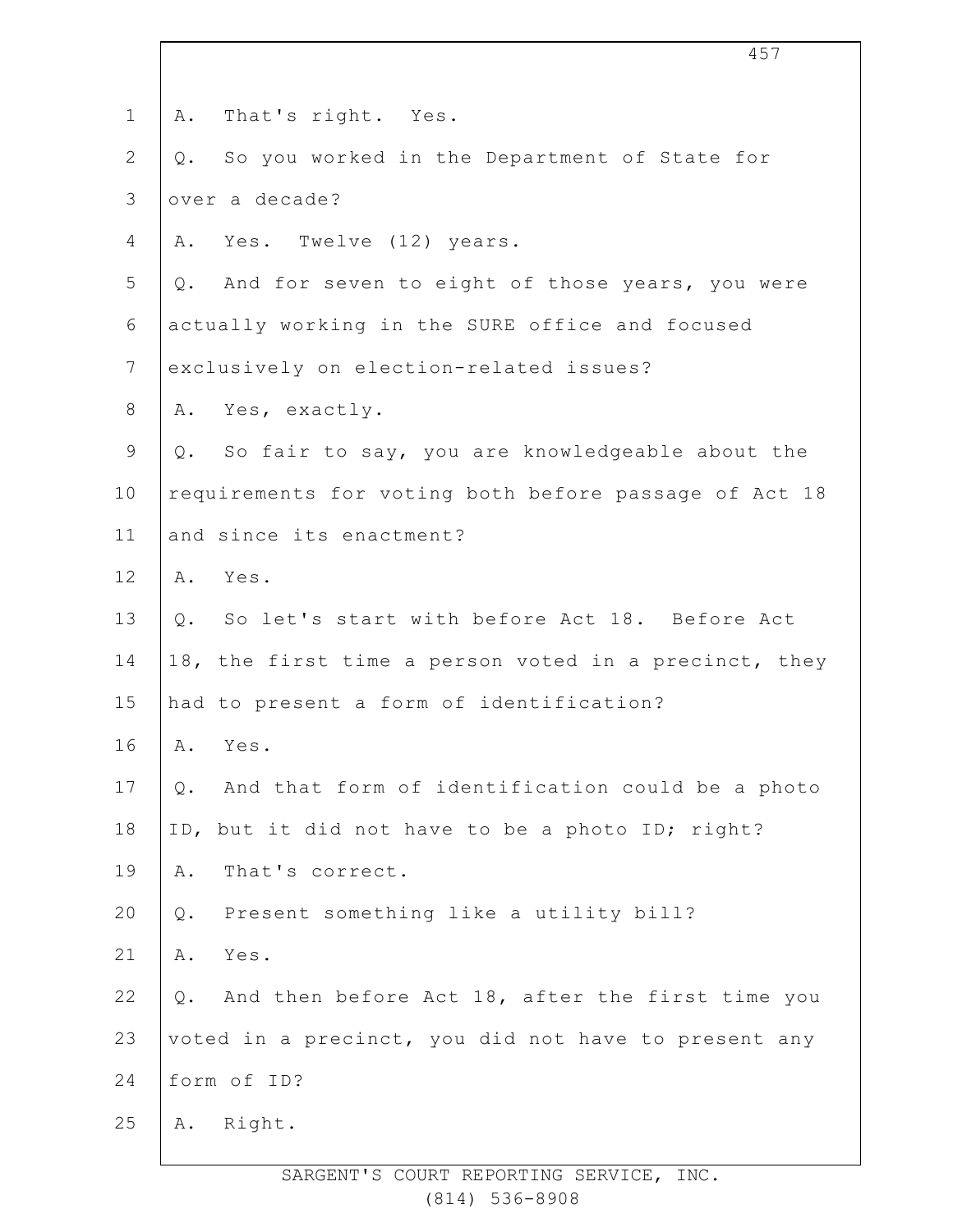| $\mathbf 1$    | You would go, you would sign your name in the<br>Q. |
|----------------|-----------------------------------------------------|
| $\mathbf{2}$   | poll book; right?                                   |
| 3              | Yes.<br>Α.                                          |
| 4              | And that signature would be compared to the<br>Q.   |
| 5              | signature in the registration system?               |
| 6              | A. Yes.                                             |
| $7\phantom{.}$ | Okay. So just to sum up before Act 18, at no<br>Q.  |
| $\,8\,$        | point were you required to present photo            |
| $\mathsf 9$    | identification; is that fair?                       |
| 10             | A. Right. Yes.                                      |
| 11             | Just give you a moment to pour the water.<br>Q.     |
| 12             | Sorry.<br>Α.                                        |
| 13             | All right. Now, I want to turn to the<br>$Q$ .      |
| 14             | requirements under Act 18. And to help us do this a |
| 15             | little more quickly, I'm going to ask to put up the |
| 16             | voter ID log FAQ, which we'll mark as Petitioners'  |
| 17             | Exhibit 19. Do you recognize this document?         |
| 18             | (Petitioners' Exhibit 19 marked for                 |
| 19             | identification.)                                    |
| 20             | Yes.<br>Α.                                          |
| 21             | BY ATTORNEY SMITH:                                  |
| 22             | And this version, can you scroll down to the<br>Q.  |
| 23             | second page? At the bottom it was updated May 24th. |
| 24             | Does that make it the current version?              |
| 25             | I believe so.<br>Α.                                 |
|                |                                                     |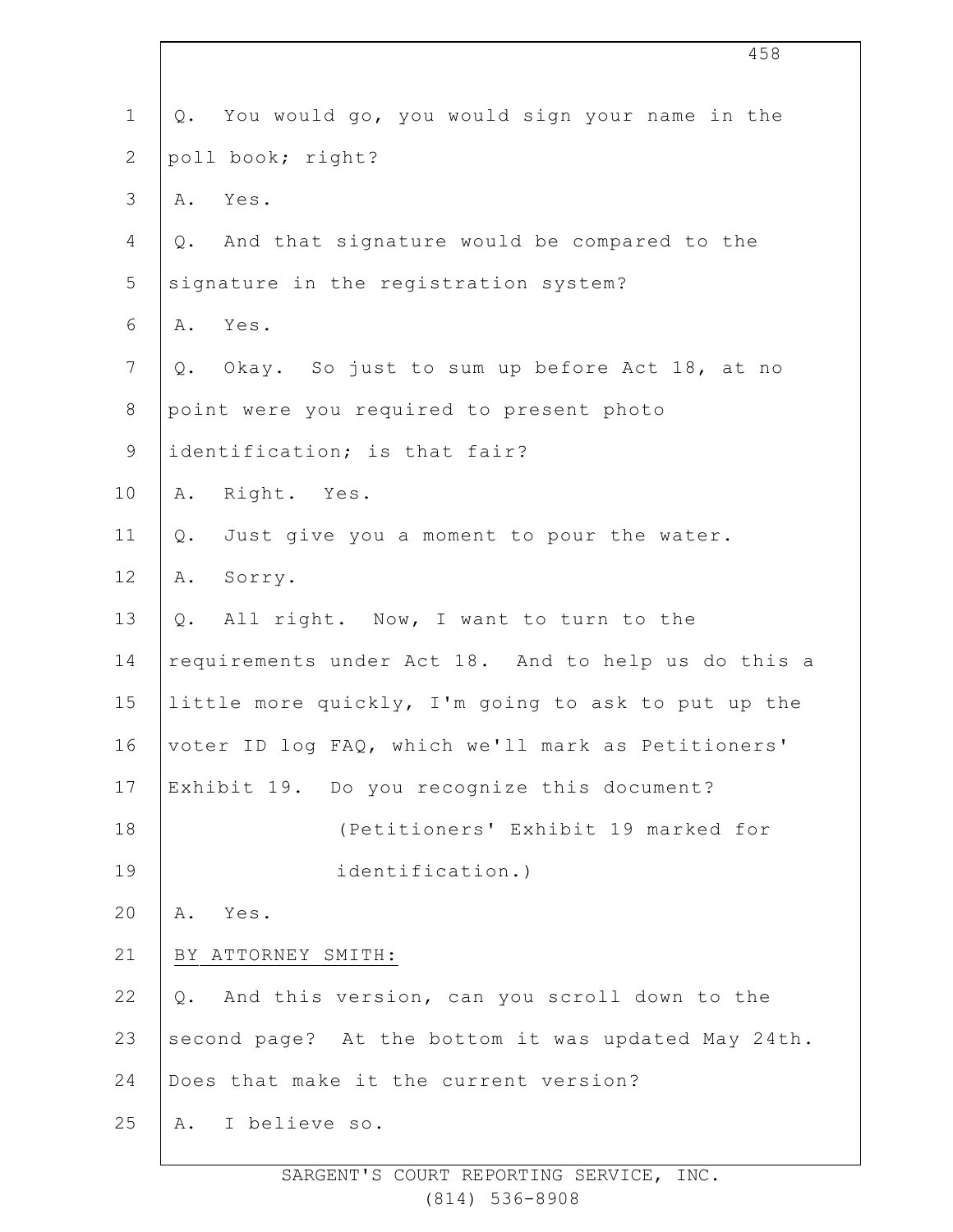| $\mathbf 1$    | And this is available on the Department of<br>Q.         |
|----------------|----------------------------------------------------------|
| $\mathbf{2}$   | State's website, votespa.com?                            |
| 3              | Yes.<br>Α.                                               |
| 4              | And it's intended to be an accurate description<br>$Q$ . |
| 5              | of the requirements associated with the photo ID law?    |
| 6              | Yes.<br>Α.                                               |
| $7\phantom{.}$ | All right. So beginning with page two, you move<br>Q.    |
| $8\,$          | up a little bit and you can zoom in a little bit,        |
| 9              | this describes --- at the very top it says --- let me    |
| 10             | pull up my copy so I can see it. Starting with the       |
| 11             | November of 2012 general election, and you have a        |
| 12             | copy next to you as well, Pennsylvania law now           |
| 13             | requires voters to show an acceptable photo ID. And      |
| 14             | then it says --- the first description is that all       |
| 15             | IDs must contain a name, a photo and an expiration       |
| 16             | date that is current, unless noted otherwise.<br>Did I   |
| 17             | read that right?                                         |
| 18             | Yes.<br>Α.                                               |
| 19             | So let's begin with that first requirement, the<br>Q.    |
| 20             | name requirement. Every ID --- acceptable ID has to      |
| 21             | have a name on it; right?                                |
| 22             | Yes.<br>Α.                                               |
| 23             | There are no exceptions to that?<br>Q.                   |
| 24             | $\texttt{No}$ .<br>Α.                                    |
| 25             | And under Act 18 the name has to substantially<br>Q.     |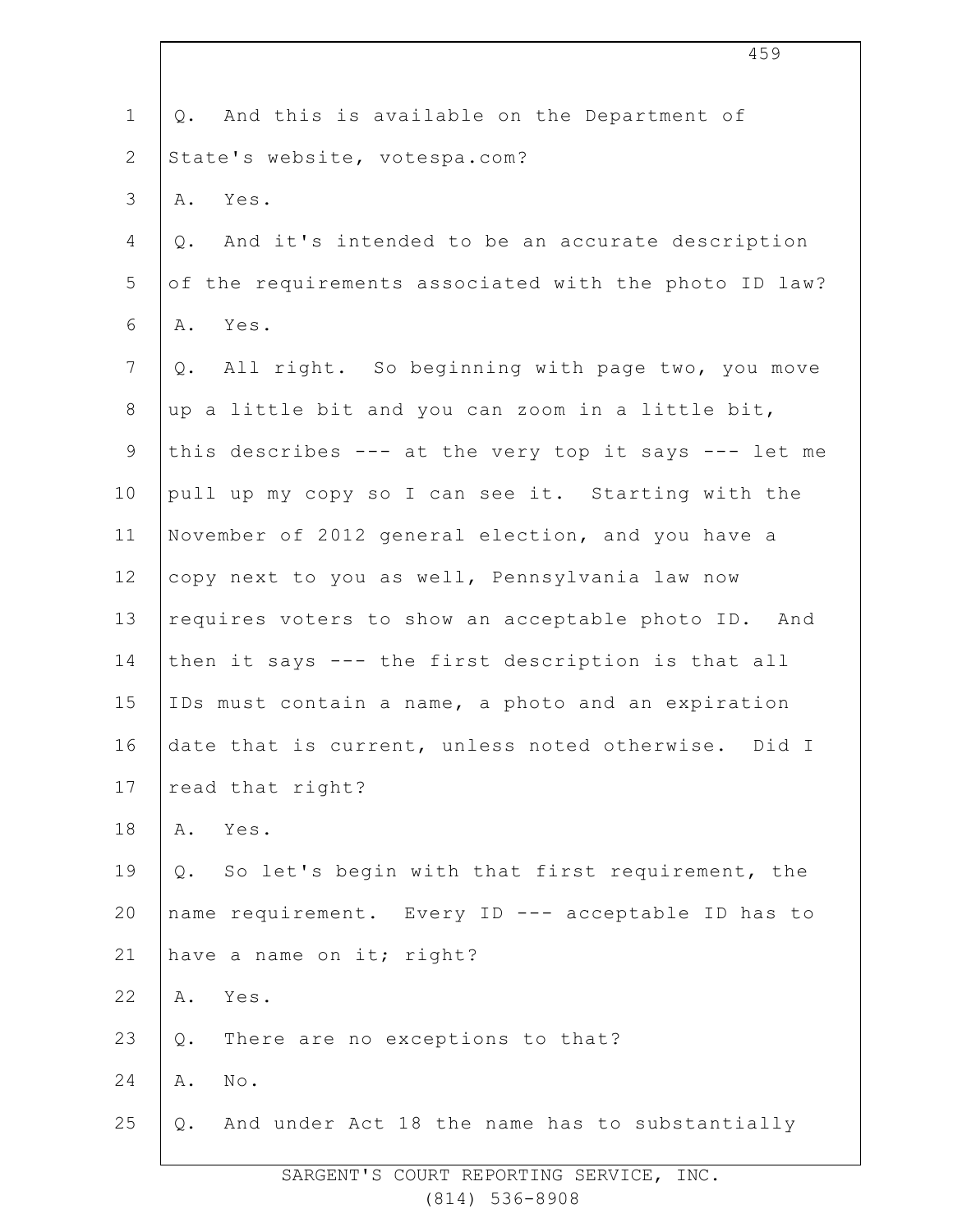|                | 460                                                    |
|----------------|--------------------------------------------------------|
| $\mathbf 1$    | conform to the name in the voter registration system;  |
| $\mathbf{2}$   | right?                                                 |
| 3              | Yes, correct.<br>Α.                                    |
| 4              | They don't have to be an exact match, but they<br>Q.   |
| 5              | have to substantially conform?                         |
| 6              | Right. Yes.<br>Α.                                      |
| $7\phantom{.}$ | And the substantially conform requirement is not<br>Q. |
| $8\,$          | on this FAQ; is it?                                    |
| $\mathsf 9$    | No, it's not.<br>Α.                                    |
| 10             | The Department of State does not have authority<br>Q.  |
| 11             | to define for the counties what it means to            |
| 12             | substantially conform; right?                          |
| 13             | A. Yes, the statute gives no guidance as to what is    |
| 14             | meant by substantially conform, no.                    |
| 15             | And in the absence of that guidance, the<br>$Q$ .      |
| 16             | Department of State can't define it for the counties,  |
| 17             | can it?                                                |
| 18             | That's right, yes.<br>Α.                               |
| 19             | Cannot?<br>Q.                                          |
| 20             | Cannot.<br>Α.                                          |
| 21             | The Department of State could issue some<br>Q.         |
| 22             | quidance, but it wouldn't be binding?                  |
| 23             | Yes, that's correct.<br>Α.                             |
| 24             | So at the end of the day each County Board is<br>Q.    |
| 25             | going to have discretion to interpret that term?       |
|                |                                                        |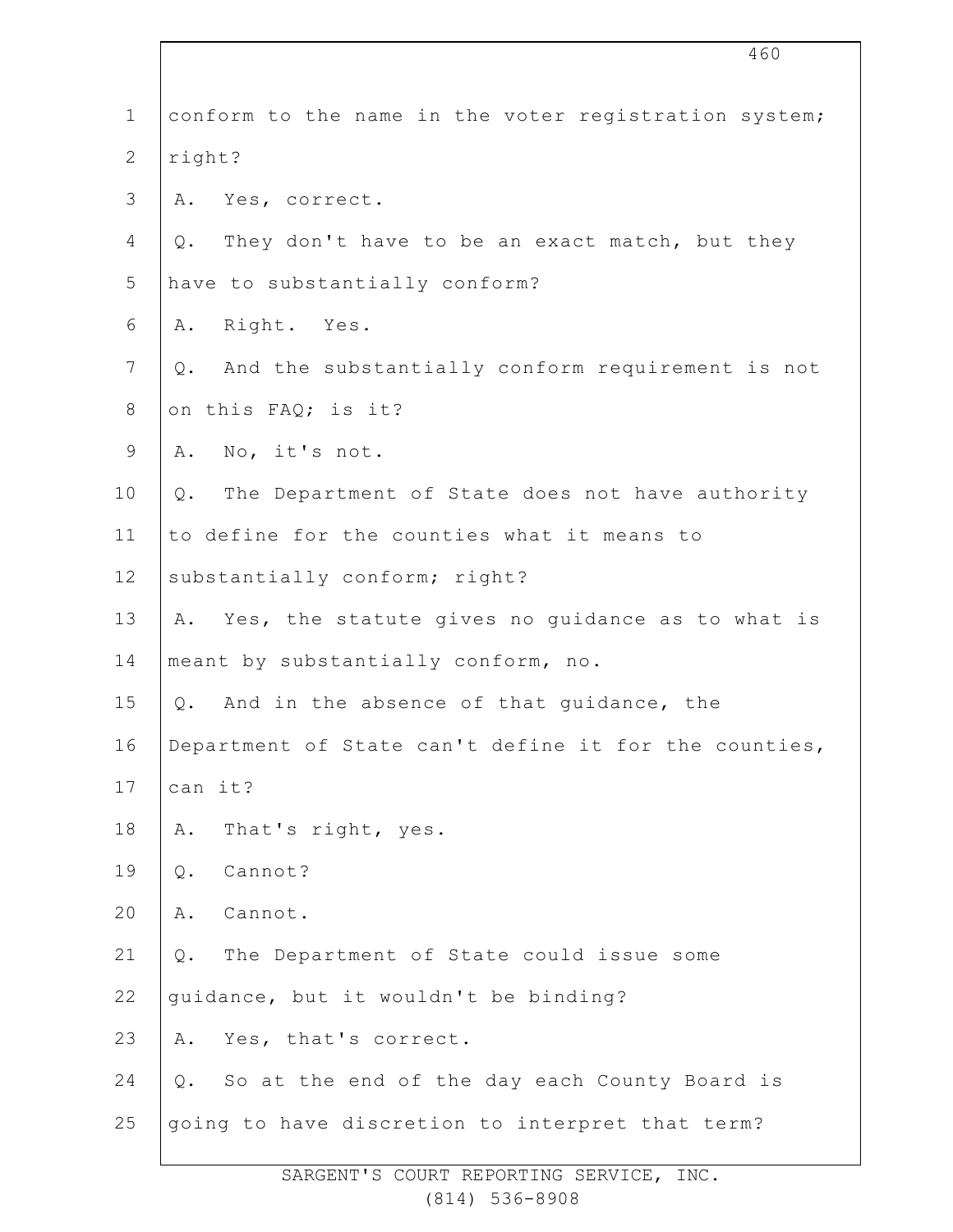| $\mathbf 1$    | Yes.<br>Α.                                                |
|----------------|-----------------------------------------------------------|
| $\mathbf{2}$   | In fact, on election day in the absence of other<br>$Q$ . |
| 3              | guidance, it's going to be the poll workers who are       |
| 4              | interpreting the term substantially conformed?            |
| 5              | Yes, on election day. Yes.<br>Α.                          |
| 6              | And those poll workers may not necessarily have<br>Q.     |
| $7\phantom{.}$ | received any training; is that right?                     |
| $8\,$          | The poll workers must receive training from the<br>Α.     |
| $\mathsf 9$    | county before the election.                               |
| 10             | Well, the counties have to provide training; is<br>Q.     |
| 11             | that right?                                               |
| 12             | A. Yes.                                                   |
| 13             | Q. The poll workers are not required to attend the        |
| 14             | training?                                                 |
| 15             | A. Yes, that's true.                                      |
| 16             | Okay. Moving to the next requirement, which is<br>Q.      |
| 17             | the --- well, I'm skipping, but the expiration date.      |
| 18             | Most IDs have to have an expiration date under the        |
| 19             | law; is that fair?                                        |
| 20             | Yes.<br>Α.                                                |
| 21             | And I see on this page there, they identify two<br>Q.     |
| 22             | exceptions to that. One is that a PennDOT ID can be       |
| 23             | up to 12 months past its expiration date; is that         |
| 24             | right?                                                    |
| 25             | Yes.<br>Α.                                                |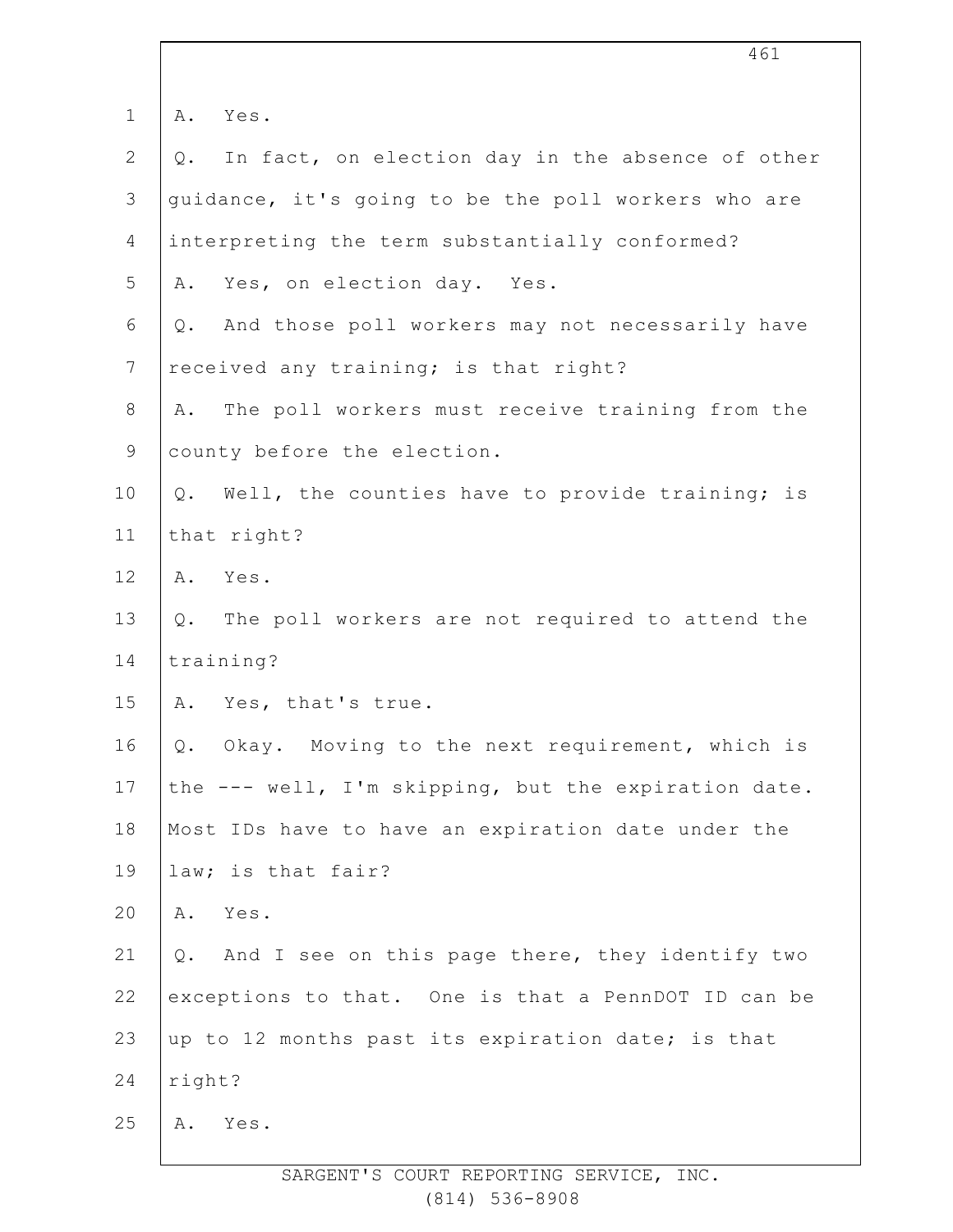|                | 462                                                   |
|----------------|-------------------------------------------------------|
| $\mathbf 1$    | And the second is that a U.S. active duty and<br>Q.   |
| $\mathbf{2}$   | retired military IDs may designate an expiration date |
| 3              | that is indefinite?                                   |
| 4              | Right. Yes.<br>Α.                                     |
| 5              | Q. Are those the only who exceptions to the           |
| $\sqrt{6}$     | expiration date requirement, that you're aware of?    |
| $7\phantom{.}$ | Yes.<br>Α.                                            |
| $8\,$          | Now, the expiration date can be a sticker; is<br>Q.   |
| $\mathsf 9$    | that right?                                           |
| 10             | Yes.<br>Α.                                            |
| 11             | The sticker has to be issued by the institution<br>Q. |
| 12             | that issued the ID; is that right?                    |
| 13             | A. Yes. That's the guidance that we've given.         |
| 14             | Yes.                                                  |
| 15             | Q. Okay. So in other words, I can't take my ID        |
| 16             | with no expiration date on it and make myself a       |
| 17             | sticker, stick it on there and show up?               |
| 18             | No, because the time --- your ID wouldn't have<br>Α.  |
| 19             | been issued by a institution then.                    |
| 20             | Q. Okay. But at the end of the day the poll worker    |
| 21             | is not going to have any way of knowing whether a     |
| 22             | sticker was actually stuck on by the institution that |
| 23             | issued the ID, are they?                              |
| 24             | Not authoritatively, no. But in practicalities,<br>Α. |
| 25             | we believe that the counties will work with the       |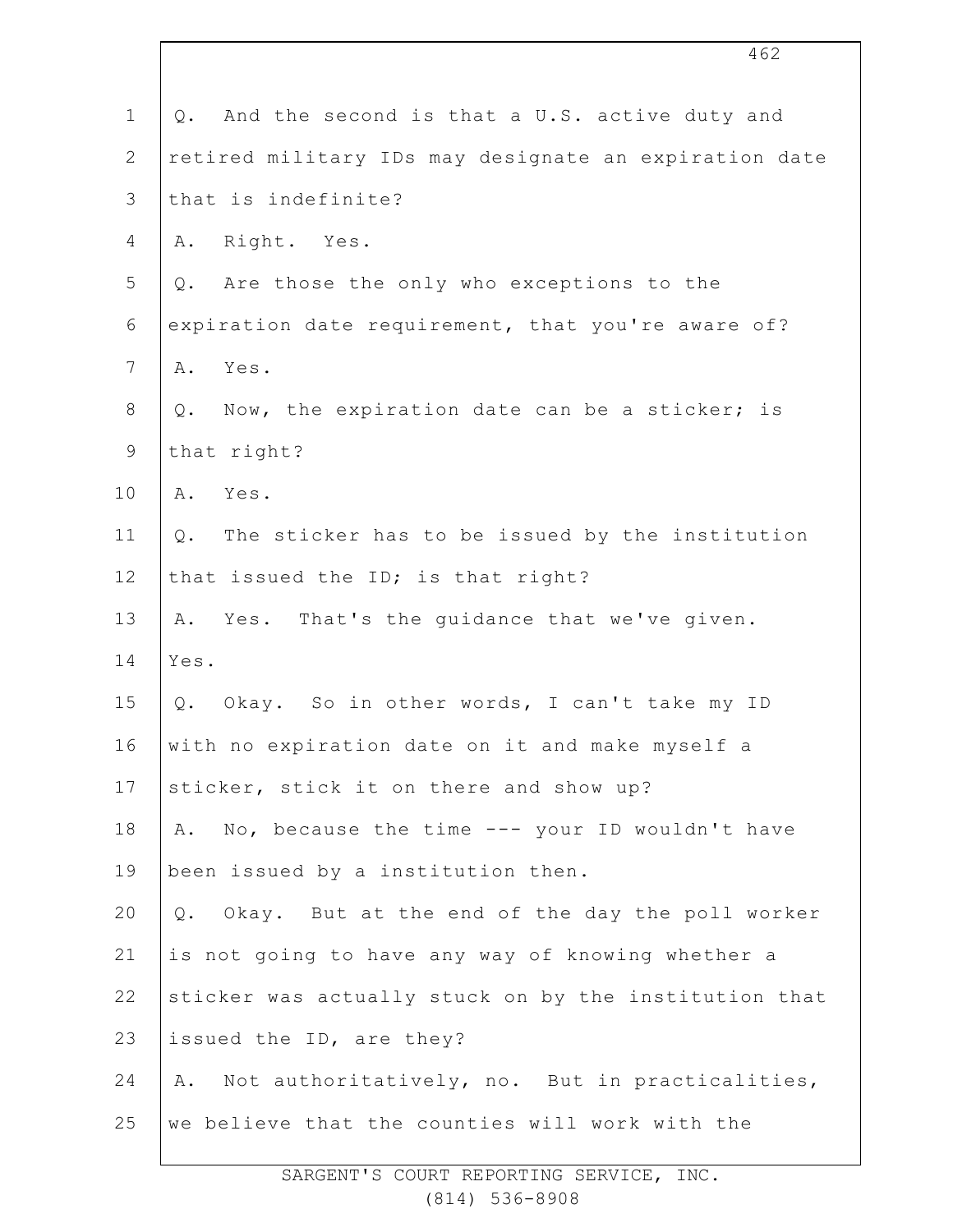| $\mathbf 1$      | institutions in their counties, so that the poll      |
|------------------|-------------------------------------------------------|
| $\mathbf{2}$     | workers will be able to be aware of what types of     |
| $\mathcal{S}$    | stickers might be provided in universities            |
| $\overline{4}$   | surrounding the polling places. So all the stickers   |
| 5                | should look the same, they should be uniform, and so  |
| 6                | poll workers should know what to expect.              |
| $\boldsymbol{7}$ | Q. So that's Department of State's hope as to how     |
| $\,8\,$          | it's going to work in practice?                       |
| $\mathsf 9$      | Yes.<br>Α.                                            |
| 10               | But to be clear, at the end of the day there<br>Q.    |
| 11               | could be a poll worker looking at a sticker and not   |
| 12               | able to know who put that sticker on there?           |
| 13               | A. Yes. But we know that counties have worked with    |
| 14               | institutions in their own counties to make sure that  |
| 15               | that's --- that that procedure is thought out ahead   |
| 16               | of time.                                              |
| 17               | To minimize problems?<br>Q.                           |
| 18               | To minimize problems, right.<br>Α.                    |
| 19               | So we discussed the name requirement which is<br>Q.   |
| 20               | the name has to substantially conform, the expiration |
| 21               | date which can be a sticker. The last requirement is  |
| 22               | the photo itself. And at the bottom of this section,  |
| 23               | can you scroll down a little, there is an objection   |
| 24               | notice --- I'm sorry, an exception noted to that, to  |
| 25               | the photo requirement. And that's for individuals     |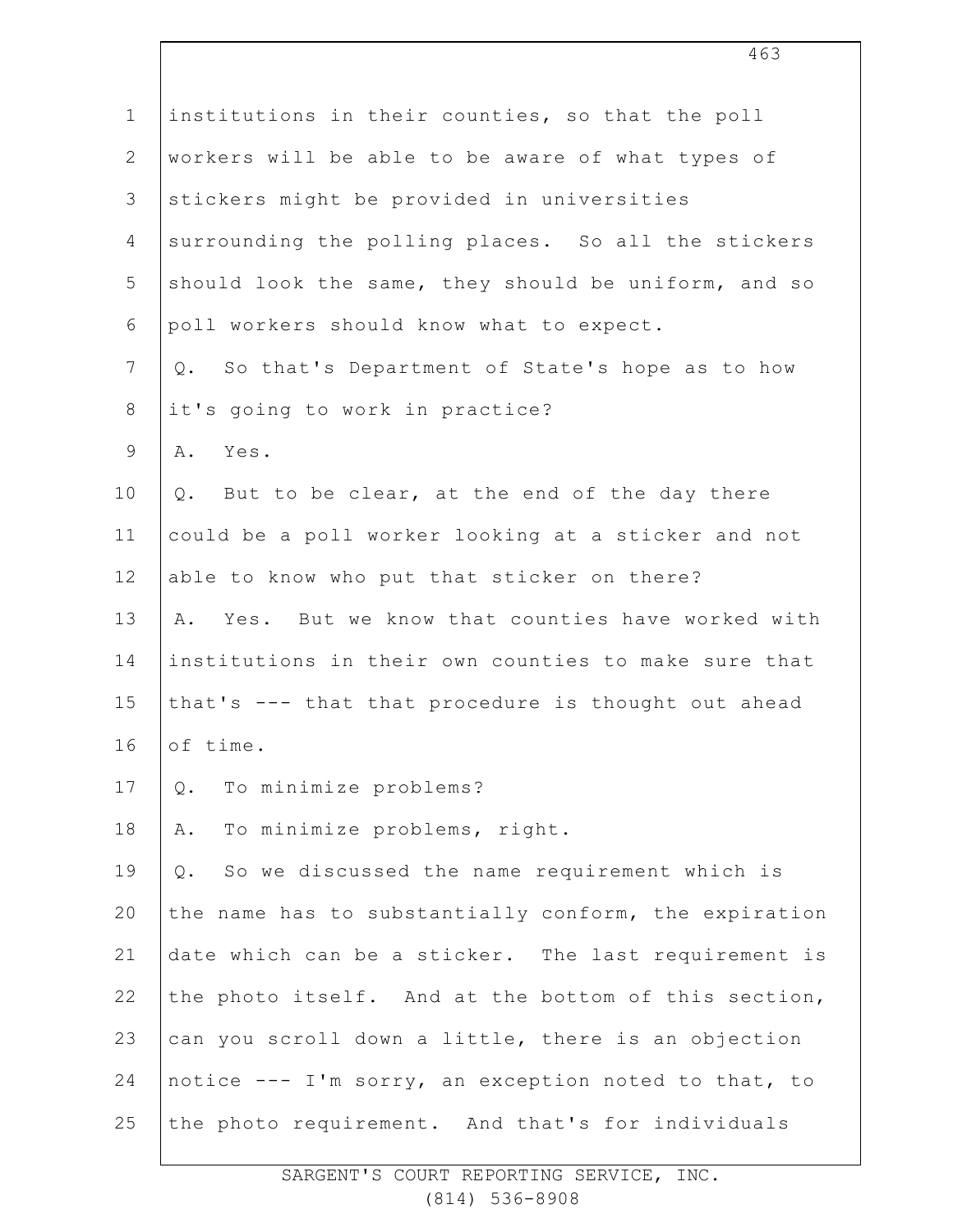| $\mathbf 1$    | who have a religious objection to being photographed; |
|----------------|-------------------------------------------------------|
| $\overline{2}$ | is that right?                                        |
| 3              | Yes.<br>Α.                                            |
| 4              | Okay. So setting aside the exceptions we just<br>Q.   |
| 5              | discussed, we basically covered the three primary     |
| $\epsilon$     | elements for an acceptable photo ID; is that fair?    |
| $\overline{7}$ | Yes.<br>Α.                                            |
| $8\,$          | And we also have listed here the groups of<br>Q.      |
| $\mathsf 9$    | entities that can issue that ID; right?               |
| 10             | Yes.<br>Α.                                            |
| 11             | There are four. And the first is photo IDs<br>Q.      |
| 12             | issued by the U.S. Government or Commonwealth of      |
| 13             | Pennsylvania. The second is employee photo            |
| 14             | identification issued by federal Pennsylvania,        |
| 15             | Pennsylvania county or Pennsylvania municipal         |
| 16             | governments. The third is those issued by an          |
| 17             | accredited public --- Pennsylvania public or private  |
| 18             | institution of higher learning. And the fourth is an  |
| 19             | identification issued by a Pennsylvania care          |
| 20             | facility; is that right?                              |
| 21             | Yes.<br>Α.                                            |
| 22             | Q. So just to get a sense of what's not covered       |
| 23             | here, for example, an ID issued by a transit          |
| 24             | authority, like SEPTA, that would not be covered;     |
| 25             | correct?                                              |
|                |                                                       |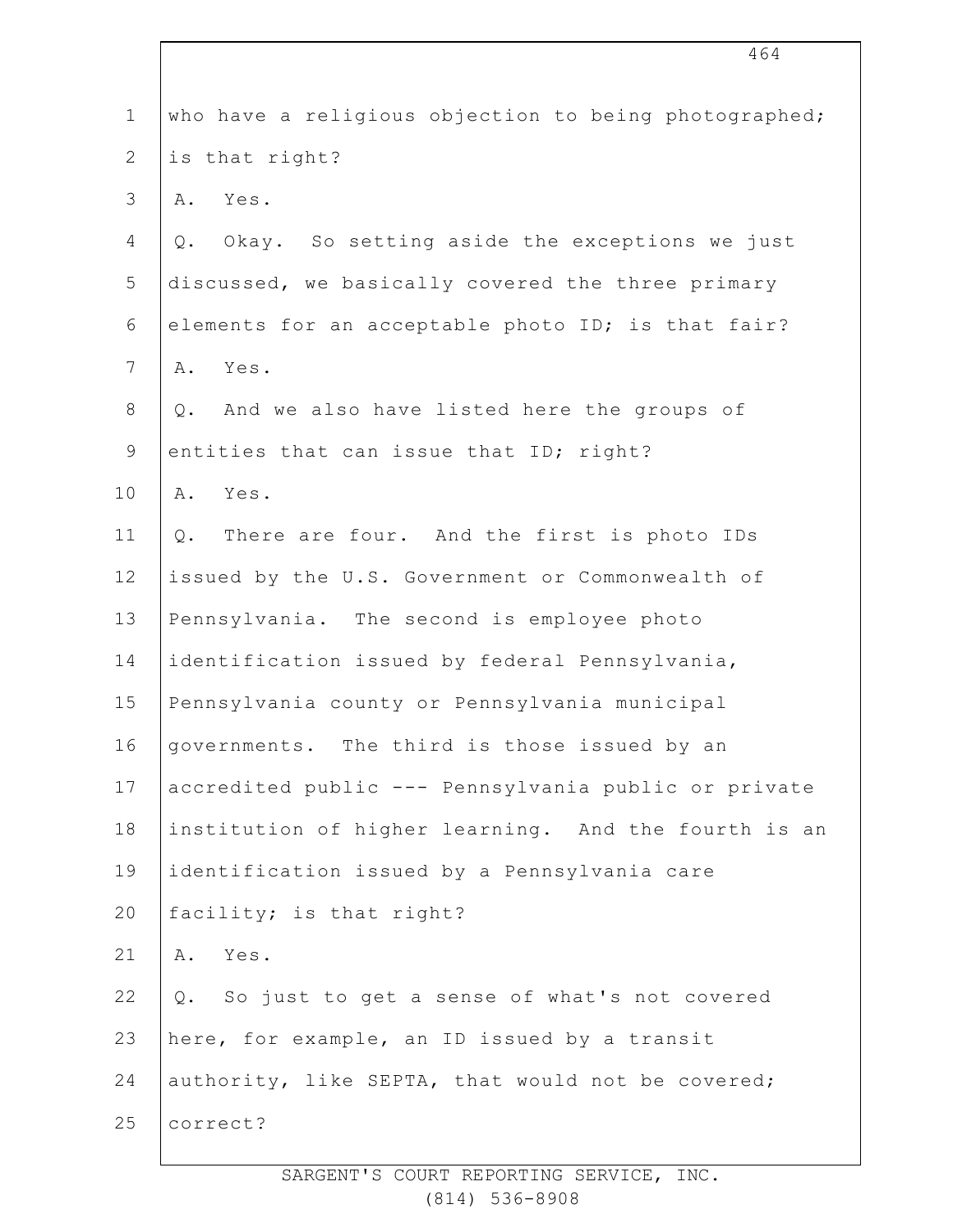|              |    | 465                                                   |
|--------------|----|-------------------------------------------------------|
|              |    |                                                       |
| $\mathbf 1$  | Α. | $\mathbb{N} \circ$ .                                  |
| $\mathbf{2}$ | Q. | And by covered, I mean would not qualify as           |
| 3            |    | acceptable under the ID law?                          |
| 4            | Α. | Right, that would not.                                |
| 5            | Q. | That would not. Okay. An ID issued to an              |
| 6            |    | employee of a school district, that would not qualify |
| 7            |    | under the law; correct?                               |
| 8            | Α. | No, a school district is not a municipality.          |
| $\mathsf 9$  | Q. | So teachers cannot use their school IDs to vote?      |
| 10           | Α. | No.                                                   |
| 11           | Q. | Now, with respect to institutions --- the third       |
| 12           |    | and the fourth categories, the institutions of higher |
| 13           |    | learning and the care facilities, the law does not    |
| 14           |    | speak to how --- who those institutions can issue     |
| 15           |    | their IDs to; correct?                                |
| 16           |    | A. That's correct, yes.                               |
| 17           | Q. | So if a care facility wants to issue an ID to         |
| 18           |    | its nurses, it can do that?                           |
| 19           | Α. | Yes.                                                  |
| 20           | Q. | And if a care facility wants to issue an ID to a      |
| 21           |    | person --- a stranger who comes in off the street,    |
| 22           |    | they can do that?                                     |
| 23           | Α. | Theoretically, yes.                                   |
| 24           | Q. | Okay. Moving to the bottom of this page, it           |
| 25           |    | says when a voter does not have an acceptable form of |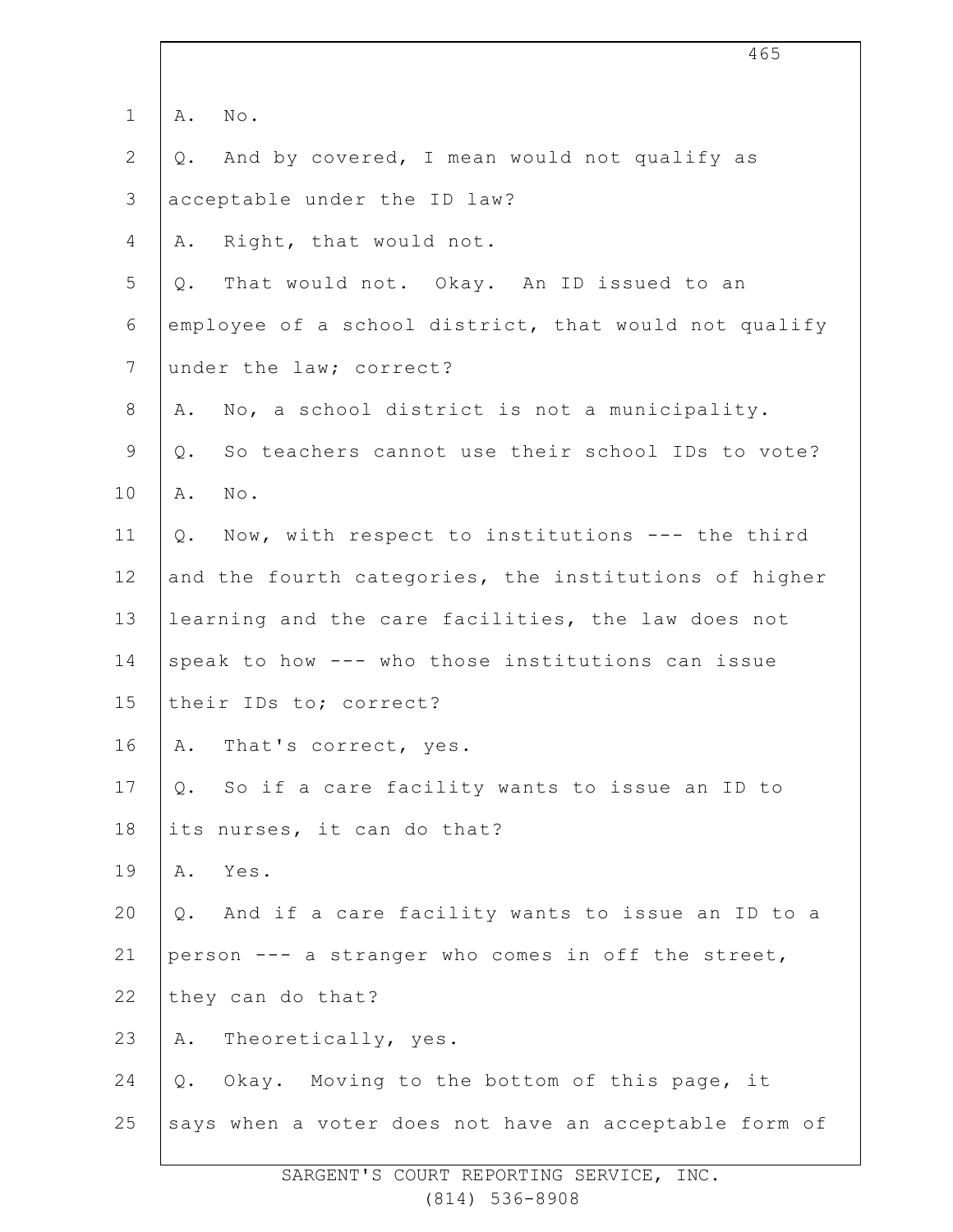| $\mathbf 1$    | ID. And the answer there indicates that person can        |
|----------------|-----------------------------------------------------------|
| $\overline{2}$ | obtain a free PennDOT ID; right?                          |
| $\mathcal{S}$  | A. Yes.                                                   |
| 4              | Q. Okay. So if we move to the next page, it's             |
| 5              | going to be the --- this is the beginning of the          |
| 6              | requirements for obtaining a PennDOT ID. And at top       |
| $\overline{7}$ | the first category of voters addresses people who         |
| $\,8\,$        | have previously had a driver's license or PennDOT ID;     |
| $\mathsf 9$    | correct?                                                  |
| 10             | A. Yes.                                                   |
| 11             | And those individuals who previously had an ID<br>Q.      |
| 12             | they can come into a PennDOT office, complete an          |
| 13             | application, sign the affirmation they do not have        |
| 14             | another ID and they can get a new ID; right?              |
| 15             | A. Yes.                                                   |
| 16             | They do not have to provide any documentation?<br>Q.      |
| 17             | A. Yes, as long as their information is still             |
| 18             | contained within the PennDOT database. Yes.               |
| 19             | Q. And my understanding is that that is true for          |
| 20             | people from 1990 forward?                                 |
| 21             | Yes, for the most part, I believe.<br>Α.                  |
| 22             | People with IDs in the system from 1990 forward?<br>$Q$ . |
| 23             | Α.<br>Yes.                                                |
| 24             | Now, the second category is for people who never<br>$Q$ . |
| 25             | had a PennDOT ID; right? And those people do have to      |
|                |                                                           |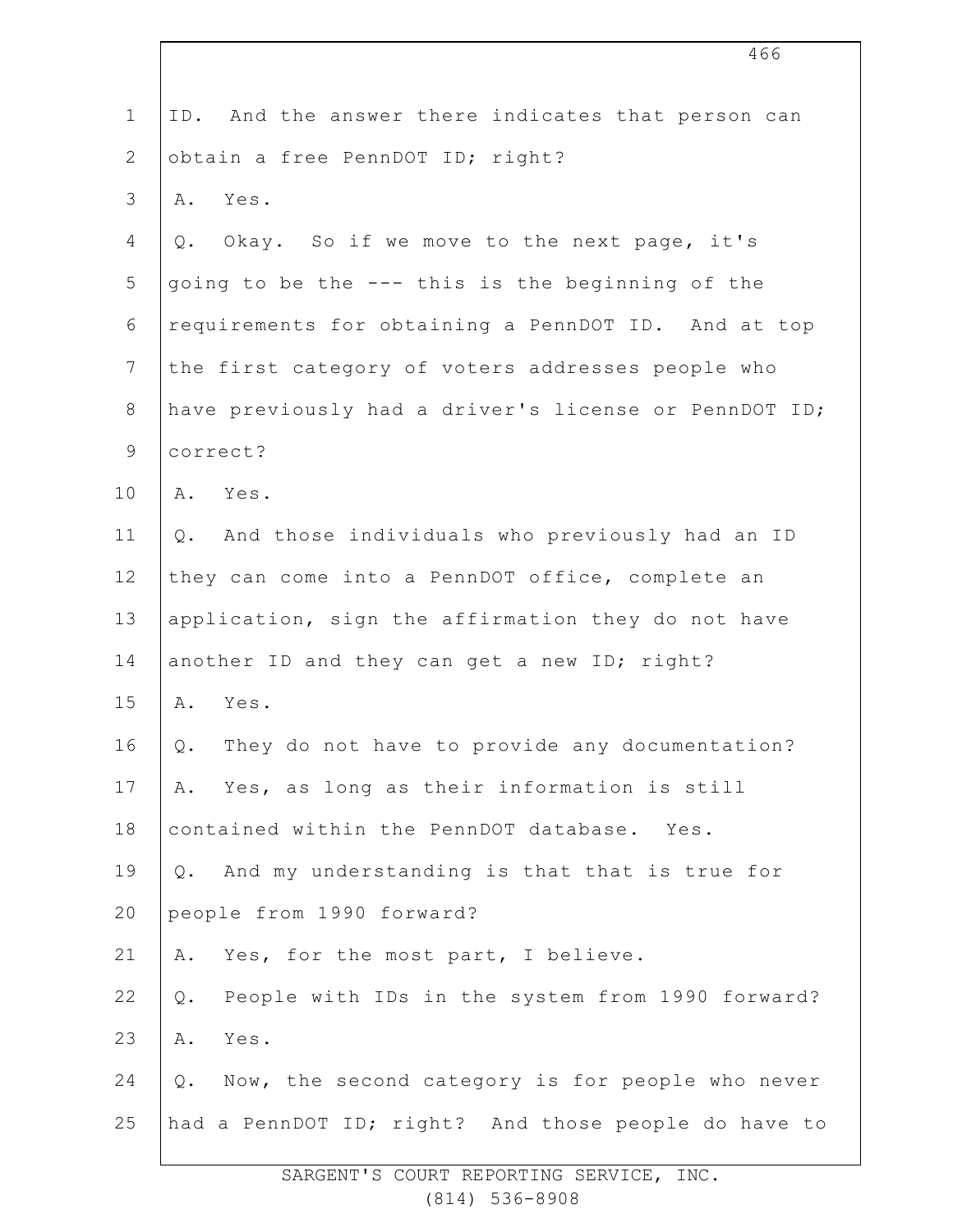| $\mathbf 1$    | present documentation?                                  |
|----------------|---------------------------------------------------------|
| $\overline{2}$ | Yes.<br>Α.                                              |
| 3              | They have to present a Social Security card?<br>Q.      |
| 4              | Yes.<br>Α.                                              |
| 5              | They have to present either a Certificate of<br>Q.      |
| 6              | Citizenship, a Certificate of Naturalization or a       |
| $7\phantom{.}$ | birth certificate with a raised seal?                   |
| 8              | Yes.<br>Α.                                              |
| $\mathsf 9$    | Q. So in practical experience, most people of those     |
| 10             | three it's going to be a birth certificate with a       |
| 11             | raised seal that they would present?                    |
| 12             | Likely, yes.<br>Α.                                      |
| 13             | And then they also have to present two proofs of<br>Q.  |
| 14             | residency?                                              |
| 15             | Yes.<br>Α.                                              |
| 16             | Now, speaking along the little --- would you<br>Q.      |
| 17             | agree with me that the next page, so all of page        |
| 18             | three, is more information on the --- how to get a      |
| 19             | PennDOT ID?                                             |
| 20             | Yes.<br>Α.                                              |
| 21             | Okay. And turning to the next page, page four,<br>$Q$ . |
| 22             | all the way to the very bottom this is just --- this    |
| 23             | is more information on how to get a PennDOT ID?         |
| 24             | Yes.<br>Α.                                              |
| 25             | Okay. So at the very bottom we finally get to<br>$Q$ .  |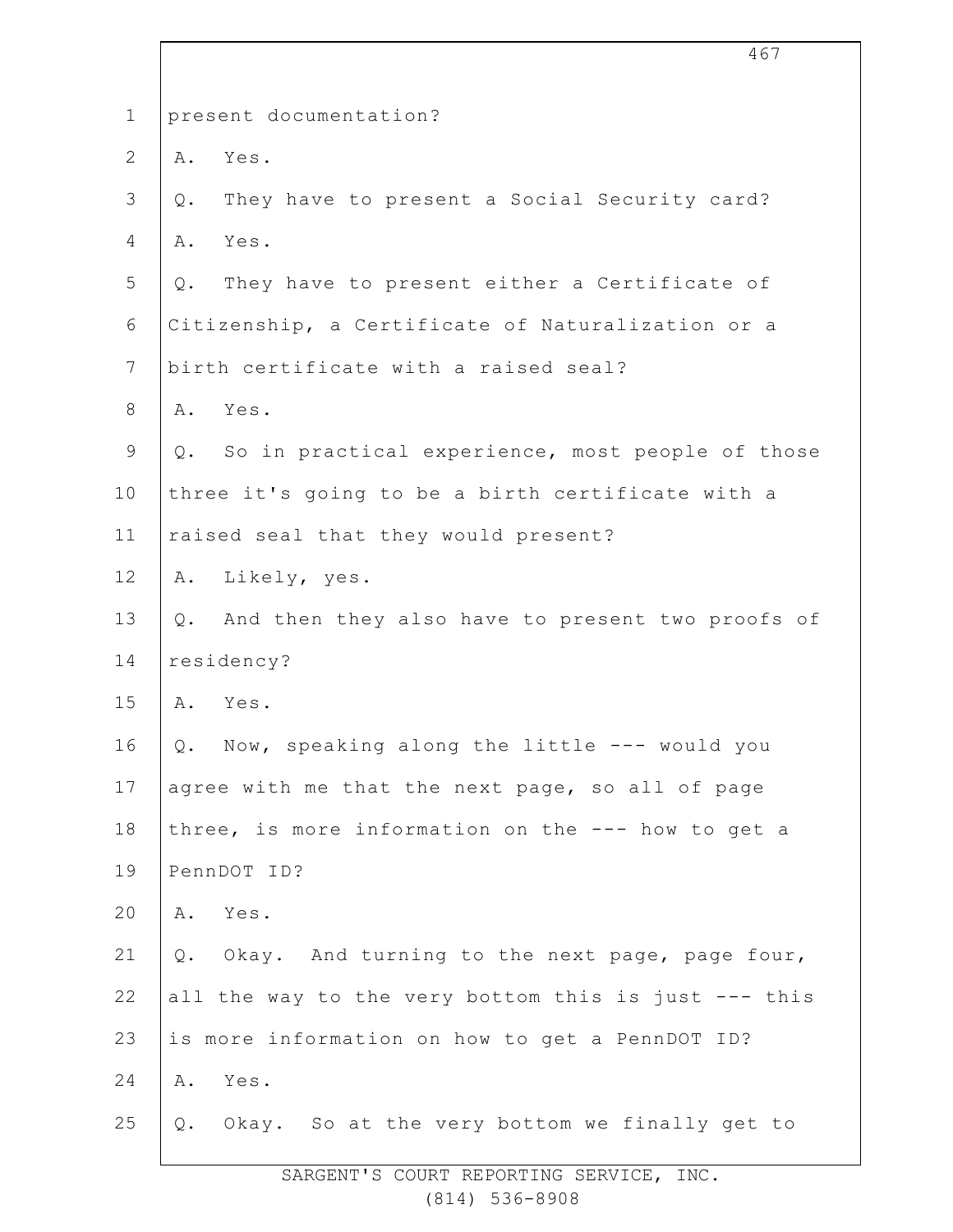| $\mathbf 1$    | what if a voter shows up at the polling place without   |
|----------------|---------------------------------------------------------|
| $\mathbf{2}$   | an acceptable, and if you go click the next page, it    |
| 3              | says ID. So now we're dealing with the person who's     |
| 4              | on election day at the polls and doesn't have an ID;    |
| 5              | right?                                                  |
| 6              | Right.<br>Α.                                            |
| $7\phantom{.}$ | And the answer is that that voter can cast a<br>Q.      |
| $8\,$          | provisional ballot; right?                              |
| $\mathsf 9$    | A. Yes.                                                 |
| 10             | That provisional ballot is only going to count<br>$Q$ . |
| 11             | if a voter provides acceptable ID to the County Board   |
| 12             | of Elections within six calendar days of the            |
| 13             | election; right?                                        |
| 14             | Right. Yes.<br>Α.                                       |
| 15             | So even if a person casts a provisional ballot,<br>Q.   |
| 16             | they're still going to have to present an acceptable    |
| 17             | ID if they want that vote to count; right?              |
| 18             | Yes.<br>Α.                                              |
| 19             | So if a person is just not able to obtain a<br>Q.       |
| 20             | photo ID, casting a provisional ballot is not going     |
| 21             | to make their vote count?                               |
| 22             | No, there's an exception for indigent voters.<br>Α.     |
| 23             | And we'll get to that in a second. But<br>Q.            |
| 24             | generally speaking, a person who's not able to get an   |
| 25             | ID is not getting any help from this provisional        |
|                |                                                         |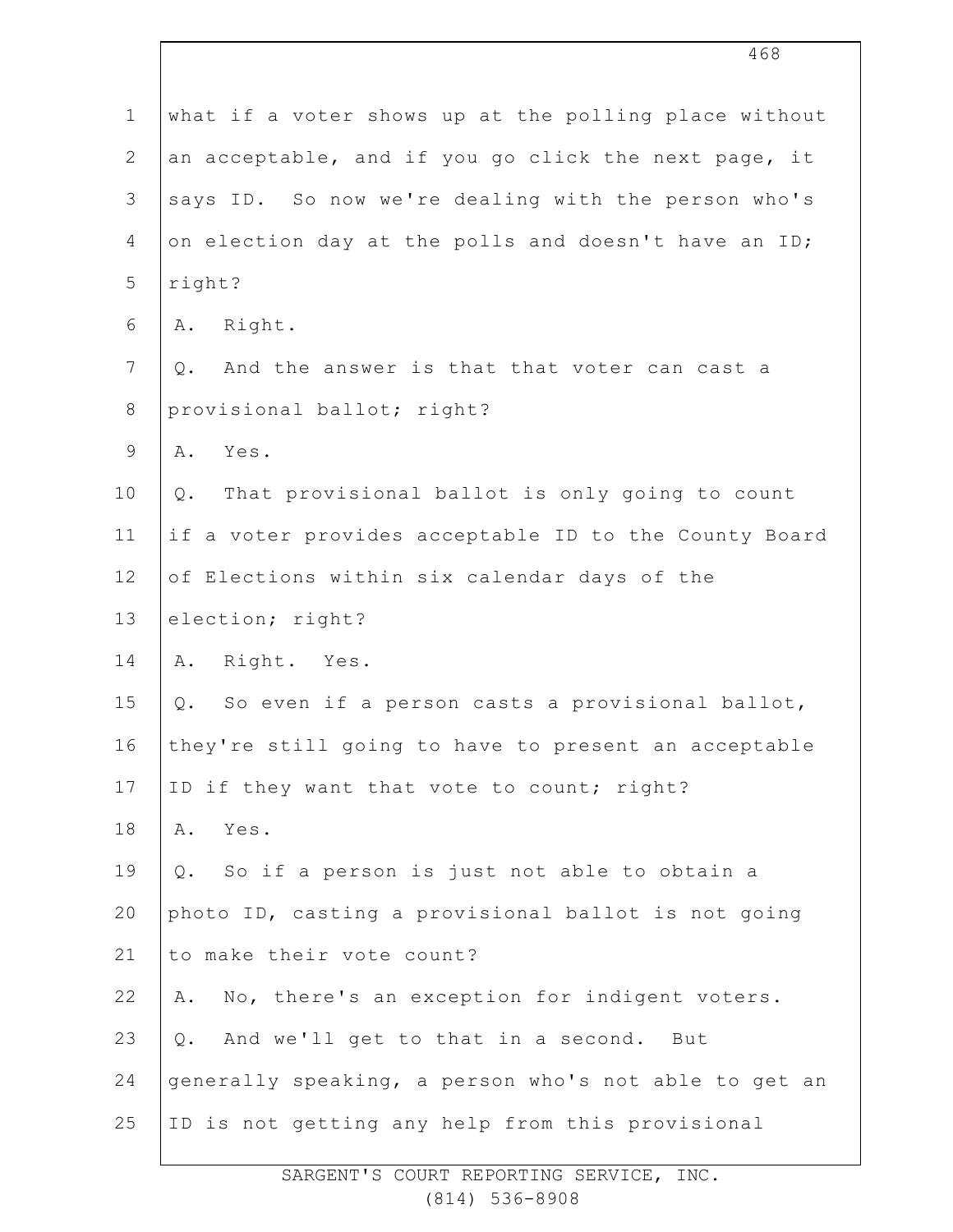|                | 469                                                      |
|----------------|----------------------------------------------------------|
| $\mathbf 1$    | ballot?                                                  |
| $\overline{2}$ | This will help the person who accidentally left<br>Α.    |
| 3              | their ID at their house or at home and is able to        |
| 4              | obtain it after the election and provide it.             |
| 5              | It will not help the person who simply can't get<br>Q.   |
| 6              | an ID, didn't have one before, can't get one after?      |
| 7              | It will give them six days to get one, yes.<br>Α.        |
| $8\,$          | Right. But this is the person who cannot get an<br>$Q$ . |
| $\mathsf 9$    | ID?                                                      |
| 10             | Who cannot get one within six days?<br>Α.                |
| 11             | Right.<br>Q.                                             |
| 12             | Yes, that will be a problem.<br>Α.                       |
| 13             | And if we go to the next page up to page five,<br>Q.     |
| 14             | right there, this is the --- you see the top it says     |
| 15             | what if a voter cannot afford to obtain an acceptable    |
| 16             | ID. Is this the indigent exception that you were         |
| 17             | just referring to?                                       |
| 18             | Yes.<br>Α.                                               |
| 19             | So this says that certain people can cast a<br>Q.        |
| 20             | provisional ballot and --- without an acceptable ID      |
| 21             | and have that ballot count if they can sign an           |
| 22             | affirmation that affirms certain things; right?          |
| 23             | Yes.<br>Α.                                               |
| 24             | They have to affirm that they are the same<br>Q.         |
| 25             | person who cast the provisional ballot?                  |
|                |                                                          |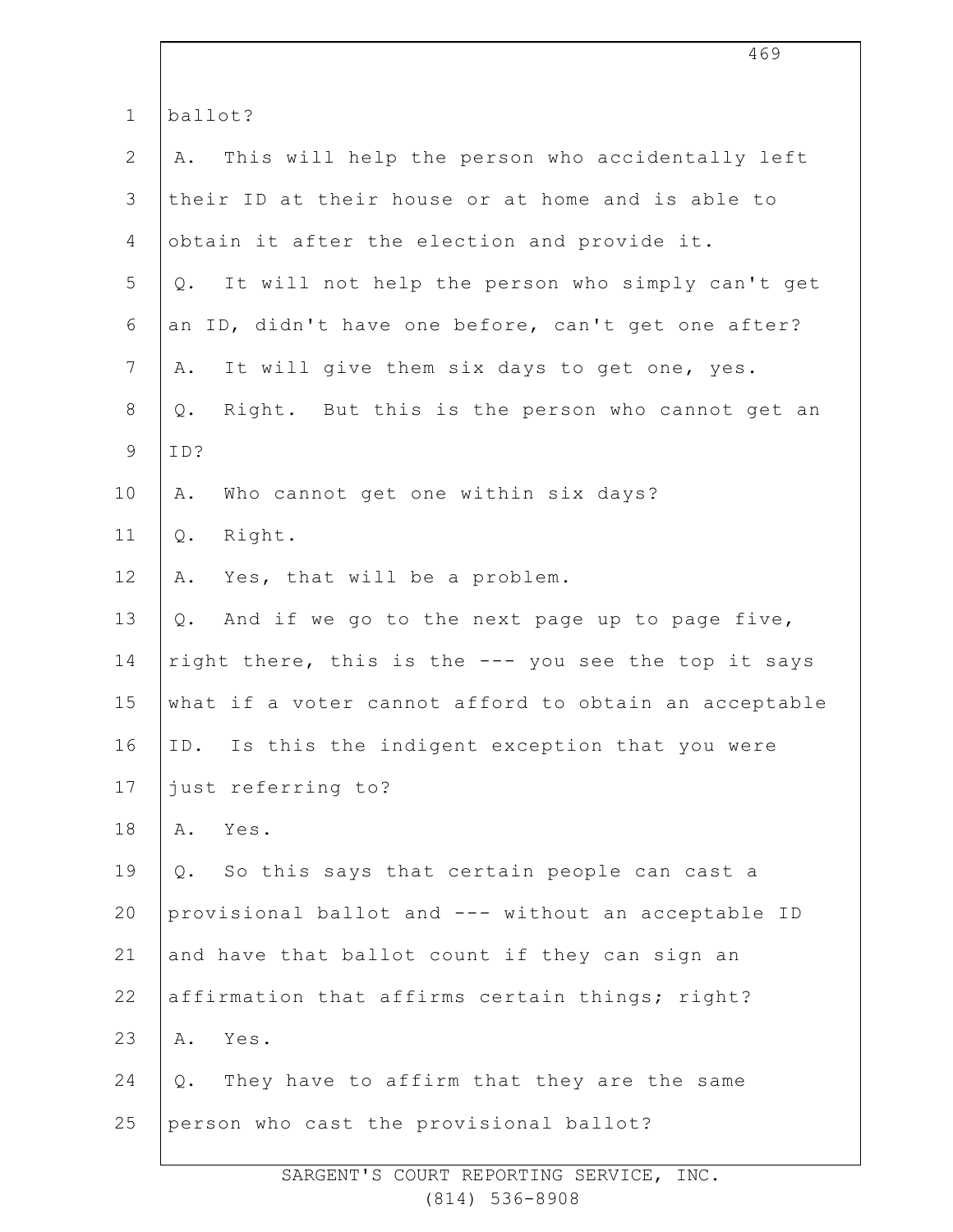| $\mathbf 1$    | Α.            | Yes.                                                  |
|----------------|---------------|-------------------------------------------------------|
| 2              | $\mathsf Q$ . | They have to affirm that they are indigent?           |
| 3              | Α.            | Yes.                                                  |
| 4              | Q.            | And they have to affirm that they are unable to       |
| 5              |               | obtain identification without the payment of a fee?   |
| 6              | Α.            | Yes.                                                  |
| $\overline{7}$ | Q.            | There is no definition of indigent in the             |
| $8\,$          |               | statute?                                              |
| $\mathsf 9$    | Α.            | $\texttt{No}$ .                                       |
| 10             | Q.            | So again, each County Board of Elections has the      |
| 11             |               | discretion to define that term differently?           |
| 12             | Α.            | Yes. Though, I think in this case the General         |
| 13             |               | Assembly intended the affirmation that's signed by    |
| 14             |               | the voter to be sufficient evidence that the voter is |
| 15             |               | indigent.                                             |
| 16             | Q.            | That is your interpretation?                          |
| 17             | Α.            | Yes.                                                  |
| 18             | Q.            | That is not binding on the counties?                  |
| 19             | Α.            | No, I suppose not.                                    |
| 20             | Q.            | The Department of State has taken steps to            |
| 21             |               | reduce or mitigate the circumstances where a person   |
| 22             |               | might sign the indigent's affirmation; is that right? |
| 23             | Α.            | Yes.                                                  |
| 24             |               | Q. They waive certain --- or they worked with other   |
| 25             |               | agencies to waive certain fees?                       |
|                |               |                                                       |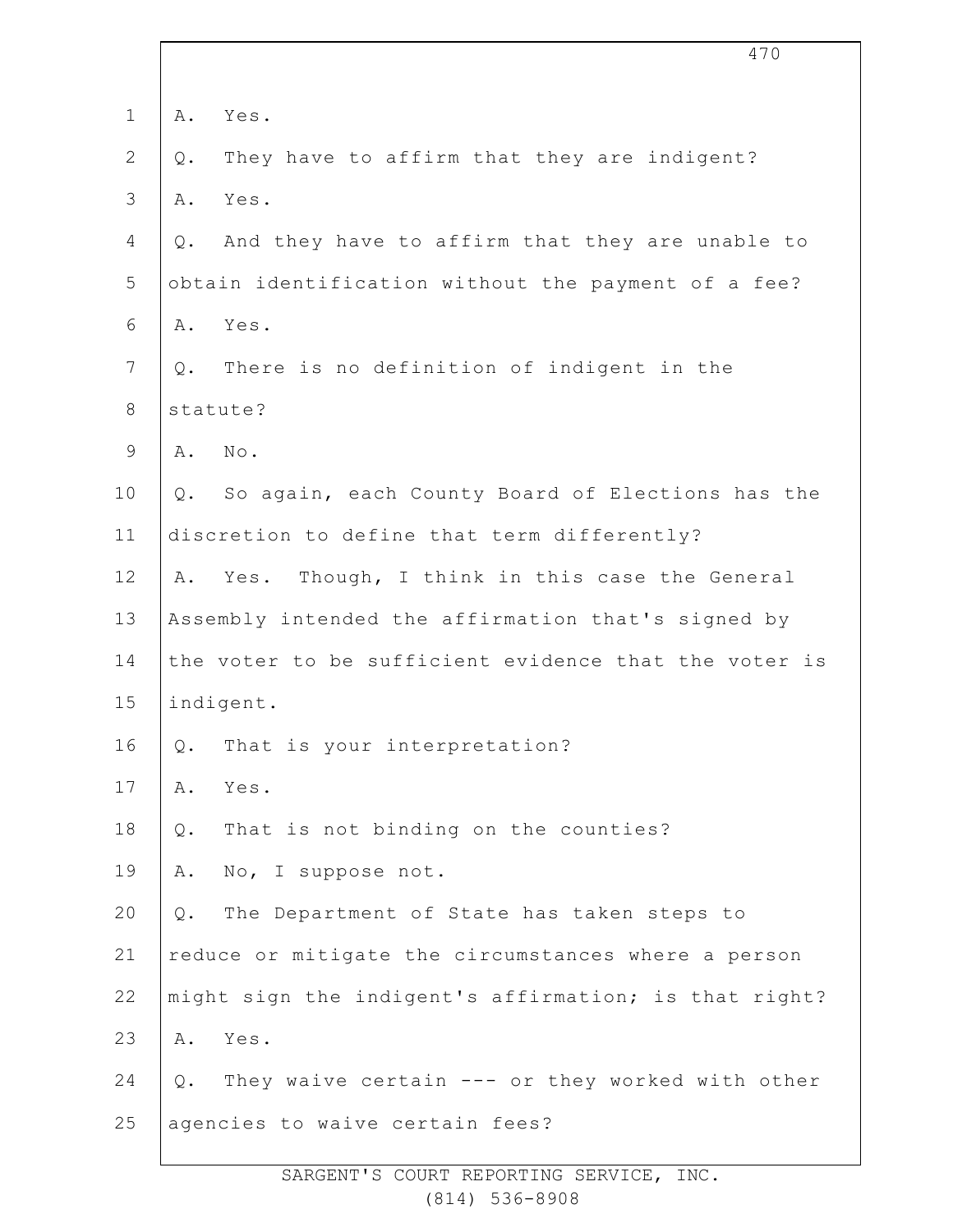| $\mathbf 1$    | Yes. Yes.<br>Α.                                       |
|----------------|-------------------------------------------------------|
| $\overline{2}$ | So for example, a person born in Pennsylvania<br>Q.   |
| 3              | whose birth certificate is on file with the           |
| $\overline{4}$ | Department of Health can have their --- that          |
| 5              | confirmed without paying a fee?                       |
| 6              | That's right, yes.<br>Α.                              |
| $7\phantom{.}$ | Q. And the PennDOT voting ID itself is free for       |
| $\,8\,$        | people who are using it for voting purposes?          |
| $\mathsf 9$    | Yes.<br>Α.                                            |
| 10             | So there will be people in Pennsylvania who do<br>Q.  |
| 11             | not have to pay any fees to obtain a PennDOT ID for   |
| 12             | voting purposes?                                      |
| 13             | A. Yes, that's the hope.                              |
| 14             | And those people could not sign an indigent's<br>Q.   |
| 15             | affirmation?                                          |
| 16             | Unless there is some other fee that their ---<br>Α.   |
| 17             | for instance, if they had to take off work and take   |
| 18             | a, you know, pay penalty for going to get the ID, or  |
| 19             | there's some other payment that they may have to make |
| 20             | that's unavoidable in the circumstances, I think they |
| 21             | would be legitimately able to sign this affirmation.  |
| 22             | Are you aware of individuals who would have to<br>Q.  |
| 23             | pay a fee to go get an ID from work?                  |
| 24             | No. But I'm not ruling out the possibility that<br>Α. |
| 25             | there may be some.                                    |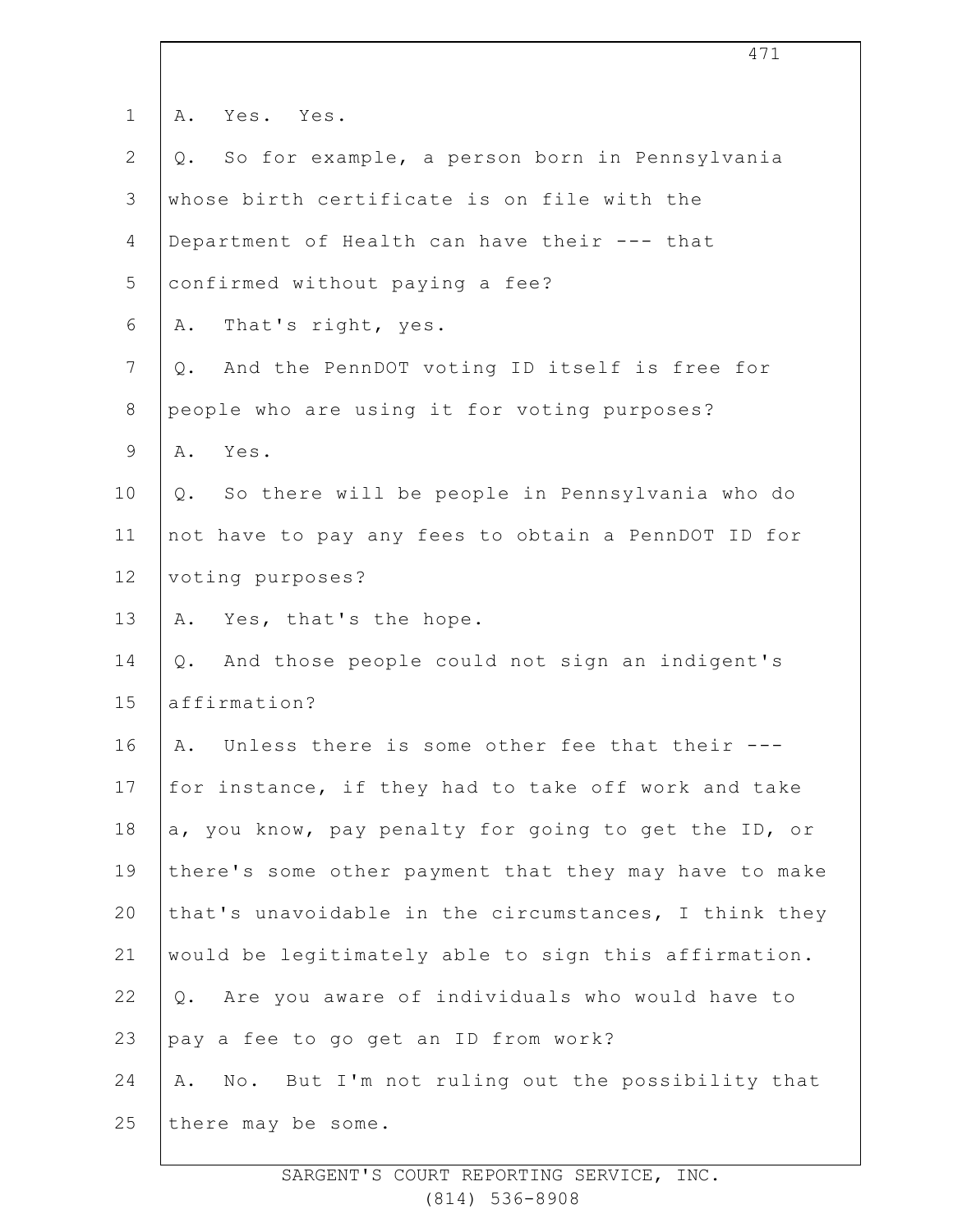| $\mathbf 1$    | I understand. And I should have asked this<br>Q.        |
|----------------|---------------------------------------------------------|
| $\mathbf{2}$   | earlier, but it also notes that the indigency           |
| $\mathsf 3$    | affirmation has to be provided to the County Board of   |
| $\overline{4}$ | Elections within six calendar days; right?              |
| 5              | Yes.<br>Α.                                              |
| 6              | Now, the Department of State is planning to<br>Q.       |
| $\overline{7}$ | advise counties on that requirement; right?             |
| $\,8\,$        | On which requirement?<br>Α.                             |
| $\mathsf 9$    | I'm sorry, on the indigency affirmation?<br>Q.          |
| 10             | On issuance and acceptance of indigency?<br>Α.          |
| 11             | Yes.<br>Q.                                              |
| 12             | Α.<br>Yeah, sure.                                       |
| 13             | And specifically plan to advise counties that<br>$Q$ .  |
| 14             | they have the indigent's affirmation at the polling     |
| 15             | place?                                                  |
| 16             | Yes.<br>Α.                                              |
| 17             | And that is because if a person can sign the<br>Q.      |
| 18             | affirmation at the polling place they don't have to     |
| 19             | come back within six calendar days to provide it to     |
| 20             | the County Board of Elections; right?                   |
| 21             | That's right. Although, they do have the option<br>Α.   |
| 22             | of mailing it or sending it electronically, too.        |
| 23             | Okay. But the reason that you're advising that<br>$Q$ . |
| 24             | they have it at the polling place is to avoid that      |
| 25             | --- the inconvenience that you recognize might occur?   |

472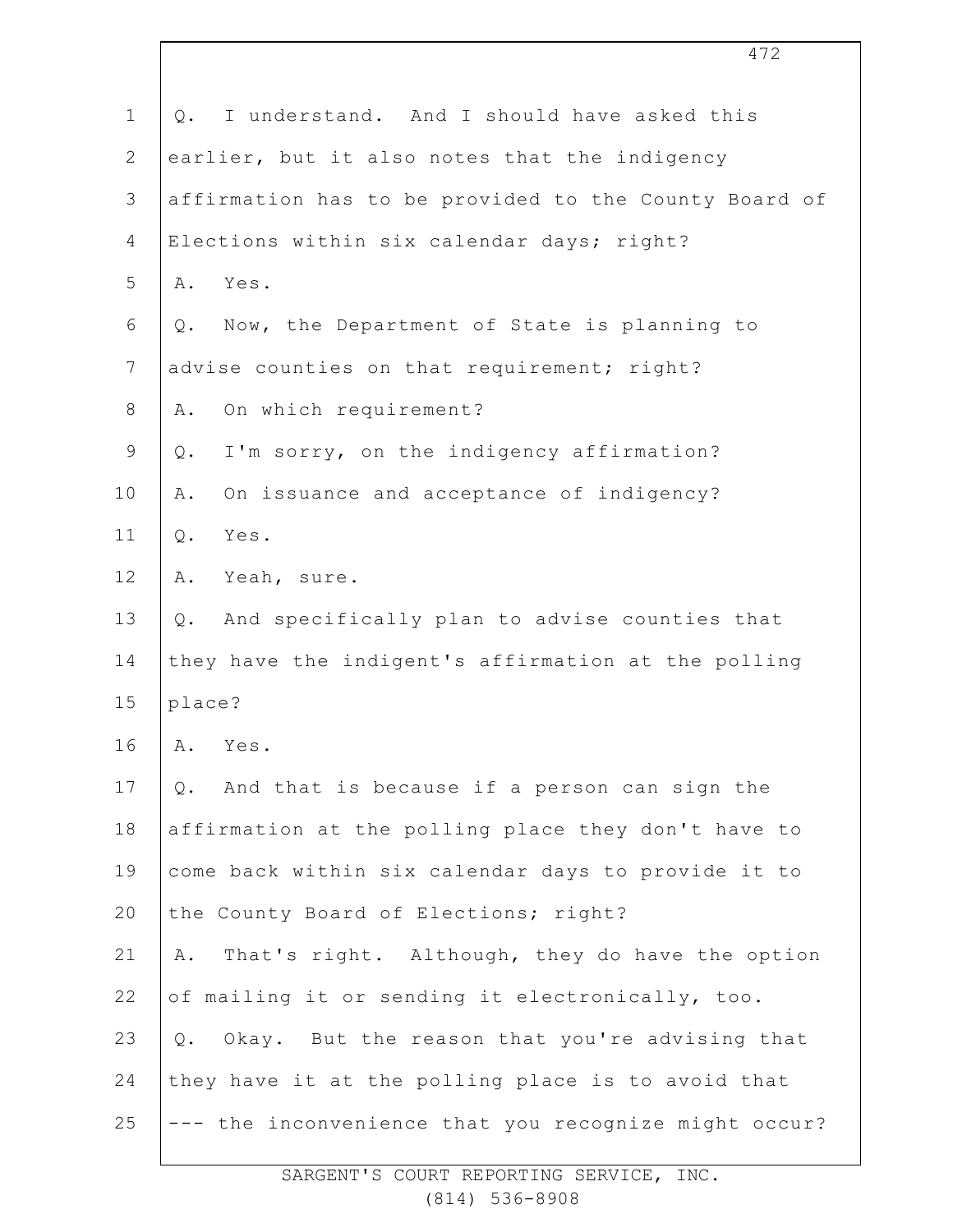| $\mathbf 1$    | Yes.<br>Α.                                               |
|----------------|----------------------------------------------------------|
| $\overline{2}$ | And this again is at the guidance of the<br>$Q$ .        |
| $\mathfrak{Z}$ | Department of State, which the counties are not bound    |
| 4              | by; correct?                                             |
| 5              | Yes.<br>Α.                                               |
| 6              | So the counties could choose not to provide the<br>$Q$ . |
| $\overline{7}$ | indigent's affirmation at their polling places?          |
| 8              | They could.<br>Α.                                        |
| $\mathsf 9$    | Let's return to the FAQ on --- the second half<br>Q.     |
| 10             | of this page addresses the absentee ballot               |
| 11             | requirements; right?                                     |
| 12             | Yes.<br>Α.                                               |
| 13             | Now, not all voters in Pennsylvania are entitled<br>Q.   |
| 14             | to vote absentee; right?                                 |
| 15             | That's right, yes.<br>Α.                                 |
| 16             | You have to meet certain requirements?<br>Q.             |
| 17             | Yes.<br>Α.                                               |
| 18             | But assuming that you meet those requirements<br>Q.      |
| 19             | and you can vote absentee under Act 18, you do not       |
| 20             | have to present any form of photo ID in order to         |
| 21             | vote; right?                                             |
| 22             | Right.<br>Α.                                             |
| 23             | Q. If you do not have a PennDOT ID or a driver's         |
| 24             | license number, you can provide the last four digits     |
| 25             | of your Social Security number; right?                   |
|                |                                                          |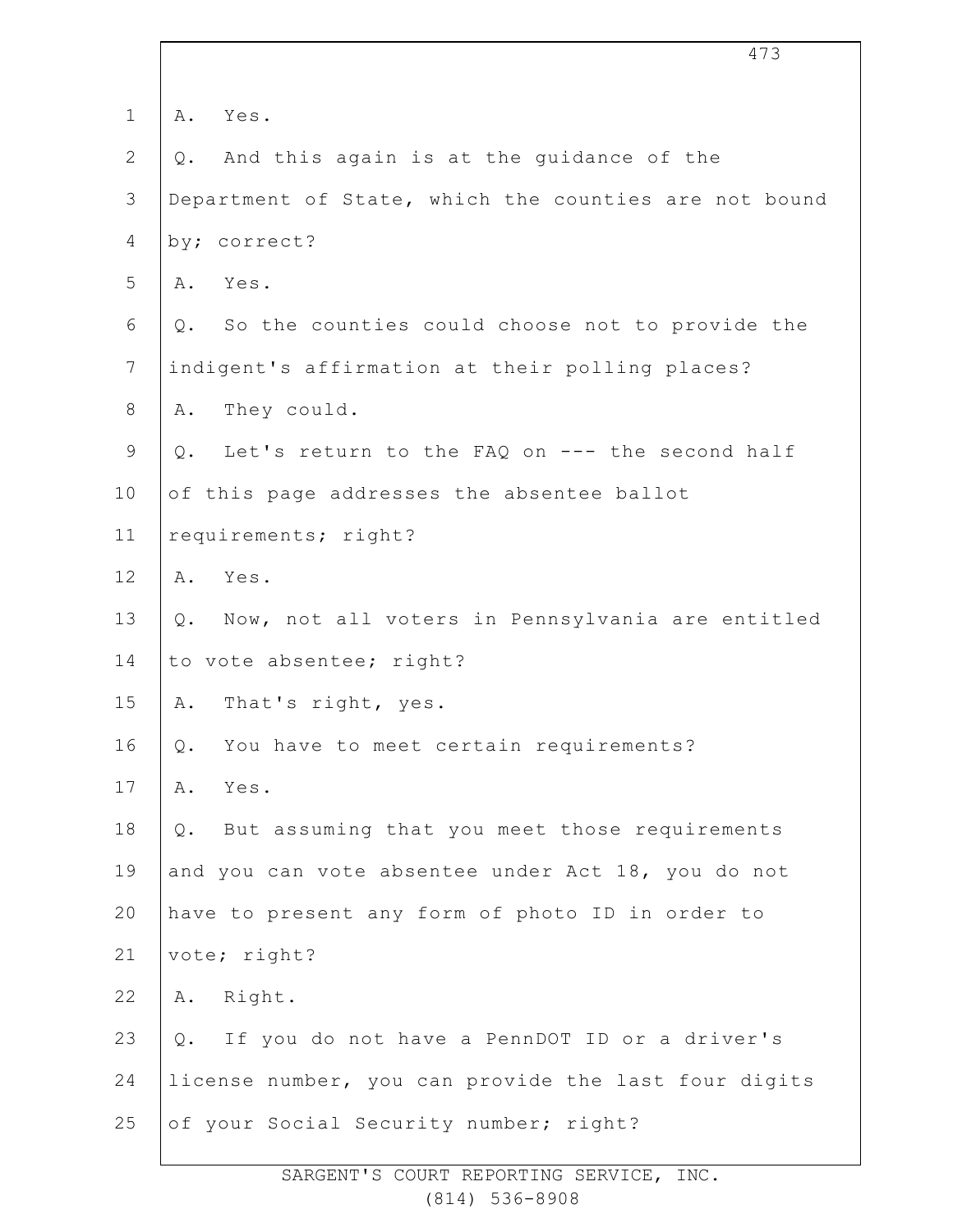| $\mathbf 1$  | Yes.<br>Α.                                              |
|--------------|---------------------------------------------------------|
| $\mathbf{2}$ | And you're personally involved in your role at<br>$Q$ . |
| 3            | the Department of State in developing the absentee      |
| 4            | ballot exception to the photo ID law; right?            |
| 5            | Yes.<br>Α.                                              |
| 6            | So under Act 18, providing the last four digits<br>Q.   |
| 7            | of your Social Security number is a sufficient proof    |
| $8\,$        | of identification for voting purposes?                  |
| $\mathsf 9$  | Yes, for absentee purposes.<br>Α.                       |
| 10           | Well, is it not sufficient proof of<br>$Q$ .            |
| 11           | identification for in-person voting purposes?           |
| 12           | Providing the last four digits of the Social<br>Α.      |
| 13           | Security number?                                        |
| 14           | Yes.<br>$Q$ .                                           |
| 15           | No, not for in-person.<br>Α.                            |
| 16           | What makes you believe that?<br>Q.                      |
| 17           | The statute doesn't allow the last four digits<br>Α.    |
| 18           | of a Social Security number to be provided.<br>It       |
| 19           | requires a photo ID in the polling place.               |
| 20           | I see. I see. But a photo ID obtained on the<br>Q.      |
| 21           | basis of the last four digits of Social Security        |
| 22           | number would be sufficient for voting purposes?         |
| 23           | Yes, it's the picture, the photo that's at issue<br>Α.  |
| 24           | in the polling place.                                   |
| 25           | I understand. But setting aside the photo, the<br>$Q$ . |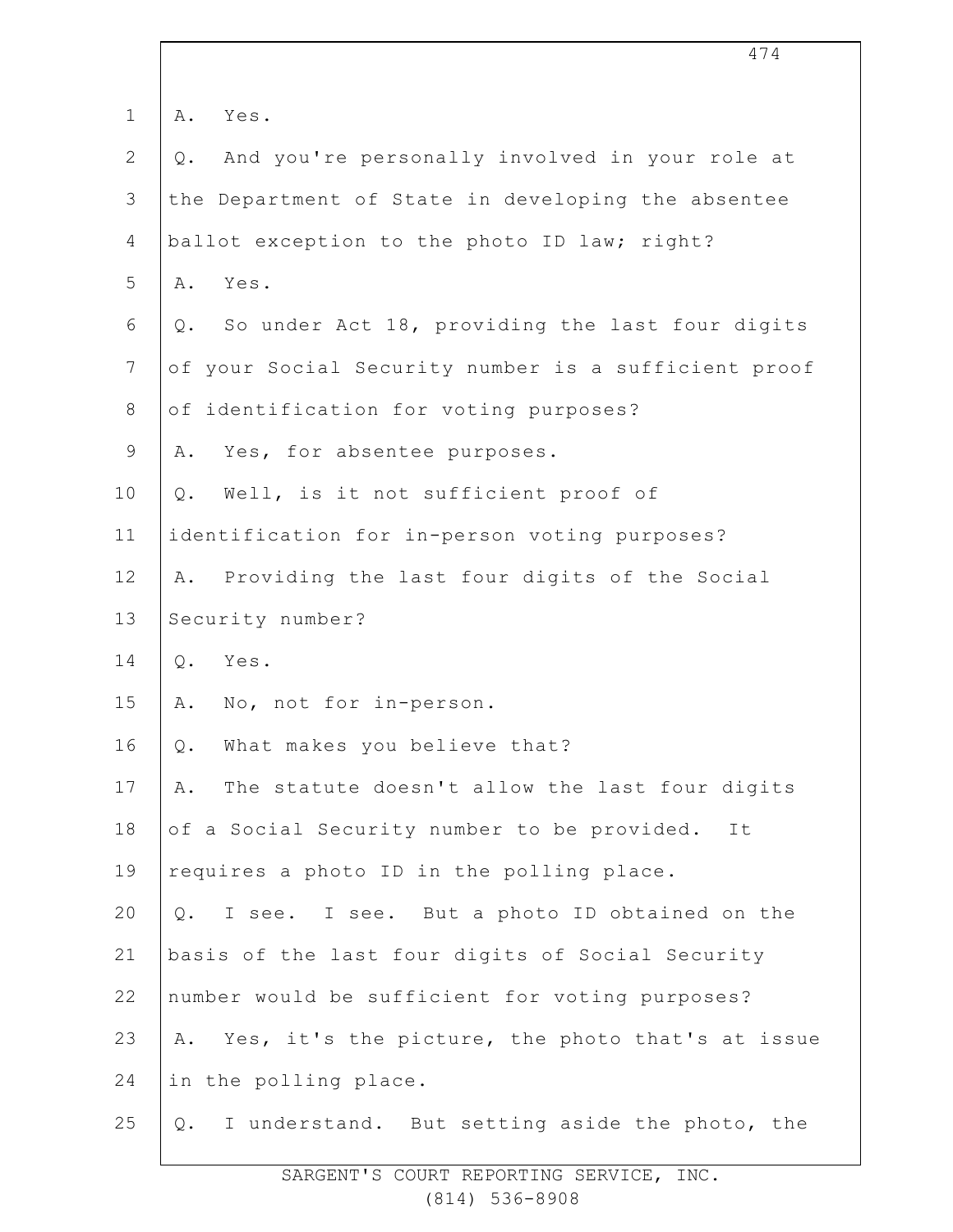| $\mathbf 1$    | actual having your Social Security card, that's not    |
|----------------|--------------------------------------------------------|
| $\mathbf{2}$   | required?                                              |
| $\mathcal{S}$  | $\mbox{No}$ .<br>Α.                                    |
| $\overline{4}$ | And having a birth certificate, that's not<br>Q.       |
| 5              | required?                                              |
| 6              | $\mbox{No}$ .<br>Α.                                    |
| $\overline{7}$ | So summing up the rules that we just covered,<br>Q.    |
| $\,8\,$        | individuals generally, under Act 18, must present      |
| $\mathsf 9$    | acceptable photo ID in order to vote; right?           |
| 10             | Yes.<br>Α.                                             |
| 11             | And they can avoid that requirement if they have<br>Q. |
| 12             | a religious objection to having their photograph       |
| 13             | taken, if they can sign the indigent's affirmation or  |
| 14             | if they can vote absentee; right?                      |
| 15             | Right. Although we don't consider the absentee<br>Α.   |
| 16             | process an exception to the identification             |
| 17             | requirement. It's just nearly an alternative           |
| 18             | process.                                               |
| 19             | Okay. I'm sorry. Just a semantic difference.<br>Q.     |
| 20             | But I understand what you mean.                        |
| 21             | A. Okay.                                               |
| 22             | Q. But if you're voting absentee, you do not have      |
| 23             | to present a photo ID, that's all I was getting at?    |
| 24             | Yes.<br>Α.                                             |
| 25             | Q. So there are individuals who are eligible to        |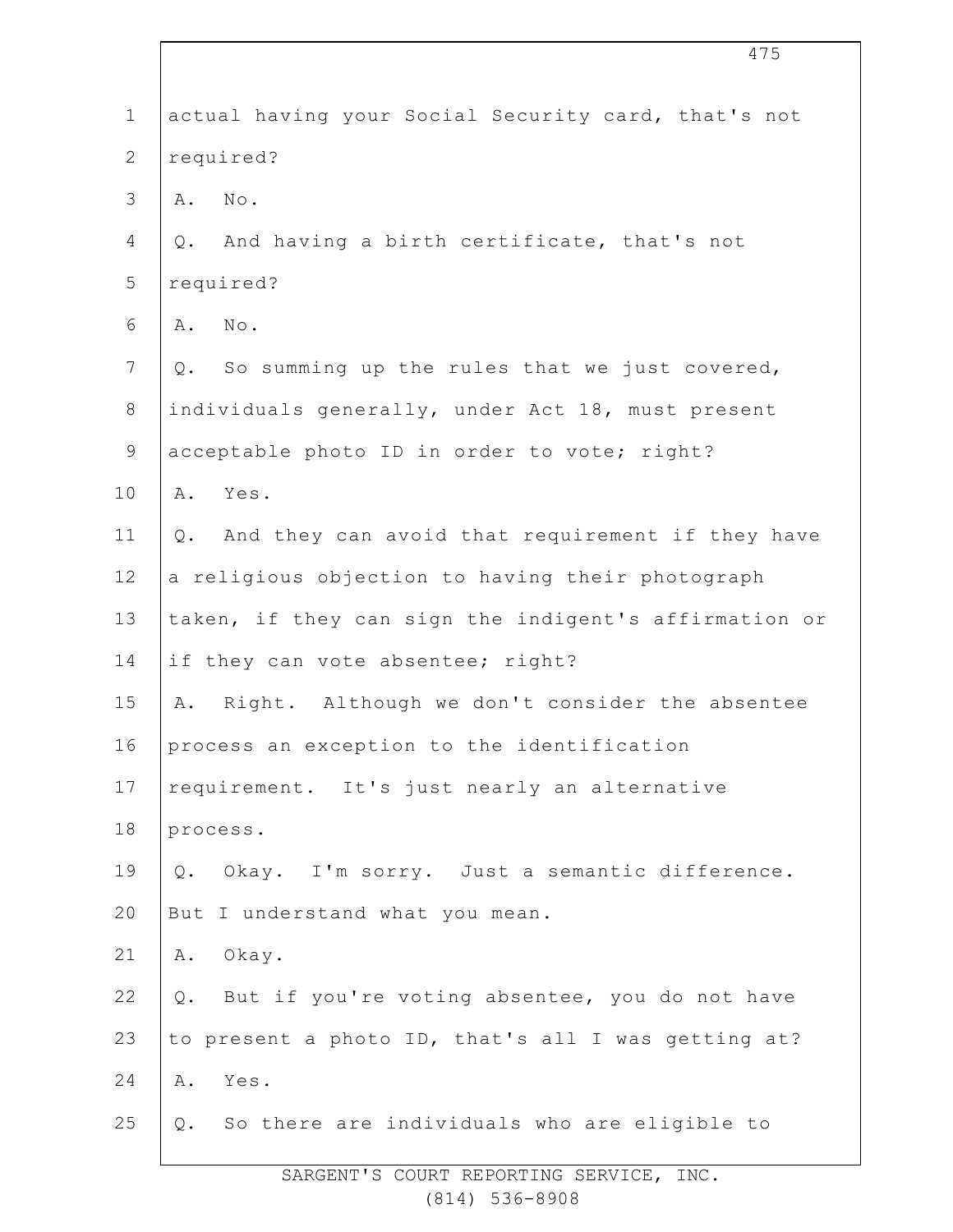| $\mathbf 1$    | vote and who will have to show acceptable photo ID to  |
|----------------|--------------------------------------------------------|
| $\overline{2}$ | vote, but who are currently unable to obtain an        |
| 3              | acceptable photo ID; correct?                          |
| $\overline{4}$ | Yes, I think that's true.<br>Α.                        |
| 5              | And the Department of State became aware of that<br>Q. |
| 6              | fact, that there are people who are eligible to vote   |
| $\overline{7}$ | who will have to show acceptable photo ID to vote but  |
| 8              | who cannot obtain that ID, the Department of State     |
| $\mathsf 9$    | was aware of that fact --- became aware of that fact   |
| 10             | around the time this lawsuit was filed?                |
| 11             | A. Yes, in the spring time.                            |
| 12             | Q. So before the spring, you --- the Department of     |
| 13             | State did not know that there were individuals out     |
| 14             | there who would be unable to obtain ID?                |
| 15             | No, we were not clear on that.<br>Α.                   |
| 16             | Q. I'd like to pull up what we'll mark as              |
| 17             | Petitioners' Exhibit 20.                               |
| 18             | (Petitioners' Exhibit 20 marked for                    |
| 19             | identification.)                                       |
| 20             | ATTORNEY SMITH:                                        |
| 21             | And this is --- Patrick, that was                      |
| 22             | provided, too.                                         |
| 23             | BY ATTORNEY SMITH:                                     |
| 24             | Do you recognize this document?<br>Q.                  |
| 25             | Yes.<br>Α.                                             |
|                |                                                        |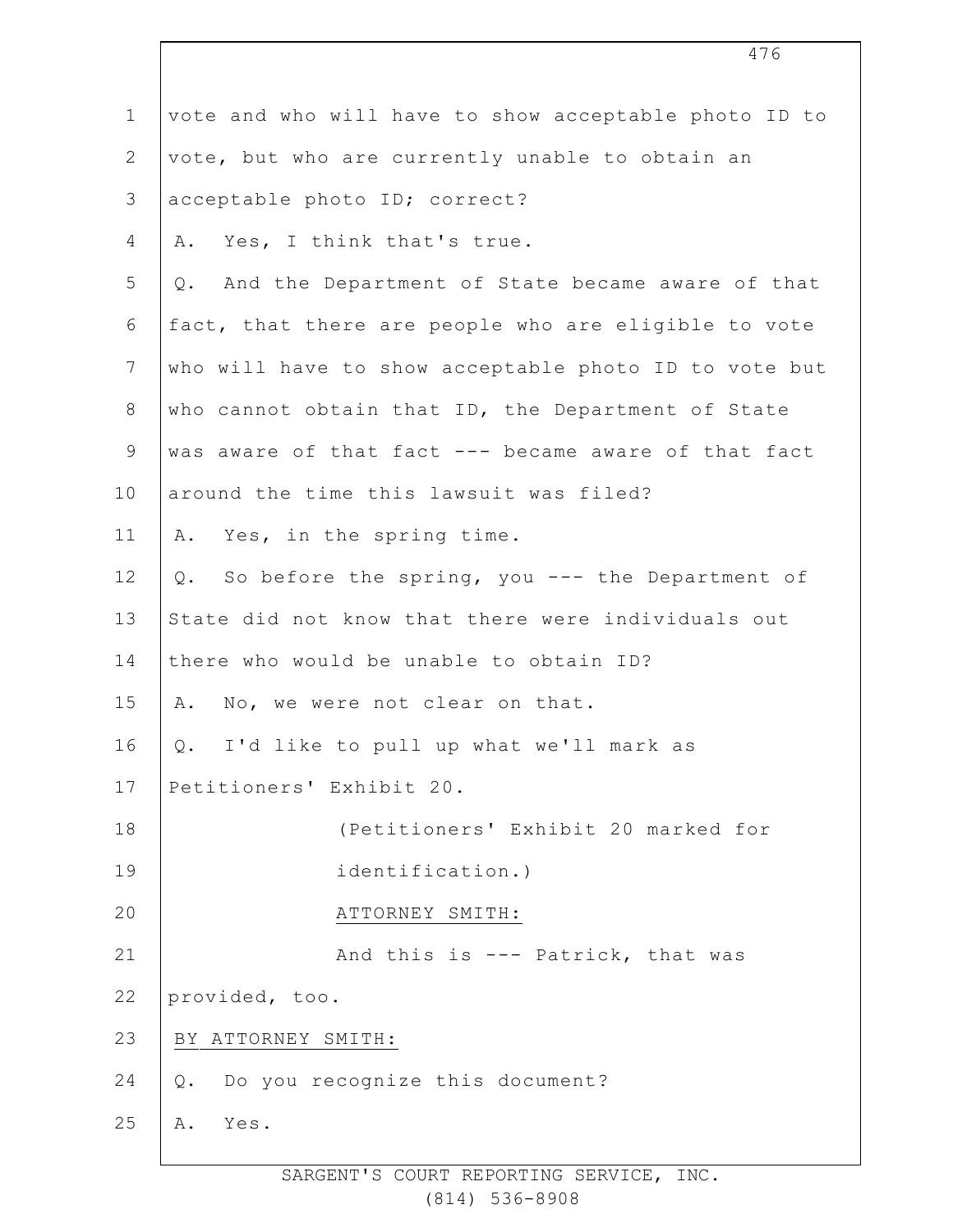| $\mathbf 1$    | This is an e-mail from Kathleen Kotula dated<br>$Q$ .    |
|----------------|----------------------------------------------------------|
| $\overline{2}$ | June 12th, 2012 to you and a number of other people      |
| 3              | at the Department of State?                              |
| 4              | Yes.<br>Α.                                               |
| 5              | And Ms. Kotula is an attorney working with ---<br>Q.     |
| 6              | within the Department of State; right?                   |
| 7              | Yes.<br>Α.                                               |
| $8\,$          | And in this e-mail she is summarizing thoughts<br>$Q$ .  |
| $\mathsf 9$    | on potential processes and requirements for a new        |
| 10             | form of Department of State ID; right?                   |
| 11             | Yes.<br>Α.                                               |
| 12             | And in the process of doing that, Ms. Kotula<br>Q.       |
| 13             | identifies four categories of people who she says may    |
| 14             | need to obtain --- I'm sorry, may not be able to         |
| 15             | obtain the free non-driver's license photo ID from       |
| 16             | the Department of Transportation; right?                 |
| 17             | Yes.<br>Α.                                               |
| 18             | Okay. And zooming in on the first category that<br>$Q$ . |
| 19             | she has there, she identified persons who were born      |
| 20             | in another state, and then the bullet below she's        |
| 21             | described those people as persons who would have to      |
| 22             | otherwise pay a fee and/or go through a difficult        |
| 23             | process to obtain a certified copy of their birth        |
| 24             | record, $---$                                            |
| 25             | Yes.<br>Α.                                               |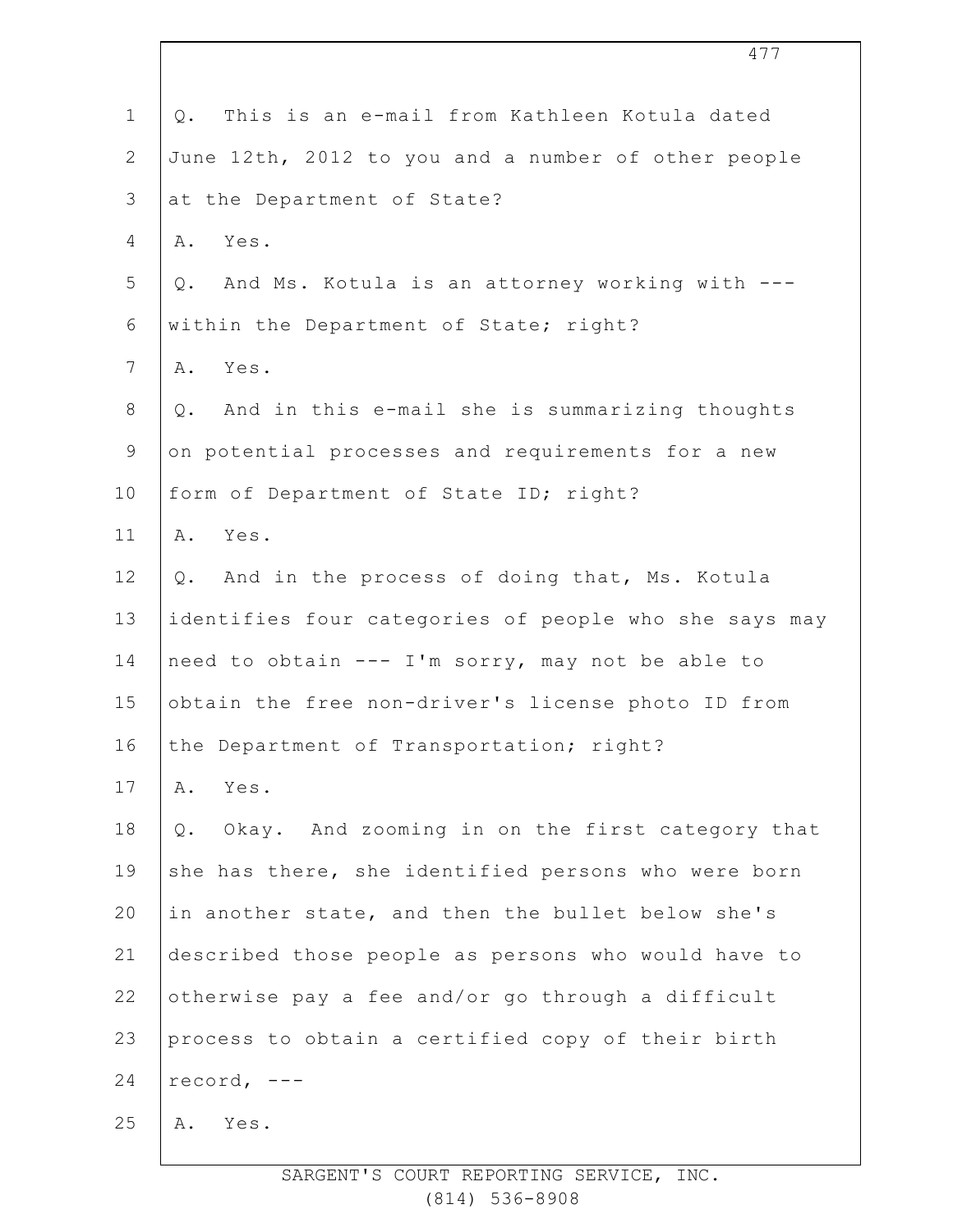| $\mathbf 1$    | Q. --- generally; is that fair? And you do agree        |
|----------------|---------------------------------------------------------|
| $\mathbf{2}$   | that there are people who were born in other states     |
| 3              | who would have to go through a difficult process or     |
| 4              | pay a fee in order to obtain their birth record?        |
| 5              | It seems that way, yes.<br>Α.                           |
| 6              | Moving to the second category, she had advised<br>$Q$ . |
| $\overline{7}$ | persons born in Pennsylvania who are unable to obtain   |
| $\,8\,$        | their Social Security card or replacement because       |
| $\mathsf 9$    | they do not have a certified copy of their birth        |
| 10             | certificate. Do you agree that there are people in      |
| 11             | Pennsylvania --- born in Pennsylvania who are not       |
| 12             | able to obtain their Social Security card?              |
| 13             | Yes, I guess so.<br>Α.                                  |
| 14             | And you're not basing that on ---<br>$Q$ .              |
| 15             | Personal knowledge.<br>Α.                               |
| 16             | --- the e-mail alone, you're basing it on your<br>Q.    |
| 17             | experience working within the Department of State;      |
| 18             | right?                                                  |
| 19             | I don't have any personal knowledge of<br>Α.            |
| 20             | individuals who are caught in these circumstances,      |
| 21             | only that --- from news reports and other information   |
| 22             | that there are people who fall into these categories.   |
| 23             | And your experience working with PennDOT; is<br>Q.      |
| 24             | that right?                                             |
| 25             | Yes.<br>Α.                                              |
|                |                                                         |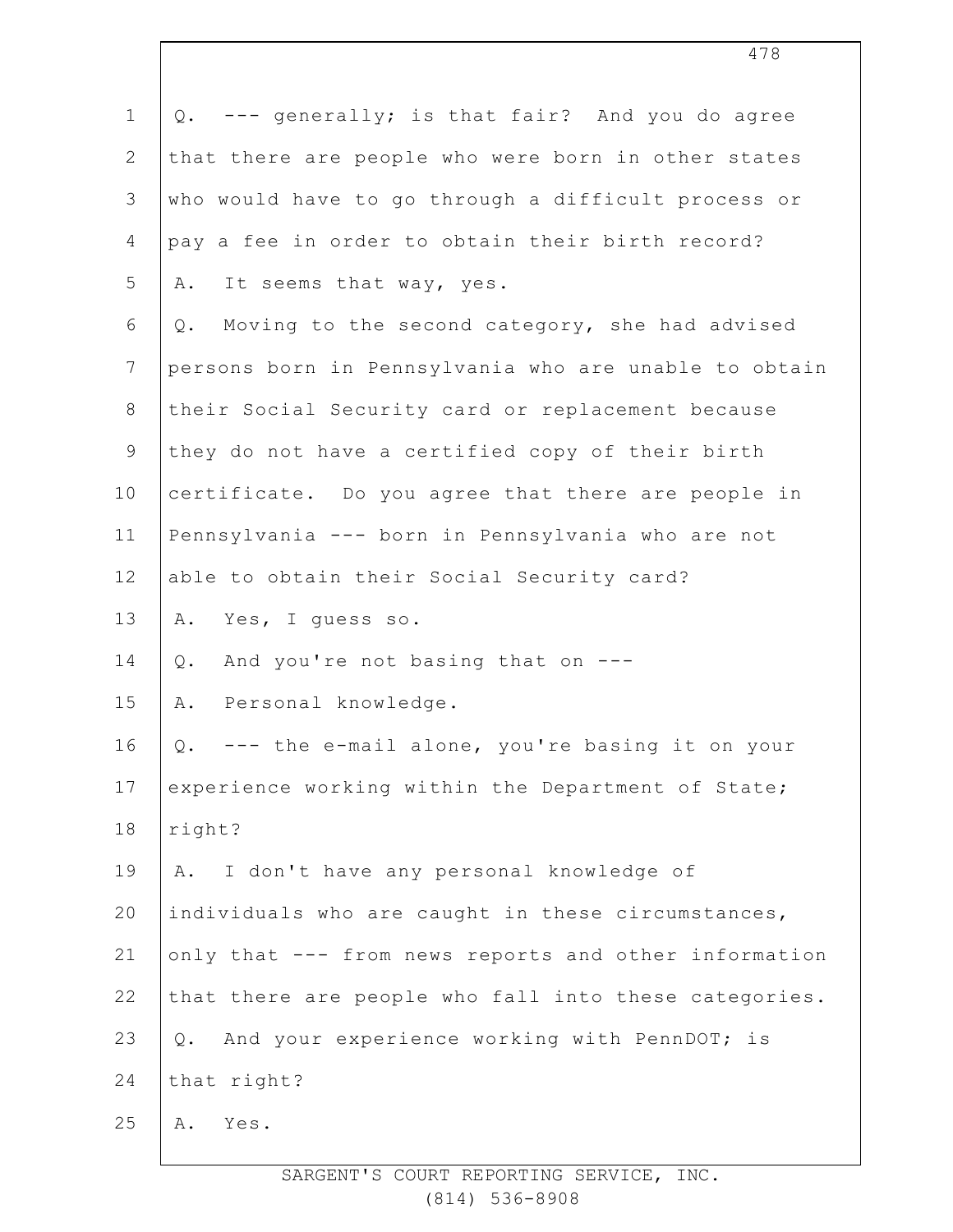| $\mathbf 1$      | Q. Moving to the third category, Ms. Kotula               |
|------------------|-----------------------------------------------------------|
| $\overline{2}$   | identifies persons born in Pennsylvania who are           |
| $\mathsf 3$      | unable to obtain PennDOT IDs because they are unable      |
| 4                | to verify their birth record through the Department       |
| 5                | of Health?                                                |
| 6                | A. Yes.                                                   |
| $\boldsymbol{7}$ | Q. You agree that there, in your words, seem to be        |
| $8\,$            | people in this category as well?                          |
| $\mathsf 9$      | A. Yes.                                                   |
| 10               | Q. Okay. And then finally, the fourth category,           |
| 11               | she identifies persons who have out-of-state driver's     |
| 12               | licenses who are attending school in Pennsylvania and     |
| 13               | do not want to surrender their out-of-state ID, so        |
| 14               | that --- they cannot obtain a free non-driver's           |
| 15               | license photo ID. Do you agree that there are             |
| 16               | individuals in that category as well?                     |
| 17               | Yes.<br>Α.                                                |
| 18               | Every eligible voter in Pennsylvania has a right<br>$Q$ . |
| 19               | to vote; right?                                           |
| 20               | Yes.<br>Α.                                                |
| 21               | And the Department of State wants people to<br>$Q$ .      |
| 22               | exercise their right to vote if they wish?                |
| 23               | Absolutely.<br>Α.                                         |
| 24               | It is not acceptable to have anyone who wishes<br>$Q$ .   |
| 25               | to vote and who is eligible to vote but who cannot        |
|                  |                                                           |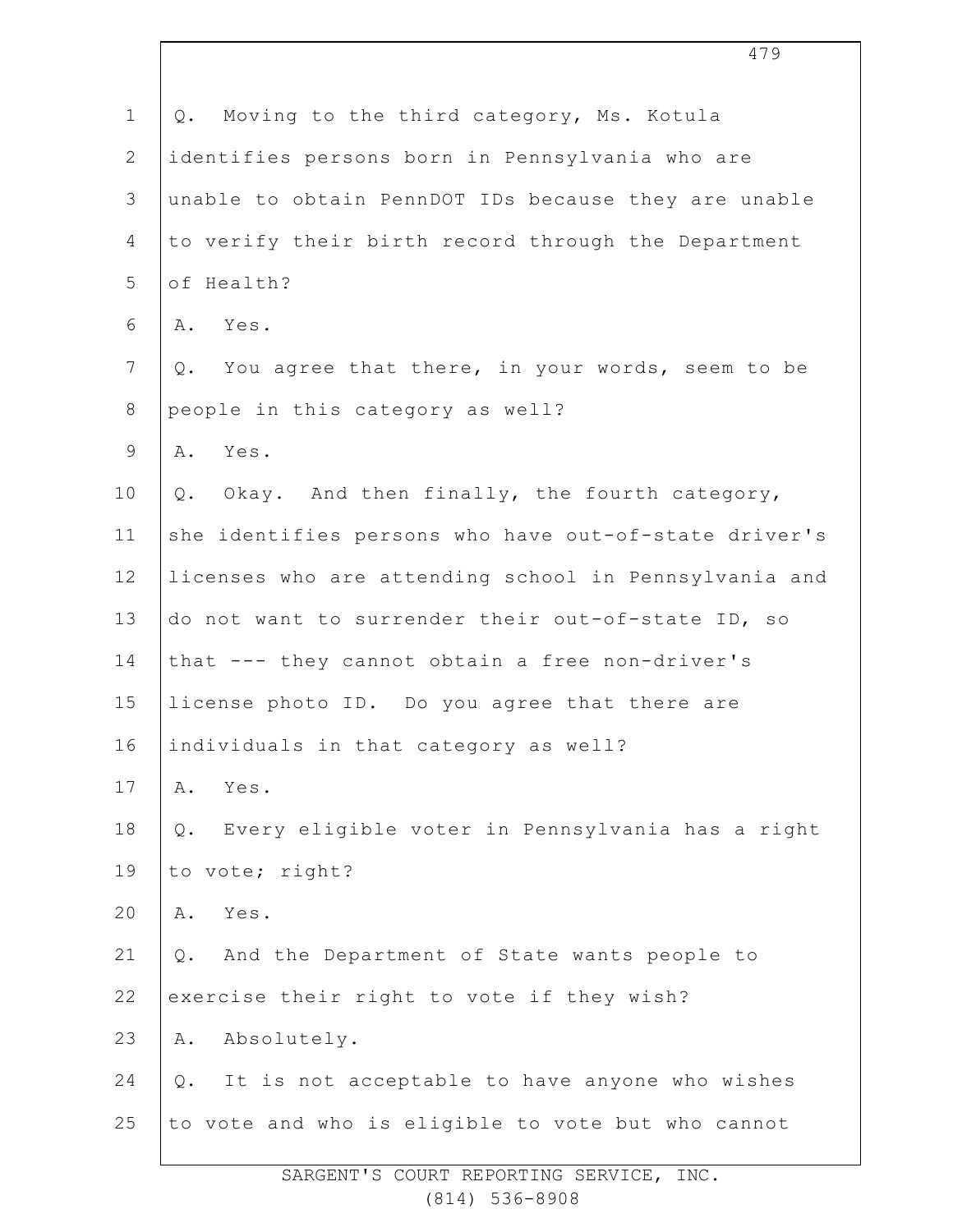| $\mathbf 1$    | obtain the required ID?                                  |
|----------------|----------------------------------------------------------|
| $\overline{2}$ | That's correct.<br>Α.                                    |
| 3              | If Act 18 prevented eligible qualified voters<br>Q.      |
| $\overline{4}$ | from voting, it would reduce the integrity of            |
| 5              | elections?                                               |
| 6              | Yes, if it did, it would. Yes.<br>Α.                     |
| 7              | Before passage of Act 18, you were involved in a<br>Q.   |
| $8\,$          | project to estimate the number of Pennsylvanians who     |
| $\mathsf 9$    | did not have PennDOT issued IDs; correct?                |
| 10             | Yes.<br>Α.                                               |
| 11             | And you conducted that estimate in roughly June<br>$Q$ . |
| 12             | of 2011?                                                 |
| 13             | A. Yes.                                                  |
| 14             | The House Appropriations Committee asked you to<br>Q.    |
| 15             | conduct that estimate?                                   |
| 16             | A. Yes, they asked for an estimate of the amount of      |
| 17             | money it would cost us to issue free ID cards. So it     |
| 18             | was in the context of that estimate.                     |
| 19             | Q. Got it. So the purpose of the estimate was to         |
| 20             | determine how much it was going to cost, and the         |
| 21             | request came from the House Appropriations Committee?    |
| 22             | Right, yes.<br>Α.                                        |
| 23             | You didn't have a lot of time to do that<br>Q.           |
| 24             | estimate, did you?                                       |
| 25             | No.<br>Α.                                                |
|                |                                                          |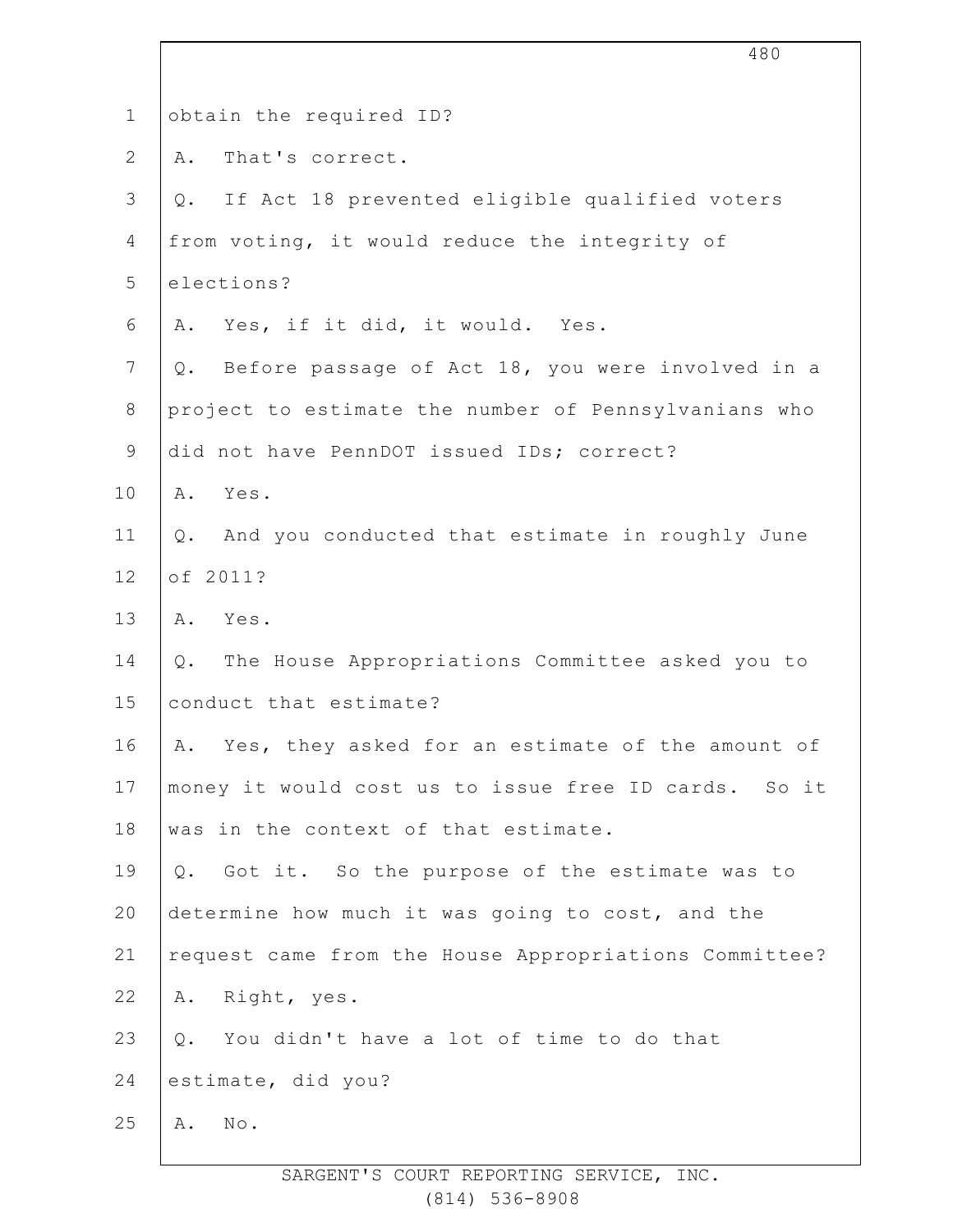|                | 481                                                    |
|----------------|--------------------------------------------------------|
| $\mathbf 1$    | They gave you a 24 hour turnaround?<br>Q.              |
| $\mathbf{2}$   | Thereabouts, yes.<br>Α.                                |
| 3              | And you did this in about 24 hours?<br>$Q$ .           |
| 4              | Yes.<br>Α.                                             |
| 5              | Q. Let's pull up what will be marked as                |
| 6              | Petitioners' Exhibit 20 (sic). And this is Exhibit     |
| $7\phantom{.}$ | 174. Twenty-one (21), I'm sorry. I'm showing you a     |
| $\,8\,$        | June 27th, 2011 e-mail which is from you. Do you       |
| $\mathsf 9$    | recognize this e-mail?                                 |
| 10             | (Petitioners' Exhibit 21 marked for                    |
| 11             | identification.)                                       |
| 12             | Yes.<br>Α.                                             |
| 13             | BY ATTORNEY SMITH:                                     |
| 14             | And you sent this?<br>Q.                               |
| 15             | Α.<br>Yes.                                             |
| 16             | Directing your attention to the attachment which<br>Q. |
| 17             | is the third page, does this reflect the calculations  |
| 18             | on which your estimate of Pennsylvania voters without  |
| 19             | PennDOT ID was based?                                  |
| 20             | Yes.<br>Α.                                             |
| 21             | Q. All right. I'm going to ask you in a little         |
| 22             | more detail about certain of the lines. But            |
| 23             | generally speaking, is it fair it say that what you    |
| 24             | did was you took a number for the population, you      |
| 25             | subtracted the number of PennDOT IDs issued, you came  |
|                |                                                        |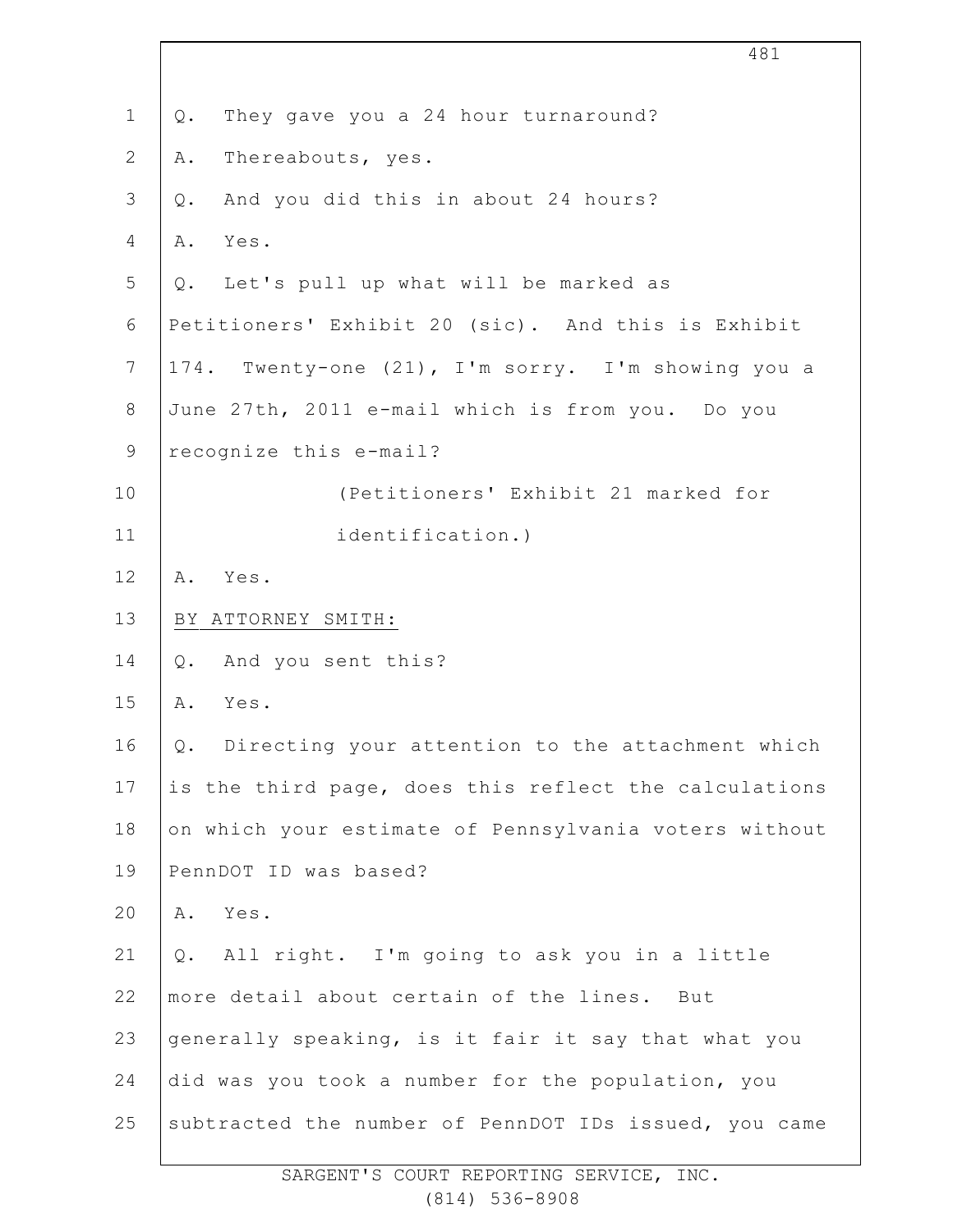| $\mathbf 1$    | up with a percentage of the population without                |
|----------------|---------------------------------------------------------------|
| $\overline{2}$ | PennDOT IDs?                                                  |
| 3              | Yes, that's right.<br>Α.                                      |
| 4              | And then you applied that percentage to<br>Q.                 |
| 5              | registered voters to come up with a registered voters         |
| $\sqrt{6}$     | number as well?                                               |
| 7              | The registered voters number was used to<br>Α.                |
| 8              | estimate the amount of --- the number of voters who           |
| $\mathsf 9$    | would be requested to provide ID.                             |
| 10             | Q. Right. But you relied on the same percentages              |
| 11             | you had used with the adult population?                       |
| 12             | A. Yes.                                                       |
| 13             | Q. Or that you had obtained for the adult                     |
| 14             | population number?                                            |
| 15             | Yes.<br>Α.                                                    |
| 16             | Q. So I want to direct your attention first to the            |
| 17             | adult population number, which is line two in this            |
| 18             | graph that we'll blow up a little bit. This number            |
| 19             | reflects the adult citizen population in                      |
| 20             | Pennsylvania; correct?                                        |
| 21             | Yes.<br>Α.                                                    |
| 22             | And just so we're on the same page, it's the<br>$Q_{\bullet}$ |
| 23             | 9,611,626 number?                                             |
| 24             | Right.<br>Α.                                                  |
| 25             | And you used the number of the adult citizen<br>Q.            |
|                |                                                               |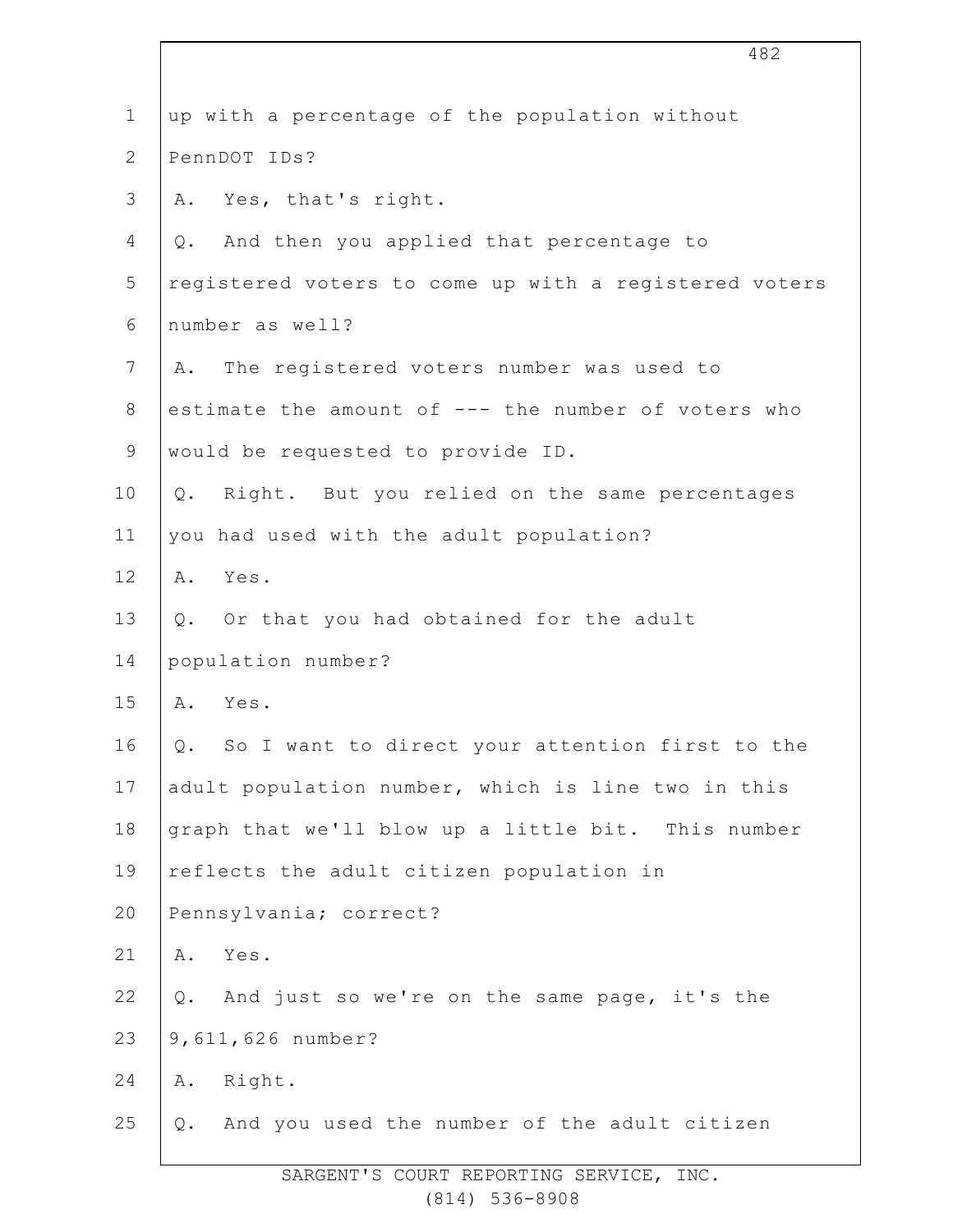| $\mathbf 1$    | population because you're only interested in                    |
|----------------|-----------------------------------------------------------------|
| $\overline{2}$ | individuals who are eligible to vote; right?                    |
| $\mathsf 3$    | That's right, yes.<br>Α.                                        |
| 4              | And now going down to the third line, the adult<br>$Q$ .        |
| 5              | population with PennDOT issued IDs, that number was             |
| 6              | provided to you by someone at PennDOT; correct?                 |
| $\overline{7}$ | Yes.<br>Α.                                                      |
| $8\,$          | You don't know who generated this number<br>$Q$ .               |
| $\mathsf 9$    | actually, do you?                                               |
| 10             | A. I don't.                                                     |
| 11             | And setting aside who generated it, is it your<br>$Q_{\bullet}$ |
| 12             | understanding that this number reflects the number of           |
| 13             | PennDOT IDs issued to individuals over 18?                      |
| 14             | A. Yes.                                                         |
| 15             | Q. Is it also your understanding that this number               |
| 16             | includes IDs issued to individuals who are not                  |
| 17             | citizens?                                                       |
| 18             | Yes.<br>Α.                                                      |
| 19             | You discussed that issue with PennDOT at some<br>$Q_{\bullet}$  |
| 20             | point; correct?                                                 |
| 21             | I did, yes. They could not at the time tell me<br>Α.            |
| 22             | what percentage of that number was issued to                    |
| 23             | non-citizens, but they assured me that it was very              |
| 24             | few.                                                            |
| 25             | Q. But they never showed you any numbers on that?               |
|                |                                                                 |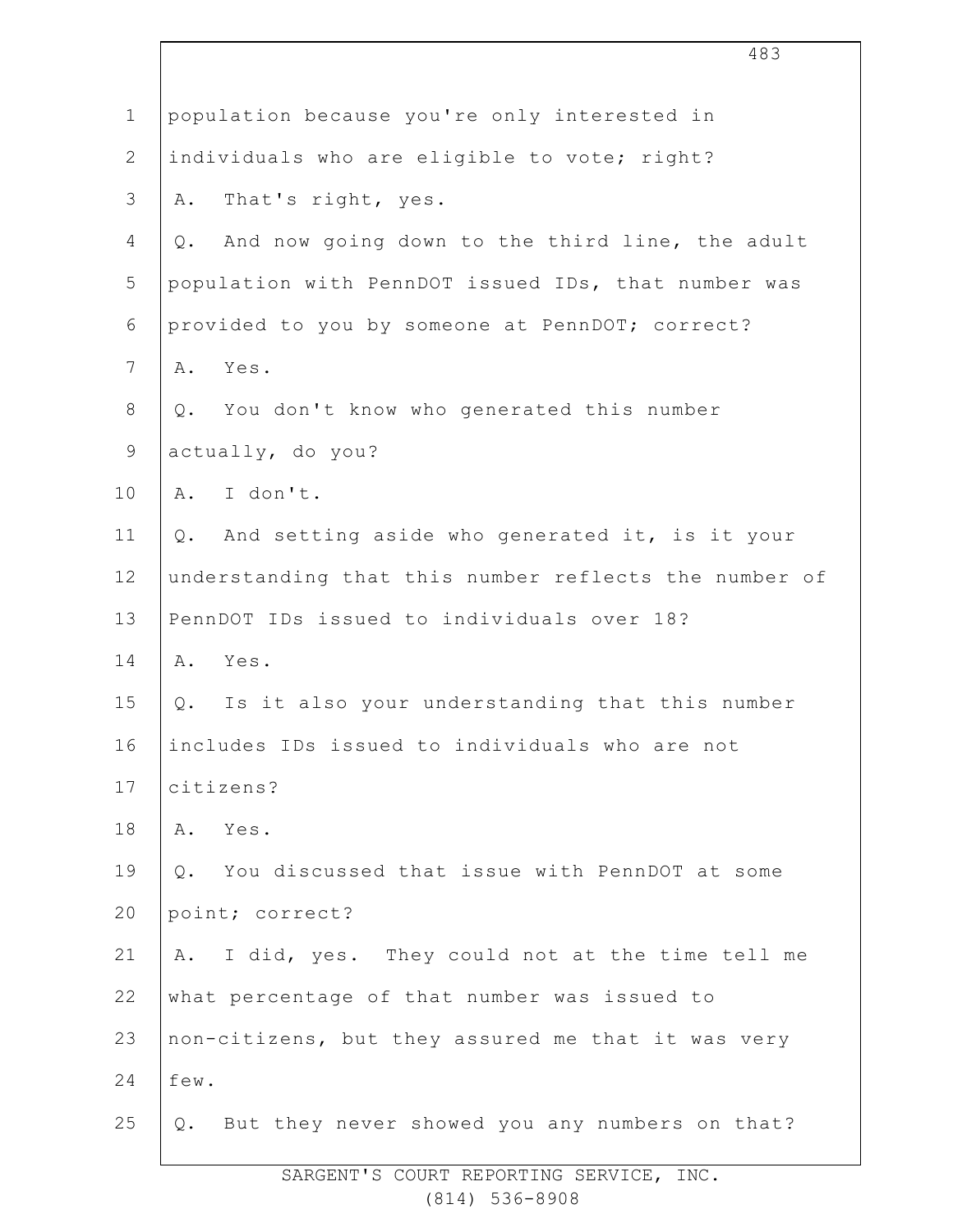| $\mathbf 1$    | A. Not at the time, no.                                |
|----------------|--------------------------------------------------------|
| $\overline{2}$ | And other than the possibility of IDs issued to<br>Q.  |
| 3              | non-citizens, you did not discuss with anyone at       |
| 4              | PennDOT what --- anything else that would or would     |
| 5              | not be included in that 9,522,304 number, did you?     |
| 6              | No, my understanding of that number was, it was<br>Α.  |
| $\overline{7}$ | the number of driver's licenses and PennDOT photo      |
| 8              | identification cards that have been issued to adults   |
| 9              | 18 and over. That's it.                                |
| 10             | Right. And you didn't discuss that number<br>Q.        |
| 11             | further beyond the individual issue about citizens     |
| 12             | that we just discussed?                                |
| 13             | $N \circ$ .<br>Α.                                      |
| 14             | You asked PennDOT at some point for any prior<br>Q.    |
| 15             | estimates that they conducted of individuals without   |
| 16             | PennDOT IDs; right?                                    |
| 17             | I did ask the question as to whether they had<br>A.    |
| 18             | information on how many Pennsylvania citizens did not  |
| 19             | have IDs.                                              |
| 20             | And they never answered that question?<br>Q.           |
| 21             | They didn't answer it, right.<br>Α.                    |
| 22             | So on this page you reached the estimate that<br>$Q$ . |
| 23             | roughly one percent or 89,000 eligible voters do not   |
| 24             | have a PennDOT ID; correct?                            |
| 25             | Yes.<br>Α.                                             |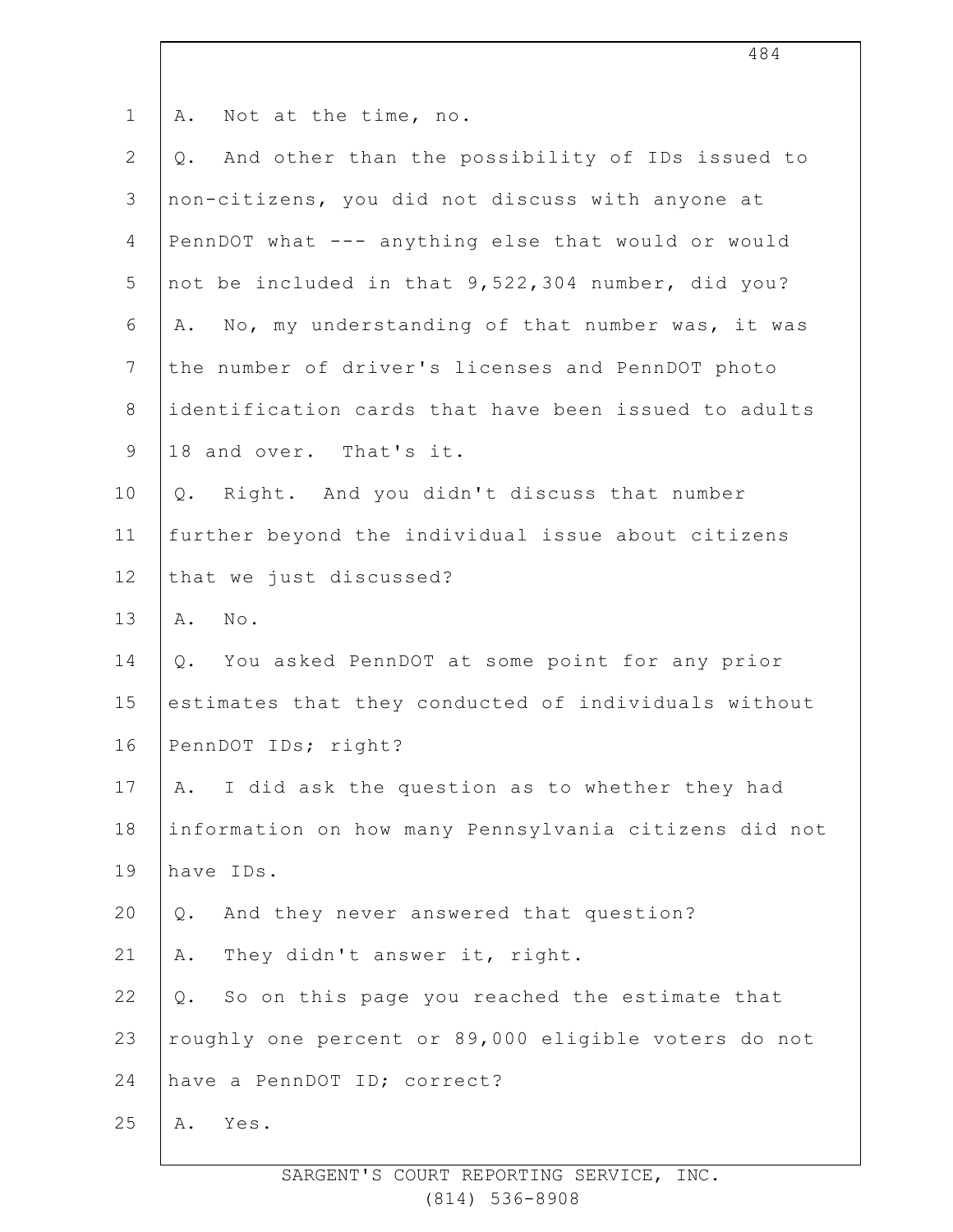| $\mathbf 1$    | And you applied that same one percent to<br>Q.           |
|----------------|----------------------------------------------------------|
| $\overline{2}$ | registered voters to reach a total of 75,891             |
| 3              | estimated registered voters who do not have ID ---       |
| 4              | PennDOT ID?                                              |
| 5              | Yes, that's correct.<br>Α.                               |
| 6              | Beyond this document, neither you or anyone else<br>Q.   |
| $7\phantom{.}$ | at the Department of State conducted any further         |
| $\,8\,$        | analysis to verify the accuracy of this estimate         |
| $\mathsf 9$    | prior to enactment of the photo ID law; correct?         |
| 10             | No, not prior to enactment.<br>Α.                        |
| 11             | And before enactment of law, you never looked<br>$Q$ .   |
| 12             | either manually or at the computer at individual         |
| 13             | voters to determine whether they had PennDOT IDs;        |
| 14             | right?                                                   |
| 15             | No, we did not. That's a long extensive project<br>Α.    |
| 16             | that we did not have a chance to undertake.              |
| 17             | Right. So you never tried to match individual<br>Q.      |
| 18             | voters with PennDOT ID numbers                           |
| 19             | No, I did not.<br>Α.                                     |
| 20             | --- prior to enacting the law?<br>Q.                     |
| 21             | Right.<br>Α.                                             |
| 22             | Now, this estimate was then included as part of<br>$Q$ . |
| 23             | the fiscal note in the legislative process; right?       |
| 24             | Yes.<br>Α.                                               |
| 25             | But you're aware that beginning in approximately<br>Q.   |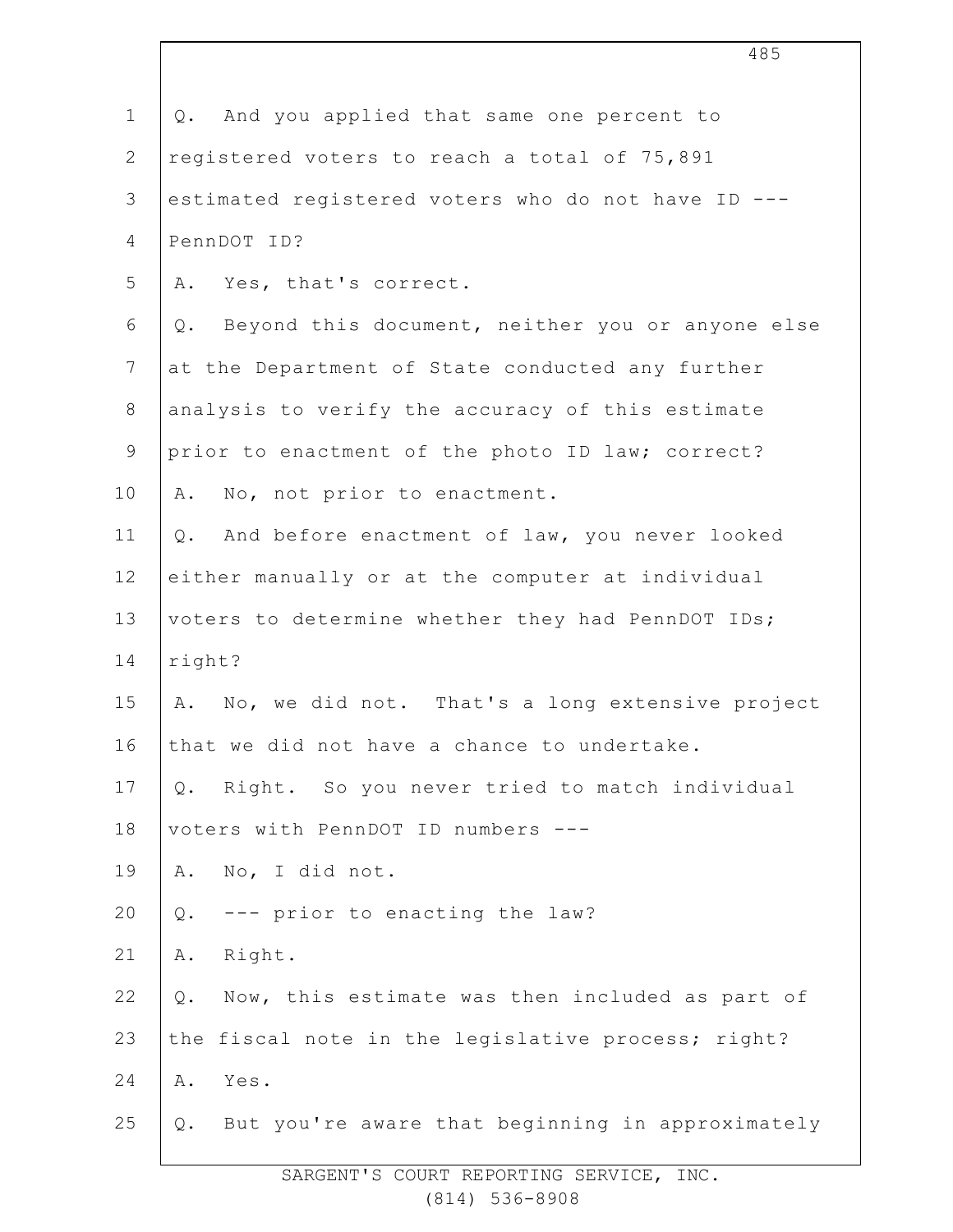| $\mathbf 1$    | June of this year, 2012, the Department of State and      |
|----------------|-----------------------------------------------------------|
| $\overline{2}$ | PennDOT did perform the more thorough analysis we         |
| 3              | were just discussing of matching up Pennsylvania          |
| $\overline{4}$ | voters with PennDOT IDs; correct?                         |
| 5              | Yes.<br>Α.                                                |
| 6              | And you monitored the progress of that analysis;<br>Q.    |
| 7              | right?                                                    |
| 8              | Yes.<br>Α.                                                |
| $\mathsf 9$    | But you weren't directly involved in the<br>Q.            |
| 10             | calculations?                                             |
| 11             | $N \circ$ .<br>Α.                                         |
| 12             | But generally speaking your understanding is<br>$Q$ .     |
| 13             | that that process involved matching individuals in        |
| 14             | the voter registration system with individuals in the     |
| 15             | PennDOT database; right?                                  |
| 16             | Yes.<br>Α.                                                |
| 17             | And that analysis concluded that for<br>Q.                |
| 18             | approximately nine percent of registered voters they      |
| 19             | were not able to identify a PennDOT ID from the           |
| 20             | PennDOT database?                                         |
| 21             | We are not able to generate a statistical<br>Α.           |
| 22             | conclusive match for nine percent.                        |
| 23             | And that's a total of 759,000 registered voters?<br>$Q$ . |
| 24             | Yes, that is.<br>Α.                                       |
| 25             | In light of that information and all the<br>Q.            |
|                |                                                           |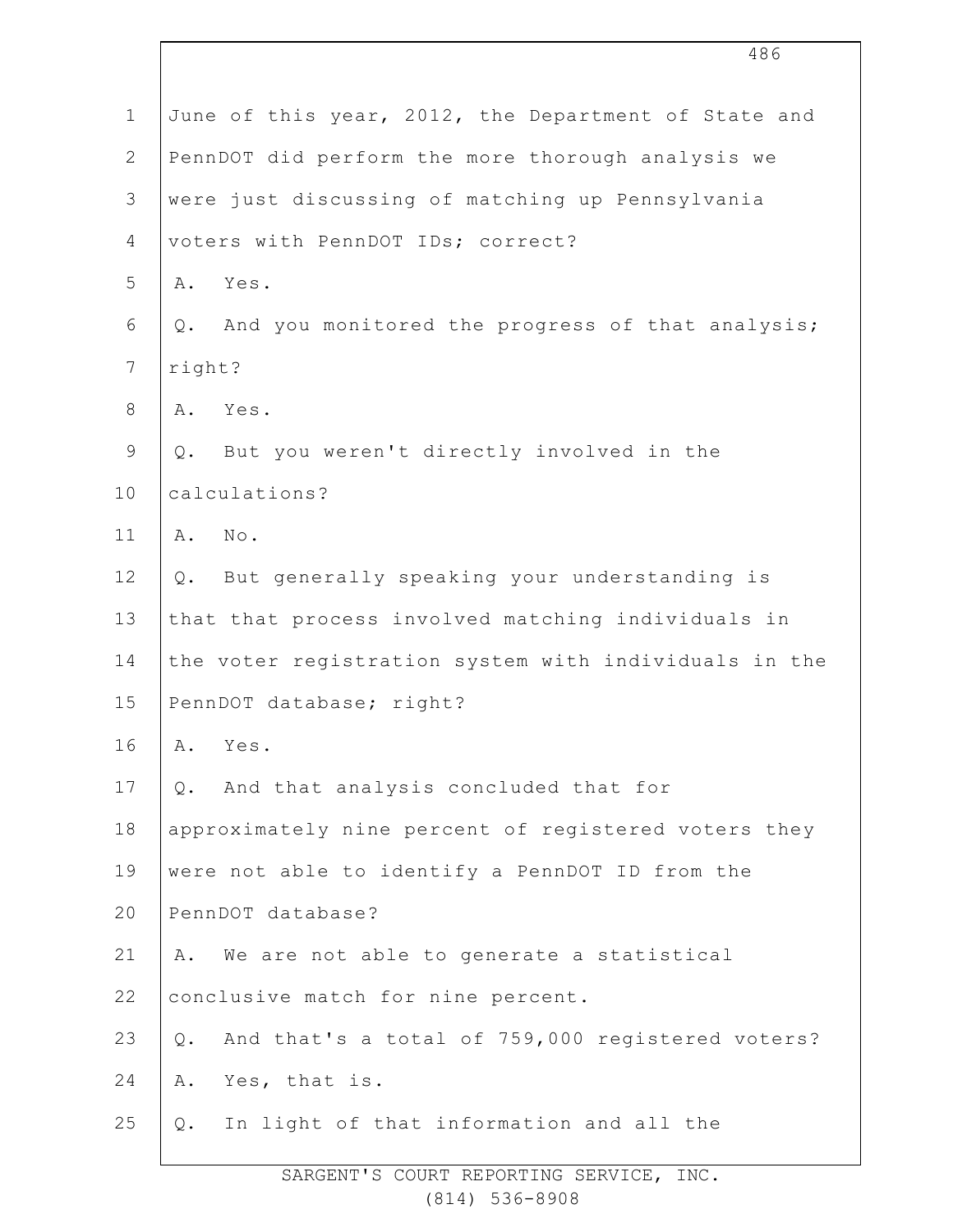| information you have today, if you were asked today    |
|--------------------------------------------------------|
| for the Department of State's estimate of the number   |
| of registered voters without PennDOT ID, you would     |
| say that it's a number greater than one percent;       |
| correct?                                               |
| Likely greater than one percent, yes.<br>Α.            |
| ATTORNEY SMITH:                                        |
| No further questions.                                  |
| JUDGE SIMPSON:                                         |
| You may inquire.                                       |
| CROSS EXAMINATION                                      |
| BY ATTORNEY CAWLEY:                                    |
| Ms. Oyler, you were asked some questions about<br>Q.   |
| the law governing what a voter must do to establish    |
| identity before Act 18, so I'm going to follow-up on   |
| that. Were you working at the Department of State      |
| when the Help America Vote Act was enacted?            |
| Α.<br>Yes.                                             |
| And is that what you were describing when you<br>$Q$ . |
| were asked about forms of identification?              |
| Yes. Both the Help America Vote Act and Act 150<br>Α.  |
| of 2002, which implemented in Pennsylvania.            |
| Okay. When the identification requirements<br>$Q$ .    |
| under the Help America Vote Act and when Act 150 were  |
| enacted, did the Department of State become aware of   |
|                                                        |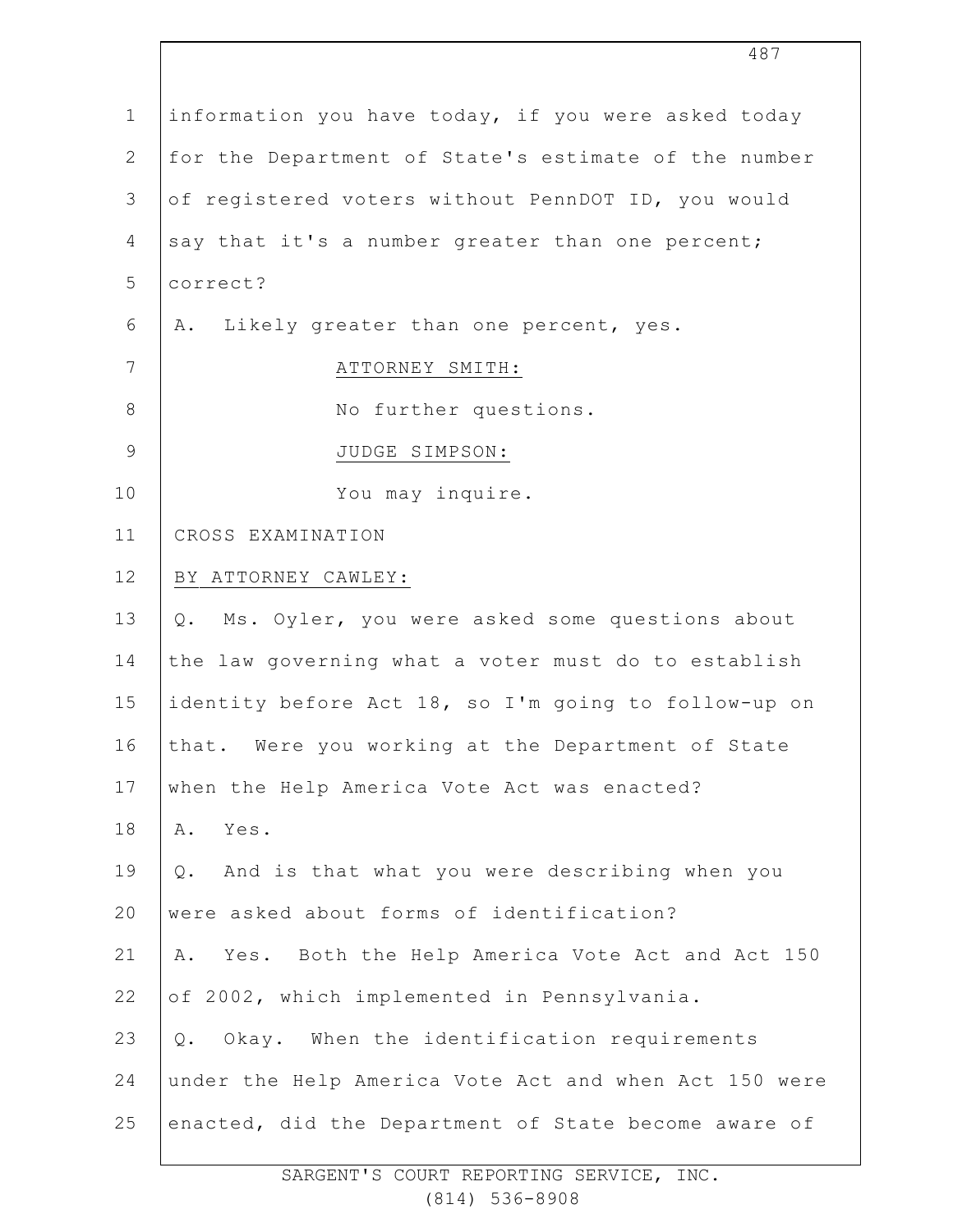| $\mathbf 1$    | any significant problems in the counties implementing  |
|----------------|--------------------------------------------------------|
| $\mathbf{2}$   | that Act on election day?                              |
| $\mathcal{S}$  | Significant problems, no.<br>Α.                        |
| 4              | You were asked near the end of your testimony<br>$Q$ . |
| 5              | about the match up of the voter registration database  |
| 6              | with the PennDOT database resulting in nine percent    |
| $7\phantom{.}$ | that there could not be a match for. Are there any     |
| $\,8\,$        | reasons, that you know of, why further matches could   |
| $\mathsf 9$    | not be made between the two databases?                 |
| 10             | Well, the reason we initially began the project<br>Α.  |
| 11             | was to try to --- to try to have the ability to        |
| 12             | populate driver's licenses and Social Security         |
| 13             | numbers --- partial Social Security numbers into the   |
| 14             | voter registration database for which we would need    |
| 15             | an absolute certain, exact match between the voter     |
| 16             | and the PennDOT record.                                |
| 17             | And did that have anything to do with the voter<br>Q.  |
| 18             | ID law?                                                |
| 19             | Yes, it did. We were embarking on that project<br>Α.   |
| 20             | in part because we wanted to make it easier to ---     |
| 21             | for the counties and for the voters to comply with     |
| 22             | the absentee component that would require either a     |
| 23             | driver's license or a partial Social Security number.  |
| 24             | So to the extent that we could populate these numbers  |
| 25             | in our own database, it would make it much easier to   |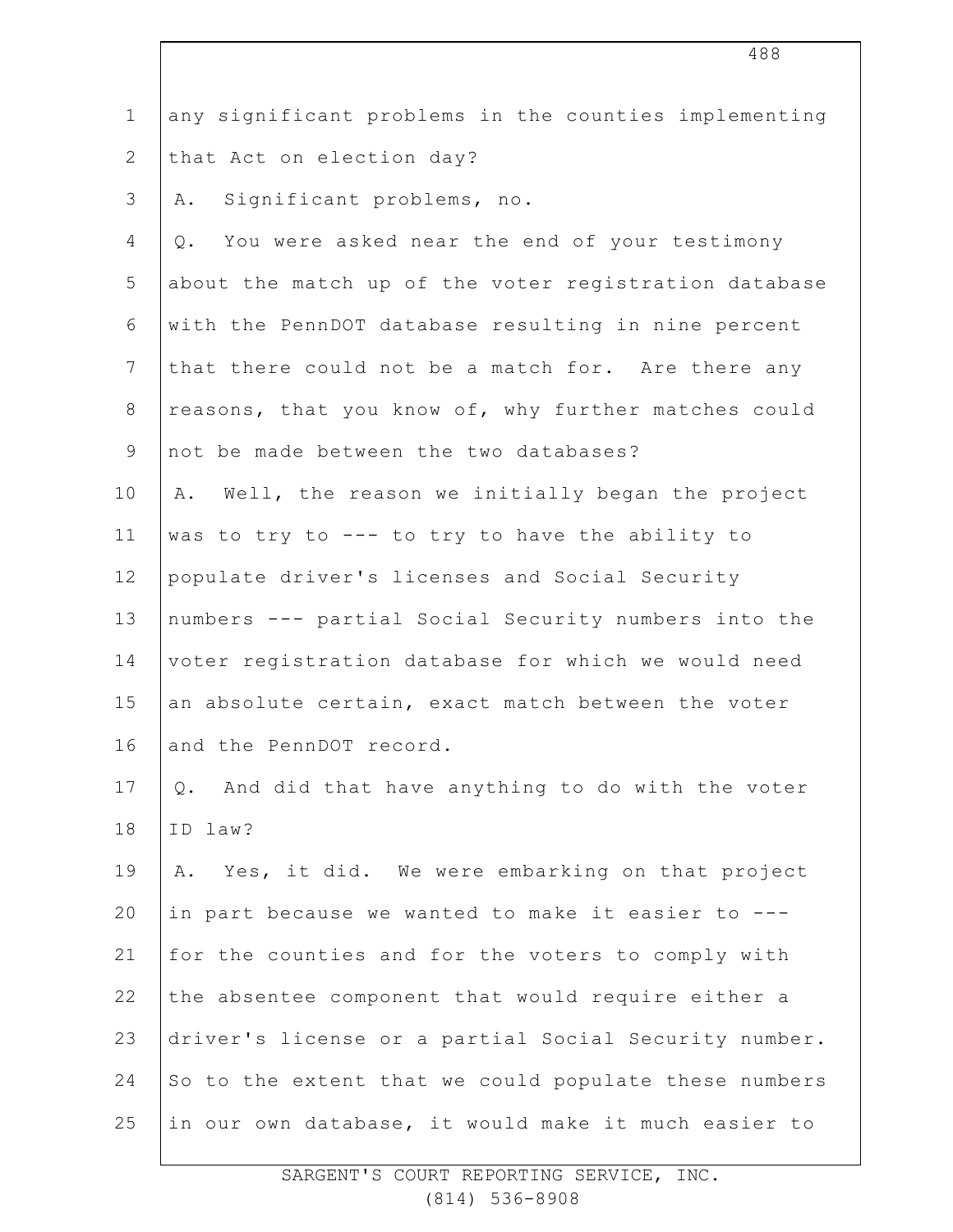| $\mathbf 1$    | comply with that section of the voter ID law. So in   |
|----------------|-------------------------------------------------------|
| $\mathbf{2}$   | order for us to be permitted to populate those        |
| $\mathfrak{Z}$ | numbers into the voter registration record, we had to |
| 4              | be absolutely certain that it was the same person,    |
| 5              | otherwise we would jeopardize the integrity of the    |
| $\sqrt{6}$     | voter registration record. So the 91 percent          |
| $\overline{7}$ | represents voters for whom we were absolutely certain |
| $8\,$          | we could match to the Department of Transportation's  |
| $\mathsf 9$    | database. So we believe that the actual number of     |
| 10             | voters who have PennDOT records is much higher than   |
| 11             | 91 percent. But we couldn't establish a conclusive    |
| 12             | exact match.                                          |
| 13             | Okay. And getting to the nine percent for whom<br>Q.  |
| 14             | you could not establish a match that you felt was     |
| 15             | reliable, are there reasons such as typos in names    |
| 16             | that would make a difference in that remaining nine   |
| 17             | percent?                                              |
| 18             | A. Yes, typos is one reason why a match might not     |
| 19             | be able to be completed, nicknames or variations in   |
| 20             | names might be another reason. Spaces and special     |
| 21             | characters in the name would also be a reason. For    |
| 22             | instance, our voter registration database allows a    |
| 23             | user to enter a special character, like an apostrophe |
| 24             | or a dash, and the PennDOT database does not permit   |
| 25             | that. So any names containing a special character     |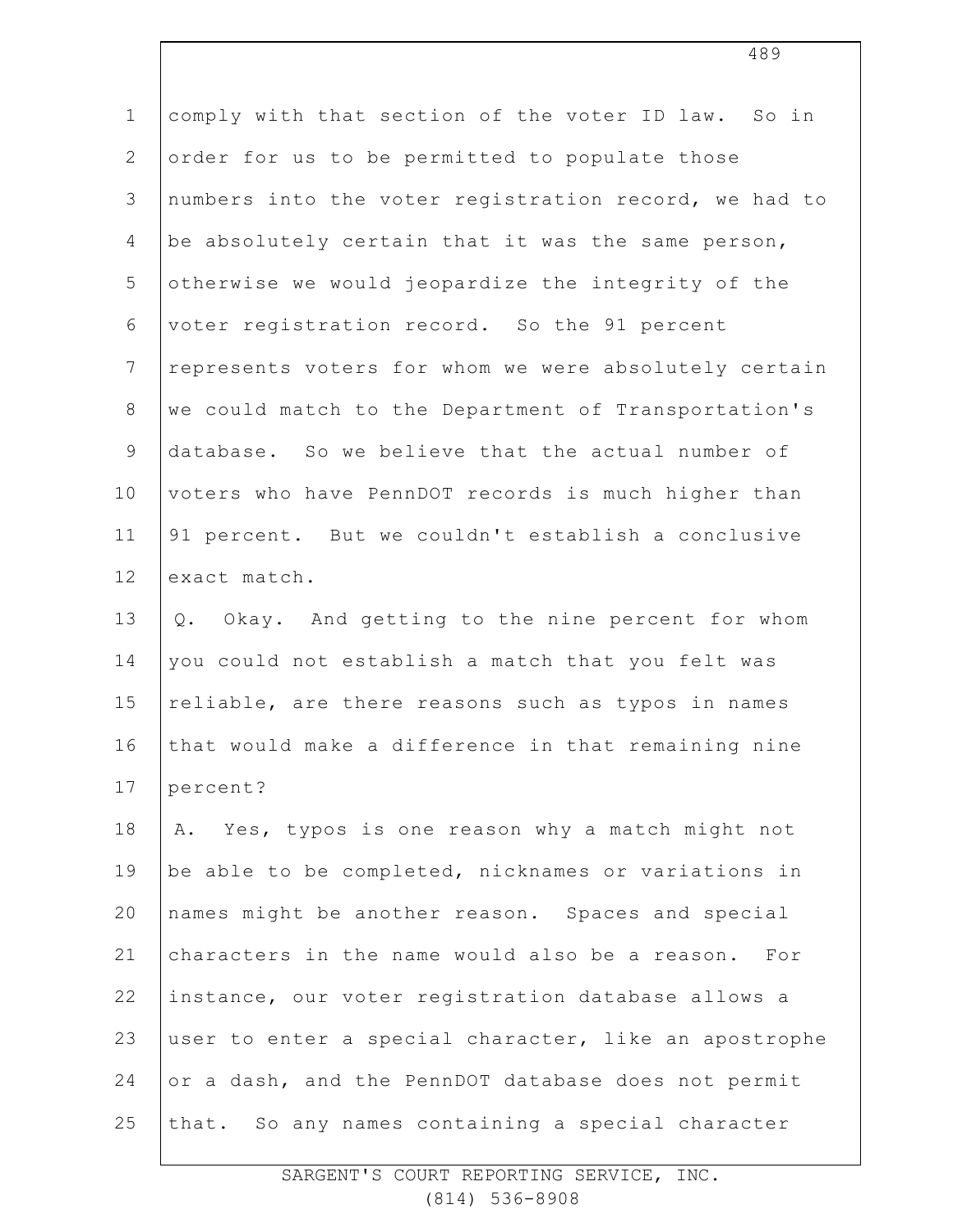| $\mathbf 1$    | would not match between the two databases. And we     |
|----------------|-------------------------------------------------------|
| $\overline{2}$ | mentioned typos, those are some of the major reasons. |
| $\mathfrak{Z}$ | For instance, if a voter got married and changed her  |
| $\overline{4}$ | name, she also would be identified if she hadn't      |
| 5              | changed her voter registration record. And we've      |
| 6              | gotten calls from voters who received our letter ---. |
| $7\phantom{.}$ | Explain what the letter is for the Court.<br>Q.       |
| $8\,$          | Sure. We determined out of an abundance of<br>Α.      |
| $\mathsf 9$    | caution that we were going to provide a letter to all |
| 10             | 759,000 of those records we identified as not         |
| 11             | conclusively matching. We're going to provide this    |
| 12             | letter so that --- just in case the voter does not    |
| 13             | have a valid form of ID, it would give them           |
| 14             | instructions and an opportunity to get one as soon as |
| 15             | possible so that they could obviously vote in time    |
| 16             | for November. We began sending these letters a few    |
| 17             | weeks ago, and my understanding is the last of them   |
| 18             | is to go out tomorrow.                                |
| 19             | So we sent out in the neighborhood of 400,000 to      |
| 20             | 500,000 so far. We've received a lot back             |
| 21             | undeliverable and we've gotten calls in our Election  |
| 22             | Bureau questioning, you know, why did I get this      |
| 23             | letter or what does this mean. So as an example,      |
| 24             | one person called our Election Bureau and said that   |
| 25             | her minor son received a letter, her minor son is     |
|                |                                                       |

SARGENT'S COURT REPORTING SERVICE, INC. (814) 536-8908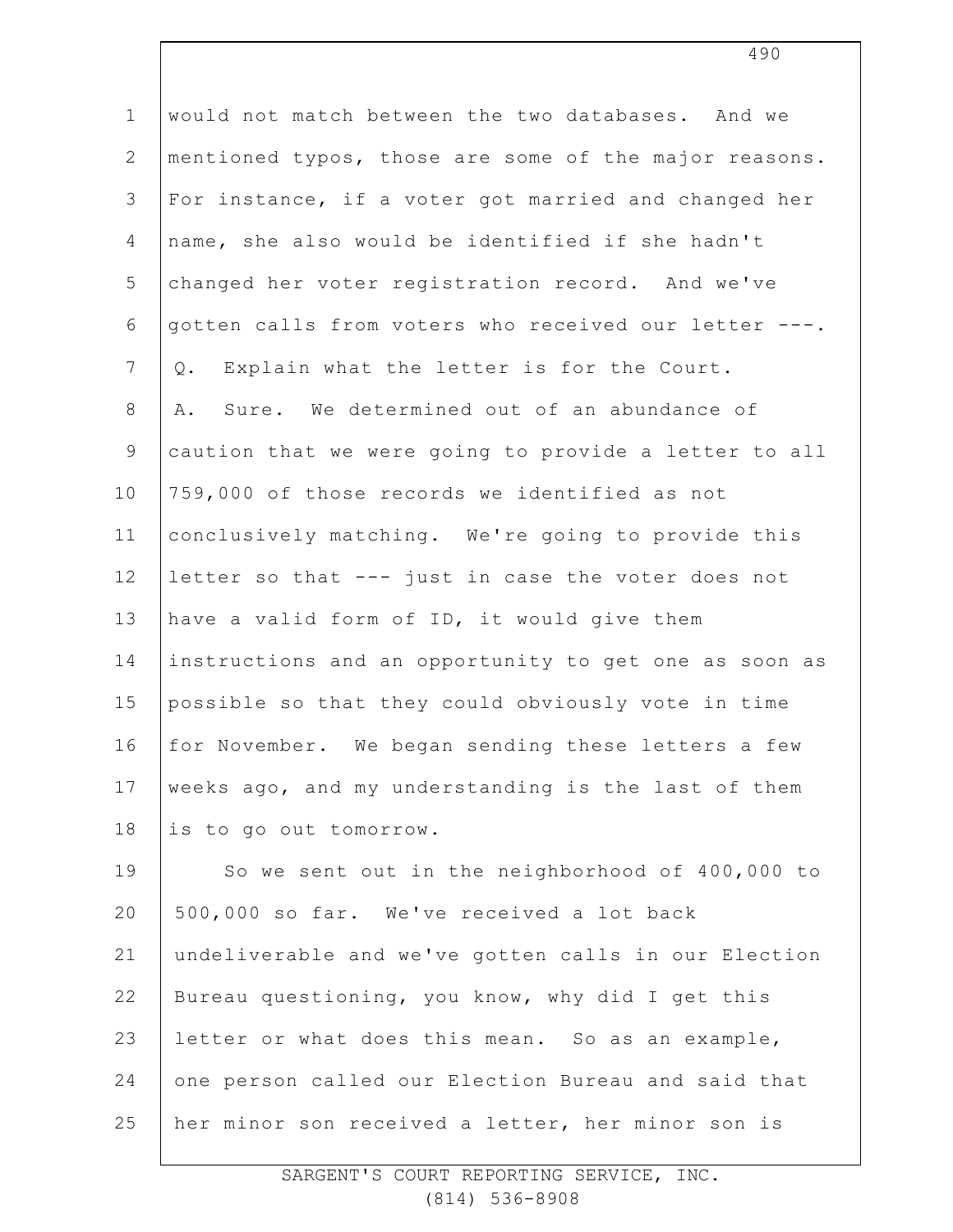| $\mathbf 1$    | not eligible to vote. She didn't understand why he    |
|----------------|-------------------------------------------------------|
| $\overline{2}$ | had received a letter. Typos in voter registration    |
| 3              | records, for which we instruct the voter to contact   |
| 4              | their county to correct. We've gotten calls           |
| 5              | regarding how do I change my name on my voter         |
| 6              | registration record because that's my maiden name.    |
| $\overline{7}$ | And we've gotten calls and information that voters    |
| 8              | who received the mailing are deceased.                |
| $\mathsf 9$    | Q. Okay. So for each of these purposes --- or each    |
| 10             | of these reasons you just stated, is that why you     |
| 11             | think that the number is --- of people who have a     |
| 12             | PennDOT ID is actually higher than 91 percent?        |
| 13             | A. Yes, absolutely.                                   |
| 14             | You were asked during Direct Examination if the<br>Q. |
| 15             | Department of State wants the vote to be available to |
| 16             | everyone who is eligible. Are you and your            |
| 17             | colleagues in the Department of State implementing    |
| 18             | this law with any sort of partisan favorer?           |
| 19             | A. Absolutely not.                                    |
| 20             | ATTORNEY CAWLEY:                                      |
| 21             | Those are all the questions I have.                   |
| 22             | Thank you.                                            |
| 23             | ATTORNEY SMITH:                                       |
| 24             | No further questions.                                 |
| 25             | JUDGE SIMPSON:                                        |
|                |                                                       |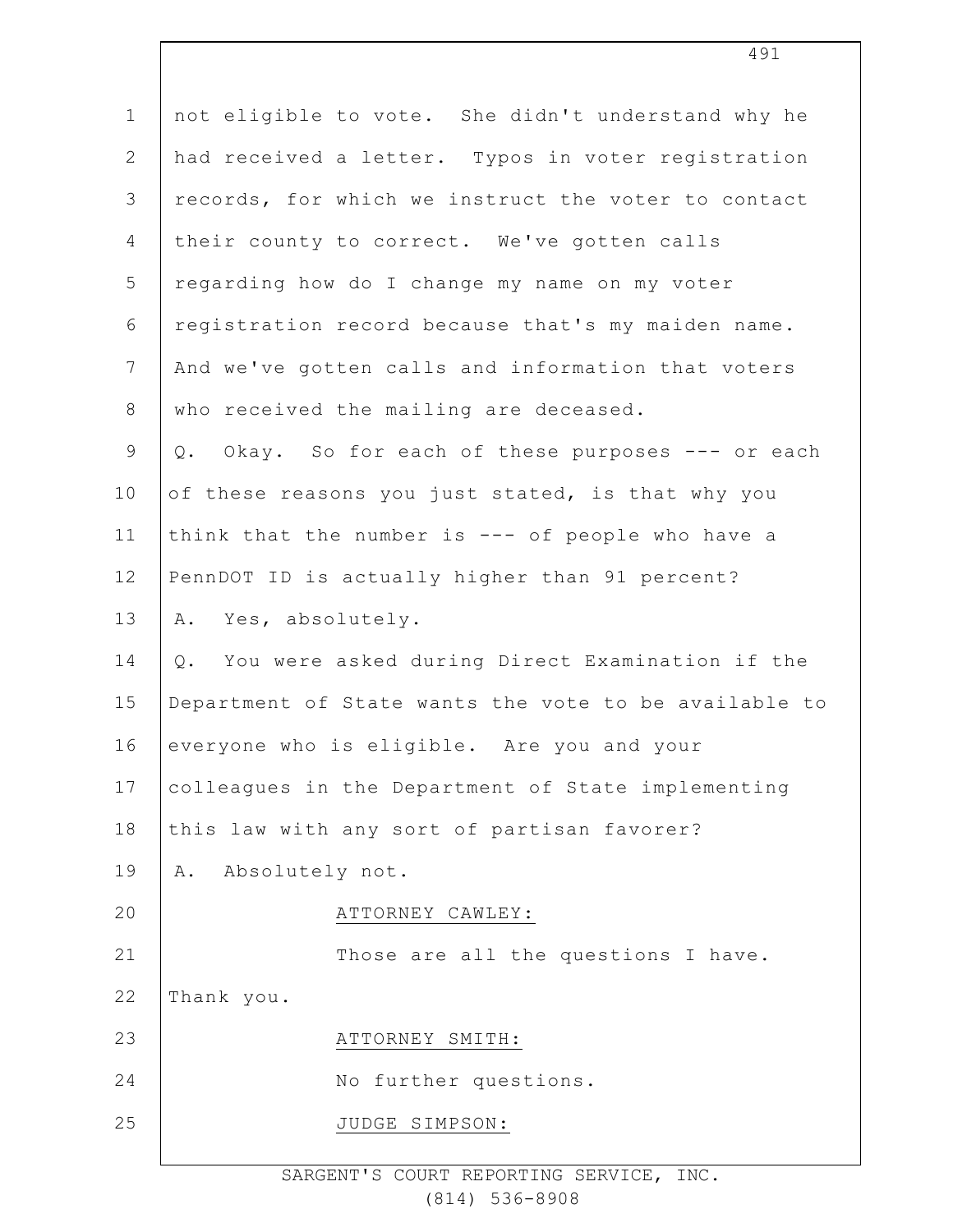1 2 3 4 5 6 7 8 9 10 11 12 13 14 15 16 17 18 19  $20$ 21 22 23 24 25 You may step down. You're free to leave. Let's call it a day. So it's about 3:25. What do you have for tomorrow, another Commonwealth witness? ATTORNEY GERSCH: I think we're going to start with Shannon Royer, who's going to be called out of turn to accommodate his vacation. He is the Deputy Secretary of the Commonwealth. And so Mr. Cawley will call him and we'll cross examine, if that's all right with the Court. JUDGE SIMPSON: Thank you. Thank you. ATTORNEY GERSCH: And then following that we'll have Mr. Wolosik, who's an election official from Allegheny County. We'll have Michele Levy, who is an expert witness similar to Ms. Ludt, who you heard from. JUDGE SIMPSON: This is the fraud? ATTORNEY GERSCH: On difficulty getting ID. Then we'll have a person who's had trouble getting ID and his mother. This is a disabled person, an autistic person. And then we'll have two Petitioners, and if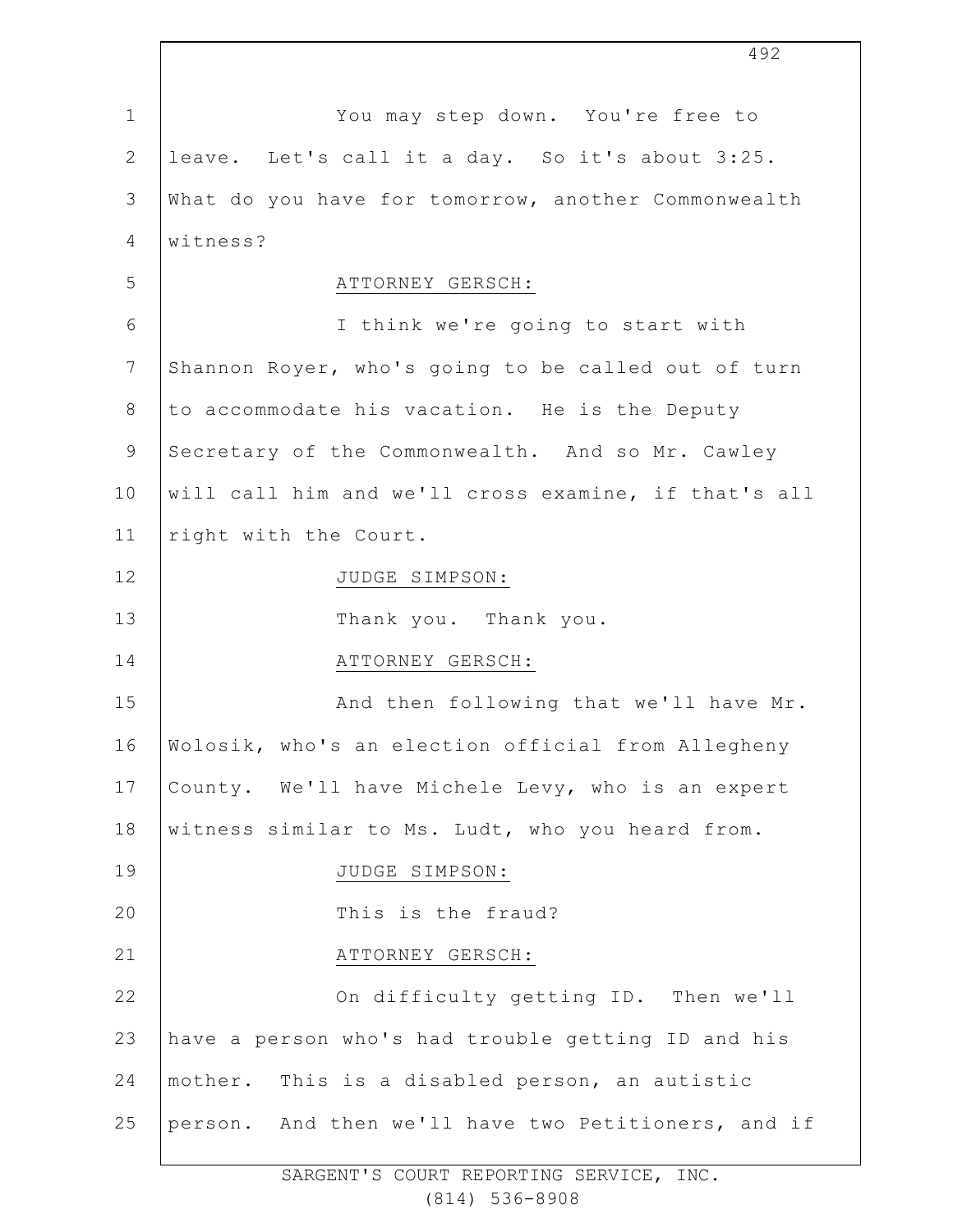1 2 3 4 5 6 7 8 9 10 11 12 13 14 15 16 17 18 19 20 21 22 23 24 25 this moves quickly, we'll move to another Commonwealth witness, Mr. Myers, from the Department of Transportation. I don't know how long Your Honor was intending on going tomorrow. Some of these witnesses should move quicker. JUDGE SIMPSON: Should we deal with the exhibits that were identified today? Are you ready to do that? ATTORNEY GERSCH: Yes. ATTORNEY SMITH: Sure. ATTORNEY WALCZAK: Your Honor, we would --- we would not move Professor Barreto's report, but we would move his CV, his survey instrument and his --- JUDGE SIMPSON: Exhibit Eight, the tables of results. ATTORNEY WALCZAK: --- his tables. I think those may be the only three that we marked. JUDGE SIMPSON: Those are 16, 17 and 18? ATTORNEY WALCZAK: Right. So we would move those ---

493

SARGENT'S COURT REPORTING SERVICE, INC. (814) 536-8908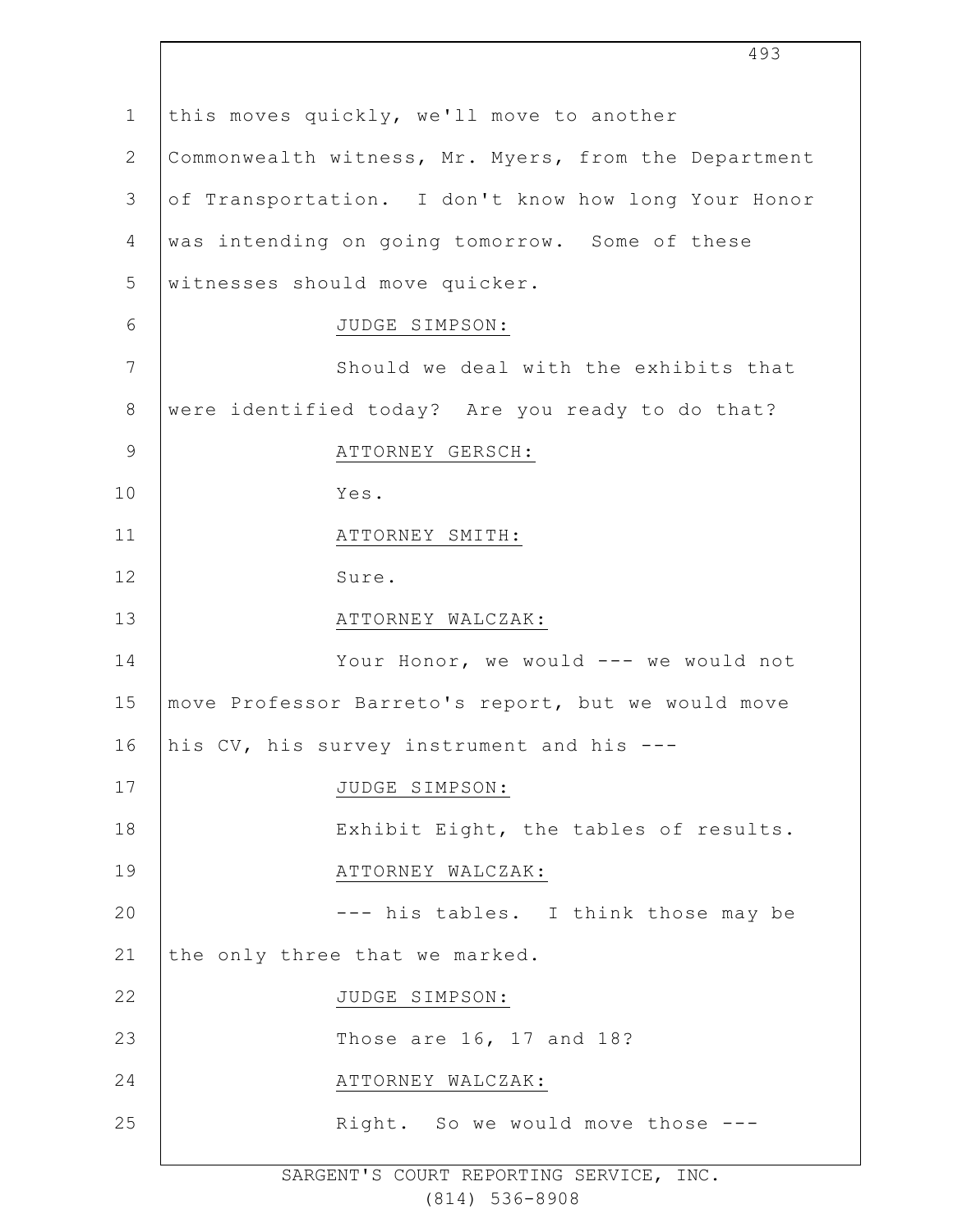1 2 3 4 5 6 7 8 9 10 11 12 13 14 15 16 17 18 19 20 21 22 23 24 25 their admission. JUDGE SIMPSON: In the absence of objection, they are received. We also have several exhibits that were identified with this last witness 19, 20 and 21. ATTORNEY SMITH: Yes. We would move for the admission of all three of those exhibits as well. ATTORNEY SCHMIDT: No objection, Your Honor. JUDGE SIMPSON: They're received. But that means I need the exhibits then --- or I should say Mr. Mazin needs the exhibits. Anything else before we depart company today? ATTORNEY GERSCH: Your Honor, how late were we? JUDGE SIMPSON: There seems to be some --- I'm not sure we have the exhibits from the professor's testimony. OFF RECORD DISCUSSION JUDGE SIMPSON: Folks, that's all. We're just trying to track down the exhibits. You're free to stay here and watch us.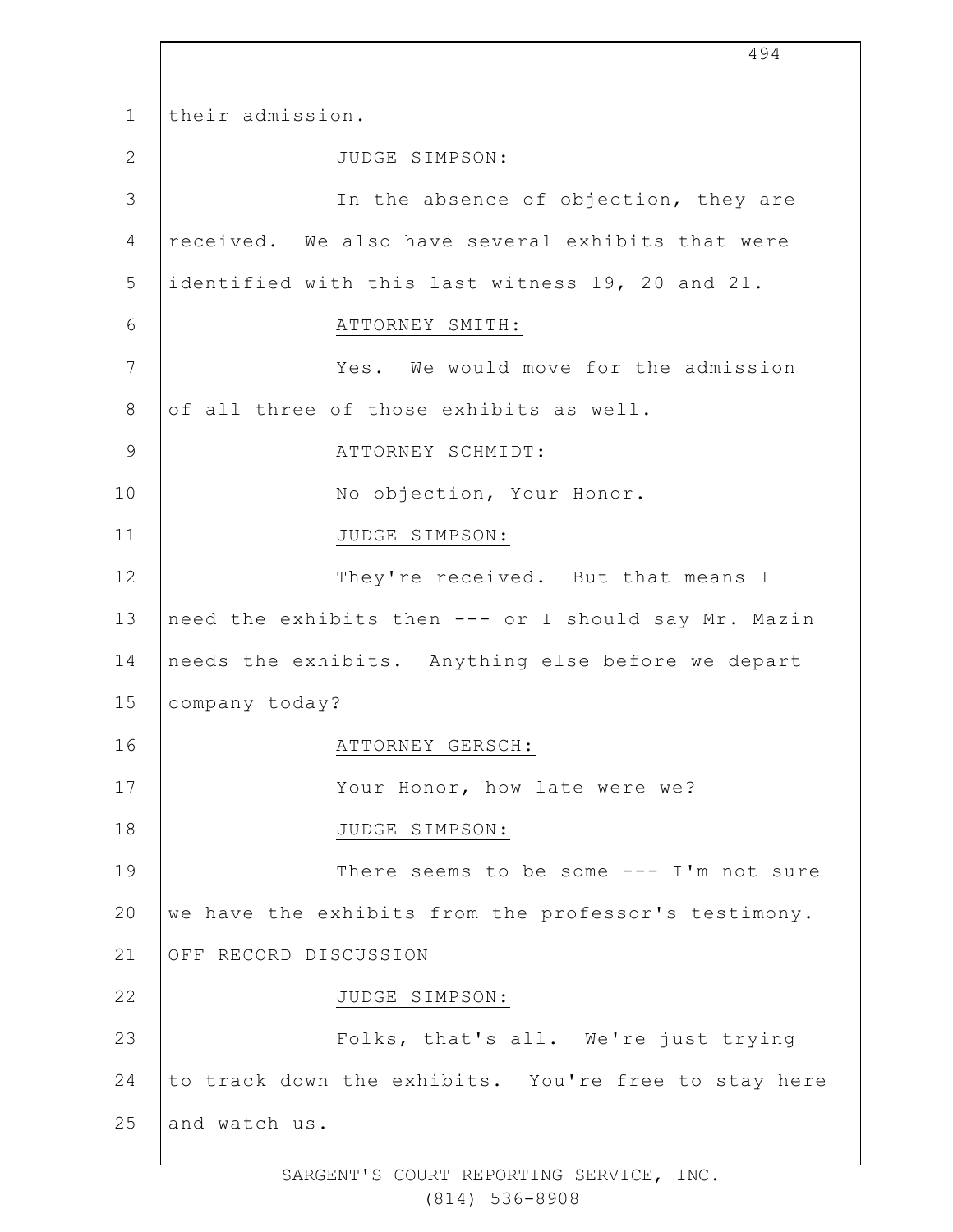1 2 3 4 5 6 7 8 9 10 11 12 13 14 15 16 17 18 19  $20$ 21 22 23 24 25 OFF RECORD DISCUSSION ATTORNEY GERSCH: Your Honor, we're just wondering what your inclination was as to how late to go tomorrow. JUDGE SIMPSON: I'd like to break at 3:00 or so. But depending on finishing a witness, be aware that I think a TV station was to come in and photograph our empty courtroom, because we're not allowed to take photographs while in session or on recess, but when we're adjourned and nobody's around, then something --- they're going to be coming in before we start tomorrow. So if there's something you don't want hanging around, then you keep that in mind, put it in your room. OFF RECORD DISCUSSION JUDGE SIMPSON: Is there anything else that you want me to address before we break? ATTORNEY SMITH: No. ATTORNEY GERSCH: No, Your Honor. JUDGE SIMPSON: All right. Thank you for your time.

> SARGENT'S COURT REPORTING SERVICE, INC. (814) 536-8908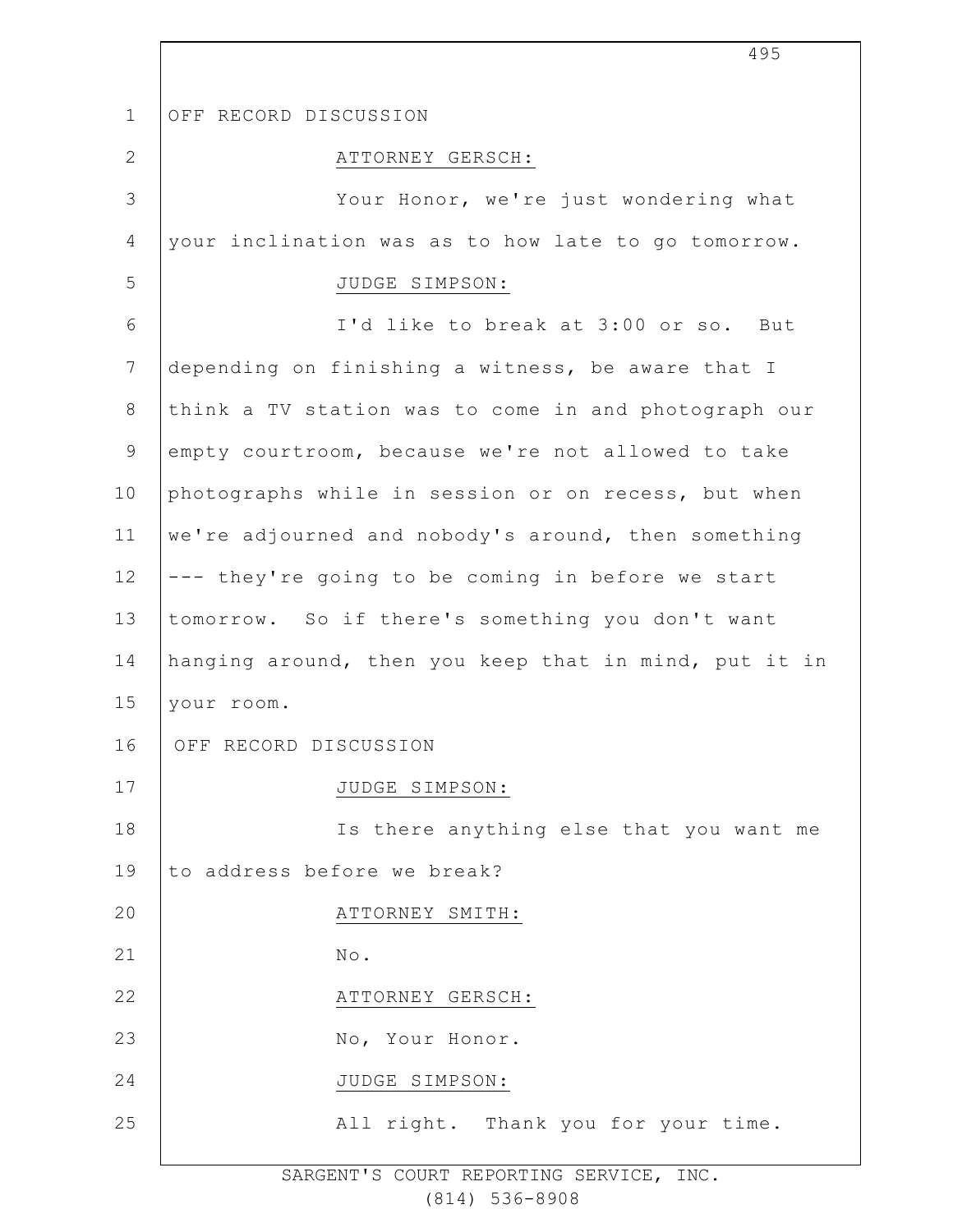|                          |                                         | - - - |
|--------------------------|-----------------------------------------|-------|
| $\mathbf 1$              | We are adjourned.                       |       |
| $\sqrt{2}$               | * * * * * * * *                         |       |
| $\mathfrak{Z}$           | HEARING CONCLUDED AT 3:30 P.M.          |       |
| $\overline{4}$           | $\star$<br>* * * * * *<br>$\star$       |       |
| 5                        |                                         |       |
| $\sqrt{6}$               |                                         |       |
| $\overline{\mathcal{I}}$ |                                         |       |
| $\,8\,$                  |                                         |       |
| 9                        |                                         |       |
| $10$                     |                                         |       |
| $11\,$                   |                                         |       |
| $12\,$                   |                                         |       |
| $13\,$                   |                                         |       |
| $14\,$                   |                                         |       |
| 15                       |                                         |       |
| 16                       |                                         |       |
| $17\,$                   |                                         |       |
| $1\,8$                   |                                         |       |
| 19                       |                                         |       |
| $20$                     |                                         |       |
| $2\sqrt{1}$              |                                         |       |
| $2\sqrt{2}$              |                                         |       |
| 23                       |                                         |       |
| $2\sqrt{4}$              |                                         |       |
| 25                       |                                         |       |
|                          | SARGENT'S COURT REPORTING SERVICE, INC. |       |

 $\overline{\phantom{a}}$